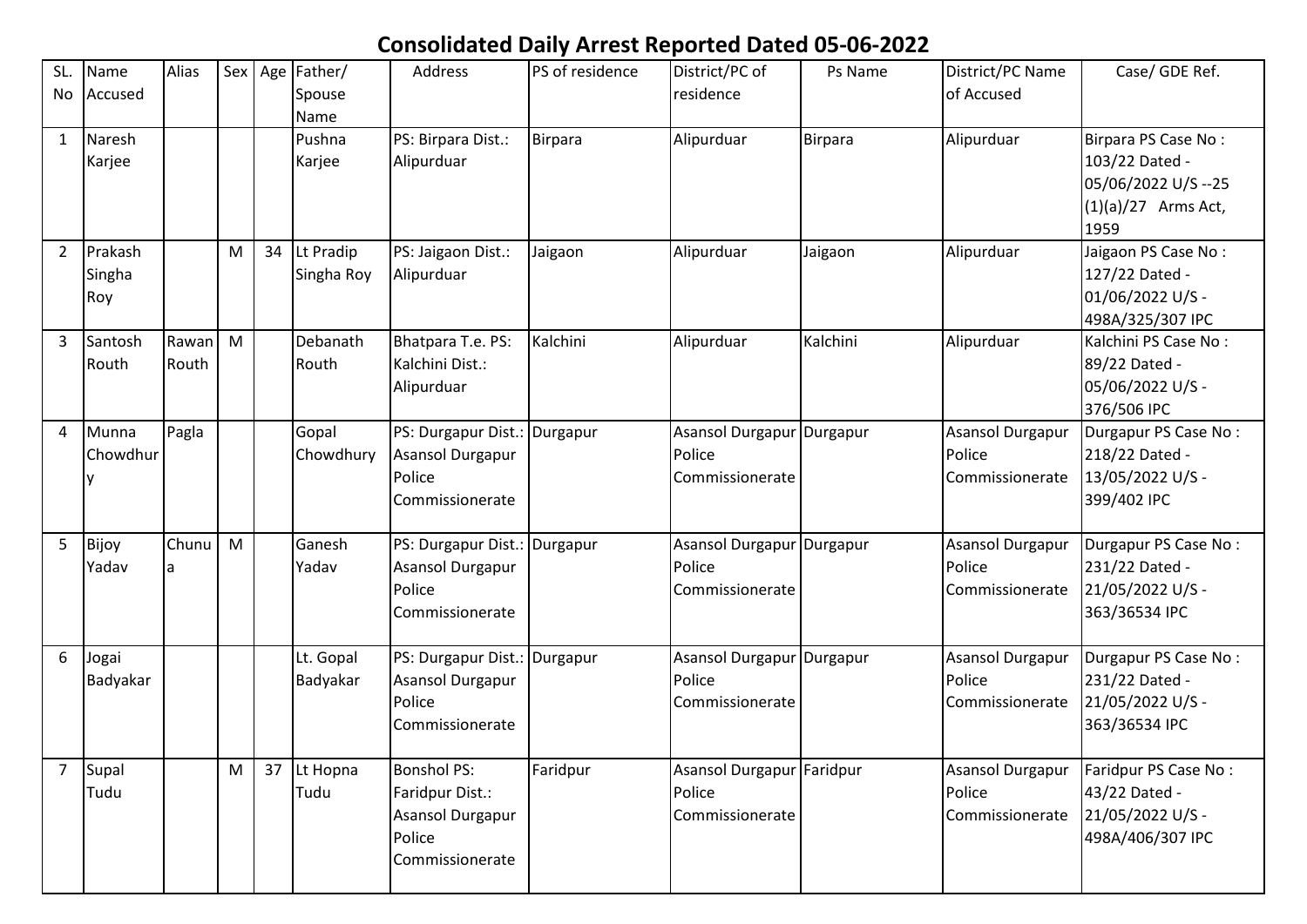| 8  | Manab        | Situl | M         | 27 |             | Paresh Bauri PS: Barjora Dist.: | Barjora   | <b>Bankura</b>        | Barjora   | Bankura                | Barjora PS Case No:         |
|----|--------------|-------|-----------|----|-------------|---------------------------------|-----------|-----------------------|-----------|------------------------|-----------------------------|
|    | Bauri        |       |           |    |             | Bankura                         |           |                       |           |                        | 100/22 Dated -              |
|    |              |       |           |    |             |                                 |           |                       |           |                        | 05/06/2022 U/S -            |
|    |              |       |           |    |             |                                 |           |                       |           |                        | 379/411/413/414/120B        |
|    |              |       |           |    |             |                                 |           |                       |           |                        | IPC & 21 of Mines and       |
|    |              |       |           |    |             |                                 |           |                       |           |                        | Minerals (Regulation and    |
|    |              |       |           |    |             |                                 |           |                       |           |                        | Development) Act            |
|    |              |       |           |    |             |                                 |           |                       |           |                        | $(1957)\hat{A}$             |
| 9  | Kurban       |       | M         |    | Lt. Sajan   | PS: Bishnupur                   | Bishnupur | Diamond               | Bishnupur | Diamond Harbour        | Bishnupur PS Case No:       |
|    | Dhali        |       |           |    | Dhali       | Dist.: Diamond                  |           | <b>Harbour Police</b> |           | Police District        | 67/22 Dated -               |
|    |              |       |           |    |             | <b>Harbour Police</b>           |           | <b>District</b>       |           |                        | 01/02/2022 U/S -            |
|    |              |       |           |    |             | <b>District</b>                 |           |                       |           |                        | 399/402 IPC & 3/4           |
|    |              |       |           |    |             |                                 |           |                       |           |                        | <b>Explosive Substances</b> |
|    |              |       |           |    |             |                                 |           |                       |           |                        | Act, 1908Â                  |
| 10 | Sujahan      |       |           | 34 | Jahangir    | PS: Bishnupur                   | Bishnupur | Diamond               | Bishnupur | Diamond Harbour        | Bishnupur PS Case No:       |
|    | Mollick      |       |           |    | Mondal      | Dist.: Diamond                  |           | Harbour Police        |           | <b>Police District</b> | 67/22 Dated -               |
|    |              |       |           |    |             | Harbour Police                  |           | <b>District</b>       |           |                        | 01/02/2022 U/S -            |
|    |              |       |           |    |             | District                        |           |                       |           |                        | 399/402 IPC & 3/4           |
|    |              |       |           |    |             |                                 |           |                       |           |                        | <b>Explosive Substances</b> |
|    |              |       |           |    |             |                                 |           |                       |           |                        | Act, 1908Â                  |
| 11 | <b>Bhima</b> |       | M         | 35 | Late Chandu | Chinakuri PS:                   | Chhatna   | Bankura               | Chhatna   | Bankura                | Chhatna PS Case No:         |
|    | Nunia        |       |           |    | Nunia       | Chhatna Dist.:                  |           |                       |           |                        | 36/22 Dated -               |
|    |              |       |           |    |             | Bankura                         |           |                       |           |                        | 15/04/2022 U/S -            |
|    |              |       |           |    |             |                                 |           |                       |           |                        |                             |
|    |              |       |           |    |             |                                 |           |                       |           |                        | 399/402 IPC & 25/27         |
|    |              |       |           |    |             |                                 |           |                       |           |                        | Arms Act, 1959              |
| 12 | Nasim        |       | M         | 35 | Late Azim   | Cinakuri PS:                    | Chhatna   | <b>Bankura</b>        | Chhatna   | <b>Bankura</b>         | Chhatna PS Case No:         |
|    | Sekh         |       |           |    | Sekh        | Chhatna Dist.:                  |           |                       |           |                        | 36/22 Dated -               |
|    |              |       |           |    |             | Bankura                         |           |                       |           |                        | 15/04/2022 U/S -            |
|    |              |       |           |    |             |                                 |           |                       |           |                        | 399/402 IPC & 25/27         |
|    |              |       |           |    |             |                                 |           |                       |           |                        | Arms Act, 1959              |
| 13 | Tapas        |       | ${\sf M}$ | 27 | Rajen Sahis | Guniada PS:                     | Hirbandh  | <b>Bankura</b>        | Hirbandh  | <b>Bankura</b>         | Hirbandh PS Case No:        |
|    | Sahis        |       |           |    |             | Hirbandh Dist.:                 |           |                       |           |                        | 28/22 Dated -               |
|    |              |       |           |    |             | Bankura                         |           |                       |           |                        | 26/05/2022 U/S -            |
|    |              |       |           |    |             |                                 |           |                       |           |                        | 448/341/354A/354B/32        |
|    |              |       |           |    |             |                                 |           |                       |           |                        | 3 IPC                       |
| 14 | Mubarak      |       | M         | 36 | Nasir Sekh  | LALBAZAR PS:                    | Mejhia    | <b>Bankura</b>        | Mejhia    | Bankura                | Mejhia PS Case No:          |
|    | Sekh         |       |           |    |             | Mejhia Dist.:                   |           |                       |           |                        | 50/22 Dated -               |
|    |              |       |           |    |             | Bankura                         |           |                       |           |                        | 05/06/2022 U/S -            |
|    |              |       |           |    |             |                                 |           |                       |           |                        | 341/323/325/302/34 IPC      |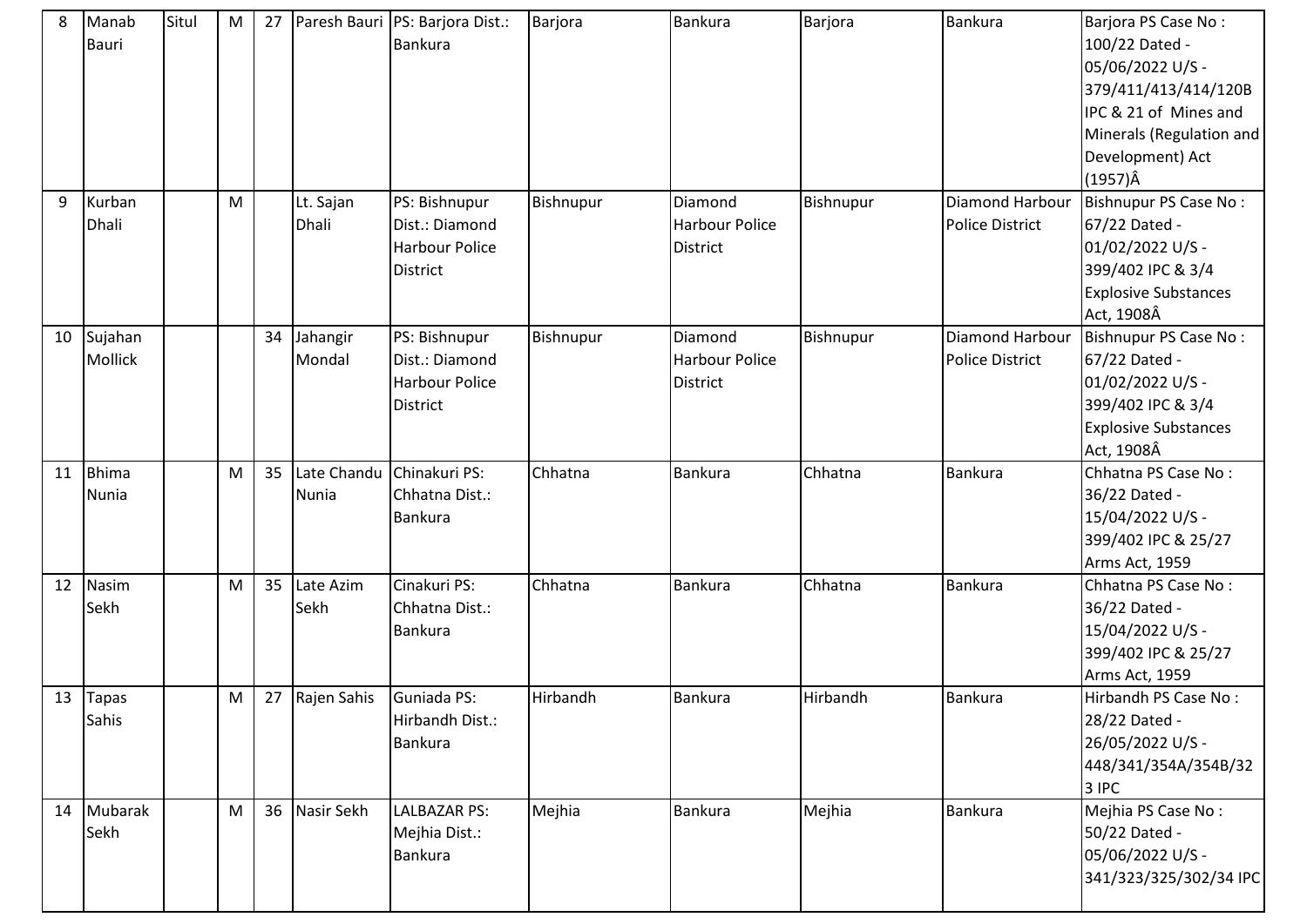| 15 | Habibul<br>Sekh             | M         | 34 | Nasir Sekh                      | <b>LALBAZR PS:</b><br>Mejhia Dist.:<br>Bankura                                                                            | Mejhia         | <b>Bankura</b>                           | Mejhia        | Bankura        | Mejhia PS Case No:<br>50/22 Dated -<br>05/06/2022 U/S -<br>341/323/325/302/34 IPC                                                                       |
|----|-----------------------------|-----------|----|---------------------------------|---------------------------------------------------------------------------------------------------------------------------|----------------|------------------------------------------|---------------|----------------|---------------------------------------------------------------------------------------------------------------------------------------------------------|
| 16 | Shyam<br>Bauri              | M         | 27 | Abani Bauri                     | Kastora PS: Saltora Saltora<br>Dist.: Bankura                                                                             |                | Bankura                                  | Saltora       | <b>Bankura</b> | Saltora PS Case No:<br>75/22 Dated -<br>05/06/2022 U/S -<br>498A/324/325/307 IPC &<br>3 Dowry Prohibition Act,<br>1961Â                                 |
| 17 | Prasanta<br>Chakrabor<br>ty | M         | 40 | Lt<br>Bishwanath<br>Chakraborty | PS: Baguiati Dist.:<br><b>Bidhannagar Police</b><br>Commissionerate                                                       | Baguiati       | Bidhannagar<br>Police<br>Commissionerate | Barasat women | Barasat        | Barasat women PS Case<br>No: 69/22 Dated -<br>23/05/2022 U/S-354 IPC<br>& 10 The Protection of<br>children from sexual<br>offences Act, 2012<br>(POCSO) |
| 18 | Surajit<br><b>Biswas</b>    | M         |    | Nikhil Kumar<br><b>Biswas</b>   | Netajipally, PS-<br>Duttapukur PS:<br><b>Barasat Dist.:</b><br><b>Barasat</b>                                             | <b>Barasat</b> | <b>Barasat</b>                           | Duttapukur    | Barasat        | Duttapukur PS Case No:<br>562/22 Dated -<br>05/06/2022 U/S -<br>341/323/354/34 IPC                                                                      |
| 19 | Indrajit<br>Singh           | ${\sf M}$ |    | Ajoy Singh                      | Chaltaberia<br>Vidyasagar pally,<br>PO+PS-<br>Duttapukur, North<br>24 Parganas PS:<br>Duttapukur Dist.:<br><b>Barasat</b> | Duttapukur     | Barasat                                  | Duttapukur    | Barasat        | Duttapukur PS Case No:<br>560/22 Dated -<br>05/06/2022 U/S-354 IPC                                                                                      |
| 20 | Aritra<br><b>Bhaduri</b>    | M         | 32 | Ashok<br>Bhaduri                | Purbayan Sodepur, Madhyamgram<br>Panihati(M), Dist-<br>North 24 Parganas<br>PS: Madhyamgram<br>Dist.: Barasat             |                | Barasat                                  | Madhyamgram   | Barasat        | Madhyamgram PS Case<br>No: 275/22 Dated -<br>04/06/2022 U/S -<br>279/338/427 IPC                                                                        |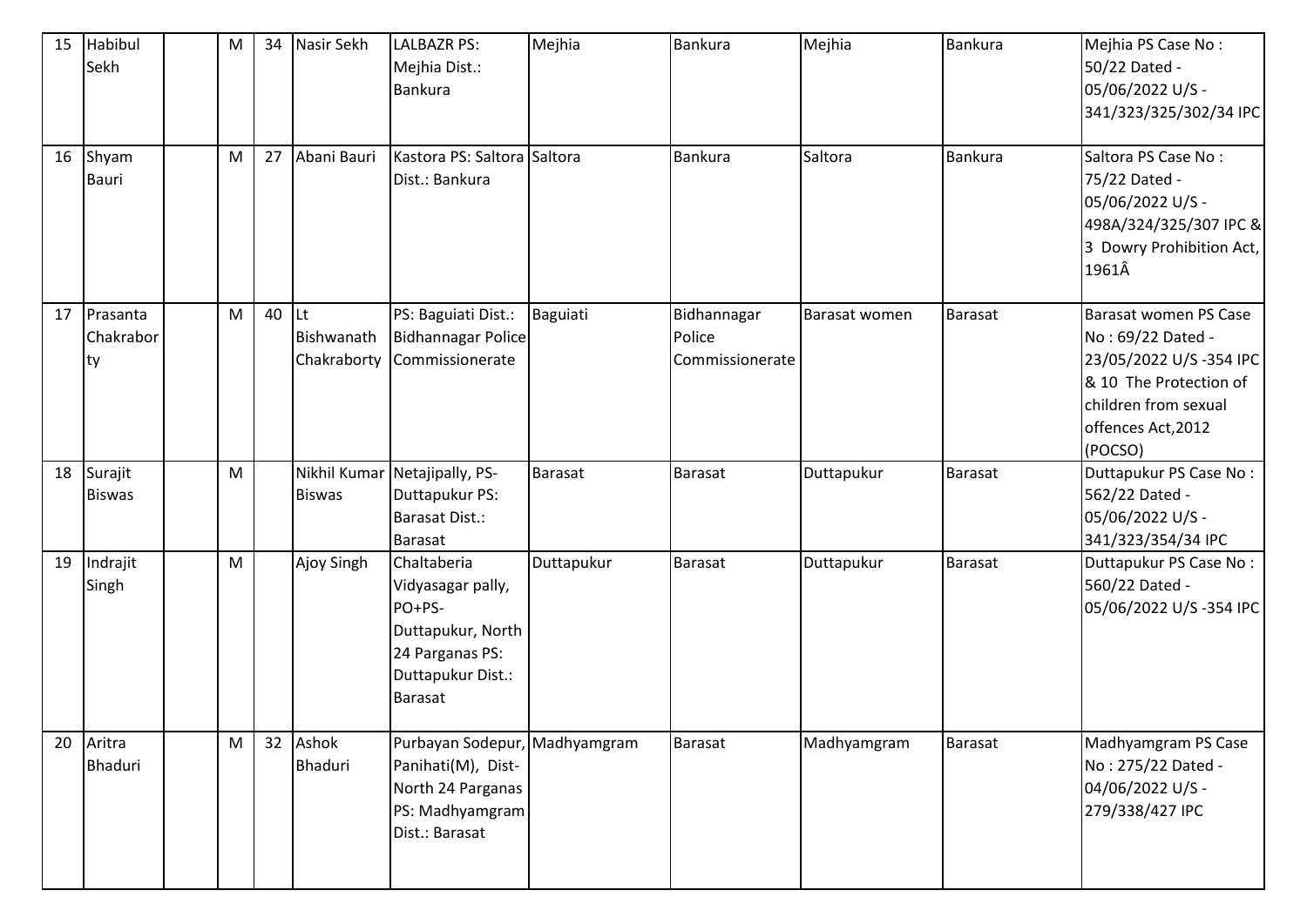| 21 | Santanu<br><b>Bhatt</b>  | <b>Babu</b> | M | 30 | Lt. Sasanka<br>Bhatt@<br><b>Bhim</b> | Beniapara<br>Shibtala,<br>Monirampore, PS-<br>Barrackpore, Dist.<br>North 24 Parganas<br>PS: Barrackpore<br>Dist.: Barrackpore<br>Police<br>Commissionerate                          | Barrackpore | Barrackpore<br>Police<br>Commissionerate | Barrackpore | Commissionerate | Barrackpore Police Barrackpore PS Case No :<br>103/18 Dated -<br>14/09/2018 U/S -<br>399/402 IPC                                                                         |
|----|--------------------------|-------------|---|----|--------------------------------------|--------------------------------------------------------------------------------------------------------------------------------------------------------------------------------------|-------------|------------------------------------------|-------------|-----------------|--------------------------------------------------------------------------------------------------------------------------------------------------------------------------|
| 22 | Akhtar<br>Alam<br>Mondal |             | M | 28 | Md.<br>Saifuddin                     | PS: Basudebpur<br>Dist.: Barrackpore<br>Police<br>Commissionerate                                                                                                                    | Basudebpur  | Barrackpore<br>Police<br>Commissionerate | Basudebpur  | Commissionerate | Barrackpore Police Basudebpur PS Case No:<br>77/22 Dated -<br>05/06/2022 U/S-376DA<br>IPC & 6 The Protection<br>of children from sexual<br>offences Act, 2012<br>(POCSO) |
| 23 | Khurshed<br>Alam         |             | M | 25 | Md.<br>Saifuddin                     | PS: Basudebpur<br>Dist.: Barrackpore<br>Police<br>Commissionerate                                                                                                                    | Basudebpur  | Barrackpore<br>Police<br>Commissionerate | Basudebpur  | Commissionerate | Barrackpore Police Basudebpur PS Case No :<br>78/22 Dated -<br>05/06/2022 U/S -<br>307/326/34 IPC                                                                        |
| 24 | <b>Sk</b><br>Sahabaj     |             | M |    | S/o Sk.                              | Of Kankinara Jute<br>Quamruddin Mill Qtr No-163<br>P.O- Kankinara PS-<br>Bhatpara North<br>24 Parganas PS:<br><b>Bhatpara Dist.:</b><br><b>Barrackpore Police</b><br>Commissionerate | Bhatpara    | Barrackpore<br>Police<br>Commissionerate | Bhatpara    | Commissionerate | Barrackpore Police Bhatpara PS Case No:<br>421/22 Dated -<br>05/06/2022 U/S-21(c)<br>Narcotic Drugs and<br>Psychotropic Substances<br>Act, 1985                          |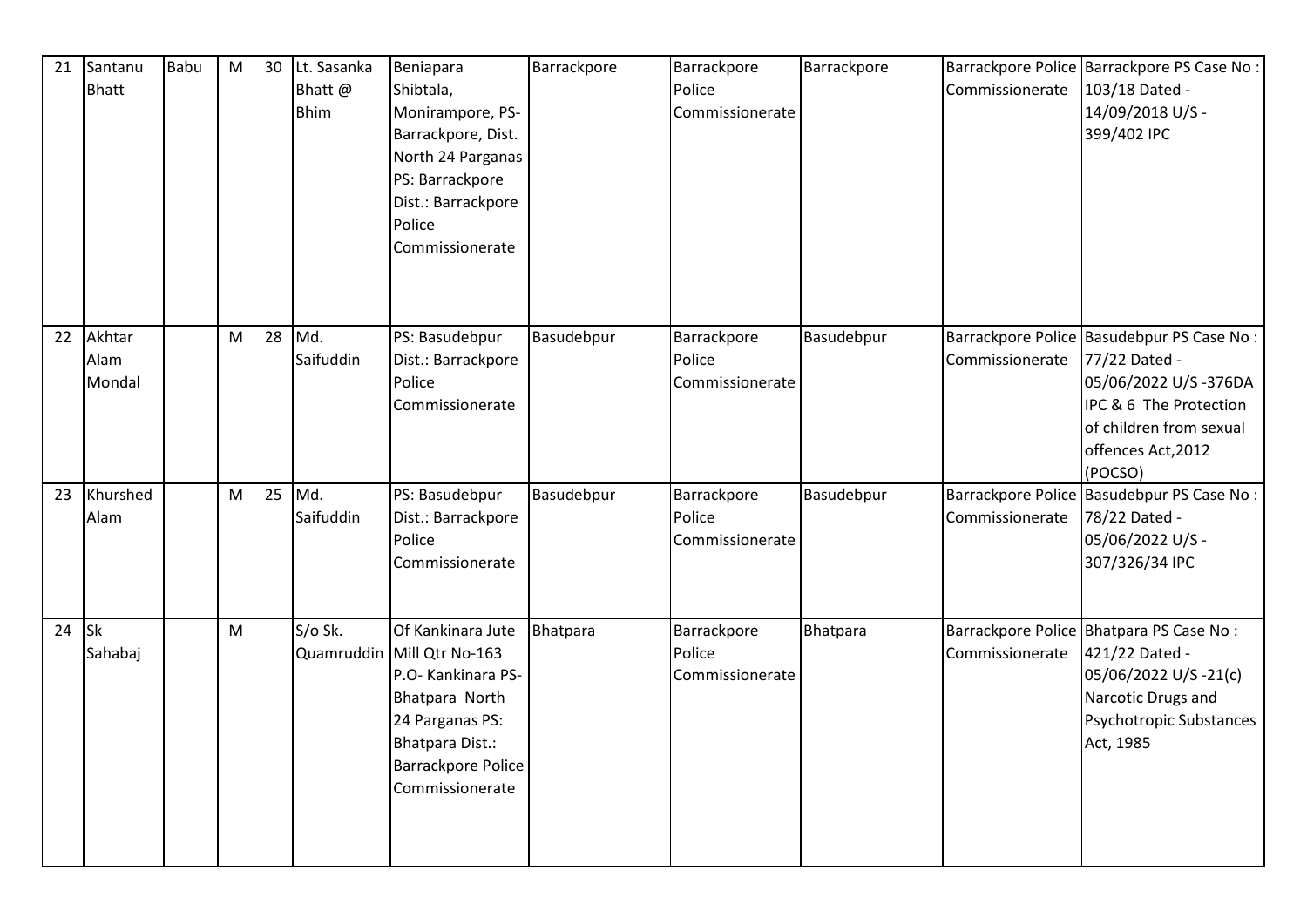| 25 | Amar<br>Krishna<br>Gupta |   | 35 | $S/O$ Lt.                  | of Madral<br>Manik Gupta Joychanditala, PO-<br>Madral, PS-<br>Bhatpara, Dist- (N)<br>24 Pgs PS:<br>Bhatpara Dist.:<br><b>Barrackpore Police</b><br>Commissionerate                            | <b>Bhatpara</b> | Barrackpore<br>Police<br>Commissionerate  | Bhatpara      | Commissionerate                                          | Barrackpore Police Bhatpara PS Case No:<br>242/22 Dated -<br>26/03/2022 U/S -<br>498A/325 IPC    |
|----|--------------------------|---|----|----------------------------|-----------------------------------------------------------------------------------------------------------------------------------------------------------------------------------------------|-----------------|-------------------------------------------|---------------|----------------------------------------------------------|--------------------------------------------------------------------------------------------------|
| 26 | Tapan<br>Roy             | M | 58 | Lt. Paresh                 | Halisahar, Ram<br>Chandra Roy Prasad Nagar,<br>Sushil Sarani, PO-<br>Halisahar, PS-<br>Bizpur, Dist-North<br>24 Parganas PS:<br><b>Bizpur Dist.:</b><br>Barrackpore Police<br>Commissionerate | Bizpur          | Barrackpore<br>Police<br>Commissionerate  | <b>Bizpur</b> | Barrackpore Police Bizpur PS Case No:<br>Commissionerate | 254/22 Dated -<br>05/06/2022 U/S -<br>341/325/506/34 IPC                                         |
| 27 | Arpan<br>Roy             | M | 26 | <b>Tapan Roy</b>           | Halisahar, Ram<br>Prasad Nagar,<br>Sushil Sarani, PO-<br>Halisahar, PS-<br>Bizpur, Dist-North<br>24 Parganas PS:<br><b>Bizpur Dist.:</b><br><b>Barrackpore Police</b><br>Commissionerate      | Bizpur          | Barrackpore<br>Police<br>Commissionerate  | <b>Bizpur</b> | Barrackpore Police Bizpur PS Case No:<br>Commissionerate | 254/22 Dated -<br>05/06/2022 U/S -<br>341/325/506/34 IPC                                         |
| 28 | Sudhanya<br>Mondal       |   |    | S/O<br>Bhaktaram<br>Mondal | PS: Baruipur Dist.:<br><b>Baruipur Police</b><br><b>District</b>                                                                                                                              | <b>Baruipur</b> | <b>Baruipur Police</b><br><b>District</b> | Baruipur      | <b>Baruipur Police</b><br><b>District</b>                | Baruipur PS Case No:<br>969/22 Dated -<br>02/06/2022 U/S -<br>327/323/324/325/354/5<br>06/34 IPC |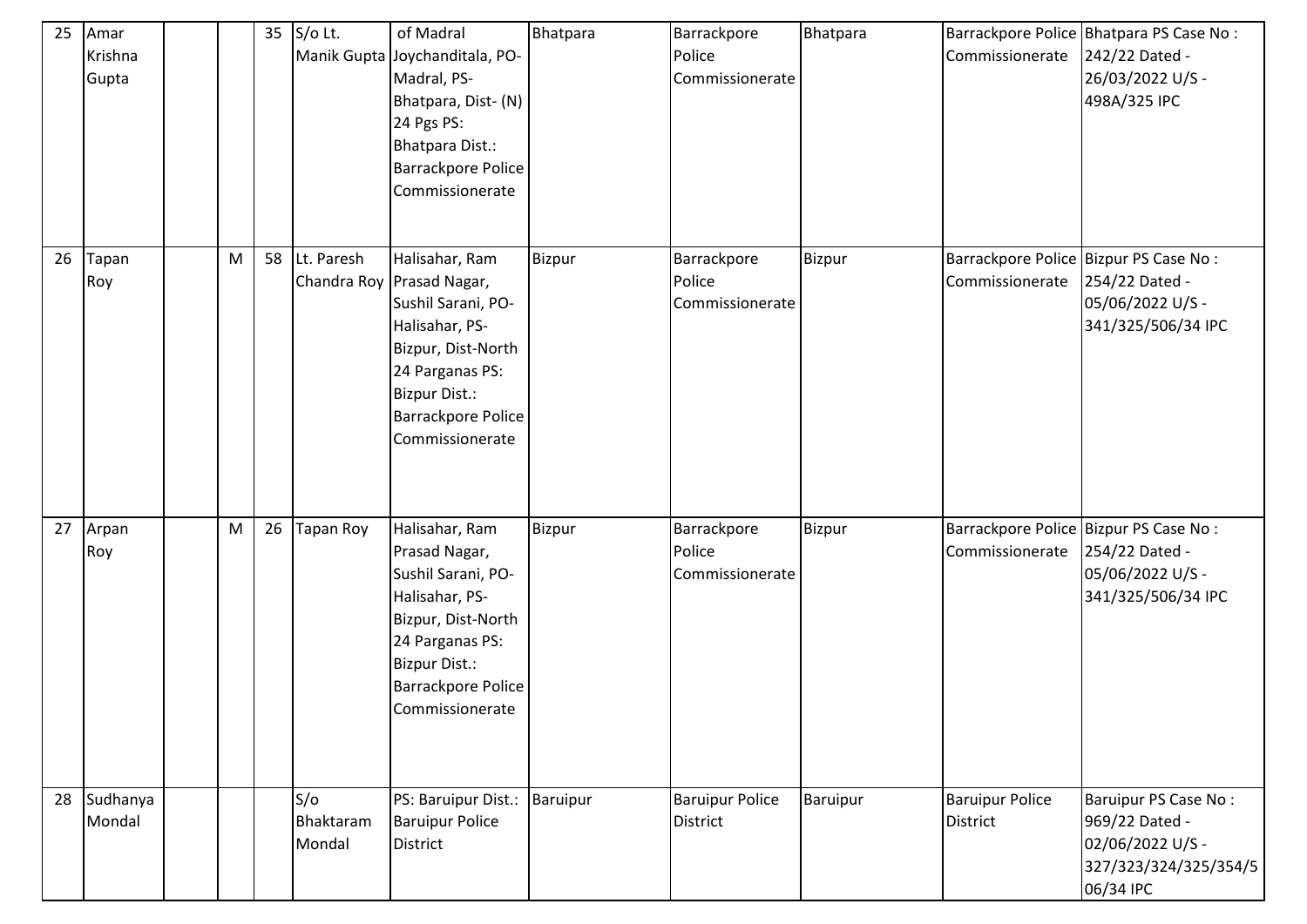| 29 | <b>Tapas</b><br>Halder    |   |    | S/O<br>Sgambhu<br>Halder  | PS: Baruipur Dist.: Baruipur<br><b>Baruipur Police</b><br><b>District</b>                                                                       |           | <b>Baruipur Police</b><br><b>District</b> | Baruipur  | <b>Baruipur Police</b><br><b>District</b> | Baruipur PS Case No:<br>913/22 Dated -<br>24/05/2022 U/S -<br>341/325/307/306/34 IPC                                                                |
|----|---------------------------|---|----|---------------------------|-------------------------------------------------------------------------------------------------------------------------------------------------|-----------|-------------------------------------------|-----------|-------------------------------------------|-----------------------------------------------------------------------------------------------------------------------------------------------------|
| 30 | Swapan<br>Halder          |   |    | S/O<br>Sgambhu<br>Halder  | PS: Baruipur Dist.:<br><b>Baruipur Police</b><br><b>District</b>                                                                                | Baruipur  | <b>Baruipur Police</b><br><b>District</b> | Baruipur  | <b>Baruipur Police</b><br><b>District</b> | Baruipur PS Case No:<br>913/22 Dated -<br>24/05/2022 U/S -<br>341/325/307/306/34 IPC                                                                |
| 31 | Sabir Ali<br>Molla        | M | 36 | Lt. Nabir Ali<br>Molla    | <b>Borali PS-</b><br>Bhangore, South<br>24 Pgs PS: Bhangar<br>Dist.: Baruipur<br><b>Police District</b>                                         | Bhangar   | <b>Baruipur Police</b><br><b>District</b> | Bhangar   | <b>Baruipur Police</b><br><b>District</b> | <b>Bhangar PS Case No:</b><br>327/22 Dated -<br>01/06/2022 U/S -<br>341/324/325/354B/308/<br>506/34 IPC                                             |
| 32 | Momin<br>Laskar           | M | 45 | Lt Mohor Ali<br>Laskar    | vill: Dakhin<br>Makhaltala, PS:<br>Jibantala, Dist:<br>South 24 Parganas<br>PS: Jibantala Dist.:<br><b>Baruipur Police</b><br><b>District</b>   | Jibantala | <b>Baruipur Police</b><br><b>District</b> | Jibantala | <b>Baruipur Police</b><br><b>District</b> | Jibantala PS Case No:<br>210/22 Dated -<br>05/06/2022 U/S-21<br>Narcotic Drugs and<br>Psychotropic Substances<br>Act, 1985                          |
| 33 | Jakir<br>Hossain<br>Molla | M |    | Samsuddin<br>Molla        | Kantamari, PS -<br>Kultali, South 24<br>Pgs PS: Kultali<br>Dist.: Baruipur<br>Police District                                                   | Kultali   | <b>Baruipur Police</b><br><b>District</b> | Kultali   | <b>Baruipur Police</b><br><b>District</b> | Kultali PS Case No:<br>341/22 Dated -<br>05/06/2022 U/S-376AB<br>IPC & 6 The Protection<br>of children from sexual<br>offences Act, 2012<br>(POCSO) |
| 34 | Debasish<br>Pramanik      |   |    | 37 S/o. Johan<br>Pramanik | Vill. Talpukur, PO<br>Gangrai, GP<br>Langalberia, PS<br>Sonarpur, South<br>24 Pgs. PS:<br>Sonarpur Dist.:<br><b>Baruipur Police</b><br>District | Sonarpur  | <b>Baruipur Police</b><br><b>District</b> | Sonarpur  | <b>Baruipur Police</b><br>District        | Sonarpur PS Case No:<br>439/20 Dated -<br>29/05/2020 U/S-306 IPC                                                                                    |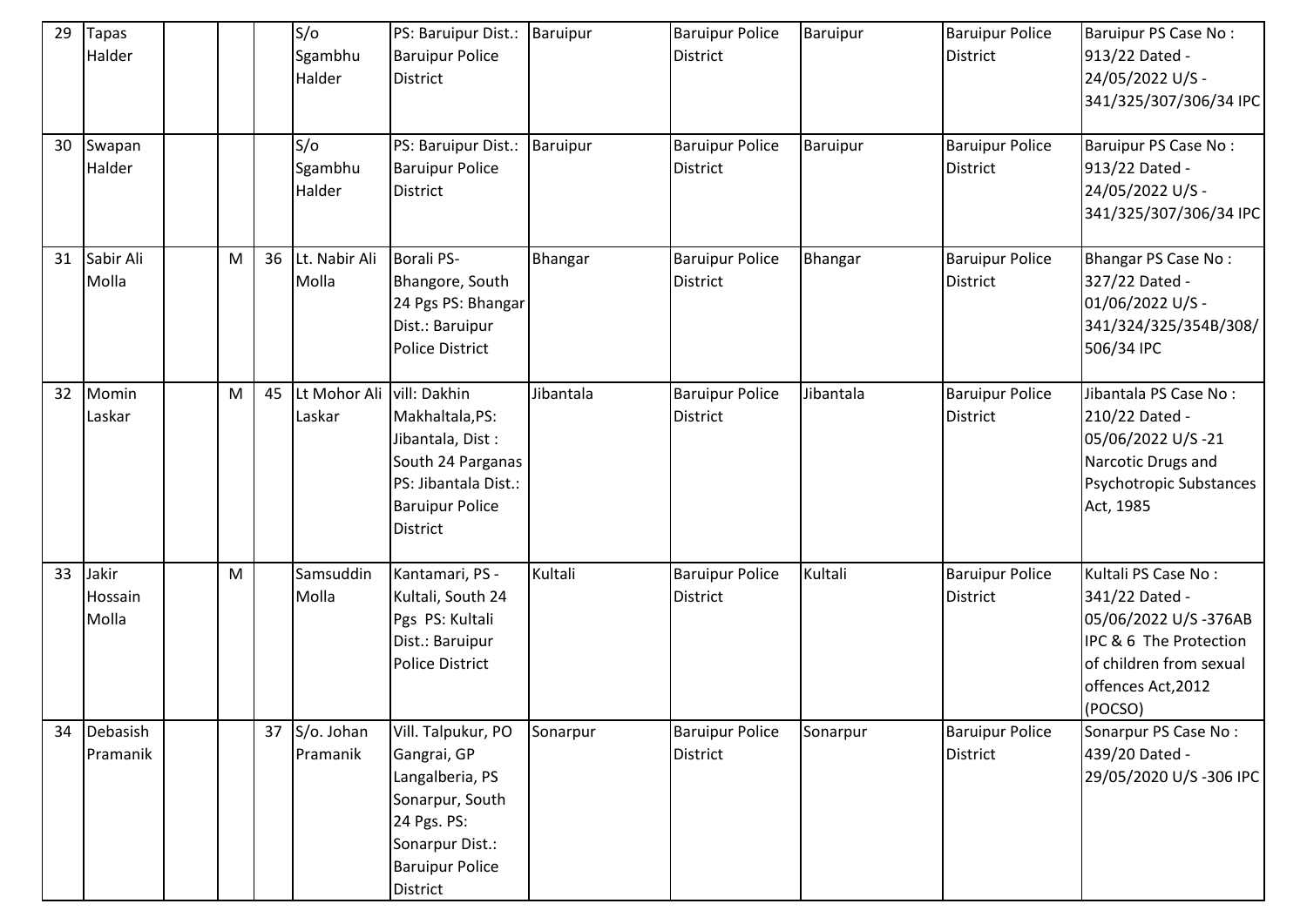| 35 | Mitali<br>Gayen      |   | 40 | W/o. Amal<br>Kanti Gayen | G.P. Maitra Road,<br>Mahinagar, PO-<br>Malancha, PS-<br>Sonarpur, South<br>24 Parganas PS:<br>Sonarpur Dist.:<br><b>Baruipur Police</b><br>District | Sonarpur | <b>Baruipur Police</b><br><b>District</b> | Sonarpur    | <b>Baruipur Police</b><br><b>District</b> | Sonarpur PS Case No:<br>617/20 Dated -<br>08/08/2020 U/S -<br>420/406 IPC                                                                                            |
|----|----------------------|---|----|--------------------------|-----------------------------------------------------------------------------------------------------------------------------------------------------|----------|-------------------------------------------|-------------|-------------------------------------------|----------------------------------------------------------------------------------------------------------------------------------------------------------------------|
| 36 | Ajibar<br>Molla      | M | 52 | Lt. Sarfo<br>Molla       | Kuti Lock gate PS:<br>Haroa Dist.:<br><b>Basirhat</b>                                                                                               | Haroa    | <b>Basirhat</b>                           | Haroa       | <b>Basirhat</b>                           | Haroa PS Case No:<br>175/22 Dated -<br>04/06/2022 U/S -<br>498A/325/506 IPC                                                                                          |
| 37 | Alamgir<br>Molla     | M | 21 | Abdar Molla              | Gazitala PS: Haroa Haroa<br>Dist.: Basirhat                                                                                                         |          | <b>Basirhat</b>                           | Haroa       | Basirhat                                  | Haroa PS Case No:<br>176/22 Dated -<br>04/06/2022 U/S -<br>341/323/427/379/506<br>IPC & 24 Maintenance<br>and Welfare of Parents<br>and Senior Citizens Act,<br>2007 |
| 38 | Paban<br>Patra       | M | 45 |                          | Sundar Patra Chowani PS: Haroa Haroa<br>Dist.: Basirhat                                                                                             |          | <b>Basirhat</b>                           | Haroa       | <b>Basirhat</b>                           | Haroa PS Case No:<br>180/22 Dated -<br>05/06/2022 U/S -<br>447/325/307/354/506<br><b>IPC</b>                                                                         |
| 39 | Ibrahim<br>Seikh     | M |    | S/o-khalil<br>Seikh      |                                                                                                                                                     |          | <b>Basirhat</b>                           | Swarupnagar | <b>Basirhat</b>                           | Swarupnagar PS Case No<br>: 583/22 Dated -<br>05/06/2022 U/S-14<br>Foreigners Act, 1946Â                                                                             |
| 40 | Amrita Lal<br>Mondal | M |    | 27 Shyamal<br>Mondal     | Jatragachi R.R.<br>Side, P.O-<br>Gouranganagar,<br>P.S- New Town PS:<br>New town Dist.:<br><b>Bidhannagar Police</b><br>Commissionerate             | New town | Bidhannagar<br>Police<br>Commissionerate  | New town    | Commissionerate                           | Bidhannagar Police New town PS Case No:<br>128/22 Dated -<br>31/05/2022 U/S -<br>399/402 IPC                                                                         |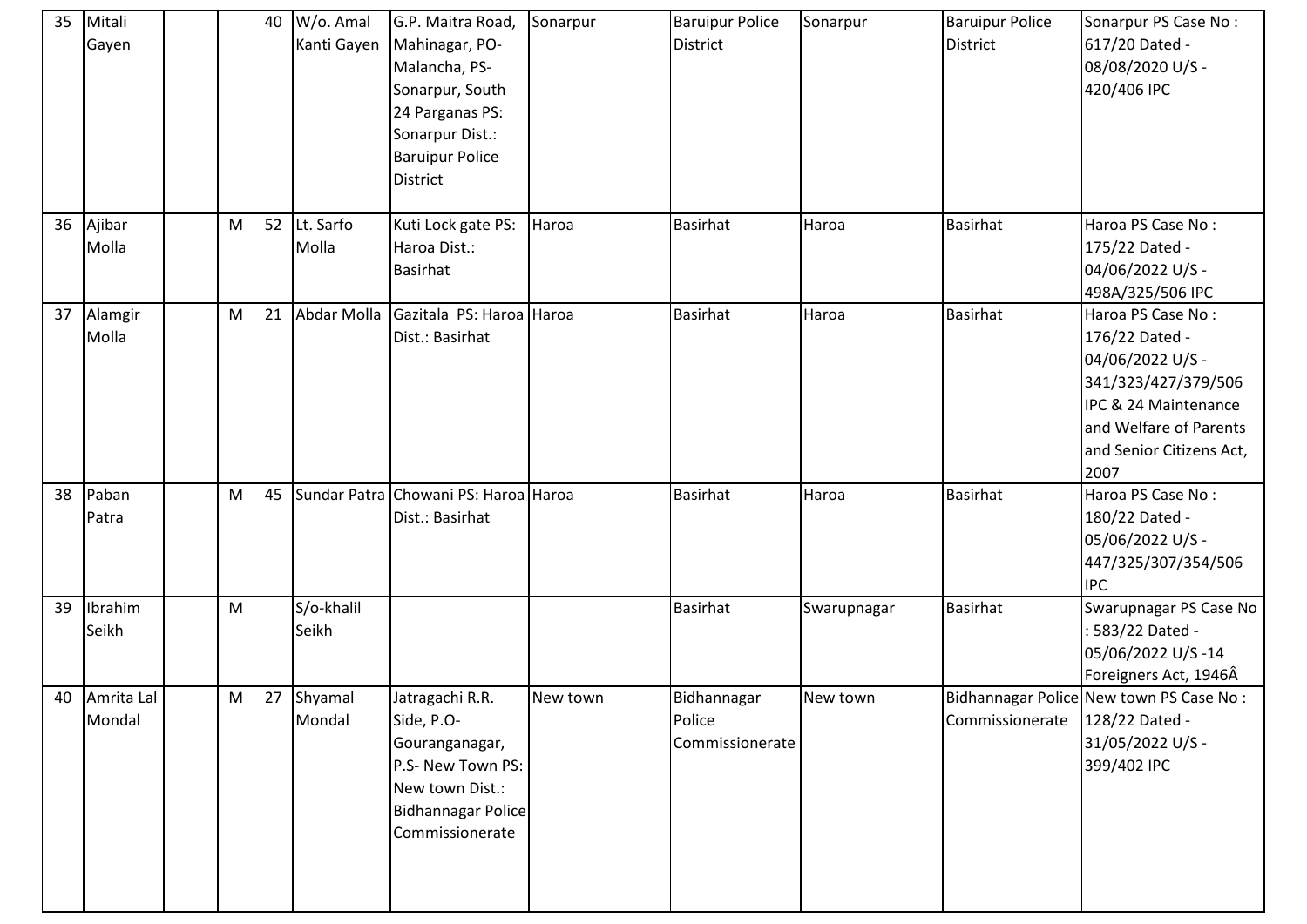| 41 | Chand<br>Bibi  | F | 43 | Md Zafir     | Raigachi<br>Seshmore, PO+PS-<br>Rajarhat, Dist-<br>North 24<br>Parganas, Pin-<br>700135 PS:<br>Rajarhat Dist.:<br><b>Bidhannagar Police</b><br>Commissionerate | Rajarhat | Bidhannagar<br>Police<br>Commissionerate | Rajarhat | Commissionerate | Bidhannagar Police Rajarhat PS Case No:<br>195/22 Dated -<br>04/06/2022 U/S -<br>341/323/325/302/506/3<br>4 IPC |
|----|----------------|---|----|--------------|----------------------------------------------------------------------------------------------------------------------------------------------------------------|----------|------------------------------------------|----------|-----------------|-----------------------------------------------------------------------------------------------------------------|
| 42 | Yesmin<br>Bibi |   |    | 31 Md. Aslam | Raigachi<br>Seshmore, PO+PS-<br>Rajarhat, Dist-<br>North 24<br>Parganas, Pin-<br>700135 PS:<br>Rajarhat Dist.:<br><b>Bidhannagar Police</b><br>Commissionerate | Rajarhat | Bidhannagar<br>Police<br>Commissionerate | Rajarhat | Commissionerate | Bidhannagar Police Rajarhat PS Case No:<br>195/22 Dated -<br>04/06/2022 U/S -<br>341/323/325/302/506/3<br>4 IPC |
| 43 | Hena Bibi      | F | 26 | Md. Nafiz    | Raigachi<br>Seshmore, PO+PS-<br>Rajarhat, Dist-<br>North 24<br>Parganas, Pin-<br>700135 PS:<br>Rajarhat Dist.:<br>Bidhannagar Police<br>Commissionerate        | Rajarhat | Bidhannagar<br>Police<br>Commissionerate | Rajarhat | Commissionerate | Bidhannagar Police Rajarhat PS Case No:<br>195/22 Dated -<br>04/06/2022 U/S -<br>341/323/325/302/506/3<br>4 IPC |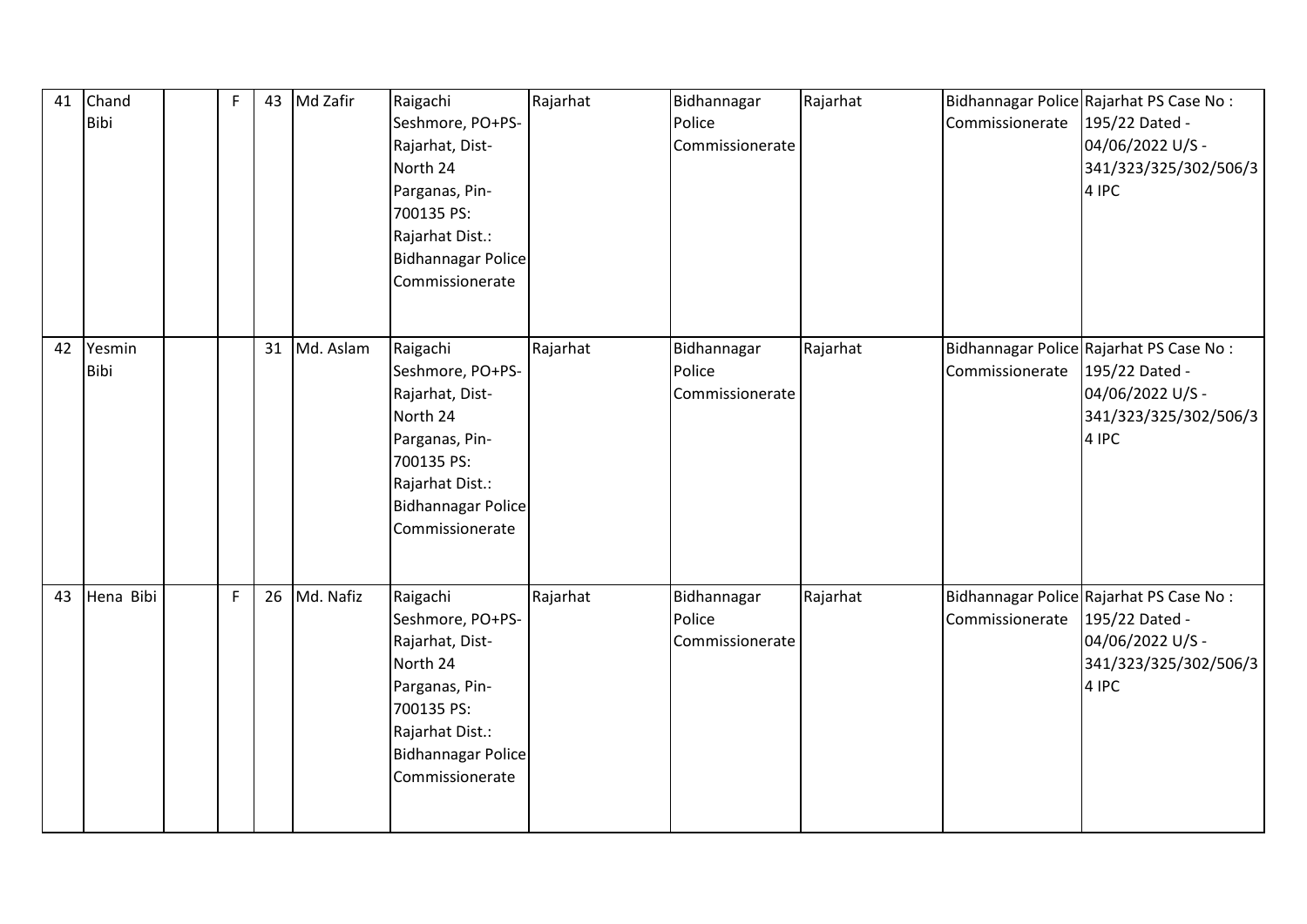| 44 | Parveen<br>Khatun |                                   |   | 18 | Md. Zafir | Raigachi<br>Seshmore, PO+PS-<br>Rajarhat, Dist-<br>North 24<br>Parganas, Pin-<br>700135 PS:<br>Rajarhat Dist.:<br><b>Bidhannagar Police</b><br>Commissionerate                                                                                                        | Rajarhat | Bidhannagar<br>Police<br>Commissionerate | Rajarhat | Commissionerate                                   | Bidhannagar Police Rajarhat PS Case No:<br>195/22 Dated -<br>04/06/2022 U/S -<br>341/323/325/302/506/3<br>4 IPC |
|----|-------------------|-----------------------------------|---|----|-----------|-----------------------------------------------------------------------------------------------------------------------------------------------------------------------------------------------------------------------------------------------------------------------|----------|------------------------------------------|----------|---------------------------------------------------|-----------------------------------------------------------------------------------------------------------------|
| 45 | Chandni<br>Bibi   | $\circledcirc$<br>Reshm<br>a Bibi |   | 25 | Md Soheb  | Raigachi<br>Seshmore, PO+PS-<br>Rajarhat, Dist-<br>North 24<br>Parganas, Pin-<br>700135, A/P-<br>Narayanpur<br>Israilpara, PO+PS-<br>Narayanpur, Dist-<br>North 24<br>Parganas, Pin-<br>700136 PS:<br>Rajarhat Dist.:<br><b>Bidhannagar Police</b><br>Commissionerate | Rajarhat | Bidhannagar<br>Police<br>Commissionerate | Rajarhat | Commissionerate                                   | Bidhannagar Police Rajarhat PS Case No:<br>195/22 Dated -<br>04/06/2022 U/S -<br>341/323/325/302/506/3<br>4 IPC |
| 46 | Ahmed<br>Ali      |                                   | M | 39 | Soheb Ali | Chandpur, Jolpara, Rajarhat<br>P.S. - Rajarhat,<br>North 24 Parganas<br>PS: Rajarhat Dist.:<br><b>Bidhannagar Police</b><br>Commissionerate                                                                                                                           |          | Bidhannagar<br>Police<br>Commissionerate | Rajarhat | Bidhannagar Police Rajarhat PS<br>Commissionerate |                                                                                                                 |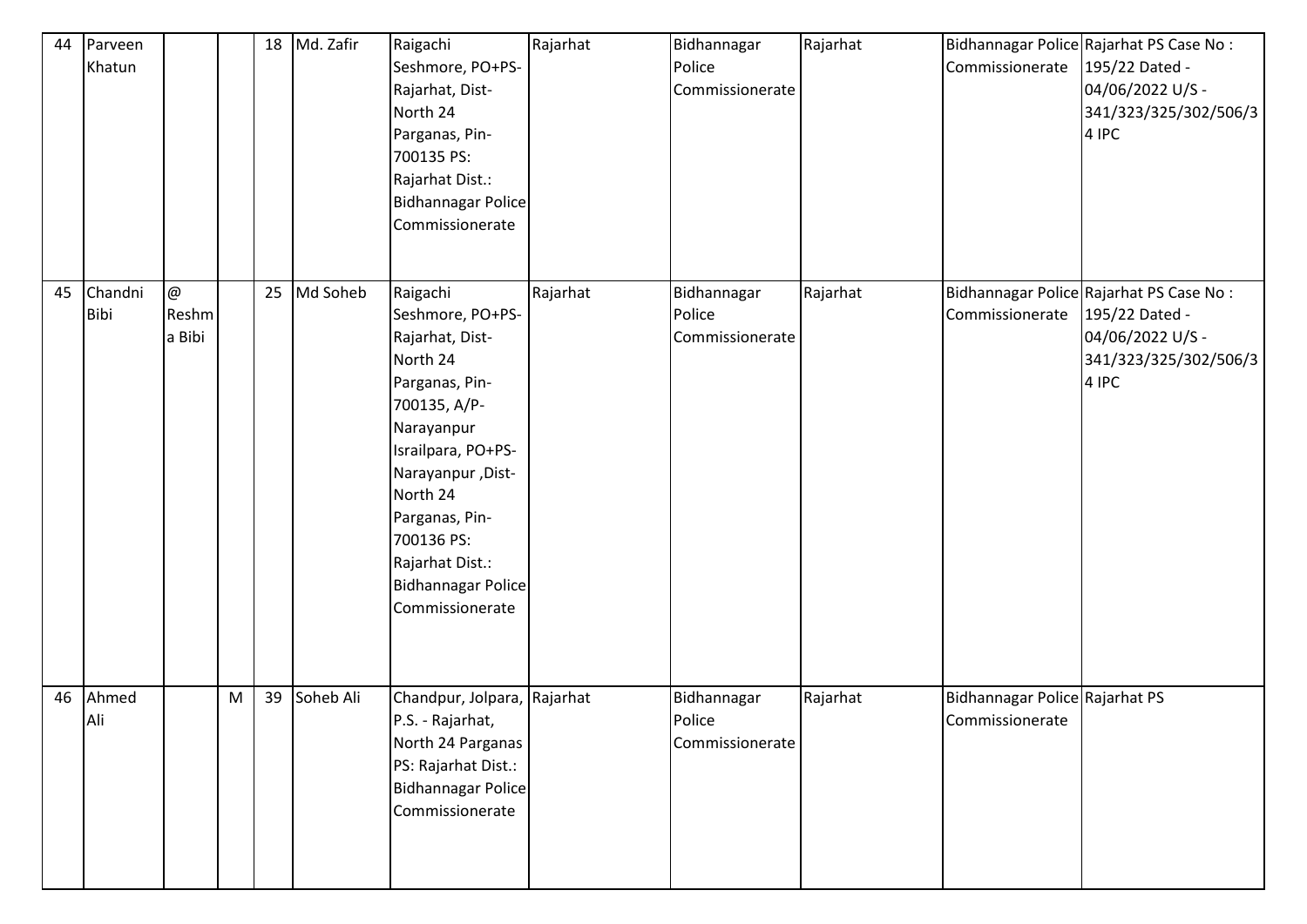| 47 | Chiranjit<br>Konra     | Raju<br>Konra | M |    | Lt. Shanku<br>Konra  | <b>Bolpur Ukilpatty</b><br>Konrapara, PS-<br>Bolpur, Dist-<br><b>Birbhum PS:</b><br><b>Bolpur Dist.:</b><br>Birbhum | <b>Bolpur</b> | Birbhum                                                  | Bolpur        | Birbhum | Bolpur PS Case No:<br>164/22 Dated -<br>03/06/2022 U/S -<br>341/323/325/354/313/3<br>4 IPC |
|----|------------------------|---------------|---|----|----------------------|---------------------------------------------------------------------------------------------------------------------|---------------|----------------------------------------------------------|---------------|---------|--------------------------------------------------------------------------------------------|
| 48 | Gabinda<br>Sardar      |               | M |    |                      | Shibu Sardar Bolpur Hattala<br>Mistripara, PS-<br>Bolpur, Dist-<br>Birbhum PS:<br><b>Bolpur Dist.:</b><br>Birbhum   | Bolpur        | Birbhum                                                  | Bolpur        | Birbhum | Bolpur PS Case No:<br>131/22 Dated -<br>10/05/2022 U/S -<br>399/402 IPC                    |
| 49 | <b>Dipak</b><br>Sahani |               |   |    | Lt. Laddu<br>Sahani  | Kalipukur Hattala,<br>PS- Bolpur, Dist-<br>Birbhum PS:<br><b>Bolpur Dist.:</b><br>Birbhum                           | <b>Bolpur</b> | Birbhum                                                  | <b>Bolpur</b> | Birbhum | Bolpur PS Case No:<br>162/22 Dated -<br>03/06/2022 U/S -<br>399/402 IPC                    |
| 50 | Ramesh<br>Chowhan      |               | M | 22 | Dasharath<br>Chowhan | Jemeri, Nimcha<br>O.P. PS: Raniganj<br>Dist.: Asansol<br><b>Durgapur Police</b><br>Commissionerate                  | Raniganj      | Asansol Durgapur Khoyrasole<br>Police<br>Commissionerate |               | Birbhum | Khoyrasole PS Case No:<br>46/22 Dated -<br>05/06/2022 U/S -<br>399/402 IPC                 |
| 51 | Sachin<br>Paswan       |               | M | 20 | Prakash<br>Paswan    | Jemeri, Nimcha<br>O.P. PS: Raniganj<br>Dist.: Asansol<br><b>Durgapur Police</b><br>Commissionerate                  | Raniganj      | Asansol Durgapur Khoyrasole<br>Police<br>Commissionerate |               | Birbhum | Khoyrasole PS Case No:<br>46/22 Dated -<br>05/06/2022 U/S -<br>399/402 IPC                 |
|    | 52 Ranjit<br>Nonia     |               |   | 20 | Rambhi<br>Nonia      | Nimcha, Nimcha<br>O.P. PS: Raniganj<br>Dist.: Asansol<br><b>Durgapur Police</b><br>Commissionerate                  | Raniganj      | Asansol Durgapur Khoyrasole<br>Police<br>Commissionerate |               | Birbhum | Khoyrasole PS Case No:<br>46/22 Dated -<br>05/06/2022 U/S -<br>399/402 IPC                 |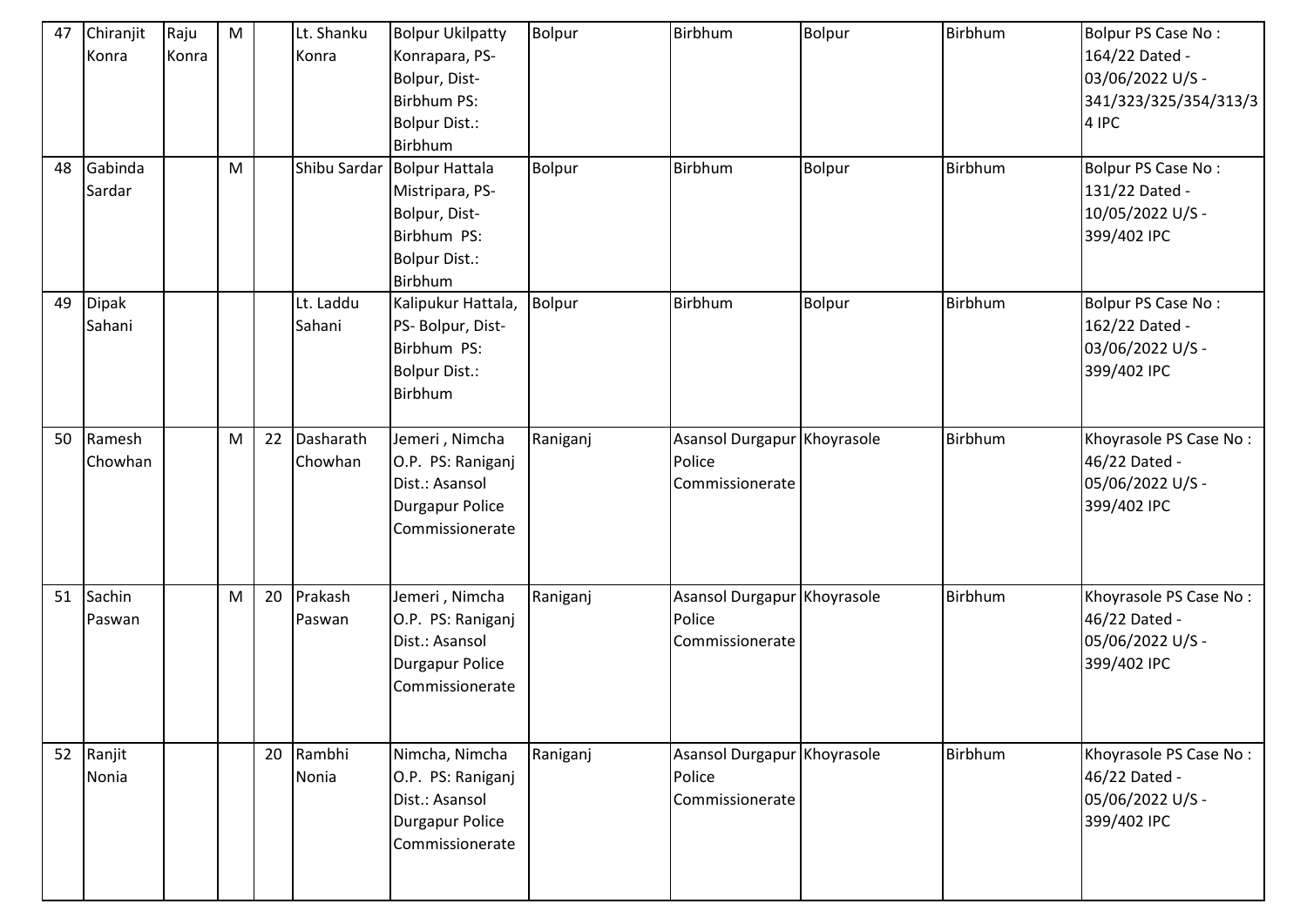| 53<br>54 | Noor<br>Amin<br>Mallick<br>Jit Pal |       | M<br>M | 22<br>20 | #NAME?<br><b>Biswas Pal</b> | <b>Bharkata PS:</b><br>Mahammad bazar<br>Dist.: Birbhum<br>Pandabeswar Rail                                                                | Mahammad bazar<br>Pandabeshwar | Birbhum<br>Asansol Durgapur Khoyrasole   | Khoyrasole | Birbhum<br><b>Birbhum</b>                | Khoyrasole PS Case No:<br>46/22 Dated -<br>05/06/2022 U/S -<br>399/402 IPC<br>Khoyrasole PS Case No:          |
|----------|------------------------------------|-------|--------|----------|-----------------------------|--------------------------------------------------------------------------------------------------------------------------------------------|--------------------------------|------------------------------------------|------------|------------------------------------------|---------------------------------------------------------------------------------------------------------------|
|          |                                    |       |        |          |                             | Station Bangalpara<br>PS: Pandabeshwar<br>Dist.: Asansol<br><b>Durgapur Police</b><br>Commissionerate                                      |                                | Police<br>Commissionerate                |            |                                          | 36/22 Dated -<br>28/04/2022 U/S-380 IPC                                                                       |
| 55       | Lalbabu<br>Molla                   | Aminu | M      |          | Lt Nuru<br>Molla            | PS: Mergram Dist.: Mergram<br>Birbhum                                                                                                      |                                | Birbhum                                  | Mergram    | Birbhum                                  | Mergram PS Case No:<br>113/22 U/S -                                                                           |
| 56       | Kobirul Sk                         |       | M      | 22       | Jakir Sk                    | Barua Gopalpur<br>PS: Murarai Dist.:<br><b>Birbhum</b>                                                                                     | Murarai                        | Birbhum                                  | Murarai    | Birbhum                                  | Murarai PS Case No:<br>179/21 Dated -<br>09/10/2021 U/S-136<br>Electricity Act, 2003<br>(Relevant Provisions) |
| 57       | Ajijul<br>Mondal                   |       | M      |          | 31 Lt. Rajjak<br>Mondal     | Vill- Polta, PO-<br>Natungram, PS-<br>Gopalnagar, Dist-<br>North 24 Parganas<br>PS: Gopalnagar<br>Dist.: Bongaon<br><b>Police District</b> | Gopalnagar                     | <b>Bongaon Police</b><br><b>District</b> | Gopalnagar | <b>Bongaon Police</b><br><b>District</b> | Gopalnagar PS Case No:<br>308/22 Dated -<br>05/06/2022 U/S -<br>399/402 IPC                                   |
| 58       | Saikat<br>Sarkar                   |       | M      | 25       | Shyamal<br>Sarkar           | Vill+PO- Nahata,<br>PS- Gopalnagar,<br>Dist-North 24<br>Parganas PS:<br>Gopalnagar Dist.:<br><b>Bongaon Police</b><br>District             | Gopalnagar                     | <b>Bongaon Police</b><br><b>District</b> | Gopalnagar | <b>Bongaon Police</b><br><b>District</b> | <b>Gopalnagar PS Case No:</b><br>308/22 Dated -<br>05/06/2022 U/S -<br>399/402 IPC                            |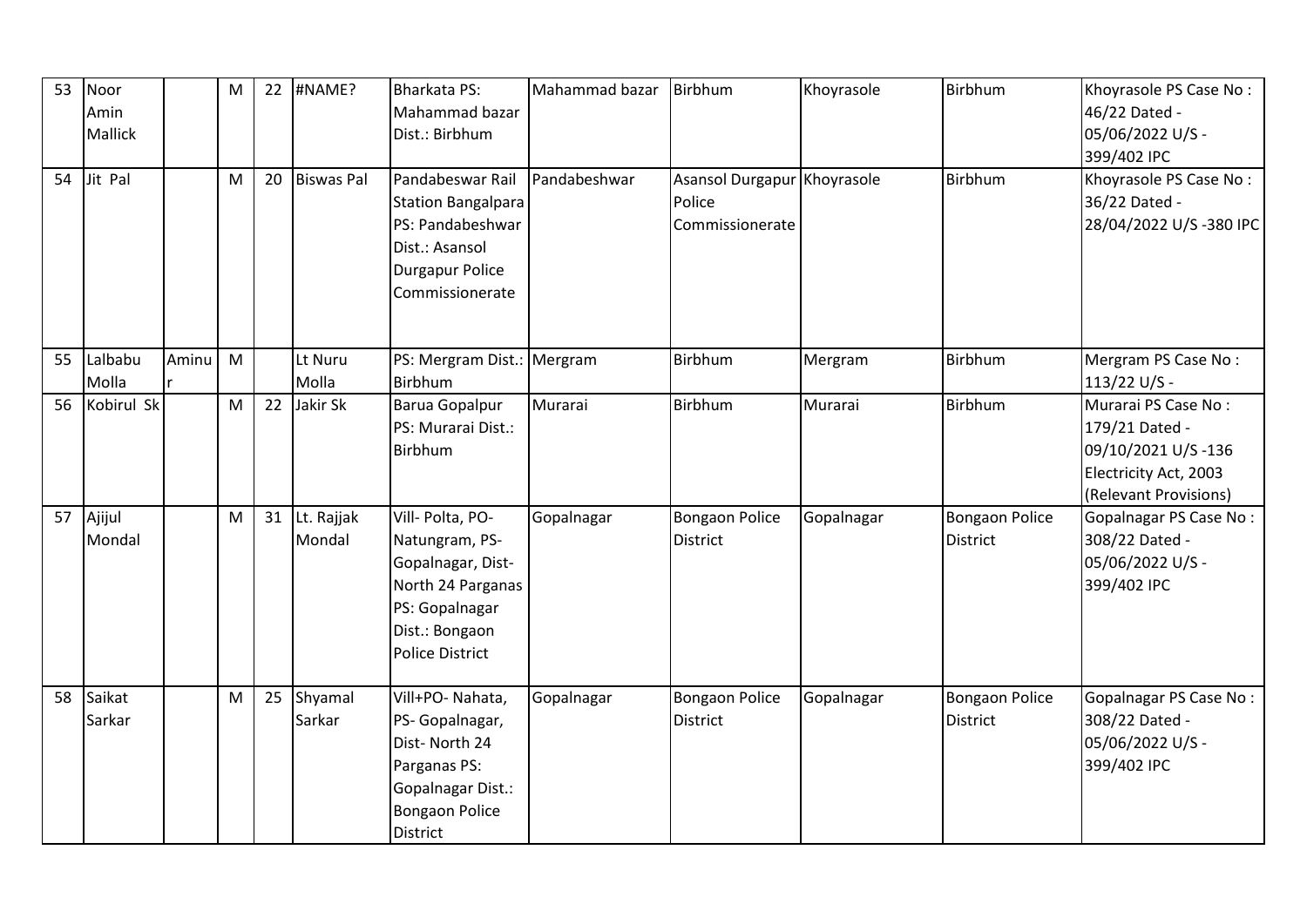| 59 | Imran<br>Mondal    | M | 25 | Abdul Latif<br>Mondal | Vill-Bohilapota,<br>PO- Nahata, PS-<br>Gopalnagar, Dist-<br>North 24 Parganas<br>PS: Gopalnagar<br>Dist.: Bongaon<br><b>Police District</b> | Gopalnagar | <b>Bongaon Police</b><br><b>District</b>  | Gopalnagar | <b>Bongaon Police</b><br><b>District</b>  | Gopalnagar PS Case No:<br>308/22 Dated -<br>05/06/2022 U/S -<br>399/402 IPC                                                             |
|----|--------------------|---|----|-----------------------|---------------------------------------------------------------------------------------------------------------------------------------------|------------|-------------------------------------------|------------|-------------------------------------------|-----------------------------------------------------------------------------------------------------------------------------------------|
| 60 | Babusona<br>Roy    | M | 35 | Joydeb Roy            | Vill-Barrackpur<br>Sripally, PS-<br>Gopalnagar, Dist-<br>North 24 Parganas<br>PS: Gopalnagar<br>Dist.: Bongaon<br><b>Police District</b>    | Gopalnagar | <b>Bongaon Police</b><br><b>District</b>  | Gopalnagar | <b>Bongaon Police</b><br><b>District</b>  | Gopalnagar PS Case No:<br>308/22 Dated -<br>05/06/2022 U/S -<br>399/402 IPC                                                             |
| 61 | Sushanta<br>Halder | M |    | Halder                | Lt. Pashupati PS: Petropole<br>Dist.: Bongaon<br><b>Police District</b>                                                                     | Petropole  | <b>Bongaon Police</b><br><b>District</b>  | Petropole  | <b>Bongaon Police</b><br><b>District</b>  | Petropole PS Case No:<br>21/22 Dated -<br>18/01/2022 U/S -<br>399/402 IPC                                                               |
| 62 | Md Hasim Raju      | M |    | Lt. Anwar<br>Hossain  | PS: Bhadreswar<br>Dist.:<br>Chandannagar<br>Police<br>Commissionerate                                                                       | Bhadreswar | Chandannagar<br>Police<br>Commissionerate | Bhadreswar | Chandannagar<br>Police<br>Commissionerate | Bhadreswar PS Case No:<br>270/22 Dated -<br>05/06/2022 U/S -3 The<br><b>West Bengal Gambling</b><br>and Prize Competitions<br>Act, 1957 |
| 63 | Masud<br>Alam      |   |    | Niyajuddin            | PS: Bhadreswar<br>Dist.:<br>Chandannagar<br>Police<br>Commissionerate                                                                       | Bhadreswar | Chandannagar<br>Police<br>Commissionerate | Bhadreswar | Chandannagar<br>Police<br>Commissionerate | Bhadreswar PS Case No:<br>270/22 Dated -<br>05/06/2022 U/S-3 The<br><b>West Bengal Gambling</b><br>and Prize Competitions<br>Act, 1957  |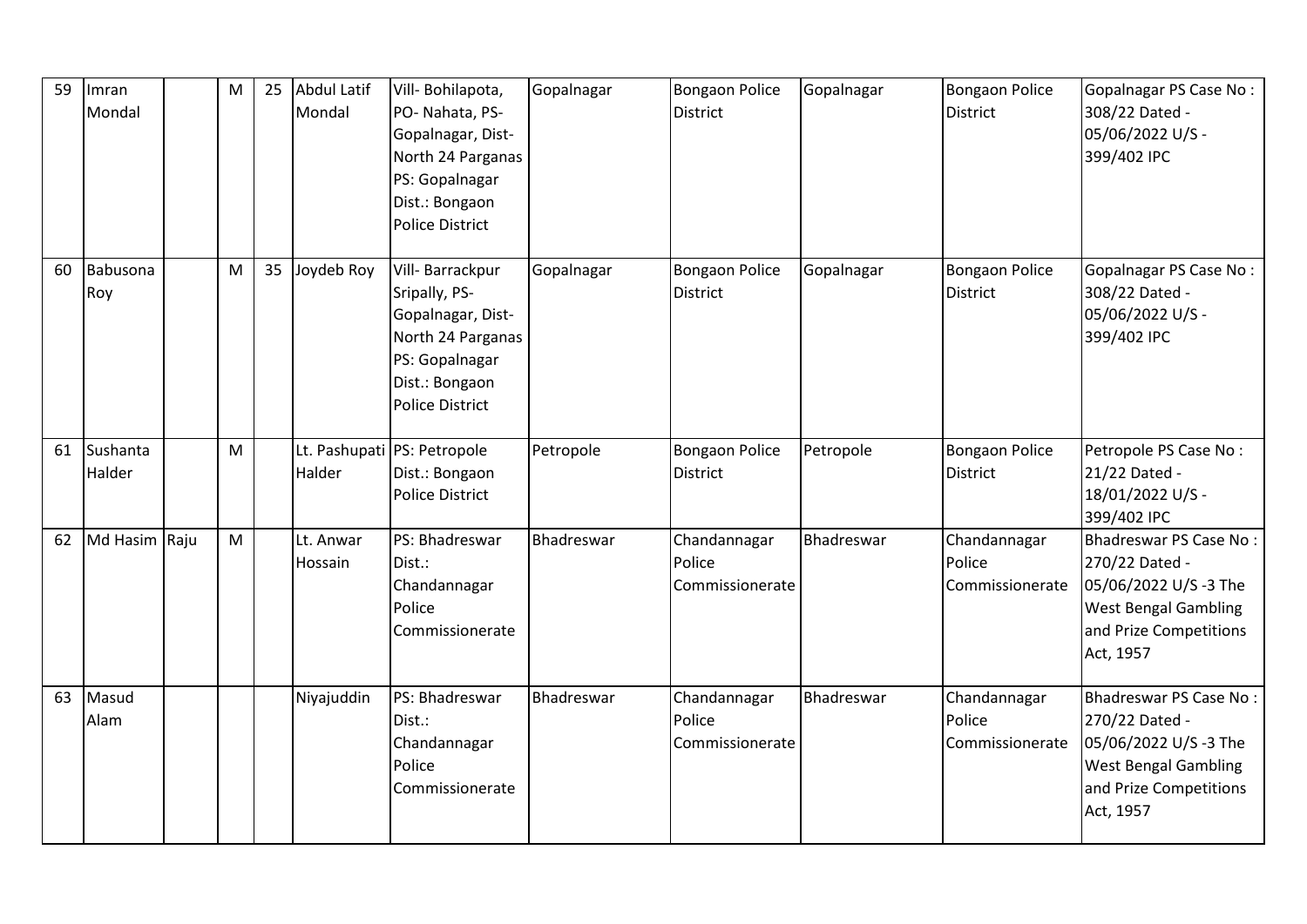| 64<br>65 | Mohan<br>Das<br>Ganesh<br>Das |      |   |    | Lt. Sukhdev<br>Das<br>Rajpati Das | PS: Bhadreswar<br>Dist.:<br>Chandannagar<br>Police<br>Commissionerate<br>PS: Bhadreswar<br>Dist.:<br>Chandannagar                                         | Bhadreswar<br>Bhadreswar | Chandannagar<br>Police<br>Commissionerate<br>Chandannagar<br>Police<br>Commissionerate | Bhadreswar<br>Bhadreswar | Chandannagar<br>Police<br>Commissionerate<br>Chandannagar<br>Police<br>Commissionerate | <b>Bhadreswar PS Case No:</b><br>270/22 Dated -<br>05/06/2022 U/S -3 The<br><b>West Bengal Gambling</b><br>and Prize Competitions<br>Act, 1957<br><b>Bhadreswar PS Case No:</b><br>271/22 Dated -<br>05/06/2022 U/S-46A(c) |
|----------|-------------------------------|------|---|----|-----------------------------------|-----------------------------------------------------------------------------------------------------------------------------------------------------------|--------------------------|----------------------------------------------------------------------------------------|--------------------------|----------------------------------------------------------------------------------------|----------------------------------------------------------------------------------------------------------------------------------------------------------------------------------------------------------------------------|
|          |                               |      |   |    |                                   | Police<br>Commissionerate                                                                                                                                 |                          |                                                                                        |                          |                                                                                        | Bengal Excise Act, 1909                                                                                                                                                                                                    |
| 66       | Prabin<br>Kumar<br>Chowdhur   | Sonu | M | 30 | Lalbabu<br>Chowdhury              | Gondalpara Moran Chandannagar<br>Road, P.S-<br>Chandannagar,<br>Dist.-Hooghly. PS:<br>Chandannagar<br>Dist.:<br>Chandannagar<br>Police<br>Commissionerate |                          | Chandannagar<br>Police<br>Commissionerate                                              | Chandannagar             | Chandannagar<br>Police<br>Commissionerate                                              | Chandannagar PS Case<br>No: 136/22 Dated -<br>04/06/2022 U/S -<br>399/402 IPC                                                                                                                                              |
| 67       | Munna<br>Kahar                |      | M | 50 | Late Kali                         | Hossain Goli,<br>Prasad Kahar Barabazar, PS<br>CHN, (H) PS:<br>Chinsurah Dist.:<br>Chandannagar<br>Police<br>Commissionerate                              | Chinsurah                | Chandannagar<br>Police<br>Commissionerate                                              | Chinsurah                | Chandannagar<br>Police<br>Commissionerate                                              | Chinsurah PS Case No:<br>290/22 Dated -<br>05/06/2022 U/S-46 (A)<br>Bengal Excise Act, 1909                                                                                                                                |
| 68       | <b>Babu Das</b>               |      | M | 30 |                                   | Narayan Das Bhagabatidanga,<br>Khadinamore, PS<br>CHN, (H) PS:<br>Chinsurah Dist.:<br>Chandannagar<br>Police<br>Commissionerate                           | Chinsurah                | Chandannagar<br>Police<br>Commissionerate                                              | Chinsurah                | Chandannagar<br>Police<br>Commissionerate                                              | Chinsurah PS Case No:<br>286/22 Dated -<br>04/06/2022 U/S -<br>399/402 IPC                                                                                                                                                 |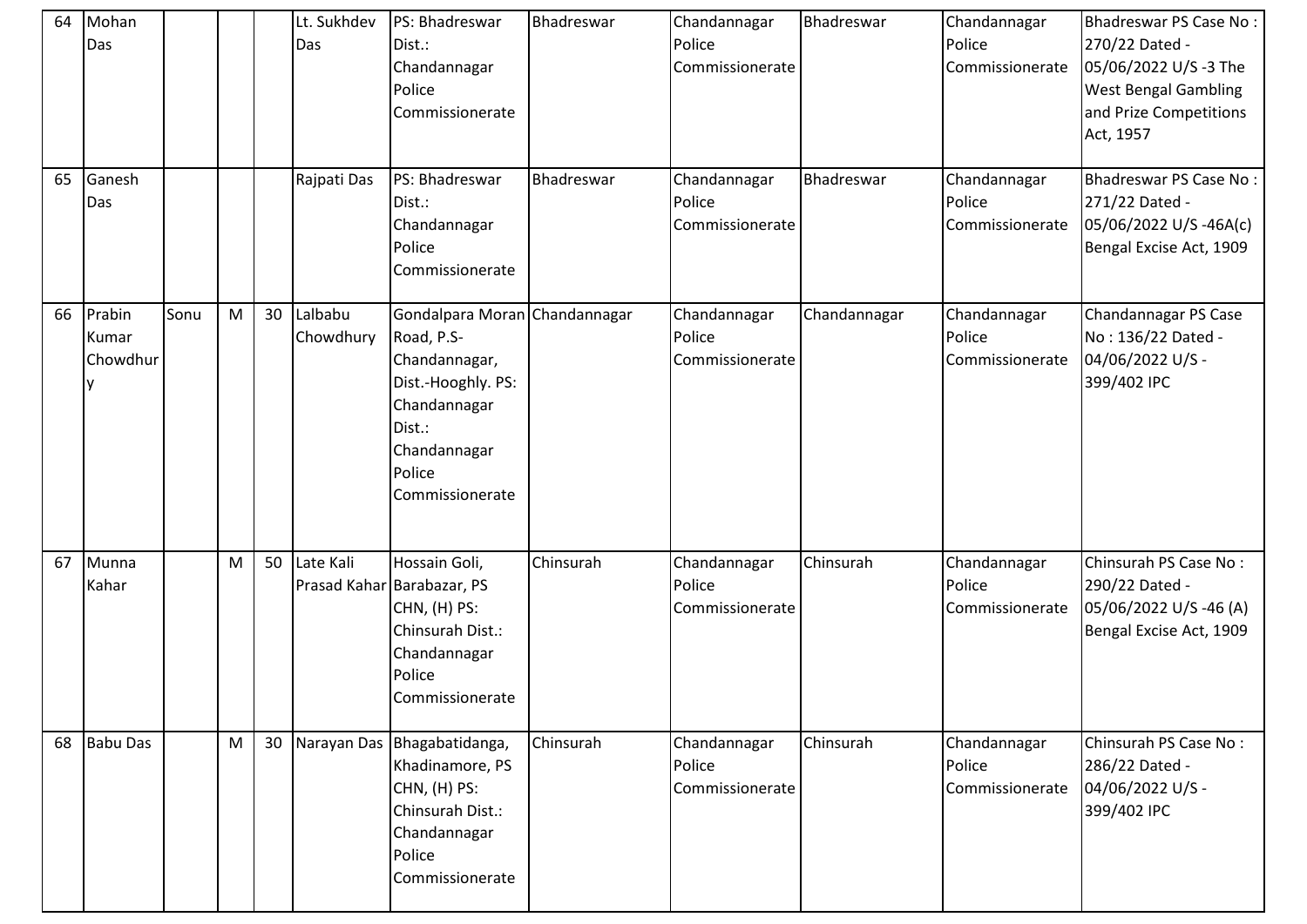| 69 | Akash Sk                | M | 24 | Sk. Monu            | Keota Shyam<br>Sundarpur,<br>Sahaganj, PS CHN,<br>(H) PS: Chinsurah<br>Dist.:<br>Chandannagar<br>Police<br>Commissionerate                              | Chinsurah  | Chandannagar<br>Police<br>Commissionerate | Chinsurah  | Chandannagar<br>Police<br>Commissionerate | Chinsurah PS Case No:<br>286/22 Dated -<br>04/06/2022 U/S -<br>399/402 IPC                    |
|----|-------------------------|---|----|---------------------|---------------------------------------------------------------------------------------------------------------------------------------------------------|------------|-------------------------------------------|------------|-------------------------------------------|-----------------------------------------------------------------------------------------------|
| 70 | Satya<br><b>Robidas</b> |   | 27 | Lt Raghu<br>Rabidas | Debipur, Prantik,<br>Nandimath, near<br><b>Bharat Gas</b><br>Godown, PS CHN<br>(H) PS: Chinsurah<br>Dist.:<br>Chandannagar<br>Police<br>Commissionerate | Chinsurah  | Chandannagar<br>Police<br>Commissionerate | Chinsurah  | Chandannagar<br>Police<br>Commissionerate | Chinsurah PS Case No:<br>506/22 U/S -                                                         |
| 71 | Sk Sarif                | M | 28 | Lt. Sk. Islam       | 19/A K.C.<br>Bhattacharjee<br>Street, PS-<br>Serampore, Dist-<br>Hooghly PS:<br>Srirampore Dist.:<br>Chandannagar<br>Police<br>Commissionerate          | Srirampore | Chandannagar<br>Police<br>Commissionerate | Srirampore | Chandannagar<br>Police<br>Commissionerate | Srirampore PS Case No:<br>186/22 Dated -<br>05/06/2022 U/S-46A (c)<br>Bengal Excise Act, 1909 |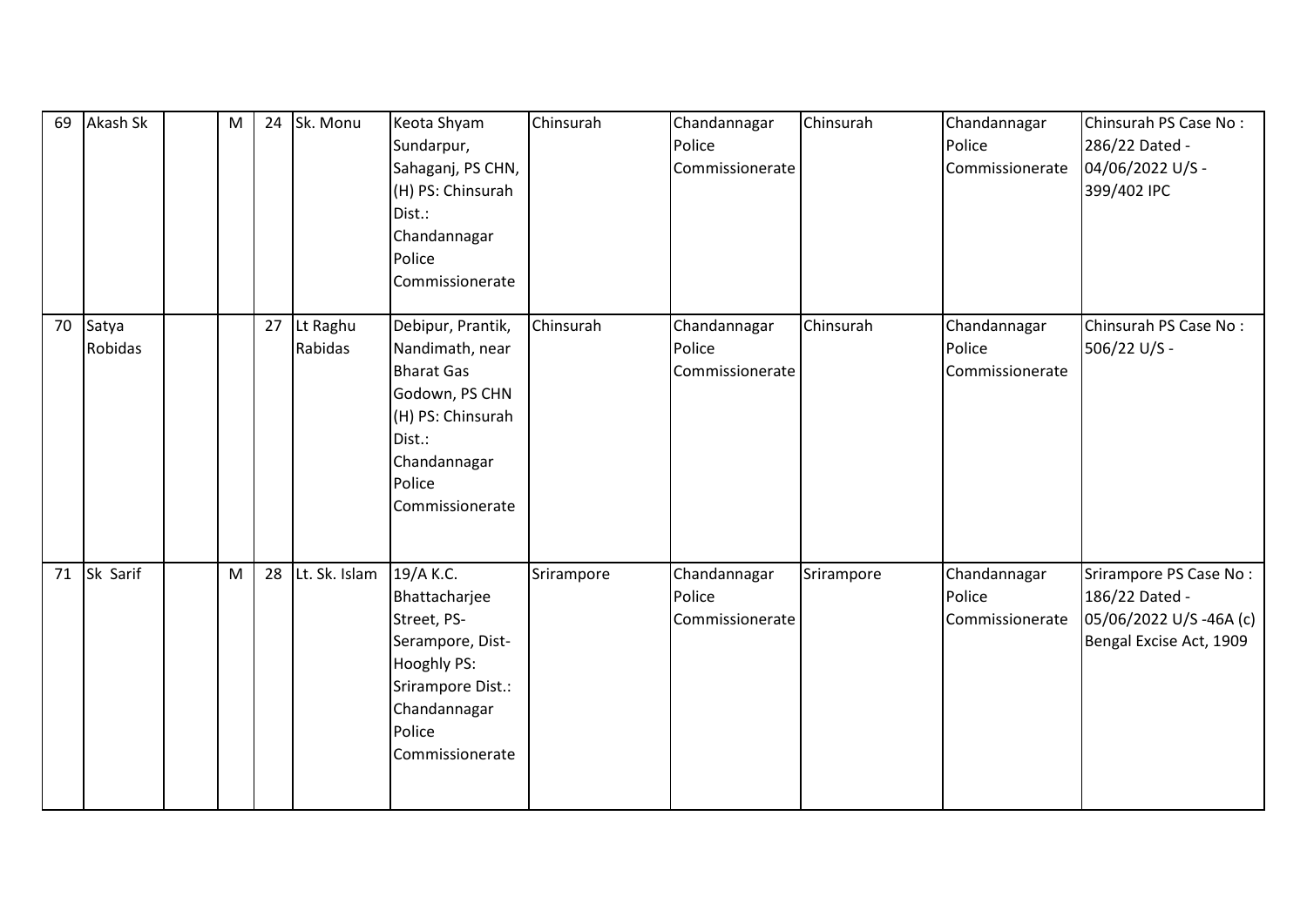| 72 | Rabin Das Babu   |        | M | 44 | Lt. Amal Das Baidyabati, | Rajarbagan<br>Colony, PO-<br>Baidyabati, PS–<br>Serampore,<br>Dist– Hooghly<br>PS: Srirampore<br>Dist.:<br>Chandannagar<br>Police<br>Commissionerate          | Srirampore | Chandannagar<br>Police<br>Commissionerate | Srirampore | Chandannagar<br>Police<br>Commissionerate | Srirampore PS Case No:<br>185/22 Dated -<br>05/06/2022 U/S -3/4 The<br><b>West Bengal Gambling</b><br>and Prize Competitions<br>Act, 1957 |
|----|------------------|--------|---|----|--------------------------|---------------------------------------------------------------------------------------------------------------------------------------------------------------|------------|-------------------------------------------|------------|-------------------------------------------|-------------------------------------------------------------------------------------------------------------------------------------------|
| 73 | Tapan<br>Das     | Tapa   | M | 49 | Lt Gopal Das             | Tantultala, Chatra<br>Daspara, PO-<br>Chatra, PS-<br>Serampore, Dist-<br><b>Hooghly PS:</b><br>Srirampore Dist.:<br>Chandannagar<br>Police<br>Commissionerate | Srirampore | Chandannagar<br>Police<br>Commissionerate | Srirampore | Chandannagar<br>Police<br>Commissionerate | Srirampore PS Case No:<br>185/22 Dated -<br>05/06/2022 U/S-3/4 The<br><b>West Bengal Gambling</b><br>and Prize Competitions<br>Act, 1957  |
| 74 | Khokan<br>Mondal | Chitta | M | 54 | Lt. Jiban<br>Mondal      | Chatra Bager<br>Bagan, PO- Chatra,<br>PS-Serampore,<br>Dist-Hooghly PS:<br>Srirampore Dist.:<br>Chandannagar<br>Police<br>Commissionerate                     | Srirampore | Chandannagar<br>Police<br>Commissionerate | Srirampore | Chandannagar<br>Police<br>Commissionerate | Srirampore PS Case No:<br>185/22 Dated -<br>05/06/2022 U/S-3/4 The<br><b>West Bengal Gambling</b><br>and Prize Competitions<br>Act, 1957  |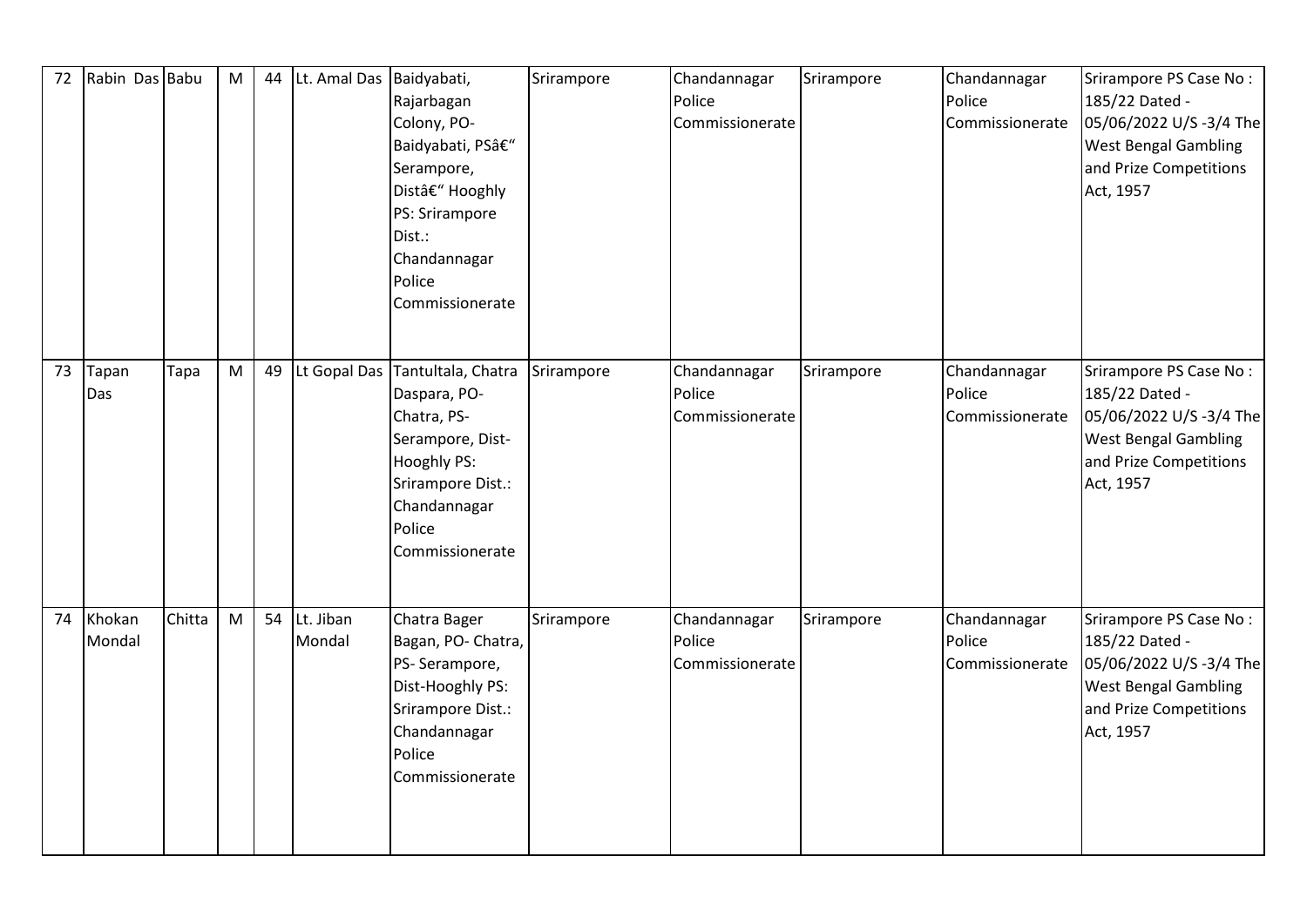| 75 | <b>Tapas</b><br>Chowdhur<br>y | Tota | ${\sf M}$ | 44 | Nikhil Ch.<br>Chowdhury | 48/4, Bhagirathi<br>Lane, PS-<br>Serampore,<br><b>Hooghly PS:</b><br>Srirampore Dist.:<br>Chandannagar<br>Police<br>Commissionerate                                       | Srirampore | Chandannagar<br>Police<br>Commissionerate | Srirampore | Chandannagar<br>Police<br>Commissionerate | Srirampore PS Warrant<br>$No = 317$ |
|----|-------------------------------|------|-----------|----|-------------------------|---------------------------------------------------------------------------------------------------------------------------------------------------------------------------|------------|-------------------------------------------|------------|-------------------------------------------|-------------------------------------|
| 76 | Ashis<br>Saha                 |      | M         | 42 | Krishna Ch.<br>Saha     | Ram Mohan<br>Sarani, Netaji<br>pally, Darik Jungal<br>Road, Baidyabati,<br>PS-Serampore,<br>Hooghly PS:<br>Srirampore Dist.:<br>Chandannagar<br>Police<br>Commissionerate | Srirampore | Chandannagar<br>Police<br>Commissionerate | Srirampore | Chandannagar<br>Police<br>Commissionerate | Srirampore PS Warrant<br>$No = 318$ |
| 77 | Sanu Das                      |      | M         | 28 |                         | Sukumar Das 5/F, Baishnab Para Srirampore<br>1st Lane, Mahesh,<br>PS-Serampore,<br>Hooghly PS:<br>Srirampore Dist.:<br>Chandannagar<br>Police<br>Commissionerate          |            | Chandannagar<br>Police<br>Commissionerate | Srirampore | Chandannagar<br>Police<br>Commissionerate | Srirampore PS Warrant<br>$No = 316$ |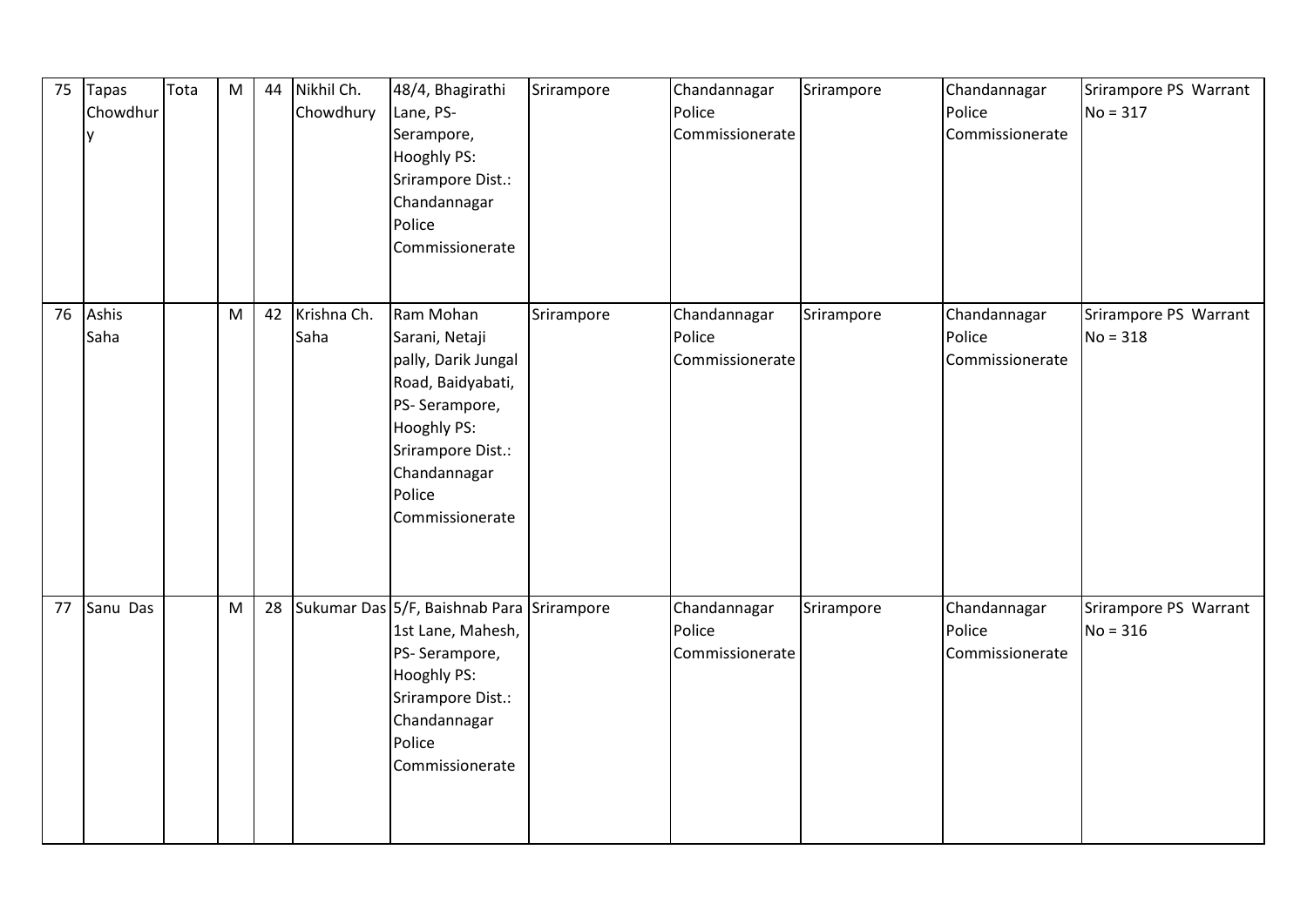| 78 | Santanu<br>Das           | ${\sf M}$ |    |                                 | Somnath Das 313 B.B D.Road<br>Near Shib Mandir,<br>PO-Hindmotor, PS-<br>Uttarpara, Dist-<br>Hooghly PS:<br>Uttarpara Dist.:<br>Chandannagar<br>Police<br>Commissionerate                                                | Uttarpara | Chandannagar<br>Police<br>Commissionerate | Uttarpara     | Chandannagar<br>Police<br>Commissionerate | Uttarpara PS Case No:<br>191/22 Dated -<br>05/06/2022 U/S -<br>376/354C/506/34 IPC                                                                                   |
|----|--------------------------|-----------|----|---------------------------------|-------------------------------------------------------------------------------------------------------------------------------------------------------------------------------------------------------------------------|-----------|-------------------------------------------|---------------|-------------------------------------------|----------------------------------------------------------------------------------------------------------------------------------------------------------------------|
| 79 | Prasenjit<br>Dutta       |           |    | S/o Ranjit<br>Roy               | Hindmotor<br>Nandan Kanan in<br>front of Dipchand<br>School, near Old<br>-PO- Electric office, PO<br>Hindmotor, PS-<br>Uttarpara, Dist-<br>Hooghly PS:<br>Uttarpara Dist.:<br>Chandannagar<br>Police<br>Commissionerate | Uttarpara | Chandannagar<br>Police<br>Commissionerate | Uttarpara     | Chandannagar<br>Police<br>Commissionerate | Uttarpara PS Case No:<br>191/22 Dated -<br>05/06/2022 U/S -<br>376/354C/506/34 IPC                                                                                   |
| 80 | Milan<br>Adhikary        | M         | 25 | Jiban<br>Adhikary               | PS: Tufanganj<br>Dist.: Coochbehar                                                                                                                                                                                      | Tufanganj | Coochbehar                                | Dinhata Women | Coochbehar                                | Dinhata Women PS Case<br>No: 49/22 Dated -<br>05/06/2022 U/S -<br>363/365 IPC & R/W 06<br>The Protection of<br>children from sexual<br>offences Act, 2012<br>(POCSO) |
| 81 | Hari<br>Prasad<br>Barman | M         |    | Prasanna<br>Barman <sup>'</sup> | Khamar sitai PS:<br>Sitai Dist.:<br>Coochbehar                                                                                                                                                                          | Sitai     | Coochbehar                                | Sitai         | Coochbehar                                | Sitai PS Case No: 88/22<br>Dated - 05/06/2022 U/S -<br>448/376/511 IPC                                                                                               |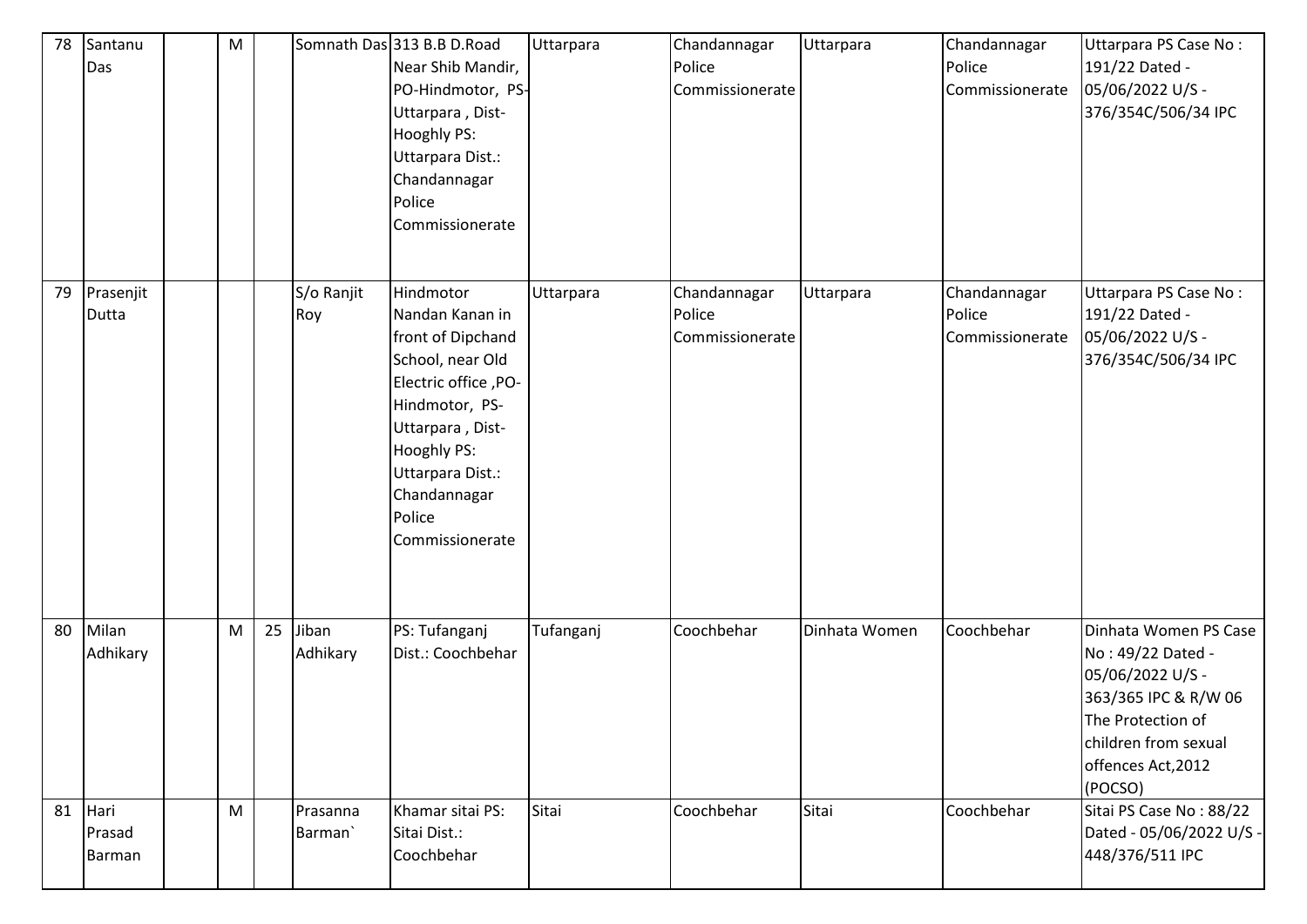| 82 | Raju<br>Sutradhar |                     | M | 36 | Biswanath<br>Sutradhar       | Raghunathpur<br>near D More PS:<br><b>Balurghat Dist.:</b><br>Dakshin Dinajpur                                            | Balurghat     | Dakshin Dinajpur | Balurghat | Dakshin Dinajpur | <b>Balurghat PS Case No:</b><br>361/22 Dated -<br>25/05/2022 U/S -<br>399/402 IPC                                                        |
|----|-------------------|---------------------|---|----|------------------------------|---------------------------------------------------------------------------------------------------------------------------|---------------|------------------|-----------|------------------|------------------------------------------------------------------------------------------------------------------------------------------|
| 83 | Akhil<br>Ghosh    |                     | M | 30 | Montu<br>Ghosh               | Paranpur PS:<br><b>Balurghat Dist.:</b><br>Dakshin Dinajpur                                                               | Balurghat     | Dakshin Dinajpur | Balurghat | Dakshin Dinajpur | <b>Balurghat PS Case No:</b><br>361/22 Dated -<br>25/05/2022 U/S -<br>399/402 IPC                                                        |
| 84 | Rajesh<br>Das     | Rajesh              | M | 30 | Ramchandra<br>Das            | Jatali More PS:<br><b>Balurghat Dist.:</b><br>Dakshin Dinajpur                                                            | Balurghat     | Dakshin Dinajpur | Balurghat | Dakshin Dinajpur | <b>Balurghat PS Case No:</b><br>361/22 Dated -<br>25/05/2022 U/S -<br>399/402 IPC                                                        |
| 85 | Madan<br>Lakra    |                     | M | 24 | Shenmay<br>Lakra             | Talakadma PS:<br>Tapan Dist.:<br>Dakshin Dinajpur                                                                         | Tapan         | Dakshin Dinajpur | Tapan     | Dakshin Dinajpur | Tapan PS Case No:<br>257/22 Dated -<br>08/05/2022 U/S -<br>420/406/506/34 IPC                                                            |
| 86 | Ranjit Roy @      | Tarun<br>Ch.<br>Roy | M | 27 | Dinabandu<br>Roy @<br>Sudhin | Sormara (<br>Pakuahat), PS-<br>Bamongola, Dist.<br>Malda A/P-<br><b>Buraburitala PS:</b><br>English bazar Dist.:<br>Malda | English bazar | Malda            | Tapan     | Dakshin Dinajpur | Tapan PS Case No:<br>320/22 Dated -<br>01/06/2022 U/S -<br>420/406/34 IPC                                                                |
| 87 | Shintu<br>Sharma  |                     | M | 28 | Nan Kishor<br>Sharma         | Buraganj, PO-<br>Rangali, PS-<br>Kharibari, Dist-<br>Darjeeling. PS:<br>Kharibari Dist.:<br>Darjeeling                    | Kharibari     | Darjeeling       | Kharibari | Darjeeling       | Kharibari PS Case No:<br>190/22 Dated -<br>23/05/2022 U/S -06 The<br>Protection of children<br>from sexual offences<br>Act, 2012 (POCSO) |
| 88 | Gopal<br>Lama     |                     | M | 70 | <b>Buddha</b><br>Singh Lama  | Goke Bazar, P.O.<br>Goke, P.S><br>Pulbazar, PS:<br>Pulbazar Dist.:<br>Darjeeling                                          | Pulbazar      | Darjeeling       | Pulbazar  | Darjeeling       | Pulbazar PS Case No:<br>13/22 Dated -<br>05/06/2022 U/S -6 The<br>Protection of children<br>from sexual offences<br>Act, 2012 (POCSO)    |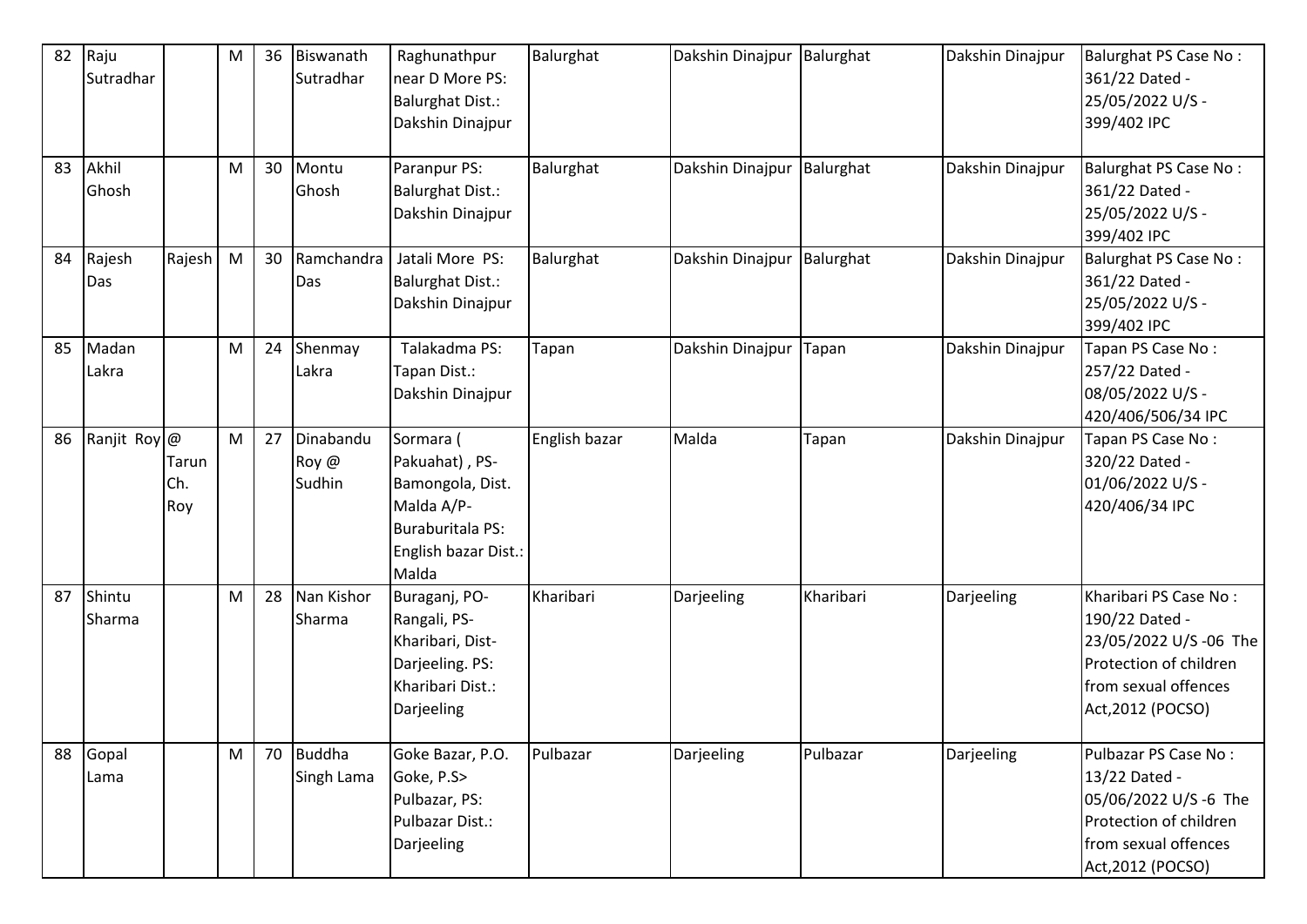| 89 | Kurban       | M |    | Lt. Sajan     | PS: Bishnupur              | Bishnupur        | Diamond               | Bishnupur       | Diamond Harbour        | Bishnupur PS Case No:       |
|----|--------------|---|----|---------------|----------------------------|------------------|-----------------------|-----------------|------------------------|-----------------------------|
|    | Dhali        |   |    | Dhali         | Dist.: Diamond             |                  | <b>Harbour Police</b> |                 | <b>Police District</b> | 67/22 Dated -               |
|    |              |   |    |               | <b>Harbour Police</b>      |                  | <b>District</b>       |                 |                        | 01/02/2022 U/S -            |
|    |              |   |    |               | <b>District</b>            |                  |                       |                 |                        | 399/402 IPC & 3/4           |
|    |              |   |    |               |                            |                  |                       |                 |                        | <b>Explosive Substances</b> |
|    |              |   |    |               |                            |                  |                       |                 |                        | Act, 1908Â                  |
| 90 | Sujahan      |   | 34 | Jahangir      | PS: Bishnupur              | <b>Bishnupur</b> | Diamond               | Bishnupur       | Diamond Harbour        | Bishnupur PS Case No:       |
|    | Mollick      |   |    | Mondal        | Dist.: Diamond             |                  | <b>Harbour Police</b> |                 | <b>Police District</b> | 67/22 Dated -               |
|    |              |   |    |               | <b>Harbour Police</b>      |                  | <b>District</b>       |                 |                        | 01/02/2022 U/S -            |
|    |              |   |    |               | <b>District</b>            |                  |                       |                 |                        | 399/402 IPC & 3/4           |
|    |              |   |    |               |                            |                  |                       |                 |                        | <b>Explosive Substances</b> |
|    |              |   |    |               |                            |                  |                       |                 |                        | Act, 1908Â                  |
| 91 | Sukanta      | M | 28 |               | Gopal Halder New Madhabpur | Diamond harbour  | Diamond               | Diamond harbour | Diamond Harbour        | Diamond harbour PS          |
|    | Halder       |   |    |               | PS: Diamond                |                  | <b>Harbour Police</b> |                 | <b>Police District</b> | Case No: 154/22 Dated -     |
|    |              |   |    |               | harbour Dist.:             |                  | <b>District</b>       |                 |                        | 25/03/2022 U/S -            |
|    |              |   |    |               | <b>Diamond Harbour</b>     |                  |                       |                 |                        | 399/402 IPC & 25/27         |
|    |              |   |    |               | <b>Police District</b>     |                  |                       |                 |                        | Arms Act, 1959              |
|    |              |   |    |               |                            |                  |                       |                 |                        |                             |
| 92 | Ajit Sk      | M |    | Mujil Sk      | PS: Falta Dist.:           | Falta            | Diamond               | Falta           | Diamond Harbour        | Falta PS Case No:           |
|    |              |   |    |               | <b>Diamond Harbour</b>     |                  | <b>Harbour Police</b> |                 | <b>Police District</b> | 349/21 Dated -              |
|    |              |   |    |               | <b>Police District</b>     |                  | <b>District</b>       |                 |                        | 15/12/2021 U/S -            |
|    |              |   |    |               |                            |                  |                       |                 |                        | 399/402 IPC                 |
| 93 | Swaraj       | M | 20 | Subrata       | Behari PS:                 | Mograhat         | Diamond               | Mograhat        | Diamond Harbour        | Mograhat PS Case No:        |
|    | <b>Banik</b> |   |    | <b>Banik</b>  | Mograhat Dist.:            |                  | <b>Harbour Police</b> |                 | <b>Police District</b> | 218/22 Dated -              |
|    |              |   |    |               | <b>Diamond Harbour</b>     |                  | <b>District</b>       |                 |                        | 02/06/2022 U/S -            |
|    |              |   |    |               | <b>Police District</b>     |                  |                       |                 |                        | 448/323/325/326/307/3       |
|    |              |   |    |               |                            |                  |                       |                 |                        | 54B/376/511/506/34 IPC      |
| 94 | Pintu Mal    |   | 33 | Lt Harish Ch. | Behari PS:                 | Mograhat         | Diamond               | Mograhat        | Diamond Harbour        | Mograhat PS Case No:        |
|    |              |   |    | Mal           | Mograhat Dist.:            |                  | <b>Harbour Police</b> |                 | <b>Police District</b> | 218/22 Dated -              |
|    |              |   |    |               | <b>Diamond Harbour</b>     |                  | <b>District</b>       |                 |                        | 02/06/2022 U/S -            |
|    |              |   |    |               | <b>Police District</b>     |                  |                       |                 |                        | 448/323/325/326/307/3       |
|    |              |   |    |               |                            |                  |                       |                 |                        | 54B/376/511/506/34 IPC      |
|    |              |   |    |               |                            |                  |                       |                 |                        |                             |
| 95 | Rajesh       | M | 33 | Sarti Pule    | <b>Behari PS:</b>          | Mograhat         | Diamond               | Mograhat        | Diamond Harbour        | Mograhat PS Case No:        |
|    | Pule         |   |    |               | Mograhat Dist.:            |                  | <b>Harbour Police</b> |                 | <b>Police District</b> | 218/22 Dated -              |
|    |              |   |    |               | Diamond Harbour            |                  | <b>District</b>       |                 |                        | 02/06/2022 U/S -            |
|    |              |   |    |               | <b>Police District</b>     |                  |                       |                 |                        | 448/323/325/326/307/3       |
|    |              |   |    |               |                            |                  |                       |                 |                        | 54B/376/511/506/34 IPC      |
|    |              |   |    |               |                            |                  |                       |                 |                        |                             |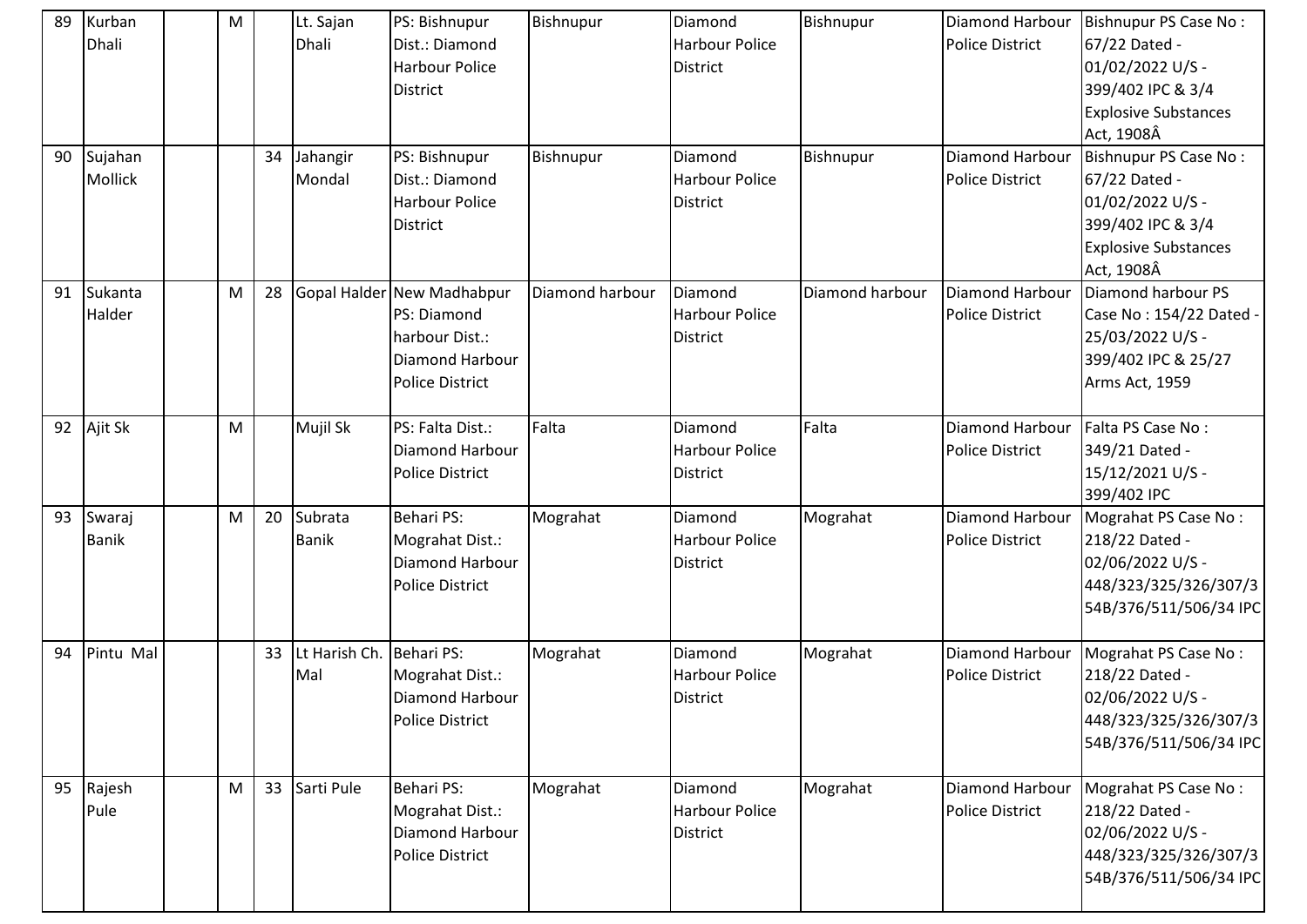| 96  | Anowar      |        | M |    | Sofik Mollik   | PS: Mograhat           | Mograhat   | Diamond               | Mograhat   | Diamond Harbour        | Mograhat PS Case No:   |
|-----|-------------|--------|---|----|----------------|------------------------|------------|-----------------------|------------|------------------------|------------------------|
|     | Mollik      |        |   |    |                | Dist.: Diamond         |            | <b>Harbour Police</b> |            | <b>Police District</b> | 220/22 Dated -         |
|     |             |        |   |    |                | <b>Harbour Police</b>  |            | <b>District</b>       |            |                        | 05/06/2022 U/S -       |
|     |             |        |   |    |                | District               |            |                       |            |                        | 363/365 IPC            |
| 97  | Bijay       | @      | M | 27 | Lt. Kanauj     | PS: Nodakhali          | Nodakhali  | Diamond               | Nodakhali  | <b>Diamond Harbour</b> | Nodakhali PS Case No:  |
|     | Mondal      | Mortei |   |    | Mondal         | Dist.: Diamond         |            | <b>Harbour Police</b> |            | <b>Police District</b> | 245/22 Dated -         |
|     |             | n      |   |    |                | <b>Harbour Police</b>  |            | <b>District</b>       |            |                        | 05/06/2022 U/S -       |
|     |             |        |   |    |                | District               |            |                       |            |                        | 25(i)(a)/27 Arms Act,  |
|     |             |        |   |    |                |                        |            |                       |            |                        | 1959                   |
| 98  | Ramjan      |        | M |    | Maiful         | PS: Usthi Dist.:       | Usthi      | Diamond               | Usthi      | Diamond Harbour        | Usthi PS Case No:      |
|     | Sarder      |        |   |    | Sardar         | Diamond Harbour        |            | <b>Harbour Police</b> |            | <b>Police District</b> | 237/22 Dated -         |
|     |             |        |   |    |                | <b>Police District</b> |            | <b>District</b>       |            |                        | 02/06/2022 U/S -       |
|     |             |        |   |    |                |                        |            |                       |            |                        | 341/326/307/34 IPC     |
| 99  | Sk Sarafat  |        | M |    | Lt Sk Jabed    | Vill-Babarakpur        | Arambagh   | <b>Hooghly Rural</b>  | Arambagh   | <b>Hooghly Rural</b>   | Arambagh PS Case No:   |
|     | Ali         |        |   |    | Ali            | PS-Raina               |            |                       |            |                        | 21/22 Dated -          |
|     |             |        |   |    |                | Dist-Purba             |            |                       |            |                        | 14/01/2022 U/S-379 IPC |
|     |             |        |   |    |                | Barddhaman PS:         |            |                       |            |                        |                        |
|     |             |        |   |    |                | Arambagh Dist.:        |            |                       |            |                        |                        |
|     |             |        |   |    |                | <b>Hooghly Rural</b>   |            |                       |            |                        |                        |
|     | 100 Mahhama |        | M | 40 | Lt. Md. Isrile | of Vill: Rehanpara     | Chanditala | <b>Hooghly Rural</b>  | Chanditala | <b>Hooghly Rural</b>   | Chanditala PS          |
|     | d Samim     |        |   |    |                | Kharsarai, PS:         |            |                       |            |                        |                        |
|     |             |        |   |    |                | Chanditala,            |            |                       |            |                        |                        |
|     |             |        |   |    |                | <b>Hooghly PS:</b>     |            |                       |            |                        |                        |
|     |             |        |   |    |                | Chanditala Dist.:      |            |                       |            |                        |                        |
|     |             |        |   |    |                | <b>Hooghly Rural</b>   |            |                       |            |                        |                        |
|     |             |        |   |    |                |                        |            |                       |            |                        |                        |
| 101 | Sekh        | Khoka  | M | 46 | Sk. Kashem     | of Vill: Kharsarai,    | Chanditala | <b>Hooghly Rural</b>  | Chanditala | <b>Hooghly Rural</b>   | Chanditala PS Warrant  |
|     | Ekram       | n.     |   |    |                | PO: Begampur, PS:      |            |                       |            |                        | $No = 20$              |
|     |             |        |   |    |                | Chanditala,            |            |                       |            |                        |                        |
|     |             |        |   |    |                | Hooghly PS:            |            |                       |            |                        |                        |
|     |             |        |   |    |                | Chanditala Dist.:      |            |                       |            |                        |                        |
|     |             |        |   |    |                | <b>Hooghly Rural</b>   |            |                       |            |                        |                        |
|     |             |        |   |    |                |                        |            |                       |            |                        |                        |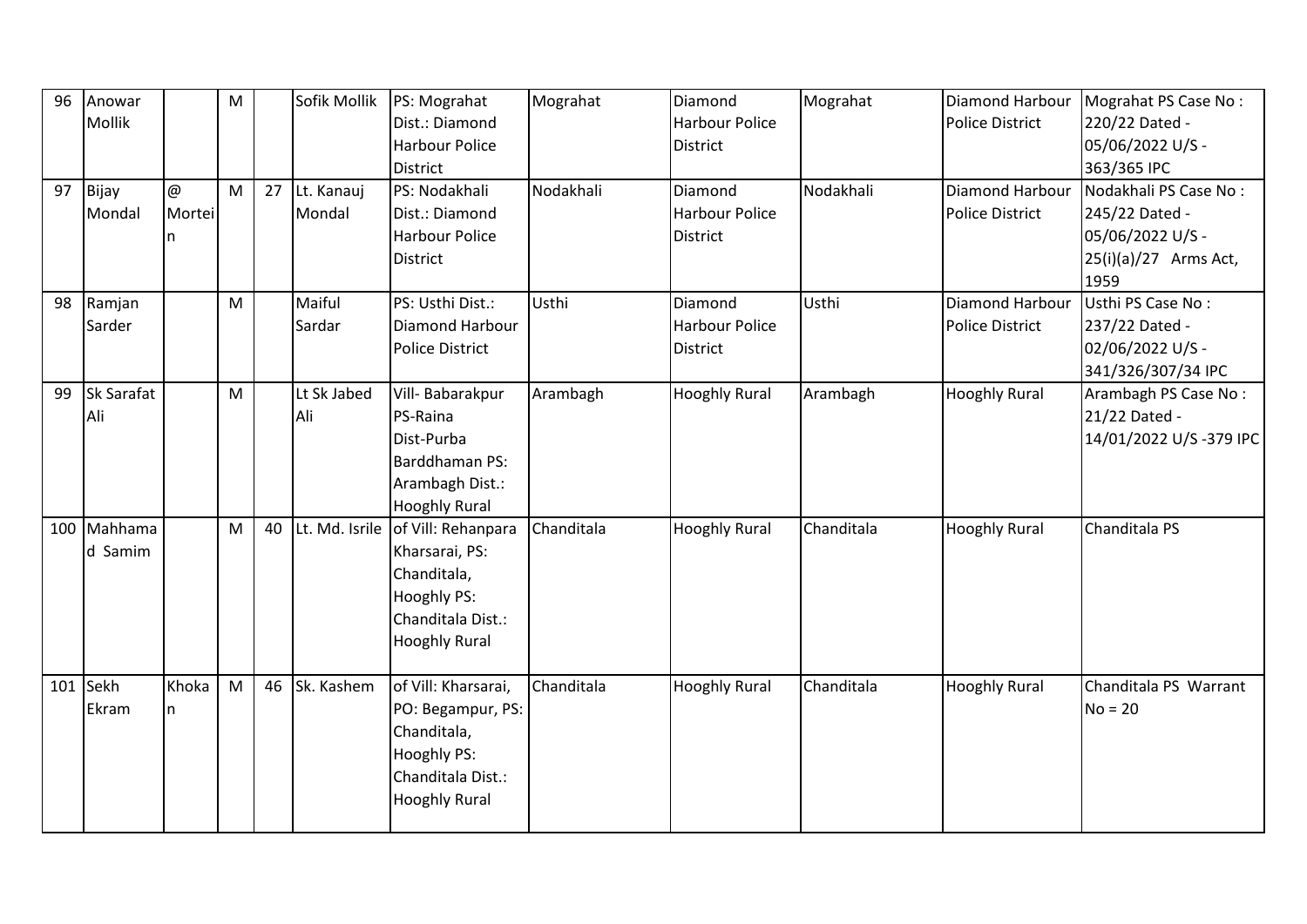| 102 Arup Bhar                 | M |    | 42 Ajit Bhar              | of Vill: Begampur<br>Chototajpur,<br>Senpara, PS:<br>Chanditala,<br>Hooghly PS:<br>Chanditala Dist.:<br><b>Hooghly Rural</b> | Chanditala  | <b>Hooghly Rural</b> | Chanditala  | <b>Hooghly Rural</b> | Chanditala PS Warrant<br>$No = 379$                                                                   |
|-------------------------------|---|----|---------------------------|------------------------------------------------------------------------------------------------------------------------------|-------------|----------------------|-------------|----------------------|-------------------------------------------------------------------------------------------------------|
| 103 Papia Das                 | F | 19 | Arup Das                  | Vill-Sarkhola, P.S-<br>Dadpur, Dist-<br>Hooghly PS:<br>Dadpur Dist.:<br><b>Hooghly Rural</b>                                 | Dadpur      | <b>Hooghly Rural</b> | Dadpur      | <b>Hooghly Rural</b> | Dadpur PS Case No:<br>103/22 Dated -<br>15/05/2022 U/S -<br>447/323/325/307/354(B<br>)/313/506/34 IPC |
| 104 Suman Pal                 | M | 27 | Lt. Swapan<br>Pal         | Kakgachi PS:<br>Dhaniakhali Dist.:<br><b>Hooghly Rural</b>                                                                   | Dhaniakhali | <b>Hooghly Rural</b> | Dhaniakhali | <b>Hooghly Rural</b> | Dhaniakhali PS Case No:<br>104/22 Dated -<br>27/05/2022 U/S -<br>427/436 IPC                          |
| 105 Sanjoy<br>Kumar<br>Ghosh  | M | 36 | Gabinda<br>Ghosh          | Vill-Rajbalhat<br>Dighirpar, PS-<br>Jangipara, Dist-<br>Hooghly PS:<br>Jangipara Dist.:<br><b>Hooghly Rural</b>              | Jangipara   | <b>Hooghly Rural</b> | Jangipara   | <b>Hooghly Rural</b> | Jangipara PS Case No:<br>276/21 Dated -<br>12/11/2021 U/S -<br>420/406/120B IPC                       |
| 106 Md<br>Saukat              | M |    | Md. Salim                 | Vill Pirpukur, PS<br>Pandua, Dist<br>Hooghly PS:<br>Pandua Dist.:<br><b>Hooghly Rural</b>                                    | Pandua      | <b>Hooghly Rural</b> | Pandua      | <b>Hooghly Rural</b> | Pandua PS Case No:<br>230/22 Dated -<br>26/05/2022 U/S -<br>341/323/504/506/34 IPC                    |
| $107$ Raju<br>Chakrabor<br>ty |   |    | Lt. Nirmal<br>Chakraborty | PS: Singur Dist.:<br><b>Hooghly Rural</b>                                                                                    | Singur      | <b>Hooghly Rural</b> | Singur      | <b>Hooghly Rural</b> | Singur PS Case No:<br>221/22 Dated -<br>05/06/2022 U/S -<br>498A/406/325/307 IPC                      |
| 108 Krishna<br>Jana           |   |    | Arun Jana                 | PS: Singur Dist.:<br><b>Hooghly Rural</b>                                                                                    | Singur      | <b>Hooghly Rural</b> | Singur      | <b>Hooghly Rural</b> | Singur PS Case No:<br>222/22 Dated -<br>05/06/2022 U/S -<br>498A/406/34 IPC                           |
| 109 Sabita<br>Jana            |   |    | Arun Jana                 | PS: Singur Dist.:<br><b>Hooghly Rural</b>                                                                                    | Singur      | <b>Hooghly Rural</b> | Singur      | <b>Hooghly Rural</b> | Singur PS Case No:<br>222/22 Dated -<br>05/06/2022 U/S -<br>498A/406/34 IPC                           |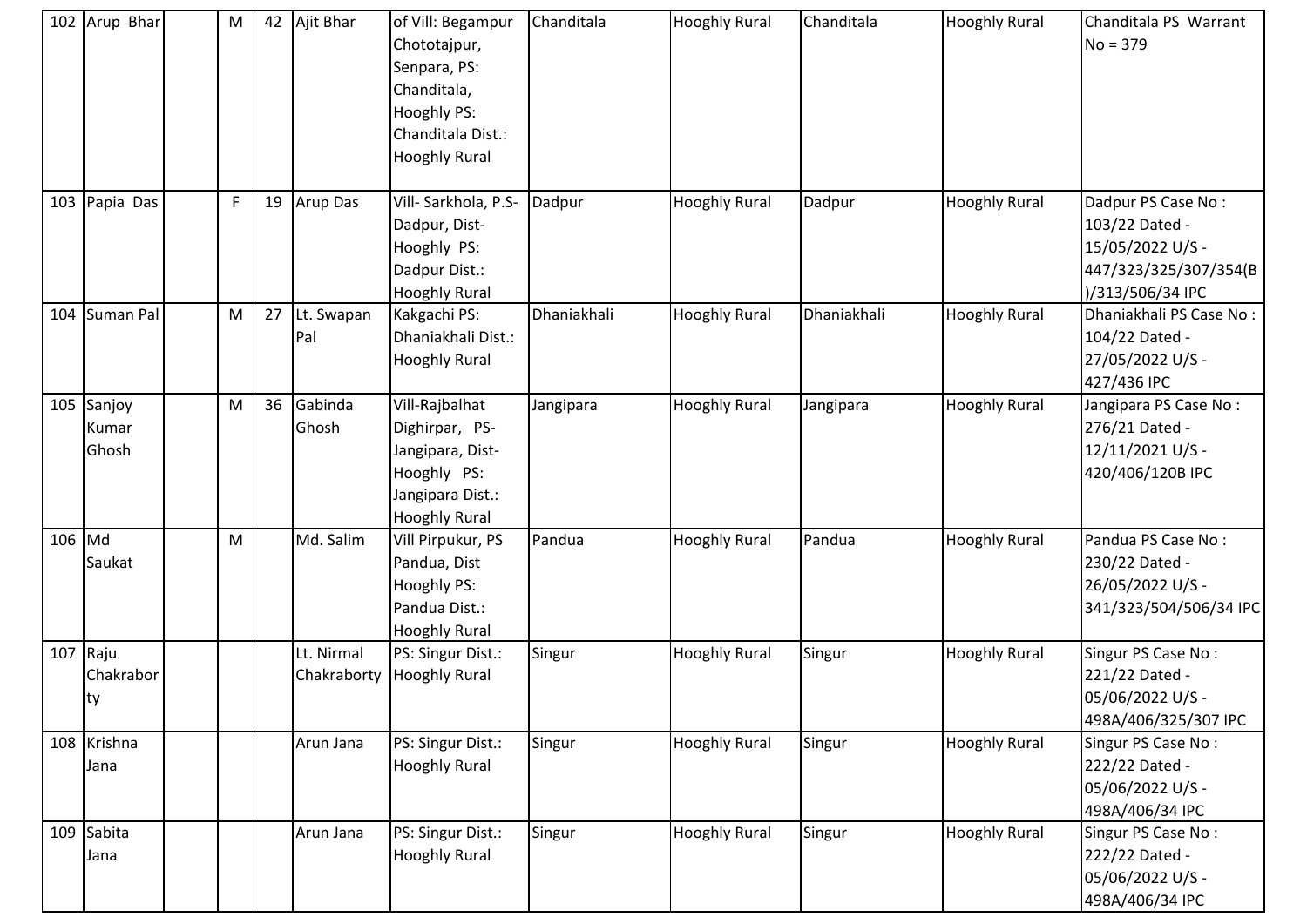| 110 Rakesh<br>Tripathi |                                 | M | 35 | Ashok<br>Tripathi           | PS: Jorasanko<br>Dist.: Kolkata                                                                                                                              | Jorasanko     | Kolkata                                 | Howrah g.r.p.s. | Howrah G.R.P.                           | Howrah g.r.p.s. PS Case<br>No: 46/22 Dated -<br>05/06/2022 U/S-46 A(C)<br>BE Bengal Excise Act,<br>1909                         |
|------------------------|---------------------------------|---|----|-----------------------------|--------------------------------------------------------------------------------------------------------------------------------------------------------------|---------------|-----------------------------------------|-----------------|-----------------------------------------|---------------------------------------------------------------------------------------------------------------------------------|
| 111 Sagar<br>Rajbhar   |                                 | M | 22 | Kaniya<br>Rajbhar           | PS: Belur Dist.:<br>Howrah Police<br>Commissionerate                                                                                                         | <b>Belur</b>  | <b>Howrah Police</b><br>Commissionerate | Belur           | <b>Howrah Police</b><br>Commissionerate | Belur PS Case No:<br>125/22 Dated -<br>28/05/2022 U/S -<br>399/402 IPC                                                          |
| 112 Samir<br>Khan      | $\circledcirc$<br>Sadim<br>Khan | M | 22 |                             | Samser Alam PS: Belur Dist.:<br><b>Howrah Police</b><br>Commissionerate                                                                                      | Belur         | <b>Howrah Police</b><br>Commissionerate | Belur           | <b>Howrah Police</b><br>Commissionerate | Belur PS Case No:<br>117/22 Dated -<br>18/05/2022 U/S -<br>341/323/354D/506/509<br><b>IPC</b>                                   |
| 113 Akash<br>Malik     | Rakti<br>m                      | M | 24 | Kartick Malik 104/1, Sastri | Narendra Nath<br>Ganguly Road, PS.-<br>Chatterjeehat,<br>Howrah PS:<br>Chatterjeehat<br>Dist.: Howrah<br>Police<br>Commissionerate                           | Chatterjeehat | <b>Howrah Police</b><br>Commissionerate | Chatterjeehat   | <b>Howrah Police</b><br>Commissionerate | Chatterjeehat PS Case<br>No: 116/22 Dated -<br>05/06/2022 U/S -<br>341/323/325/379/307/5<br>06/34 IPC & 25/27 Arms<br>Act, 1959 |
| 114 Jhantu<br>Das      |                                 | M |    | Lt<br>Das                   | 151, Sastri<br>Benimadhab Narendra Nath<br>Ganguly Road, PS.-<br>Chatterjeehat,<br>Howrah PS:<br>Chatterjeehat<br>Dist.: Howrah<br>Police<br>Commissionerate | Chatterjeehat | <b>Howrah Police</b><br>Commissionerate | Chatterjeehat   | <b>Howrah Police</b><br>Commissionerate | Chatterjeehat PS Case<br>No: 118/22 Dated -<br>05/06/2022 U/S -<br>341/448/323/427/506<br><b>IPC</b>                            |
| 115 Sekendar<br>Mahato |                                 | M | 29 | Joymangal<br>Mahato         |                                                                                                                                                              |               | <b>Basirhat</b>                         | Amta            | <b>Howrah Rural</b>                     | Amta PS Case No:<br>153/22 Dated -<br>15/05/2022 U/S-395 IPC                                                                    |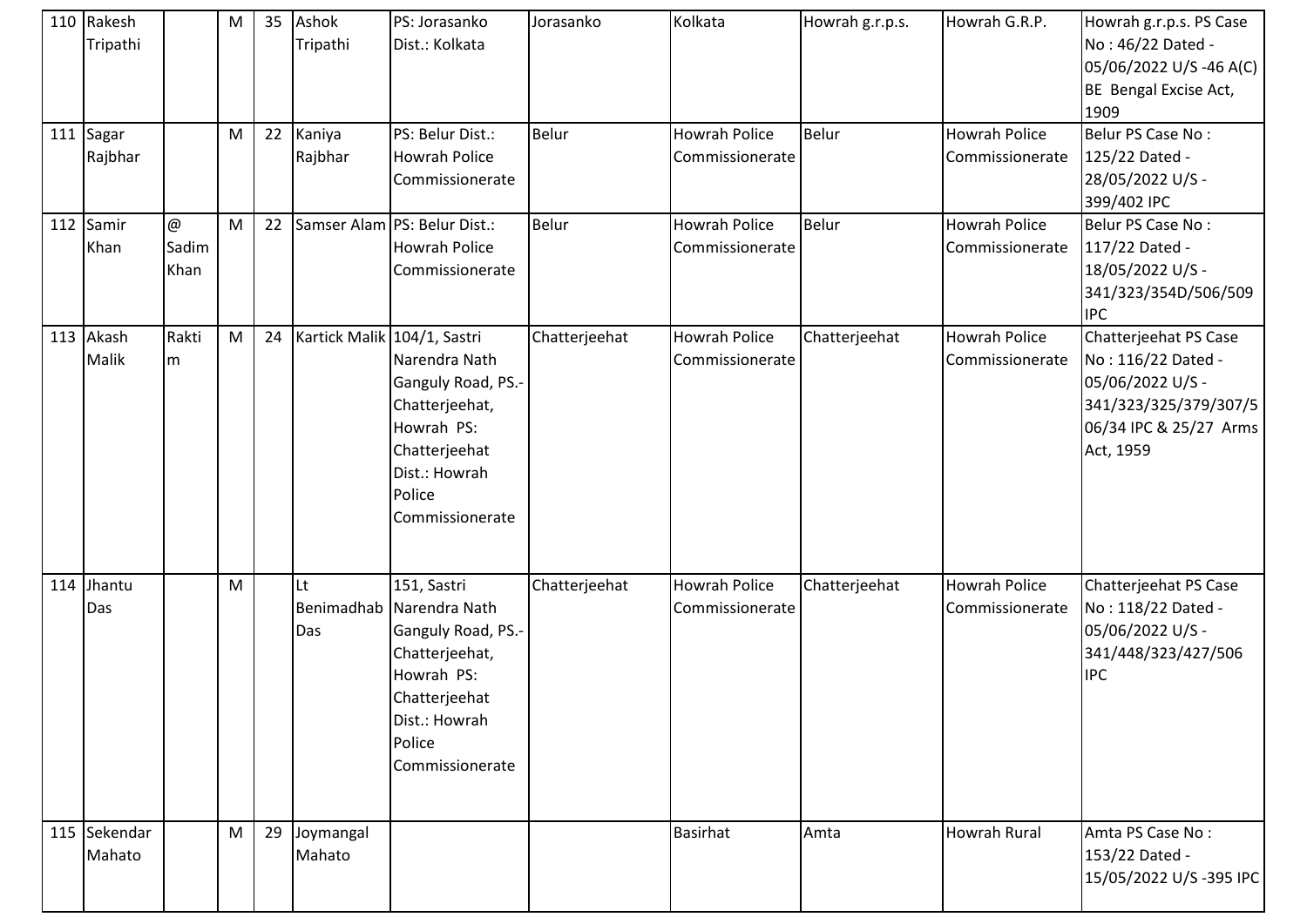| $116$ Indra   |        | M |    | Lt. Brojo   | Madhyakul, Amta               | Amta     | <b>Howrah Rural</b> | Amta     | <b>Howrah Rural</b> | Amta PS Case No:       |
|---------------|--------|---|----|-------------|-------------------------------|----------|---------------------|----------|---------------------|------------------------|
| Kumar         |        |   |    | Mondal      | Howrah. PS: Amta              |          |                     |          |                     | 183/22 Dated -         |
| Mondal        |        |   |    |             | Dist.: Howrah                 |          |                     |          |                     | 04/06/2022 U/S -       |
|               |        |   |    |             | Rural                         |          |                     |          |                     | 498A/323/325/307/354/  |
|               |        |   |    |             |                               |          |                     |          |                     | 506/34 IPC             |
| 117 Tapan     |        | M |    | Lt. Chande  | Madhyakul, Amta               | Amta     | <b>Howrah Rural</b> | Amta     | <b>Howrah Rural</b> | Amta PS Case No:       |
| Mondal        |        |   |    | Mondal      | Howrah. PS: Amta              |          |                     |          |                     | 183/22 Dated -         |
|               |        |   |    |             | Dist.: Howrah                 |          |                     |          |                     | 04/06/2022 U/S -       |
|               |        |   |    |             | Rural                         |          |                     |          |                     | 498A/323/325/307/354/  |
|               |        |   |    |             |                               |          |                     |          |                     | 506/34 IPC             |
| 118 Sk Ajijul |        | M | 58 |             | Lt. Sk Motilal Pipulyan, P.O- | Bagnan   | Howrah Rural        | Bagnan   | Howrah Rural        | Bagnan PS Case No:     |
|               |        |   |    |             | Kantapukur, PS–               |          |                     |          |                     | 262/22 Dated -         |
|               |        |   |    |             | Bagnan, Dist-                 |          |                     |          |                     | 23/05/2022 U/S -       |
|               |        |   |    |             | Howrah PS:                    |          |                     |          |                     | 498A/406/34 IPC & 3/4  |
|               |        |   |    |             | Bagnan Dist.:                 |          |                     |          |                     | Dowry Prohibition Act, |
|               |        |   |    |             | <b>Howrah Rural</b>           |          |                     |          |                     | 1961Â                  |
| 119 Jiaruddin |        | M | 45 | S/o- Sayem  | Tehatta Layekpara Rajapur     |          | <b>Howrah Rural</b> | Rajapur  | <b>Howrah Rural</b> | Rajapur PS Case No:    |
| Mallick       |        |   |    | Ali Mallick | PS: Rajapur Dist.:            |          |                     |          |                     | 151/22 Dated -         |
|               |        |   |    |             | Howrah Rural                  |          |                     |          |                     | 04/06/2022 U/S -       |
|               |        |   |    |             |                               |          |                     |          |                     | 498A/304/302/34 IPC &  |
|               |        |   |    |             |                               |          |                     |          |                     | 3/4 Dowry Prohibition  |
|               |        |   |    |             |                               |          |                     |          |                     | Act, 1961Â             |
| 120 Sanowar   | Sanow  | M | 25 | Ramjan Ali  | Chengail High                 | Uluberia | <b>Howrah Rural</b> | Uluberia | <b>Howrah Rural</b> | Uluberia PS Case No:   |
| Molla         | ar Ali |   |    | Molla       | Madrasha,                     |          |                     |          |                     | 158/22 Dated -         |
|               | Molla  |   |    |             | Madhyapara PS:                |          |                     |          |                     | 03/06/2022 U/S -       |
|               |        |   |    |             | Uluberia Dist.:               |          |                     |          |                     | 341/323/325/354B/506/  |
|               |        |   |    |             | Howrah Rural                  |          |                     |          |                     | 34 IPC & 08 The        |
|               |        |   |    |             |                               |          |                     |          |                     | Protection of children |
|               |        |   |    |             |                               |          |                     |          |                     | from sexual offences   |
|               |        |   |    |             |                               |          |                     |          |                     | Act, 2012 (POCSO)      |
| 121 Saidul    |        | M | 23 | Ramjan Ali  | Chengail High                 | Uluberia | <b>Howrah Rural</b> | Uluberia | <b>Howrah Rural</b> | Uluberia PS Case No:   |
| Molla         |        |   |    | Molla       | Madrasha,                     |          |                     |          |                     | 158/22 Dated -         |
|               |        |   |    |             | Madhyapara PO                 |          |                     |          |                     | 03/06/2022 U/S -       |
|               |        |   |    |             | Chengail PS:                  |          |                     |          |                     | 341/323/325/354B/506/  |
|               |        |   |    |             | Uluberia Dist.:               |          |                     |          |                     | 34 IPC & 08 The        |
|               |        |   |    |             | Howrah Rural                  |          |                     |          |                     | Protection of children |
|               |        |   |    |             |                               |          |                     |          |                     | from sexual offences   |
|               |        |   |    |             |                               |          |                     |          |                     | Act, 2012 (POCSO)      |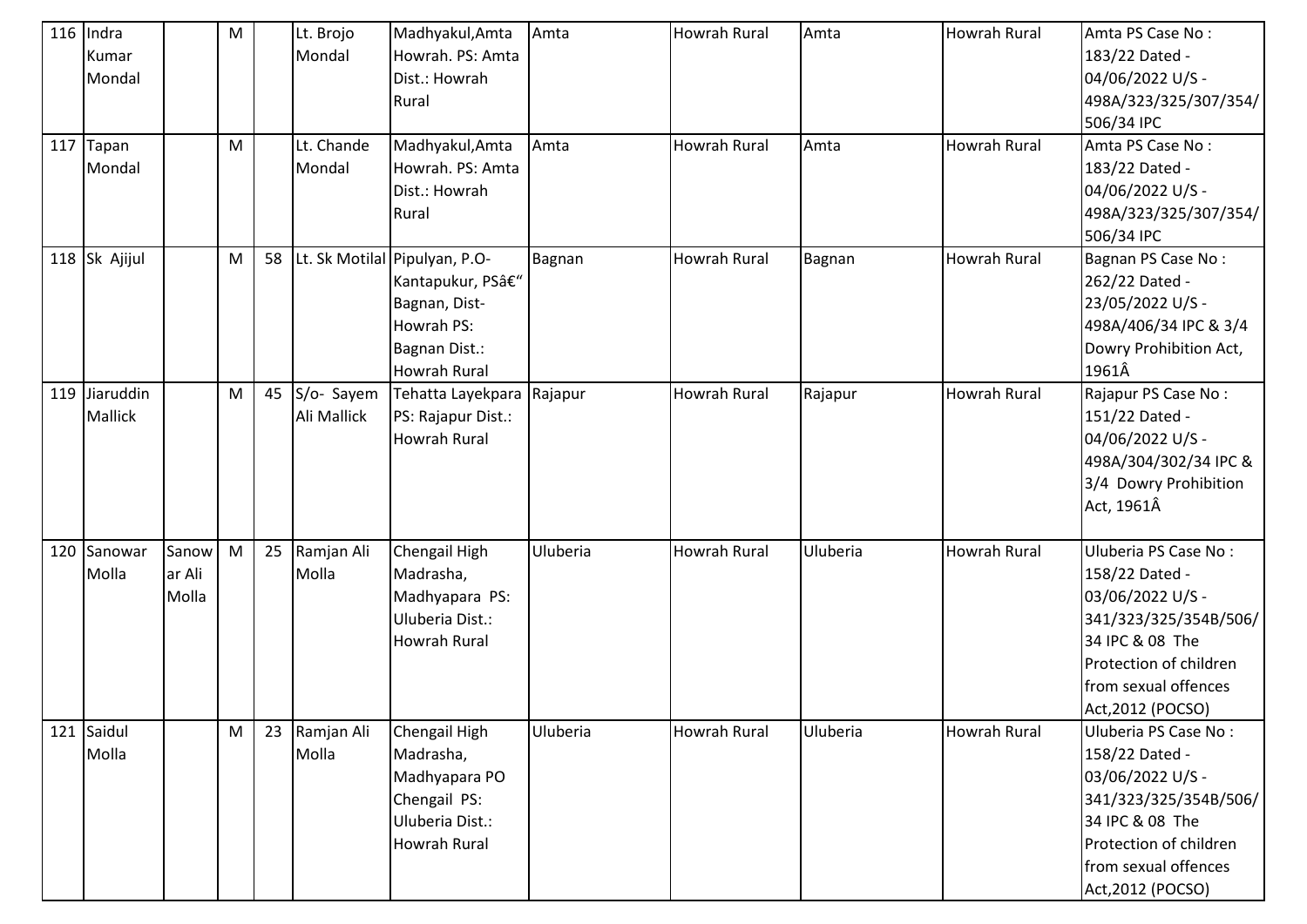| 122 Md Siraj             | M | Md Majid   | of Puratanpally,<br>near Maya Cinema<br>Hall, PO+PS-<br>Islampur, Dist-<br>Uttar Dinajpur, PS:<br>Islampore Dist.:<br><b>Islampur Police</b><br><b>District</b> | Islampore | <b>Islampur Police</b><br><b>District</b> | Islampore | <b>Islampur Police</b><br><b>District</b> | Islampore PS Case No:<br>404/22 Dated -<br>05/06/2022 U/S -<br>376(2)(i)(l) IPC                     |
|--------------------------|---|------------|-----------------------------------------------------------------------------------------------------------------------------------------------------------------|-----------|-------------------------------------------|-----------|-------------------------------------------|-----------------------------------------------------------------------------------------------------|
| 123 Dipankar<br>Paul     | M | Manik Paul | of College More,<br>Po+PS- Islampur,,<br>Dist. U/Dnj PS:<br>Islampore Dist.:<br><b>Islampur Police</b><br><b>District</b>                                       | Islampore | <b>Islampur Police</b><br><b>District</b> | Islampore | <b>Islampur Police</b><br><b>District</b> | Islampore PS Case No:<br>403/22 Dated -<br>05/06/2022 U/S -46 The<br>Bengal Embankment Act,<br>1882 |
| 124 Majibul<br><b>Sk</b> | M | Imamuddin  | Chandiavita, PS-<br><b>Islampur PS:</b><br>Islampore Dist.:<br><b>Islampur Police</b><br>District                                                               | Islampore | <b>Islampur Police</b><br><b>District</b> | Islampore | <b>Islampur Police</b><br><b>District</b> | Islampore PS Warrant<br>$No = 6073$                                                                 |
| 125 Mojahid              | M | Lt. Jabir  | Kundargaon, PS-<br><b>Islampur PS:</b><br>Islampore Dist.:<br><b>Islampur Police</b><br><b>District</b>                                                         | Islampore | <b>Islampur Police</b><br><b>District</b> | Islampore | <b>Islampur Police</b><br><b>District</b> | Islampore PS Warrant<br>$No = 34729$                                                                |
| 126 Munna                |   | Aktar      | Kundargaon, PS-<br><b>Islampur PS:</b><br>Islampore Dist.:<br><b>Islampur Police</b><br><b>District</b>                                                         | Islampore | <b>Islampur Police</b><br><b>District</b> | Islampore | <b>Islampur Police</b><br><b>District</b> | Islampore PS Warrant<br>$No = 34730$                                                                |
| $127$ Asin               | M | Dhura Md   | Jagirbasti, PS-<br><b>Islampur PS:</b><br>Islampore Dist.:<br><b>Islampur Police</b><br>District                                                                | Islampore | <b>Islampur Police</b><br><b>District</b> | Islampore | <b>Islampur Police</b><br><b>District</b> | Islampore PS Warrant<br>$No = 8531$                                                                 |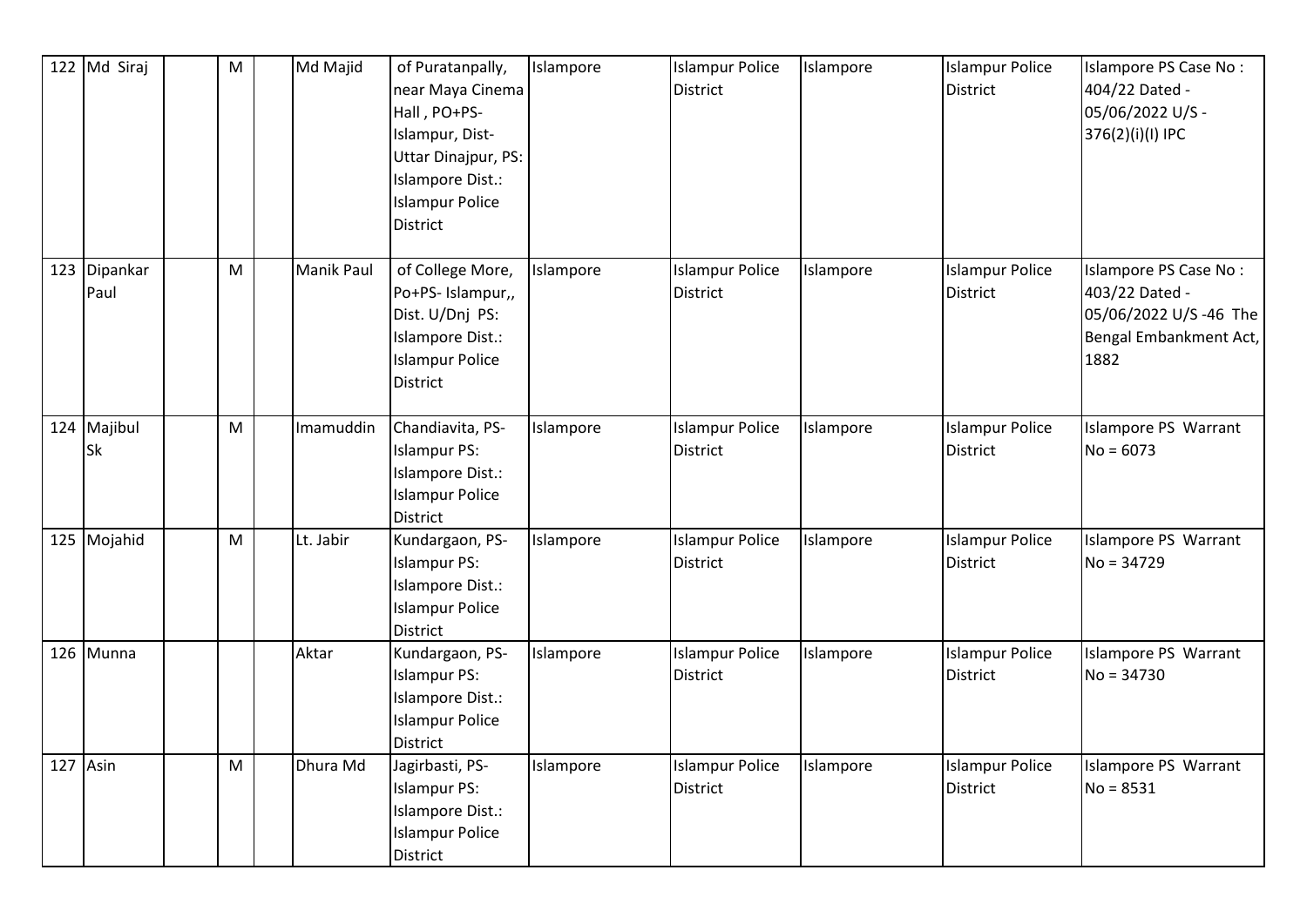|     | 128 Nasir              |       |   |    |                    | Lt. Yousuf Ali Batugachh, PS-<br><b>Islampur PS:</b><br>Islampore Dist.:<br><b>Islampur Police</b><br><b>District</b>       | Islampore  | <b>Islampur Police</b><br><b>District</b> | Islampore  | <b>Islampur Police</b><br><b>District</b> | Islampore PS Warrant<br>$No = 35611$                                                                            |
|-----|------------------------|-------|---|----|--------------------|-----------------------------------------------------------------------------------------------------------------------------|------------|-------------------------------------------|------------|-------------------------------------------|-----------------------------------------------------------------------------------------------------------------|
|     | 129 Estahar            |       |   |    | Asharu             | Batugachh, PS-<br><b>Islampur PS:</b><br>Islampore Dist.:<br><b>Islampur Police</b><br><b>District</b>                      | Islampore  | <b>Islampur Police</b><br><b>District</b> | Islampore  | <b>Islampur Police</b><br><b>District</b> | Islampore PS Warrant<br>$No = 35612$                                                                            |
|     | 130 Mosir              |       | M |    |                    | Lt. Yousuf Ali Batugachh, PS-<br><b>Islampur PS:</b><br>Islampore Dist.:<br><b>Islampur Police</b><br><b>District</b>       | Islampore  | <b>Islampur Police</b><br><b>District</b> | Islampore  | <b>Islampur Police</b><br><b>District</b> | Islampore PS Warrant<br>$No = 35613$                                                                            |
| 131 | Hari<br>Shankar<br>Roy |       |   |    | h Roy              | Narendranat Madhya Boragari<br>PO Bidyashram PS<br>Dhupguri District<br>Jalpaiguri PS:<br>Dhubguri Dist.:<br>Jalpaiguri     | Dhubguri   | Jalpaiguri                                | Dhubguri   | Jalpaiguri                                | Dhubguri PS Case No:<br>346/22 Dated -<br>03/06/2022 U/S -<br>498A/304B IPC                                     |
|     | 132 Rounak<br>Kar      | Hengu | M | 28 | Malay Kanti<br>Kar | Jhakuapara, PO<br>Pandapara<br>Kalibari, Anchal<br>Kharia, PS Kotwali,<br>Jalpaiguri PS:<br>Jalpaiguri Dist.:<br>Jalpaiguri | Jalpaiguri | Jalpaiguri                                | Jalpaiguri | Jalpaiguri                                | Jalpaiguri PS Case No:<br>355/22 Dated -<br>05/06/2022 U/S -<br>448/323/354B/506/34<br><b>IPC</b>               |
|     | 133 Raju Hela Bauka    |       | M | 30 |                    | Lt Kalua Hela Harijan Basti, 03<br>No Ghumti, PS<br>Kotwali, Dist<br>Jalpaiguri PS:<br>Jalpaiguri Dist.:<br>Jalpaiguri      | Jalpaiguri | Jalpaiguri                                | Jalpaiguri | Jalpaiguri                                | Jalpaiguri PS Case No:<br>323/22 Dated -<br>24/05/2022 U/S -<br>399/402 IPC &<br>(25(i)(a)/27 Arms Act,<br>1959 |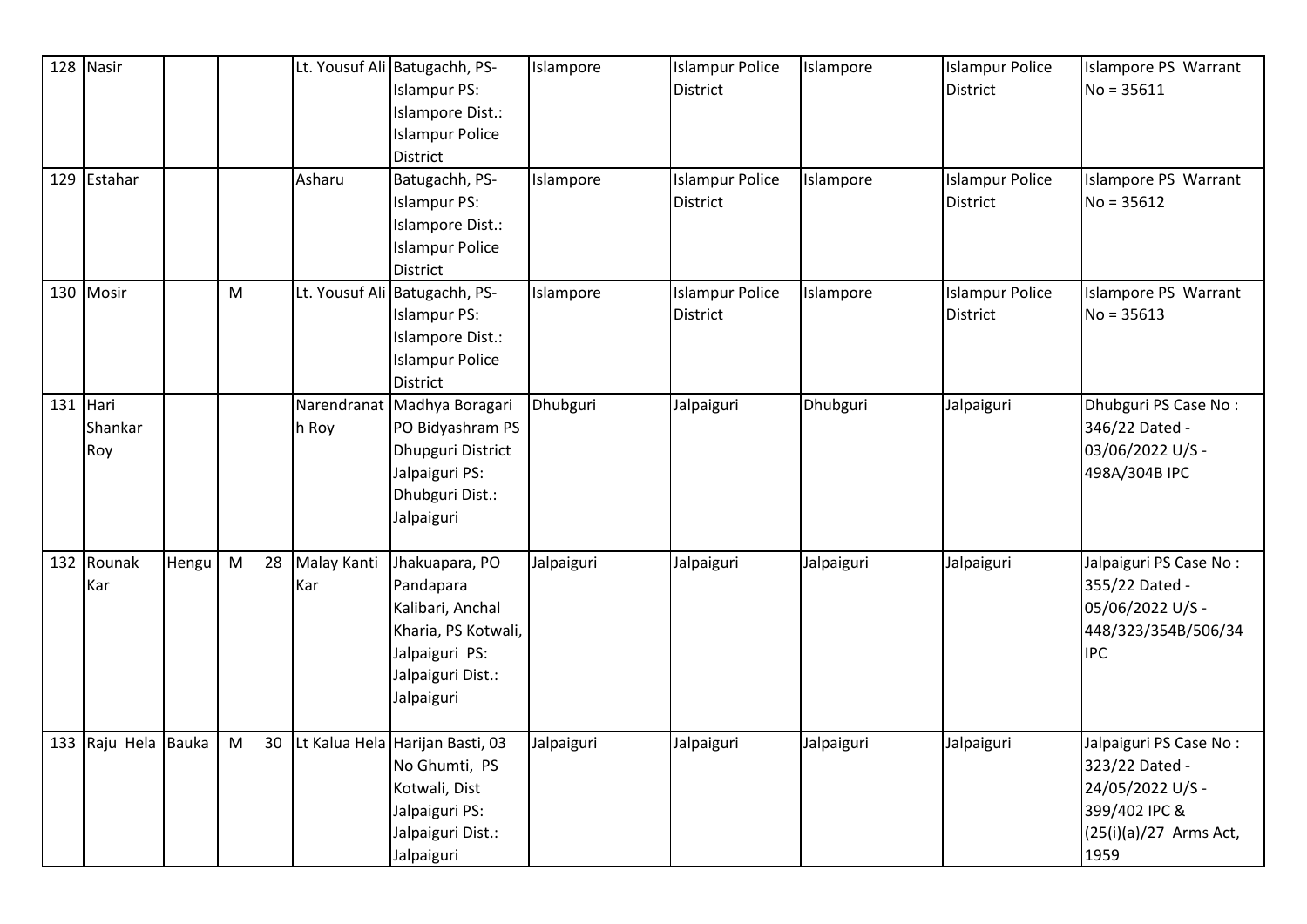| 134 Jiban<br>Sahani | <b>Babla</b> | ${\sf M}$ | 29 | Lt Asrafe<br>Sahani            | 03 No Ghumti,<br>W/no.17 both of<br>PS Kotwali PS:<br>Jalpaiguri Dist.:<br>Jalpaiguri                                                                          | Jalpaiguri | Jalpaiguri                                          | Jalpaiguri | Jalpaiguri | Jalpaiguri PS Case No:<br>323/22 Dated -<br>24/05/2022 U/S -<br>399/402 IPC &<br>$(25(i)(a)/27$ Arms Act,<br>1959 |
|---------------------|--------------|-----------|----|--------------------------------|----------------------------------------------------------------------------------------------------------------------------------------------------------------|------------|-----------------------------------------------------|------------|------------|-------------------------------------------------------------------------------------------------------------------|
| 135 Sebak<br>Arong  |              | M         | 19 | <b>Ujjal Arong</b>             | Katkina,<br>Ishwarpur, PO<br>Dhanpota, PS<br>Magrahat, Dist.<br>South 24 Pargana<br>PS: Mograhat<br>Dist.: Diamond<br><b>Harbour Police</b><br><b>District</b> | Mograhat   | Diamond<br><b>Harbour Police</b><br><b>District</b> | Moynaguri  | Jalpaiguri | Moynaguri PS Case No:<br>226/22 Dated -<br>05/06/2022 U/S -<br>363/365/34 IPC                                     |
| 136 Badal<br>Arong  |              | M         | 53 | Lt. Fani<br>Arong              | Katkina,<br>Ishwarpur, PO<br>Dhanpota, PS<br>Magrahat, Dist.<br>South 24 Pargana<br>PS: Mograhat<br>Dist.: Diamond<br><b>Harbour Police</b><br>District        | Mograhat   | Diamond<br><b>Harbour Police</b><br><b>District</b> | Moynaguri  | Jalpaiguri | Moynaguri PS Case No:<br>226/22 Dated -<br>05/06/2022 U/S -<br>363/365/34 IPC                                     |
| 137 Ujjal<br>Arong  |              | ${\sf M}$ | 35 | Lt. Gurupada Katkina,<br>Arong | Ishwarpur, PO<br>Dhanpota, PS<br>Magrahat, Dist.<br>South 24 Pargana<br>PS: Mograhat<br>Dist.: Diamond<br><b>Harbour Police</b><br><b>District</b>             | Mograhat   | Diamond<br><b>Harbour Police</b><br><b>District</b> | Moynaguri  | Jalpaiguri | Moynaguri PS Case No:<br>226/22 Dated -<br>05/06/2022 U/S -<br>363/365/34 IPC                                     |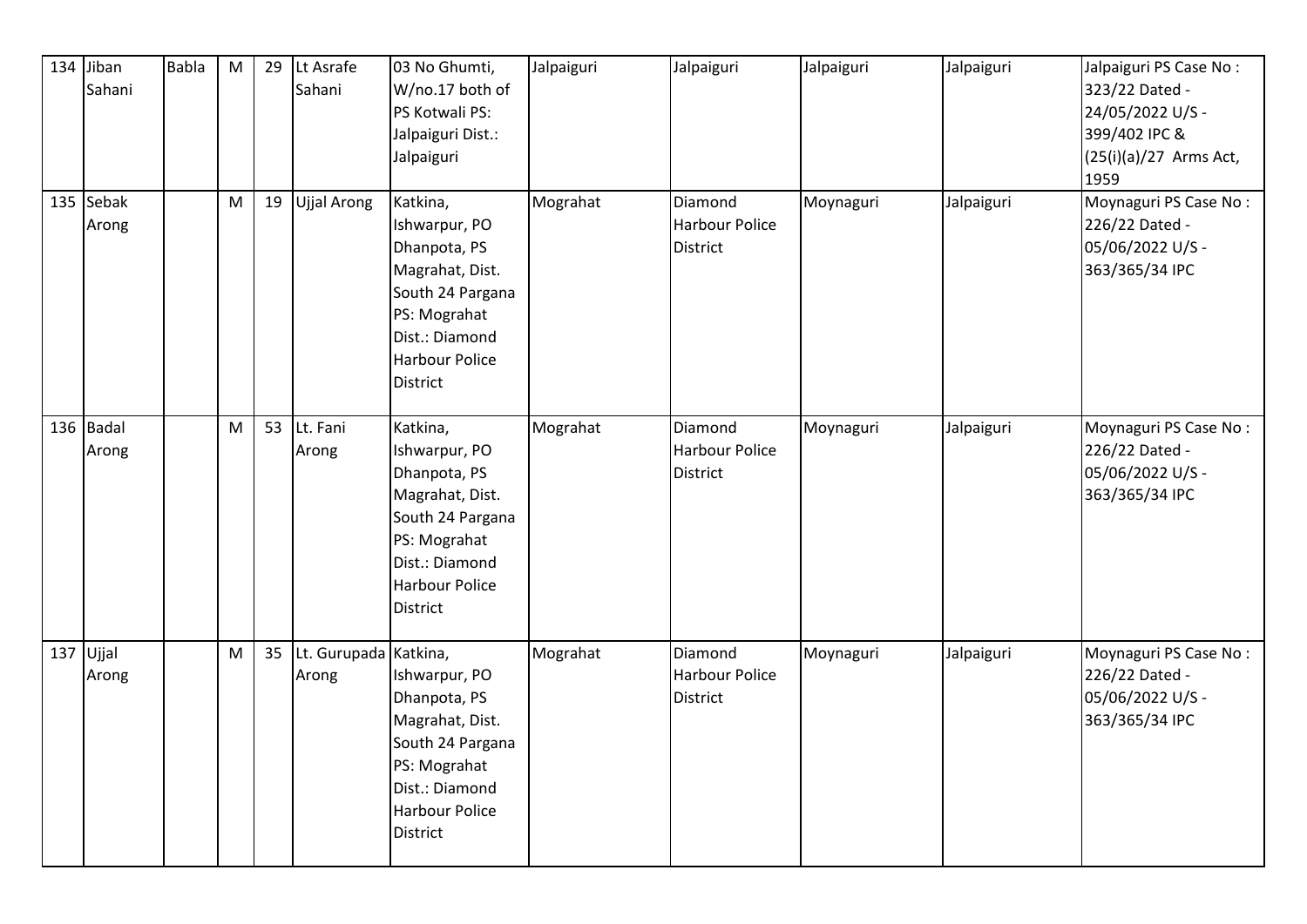|           | 138 Rajat<br>Mirdha     | M | 23 | Mukunda<br>Mirdha                  | Vill khudirampur<br>PS Ghola PS:<br>Samsherganj Dist.:<br>Jangipur Police<br><b>District</b>                                      | Samsherganj | Jangipur Police<br><b>District</b>     | Samsherganj | Jangipur Police<br>District            | Samsherganj PS Case No<br>: 194/22 Dated -<br>03/06/2022 U/S -<br>279/338 IPC                                                           |
|-----------|-------------------------|---|----|------------------------------------|-----------------------------------------------------------------------------------------------------------------------------------|-------------|----------------------------------------|-------------|----------------------------------------|-----------------------------------------------------------------------------------------------------------------------------------------|
|           | 139 Sirejon Sk Alif Sk  |   | 21 | Jahir Sk                           | Anantapur Pirpara Kaliachak<br>PS: Kaliachak Dist.:<br>Malda                                                                      |             | Malda                                  | Samsherganj | Jangipur Police<br><b>District</b>     | Samsherganj PS Case No<br>: 193/22 Dated -<br>01/06/2022 U/S-379 IPC                                                                    |
|           | 140 Nisha Bed           | F |    | Kalachand<br><b>Bed</b>            | <b>Umrapur Garur</b><br>Hat PS: Suti Dist.:<br>Jangipur Police<br>District                                                        | Suti        | Jangipur Police<br><b>District</b>     | Suti        | Jangipur Police<br><b>District</b>     | Suti PS Case No: 318/22<br>Dated - 05/06/2022 U/S -<br>448/323/307/354/379/3<br>4 IPC                                                   |
| 141       | Barun<br>Digar          | M | 23 | Satyaban<br>Digar                  | <b>DIHIKHELAR PS:</b><br>Nayagram Dist.:<br>Jhargram                                                                              | Nayagram    | Jhargram                               | Nayagram    | Jhargram                               | Nayagram PS Case No:<br>53/22 Dated -<br>27/05/2022 U/S -<br>363/365/120B IPC                                                           |
|           | 142 Krishna<br>Ghimiray |   |    | S/O<br>ay                          | Of Dhajay Pala, PO Kalimpong<br>Navrajghimir LolayDokanDara,<br>PS Kalimpong PS:<br>Kalimpong Dist.:<br>Kalimpong                 |             | Kalimpong                              | Kalimpong   | Kalimpong                              | Kalimpong PS Case No:<br>150/22 Dated -<br>05/06/2022 U/S -<br>498A/323/307 IPC                                                         |
| $143$ Joy | <b>Biswas</b>           | M | 54 | Lt.<br>Nishikanta<br><b>Biswas</b> | PS: Bhimpur Dist.:<br>Krishnanagar<br><b>Police District</b>                                                                      | Bhimpur     | Krishnanagar<br><b>Police District</b> | Bhimpur     | Krishnanagar<br><b>Police District</b> | Bhimpur PS Case No:<br>203/22 Dated -<br>03/06/2022 U/S -<br>20(b)(ii)(c)/29 Narcotic<br>Drugs and Psychotropic<br>Substances Act, 1985 |
|           | 144 Tarak<br>Tarafdar   | M |    | S/o-Lt.<br>Monoranjan<br>Tarafdar  | Of Khadyakulberia, Bashirhat<br>Paruipara, PS-<br>Bagdah, Dist.<br>North 24 PGS PS:<br><b>Bashirhat Dist.:</b><br><b>Basirhat</b> |             | <b>Basirhat</b>                        | Dhubulia    | Krishnanagar<br><b>Police District</b> | Dhubulia PS Case No:<br>114/22 Dated -<br>17/03/2022 U/S -<br>447/323/376/511/34 IPC                                                    |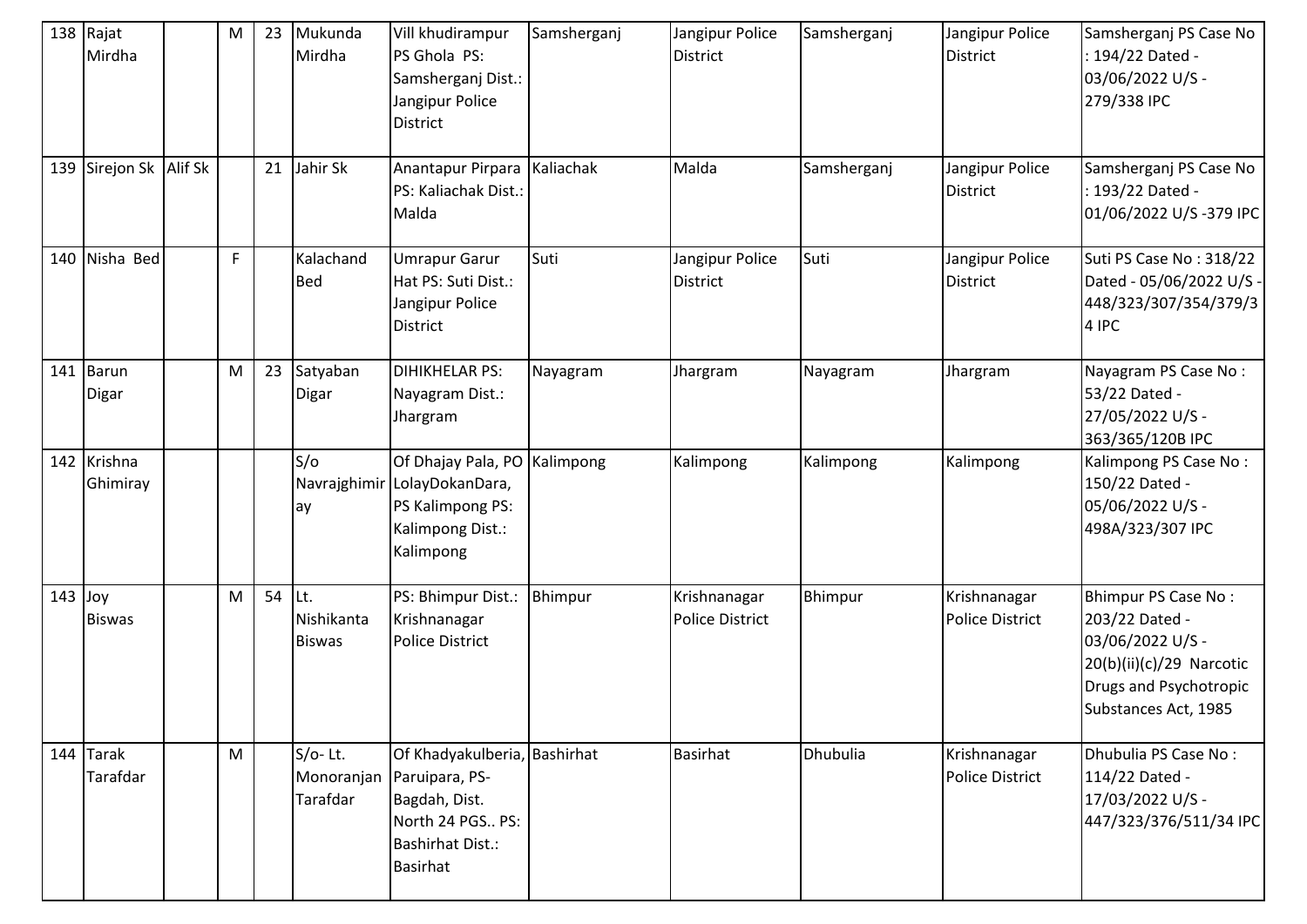|     | 145 Asadul<br>Malita        |                                    | M | 25 | Ismail Malita       | Dhubulia Battala<br>Hatpara, PS-<br>Dhubulia, Nadia<br>PS: Dhubulia Dist.:<br>Krishnanagar<br><b>Police District</b> | Dhubulia         | Krishnanagar<br><b>Police District</b> | Palashipara      | Krishnanagar<br><b>Police District</b> | Palashipara PS Case No:<br>122/22 Dated -<br>03/04/2022 U/S -<br>399/402 IPC & 25(i-a)(b)<br>Arms Act, 1959 |
|-----|-----------------------------|------------------------------------|---|----|---------------------|----------------------------------------------------------------------------------------------------------------------|------------------|----------------------------------------|------------------|----------------------------------------|-------------------------------------------------------------------------------------------------------------|
| 146 | Tapan<br>Mandal             |                                    | M |    | Lt. Bijay<br>Mandal | Chakbahadurpur<br>PS: Baishnabnagar<br>Dist.: Malda                                                                  | Baishnabnagar    | Malda                                  | Baishnabnagar    | Malda                                  | Baishnabnagar PS Case<br>No: 466/22 Dated -<br>01/06/2022 U/S -<br>447/325/307/379/506/<br><b>IPC</b>       |
|     | 147 Bablu Ali               | <b>BABLU</b><br><b>HOSSA</b><br>IN | M | 33 | Sam<br>Mohammad     | <b>HOLDIBARI PS:</b><br>Chanchal Dist.:<br>Malda                                                                     | Chanchal         | Malda                                  | Chanchal         | Malda                                  | Chanchal PS Case No:<br>487/22 Dated -<br>14/05/2022 U/S -<br>447/323/325/304/506/3<br>4 IPC                |
|     | 148 Mojibar<br>Momin        |                                    | M | 32 | Dukhu<br>Momin      | Kamalpur PS:<br>Mothabari Dist.:<br>Malda                                                                            | Mothabari        | Malda                                  | Habibpur         | Malda                                  | Habibpur PS Case No:<br>168/22 Dated -<br>23/05/2022 U/S -<br>279/304(A) IPC                                |
|     | 149 Sanjay<br>Saha          |                                    | M | 30 | Panchanan<br>Saha   | Madhyamkendua<br>PS: Habibpur Dist.:<br>Malda                                                                        | Habibpur         | Malda                                  | Habibpur         | Malda                                  | Habibpur PS Case No:<br>183/22 Dated -<br>04/06/2022 U/S -<br>341/324/325/308/34 IPC                        |
|     | 150 Chandra<br>Mohan<br>Das |                                    | M |    | Naren Das           | Vill Talgachipara<br>P.O-Hardamnagar<br>PS:<br>Harishchandrapur<br>Dist.: Malda                                      | Harishchandrapur | Malda                                  | Harishchandrapur | Malda                                  | Harishchandrapur PS<br>Case No: 407/22 Dated<br>26/05/2022 U/S -<br>447/324/325/308/354/5<br>06/34 IPC      |
|     | 151 Ajijur Ali              |                                    |   |    | Hajarat Ali         | Gangaprasad<br>munsitola PS:<br>Kaliachak Dist.:<br>Malda                                                            | Kaliachak        | Malda                                  | Kaliachak        | Malda                                  | Kaliachak PS Case No:<br>598/22 Dated -<br>05/06/2022 U/S -<br>379/411/413/414 IPC                          |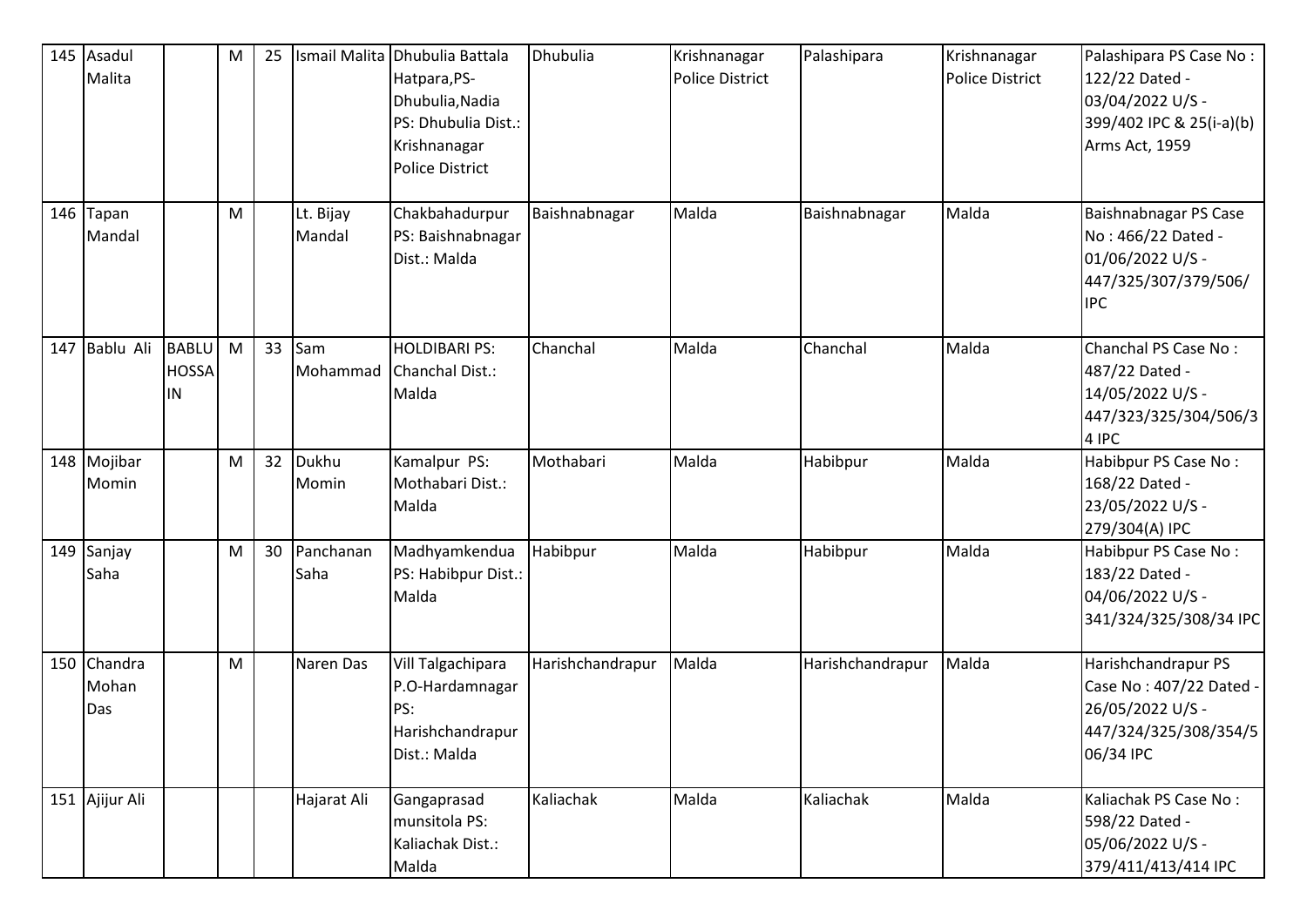| 152 Aktar Ali   |       | M |    | Lt. Hasan Ali | Mosimpur PS:                | Kaliachak  | Malda | Kaliachak  | Malda | Kaliachak PS Case No:       |
|-----------------|-------|---|----|---------------|-----------------------------|------------|-------|------------|-------|-----------------------------|
|                 |       |   |    |               | Kaliachak Dist.:            |            |       |            |       | 598/22 Dated -              |
|                 |       |   |    |               | Malda                       |            |       |            |       | 05/06/2022 U/S -            |
|                 |       |   |    |               |                             |            |       |            |       | 379/411/413/414 IPC         |
| 153 Soleman     | Sallu |   |    | Musraful      | Dakshin Laxmipur            | Kaliachak  | Malda | Kaliachak  | Malda | Kaliachak PS Case No:       |
| Khan            |       |   |    | Khan          | PS: Kaliachak Dist.:        |            |       |            |       | 599/22 Dated -              |
|                 |       |   |    |               | Malda                       |            |       |            |       | 05/06/2022 U/S-3/4          |
|                 |       |   |    |               |                             |            |       |            |       | <b>Explosive Substances</b> |
|                 |       |   |    |               |                             |            |       |            |       | Act, 1908Â & 9B(2)          |
|                 |       |   |    |               |                             |            |       |            |       | Explosives Act, 1884Â       |
| 154 Hassan      |       | M |    |               | Mithu Mimin Fatekhani Kamat | Kaliachak  | Malda | Kaliachak  | Malda | Kaliachak PS Case No:       |
| Momin           |       |   |    |               | PS: Kaliachak Dist.:        |            |       |            |       | 432/22 Dated -              |
|                 |       |   |    |               | Malda                       |            |       |            |       | 29/04/2022 U/S -            |
|                 |       |   |    |               |                             |            |       |            |       | 363/365/34 IPC              |
| 155 Ramesh      |       | M | 55 | Lt-jogindar   | Sankartola PS:              | Manickchak | Malda | Manickchak | Malda | Manickchak PS Case No:      |
| Sarkar          |       |   |    | Sarkar        | Manickchak Dist.:           |            |       |            |       | 244/22 Dated -              |
|                 |       |   |    |               | Malda                       |            |       |            |       | 26/05/2022 U/S -            |
|                 |       |   |    |               |                             |            |       |            |       | 341/354/326/34 IPC          |
| 156 Soroj       |       | M | 29 | Nikhil        | Teorpara PS:                | Manickchak | Malda | Manickchak | Malda | Manickchak PS Case No:      |
| Sarkar          |       |   |    | Sarkara       | Manickchak Dist.:           |            |       |            |       | 168/22 Dated -              |
|                 |       |   |    |               | Malda                       |            |       |            |       | 17/04/2022 U/S -            |
|                 |       |   |    |               |                             |            |       |            |       | 341/323/326/506/34 IPC      |
|                 |       |   |    |               |                             |            |       |            |       |                             |
| 157 Liyakat Ali |       | M | 21 | Sentu Sk      | <b>Bonkul PS:</b>           | Mothabari  | Malda | Mothabari  | Malda | Mothabari PS Case No:       |
|                 |       |   |    |               | Mothabari Dist.:            |            |       |            |       | 233/22 Dated -              |
|                 |       |   |    |               | Malda                       |            |       |            |       | 05/06/2022 U/S -            |
|                 |       |   |    |               |                             |            |       |            |       | 379/413/414 IPC             |
| 158 Azahar      | Funia |   | 56 | Late Nur      | Aziztola PS: Ratua          | Ratua      | Malda | Ratua      | Malda | Ratua PS Case No:           |
|                 |       |   |    | Hossain       | Dist.: Malda                |            |       |            |       | 287/22 Dated -              |
|                 |       |   |    |               |                             |            |       |            |       | 05/06/2022 U/S -            |
|                 |       |   |    |               |                             |            |       |            |       | 399/402 IPC &               |
|                 |       |   |    |               |                             |            |       |            |       | 25(i)(a)/27/35 Arms Act,    |
|                 |       |   |    |               |                             |            |       |            |       | 1959                        |
| 159 Mir Afsar   |       |   | 28 | Late Mir      | Ratua sabjeepara            | Ratua      | Malda | Ratua      | Malda | Ratua PS Case No:           |
| Ali             |       |   |    | Haidar Ali    | PS: Ratua Dist.:            |            |       |            |       | 287/22 Dated -              |
|                 |       |   |    |               | Malda                       |            |       |            |       | 05/06/2022 U/S -            |
|                 |       |   |    |               |                             |            |       |            |       | 399/402 IPC &               |
|                 |       |   |    |               |                             |            |       |            |       | 25(i)(a)/27/35 Arms Act,    |
|                 |       |   |    |               |                             |            |       |            |       | 1959                        |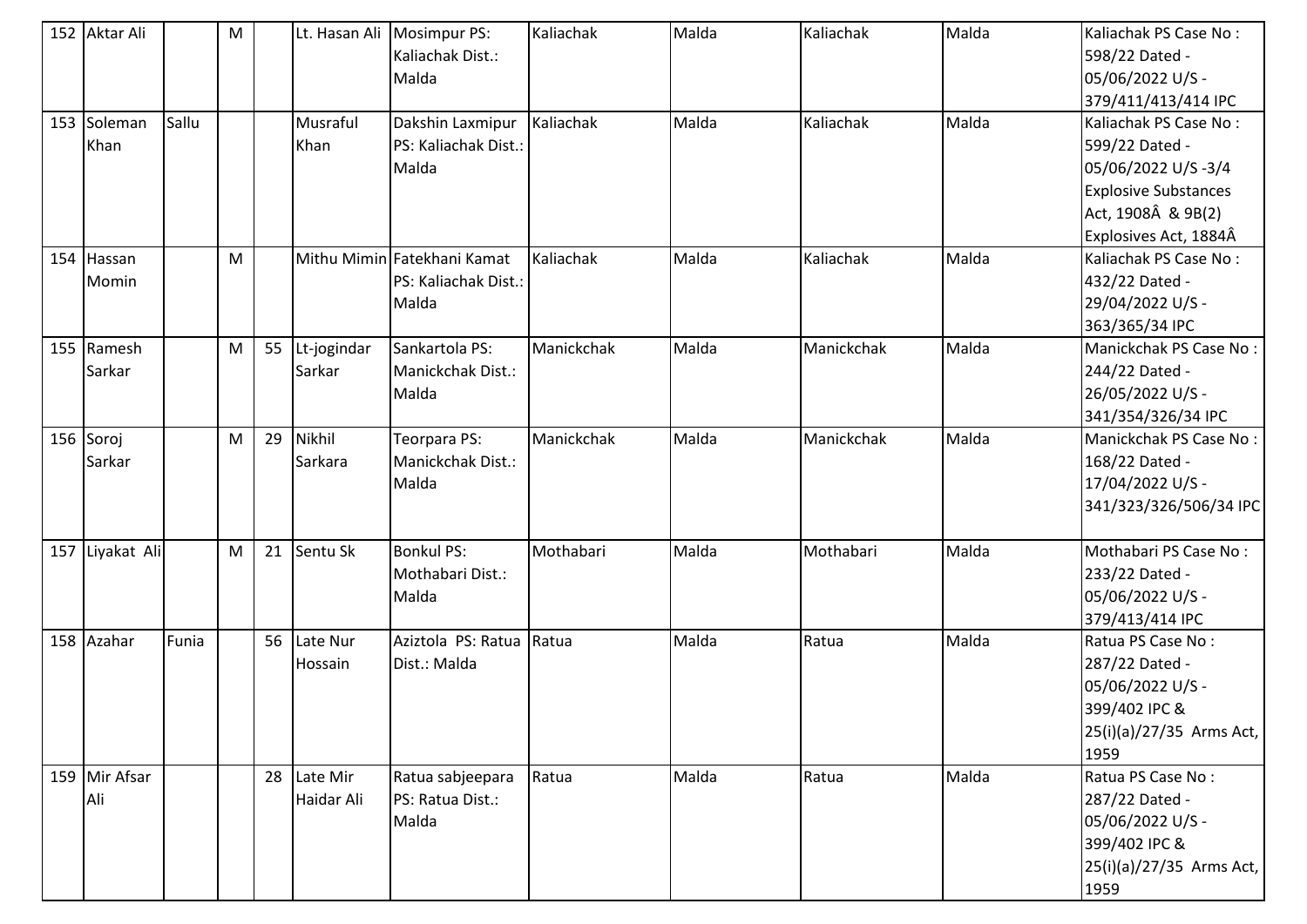| 160 Kamal Ali         |              |   | 22 | Late Kalu                            | <b>Bhagbhado PS:</b><br>Chanchal Dist.:<br>Malda               | Chanchal   | Malda       | Ratua      | Malda       | Ratua PS Case No:<br>287/22 Dated -<br>05/06/2022 U/S -<br>399/402 IPC &<br>25(i)(a)/27/35 Arms Act,<br>1959                         |
|-----------------------|--------------|---|----|--------------------------------------|----------------------------------------------------------------|------------|-------------|------------|-------------|--------------------------------------------------------------------------------------------------------------------------------------|
| 161 Raju Sk           | Ajijul<br>Sk | M | 42 | Lt. Dister Sk                        | Hareknagar<br>Farajipara PS:<br>Beldanga Dist.:<br>Murshidabad | Beldanga   | Murshidabad | Beldanga   | Murshidabad | Beldanga PS Case No:<br>324/22 Dated -<br>04/06/2022 U/S -<br>323/325/307/34 IPC                                                     |
| 162 Irfan Sk          |              | M | 24 | Tamer Sk Of<br>Hareknagar<br>Farajip | Hareknagar<br>Farajipara PS:<br>Beldanga Dist.:<br>Murshidabad | Beldanga   | Murshidabad | Beldanga   | Murshidabad | Beldanga PS Case No:<br>325/22 Dated -<br>04/06/2022 U/S -<br>498A/323/325/307/34<br>IPC & 3/4 Dowry<br>Prohibition Act, 1961Â       |
| 163 Minarul<br>Sk     |              | м |    | Lt. Anowar<br>Khan                   | PS: Berhampore<br>Dist.: Murshidabad                           | Berhampore | Murshidabad | Berhampore | Murshidabad | Berhampore PS Case No<br>: 741/22 Dated -<br>05/06/2022 U/S -<br>22(c)/29 Narcotic Drugs<br>and Psychotropic<br>Substances Act, 1985 |
| 164 Anarul<br>Rahaman | Anar         |   |    | Anarul<br>Rahaman @<br>Anar          | PS: Berhampore<br>Dist.: Murshidabad                           | Berhampore | Murshidabad | Berhampore | Murshidabad | Berhampore PS Case No<br>: 741/22 Dated -<br>05/06/2022 U/S -<br>22(c)/29 Narcotic Drugs<br>and Psychotropic<br>Substances Act, 1985 |
| 165 Rinku Sk          |              | M |    | <b>Babu Sk</b>                       | PS: Berhampore<br>Dist.: Murshidabad                           | Berhampore | Murshidabad | Berhampore | Murshidabad | Berhampore PS Case No<br>: 741/22 Dated -<br>05/06/2022 U/S -<br>22(c)/29 Narcotic Drugs<br>and Psychotropic<br>Substances Act, 1985 |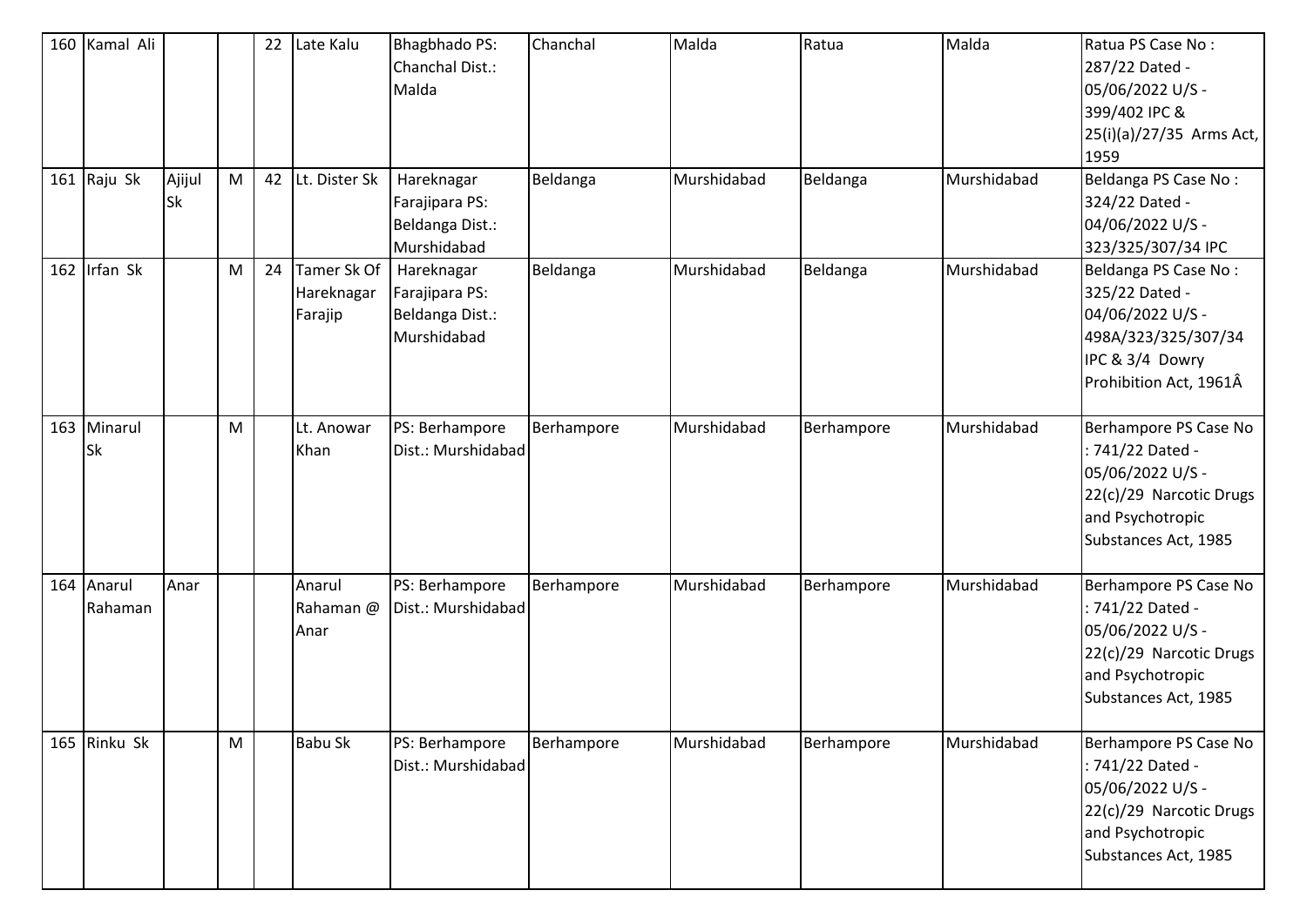|     | 166 Subhasish<br>Ghosh          |       |   |    | Lakhan<br>Ghosh            | PS: Berhampore<br>Dist.: Murshidabad                        | Berhampore    | Murshidabad | Berhampore   | Murshidabad | Berhampore PS Case No<br>740/22 Dated -<br>04/06/2022 U/S -<br>498A/325/506 IPC & 3/4<br>Dowry Prohibition Act,<br>1961Â         |
|-----|---------------------------------|-------|---|----|----------------------------|-------------------------------------------------------------|---------------|-------------|--------------|-------------|----------------------------------------------------------------------------------------------------------------------------------|
|     | 167 Utpal<br>Mandal             |       |   |    | Sushil<br>Mandal           | PS: Berhampore<br>Dist.: Murshidabad                        | Berhampore    | Murshidabad | Berhampore   | Murshidabad | Berhampore PS Case No<br>1071/21 Dated -<br>22/09/2021 U/S -<br>363/365 IPC                                                      |
|     | 168 Rafikul<br>Islam            | Kalu  | M |    | 32 Hartej Sk               | Palashbati PS:<br>Bhagawangola<br>Dist.: Murshidabad        | Bhagawangola  | Murshidabad | Bhagawangola | Murshidabad | Bhagawangola PS Case<br>No: 395/22 Dated -<br>05/06/2022 U/S-21(c)<br>Narcotic Drugs and<br>Psychotropic Substances<br>Act, 1985 |
|     | 169 Buddhade<br><b>b</b> Pathak |       |   | 35 | Lt. Mahadeb<br>Pathak      | Jawhari PS:<br>Burwan Dist.:<br>Murshidabad                 | Burwan        | Murshidabad | Burwan       | Murshidabad | Burwan PS Case No:<br>166/22 Dated -<br>05/06/2022 U/S -<br>341/323/325/307/34 IPC                                               |
|     | 170 Abhijit<br>Pathak           |       |   |    | <b>Buddhadev</b><br>Pathak | Jawhari PS:<br>Burwan Dist.:<br>Murshidabad                 | <b>Burwan</b> | Murshidabad | Burwan       | Murshidabad | Burwan PS Case No:<br>166/22 Dated -<br>05/06/2022 U/S -<br>341/323/325/307/34 IPC                                               |
| 171 | <b>Tipu Sk</b>                  | Selim | M | 26 | Amrul Islam                | Bartanabad<br>Purbapara PS:<br>Domkal Dist.:<br>Murshidabad | Domkal        | Murshidabad | Domkal       | Murshidabad | Domkal PS Case No:<br>317/22 Dated -<br>24/05/2022 U/S -<br>399/402 IPC                                                          |
|     | 172 Mosaraf<br>Mondal           |       | M | 35 | Lt. Fajil<br>Mondal        | Bartanabad<br>Purbapara PS:<br>Domkal Dist.:<br>Murshidabad | Domkal        | Murshidabad | Domkal       | Murshidabad | Domkal PS Case No:<br>317/22 Dated -<br>24/05/2022 U/S -<br>399/402 IPC                                                          |
|     | 173 Prasanta<br>Mondal          |       | M |    | Prollad<br>Mondal          | <b>Beharia PS:</b><br>Hariharpara Dist.:<br>Murshidabad     | Hariharpara   | Murshidabad | Hariharpara  | Murshidabad | Hariharpara PS Case No:<br>238/22 Dated -<br>03/06/2022 U/S -<br>363/365/34 IPC                                                  |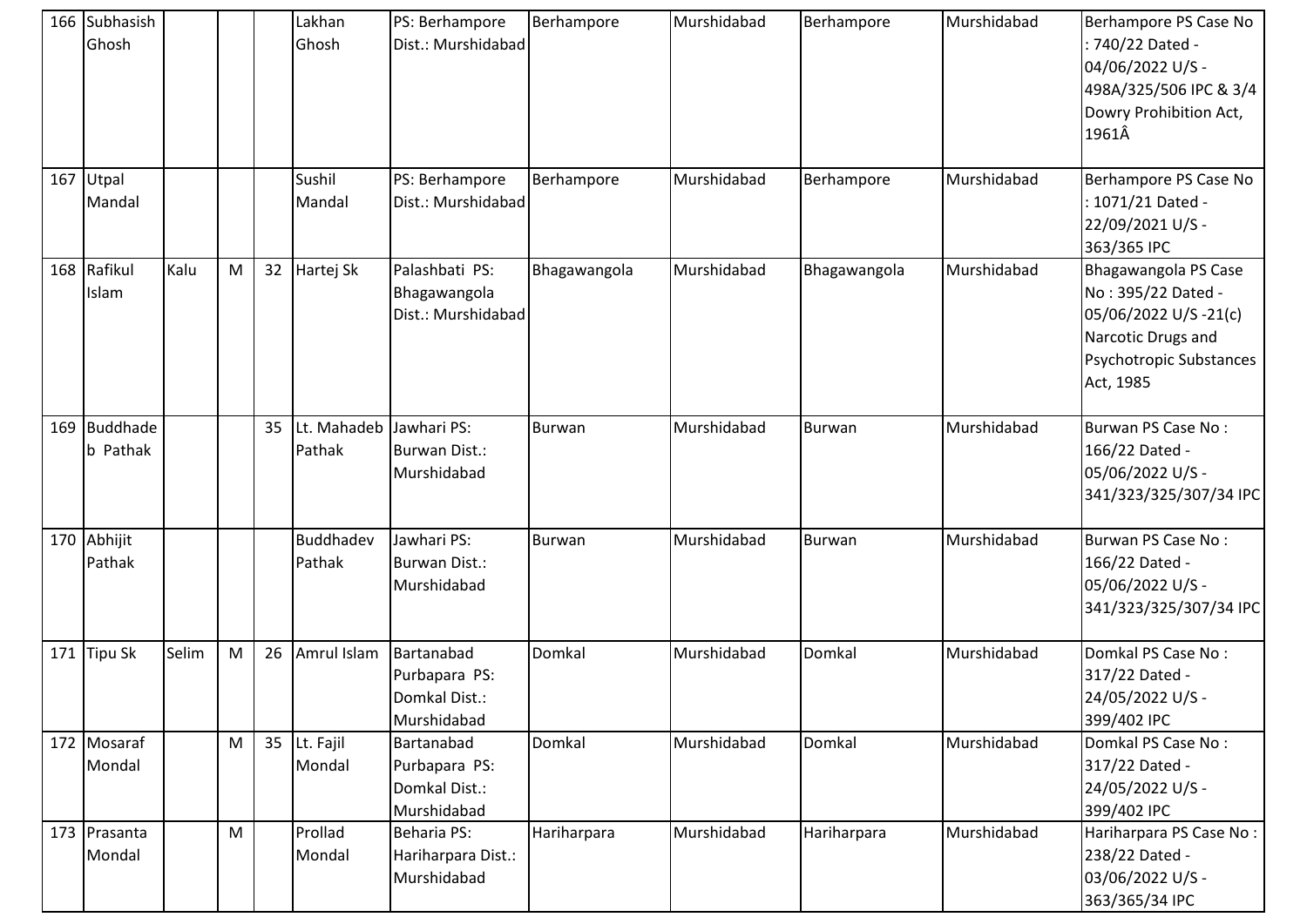| 174 Md Siraj             | M         | Md Majid          | of Puratanpally,<br>near Maya Cinema<br>Hall, PO+PS-<br>Islampur, Dist-<br>Uttar Dinajpur, PS:<br>Islampore Dist.:<br><b>Islampur Police</b><br><b>District</b> | Islampore | <b>Islampur Police</b><br><b>District</b> | Islampore | <b>Islampur Police</b><br><b>District</b> | Islampore PS Case No:<br>404/22 Dated -<br>05/06/2022 U/S -<br>376(2)(i)(l) IPC                     |
|--------------------------|-----------|-------------------|-----------------------------------------------------------------------------------------------------------------------------------------------------------------|-----------|-------------------------------------------|-----------|-------------------------------------------|-----------------------------------------------------------------------------------------------------|
| 175 Dipankar<br>Paul     | ${\sf M}$ | <b>Manik Paul</b> | of College More,<br>Po+PS- Islampur,,<br>Dist. U/Dnj PS:<br>Islampore Dist.:<br><b>Islampur Police</b><br><b>District</b>                                       | Islampore | <b>Islampur Police</b><br><b>District</b> | Islampore | <b>Islampur Police</b><br><b>District</b> | Islampore PS Case No:<br>403/22 Dated -<br>05/06/2022 U/S -46 The<br>Bengal Embankment Act,<br>1882 |
| 176 Majibul<br><b>Sk</b> | M         | Imamuddin         | Chandiavita, PS-<br><b>Islampur PS:</b><br>Islampore Dist.:<br><b>Islampur Police</b><br><b>District</b>                                                        | Islampore | <b>Islampur Police</b><br><b>District</b> | Islampore | <b>Islampur Police</b><br><b>District</b> | Islampore PS Warrant<br>$No = 6073$                                                                 |
| 177 Mojahid              | M         | Lt. Jabir         | Kundargaon, PS-<br><b>Islampur PS:</b><br>Islampore Dist.:<br><b>Islampur Police</b><br>District                                                                | Islampore | <b>Islampur Police</b><br><b>District</b> | Islampore | <b>Islampur Police</b><br><b>District</b> | Islampore PS Warrant<br>$No = 34729$                                                                |
| 178 Munna                |           | Aktar             | Kundargaon, PS-<br><b>Islampur PS:</b><br>Islampore Dist.:<br><b>Islampur Police</b><br><b>District</b>                                                         | Islampore | <b>Islampur Police</b><br><b>District</b> | Islampore | <b>Islampur Police</b><br><b>District</b> | Islampore PS Warrant<br>$No = 34730$                                                                |
| $179$ Asin               | M         | Dhura Md          | Jagirbasti, PS-<br><b>Islampur PS:</b><br>Islampore Dist.:<br><b>Islampur Police</b><br>District                                                                | Islampore | <b>Islampur Police</b><br>District        | Islampore | <b>Islampur Police</b><br>District        | Islampore PS Warrant<br>$No = 8531$                                                                 |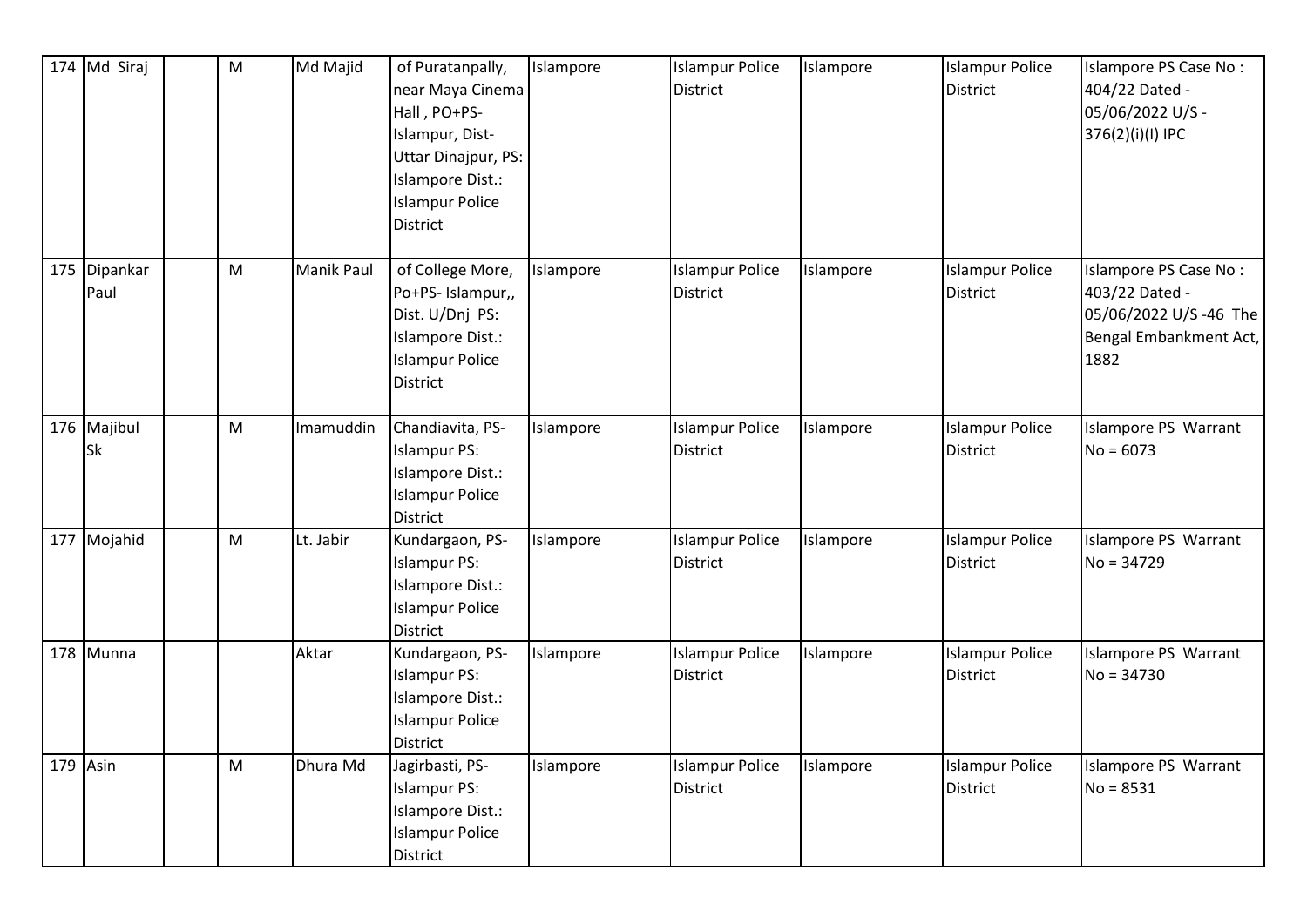|         | 180 Nasir            |             |   |               |                                    | Lt. Yousuf Ali Batugachh, PS-<br><b>Islampur PS:</b><br>Islampore Dist.:<br><b>Islampur Police</b><br><b>District</b> | Islampore | <b>Islampur Police</b><br><b>District</b> | Islampore | <b>Islampur Police</b><br><b>District</b> | Islampore PS Warrant<br>$No = 35611$                                              |
|---------|----------------------|-------------|---|---------------|------------------------------------|-----------------------------------------------------------------------------------------------------------------------|-----------|-------------------------------------------|-----------|-------------------------------------------|-----------------------------------------------------------------------------------|
|         | 181 Estahar          |             |   |               | Asharu                             | Batugachh, PS-<br><b>Islampur PS:</b><br>Islampore Dist.:<br><b>Islampur Police</b><br><b>District</b>                | Islampore | <b>Islampur Police</b><br><b>District</b> | Islampore | <b>Islampur Police</b><br><b>District</b> | Islampore PS Warrant<br>$No = 35612$                                              |
| 182     | Mosir                |             | M |               |                                    | Lt. Yousuf Ali Batugachh, PS-<br><b>Islampur PS:</b><br>Islampore Dist.:<br><b>Islampur Police</b><br><b>District</b> | Islampore | <b>Islampur Police</b><br><b>District</b> | Islampore | <b>Islampur Police</b><br><b>District</b> | Islampore PS Warrant<br>$No = 35613$                                              |
|         | 183 Ali Sk           |             | M | 60            | Lt. Nurman<br><b>Sk</b>            | Nowapara PS:<br>Kandi Dist.:<br>Murshidabad                                                                           | Kandi     | Murshidabad                               | Kandi     | Murshidabad                               | Kandi PS Case No:<br>295/22 Dated -<br>02/06/2022 U/S -<br>302/120B/34 IPC        |
| 184     | Afajuddin<br>Bapi Sk |             | M | 33            | Lt.abdul<br>Salam                  | Keshiadanga PS:<br>Khargram Dist.:<br>Murshidabad                                                                     | Khargram  | Murshidabad                               | Khargram  | Murshidabad                               | Khargram PS Case No:<br>224/22 Dated -<br>05/06/2022 U/S -<br>448/324/325/307 IPC |
| 185     | Dibash<br>Saha       |             | M | 53 $\vert$ Lt | Panchanan<br>Saha                  | Airmary<br>Ghoshpara PS:<br>Lalgola Dist.:<br>Murshidabad                                                             | Lalgola   | Murshidabad                               | Lalgola   | Murshidabad                               | Lalgola PS Case No:<br>186/22 Dated -<br>05/06/2022 U/S -<br>341/323/506/34 IPC   |
| 186     | Hasibul<br><b>Sk</b> | Raha<br>man | M | 52            | Nursad Ali                         | <b>Dakshin</b><br>Latiberpara PS:<br>Lalgola Dist.:<br>Murshidabad                                                    | Lalgola   | Murshidabad                               | Lalgola   | Murshidabad                               | Lalgola PS Case No:<br>186/22 Dated -<br>05/06/2022 U/S -<br>341/323/506/34 IPC   |
| 187 Ali | Hossain              | Tutul       | M | 40            | Lt Abdul<br>Gaffar                 | Airmary Batapara<br>PS: Lalgola Dist.:<br>Murshidabad                                                                 | Lalgola   | Murshidabad                               | Lalgola   | Murshidabad                               | Lalgola PS Case No:<br>186/22 Dated -<br>05/06/2022 U/S -<br>341/323/506/34 IPC   |
|         | 188 Kamrujja<br>man  |             | M | 52            | Lt Khairul<br>Basar @<br>Swapan Sk | Dakshin Airmary<br>PS: Lalgola Dist.:<br>Murshidabad                                                                  | Lalgola   | Murshidabad                               | Lalgola   | Murshidabad                               | Lalgola PS Case No:<br>186/22 Dated -<br>05/06/2022 U/S -<br>341/323/506/34 IPC   |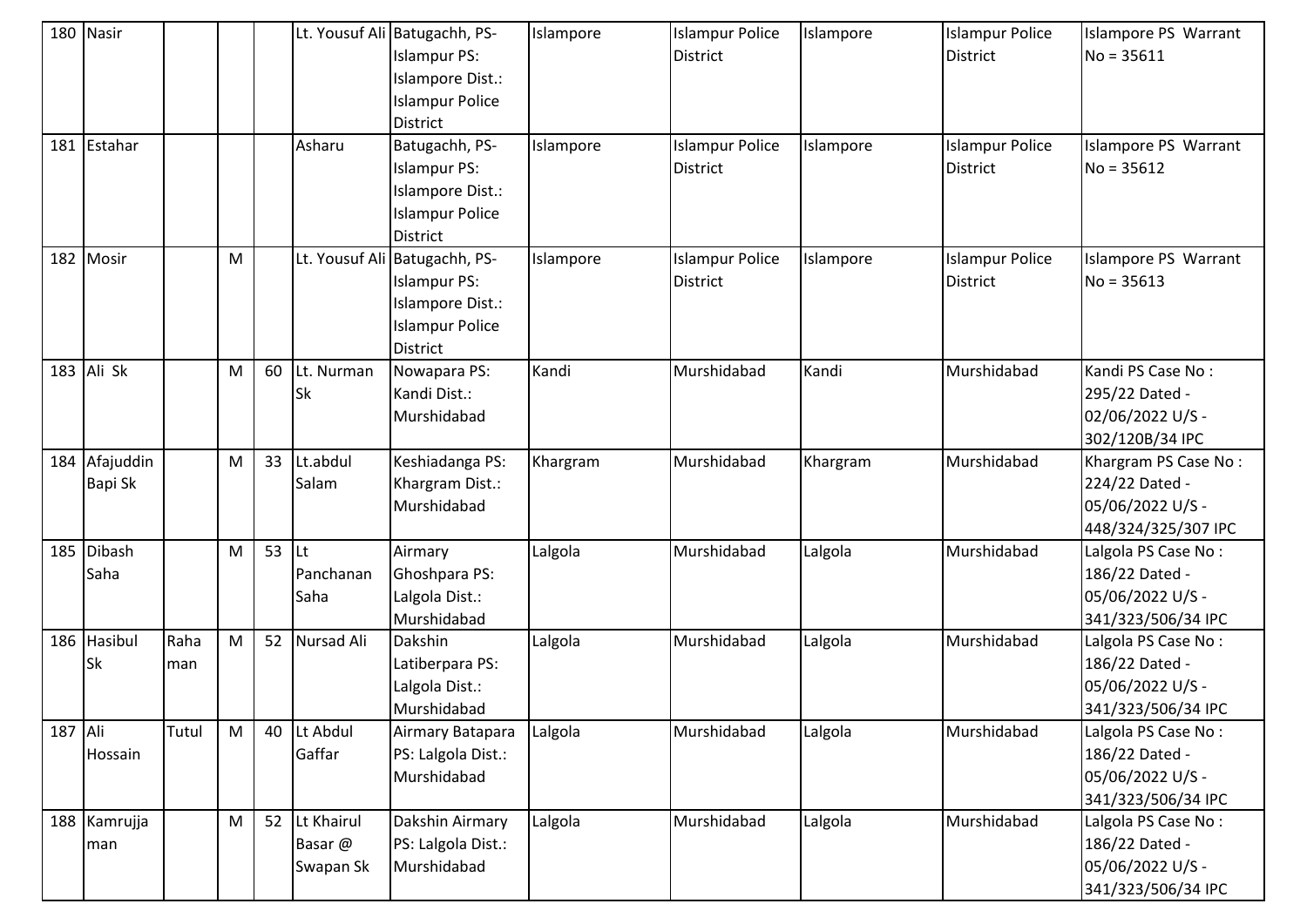|        | 189 Badsha Sk              |                   | M | 37 | Lt Mojibur<br>Sk      | Teghori PS: Lalgola Lalgola<br>Dist.: Murshidabad         |               | Murshidabad   | Lalgola     | Murshidabad          | Lalgola PS Case No:<br>178/22 Dated -<br>02/06/2022 U/S -<br>399/402 IPC             |
|--------|----------------------------|-------------------|---|----|-----------------------|-----------------------------------------------------------|---------------|---------------|-------------|----------------------|--------------------------------------------------------------------------------------|
|        | 190 Sabir Sk               |                   | M | 27 | Ejar Sk               | Pul Bastala PS:<br>Beldanga Dist.:<br>Murshidabad         | Beldanga      | Murshidabad   | Lalgola     | Murshidabad          | Lalgola PS Case No:<br>178/22 Dated -<br>02/06/2022 U/S -<br>399/402 IPC             |
|        | 191 Sujan Sk               |                   | M | 25 | Salim Sk              | Bansbari Kaltala<br>PS: Murshidabad<br>Dist.: Murshidabad | Murshidabad   | Murshidabad   | Murshidabad | Murshidabad          | Murshidabad PS Case No<br>: 244/22 Dated -<br>03/05/2022 U/S -<br>341/325/326/34 IPC |
|        | 192 Jahangir<br>Hossain    | <b>Badsh</b><br>a | M | 49 | Lt Chhayer<br>Ali     | Hasanpur PS:<br>Ranitala Dist.:<br>Murshidabad            | Ranitala      | Murshidabad   | Ranitala    | Murshidabad          | Ranitala PS Case No:<br>234/22 Dated -<br>05/06/2022 U/S -<br>341/325/34 IPC         |
|        | 193 Montu Sk               |                   | M | 56 | Lt Mosim Sk           | Hasanpur PS:<br>Ranitala Dist.:<br>Murshidabad            | Ranitala      | Murshidabad   | Ranitala    | Murshidabad          | Ranitala PS Case No:<br>235/22 Dated -<br>05/06/2022 U/S -<br>341/325/308/34 IPC     |
| 194 Sk | Mannan                     | Raju              | M | 24 | Sk Sukur              | Sirundi PS:<br>Ketugram Dist.:<br>Purba Burdwan           | Ketugram      | Purba Burdwan | Salar       | Murshidabad          | Salar PS Case No:<br>118/22 Dated -<br>05/06/2022 U/S -<br>399/402 IPC               |
|        | 195 Akshay<br><b>Bauri</b> | Uday              |   | 25 |                       | Bibhuti Bauri Beluti PS: Nanoor<br>Dist.: Birbhum         | Nanoor        | Birbhum       | Salar       | Murshidabad          | Salar PS Case No:<br>118/22 Dated -<br>05/06/2022 U/S -<br>399/402 IPC               |
|        | 196 Sanju Sk               |                   |   | 39 | Ayub Sk               | Salar Kazipara PS:<br>Salar Dist.:<br>Murshidabad         | Salar         | Murshidabad   | Salar       | Murshidabad          | Salar PS Case No:<br>118/22 Dated -<br>05/06/2022 U/S -<br>399/402 IPC               |
|        | 197 Swadhin<br>Ghosh       |                   |   |    | Lt Kashinath<br>Ghosh | Masadda PS: Salar Salar<br>Dist.: Murshidabad             |               | Murshidabad   | Salar       | Murshidabad          | Salar PS Case No:<br>119/22 Dated -<br>05/06/2022 U/S -<br>341/326/308/506 IPC       |
|        | 198 Jayanta<br>Halder      |                   | M | 26 | Shibranjan            | Krishnapalli PS:<br>English bazar Dist.:<br>Malda         | English bazar | Malda         | Chandrakona | Paschim<br>Mednipore | Chandrakona PS Case No<br>: 167/22 Dated -<br>07/05/2022 U/S -<br>363/365 IPC        |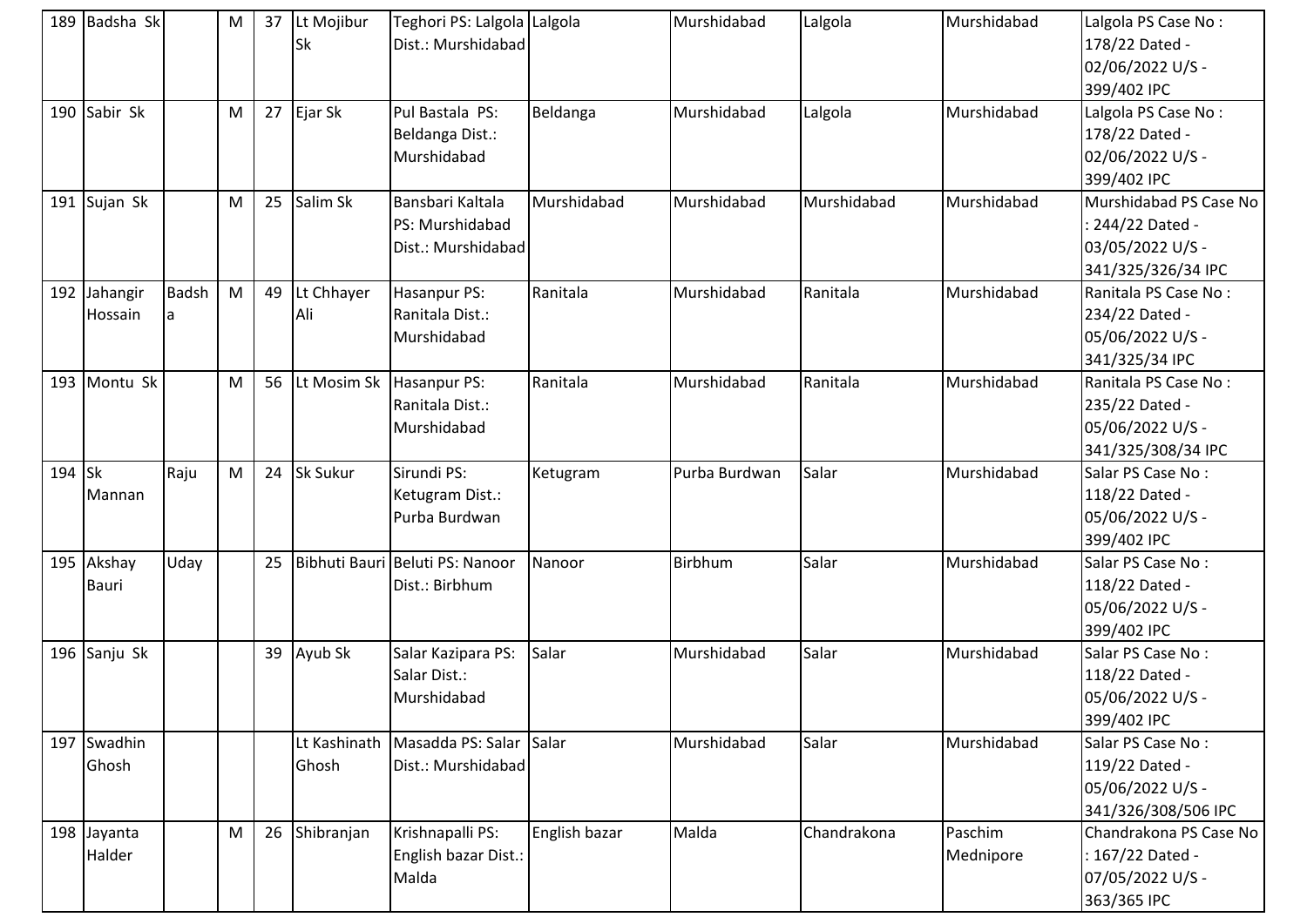|     | 199 Dibyendu | ${\sf M}$ |    | Nagendra     | GOPINATHPUR,                | Dantan      | Paschim   | Dantan    | Paschim   | Dantan PS Case No:      |
|-----|--------------|-----------|----|--------------|-----------------------------|-------------|-----------|-----------|-----------|-------------------------|
|     | Das          |           |    | Nath Das     | PS: Dantan Dist.:           |             | Mednipore |           | Mednipore | 163/22 Dated -          |
|     |              |           |    |              | Paschim                     |             |           |           |           | 07/05/2022 U/S-380 IPC  |
|     |              |           |    |              | Mednipore                   |             |           |           |           |                         |
|     | 200 Santanu  | M         | 22 | Srimanta     | Hiradharpur PS:             | Chandrakona | Paschim   | Ghatal    | Paschim   | Ghatal PS Case No:      |
|     | Mondal       |           |    | Mondal       | Chandrakona Dist.:          |             | Mednipore |           | Mednipore | 188/22 Dated -          |
|     |              |           |    |              | Paschim                     |             |           |           |           | 05/06/2022 U/S -        |
|     |              |           |    |              | Mednipore                   |             |           |           |           | 290/291/294/186/353/3   |
|     |              |           |    |              |                             |             |           |           |           | 4 IPC & 15 Environment  |
|     |              |           |    |              |                             |             |           |           |           | (Protection) Act, 1986Â |
|     |              |           |    |              |                             |             |           |           |           |                         |
| 201 | Bhaskar      |           | 19 | Kartik Dolui | Vill. Gangaprasad           | Ghatal      | Paschim   | Ghatal    | Paschim   | Ghatal PS Case No:      |
|     | Dolui        |           |    |              | PS: Ghatal Dist.:           |             | Mednipore |           | Mednipore | 147/22 Dated -          |
|     |              |           |    |              | Paschim                     |             |           |           |           | 02/05/2022 U/S -        |
|     |              |           |    |              | Mednipore                   |             |           |           |           | 363/365/34 IPC          |
|     |              |           |    |              |                             |             |           |           |           |                         |
|     | 202 Somnath  | M         |    | Lt Kalipada  | Vill- Kharkata P.O-         | Goaltore    | Paschim   | Goaltore  | Paschim   | Goaltore PS Case No:    |
|     | Chakrabor    |           |    | Chakraborty  | Ankchora PS-                |             | Mednipore |           | Mednipore | 162/22 Dated -          |
|     | ty           |           |    |              | Goaltore Dist-              |             |           |           |           | 01/06/2022 U/S -        |
|     |              |           |    |              | Paschim                     |             |           |           |           | 341/325/326/34 IPC      |
|     |              |           |    |              | Medinipur PS:               |             |           |           |           |                         |
|     |              |           |    |              | Goaltore Dist.:             |             |           |           |           |                         |
|     |              |           |    |              | Paschim                     |             |           |           |           |                         |
|     |              |           |    |              | Mednipore                   |             |           |           |           |                         |
| 203 | Sandip       | M         |    |              | Lt Rabi Singh Kharkata P.O- | Goaltore    | Paschim   | Goaltore  | Paschim   | Goaltore PS Case No:    |
|     | Singh        |           |    |              | Ankchora PS:                |             | Mednipore |           | Mednipore | 162/22 Dated -          |
|     |              |           |    |              | Goaltore Dist.:             |             |           |           |           | 01/06/2022 U/S -        |
|     |              |           |    |              | Paschim                     |             |           |           |           | 341/325/326/34 IPC      |
|     |              |           |    |              | Mednipore                   |             |           |           |           |                         |
|     | 204 Juruj    | M         |    | Lt Runu      | Kolsanda,                   | Midnapore   | Paschim   | Midnapore | Paschim   | Midnapore PS Case No:   |
|     | Hansda       |           |    | Hansda       | Narendrapur, PS-            |             | Mednipore |           | Mednipore | 373/22 Dated -          |
|     |              |           |    |              | Kotwali PS:                 |             |           |           |           | 05/06/2022 U/S-380 IPC  |
|     |              |           |    |              | Midnapore Dist.:            |             |           |           |           |                         |
|     |              |           |    |              | Paschim                     |             |           |           |           |                         |
|     |              |           |    |              | Mednipore                   |             |           |           |           |                         |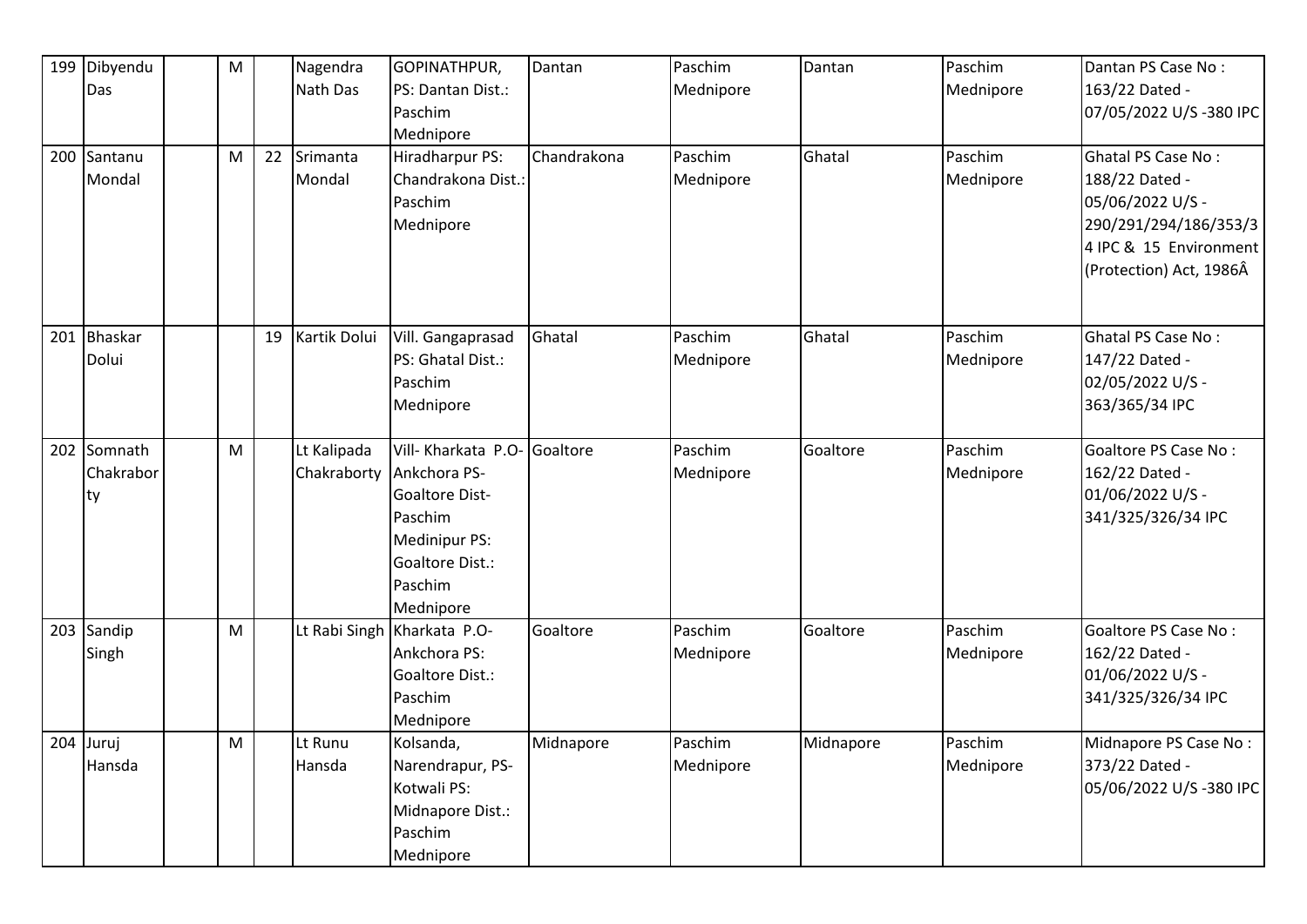| 205 Lalu | Bhanja              | M | 32 | Lt Subal<br>Bhanja | Belda,<br>Nabadaypally, PS-<br>Belda PS: Belda<br>Dist.: Paschim<br>Mednipore                              | Belda           | Paschim<br>Mednipore | Midnapore | Paschim<br>Mednipore | Midnapore PS Case No:<br>315/22 Dated -<br>13/05/2022 U/S -<br>399/402 IPC & 25/27<br>Arms Act, 1959 |
|----------|---------------------|---|----|--------------------|------------------------------------------------------------------------------------------------------------|-----------------|----------------------|-----------|----------------------|------------------------------------------------------------------------------------------------------|
|          | 206 Atish Ari       | M | 26 | Lt Chandan<br>Ari  | Saldahar, PS<br>KGP(L), Dist<br>Paschim<br>Medinipur PS:<br>Kharagpur local<br>Dist.: Paschim<br>Mednipore | Kharagpur local | Paschim<br>Mednipore | Pingla    | Paschim<br>Mednipore | Pingla PS Case No:<br>43/20 Dated -<br>03/02/2020 U/S-394 IPC                                        |
|          | 207 Ujjal Das       | M | 30 | <b>Narad Das</b>   | Saldahar, PS<br>KGP(L), Dist<br>Paschim<br>Medinipur PS:<br>Kharagpur local<br>Dist.: Paschim<br>Mednipore | Kharagpur local | Paschim<br>Mednipore | Pingla    | Paschim<br>Mednipore | Pingla PS Case No:<br>43/20 Dated -<br>03/02/2020 U/S-394 IPC                                        |
|          | 208 Sk Saheb<br>Ali | M | 23 | <b>Bahar Ali</b>   | Vill+PS â€" Pingla,<br>Dist Paschim<br>Medinipur PS:<br>Pingla Dist.:<br>Paschim<br>Mednipore              | Pingla          | Paschim<br>Mednipore | Pingla    | Paschim<br>Mednipore | Pingla PS Case No:<br>191/22 Dated -<br>05/06/2022 U/S -<br>498A/323/307/354B/34<br><b>IPC</b>       |
|          | 209 Bahar Ali       | M | 36 | Lt Khursed<br>Ali  | Vill+PS â€" Pingla,<br>Dist Paschim<br>Medinipur PS:<br>Pingla Dist.:<br>Paschim<br>Mednipore              | Pingla          | Paschim<br>Mednipore | Pingla    | Paschim<br>Mednipore | Pingla PS Case No:<br>191/22 Dated -<br>05/06/2022 U/S -<br>498A/323/307/354B/34<br><b>IPC</b>       |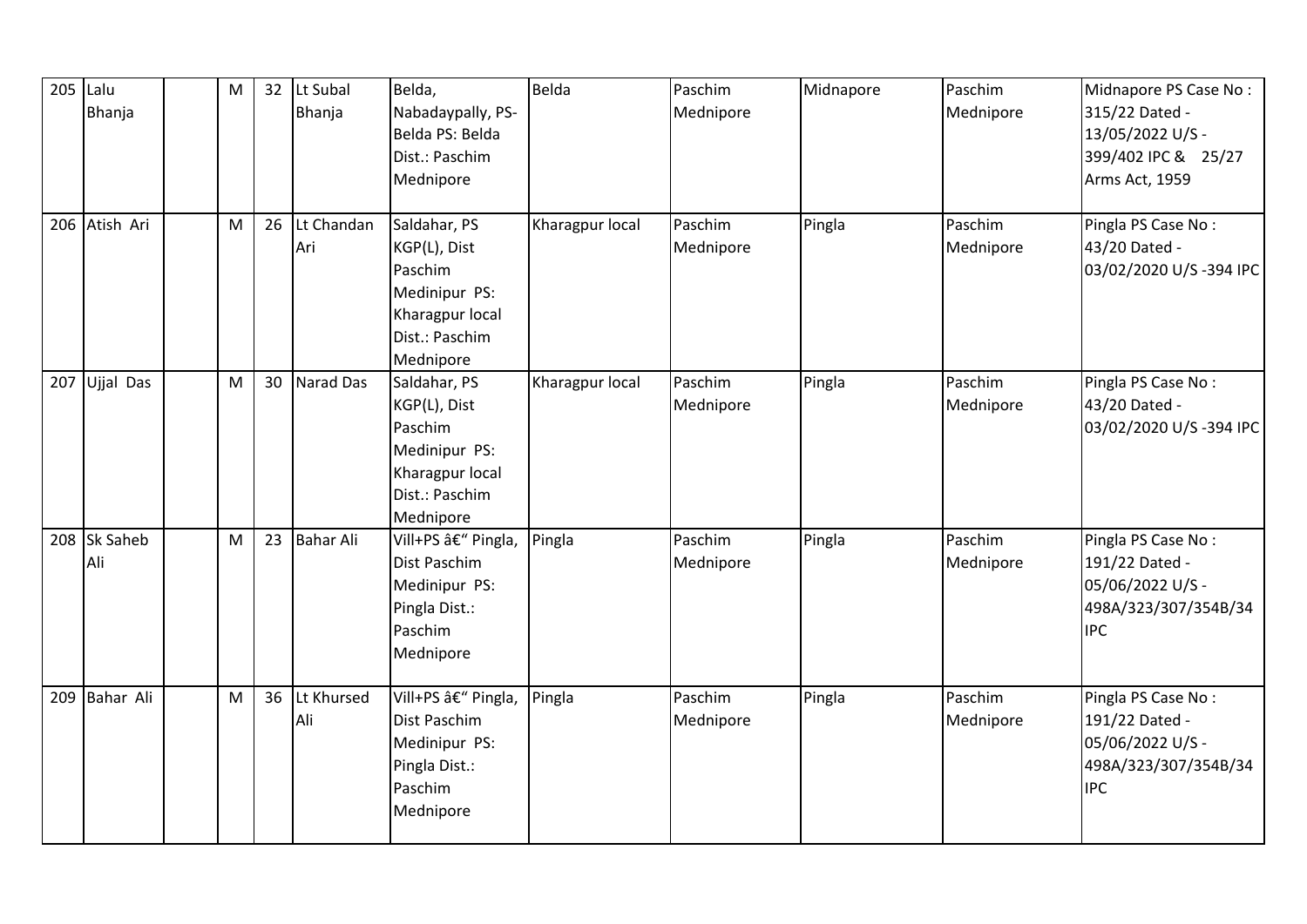| 210 | Sristhidha<br>Bauri  |                        | M |    | Lt. Ratan<br><b>Bauri</b>                      | Village Dignagar,<br>P.S. Ausgram, Dist<br>Purba Bardhaman<br>PS: Ausgram Dist.:<br>Purba Burdwan | Ausgram       | Purba Burdwan | Ausgram       | Purba Burdwan | Ausgram PS Case No:<br>163/22 Dated -<br>05/06/2022 U/S-46<br>Bengal Excise Act, 1909        |
|-----|----------------------|------------------------|---|----|------------------------------------------------|---------------------------------------------------------------------------------------------------|---------------|---------------|---------------|---------------|----------------------------------------------------------------------------------------------|
| 211 | Ramkrishn<br>a Ghosh |                        | M |    | Lt Radha<br>Raman<br>Ghosh                     | <b>KHURUL PS:</b><br>Bhatar Dist.: Purba<br>Burdwan                                               | <b>Bhatar</b> | Purba Burdwan | <b>Bhatar</b> | Purba Burdwan | <b>Bhatar PS Case No:</b><br>199/22 Dated -<br>05/06/2022 U/S-46A<br>Bengal Excise Act, 1909 |
| 212 | Madhai<br>Ghosh      |                        | M |    | Lt.<br>r Ghosh                                 | <b>KHURUL PS:</b><br>Shyamsunda   Bhatar Dist.: Purba<br>Burdwan                                  | <b>Bhatar</b> | Purba Burdwan | <b>Bhatar</b> | Purba Burdwan | Bhatar PS Case No:<br>199/22 Dated -<br>05/06/2022 U/S-46A<br>Bengal Excise Act, 1909        |
|     | 213 Sukumar<br>Das   |                        | M |    | Sonatan Das                                    | <b>BORO POSHLA PS:</b><br>Bhatar Dist.: Purba<br>Burdwan                                          | Bhatar        | Purba Burdwan | <b>Bhatar</b> | Purba Burdwan | <b>Bhatar PS Case No:</b><br>198/22 Dated -<br>05/06/2022 U/S -<br>448/323/509 IPC           |
| 214 | Babu Das             |                        | M | 28 | Lakhan Das                                     | Kachutia PS:<br>Ketugram Dist.:<br>Purba Burdwan                                                  | Ketugram      | Purba Burdwan | Ketugram      | Purba Burdwan | Ketugram PS Case No:<br>259/22 Dated -<br>04/06/2022 U/S -<br>341/323/504/506/34 IPC         |
| 215 | Sortan<br>Das        | Soroto<br>m Das        | M | 40 | Lt. Mohon<br>Das                               | Kachutia PS:<br>Ketugram Dist.:<br>Purba Burdwan                                                  | Ketugram      | Purba Burdwan | Ketugram      | Purba Burdwan | Ketugram PS Case No:<br>259/22 Dated -<br>04/06/2022 U/S -<br>341/323/504/506/34 IPC         |
|     | 216 Debnath<br>Das   | Deb<br>Naray<br>an Das | M | 29 | <b>Kumar Das</b><br>@ Naba<br><b>Kumar Das</b> | Kachutia PS:<br>Ketugram Dist.:<br>Purba Burdwan                                                  | Ketugram      | Purba Burdwan | Ketugram      | Purba Burdwan | Ketugram PS Case No:<br>259/22 Dated -<br>04/06/2022 U/S -<br>341/323/504/506/34 IPC         |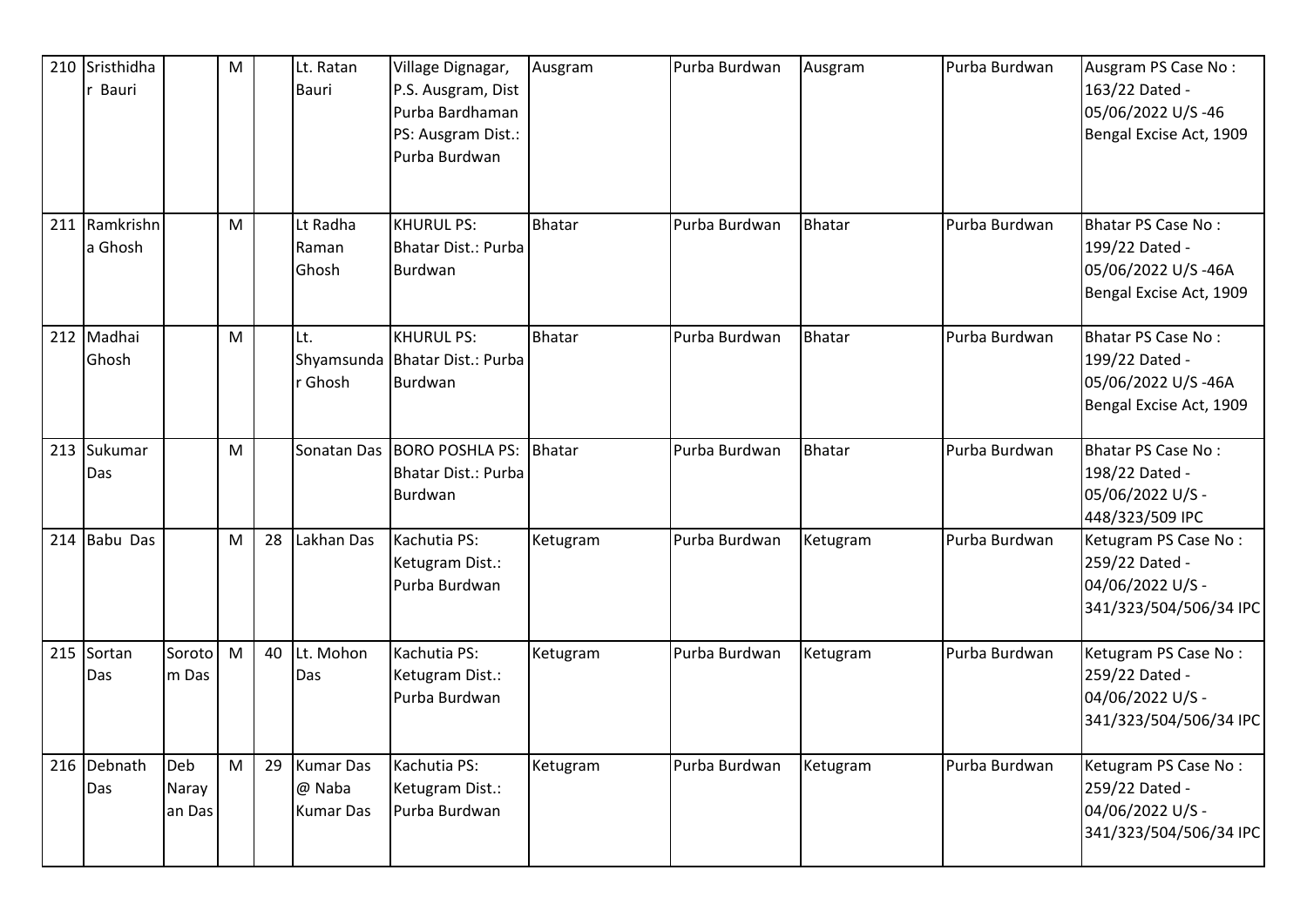| 217 | Sahadeb<br>Das        | М | 60 | Lt. Tenaram<br>Das                | Kachutia PS:<br>Ketugram Dist.:<br>Purba Burdwan                                           | Ketugram         | Purba Burdwan             | Ketugram         | Purba Burdwan   | Ketugram PS Case No:<br>260/22 Dated -<br>04/06/2022 U/S -<br>341/323/504/506/34 IPC          |
|-----|-----------------------|---|----|-----------------------------------|--------------------------------------------------------------------------------------------|------------------|---------------------------|------------------|-----------------|-----------------------------------------------------------------------------------------------|
|     | 218 Dipankar<br>Das   | M | 22 | S/o-sahadeb   Kachutia PS:<br>Das | Ketugram Dist.:<br>Purba Burdwan                                                           | Ketugram         | Purba Burdwan             | Ketugram         | Purba Burdwan   | Ketugram PS Case No:<br>260/22 Dated -<br>04/06/2022 U/S -<br>341/323/504/506/34 IPC          |
|     | 219 Sudeb<br>Hazra    | M | 30 |                                   | Boijoy Hazra   PS: SAKTIGARH<br>Dist.: Purba<br>Burdwan                                    | <b>SAKTIGARH</b> | Purba Burdwan             | <b>SAKTIGARH</b> | Purba Burdwan   | <b>SAKTIGARH PS Case No:</b><br>171/22 Dated -<br>23/05/2022 U/S -<br>399/402 IPC             |
|     | 220 Poritosh<br>Patra | M | 60 | Lt. Nilamani<br>Patra             | PS: Chandipur<br>Dist.: Purba<br>Mednipore                                                 | Chandipur        | Purba Mednipore Chandipur |                  | Purba Mednipore | Chandipur PS Case No:<br>188/22 Dated -<br>05/06/2022 U/S -<br>341/323/325/307/506/3<br>4 IPC |
| 221 | Sriman<br>Patra       | M |    | h Patra                           | Narendranat PS: Chandipur<br>Dist.: Purba<br>Mednipore                                     | Chandipur        | Purba Mednipore Chandipur |                  | Purba Mednipore | Chandipur PS Case No:<br>188/22 Dated -<br>05/06/2022 U/S -<br>341/323/325/307/506/3<br>4 IPC |
| 222 | Subhankar<br>Giri     | M | 24 | Dipak Giri                        | Hatiberia, PS-<br>Contai, Dist. Purba<br>Medinipur PS:<br>Contai Dist.: Purba<br>Mednipore | Contai           | Purba Mednipore Contai    |                  | Purba Mednipore | Contai PS Case No:<br>215/22 Dated -<br>02/06/2022 U/S-380 IPC                                |
| 223 | Sukumal<br>Jana       | M | 26 | Ajit Jana                         | Ramchak, PS-<br>Contai, Dist. Purba<br>Medinipur PS:<br>Contai Dist.: Purba<br>Mednipore   | Contai           | Purba Mednipore Contai    |                  | Purba Mednipore | Contai PS Case No:<br>215/22 Dated -<br>02/06/2022 U/S-380 IPC                                |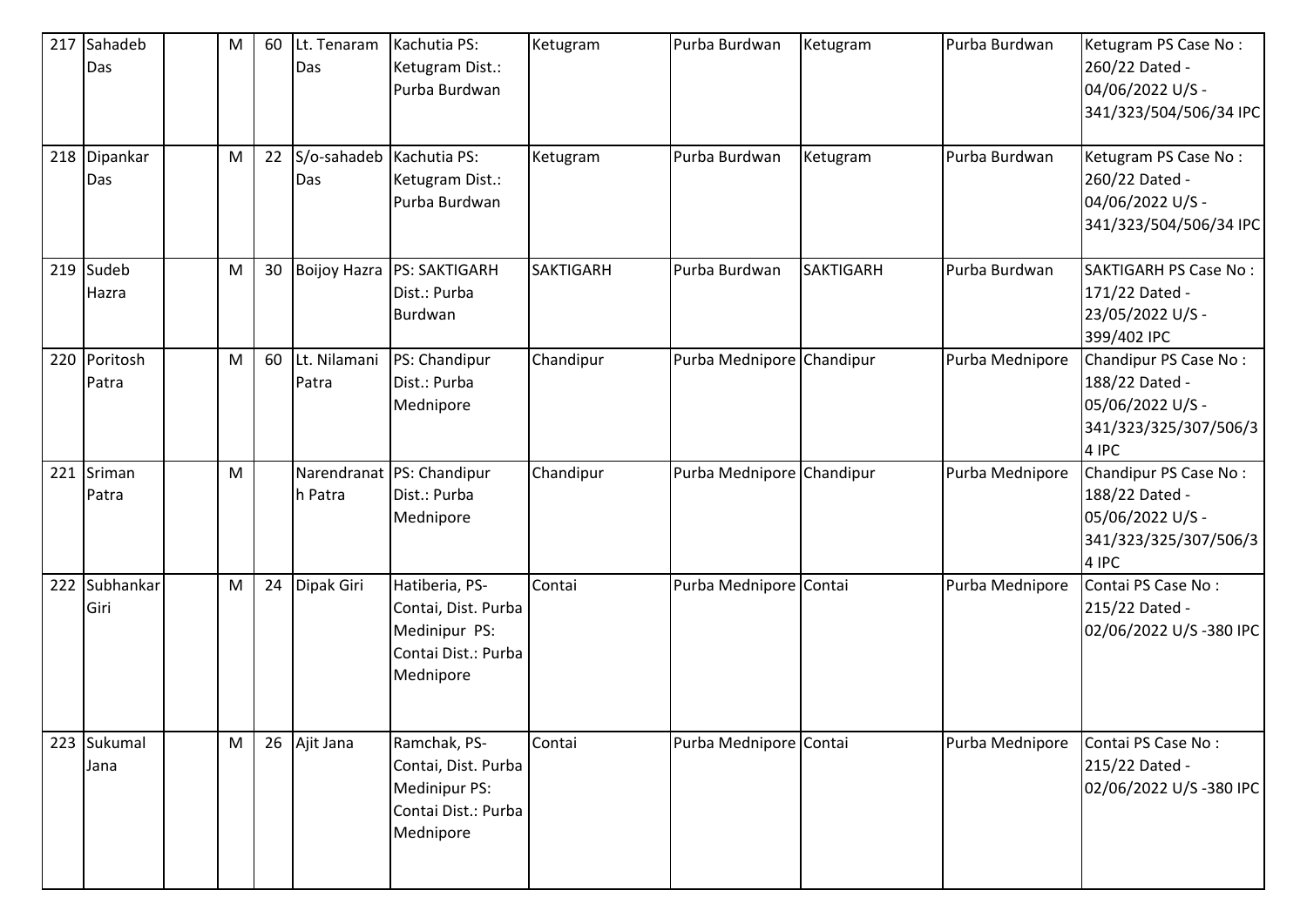|     | 224 Rahim<br>Saha         | Laden                         | M | 18 | <b>Kamal Saha</b>       | Patikhali PS:<br>Durgachak Dist.:<br>Purba Mednipore    | Durgachak | Purba Mednipore Haldia   |           | Purba Mednipore | Haldia PS Case No:<br>10/22 Dated -<br>24/01/2022 U/S -<br>399/402 IPC                           |
|-----|---------------------------|-------------------------------|---|----|-------------------------|---------------------------------------------------------|-----------|--------------------------|-----------|-----------------|--------------------------------------------------------------------------------------------------|
|     | 225 Asraf<br>Hazra        |                               | M | 39 | Jalil                   | Gopalpur PS:<br>Kolaghat Dist.:<br>Purba Mednipore      | Kolaghat  | Purba Mednipore Kolaghat |           | Purba Mednipore | Kolaghat PS Case No:<br>293/22 Dated -<br>05/06/2022 U/S-46(A)<br>(c) Bengal Excise Act,<br>1909 |
|     | 226 Mohit<br>Kumar<br>Das |                               | М | 44 | Lt.<br>Chandichara      | Deulia PS:<br>Kolaghat Dist.:<br>Purba Mednipore        | Kolaghat  | Purba Mednipore Kolaghat |           | Purba Mednipore | Kolaghat PS Case No:<br>257/22 Dated -<br>19/05/2022 U/S -<br>399/402 IPC                        |
| 227 | Chandan<br>Panda          | Chand<br>an<br>Kumar<br>Panda | M | 35 | Dibakar                 | Tarat PS: Pataspur<br>Dist.: Purba<br>Mednipore         | Pataspur  | Purba Mednipore Pataspur |           | Purba Mednipore | Pataspur PS Case No:<br>325/22 Dated -<br>05/06/2022 U/S -<br>417/376/325/506 IPC                |
|     | 228 Kalpana<br>Mahato     |                               | F | 29 | Mangal<br>Mahato        | <b>Bandwan PS:</b><br>Barabazar Dist.:<br>Purulia       | Barabazar | Purulia                  | Barabazar | Purulia         | Barabazar PS Case No:<br>95/22 Dated -<br>05/06/2022 U/S -<br>363/365 IPC                        |
| 229 | Mangal<br>Mahato          |                               | M | 29 | Mahato                  | Chittaranjan Bandwan PS:<br>Barabazar Dist.:<br>Purulia | Barabazar | Purulia                  | Barabazar | Purulia         | Barabazar PS Case No:<br>95/22 Dated -<br>05/06/2022 U/S -<br>363/365 IPC                        |
|     | $230$ Dayal<br>Mahato     |                               | M | 23 | Dilip Mahato Beldih PS: | Barabazar Dist.:<br>Purulia                             | Barabazar | Purulia                  | Barabazar | Purulia         | Barabazar PS Case No:<br>95/22 Dated -<br>05/06/2022 U/S -<br>363/365 IPC                        |
|     | 231 Sricharan<br>Mahato   |                               | M |    | 26 Baridbaran<br>Mahato | Natundih PS:<br>Barabazar Dist.:<br>Purulia             | Barabazar | Purulia                  | Barabazar | Purulia         | Barabazar PS Case No:<br>95/22 Dated -<br>05/06/2022 U/S -<br>363/365 IPC                        |
|     | 232 Bikash<br>Mahato      |                               | М |    | 21 Ramanath<br>Mahato   | Natundih PS:<br>Barabazar Dist.:<br>Purulia             | Barabazar | Purulia                  | Barabazar | Purulia         | Barabazar PS Case No:<br>95/22 Dated -<br>05/06/2022 U/S -<br>363/365 IPC                        |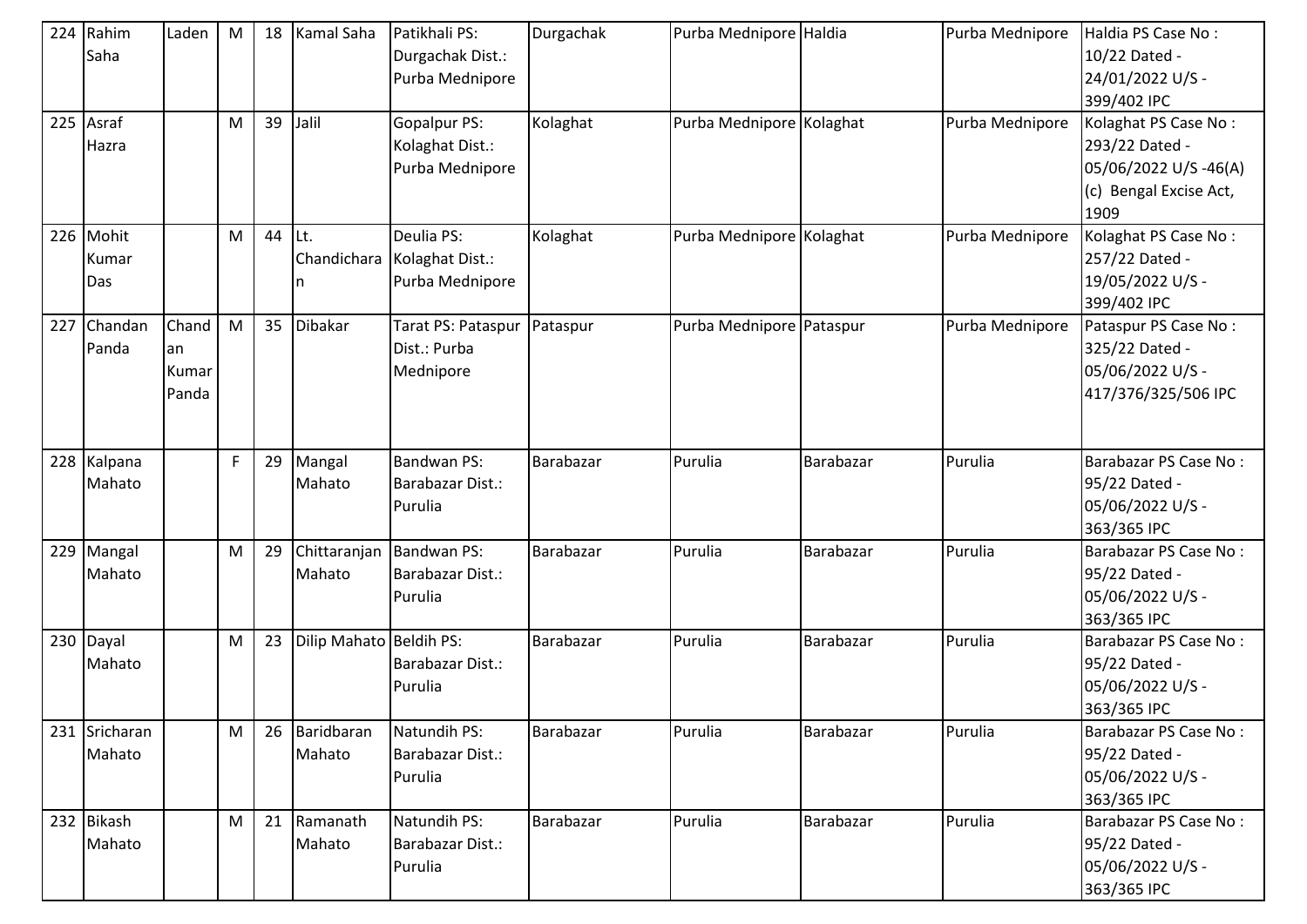| $233$ Lob | Mahato                              | м  | 20 | Sudhir<br>Mahato                  | Muradih PS:<br>Barabazar Dist.:<br>Purulia                  | Barabazar | Purulia                            | Barabazar      | Purulia                            | Barabazar PS Case No:<br>95/22 Dated -<br>05/06/2022 U/S -                                        |
|-----------|-------------------------------------|----|----|-----------------------------------|-------------------------------------------------------------|-----------|------------------------------------|----------------|------------------------------------|---------------------------------------------------------------------------------------------------|
|           | 234 Parasura<br>m Lohar             | M  | 21 | Suchand<br>Lohar                  | Bagandih PS:<br>Bagmundi Dist.:<br>Purulia                  | Bagmundi  | Purulia                            | Jhalda         | Purulia                            | 363/365 IPC<br>Jhalda PS Case No:<br>174/21 Dated -<br>06/11/2021 U/S -<br>363/365 IPC            |
|           | 235 Kamal<br>Kumar                  | M  |    | Lakhinaraya<br>n Kumar            | Bamnia PS:<br>Kotshila Dist.:<br>Purulia                    | Kotshila  | Purulia                            | Kotshila       | Purulia                            | Kotshila PS Case No:<br>66/22 Dated -<br>01/06/2022 U/S -<br>341/324/325/326/506/3<br>4 IPC       |
|           | 236 Binod<br>Chakrabar<br><b>ty</b> |    |    | Lt. Ramdas<br>Chakrabarty         | Oldih PS: Kotshila<br>Dist.: Purulia                        | Kotshila  | Purulia                            | Kotshila       | Purulia                            | Kotshila PS Case No:<br>68/22 Dated -<br>03/06/2022 U/S -<br>498A/323/506 IPC                     |
|           | 237 Dinaband<br>hu Das              | M  |    | <b>Fatik Das</b>                  | Jorberia PS: Para<br>Dist.: Purulia                         | Para      | Purulia                            | Para           | Purulia                            | Para PS Case No: 76/22<br>Dated - 05/06/2022 U/S -<br>477/325/307/506/24 IPC                      |
|           | 238 Fatik Das                       | M  |    | Habu Das                          | Jorberia PS: Para<br>Dist.: Purulia                         | Para      | Purulia                            | Para           | Purulia                            | Para PS Case No: 76/22<br>Dated - 05/06/2022 U/S -<br>477/325/307/506/24 IPC                      |
|           | 239 Anil<br>Kundu                   | M  | 64 | S/o Lt.<br>Jatindra<br>Nath Kundu | PS: Ranaghat Dist.: Ranaghat<br>Ranaghat Police<br>District |           | Ranaghat Police<br><b>District</b> | Ranaghat women | Ranaghat Police<br><b>District</b> | Ranaghat women PS<br>Case No: 73/22 Dated -<br>04/06/2022 U/S -<br>498A/324/307/34 IPC            |
| 240 Alo   | Kundu                               | F  |    | 53 W/o Anil<br>Kundu              | PS: Ranaghat Dist.: Ranaghat<br>Ranaghat Police<br>District |           | Ranaghat Police<br><b>District</b> | Ranaghat women | Ranaghat Police<br><b>District</b> | Ranaghat women PS<br>Case No: 73/22 Dated -<br>04/06/2022 U/S -<br>498A/324/307/34 IPC            |
|           | 241 Sabitri<br><b>Biswas</b>        | F. |    | Noni Gopal<br><b>Biswas</b>       | PS: Taherpur Dist.: Taherpur<br>Ranaghat Police<br>District |           | Ranaghat Police<br><b>District</b> | Taherpur       | Ranaghat Police<br><b>District</b> | Taherpur PS Case No:<br>269/22 Dated -<br>05/06/2022 U/S -<br>447/323/325/307/427/3<br>79/34/ IPC |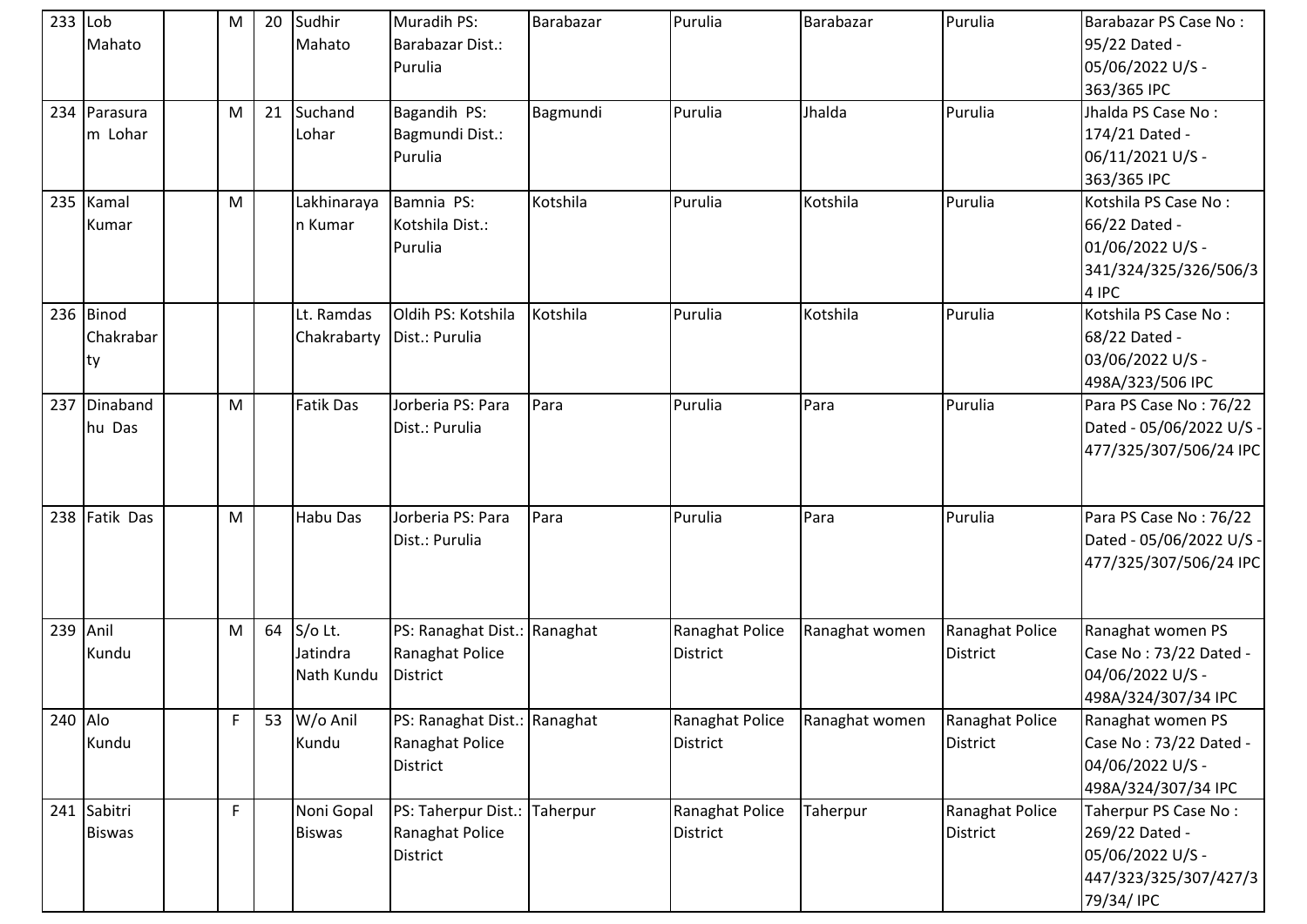| 242 | Mampi<br><b>Biswas</b> | F |    |                    | Rahul Biswas PS: Taherpur Dist.:<br>Ranaghat Police<br><b>District</b>                                                            | Taherpur       | Ranaghat Police<br>District        | Taherpur            | Ranaghat Police<br><b>District</b> | Taherpur PS Case No:<br>269/22 Dated -<br>05/06/2022 U/S -<br>447/323/325/307/427/3<br>79/34/ IPC                   |
|-----|------------------------|---|----|--------------------|-----------------------------------------------------------------------------------------------------------------------------------|----------------|------------------------------------|---------------------|------------------------------------|---------------------------------------------------------------------------------------------------------------------|
|     | 243 Merita<br>Indwar   | M | 30 | W/o-jyotish<br>Das | Vill-Itam Chiratoli,<br>PO-Itam, Dist-<br>Gulma Kolebira                                                                          |                | <b>Basirhat</b>                    | Alipurduar g.r.p.s. | SILIGURI G.R.P.                    | Alipurduar g.r.p.s. PS<br>Case No: 004/22 U/S -                                                                     |
|     | 244 Ramesh<br>Roy      | M | 65 | Late Subal<br>Roy  | PS: Bhaktinagar<br>Dist.: Siliguri Police<br>Commissionerate                                                                      | Bhaktinagar    | Siliguri Police<br>Commissionerate | Bhaktinagar         | Siliguri Police<br>Commissionerate | <b>Bhaktinagar PS Case No:</b><br>582/22 Dated -<br>05/06/2022 U/S-408 IPC<br>& 46(A)(c) Bengal Excise<br>Act, 1909 |
|     | 245 Biplab<br>Sarkar   | M | 38 |                    | Punna Sarkar PS: Bhaktinagar<br>Dist.: Siliguri Police<br>Commissionerate                                                         | Bhaktinagar    | Siliguri Police<br>Commissionerate | Bhaktinagar         | Siliguri Police<br>Commissionerate | Bhaktinagar PS Case No:<br>583/22 Dated -<br>05/06/2022 U/S -<br>46(A)(c) Bengal Excise<br>Act, 1909                |
|     | 246 Raseb<br>Sonar     | M | 22 | Rajen Sonar        | PS: Bhaktinagar<br>Dist.: Siliguri Police<br>Commissionerate                                                                      | Bhaktinagar    | Siliguri Police<br>Commissionerate | Bhaktinagar         | Siliguri Police<br>Commissionerate | Bhaktinagar PS Case No:<br>524/22 Dated -<br>21/05/2022 U/S -<br>399/402 IPC                                        |
| 247 | <b>Bellal Md</b>       | M | 20 | Nazarul<br>Haque   | Sitabari PS: New<br>jalpaiguri Dist.:<br>Siliguri Police<br>Commissionerate                                                       | New jalpaiguri | Siliguri Police<br>Commissionerate | New jalpaiguri      | Siliguri Police<br>Commissionerate | New jalpaiguri PS Case<br>No: 477/22 Dated -<br>12/05/2022 U/S -<br>399/402 IPC                                     |
|     | 248 Manoj<br>Kumar     |   |    | (26 Yrs) S/o       | Of South Colony,<br>Sunil Kumar   PS- NJP, Dist-<br>Jalpaiguri PS: New<br>jalpaiguri Dist.:<br>Siliguri Police<br>Commissionerate | New jalpaiguri | Siliguri Police<br>Commissionerate | New jalpaiguri      | Siliguri Police<br>Commissionerate | New jalpaiguri PS Case<br>No: 589/22 Dated -<br>05/06/2022 U/S-46 A<br>(C) of Bengal Excise Act,<br>1909            |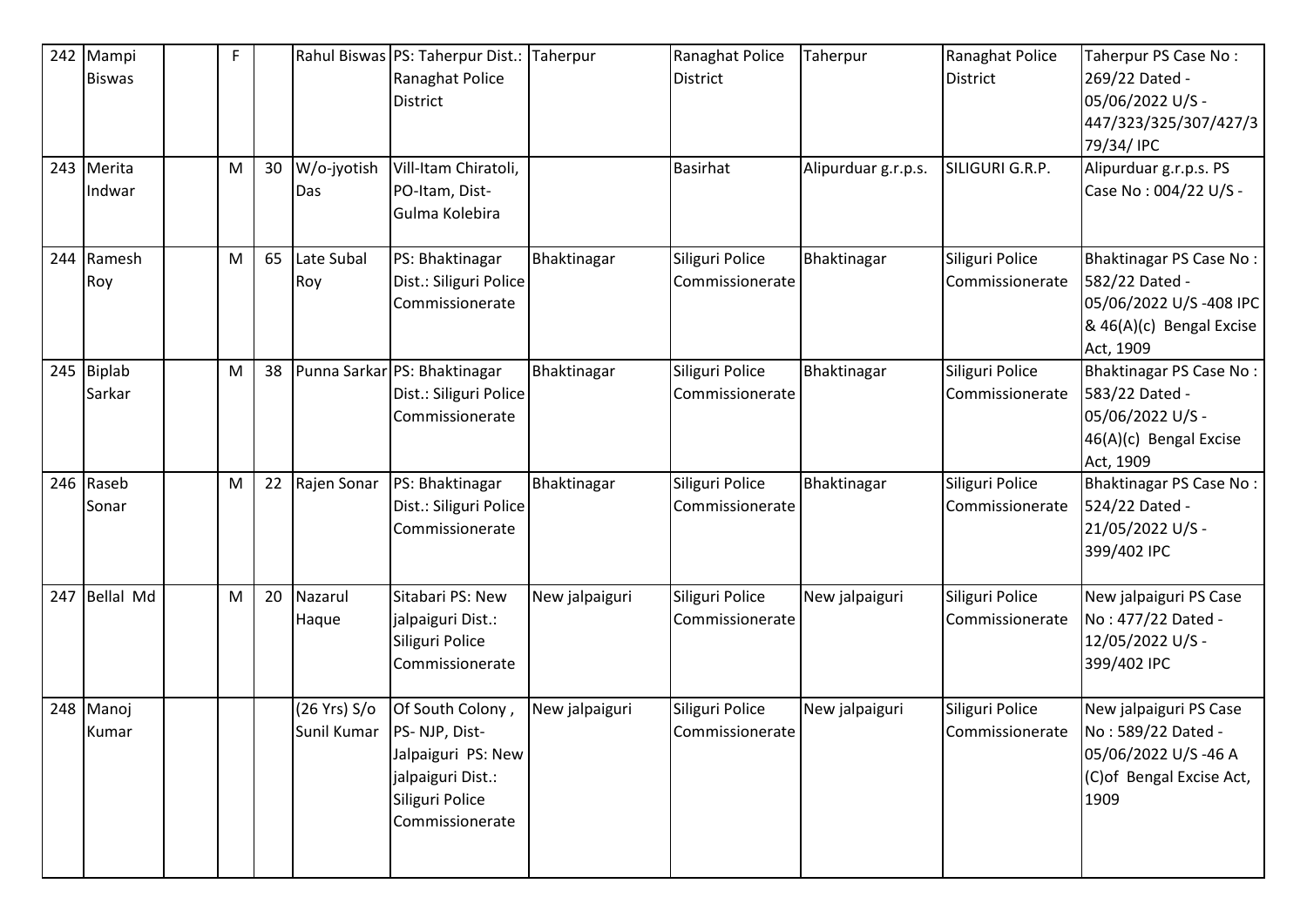| 249 Sukru Roy               |                                                                                                            | (52 Yrs) S/o<br>Late Satish<br>Roy | of Ghora More<br>,PO-Sahudangi<br>Hat, PS-NJP, Dist-<br>Jalpaiguri PS: New<br>jalpaiguri Dist.:<br>Siliguri Police<br>Commissionerate      | New jalpaiguri | Siliguri Police<br>Commissionerate | New jalpaiguri | Siliguri Police<br>Commissionerate | New jalpaiguri PS Case<br>No: 590/22 Dated -<br>05/06/2022 U/S-46A(C)<br>of Bengal Excise Act,<br>1909       |
|-----------------------------|------------------------------------------------------------------------------------------------------------|------------------------------------|--------------------------------------------------------------------------------------------------------------------------------------------|----------------|------------------------------------|----------------|------------------------------------|--------------------------------------------------------------------------------------------------------------|
| 250 Ajay Giri               | M                                                                                                          | Abodh Giri                         | <b>TIKIAPARA</b><br>MATANGINI-01,<br>WARD NO-28, PS:<br>Siliguri Dist.:<br>Siliguri Police<br>Commissionerate                              | Siliguri       | Siliguri Police<br>Commissionerate | Siliguri       | Siliguri Police<br>Commissionerate | Siliguri PS Case No:<br>543/22 Dated -<br>05/06/2022 U/S-46(A)<br>IPC & 46 A (c) Bengal<br>Excise Act, 1909  |
| $251$ Raju<br>Sahani        | M                                                                                                          | Lt. Bishnu<br>Sahani               | GANGANAGAR,<br>VENDIKHET,<br>WARD NO-05, PS:<br>Siliguri Dist.:<br>Siliguri Police<br>Commissionerate                                      | Siliguri       | Siliguri Police<br>Commissionerate | Siliguri       | Siliguri Police<br>Commissionerate | Siliguri PS Case No:<br>544/22 Dated -<br>05/06/2022 U/S-46A(C)<br>IPC & 46 A (c) Bengal<br>Excise Act, 1909 |
| 252 Sanjay<br><b>Barman</b> | $\mathsf{M}% _{T}=\mathsf{M}_{T}\!\left( a,b\right) ,\ \mathsf{M}_{T}=\mathsf{M}_{T}\!\left( a,b\right) ,$ | Upen<br>Barman                     | SHANTIPARA NEAR New jalpaiguri<br><b>BATTALA, SHIV</b><br><b>MANDIR PS: New</b><br>jalpaiguri Dist.:<br>Siliguri Police<br>Commissionerate |                | Siliguri Police<br>Commissionerate | Siliguri       | Siliguri Police<br>Commissionerate | Siliguri PS Case No:<br>537/22 Dated -<br>01/06/2022 U/S -<br>399/402 IPC                                    |
| 253 Subha<br>Mandal         | M                                                                                                          | Paresh<br>Mandal                   | SHANTIPARA NEAR New jalpaiguri<br><b>BATTALA, SHIV</b><br><b>MANDIR PS: New</b><br>jalpaiguri Dist.:<br>Siliguri Police<br>Commissionerate |                | Siliguri Police<br>Commissionerate | Siliguri       | Siliguri Police<br>Commissionerate | Siliguri PS Case No:<br>537/22 Dated -<br>01/06/2022 U/S -<br>399/402 IPC                                    |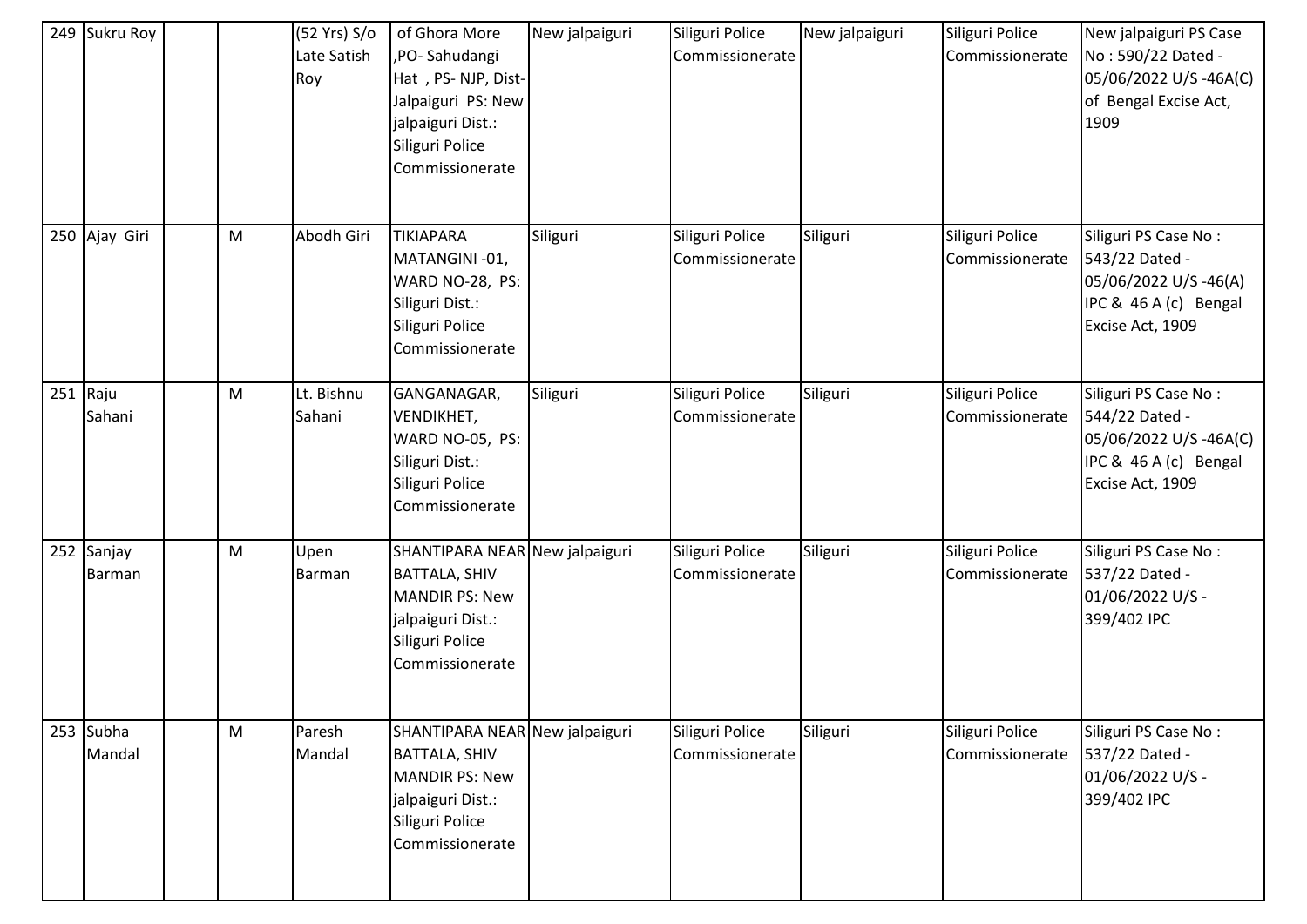| 254 | Kanai<br>Sutradhar     | M |    | Nilmoni<br>Sutradhar  | SHANTIPARA NEAR New jalpaiguri<br><b>BATTALA, SHIV</b><br><b>MANDIR PS: New</b><br>jalpaiguri Dist.:<br>Siliguri Police<br>Commissionerate                                                |                          | Siliguri Police<br>Commissionerate          | Siliguri | Siliguri Police<br>Commissionerate  | Siliguri PS Case No:<br>537/22 Dated -<br>01/06/2022 U/S -<br>399/402 IPC                             |
|-----|------------------------|---|----|-----------------------|-------------------------------------------------------------------------------------------------------------------------------------------------------------------------------------------|--------------------------|---------------------------------------------|----------|-------------------------------------|-------------------------------------------------------------------------------------------------------|
|     | 255 Sujay Giri Kochi   |   | 26 | Manoranjan<br>Giri    | Durga Gobindapur<br>PS: Patharpratima<br>Dist.: Sundarban<br><b>Police District</b>                                                                                                       | Patharpratima            | Sundarban Police Kakdwip<br><b>District</b> |          | Sundarban Police<br><b>District</b> | Kakdwip PS Case No:<br>164/22 Dated -<br>05/06/2022 U/S -<br>399/402 IPC & 25(i)(b)<br>Arms Act, 1959 |
|     | 256 Sk Saidul<br>Islam | M |    | Abdul Razzak          | 08 No. Kalinagar,<br>Bagher Chak PS:<br>Harwood point<br>coastal Dist.:<br>Sundarban Police<br><b>District</b>                                                                            | Harwood point<br>coastal | Sundarban Police Kakdwip<br><b>District</b> |          | Sundarban Police<br><b>District</b> | Kakdwip PS Case No:<br>164/22 Dated -<br>05/06/2022 U/S -<br>399/402 IPC & 25(i)(b)<br>Arms Act, 1959 |
|     | 257 Sk Raju<br>Ali     | M | 25 | Lt. Sk.<br>Nawsad Ali | Darbesh<br>Mollarchak,<br>Kamarhat, PO<br>Madhabnagar, PS<br>Harwood point<br>Coastal, South 24<br>Parganas PS:<br>Harwood point<br>coastal Dist.:<br>Sundarban Police<br><b>District</b> | Harwood point<br>coastal | Sundarban Police Kulpi<br><b>District</b>   |          | Sundarban Police<br><b>District</b> | Kulpi PS Case No:<br>182/22 Dated -<br>24/05/2022 U/S-379 IPC                                         |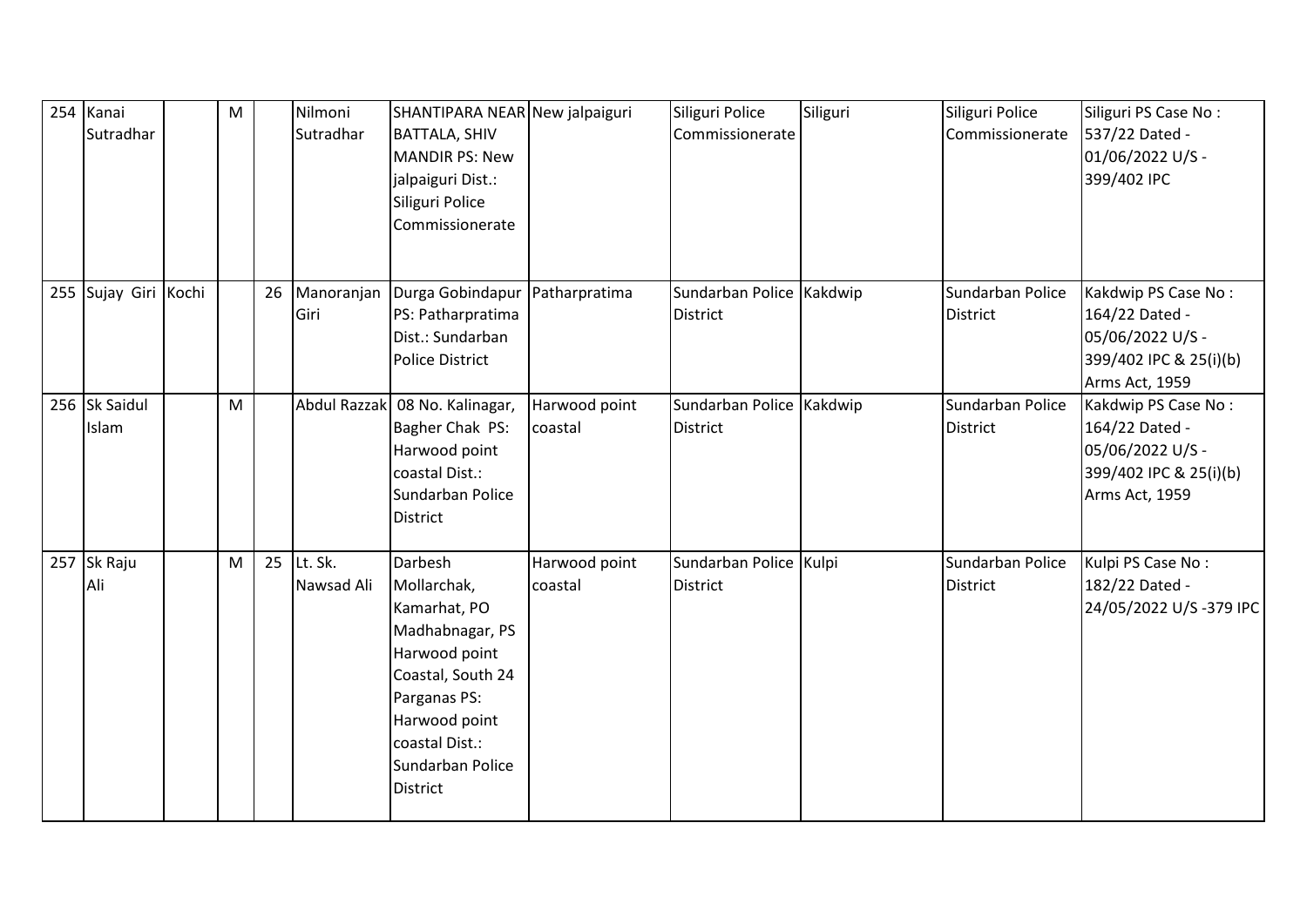| 258 | Youchhub<br><b>Boldia</b>    | Youch<br>hup           | M | 32 | Giyasuddinb<br>oldia                    | 10 No.<br>Bairagirchak,<br>Kamarhat, PO<br>Madhabnagar, PS<br>Harwoodpoint<br>Coastal, South 24<br>Pgs PS: Harwood<br>point coastal Dist.:<br>Sundarban Police<br><b>District</b> | Harwood point<br>coastal | Sundarban Police Kulpi<br><b>District</b>         | Sundarban Police<br><b>District</b> | Kulpi PS Case No:<br>182/22 Dated -<br>24/05/2022 U/S-379 IPC                        |
|-----|------------------------------|------------------------|---|----|-----------------------------------------|-----------------------------------------------------------------------------------------------------------------------------------------------------------------------------------|--------------------------|---------------------------------------------------|-------------------------------------|--------------------------------------------------------------------------------------|
| 259 | Saidulla<br>Gayen            | Lalcha<br>Ind          | M | 19 | Samsul<br>Haque<br>Gayen@<br>Samsul Gay | Gorijola, PS:<br>Mandirbazar Dist.:<br>Sundarban Police<br><b>District</b>                                                                                                        | Mandirbazar              | Sundarban Police   Mandirbazar<br>District        | Sundarban Police<br><b>District</b> | Mandirbazar PS Case No<br>: 194/22 Dated -<br>05/06/2022 U/S -<br>341/324/326/34 IPC |
| 260 | Rahamatu<br>lla Gayen        |                        | M | 22 | Samsul<br>Haque<br>Gayen@<br>Samsul Gay | Gorijola, PS:<br>Mandirbazar Dist.:<br>Sundarban Police<br><b>District</b>                                                                                                        | Mandirbazar              | Sundarban Police   Mandirbazar<br><b>District</b> | Sundarban Police<br><b>District</b> | Mandirbazar PS Case No<br>: 194/22 Dated -<br>05/06/2022 U/S -<br>341/324/326/34 IPC |
|     | 261 Samsul<br>Haque<br>Gayen | Samsu<br>Gayen         | M |    | Lt. Chatter<br>Gayen                    | Gorijola, PS:<br>Mandirbazar Dist.:<br>Sundarban Police<br><b>District</b>                                                                                                        | Mandirbazar              | Sundarban Police   Mandirbazar<br><b>District</b> | Sundarban Police<br><b>District</b> | Mandirbazar PS Case No<br>: 194/22 Dated -<br>05/06/2022 U/S -<br>341/324/326/34 IPC |
|     | 262 Bijoli<br>Kapat          | Suchar<br>ita<br>Kapat | F | 35 | Kiran Kapat                             | Raidighi Uttarpara<br>PS: Raidighi Dist.:<br>Sundarban Police<br><b>District</b>                                                                                                  | Raidighi                 | Sundarban Police Mandirbazar<br>District          | Sundarban Police<br><b>District</b> | Mandirbazar PS Case No<br>: 195/22 Dated -<br>05/06/2022 U/S-390 IPC                 |
|     | 263 Kiran<br>Kapat           |                        | M | 33 | Haradhan<br>Kapat @                     | Raidighi Uttarpara<br>PS: Raidighi Dist.:<br>Haran Kapat Sundarban Police<br>District                                                                                             | Raidighi                 | Sundarban Police Mandirbazar<br>District          | Sundarban Police<br><b>District</b> | Mandirbazar PS Case No<br>: 195/22 Dated -<br>05/06/2022 U/S-390 IPC                 |
|     | 264 Nepal<br>Halder          |                        | M |    | Subal Halder Rajpur PS:                 | Mathurapur Dist.:<br>Sundarban Police<br>District                                                                                                                                 | Mathurapur               | Sundarban Police   Mathurapur<br>District         | Sundarban Police<br><b>District</b> | Mathurapur PS Case No:<br>254/21 Dated -<br>11/11/2021 U/S -<br>420/406/120B IPC     |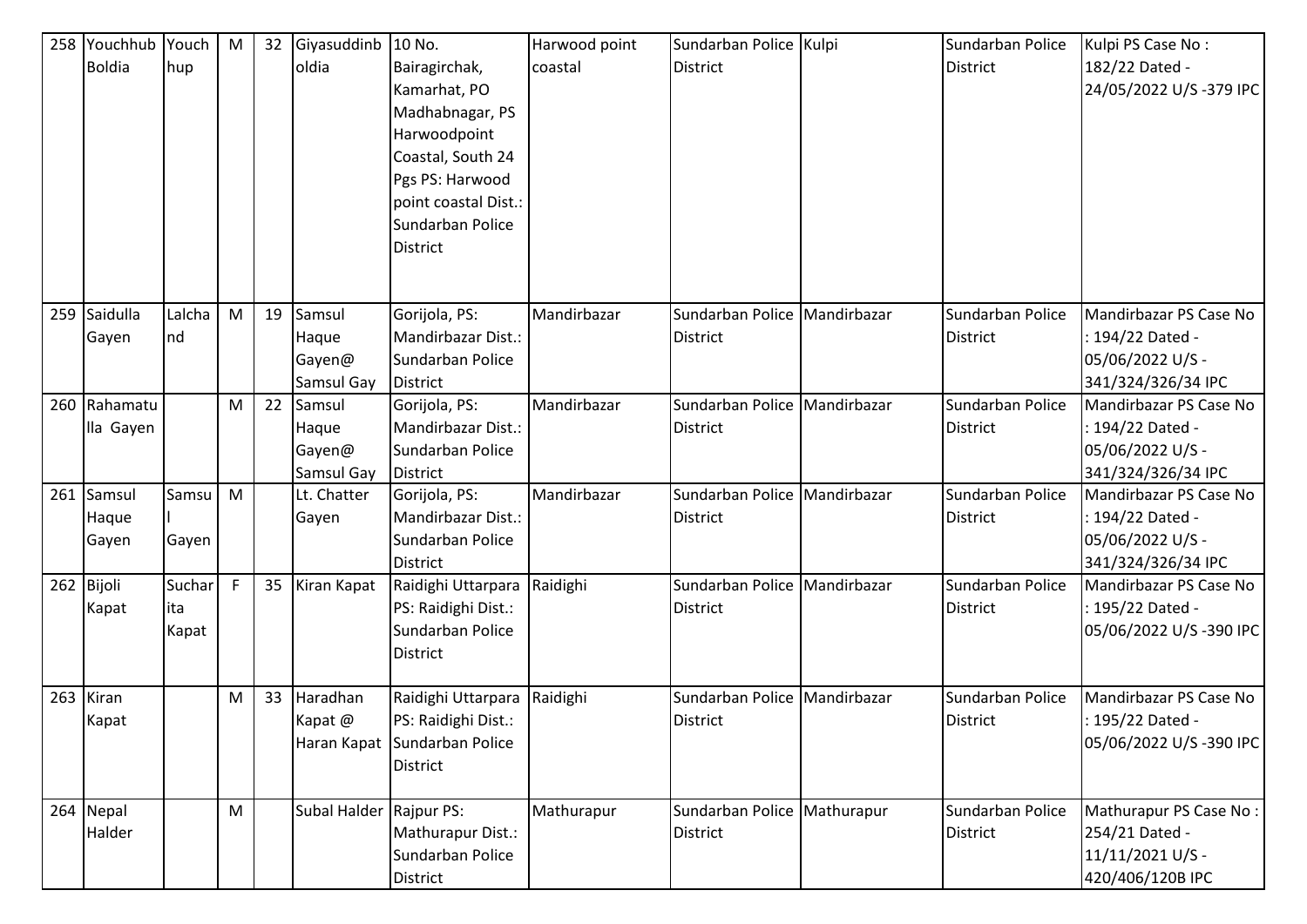| 265     | Amrit             |                           | M | 28 | Samel Lama           | <b>Central Dooars</b>        | Kalchini  | Alipurduar | Kalchini  | Alipurduar | Kalchini PS GDE No. 160 |
|---------|-------------------|---------------------------|---|----|----------------------|------------------------------|-----------|------------|-----------|------------|-------------------------|
|         | Lama              |                           |   |    |                      | T.E. Barsa Div PS:           |           |            |           |            |                         |
|         |                   |                           |   |    |                      | Kalchini Dist.:              |           |            |           |            |                         |
|         |                   |                           |   |    |                      | Alipurduar                   |           |            |           |            |                         |
|         | 266 Gourav        |                           | M | 28 | Kailash              | Kalchini Godam               | Kalchini  | Alipurduar | Kalchini  | Alipurduar | Kalchini PS GDE No. 160 |
|         | Pradhan           |                           |   |    | Pradhan              | Line PS: Kalchini            |           |            |           |            |                         |
|         |                   |                           |   |    |                      | Dist.: Alipurduar            |           |            |           |            |                         |
| 267     | Akash Shil@       |                           | M | 29 | Nikhil Ch.           | Dakshin Nararthali Kumargram |           | Alipurduar | Kumargram | Alipurduar | Kumargram PS Outpost    |
|         |                   | Nirupal                   |   |    | Shil                 | PS: Kumargram                |           |            |           |            | Kamakhaguri OP GDE      |
|         |                   |                           |   |    |                      |                              |           |            |           |            | No. 151                 |
|         |                   | m                         |   |    |                      | Dist.: Alipurduar            |           |            |           |            |                         |
| 268 Md. |                   | $^\text{\textregistered}$ | M | 23 | <b>Md Manirul</b>    | East Chikluguri PS:          | Samuktala | Alipurduar | Kumargram | Alipurduar | Kumargram PS Outpost    |
|         |                   |                           |   |    |                      | Samuktala Dist.:             |           |            |           |            |                         |
|         | Mustafijur Tubai, |                           |   |    | Islam                |                              |           |            |           |            | Kamakhaguri OP GDE      |
|         | Alam              |                           |   |    |                      | Alipurduar                   |           |            |           |            | No. 151                 |
| 269     | Chayan            |                           | M | 45 | Lt. Binay            | Dakshin Nararthali Kumargram |           | Alipurduar | Kumargram | Alipurduar | Kumargram PS Outpost    |
|         | Sarkar            |                           |   |    | Bhushan              | PS: Kumargram                |           |            |           |            | Kamakhaguri OP GDE      |
|         |                   |                           |   |    | Sarkar               | Dist.: Alipurduar            |           |            |           |            | No. 151                 |
|         |                   |                           |   |    |                      |                              |           |            |           |            |                         |
|         | 270 Sujit         |                           | M | 24 | Raj Kr. Show Dakshin |                              | Kumargram | Alipurduar | Kumargram | Alipurduar | Kumargram PS Outpost    |
|         | Show              |                           |   |    |                      | Nararthali, PS:              |           |            |           |            | Kamakhaguri OP GDE      |
|         |                   |                           |   |    |                      | Kumargram Dist.:             |           |            |           |            | No. 151                 |
|         |                   |                           |   |    |                      | Alipurduar                   |           |            |           |            |                         |
| 271     | Mantu             |                           | M | 54 | Lt. Lakhan           | Gouripur Word No-Kumargram   |           | Alipurduar | Kumargram | Alipurduar | Kumargram PS Outpost    |
|         | Chowdhar          |                           |   |    | Chowdhary            | 4, PS Gopuripur,             |           |            |           |            | Kamakhaguri OP GDE      |
|         |                   |                           |   |    |                      | Dist Dhubri, Ass             |           |            |           |            | No. 151                 |
|         |                   |                           |   |    |                      | PS: Kumargram                |           |            |           |            |                         |
|         |                   |                           |   |    |                      | Dist.: Alipurduar            |           |            |           |            |                         |
|         |                   |                           |   |    |                      |                              |           |            |           |            |                         |
| 272     | Deben             |                           | M | 40 | Lt. Ram              | Gouripur Word No-Kumargram   |           | Alipurduar | Kumargram | Alipurduar | Kumargram PS Outpost    |
|         | Mahato            |                           |   |    | Mahato               | 4, PS Gopuripur,             |           |            |           |            | Kamakhaguri OP GDE      |
|         |                   |                           |   |    |                      | Dist Dhubri, Ass             |           |            |           |            | No. 151                 |
|         |                   |                           |   |    |                      | PS: Kumargram                |           |            |           |            |                         |
|         |                   |                           |   |    |                      | Dist.: Alipurduar            |           |            |           |            |                         |
|         |                   |                           |   |    |                      |                              |           |            |           |            |                         |
|         | 273 Ainul         |                           | M | 21 |                      | Jakir Hossain Marakhata PS:  | Kumargram | Alipurduar | Kumargram | Alipurduar | Kumargram PS Outpost    |
|         | Haque             |                           |   |    |                      | Kumargram Dist.:             |           |            |           |            | Kamakhaguri OP GDE      |
|         |                   |                           |   |    |                      | Alipurduar                   |           |            |           |            | No. 151                 |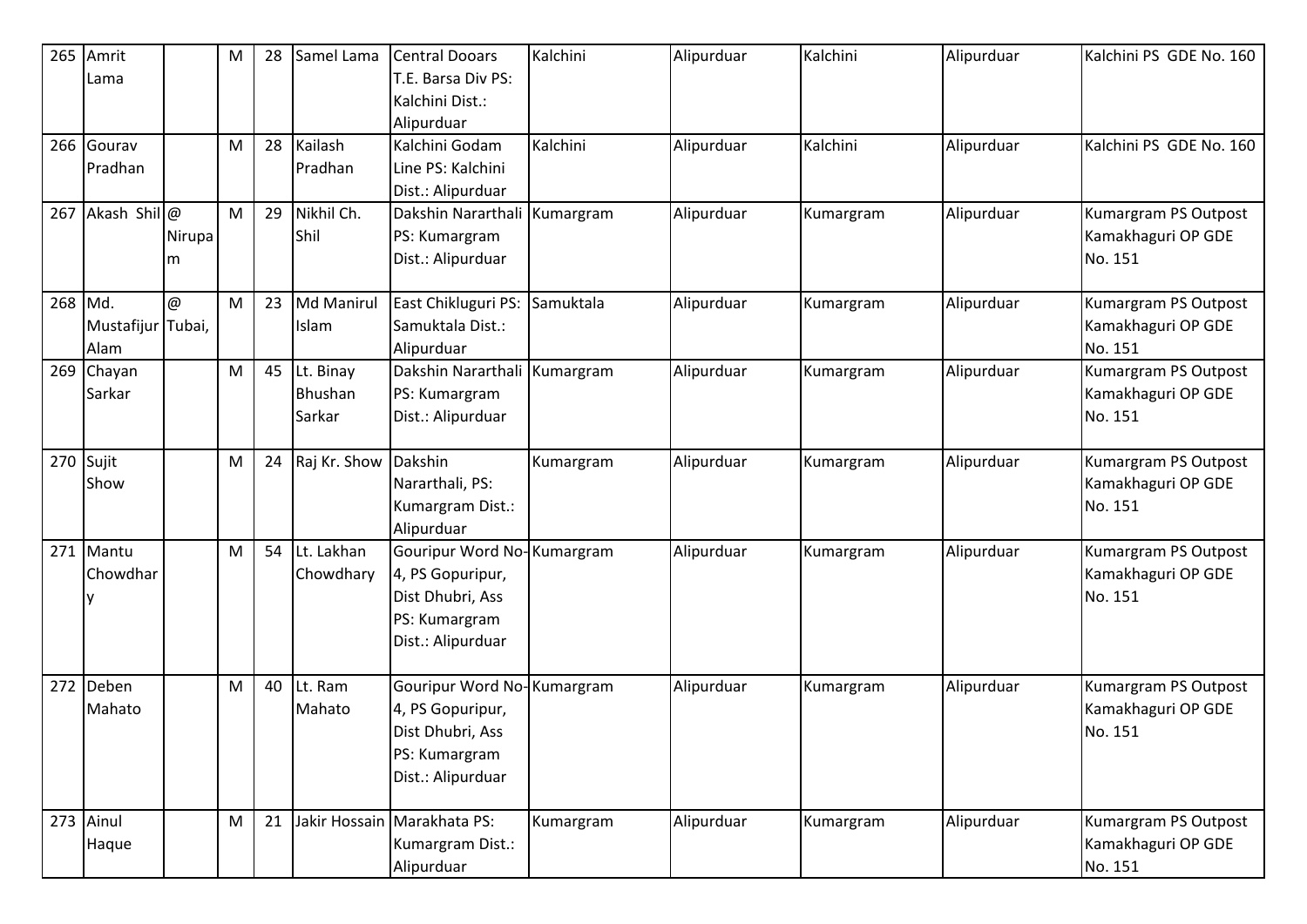| 274 Pabitra<br>Barman               | M | 35 | Padu<br>Barman           | Naziran<br>Deutikhata PS:<br><b>Baxsirhat Dist.:</b><br>Coochbehar                           | Baxsirhat        | Coochbehar      | Kumargram | Alipurduar | Kumargram PS Outpost<br>Barobisha OP GDE No.<br>164 |
|-------------------------------------|---|----|--------------------------|----------------------------------------------------------------------------------------------|------------------|-----------------|-----------|------------|-----------------------------------------------------|
| 275 Abdul<br><b>Mallick</b><br>Sekh | M | 50 | Saheb Ali<br>Fakir       | Simultapu, PS-<br>Gossaigaon Dist-<br>Kokrajhar, Assam<br>PS: Kumargram<br>Dist.: Alipurduar | Kumargram        | Alipurduar      | Kumargram | Alipurduar | Kumargram PS Outpost<br>Barobisha OP GDE No.<br>164 |
| 276 Ananda<br>Ch. Das               | M | 29 | Gouranga<br>Das          | Dakshin Rampur,<br>Barobisha PS:<br>Kumargram Dist.:<br>Alipurduar                           | Kumargram        | Alipurduar      | Kumargram | Alipurduar | Kumargram PS Outpost<br>Barobisha OP GDE No.<br>177 |
| 277 Bapi Nag                        | M | 30 | Chandan<br>Nag           | Rampur, PS:<br><b>Baxsirhat Dist.:</b><br>Coochbehar                                         | <b>Baxsirhat</b> | Coochbehar      | Kumargram | Alipurduar | Kumargram PS Outpost<br>Barobisha OP GDE No.<br>177 |
| 278 Dipak<br><b>Barman</b>          | M | 31 | Bhaben<br>Barman         | Ghoramara PS:<br>Kumargram Dist.:<br>Alipurduar                                              | Kumargram        | Alipurduar      | Kumargram | Alipurduar | Kumargram PS Outpost<br>Barobisha OP GDE No.<br>177 |
| 279 Amit<br>Narjinary               | M | 32 | O Bijen<br>Narjinary     | Mendabari PS:<br>Kalchini Dist.:<br>Alipurduar                                               | Kalchini         | Alipurduar      | Madarihat | Alipurduar | Madarihat PS GDE No.<br>144                         |
| 280 Brijesh<br>Kujur                | M | 24 | Lt. Charo<br>Kujur       | Kokrajhar, PS<br>Kokrajhar, Dist<br>Kokrajhar, Assam.                                        |                  | <b>Basirhat</b> | Madarihat | Alipurduar | Madarihat PS GDE No.<br>144                         |
| 281 Eang Sikia<br>Sonowar           | M | 27 | <b>Bharat</b><br>Sonowar | Rabindranagar,<br>ward no 03, PS<br>Kokrajhar, Dist<br>Kokr                                  |                  | <b>Basirhat</b> | Madarihat | Alipurduar | Madarihat PS GDE No.<br>144                         |
| 282 Pancham<br>Barman               | M | 22 | Haren<br>Barman          | West Dasmolgaon,<br>PS Kokrajhar, Dist<br>Kokrajhar, Ass                                     |                  | <b>Basirhat</b> | Madarihat | Alipurduar | Madarihat PS GDE No.<br>144                         |
| 283 Samaran<br>Barman               | M | 27 | Sudham<br><b>Barman</b>  | Kokrajhar, PS<br>Kokrajhar, Dist<br>Kokrajhar, Assam.                                        |                  | <b>Basirhat</b> | Madarihat | Alipurduar | Madarihat PS GDE No.<br>144                         |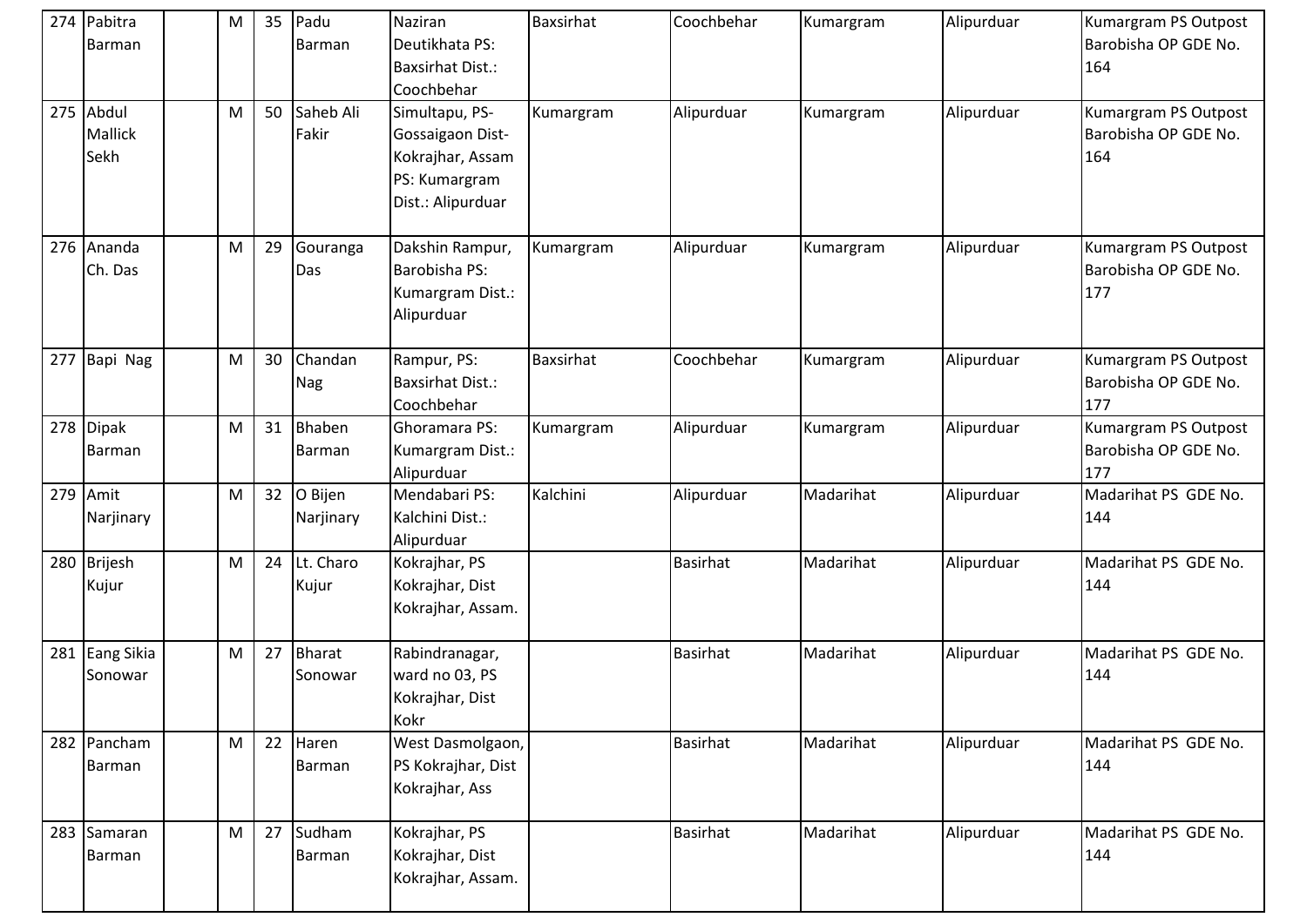| 284 | Rabi<br>Chhetri              | M | 30 | Lachu<br>Chhetri            | Lankapara TG PS:<br>Birpara Dist.:                                                                | <b>Birpara</b> | Alipurduar                                          | Madarihat | Alipurduar                                           | Madarihat PS GDE No.<br>154 |
|-----|------------------------------|---|----|-----------------------------|---------------------------------------------------------------------------------------------------|----------------|-----------------------------------------------------|-----------|------------------------------------------------------|-----------------------------|
| 285 | Harichara<br>n Praja         | M | 32 | Lachindar<br>Praja          | Alipurduar<br>Garganda T.G,<br><b>Gudam Line PS:</b><br>Madarihat Dist.:<br>Alipurduar            | Madarihat      | Alipurduar                                          | Madarihat | Alipurduar                                           | Madarihat PS GDE No.<br>154 |
|     | 286 Milan<br>Barman          | M | 30 | Jitendranath<br>Barman      | 30 PS: Tufanganj<br>Dist.: Coochbehar                                                             | Tufanganj      | Coochbehar                                          | Samuktala | Alipurduar                                           | Samuktala PS GDE No.<br>83  |
| 287 | Horipriyo<br>Das             | M | 27 |                             | Bhupesh Das SIKDARKHATA PS:<br>Tufanganj Dist.:<br>Coochbehar                                     | Tufanganj      | Coochbehar                                          | Samuktala | Alipurduar                                           | Samuktala PS GDE No.<br>83  |
| 288 | Srikanta<br><b>Bauri</b>     |   |    | Lt. Balaram<br><b>Bauri</b> | Andal Thana Road<br>PS: Andal Dist.:<br>Asansol Durgapur<br>Police<br>Commissionerate             | Andal          | Asansol Durgapur Andal<br>Police<br>Commissionerate |           | <b>Asansol Durgapur</b><br>Police<br>Commissionerate | Andal PS GDE No. 272        |
| 289 | <b>Badal</b><br><b>Bagat</b> |   |    | h Bagat                     | Debendranat Andal Thana Road<br>PS: Andal Dist.:<br>Asansol Durgapur<br>Police<br>Commissionerate | Andal          | Asansol Durgapur Andal<br>Police<br>Commissionerate |           | <b>Asansol Durgapur</b><br>Police<br>Commissionerate | Andal PS GDE No. 272        |
| 290 | Jadav<br>Halder              |   |    | Luchan<br>Halder            | Andal Thana Road<br>PS: Andal Dist.:<br>Asansol Durgapur<br>Police<br>Commissionerate             | Andal          | Asansol Durgapur Andal<br>Police<br>Commissionerate |           | <b>Asansol Durgapur</b><br>Police<br>Commissionerate | Andal PS GDE No. 272        |
|     | 291 Kundan<br>Burnwal        |   |    | Raj Kuma<br>Burnwal         | Andal Thana Road Andal<br>PS: Andal Dist.:<br>Asansol Durgapur<br>Police<br>Commissionerate       |                | Asansol Durgapur Andal<br>Police<br>Commissionerate |           | <b>Asansol Durgapur</b><br>Police<br>Commissionerate | Andal PS GDE No. 272        |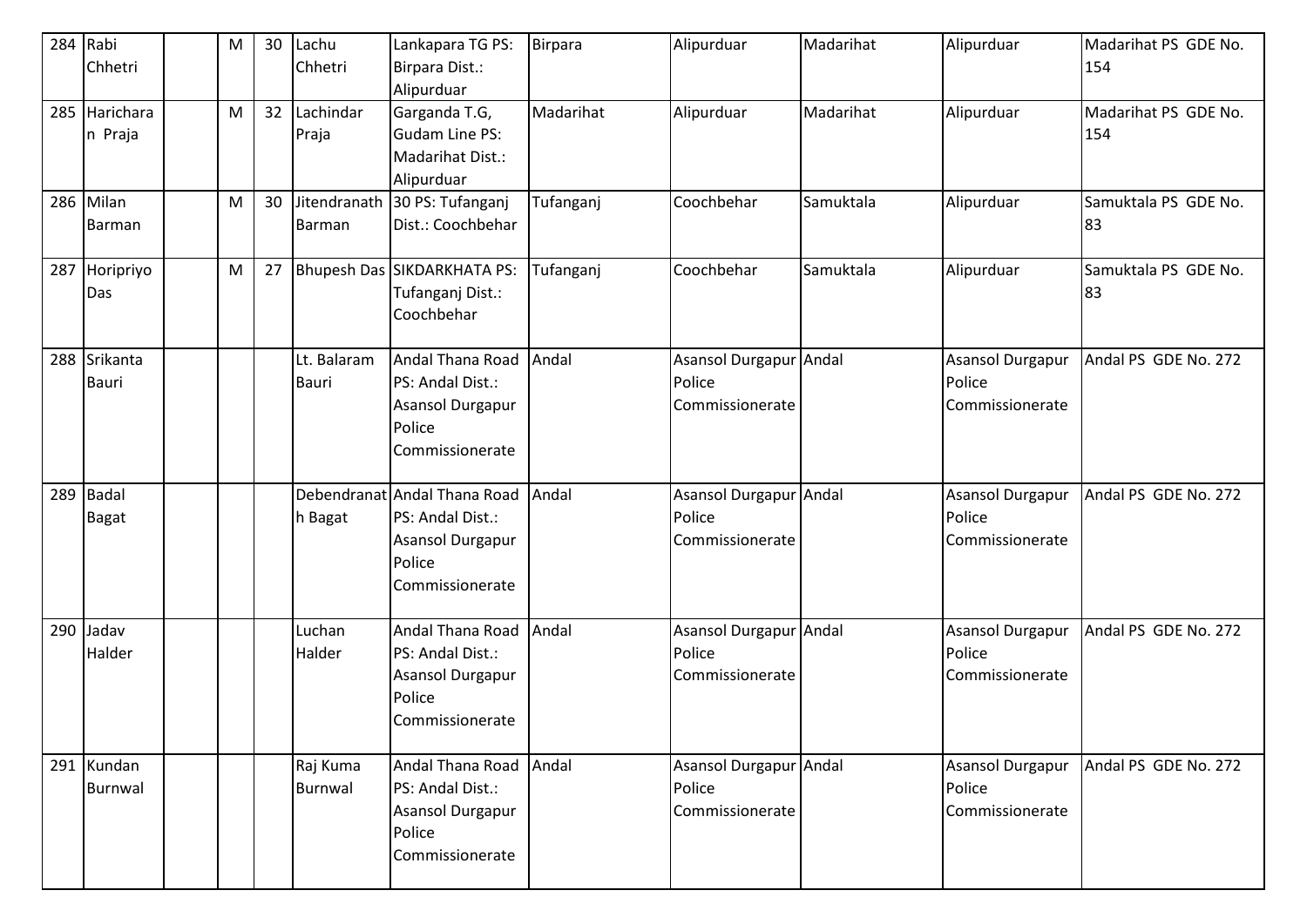| 292 Sikandar<br><b>Nunia</b> |                      | Sanjay Nunia Khas Kajora PS:<br>Andal Dist.:<br>Asansol Durgapur<br>Police<br>Commissionerate  | Andal | Asansol Durgapur Andal<br>Police<br>Commissionerate | <b>Asansol Durgapur</b><br>Police<br>Commissionerate | Andal PS GDE No. 287                    |
|------------------------------|----------------------|------------------------------------------------------------------------------------------------|-------|-----------------------------------------------------|------------------------------------------------------|-----------------------------------------|
| 293 Kamal<br>Shaw            | <b>umesh</b><br>Shaw | Khas Kajora PS:<br>Andal Dist.:<br>Asansol Durgapur<br>Police<br>Commissionerate               | Andal | Asansol Durgapur Andal<br>Police<br>Commissionerate | Police<br>Commissionerate                            | Asansol Durgapur   Andal PS GDE No. 287 |
| 294 Sulendar<br>Rabani       | Rabani               | Lt. Singeswar Khas Kajora PS:<br>Andal Dist.:<br>Asansol Durgapur<br>Police<br>Commissionerate | Andal | Asansol Durgapur Andal<br>Police<br>Commissionerate | Asansol Durgapur<br>Police<br>Commissionerate        | Andal PS GDE No. 287                    |
| 295 Mantu<br>Tanti           | Jagodish<br>Tanti    | Lachipur Colliery<br>PS: Andal Dist.:<br><b>Asansol Durgapur</b><br>Police<br>Commissionerate  | Andal | Asansol Durgapur Andal<br>Police<br>Commissionerate | Asansol Durgapur<br>Police<br>Commissionerate        | Andal PS GDE No. 287                    |
| 296 Sumit<br>Dey             | Anil Dey             | Andal More PS:<br>Andal Dist.:<br><b>Asansol Durgapur</b><br>Police<br>Commissionerate         | Andal | Asansol Durgapur Andal<br>Police<br>Commissionerate | <b>Asansol Durgapur</b><br>Police<br>Commissionerate | Andal PS GDE No. 288                    |
| 297 Bijay<br><b>Bauri</b>    | Amal Bauri           | Andal More PS:<br>Andal Dist.:<br>Asansol Durgapur<br>Police<br>Commissionerate                | Andal | Asansol Durgapur Andal<br>Police<br>Commissionerate | Asansol Durgapur<br>Police<br>Commissionerate        | Andal PS GDE No. 288                    |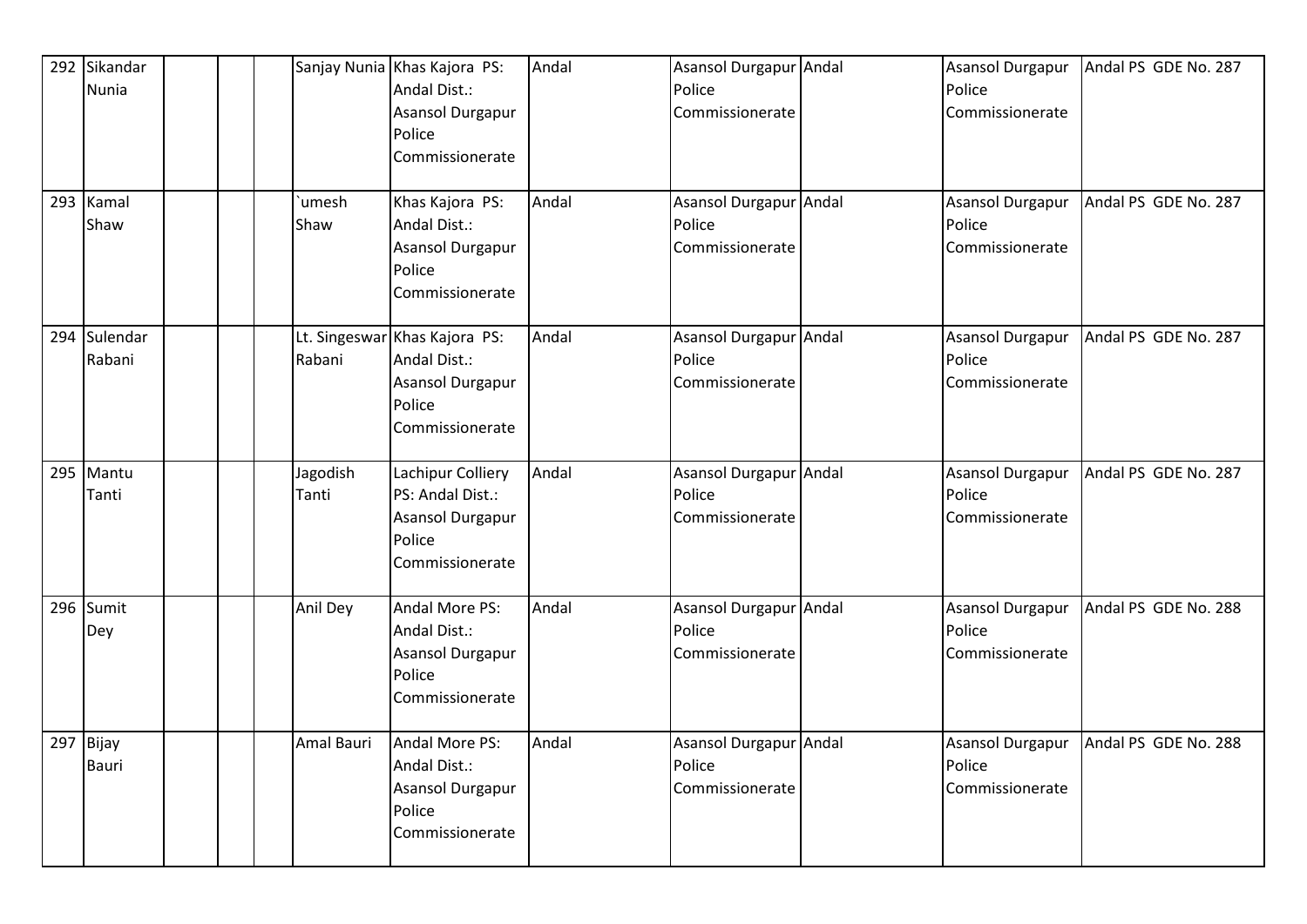|     | 298 Buro<br>Bagdi    | Bipin Bagdi | Kajora More PS:<br>Andal Dist.:<br>Asansol Durgapur<br>Police<br>Commissionerate           | Andal | Asansol Durgapur Andal<br>Police<br>Commissionerate | Asansol Durgapur<br>Police<br>Commissionerate        | Andal PS GDE No. 289 |
|-----|----------------------|-------------|--------------------------------------------------------------------------------------------|-------|-----------------------------------------------------|------------------------------------------------------|----------------------|
|     | $299$ Binu<br>Sharma | Satish Shaw | Kajora More PS:<br>Andal Dist.:<br>Asansol Durgapur<br>Police<br>Commissionerate           | Andal | Asansol Durgapur Andal<br>Police<br>Commissionerate | <b>Asansol Durgapur</b><br>Police<br>Commissionerate | Andal PS GDE No. 289 |
|     | 300 Bishu<br>Bauri   | Jiban Bauri | <b>Andal More PS:</b><br>Andal Dist.:<br>Asansol Durgapur<br>Police<br>Commissionerate     | Andal | Asansol Durgapur Andal<br>Police<br>Commissionerate | <b>Asansol Durgapur</b><br>Police<br>Commissionerate | Andal PS GDE No. 289 |
| 301 | Kamal<br>Bauri       | Samir Bauri | Andal More PS:<br>Andal Dist.:<br>Asansol Durgapur<br>Police<br>Commissionerate            | Andal | Asansol Durgapur Andal<br>Police<br>Commissionerate | Asansol Durgapur<br>Police<br>Commissionerate        | Andal PS GDE No. 289 |
|     | 302 Balbir<br>Singh  | Jiten Singh | Chitadanga PS:<br>Andal Dist.:<br>Asansol Durgapur<br>Police<br>Commissionerate            | Andal | Asansol Durgapur Andal<br>Police<br>Commissionerate | <b>Asansol Durgapur</b><br>Police<br>Commissionerate | Andal PS GDE No. 290 |
|     | 303 Biru Shaw        | Shaw        | Dharmendra Chitadanga PS:<br>Andal Dist.:<br>Asansol Durgapur<br>Police<br>Commissionerate | Andal | Asansol Durgapur Andal<br>Police<br>Commissionerate | <b>Asansol Durgapur</b><br>Police<br>Commissionerate | Andal PS GDE No. 290 |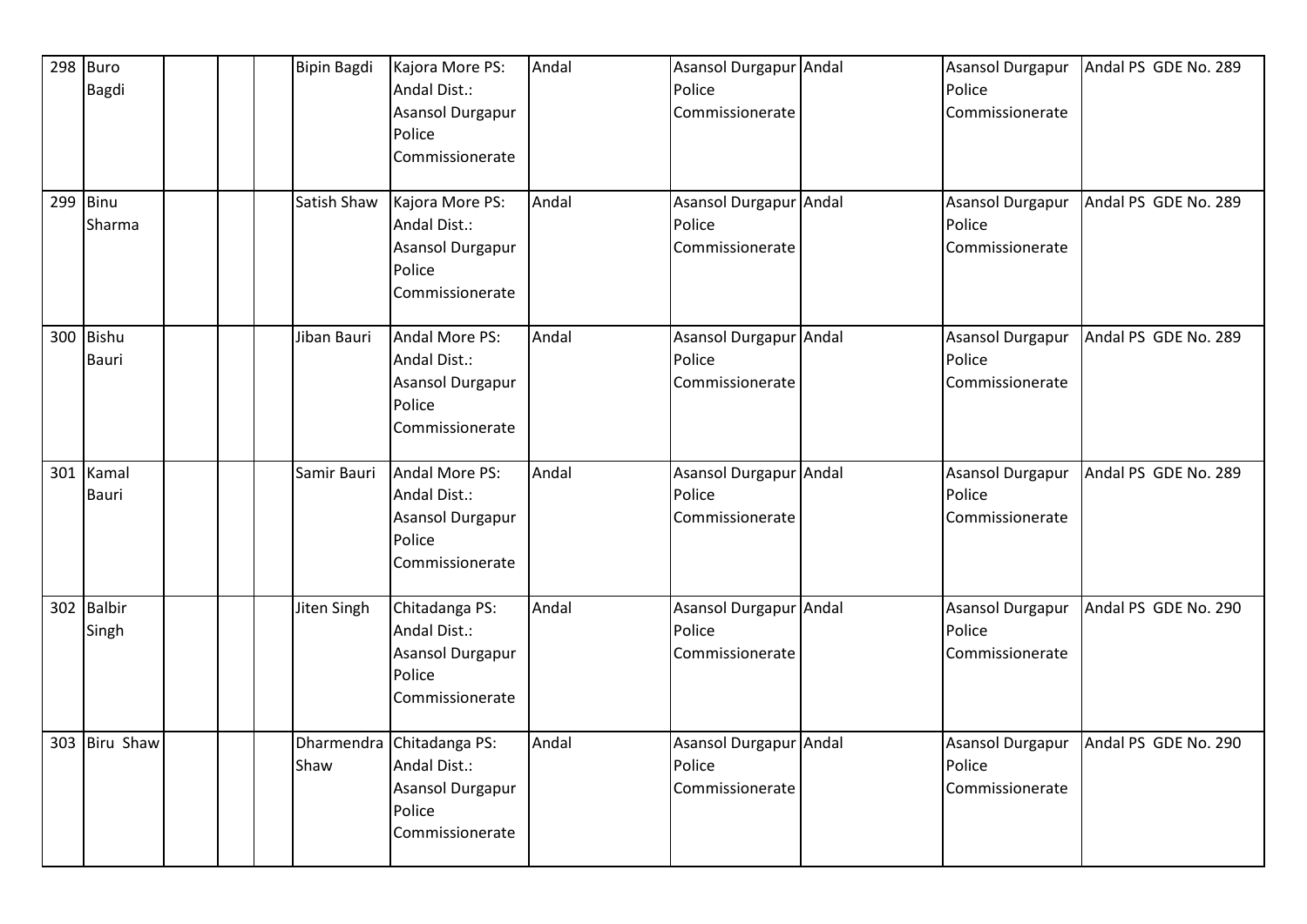|     | 304 Raju Hari<br>305 Shyam<br>Hari |   |    | Lt. Mantu<br>Hari<br>Madan Hari  | Bankola Hari Para<br>PS: Andal Dist.:<br>Asansol Durgapur<br>Police<br>Commissionerate<br>Bankola Hari Para<br>PS: Andal Dist.:<br>Asansol Durgapur<br>Police | Andal<br>Andal | Asansol Durgapur Andal<br>Police<br>Commissionerate<br>Asansol Durgapur Andal<br>Police<br>Commissionerate |                | <b>Asansol Durgapur</b><br>Police<br>Commissionerate<br>Asansol Durgapur<br>Police<br>Commissionerate | Andal PS Outpost Ukra<br>OP GDE No. 106<br>Andal PS Outpost Ukra<br>OP GDE No. 106 |
|-----|------------------------------------|---|----|----------------------------------|---------------------------------------------------------------------------------------------------------------------------------------------------------------|----------------|------------------------------------------------------------------------------------------------------------|----------------|-------------------------------------------------------------------------------------------------------|------------------------------------------------------------------------------------|
| 306 | Rahal<br><b>Bauri</b>              |   |    | Lt. Sunil<br>Bauri               | Commissionerate<br>Haripur Bazar PS:<br>Andal Dist.:<br>Asansol Durgapur<br>Police<br>Commissionerate                                                         | Andal          | Asansol Durgapur Andal<br>Police<br>Commissionerate                                                        |                | Asansol Durgapur<br>Police<br>Commissionerate                                                         | Andal PS Outpost Ukra<br>OP GDE No. 106                                            |
| 307 | Sumit<br>Mittal                    | M | 30 | Satish Kr<br>Agarwal             | Hansmarg                                                                                                                                                      |                | <b>Basirhat</b>                                                                                            | Asansole south | Asansol Durgapur<br>Police<br>Commissionerate                                                         | Asansole south PS<br>Outpost South PP GDE<br>No. 190                               |
|     | 308 Asish<br>Ramjan<br>Singh       | M | 30 | Ashok Kr<br>Singh                | Hansmarg                                                                                                                                                      |                | <b>Basirhat</b>                                                                                            | Asansole south | <b>Asansol Durgapur</b><br>Police<br>Commissionerate                                                  | Asansole south PS<br>Outpost South PP GDE<br>No. 190                               |
| 309 | Sashi<br>Singh                     | M | 38 | Lt Ghansham Hansmarg<br>Singh    |                                                                                                                                                               |                | <b>Basirhat</b>                                                                                            | Asansole south | <b>Asansol Durgapur</b><br>Police<br>Commissionerate                                                  | Asansole south PS<br>Outpost South PP GDE<br>No. 190                               |
|     | 310 Sailendra<br><b>Kr</b> Gupta   | M |    | 42 Lt Kameswar Hansmarg<br>Gupta |                                                                                                                                                               |                | <b>Basirhat</b>                                                                                            | Asansole south | <b>Asansol Durgapur</b><br>Police<br>Commissionerate                                                  | Asansole south PS<br>Outpost South PP GDE<br>No. 190                               |
|     | 311 Rahul<br><b>Barma</b>          | M | 38 | Lt Naresh<br><b>Barma</b>        | Hansmarg                                                                                                                                                      |                | <b>Basirhat</b>                                                                                            | Asansole south | Asansol Durgapur<br>Police<br>Commissionerate                                                         | Asansole south PS<br>Outpost South PP GDE<br>No. 190                               |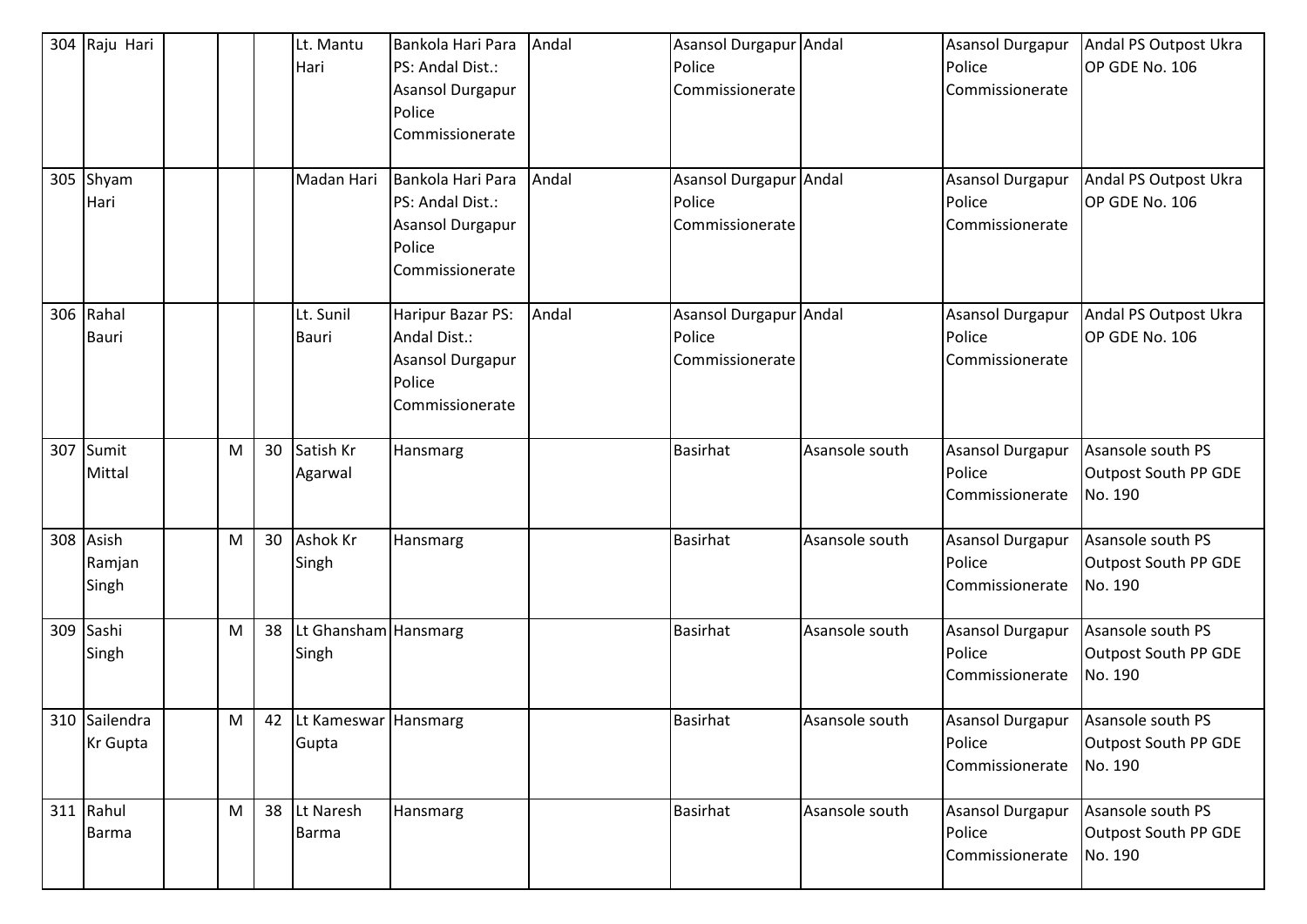|     | 312 Abhijit<br>Mondal | M | 31 | Argha<br>Mondal    | 02 no Mohishila<br>colony PS:<br>Asansole south<br>Dist.: Asansol<br><b>Durgapur Police</b><br>Commissionerate | Asansole south | Asansol Durgapur Asansole south<br>Police<br>Commissionerate | <b>Asansol Durgapur</b><br>Police<br>Commissionerate | Asansole south PS GDE<br>No. 261 |
|-----|-----------------------|---|----|--------------------|----------------------------------------------------------------------------------------------------------------|----------------|--------------------------------------------------------------|------------------------------------------------------|----------------------------------|
|     | 313 Swarup<br>Ray     | M | 42 | Lt Magaram<br>Ray  | Sadapukur,<br>Mohishila PS:<br>Asansole south<br>Dist.: Asansol<br><b>Durgapur Police</b><br>Commissionerate   | Asansole south | Asansol Durgapur Asansole south<br>Police<br>Commissionerate | <b>Asansol Durgapur</b><br>Police<br>Commissionerate | Asansole south PS GDE<br>No. 300 |
|     | 314 Kailash<br>Gorai  | M |    | Ramcharan<br>Gorai | PS: Barabani Dist.:<br>Asansol Durgapur<br>Police<br>Commissionerate                                           | Barabani       | Asansol Durgapur Barabani<br>Police<br>Commissionerate       | <b>Asansol Durgapur</b><br>Police<br>Commissionerate | Barabani PS GDE No.<br>248       |
| 315 | Ramchara<br>n Gorai   | M |    | Lalmohan<br>Gorai  | PS: Barabani Dist.:<br>Asansol Durgapur<br>Police<br>Commissionerate                                           | Barabani       | Asansol Durgapur Barabani<br>Police<br>Commissionerate       | <b>Asansol Durgapur</b><br>Police<br>Commissionerate | Barabani PS GDE No.<br>248       |
|     | 316 Dinu Gorai        | M |    | Dijapada<br>Gorai  | PS: Barabani Dist.:<br>Asansol Durgapur<br>Police<br>Commissionerate                                           | Barabani       | Asansol Durgapur Barabani<br>Police<br>Commissionerate       | <b>Asansol Durgapur</b><br>Police<br>Commissionerate | Barabani PS GDE No.<br>248       |
|     | 317 Manoj<br>Tudu     | M |    | Baidyanath<br>Tudu | PS: Barabani Dist.:<br>Asansol Durgapur<br>Police<br>Commissionerate                                           | Barabani       | Asansol Durgapur Barabani<br>Police<br>Commissionerate       | <b>Asansol Durgapur</b><br>Police<br>Commissionerate | Barabani PS GDE No.<br>248       |
|     | 318 Sambal<br>Marandi | M |    | Monilal<br>Marandi | PS: Barabani Dist.:<br>Asansol Durgapur<br>Police<br>Commissionerate                                           | Barabani       | Asansol Durgapur Barabani<br>Police<br>Commissionerate       | Asansol Durgapur<br>Police<br>Commissionerate        | Barabani PS GDE No.<br>248       |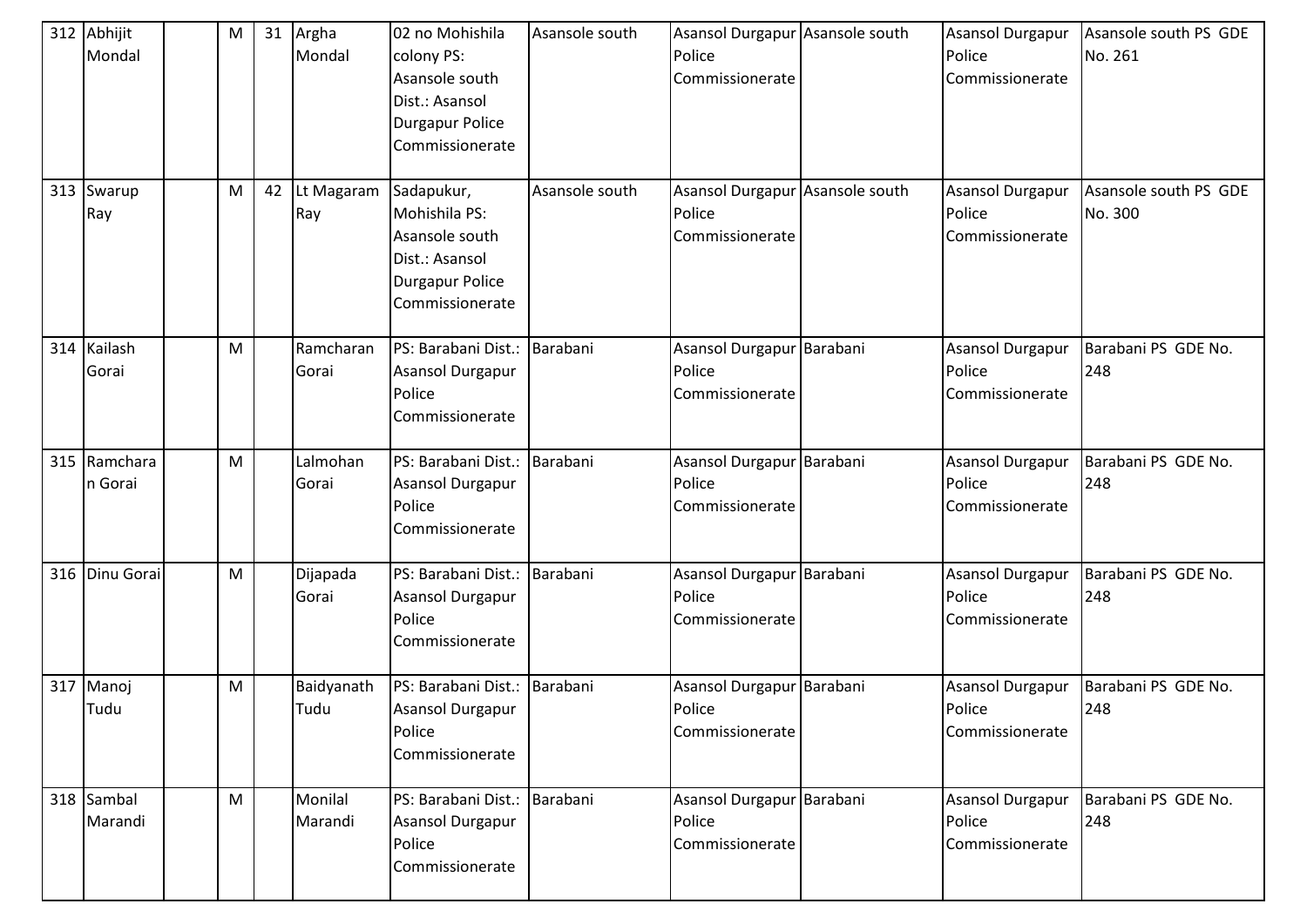| 319 Rabin       | M |               | <b>Fatik Soren</b>       | PS: Barabani Dist.:      | Barabani      | Asansol Durgapur Barabani |              | <b>Asansol Durgapur</b> | Barabani PS GDE No.     |
|-----------------|---|---------------|--------------------------|--------------------------|---------------|---------------------------|--------------|-------------------------|-------------------------|
| Soren           |   |               |                          | Asansol Durgapur         |               | Police                    |              | Police                  | 248                     |
|                 |   |               |                          | Police                   |               | Commissionerate           |              | Commissionerate         |                         |
|                 |   |               |                          | Commissionerate          |               |                           |              |                         |                         |
| 320 Bipod       | M |               | Sathi Tudu               | PS: Barabani Dist.:      | Barabani      | Asansol Durgapur Barabani |              | <b>Asansol Durgapur</b> | Barabani PS GDE No.     |
| Tudu            |   |               |                          | Asansol Durgapur         |               | Police                    |              | Police                  | 248                     |
|                 |   |               |                          | Police                   |               | Commissionerate           |              | Commissionerate         |                         |
|                 |   |               |                          | Commissionerate          |               |                           |              |                         |                         |
| 321 Sunil Bauri | M |               | Satna Bauri              | PS: Barabani Dist.:      | Barabani      | Asansol Durgapur Barabani |              | <b>Asansol Durgapur</b> | Barabani PS GDE No.     |
|                 |   |               |                          | Asansol Durgapur         |               | Police                    |              | Police                  | 269                     |
|                 |   |               |                          | Police                   |               | Commissionerate           |              | Commissionerate         |                         |
|                 |   |               |                          | Commissionerate          |               |                           |              |                         |                         |
| 322 Ajay Bauri  | M | 33            | Lal Chand                | Mankar Raipur PS: Budbud |               | Asansol Durgapur Budbud   |              | <b>Asansol Durgapur</b> | Budbud PS GDE No. 194   |
|                 |   |               | Bauri                    | <b>Budbud Dist.:</b>     |               | Police                    |              | Police                  |                         |
|                 |   |               |                          | Asansol Durgapur         |               | Commissionerate           |              | Commissionerate         |                         |
|                 |   |               |                          | Police                   |               |                           |              |                         |                         |
|                 |   |               |                          | Commissionerate          |               |                           |              |                         |                         |
| 323 Bapi Hari   | M | 28            | Lt Durga Hari MANKAR PS: |                          | <b>Budbud</b> | Asansol Durgapur Budbud   |              | <b>Asansol Durgapur</b> | Budbud PS GDE No. 194   |
|                 |   |               |                          | <b>Budbud Dist.:</b>     |               | Police                    |              | Police                  |                         |
|                 |   |               |                          | Asansol Durgapur         |               | Commissionerate           |              | Commissionerate         |                         |
|                 |   |               |                          | Police                   |               |                           |              |                         |                         |
|                 |   |               |                          | Commissionerate          |               |                           |              |                         |                         |
| 324 Nimai Ch.   | M | 57            | <b>Basudeb Pal</b>       |                          |               | <b>Basirhat</b>           | Chittaranjan | Asansol Durgapur        | Chittaranjan PS GDE No. |
| Pal             |   |               |                          |                          |               |                           |              | Police                  | 166                     |
|                 |   |               |                          |                          |               |                           |              | Commissionerate         |                         |
| 325 Girja       | M | 53 $\vert$ Lt |                          | Nakrakonda PS:           | Faridpur      | Asansol Durgapur Faridpur |              | Asansol Durgapur        | Faridpur PS GDE No. 208 |
| Bhuya           |   |               | Bhuneswar                | Faridpur Dist.:          |               | Police                    |              | Police                  |                         |
| Nanda           |   |               | Bhuya                    | Asansol Durgapur         |               | Commissionerate           |              | Commissionerate         |                         |
|                 |   |               |                          | Police                   |               |                           |              |                         |                         |
|                 |   |               |                          | Commissionerate          |               |                           |              |                         |                         |
|                 |   |               |                          |                          |               |                           |              |                         |                         |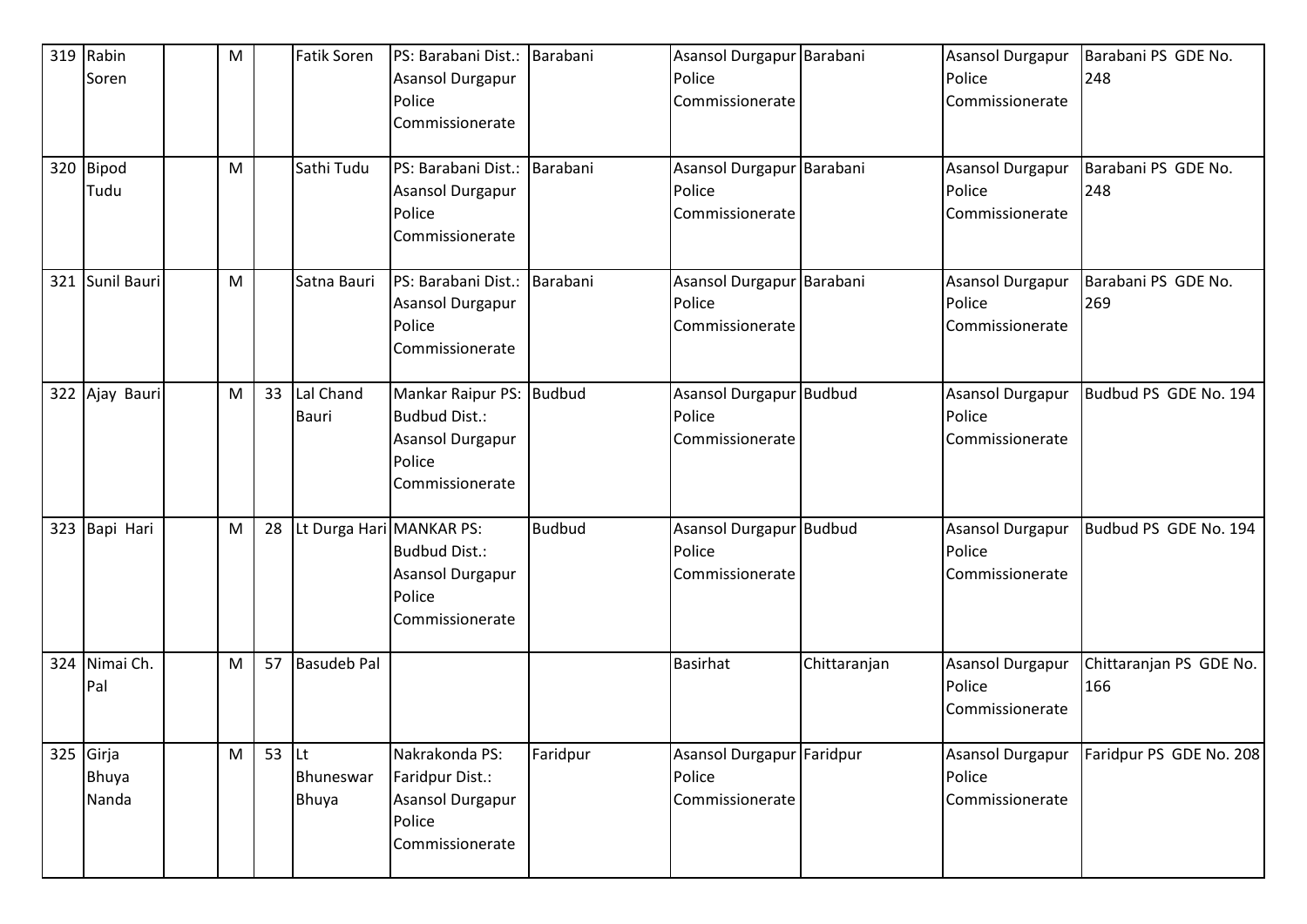|     | 326 Rajib<br>Ruidas       | M | 30 | Sunil Ruidas                    | Laudoha PS:<br>Faridpur Dist.:<br><b>Asansol Durgapur</b><br>Police<br>Commissionerate                | Faridpur       | Asansol Durgapur Faridpur<br>Police<br>Commissionerate |         | Asansol Durgapur<br>Police<br>Commissionerate        | Faridpur PS GDE No. 208 |
|-----|---------------------------|---|----|---------------------------------|-------------------------------------------------------------------------------------------------------|----------------|--------------------------------------------------------|---------|------------------------------------------------------|-------------------------|
| 327 | Himanshu<br><b>Bhauti</b> |   | 24 | Manoj<br>Kumar<br><b>Bhauti</b> | <b>Budha Ray Para</b><br>PS: Hirapur Dist.:<br>Asansol Durgapur<br>Police<br>Commissionerate          | Hirapur        | Asansol Durgapur Hirapur<br>Police<br>Commissionerate  |         | <b>Asansol Durgapur</b><br>Police<br>Commissionerate | Hirapur PS GDE No. 278  |
|     | 328 Akash<br>Mishra       |   | 24 | Sailendra<br>Kumar<br>Mishra    | Lower Chelidanga<br>PS: Asansole south<br>Dist.: Asansol<br><b>Durgapur Police</b><br>Commissionerate | Asansole south | Asansol Durgapur<br>Police<br>Commissionerate          | Hirapur | <b>Asansol Durgapur</b><br>Police<br>Commissionerate | Hirapur PS GDE No. 278  |
|     | 329 Arpit<br>Kashyap      |   | 25 | Late Anand<br>Khashyap          | Lower Chelidanga<br>PS: Asansole south<br>Dist.: Asansol<br><b>Durgapur Police</b><br>Commissionerate | Asansole south | Asansol Durgapur Hirapur<br>Police<br>Commissionerate  |         | <b>Asansol Durgapur</b><br>Police<br>Commissionerate | Hirapur PS GDE No. 278  |
|     | 330 Sunnay<br>Adisan      |   | 25 | Adwad                           | Lower Chelidanga<br>PS: Asansole south<br>Dist.: Asansol<br><b>Durgapur Police</b><br>Commissionerate | Asansole south | Asansol Durgapur<br>Police<br>Commissionerate          | Hirapur | Asansol Durgapur<br>Police<br>Commissionerate        | Hirapur PS GDE No. 278  |
|     | 331 Nikhit<br>Kandulna    |   |    | 26 Pramanand<br>Kandulna        | Lower Chelidanga<br>PS: Asansole south<br>Dist.: Asansol<br><b>Durgapur Police</b><br>Commissionerate | Asansole south | Asansol Durgapur Hirapur<br>Police<br>Commissionerate  |         | Asansol Durgapur<br>Police<br>Commissionerate        | Hirapur PS GDE No. 278  |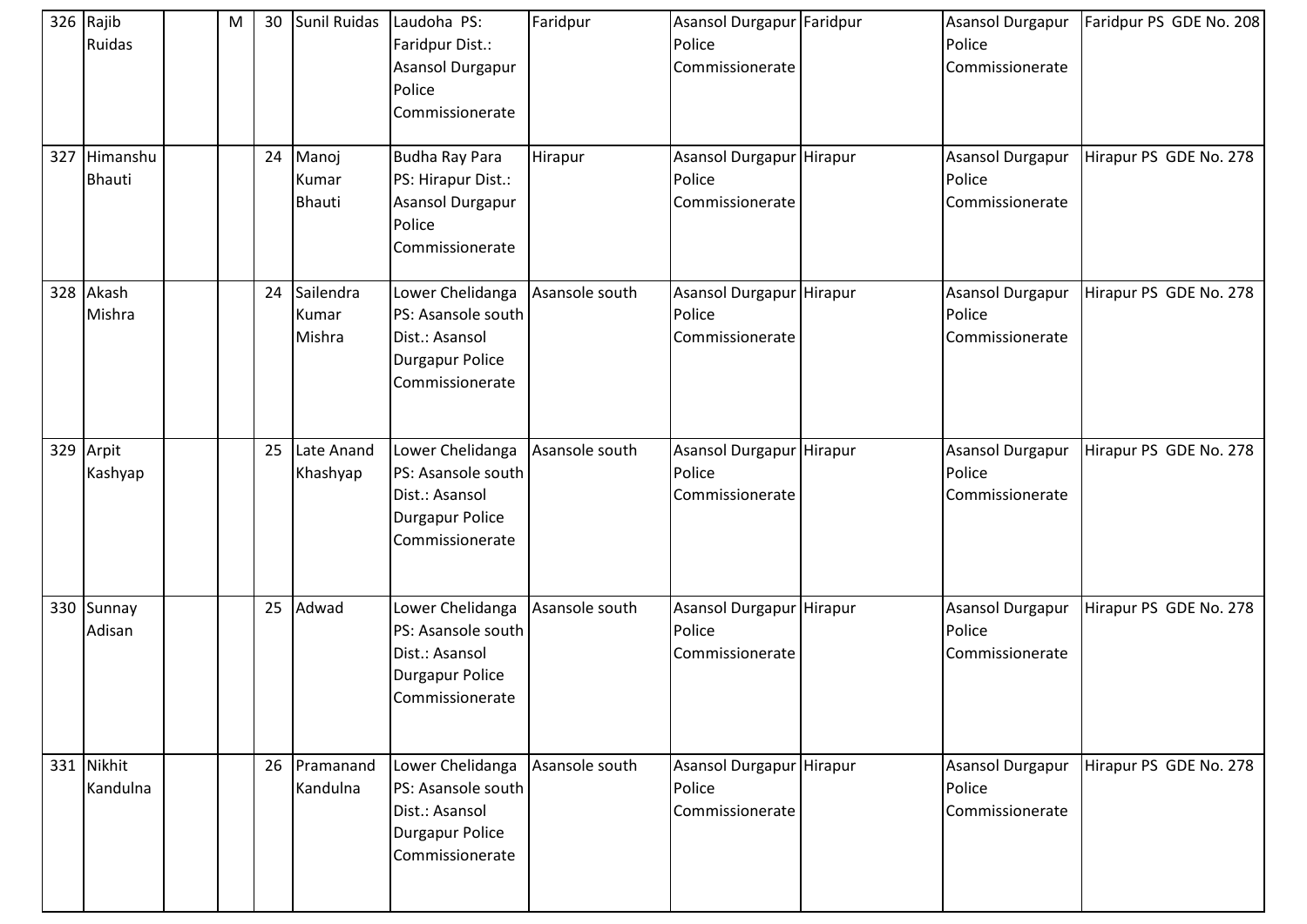|     | 332 Anshu<br>Sharma  |   | 21 | Bijay Sharma Santinagar | Mahabirsthan PS:<br>Hirapur Dist.:<br>Asansol Durgapur<br>Police<br>Commissionerate                                               | Hirapur        | Asansol Durgapur Hirapur<br>Police<br>Commissionerate | <b>Asansol Durgapur</b><br>Police<br>Commissionerate | Hirapur PS GDE No. 278 |
|-----|----------------------|---|----|-------------------------|-----------------------------------------------------------------------------------------------------------------------------------|----------------|-------------------------------------------------------|------------------------------------------------------|------------------------|
|     | 333 Sanjib<br>Shaw   |   | 21 | Rajesh Shaw             | Chelidanga Hill<br>View PS: Asansole<br>south Dist.:<br>Asansol Durgapur<br>Police<br>Commissionerate                             | Asansole south | Asansol Durgapur Hirapur<br>Police<br>Commissionerate | <b>Asansol Durgapur</b><br>Police<br>Commissionerate | Hirapur PS GDE No. 278 |
| 334 | Tarapada<br>Bhandari |   | 60 | Late Madon<br>Bhandari  | Dihika Gram PS:<br>Hirapur Dist.:<br>Asansol Durgapur<br>Police<br>Commissionerate                                                | Hirapur        | Asansol Durgapur Hirapur<br>Police<br>Commissionerate | <b>Asansol Durgapur</b><br>Police<br>Commissionerate | Hirapur PS GDE No. 278 |
|     | 335 Dilip Turi       |   | 55 | Late Anath<br>Turi      | Ismile 60 fit<br>madhopara Kali<br>Mandir A/P<br>Patmohona PS:<br>Hirapur Dist.:<br>Asansol Durgapur<br>Police<br>Commissionerate | Hirapur        | Asansol Durgapur Hirapur<br>Police<br>Commissionerate | Asansol Durgapur<br>Police<br>Commissionerate        | Hirapur PS GDE No. 278 |
|     | 336 Arijet Ray       | M | 41 | Manmohon<br>Ray         | T.Road servent Qtr Hirapur<br>PS: Hirapur Dist.:<br>Asansol Durgapur<br>Police<br>Commissionerate                                 |                | Asansol Durgapur Hirapur<br>Police<br>Commissionerate | <b>Asansol Durgapur</b><br>Police<br>Commissionerate | Hirapur PS GDE No. 280 |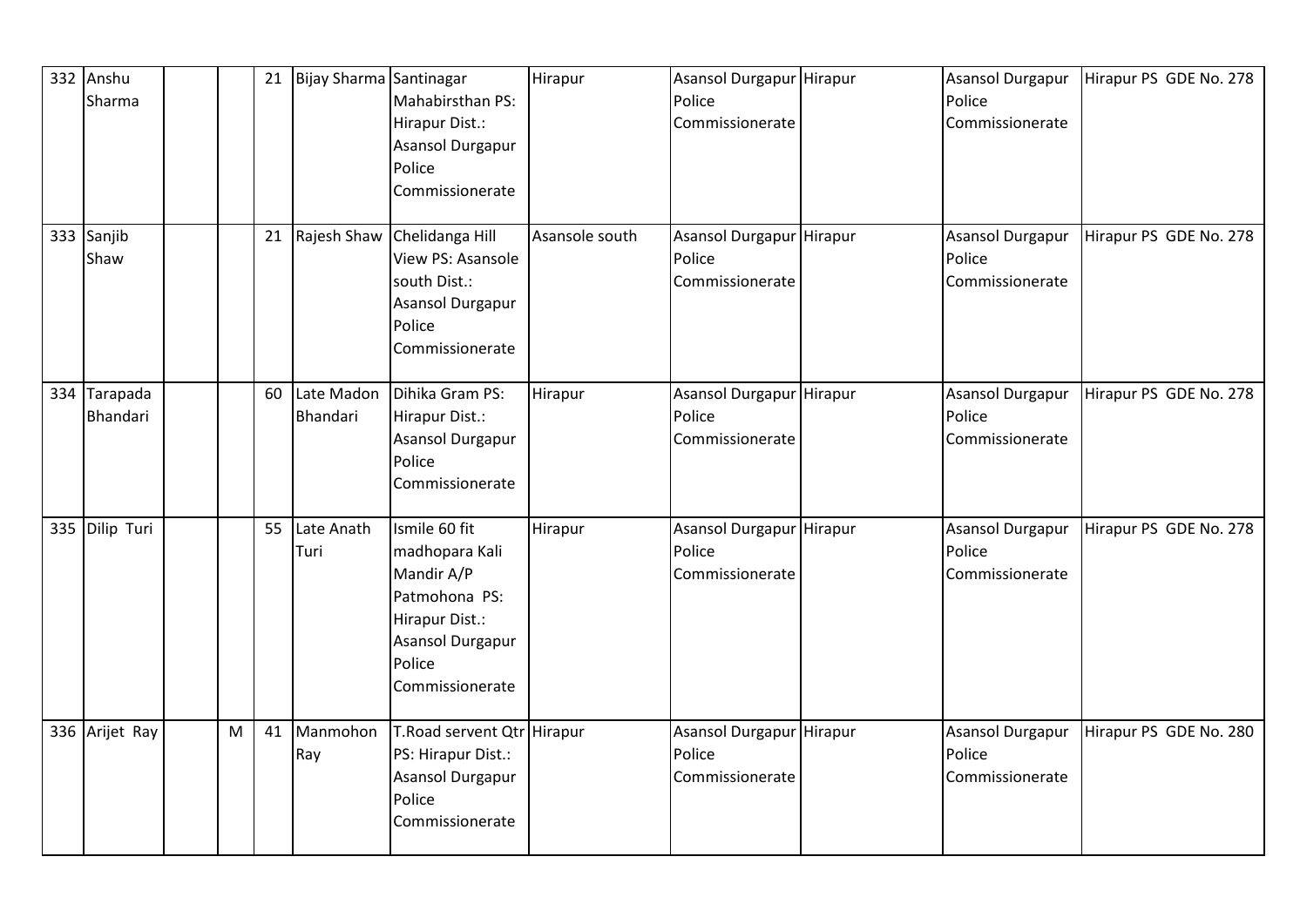| 337    | Pranab<br>Mandal | M | 31 | Gopal<br>Mandal             | Krishan Road<br>Ambagan PS:<br>Hirapur Dist.:<br>Asansol Durgapur<br>Police<br>Commissionerate                    | Hirapur | Asansol Durgapur Hirapur<br>Police<br>Commissionerate | <b>Asansol Durgapur</b><br>Police<br>Commissionerate | Hirapur PS GDE No. 280                        |
|--------|------------------|---|----|-----------------------------|-------------------------------------------------------------------------------------------------------------------|---------|-------------------------------------------------------|------------------------------------------------------|-----------------------------------------------|
| 338 Md | Hussain          | M | 25 | Md Rawshid                  | Rahamatnagar PS:<br>Hirapur Dist.:<br>Asansol Durgapur<br>Police<br>Commissionerate                               | Hirapur | Asansol Durgapur Hirapur<br>Police<br>Commissionerate | <b>Asansol Durgapur</b><br>Police<br>Commissionerate | Hirapur PS GDE No. 280                        |
| 339    | Nawab<br>Khan    | M | 40 | Khan                        | Late Chunnu Alamnagar near<br>party office PS:<br>Hirapur Dist.:<br>Asansol Durgapur<br>Police<br>Commissionerate | Hirapur | Asansol Durgapur Hirapur<br>Police<br>Commissionerate | Asansol Durgapur<br>Police<br>Commissionerate        | Hirapur PS GDE No. 280                        |
|        | 340 Md. Sabir    | M | 44 | Lt. Md.<br>Imtiyaj          | Sripur 03 No PS:<br>Jamuria Dist.:<br>Asansol Durgapur<br>Police<br>Commissionerate                               | Jamuria | Asansol Durgapur Jamuria<br>Police<br>Commissionerate | <b>Asansol Durgapur</b><br>Police<br>Commissionerate | Jamuria PS Outpost<br>Sripur OP GDE No. 136   |
| 341    | Piyarul<br>Sha   | M | 37 | Fidul Sha                   | Churulia PS:<br>Jamuria Dist.:<br>Asansol Durgapur<br>Police<br>Commissionerate                                   | Jamuria | Asansol Durgapur Jamuria<br>Police<br>Commissionerate | <b>Asansol Durgapur</b><br>Police<br>Commissionerate | Jamuria PS Outpost<br>Churulia OP GDE No. 124 |
| 342 Sk | Jasimuddi<br>n   | M |    | 42 Lt. Mojarul<br><b>Sk</b> | Churulia PS:<br>Jamuria Dist.:<br>Asansol Durgapur<br>Police<br>Commissionerate                                   | Jamuria | Asansol Durgapur Jamuria<br>Police<br>Commissionerate | Asansol Durgapur<br>Police<br>Commissionerate        | Jamuria PS Outpost<br>Churulia OP GDE No. 124 |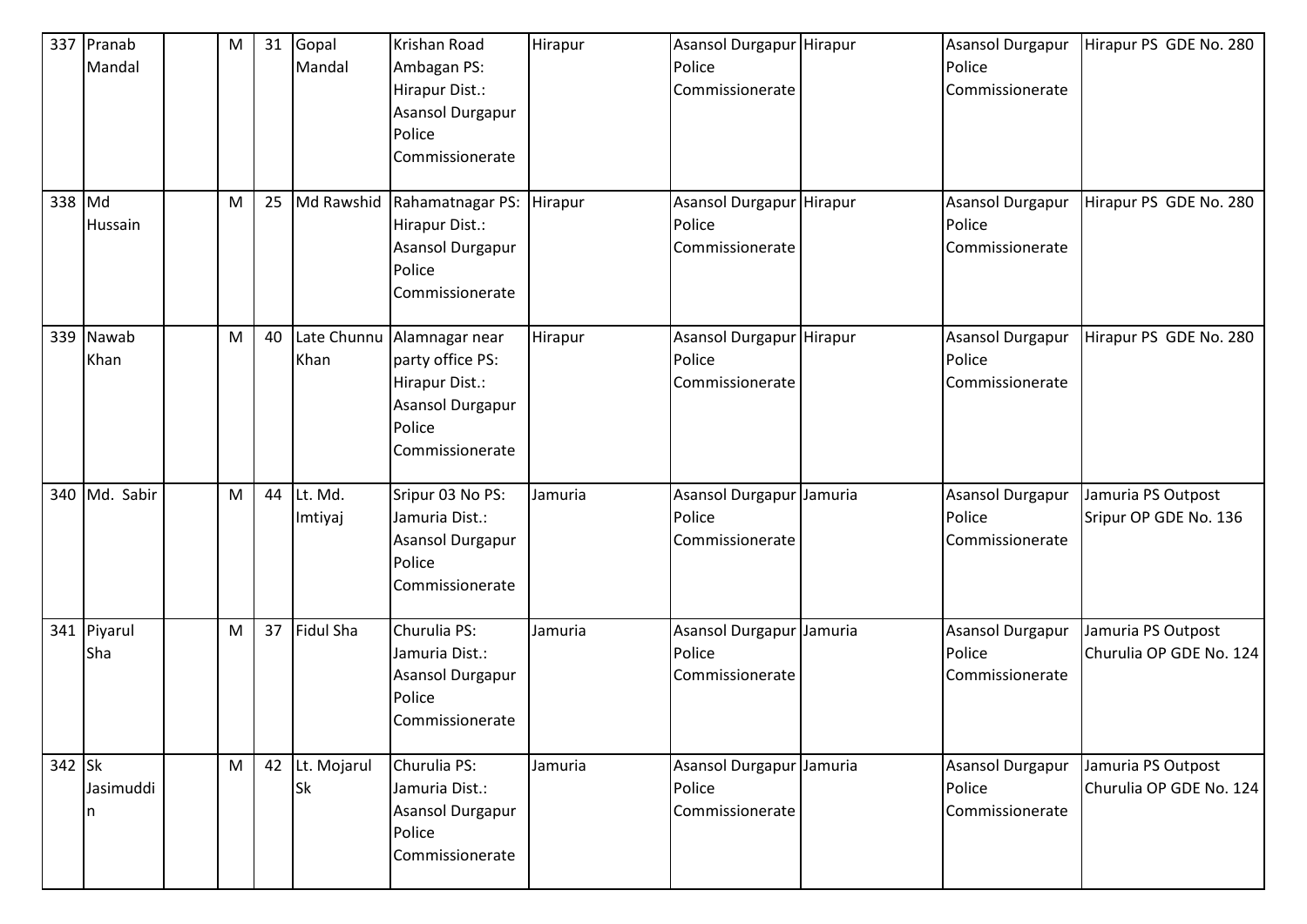|     | 343 Prasanta<br>Ruidas | М | 25              | Khudiram<br>Ruidas   | Nandi PS: Jamuria<br>Dist.: Asansol<br><b>Durgapur Police</b><br>Commissionerate                           | Jamuria | Asansol Durgapur Jamuria<br>Police<br>Commissionerate | Asansol Durgapur<br>Police<br>Commissionerate        | Jamuria PS GDE No. 312 |
|-----|------------------------|---|-----------------|----------------------|------------------------------------------------------------------------------------------------------------|---------|-------------------------------------------------------|------------------------------------------------------|------------------------|
|     | 344 Akash<br>Badyakar  | M |                 | Haru<br>Badyakar     | Gopalpur, Paschim Kanksa<br>para PS: Kanksa<br>Dist.: Asansol<br><b>Durgapur Police</b><br>Commissionerate |         | Asansol Durgapur Kanksa<br>Police<br>Commissionerate  | <b>Asansol Durgapur</b><br>Police<br>Commissionerate | Kanksa PS GDE No. 205  |
|     | 345 Rakesh<br>Singh    | м | 30 <sub>o</sub> | Kapileshwar<br>Singh | Randiha More,<br>Panagarh PS:<br>Kanksa Dist.:<br>Asansol Durgapur<br>Police<br>Commissionerate            | Kanksa  | Asansol Durgapur Kanksa<br>Police<br>Commissionerate  | <b>Asansol Durgapur</b><br>Police<br>Commissionerate | Kanksa PS GDE No. 219  |
| 346 | Mithun<br>Kumar        | M | 22              | Sulindar<br>Mahato   | Randiha More,<br>Panagarh PS:<br>Kanksa Dist.:<br>Asansol Durgapur<br>Police<br>Commissionerate            | Kanksa  | Asansol Durgapur Kanksa<br>Police<br>Commissionerate  | Asansol Durgapur<br>Police<br>Commissionerate        | Kanksa PS GDE No. 219  |
| 347 | Subal<br><b>Bauri</b>  | M | 32              | Lt. Sudhir<br>Bauri  | Panagarh PS:<br>Kanksa Dist.:<br>Asansol Durgapur<br>Police<br>Commissionerate                             | Kanksa  | Asansol Durgapur Kanksa<br>Police<br>Commissionerate  | Asansol Durgapur<br>Police<br>Commissionerate        | Kanksa PS GDE No. 220  |
|     | 348 Sk. Samim          | M | 30 <sup>°</sup> | Lt. Sk. Omar         | Panagarh Railpar<br>PS: Kanksa Dist.:<br>Asansol Durgapur<br>Police<br>Commissionerate                     | Kanksa  | Asansol Durgapur Kanksa<br>Police<br>Commissionerate  | Asansol Durgapur<br>Police<br>Commissionerate        | Kanksa PS GDE No. 220  |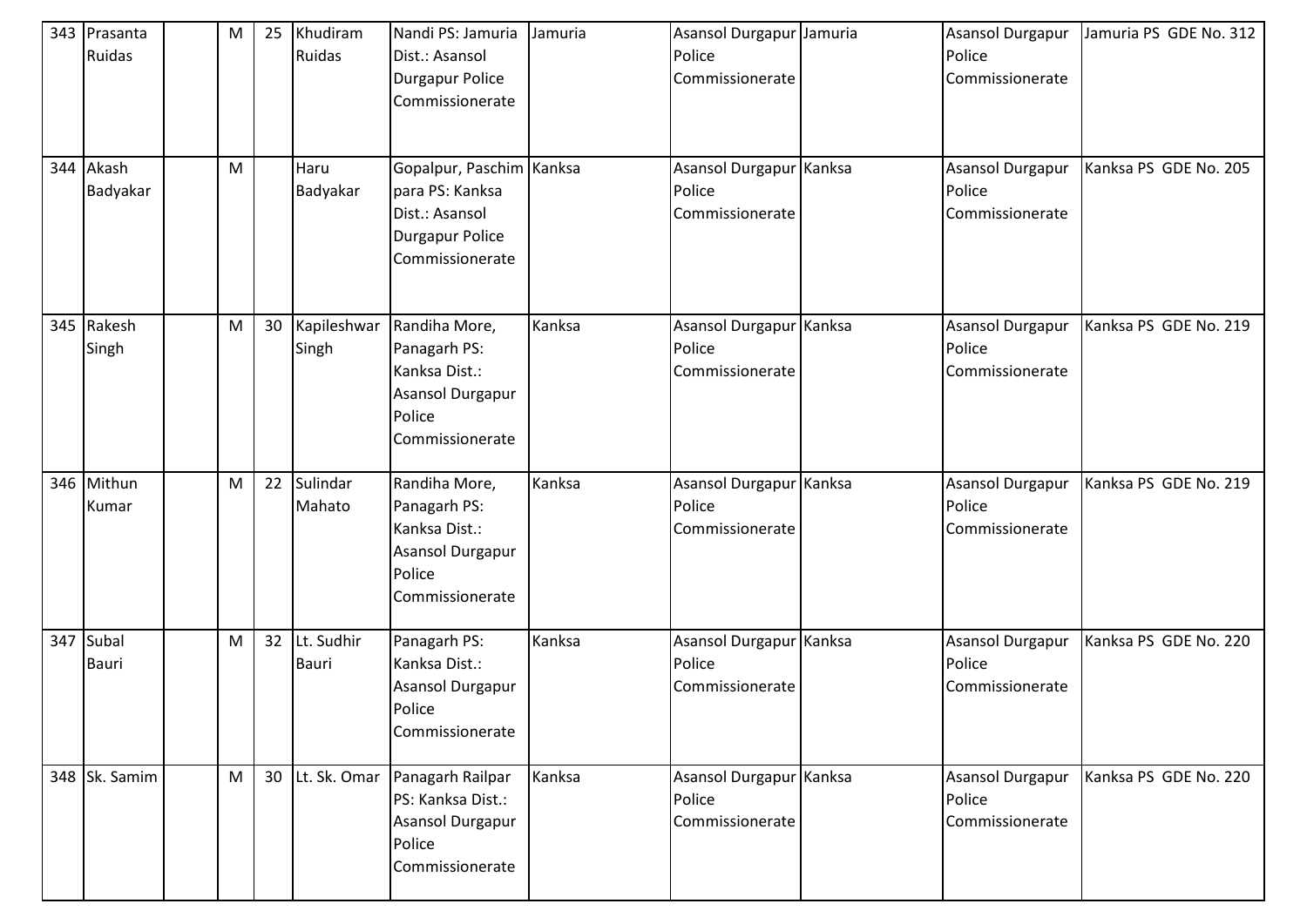|          | 349 Rajat<br><b>Bauri</b> | M | 31 | <b>Babu Bauri</b>                         | Domra PS: Kanksa<br>Dist.: Asansol<br><b>Durgapur Police</b><br>Commissionerate                   | Kanksa | Asansol Durgapur Kanksa<br>Police<br>Commissionerate | Asansol Durgapur<br>Police<br>Commissionerate        | Kanksa PS GDE No. 221                      |
|----------|---------------------------|---|----|-------------------------------------------|---------------------------------------------------------------------------------------------------|--------|------------------------------------------------------|------------------------------------------------------|--------------------------------------------|
|          | 350 Ajoy Bagdi            | M | 29 | <b>Bijoy Bagdi</b>                        | Domra PS: Kanksa<br>Dist.: Asansol<br><b>Durgapur Police</b><br>Commissionerate                   | Kanksa | Asansol Durgapur Kanksa<br>Police<br>Commissionerate | <b>Asansol Durgapur</b><br>Police<br>Commissionerate | Kanksa PS GDE No. 221                      |
|          | 351 Rishidawal<br>Roy     | M | 60 | Sepaie Roy                                | Panagarh Baro<br>Khatal PS: Kanksa<br>Dist.: Asansol<br><b>Durgapur Police</b><br>Commissionerate | Kanksa | Asansol Durgapur Kanksa<br>Police<br>Commissionerate | Asansol Durgapur<br>Police<br>Commissionerate        | Kanksa PS GDE No. 222                      |
|          | 352 Naresh<br>Mahato      | M | 65 | Gourab<br>Mahato                          | Panagarh Baro<br>Khatal PS: Kanksa<br>Dist.: Asansol<br><b>Durgapur Police</b><br>Commissionerate | Kanksa | Asansol Durgapur Kanksa<br>Police<br>Commissionerate | <b>Asansol Durgapur</b><br>Police<br>Commissionerate | Kanksa PS GDE No. 222                      |
| 353 Lalu | Burman                    |   | 67 | Lt. Bideswari Hume Pipe,<br><b>Burman</b> | Nimakanali PS:<br>Kulti Dist.: Asansol<br><b>Durgapur Police</b><br>Commissionerate               | Kulti  | Asansol Durgapur Kulti<br>Police<br>Commissionerate  | Asansol Durgapur<br>Police<br>Commissionerate        | Kulti PS Outpost Barakar<br>OP GDE No. 194 |
|          | 354 Md Irshad<br>Hossain  | M | 28 | Md Samim                                  | Rahamat Nagar 02 Kulti<br>post PS: Kulti Dist.:<br>Asansol Durgapur<br>Police<br>Commissionerate  |        | Asansol Durgapur Kulti<br>Police<br>Commissionerate  | Asansol Durgapur<br>Police<br>Commissionerate        | Kulti PS GDE No. 275                       |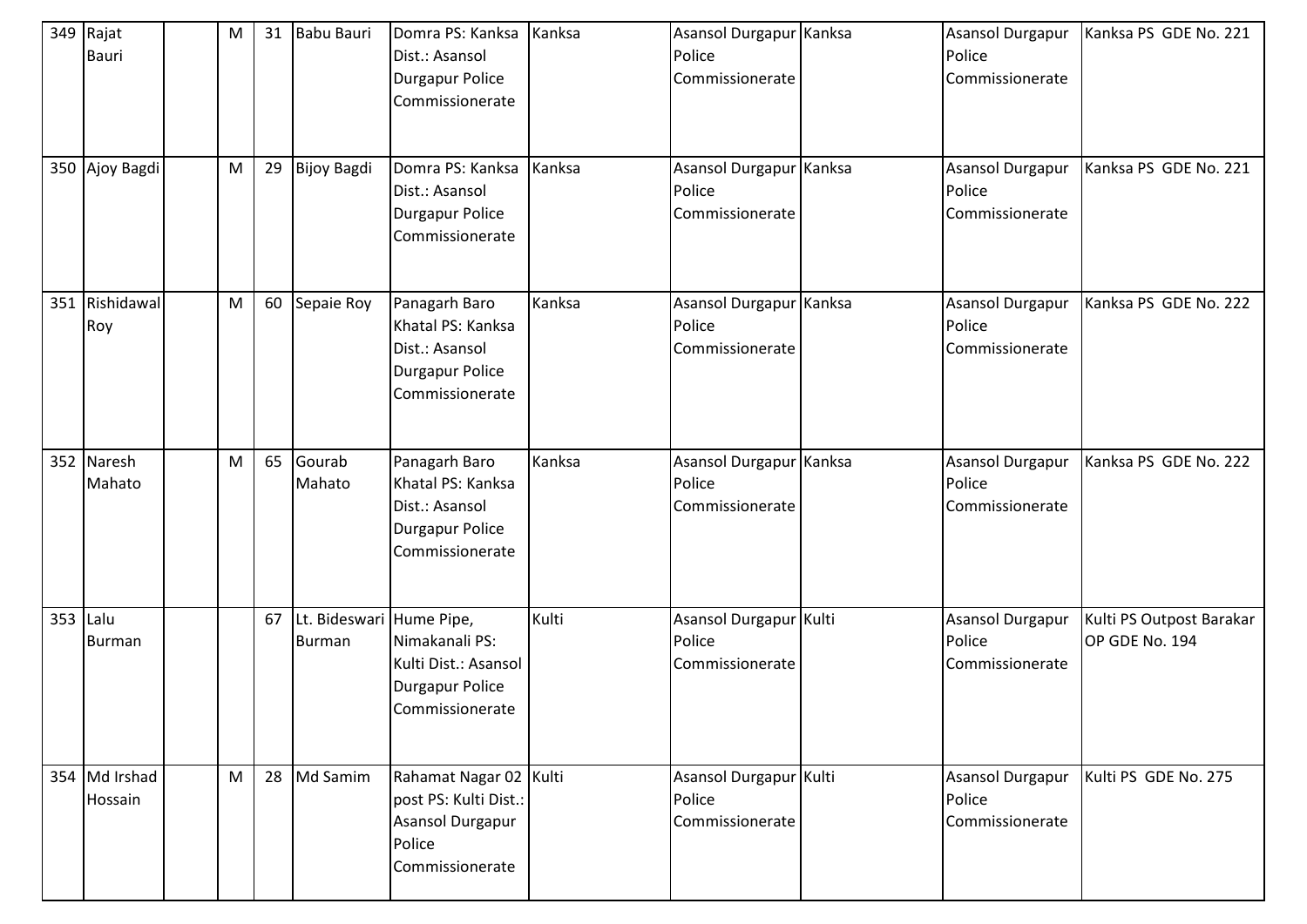|     | 355 Hiralal<br>Kundu<br>356 Akash | M<br>M | 30<br>22 | Sambhu<br>Nath Kundu<br>Arun | <b>Bisnubihar colony</b><br>PS: Kulti Dist.:<br>Asansol Durgapur<br>Police<br>Commissionerate<br>Beliapur, PS-       | Kulti<br>Kulti | Asansol Durgapur Kulti<br>Police<br>Commissionerate<br>Asansol Durgapur Kulti | Asansol Durgapur<br>Police<br>Commissionerate<br>Asansol Durgapur | Kulti PS Outpost<br>Neiamotpur OP GDE No.<br>220<br>Kulti PS Outpost |
|-----|-----------------------------------|--------|----------|------------------------------|----------------------------------------------------------------------------------------------------------------------|----------------|-------------------------------------------------------------------------------|-------------------------------------------------------------------|----------------------------------------------------------------------|
|     | Kumar<br>Mahato                   |        |          | Mahato                       | Beliapur, Dist-<br>Dhanbad (JH) PS:<br>Kulti Dist.: Asansol<br><b>Durgapur Police</b><br>Commissionerate             |                | Police<br>Commissionerate                                                     | Police<br>Commissionerate                                         | Neiamotpur OP GDE No.<br>220                                         |
| 357 | Prem<br>Mahato                    | M      | 28       | Chuglal<br>Mahato            | Lachipur Gate PS:<br>Kulti Dist.: Asansol<br><b>Durgapur Police</b><br>Commissionerate                               | Kulti          | Asansol Durgapur Kulti<br>Police<br>Commissionerate                           | Asansol Durgapur<br>Police<br>Commissionerate                     | Kulti PS Outpost<br>Neiamotpur OP GDE No.<br>220                     |
| 358 | Chatu<br>Paswan                   | M      | 37       | Sadho<br>Paswan              | Guruia, PS- Guruia, Kulti<br>Dist- Gaya (Bihar)<br>PS: Kulti Dist.:<br>Asansol Durgapur<br>Police<br>Commissionerate |                | Asansol Durgapur Kulti<br>Police<br>Commissionerate                           | Asansol Durgapur<br>Police<br>Commissionerate                     | Kulti PS Outpost<br>Neiamotpur OP GDE No.<br>220                     |
|     | 359 Rakesh<br>Kumar<br>Mahato     | M      | 21       | Dinesh<br>Mahato             | Pahargora, PS-<br>Beliapur, Dist-<br>Dhanbad (JH) PS:<br>Kulti Dist.: Asansol<br>Durgapur Police<br>Commissionerate  | Kulti          | Asansol Durgapur Kulti<br>Police<br>Commissionerate                           | Asansol Durgapur<br>Police<br>Commissionerate                     | Kulti PS Outpost<br>Neiamotpur OP GDE No.<br>220                     |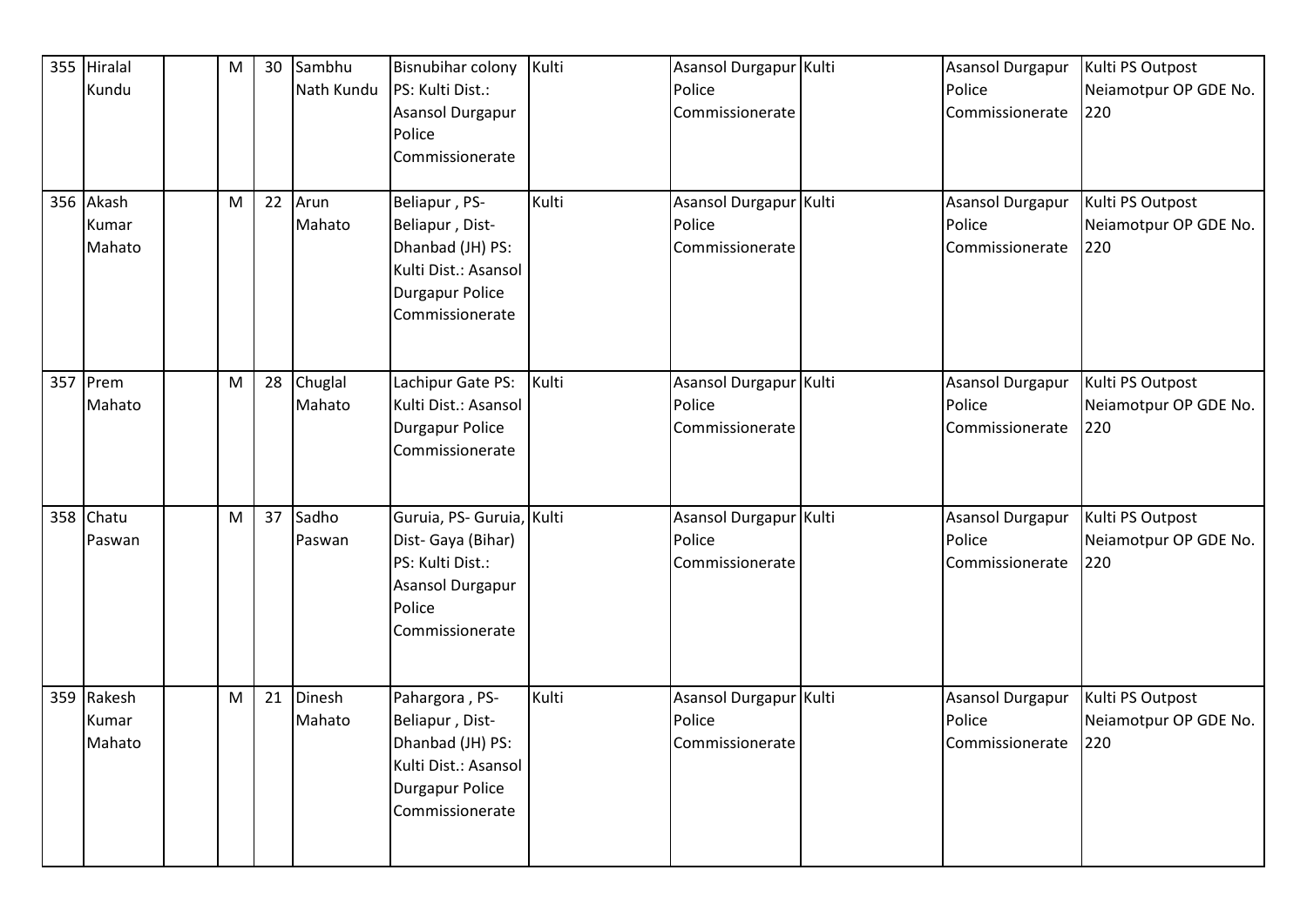|     | 360 Rajib<br>Paswan           | M | 38 |                  | Rishi Paswan Bejdhi PS: Kulti<br>Dist.: Asansol<br><b>Durgapur Police</b><br>Commissionerate  | Kulti          | Asansol Durgapur Kulti<br>Police<br>Commissionerate |       | Asansol Durgapur<br>Police<br>Commissionerate        | Kulti PS Outpost<br>Neiamotpur OP GDE No.<br>220 |
|-----|-------------------------------|---|----|------------------|-----------------------------------------------------------------------------------------------|----------------|-----------------------------------------------------|-------|------------------------------------------------------|--------------------------------------------------|
| 361 | Sajid<br>Hussain              | M | 25 | Ataul<br>Raheman | Rail Par PS:<br>Asansole north<br>Dist.: Asansol<br><b>Durgapur Police</b><br>Commissionerate | Asansole north | Asansol Durgapur Kulti<br>Police<br>Commissionerate |       | <b>Asansol Durgapur</b><br>Police<br>Commissionerate | Kulti PS Outpost<br>Neiamotpur OP GDE No.<br>254 |
|     | 362 Bablu<br><b>Bauri</b>     | M | 47 | Rahul Bouri      | Satadangal PS:<br>Hirapur Dist.:<br>Asansol Durgapur<br>Police<br>Commissionerate             | Hirapur        | Asansol Durgapur Kulti<br>Police<br>Commissionerate |       | Asansol Durgapur<br>Police<br>Commissionerate        | Kulti PS Outpost<br>Neiamotpur OP GDE No.<br>220 |
|     | 363 Raju Das                  | M | 38 | Lt Santi Das     | BC Collage PS:<br>Hirapur Dist.:<br>Asansol Durgapur<br>Police<br>Commissionerate             | Hirapur        | Asansol Durgapur Kulti<br>Police<br>Commissionerate |       | Asansol Durgapur<br>Police<br>Commissionerate        | Kulti PS Outpost<br>Neiamotpur OP GDE No.<br>254 |
|     | 364 Prakash<br><b>Bedia</b>   | M | 23 | Manik Bedia      | Hura PS: Hura<br>Dist.: Purulia                                                               | Hura           | Purulia                                             | Kulti | Asansol Durgapur<br>Police<br>Commissionerate        | Kulti PS Outpost<br>Neiamotpur OP GDE No.<br>254 |
| 365 | Binod<br><b>Bedia</b>         | M | 32 | Gopal Bedia      | Hura PS: Hura<br>Dist.: Purulia                                                               | Hura           | Purulia                                             | Kulti | <b>Asansol Durgapur</b><br>Police<br>Commissionerate | Kulti PS Outpost<br>Neiamotpur OP GDE No.<br>254 |
|     | 366 Prasanjit<br><b>Bedia</b> | M | 18 |                  | Dhiren Bedia Hura PS: Hura<br>Dist.: Purulia                                                  | Hura           | Purulia                                             | Kulti | Asansol Durgapur<br>Police<br>Commissionerate        | Kulti PS Outpost<br>Neiamotpur OP GDE No.<br>254 |
|     | 367 Biswanath<br><b>Bedia</b> | M | 21 | Chitta Bedia     | Hura PS: Hura<br>Dist.: Purulia                                                               | Hura           | Purulia                                             | Kulti | Asansol Durgapur<br>Police<br>Commissionerate        | Kulti PS Outpost<br>Neiamotpur OP GDE No.<br>254 |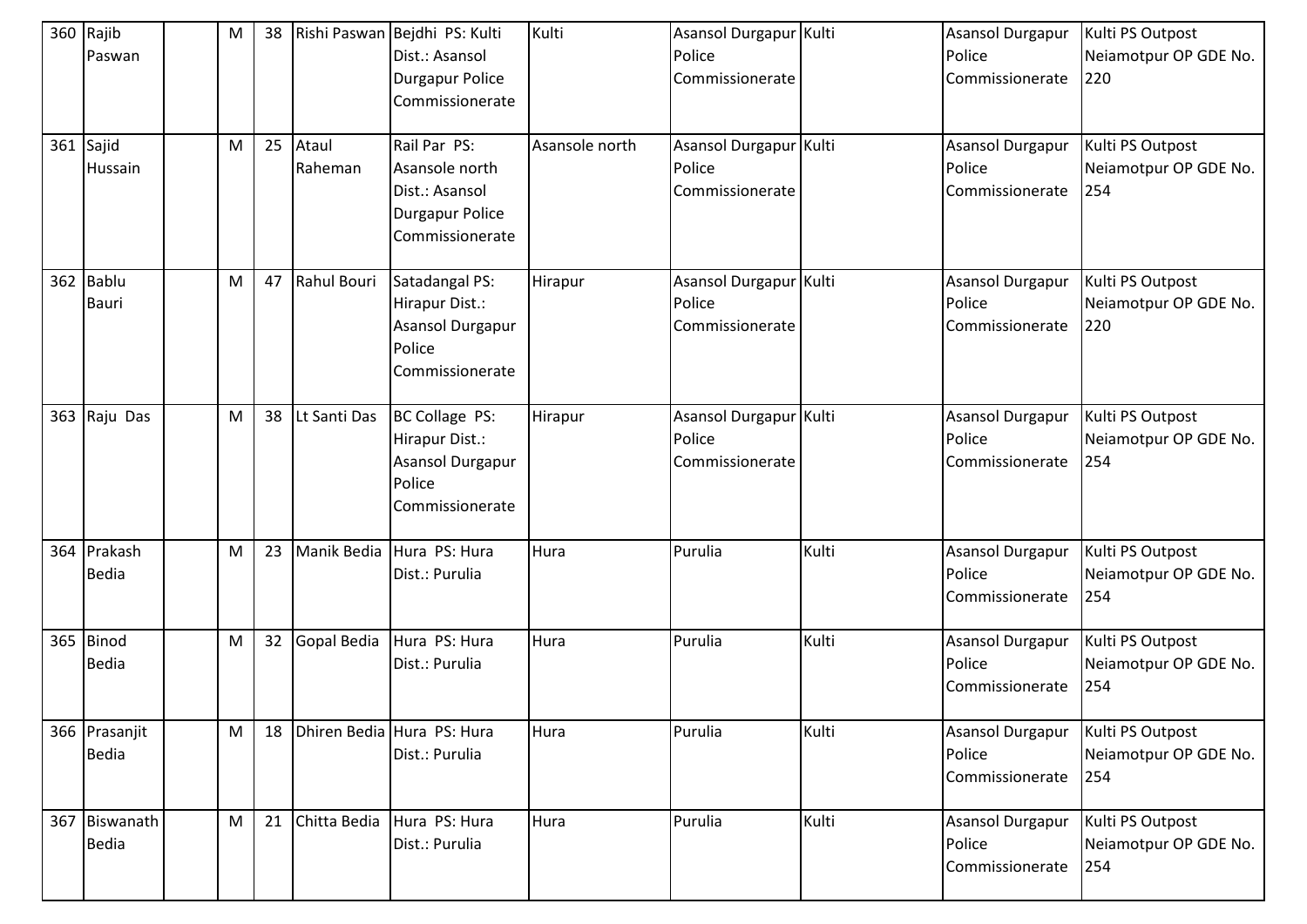| 368 Rajkumar<br>Bedia       | M                                                                                                          | 22 | Gopeswar<br>Bedia          | Hura PS: Hura<br>Dist.: Purulia | Hura | Purulia         | Kulti        | Asansol Durgapur<br>Police<br>Commissionerate        | Kulti PS Outpost<br>Neiamotpur OP GDE No.<br>254      |
|-----------------------------|------------------------------------------------------------------------------------------------------------|----|----------------------------|---------------------------------|------|-----------------|--------------|------------------------------------------------------|-------------------------------------------------------|
| 369 Raja<br><b>Balmiki</b>  | M                                                                                                          | 24 | Sujan<br>Balmiki           |                                 |      | <b>Basirhat</b> | New township | <b>Asansol Durgapur</b><br>Police<br>Commissionerate | New township PS GDE<br>No. 180                        |
| 370 Avijit<br>Banerjee      | M                                                                                                          | 19 | Indrajit<br>Banerjee       |                                 |      | <b>Basirhat</b> | New township | <b>Asansol Durgapur</b><br>Police<br>Commissionerate | New township PS GDE<br>No. 180                        |
| 371 Joydeep<br>Singh A      | M                                                                                                          | 19 | Sougata<br>Singh A         |                                 |      | <b>Basirhat</b> | New township | Asansol Durgapur<br>Police<br>Commissionerate        | New township PS GDE<br>No. 180                        |
| 372 Manik<br>Khetrapal      | M                                                                                                          | 19 | Sukumar<br>Khetrapal       |                                 |      | <b>Basirhat</b> | New township | Asansol Durgapur<br>Police<br>Commissionerate        | New township PS GDE<br>No. 180                        |
| 373 Samsul<br>Ansari        | M                                                                                                          |    | Lt Gulshan<br>Miya         |                                 |      | <b>Basirhat</b> | Raniganj     | Asansol Durgapur<br>Police<br>Commissionerate        | Raniganj PS Outpost<br>Panjabi More OP GDE<br>No. 157 |
| 374 Masruddi<br>n Ansari    | M                                                                                                          |    | Karad Ansari               |                                 |      | <b>Basirhat</b> | Raniganj     | <b>Asansol Durgapur</b><br>Police<br>Commissionerate | Raniganj PS Outpost<br>Panjabi More OP GDE<br>No. 157 |
| 375 Aadil Babu              | M                                                                                                          |    | Md<br>Basiruddin<br>Ansari |                                 |      | <b>Basirhat</b> | Raniganj     | Asansol Durgapur<br>Police<br>Commissionerate        | Raniganj PS Outpost<br>Panjabi More OP GDE<br>No. 157 |
| 376 Vijay Tudu              | $\mathsf{M}% _{T}=\mathsf{M}_{T}\!\left( a,b\right) ,\ \mathsf{M}_{T}=\mathsf{M}_{T}\!\left( a,b\right) ,$ |    | <b>Binod Tudu</b>          |                                 |      | <b>Basirhat</b> | Raniganj     | Asansol Durgapur<br>Police<br>Commissionerate        | Raniganj PS Outpost<br>Panjabi More OP GDE<br>No. 170 |
| 377 Nikke<br>Kumar<br>Singh | $\mathsf{M}% _{T}=\mathsf{M}_{T}\!\left( a,b\right) ,\ \mathsf{M}_{T}=\mathsf{M}_{T}\!\left( a,b\right) ,$ |    | Arun Singh                 |                                 |      | <b>Basirhat</b> | Raniganj     | <b>Asansol Durgapur</b><br>Police<br>Commissionerate | Raniganj PS Outpost<br>Panjabi More OP GDE<br>No. 177 |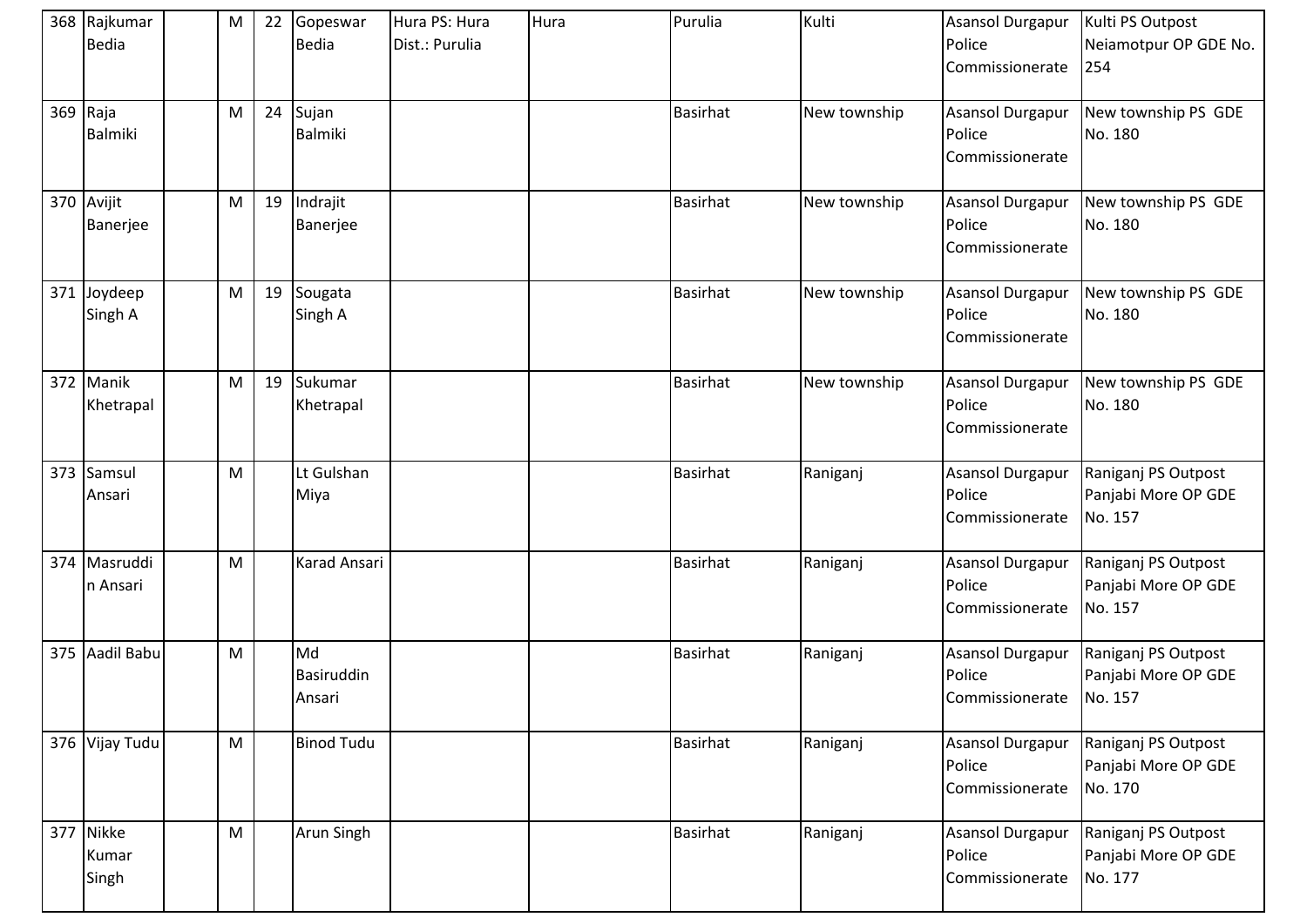|     | 378 Rajesh<br>Das             | M |    | Lt. Bijoy Das             |                                                                                    |           | <b>Basirhat</b>                                       | Raniganj | Asansol Durgapur<br>Police<br>Commissionerate | Raniganj PS Outpost<br>Panjabi More OP GDE<br>No. 177 |
|-----|-------------------------------|---|----|---------------------------|------------------------------------------------------------------------------------|-----------|-------------------------------------------------------|----------|-----------------------------------------------|-------------------------------------------------------|
|     | 379 Durgadas<br>Murmu         | M |    | Anil Murmu                |                                                                                    |           | <b>Basirhat</b>                                       | Raniganj | Asansol Durgapur<br>Police<br>Commissionerate | Raniganj PS Outpost<br>Panjabi More OP GDE<br>No. 177 |
| 380 | Dinesh<br>Singh               | M |    | Lt. Raju<br>Singh         |                                                                                    |           | <b>Basirhat</b>                                       | Raniganj | Asansol Durgapur<br>Police<br>Commissionerate | Raniganj PS Outpost<br>Panjabi More OP GDE<br>No. 177 |
|     | 381 Suresh<br>Das             | M |    | Lt. Kado Das              |                                                                                    |           | <b>Basirhat</b>                                       | Raniganj | Asansol Durgapur<br>Police<br>Commissionerate | Raniganj PS Outpost<br>Panjabi More OP GDE<br>No. 177 |
|     | 382 Madhay<br>Ruidas          | M |    | Lt. Gora<br><b>Ruidas</b> |                                                                                    |           | <b>Basirhat</b>                                       | Raniganj | Asansol Durgapur<br>Police<br>Commissionerate | Raniganj PS Outpost<br>Panjabi More OP GDE<br>No. 177 |
|     | 383 Adhar<br>Chandar<br>Murmu | M | 50 | Lt. Arjun<br>Murmu        | Indpur PS:<br>Hirbandh Dist.:<br>Bankura                                           | Hirbandh  | Bankura                                               | Barjora  | <b>Bankura</b>                                | Barjora PS GDE No. 233                                |
|     | 384 Sukumar<br>Thakur         | M | 19 | Munna<br>Thakur           | Coke-Oven PS:<br>Coke oven Dist.:<br>Asansol Durgapur<br>Police<br>Commissionerate | Coke oven | Asansol Durgapur Barjora<br>Police<br>Commissionerate |          | <b>Bankura</b>                                | Barjora PS GDE No. 233                                |
|     | 385 Raju<br>Prasad            | M | 19 | Lachman<br>Prasad         | Coke-Oven PS:<br>Coke oven Dist.:<br>Asansol Durgapur<br>Police<br>Commissionerate | Coke oven | Asansol Durgapur Barjora<br>Police<br>Commissionerate |          | <b>Bankura</b>                                | Barjora PS GDE No. 233                                |
|     | 386 Bisal<br>Prasad<br>Tanti  | M | 18 | <b>Binod Prasad</b>       |                                                                                    |           | <b>Basirhat</b>                                       | Barjora  | Bankura                                       | Barjora PS GDE No. 233                                |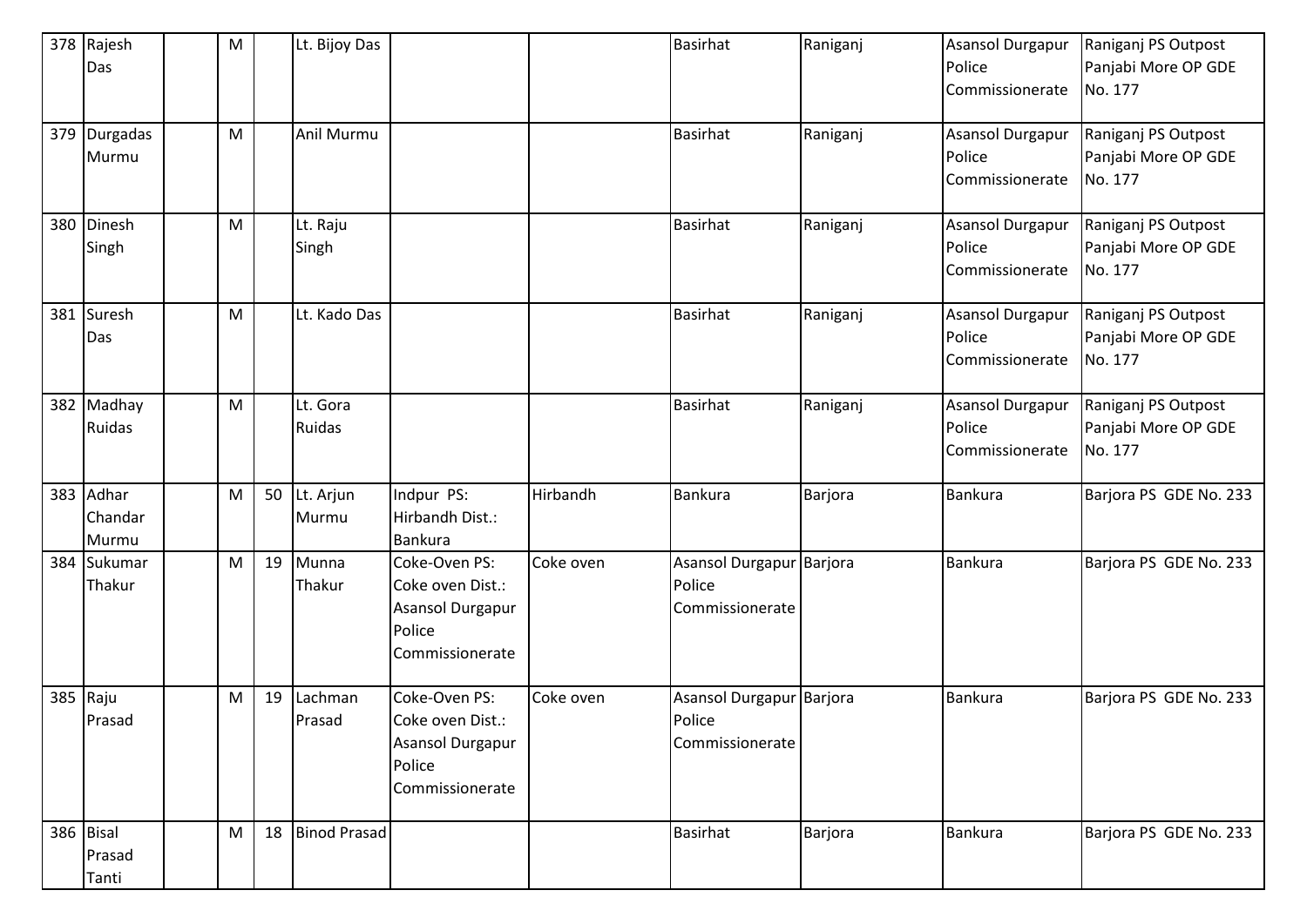| 387 | Arup<br>Bauri              | M |    | Parbati Bauri Panchal PS: | Sonamukhi Dist.:<br>Bankura                                                         | Sonamukhi        | <b>Bankura</b>                                      | <b>Beliatore</b> | <b>Bankura</b>                                   | Beliatore PS GDE No.<br>201 |
|-----|----------------------------|---|----|---------------------------|-------------------------------------------------------------------------------------|------------------|-----------------------------------------------------|------------------|--------------------------------------------------|-----------------------------|
|     | 388 Suraj<br>Chandra       | M | 22 | Goutam<br>Chandra         | Cycle Hospital PS:<br><b>Bishnupur Dist.:</b><br><b>Bankura</b>                     | <b>Bishnupur</b> | <b>Bankura</b>                                      | Bishnupur        | <b>Bankura</b>                                   | Bishnupur PS GDE No.<br>241 |
|     | 389 Soumen<br>Kundu        | M | 19 | Srinath<br>Kundu          | PS: Sonarpur Dist.: Sonarpur<br><b>Baruipur Police</b><br><b>District</b>           |                  | <b>Baruipur Police</b><br><b>District</b>           | Bishnupur        | Diamond Harbour<br><b>Police District</b>        | Bishnupur PS GDE No.<br>432 |
|     | 390 Surajit<br>Bagi        | M | 24 | Susanta Bagi              | PS: Sonarpur Dist.: Sonarpur<br><b>Baruipur Police</b><br><b>District</b>           |                  | <b>Baruipur Police</b><br><b>District</b>           | Bishnupur        | Diamond Harbour<br><b>Police District</b>        | Bishnupur PS GDE No.<br>432 |
| 391 | Somnath<br>Mondal          | M | 23 | Bapi Mondal               | PS: Sonarpur Dist.: Sonarpur<br><b>Baruipur Police</b><br>District                  |                  | <b>Baruipur Police</b><br><b>District</b>           | Bishnupur        | <b>Diamond Harbour</b><br><b>Police District</b> | Bishnupur PS GDE No.<br>432 |
|     | 392 Subhajit<br>Chatterjee | M | 38 | Basabina<br>Chatterjee    | PS: Garfa Dist.:<br>Kolkata                                                         | Garfa            | Kolkata                                             | Bishnupur        | <b>Diamond Harbour</b><br><b>Police District</b> | Bishnupur PS GDE No.<br>432 |
|     | 393 Kalu Ray               | M | 39 | <b>Uttam Ray</b>          | PS: Narendrapur<br>Dist.: Baruipur<br><b>Police District</b>                        | Narendrapur      | <b>Baruipur Police</b><br><b>District</b>           | Bishnupur        | Diamond Harbour<br><b>Police District</b>        | Bishnupur PS GDE No.<br>432 |
|     | 394 Rajib Ray              | M | 31 | Ainit Ray                 | PS: Narendrapur<br>Dist.: Baruipur<br><b>Police District</b>                        | Narendrapur      | <b>Baruipur Police</b><br><b>District</b>           | Bishnupur        | <b>Diamond Harbour</b><br><b>Police District</b> | Bishnupur PS GDE No.<br>432 |
| 395 | Monoj<br>Mondal            | M | 37 | <b>Basudeb</b><br>Mondal  | PS: Bishnupur<br>Dist.: Diamond<br><b>Harbour Police</b><br><b>District</b>         | Bishnupur        | Diamond<br><b>Harbour Police</b><br><b>District</b> | Bishnupur        | Diamond Harbour<br><b>Police District</b>        | Bishnupur PS GDE No.<br>432 |
|     | 396 Surajit<br>Das         | M | 28 | <b>Uttam Das</b>          | PS: Bishnupur<br>Dist.: Diamond<br><b>Harbour Police</b><br><b>District</b>         | Bishnupur        | Diamond<br><b>Harbour Police</b><br>District        | Bishnupur        | <b>Diamond Harbour</b><br><b>Police District</b> | Bishnupur PS GDE No.<br>432 |
|     | 397 Robi<br>Poddar         | M | 36 | Sankar<br>Poddar          | PS: Haridevpur<br>Dist.: Kolkata                                                    | Haridevpur       | Kolkata                                             | Bishnupur        | Diamond Harbour<br><b>Police District</b>        | Bishnupur PS GDE No.<br>432 |
|     | 398 Arabindu<br>Das        | M |    |                           | 38 Shyamal Das PS: Bishnupur<br>Dist.: Diamond<br><b>Harbour Police</b><br>District | Bishnupur        | Diamond<br>Harbour Police<br><b>District</b>        | Bishnupur        | Diamond Harbour<br><b>Police District</b>        | Bishnupur PS GDE No.<br>432 |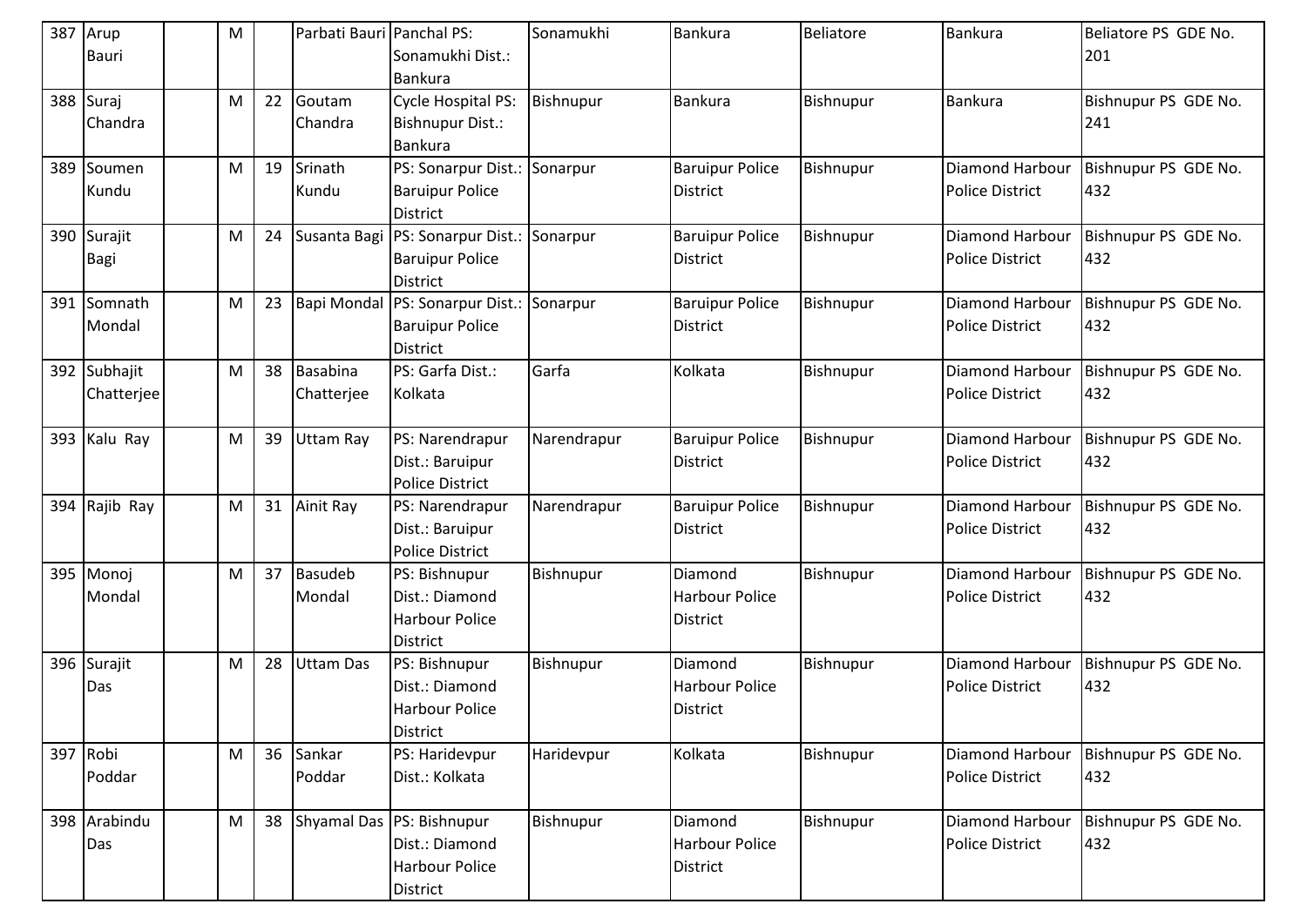|     | 399 Somnath  | М | 42 | Lt. Ratan                | PS: Bishnupur          | Bishnupur        | Diamond                | Bishnupur     | Diamond Harbour        | Bishnupur PS GDE No.  |
|-----|--------------|---|----|--------------------------|------------------------|------------------|------------------------|---------------|------------------------|-----------------------|
|     | <b>Barik</b> |   |    | Chandra                  | Dist.: Diamond         |                  | <b>Harbour Police</b>  |               | <b>Police District</b> | 445                   |
|     |              |   |    | <b>Barik</b>             | <b>Harbour Police</b>  |                  | District               |               |                        |                       |
|     |              |   |    |                          | <b>District</b>        |                  |                        |               |                        |                       |
|     | 400 Amar     | M | 54 | Lt. Atul Ch.             | PS: Bishnupur          | Bishnupur        | Diamond                | Bishnupur     | <b>Diamond Harbour</b> | Bishnupur PS GDE No.  |
|     | Mondal       |   |    | Mondal                   | Dist.: Diamond         |                  | <b>Harbour Police</b>  |               | <b>Police District</b> | 445                   |
|     |              |   |    |                          | <b>Harbour Police</b>  |                  | District               |               |                        |                       |
|     |              |   |    |                          | <b>District</b>        |                  |                        |               |                        |                       |
| 401 | <b>Babul</b> | M | 45 | Narapada                 | PS: Baruipur Dist.:    | Baruipur         | <b>Baruipur Police</b> | Bishnupur     | <b>Diamond Harbour</b> | Bishnupur PS GDE No.  |
|     | Sardar       |   |    | Sardar                   | <b>Baruipur Police</b> |                  | District               |               | <b>Police District</b> | 122                   |
|     |              |   |    |                          | <b>District</b>        |                  |                        |               |                        |                       |
| 402 | Gorachan     | M | 36 | Lt. Kalo                 | PS: Bishnupur          | <b>Bishnupur</b> | Diamond                | Bishnupur     | <b>Diamond Harbour</b> | Bishnupur PS GDE No.  |
|     | d Sk         |   |    | Chand Sk                 | Dist.: Diamond         |                  | <b>Harbour Police</b>  |               | <b>Police District</b> | 122                   |
|     |              |   |    |                          | <b>Harbour Police</b>  |                  | District               |               |                        |                       |
|     |              |   |    |                          | <b>District</b>        |                  |                        |               |                        |                       |
| 403 | Bijoy        | M | 26 | Manik Ghosh Kallapur PS: |                        | Gangajalghati    | Bankura                | Gangajalghati | <b>Bankura</b>         | Gangajalghati PS GDE  |
|     | Ghosh        |   |    |                          | Gangajalghati          |                  |                        |               |                        | No. 225               |
|     |              |   |    |                          | Dist.: Bankura         |                  |                        |               |                        |                       |
| 404 | <b>Tapas</b> | M | 26 | Binanda                  | Deshuria PS:           | Gangajalghati    | Bankura                | Gangajalghati | <b>Bankura</b>         | Gangajalghati PS GDE  |
|     | Ghosh        |   |    | Ghoah                    | Gangajalghati          |                  |                        |               |                        | No. 225               |
|     |              |   |    |                          | Dist.: Bankura         |                  |                        |               |                        |                       |
|     | 405 Ananda   | M | 26 | Dijwapada                | Jirrah PS: Indpur      | Indpur           | <b>Bankura</b>         | Indpur        | Bankura                | Indpur PS GDE No. 182 |
|     | Ganguly      |   |    | Ganguly                  | Dist.: Bankura         |                  |                        |               |                        |                       |
|     | 406 Mansa    |   |    | Lt. Ajit                 | Fatepur PS: Indus      | Indus            | Bankura                | Indus         | Bankura                | Indus PS GDE No. 215  |
|     | Ruidas       |   |    | Ruidas                   | Dist.: Bankura         |                  |                        |               |                        |                       |
|     |              |   |    |                          |                        |                  |                        |               |                        |                       |
| 407 | Samir        | M | 20 | Nepal                    | <b>Baragram More</b>   | Joypur           | Purulia                | Joypur        | Purulia                | Joypur PS GDE No. 228 |
|     | Kaibartya    |   |    | Kaibartya                | PS: Joypur Dist.:      |                  |                        |               |                        |                       |
|     |              |   |    |                          | Purulia                |                  |                        |               |                        |                       |
|     | 408 Fakir    | M | 50 | Lt. Kuila                | <b>Baragram More</b>   | Joypur           | Purulia                | Joypur        | Purulia                | Joypur PS GDE No. 228 |
|     | Mahato       |   |    | Mahato                   | PS: Joypur Dist.:      |                  |                        |               |                        |                       |
|     |              |   |    |                          | Purulia                |                  |                        |               |                        |                       |
|     | 409 Pradip   | M | 19 | Satrughana               | <b>Baragram More</b>   | Joypur           | Purulia                | Joypur        | Purulia                | Joypur PS GDE No. 240 |
|     | Kalindi      |   |    | Kalindi                  | PS: Joypur Dist.:      |                  |                        |               |                        |                       |
|     |              |   |    |                          | Purulia                |                  |                        |               |                        |                       |
|     | 410 Upen     | M | 28 | Suchand                  | <b>Baragram More</b>   | Joypur           | Purulia                | Joypur        | Purulia                | Joypur PS GDE No. 240 |
|     | Kalindi      |   |    | Kalindi                  | PS: Joypur Dist.:      |                  |                        |               |                        |                       |
|     |              |   |    |                          | Purulia                |                  |                        |               |                        |                       |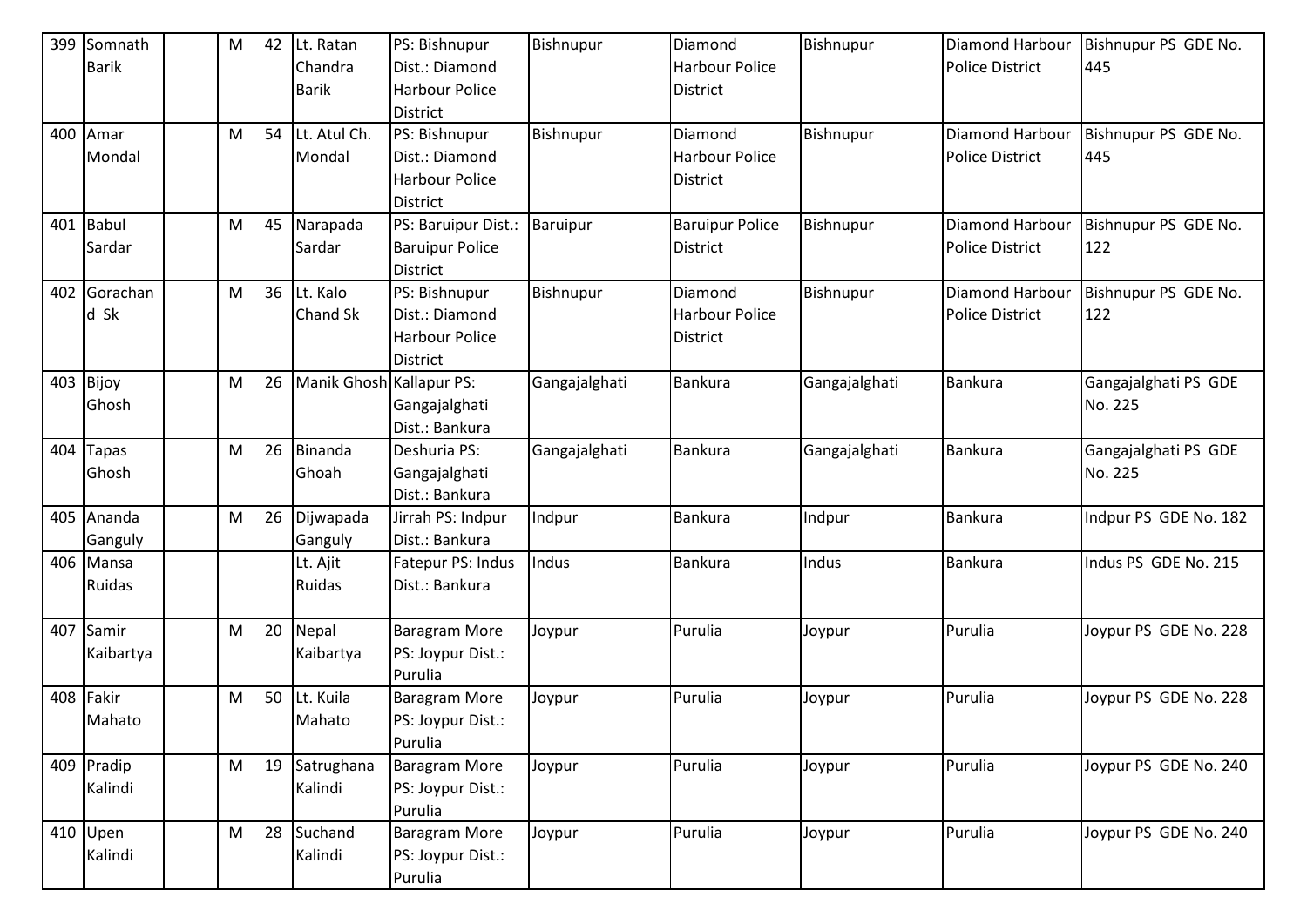|        | 411 Rajib     | M                                                                                                          | 25 | Bideshi                  | Dumurdih More          | Joypur         | Purulia                    | Joypur         | Purulia        | Joypur PS GDE No. 221   |
|--------|---------------|------------------------------------------------------------------------------------------------------------|----|--------------------------|------------------------|----------------|----------------------------|----------------|----------------|-------------------------|
|        | Nayek         |                                                                                                            |    | Nayek                    | PS: Joypur Dist.:      |                |                            |                |                |                         |
|        |               |                                                                                                            |    |                          | Purulia                |                |                            |                |                |                         |
|        | 412 Durgachar | M                                                                                                          | 28 | Lt. Sripati              | Dumurdih More          | Joypur         | Purulia                    | Joypur         | Purulia        | Joypur PS GDE No. 221   |
|        | an            |                                                                                                            |    | Mahato                   | PS: Joypur Dist.:      |                |                            |                |                |                         |
|        | Mahato        |                                                                                                            |    |                          | Purulia                |                |                            |                |                |                         |
|        | 413 Bhaskar   | M                                                                                                          | 19 | Kinkar                   | Joypur Bazar PS:       | Joypur         | Purulia                    | Joypur         | Purulia        | Joypur PS GDE No. 235   |
|        | Mahato        |                                                                                                            |    | Mahato                   | Joypur Dist.:          |                |                            |                |                |                         |
|        |               |                                                                                                            |    |                          | Purulia                |                |                            |                |                |                         |
|        | 414 Biram     | M                                                                                                          | 34 | Lt. Kiriti               | Joypur Bazar PS:       | Joypur         | Purulia                    | Joypur         | Purulia        | Joypur PS GDE No. 235   |
|        | Pandey        |                                                                                                            |    | Pandey                   | Joypur Dist.:          |                |                            |                |                |                         |
|        |               |                                                                                                            |    |                          | Purulia                |                |                            |                |                |                         |
|        | 415 Prasanta  | M                                                                                                          | 32 | Laxmikanta               | Jorisha PS:            | Simlapal       | <b>Bankura</b>             | Simlapal       | <b>Bankura</b> | Simlapal PS GDE No. 220 |
|        | Duley         |                                                                                                            |    | Pal                      | Simlapal Dist.:        |                |                            |                |                |                         |
|        |               |                                                                                                            |    |                          | <b>Bankura</b>         |                |                            |                |                |                         |
| 416 Om |               | M                                                                                                          | 30 | Vishnu Dev               | PS: Coke oven          | Coke oven      | Asansol Durgapur Sonamukhi |                | Bankura        | Sonamukhi PS GDE No.    |
|        | Prakask       |                                                                                                            |    | Chawdhury                | Dist.: Asansol         |                | Police                     |                |                | 197                     |
|        | Chawdhur      |                                                                                                            |    |                          | <b>Durgapur Police</b> |                | Commissionerate            |                |                |                         |
|        |               |                                                                                                            |    |                          | Commissionerate        |                |                            |                |                |                         |
|        |               |                                                                                                            |    |                          |                        |                |                            |                |                |                         |
| 417    | Subha         | M                                                                                                          |    | Ratan Saha               | 566 by 3               | Ashoknagar     | <b>Barasat</b>             | Ashoknagar     | <b>Barasat</b> | Ashoknagar PS GDE No.   |
|        | Saha          |                                                                                                            |    |                          | Ashoknagar PS:         |                |                            |                |                | 253                     |
|        |               |                                                                                                            |    |                          | Ashoknagar Dist.:      |                |                            |                |                |                         |
|        |               |                                                                                                            |    |                          | <b>Barasat</b>         |                |                            |                |                |                         |
|        | 418 Koyel Roy | F                                                                                                          |    | Krishnapada              | Maslandapur, PS-       | Ashoknagar     | Barasat                    | Ashoknagar     | <b>Barasat</b> | Ashoknagar PS GDE No.   |
|        |               |                                                                                                            |    | Roy                      | Habra PS:              |                |                            |                |                | 253                     |
|        |               |                                                                                                            |    |                          | Ashoknagar Dist.:      |                |                            |                |                |                         |
|        |               |                                                                                                            |    |                          | <b>Barasat</b>         |                |                            |                |                |                         |
|        | 419 Amaresh   | M                                                                                                          | 49 | Late Kartick             | PS: Barasat Dist.:     | <b>Barasat</b> | <b>Barasat</b>             | <b>Barasat</b> | <b>Barasat</b> | Barasat PS GDE No. 397  |
|        | Ghosh         |                                                                                                            |    | Chandra                  | Barasat                |                |                            |                |                |                         |
|        |               |                                                                                                            |    | Ghosh                    |                        |                |                            |                |                |                         |
|        | 420 Sadik Ali | M                                                                                                          |    | Lt. Harej Ali            | Golabari               |                | <b>Basirhat</b>            | Duttapukur     | <b>Barasat</b> | Duttapukur PS GDE No.   |
|        |               |                                                                                                            |    |                          | Mochpole, PS-          |                |                            |                |                | 264                     |
|        |               |                                                                                                            |    |                          | Sashan                 |                |                            |                |                |                         |
|        | 421 Suman     | $\mathsf{M}% _{T}=\mathsf{M}_{T}\!\left( a,b\right) ,\ \mathsf{M}_{T}=\mathsf{M}_{T}\!\left( a,b\right) ,$ |    | Sankar Das               | Bamangachi             |                | <b>Basirhat</b>            | Duttapukur     | Barasat        | Duttapukur PS GDE No.   |
|        | Das           |                                                                                                            |    |                          |                        |                |                            |                |                | 264                     |
| 422    | Monoj         | M                                                                                                          |    | Mongal                   | Bamangachi             |                | <b>Basirhat</b>            | Duttapukur     | <b>Barasat</b> | Duttapukur PS GDE No.   |
|        | <b>Biswas</b> |                                                                                                            |    | <b>Biswas</b>            |                        |                |                            |                |                | 264                     |
|        | 423 Naren     | ${\sf M}$                                                                                                  |    | Lt. Robi Saha Bamangachi |                        |                | <b>Basirhat</b>            | Duttapukur     | <b>Barasat</b> | Duttapukur PS GDE No.   |
|        |               |                                                                                                            |    |                          |                        |                |                            |                |                |                         |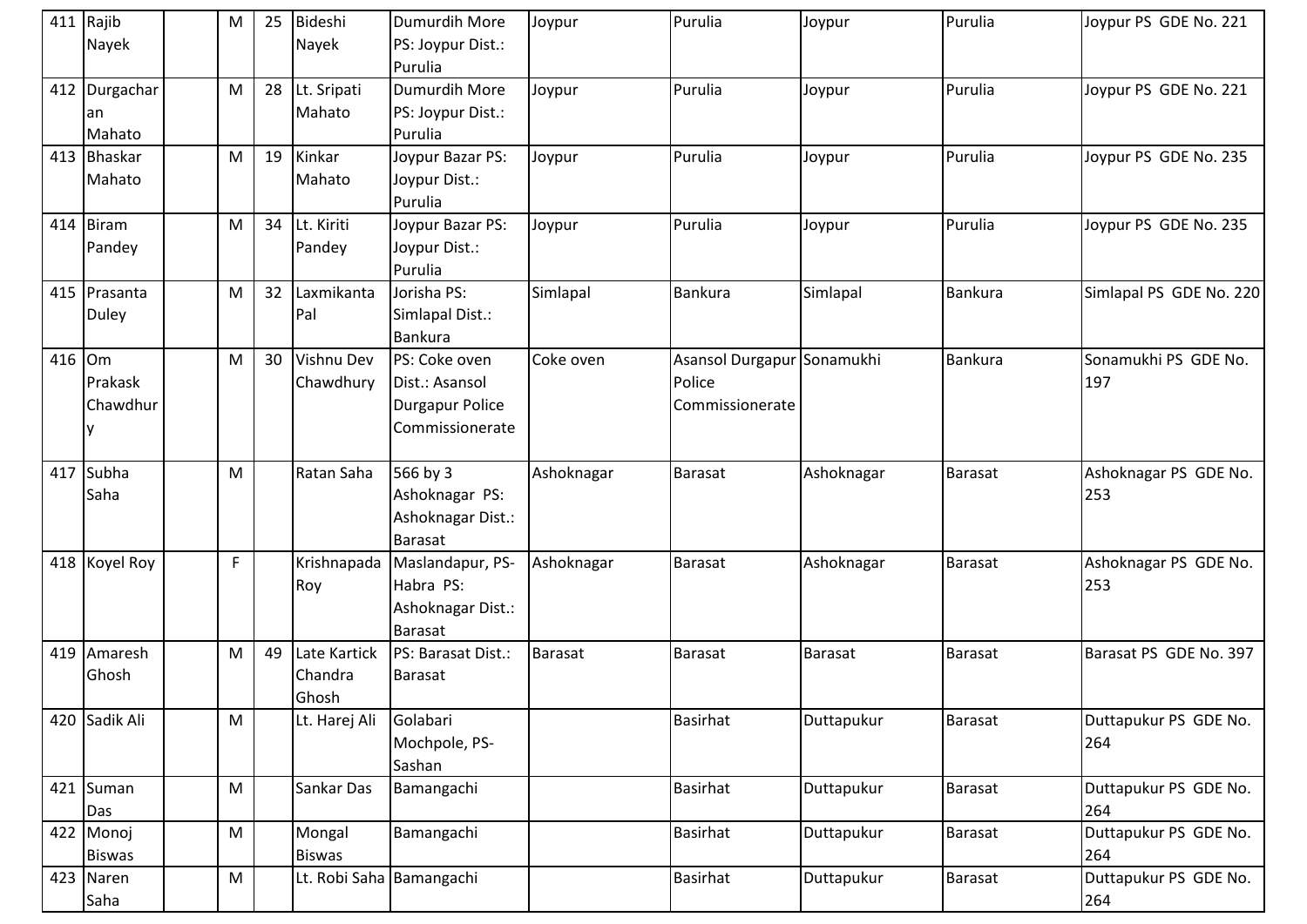|        | 424 Chyan<br>Paul    | 20<br>м | Chanchal<br>Paul        | Jharjhariatala PS:<br>Habra Dist.:<br>Barasat                 | Habra       | <b>Barasat</b>  | Habra       | <b>Barasat</b> | Habra PS GDE No. 412          |
|--------|----------------------|---------|-------------------------|---------------------------------------------------------------|-------------|-----------------|-------------|----------------|-------------------------------|
|        | 425 Akash<br>Prasad  | 20<br>M | Atanu<br>Prasad         | Jharjhariatala PS:<br>Habra Dist.:<br><b>Barasat</b>          | Habra       | Barasat         | Habra       | <b>Barasat</b> | Habra PS GDE No. 412          |
|        | 426 Anupom<br>Nath   | M<br>19 | Bishnupada<br>Nath      | Banipur purbapara Habra<br>PS: Habra Dist.:<br>Barasat        |             | Barasat         | Habra       | Barasat        | Habra PS GDE No. 414          |
|        | 427 Rajib<br>Dutta   | 34<br>M | Krishna<br>Dutta        | 8 no Kalibarai PS:<br>Ashoknagar Dist.:<br><b>Barasat</b>     | Ashoknagar  | <b>Barasat</b>  | Habra       | Barasat        | Habra PS GDE No. 414          |
|        | 428 Provash<br>Mali  | M       | <b>Baddha Mali</b>      | Ashoknagar<br>saratnagar PS:<br>Ashoknagar Dist.:<br>Barasat  | Ashoknagar  | <b>Barasat</b>  | Habra       | <b>Barasat</b> | Habra PS GDE No. 414          |
|        | 429 Khokan<br>Dutta  | M<br>20 | <b>Gopal Dutta</b>      | <b>BANKIMPALLY, PS</b><br>MADHYAMGRAM                         |             | <b>Basirhat</b> | Madhyamgram | <b>Barasat</b> | Madhyamgram PS GDE<br>No. 299 |
|        | 430 Ashutosh<br>Dhar | 25<br>M |                         | Swarup Dhar   BANKIMPALLY, PS<br><b>MADHYAMGRAM</b>           |             | <b>Basirhat</b> | Madhyamgram | <b>Barasat</b> | Madhyamgram PS GDE<br>No. 299 |
|        | 431 Sk Arif          | M       | Sk Hasmat               | Nadibhag<br>Mollapara PS:<br>Madhyamgram<br>Dist.: Barasat    | Madhyamgram | Barasat         | Sasan       | Barasat        | Sasan PS GDE No. 219          |
|        | 432 Nousar<br>Ali    | M       | <b>Sk Kesmat</b><br>Ali | Nadibhag<br>Mollapara PS:<br>Madhyamgram<br>Dist.: Barasat    | Madhyamgram | Barasat         | Sasan       | Barasat        | Sasan PS GDE No. 219          |
|        | 433 Mostafa<br>Kazi  | M       | Selim Kazi              | Nadibhag<br>Mollapara PS:<br>Madhyamgram<br>Dist.: Barasat    | Madhyamgram | Barasat         | Sasan       | <b>Barasat</b> | Sasan PS GDE No. 219          |
| 434 Sk | Arifuddin            | M       | <b>Sk</b><br>Jamaluddin | <b>Barasat Hospital</b><br>Gate PS: Barasat<br>Dist.: Barasat | Barasat     | Barasat         | Sasan       | <b>Barasat</b> | Sasan PS GDE No. 219          |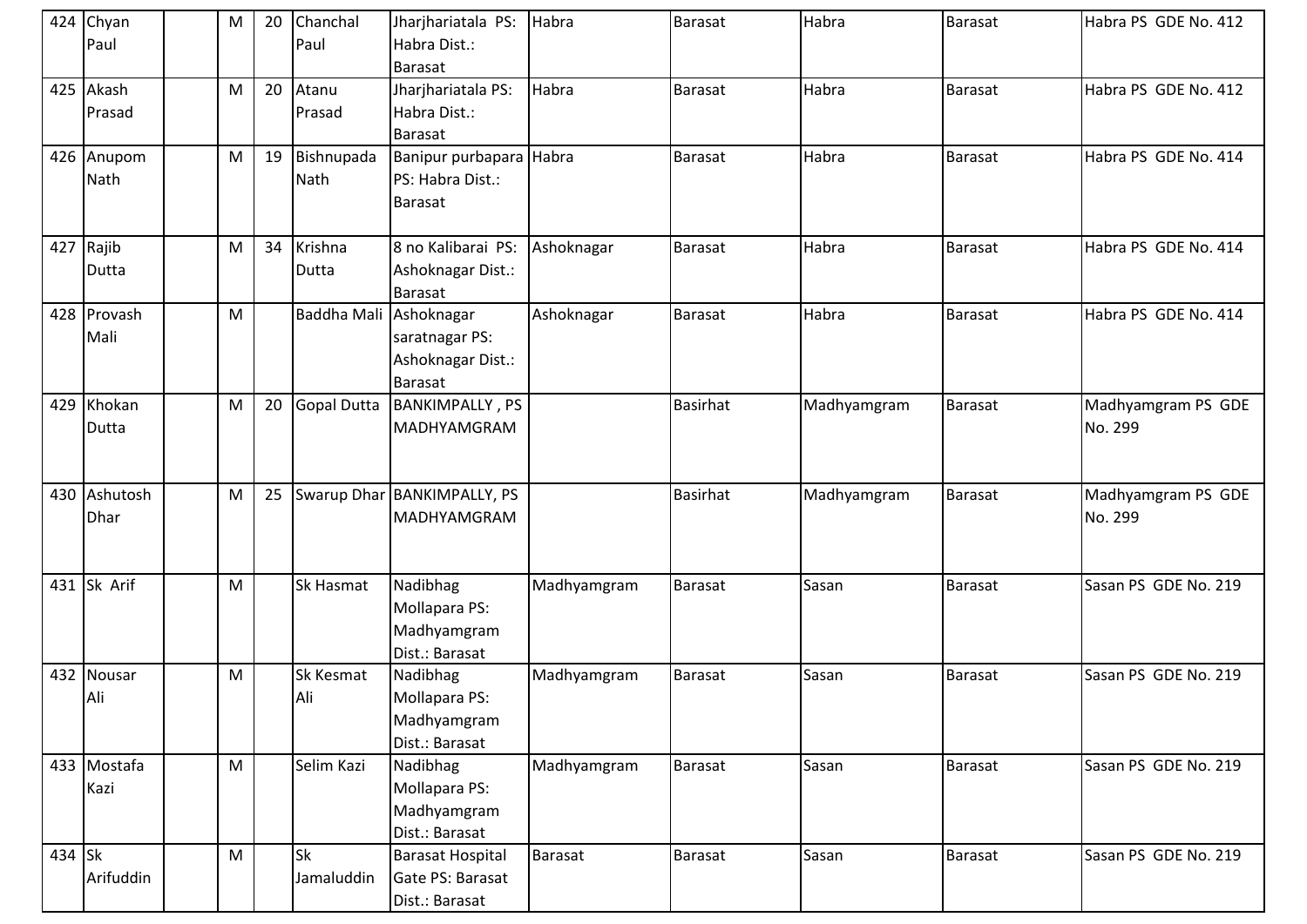|          | 435 Pinku<br>Mondal    | M |    | Alim               | <b>Barasat Hospital</b><br>Gate PS: Barasat<br>Dist.: Barasat                                                                         | <b>Barasat</b> | Barasat                                  | Sasan       | <b>Barasat</b>  | Sasan PS GDE No. 219                             |
|----------|------------------------|---|----|--------------------|---------------------------------------------------------------------------------------------------------------------------------------|----------------|------------------------------------------|-------------|-----------------|--------------------------------------------------|
|          | 436 Irfan<br>Sarkar    | M |    | Jamirul<br>Sarkar  | Golabari, PO-<br>Golabari Bazar PS:<br>Sasan Dist.:<br>Barasat                                                                        | Sasan          | <b>Barasat</b>                           | Sasan       | <b>Barasat</b>  | Sasan PS GDE No. 224                             |
|          | 437 Abu Sahid          | M |    | Akbar Ali          | PS: Sasan Dist.:<br>Barasat                                                                                                           | Sasan          | Barasat                                  | Sasan       | Barasat         | Sasan PS GDE No. 224                             |
|          | 438 Md Ariful<br>Islam | M |    | Sahadul<br>Hossain | <b>Uttar Bahira PS:</b><br>Sasan Dist.:<br>Barasat                                                                                    | Sasan          | Barasat                                  | Sasan       | Barasat         | Sasan PS GDE No. 224                             |
|          | 439 Khairul<br>Islam   | M |    | Taleb Ali          | <b>Uttar Bahira PS:</b><br>Sasan Dist.:<br><b>Barasat</b>                                                                             | Sasan          | Barasat                                  | Sasan       | <b>Barasat</b>  | Sasan PS GDE No. 224                             |
|          | 440 Md Ariful<br>Islam | M |    | Masir Ali          | Shasan Sahara PS:<br>Sasan Dist.:<br><b>Barasat</b>                                                                                   | Sasan          | <b>Barasat</b>                           | Sasan       | <b>Barasat</b>  | Sasan PS GDE No. 224                             |
| $441$ Md | Kabirul<br>Islam       | M |    | Nur<br>Mohammad    | Shasan Sahara PS:<br>Sasan Dist.:<br><b>Barasat</b>                                                                                   | Sasan          | <b>Barasat</b>                           | Sasan       | <b>Barasat</b>  | Sasan PS GDE No. 224                             |
| 442      | `pradip<br>Singh       | M | 38 | Singh              | Lt Jagannath Moniram pore<br>Mistrighat-, sahana<br>school.p.o+p.s PS:<br>Barrackpore Dist.:<br>Barrackpore Police<br>Commissionerate | Barrackpore    | Barrackpore<br>Police<br>Commissionerate | Barrackpore | Commissionerate | Barrackpore Police Barrackpore PS GDE No.<br>210 |
|          | 443 Gopal<br>Dolui     | M |    | <b>Dulal Dolui</b> | Ghola Purbanchal<br>'D' Block                                                                                                         |                | <b>Basirhat</b>                          | Ghola       | Commissionerate | Barrackpore Police Ghola PS GDE No. 373          |
|          | 444 Rahul<br>Kamat     | M |    | Ganga<br>Kamat     | Ghola Purbanchal<br>'D' Block                                                                                                         |                | <b>Basirhat</b>                          | Ghola       | Commissionerate | Barrackpore Police Ghola PS GDE No. 373          |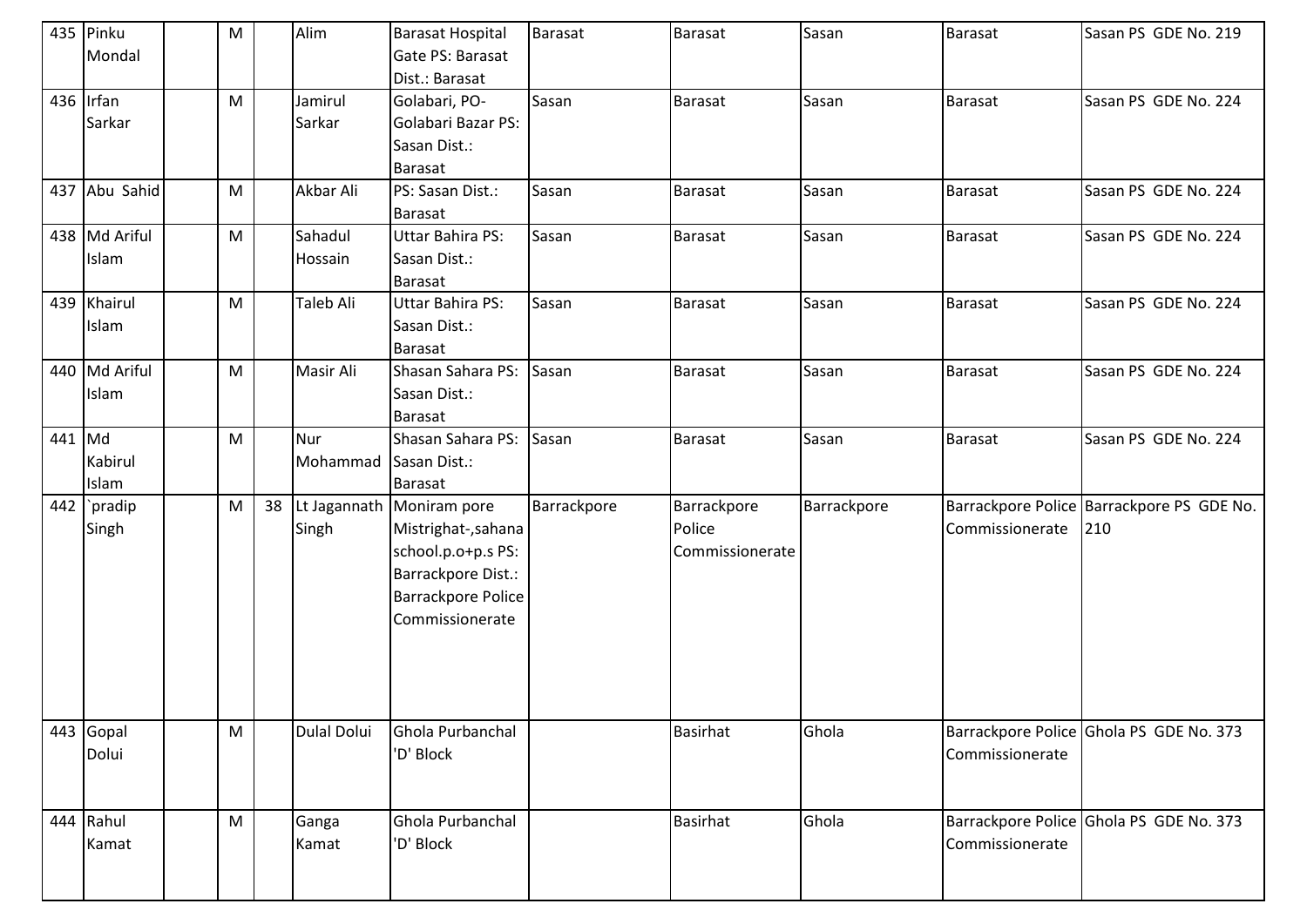| 445 Md. | Imrnan<br>Khan               |   |    | S/o-Late<br>Rafik Khan             |                                                             |         | <b>Basirhat</b>                          | Jagaddal        | Commissionerate | Barrackpore Police Jagaddal PS GDE No. 298           |
|---------|------------------------------|---|----|------------------------------------|-------------------------------------------------------------|---------|------------------------------------------|-----------------|-----------------|------------------------------------------------------|
|         | 446 Sanjib<br>Yadav          |   |    | S/o-Ram<br>Sharaf Yadav 01, PO+PS- | Of BL No-10, H/No-<br>Jagaddal                              |         | <b>Basirhat</b>                          | Jagaddal        | Commissionerate | Barrackpore Police Jagaddal PS GDE No. 298           |
|         | 447 Raj Dey                  |   |    | S/o-Swapan<br>Dey                  | Of Golghar Sundia<br>Para, PO+PS-<br>Jagaddal               |         | <b>Basirhat</b>                          | Jagaddal        | Commissionerate | Barrackpore Police Jagaddal PS GDE No. 298           |
|         | 448 Birju<br>Prasad          |   |    | S/o-Late<br>Sadhu<br>Prasad        | Of Hospital 02 No<br>Gate, PO+PS-<br>Jagaddal               |         | <b>Basirhat</b>                          | Jagaddal        | Commissionerate | Barrackpore Police Jagaddal PS GDE No. 298           |
|         | 449 Bimal<br>Barui           |   |    | Mahadeb<br>Ch. Barui               |                                                             |         | <b>Basirhat</b>                          | New barrackpore | Commissionerate | Barrackpore Police New barrackpore PS<br>GDE No. 242 |
|         | 450 Kanak Das                |   |    | Nitaipada<br>Das                   |                                                             |         | <b>Basirhat</b>                          | New barrackpore | Commissionerate | Barrackpore Police New barrackpore PS<br>GDE No. 242 |
|         | 451 Dhananjo<br>y Dutta      |   |    | Lt. Satindra<br>Nath Dutta         | Khudiram Pally                                              |         | <b>Basirhat</b>                          | Nimta           | Commissionerate | Barrackpore Police Nimta PS GDE No. 281              |
|         | 452 Goutam<br>Mukherje<br>le |   |    | Sambhu<br>Nath<br>Mukherjee        | Khudiram Pally,<br>Nimta                                    |         | <b>Basirhat</b>                          | Nimta           | Commissionerate | Barrackpore Police Nimta PS GDE No. 281              |
|         | 453 Joy Das                  | M | 22 | <b>Bilwa Das</b>                   | PS: Noapara Dist.:<br>Barrackpore Police<br>Commissionerate | Noapara | Barrackpore<br>Police<br>Commissionerate | Noapara         | Commissionerate | Barrackpore Police Noapara PS GDE No. 240            |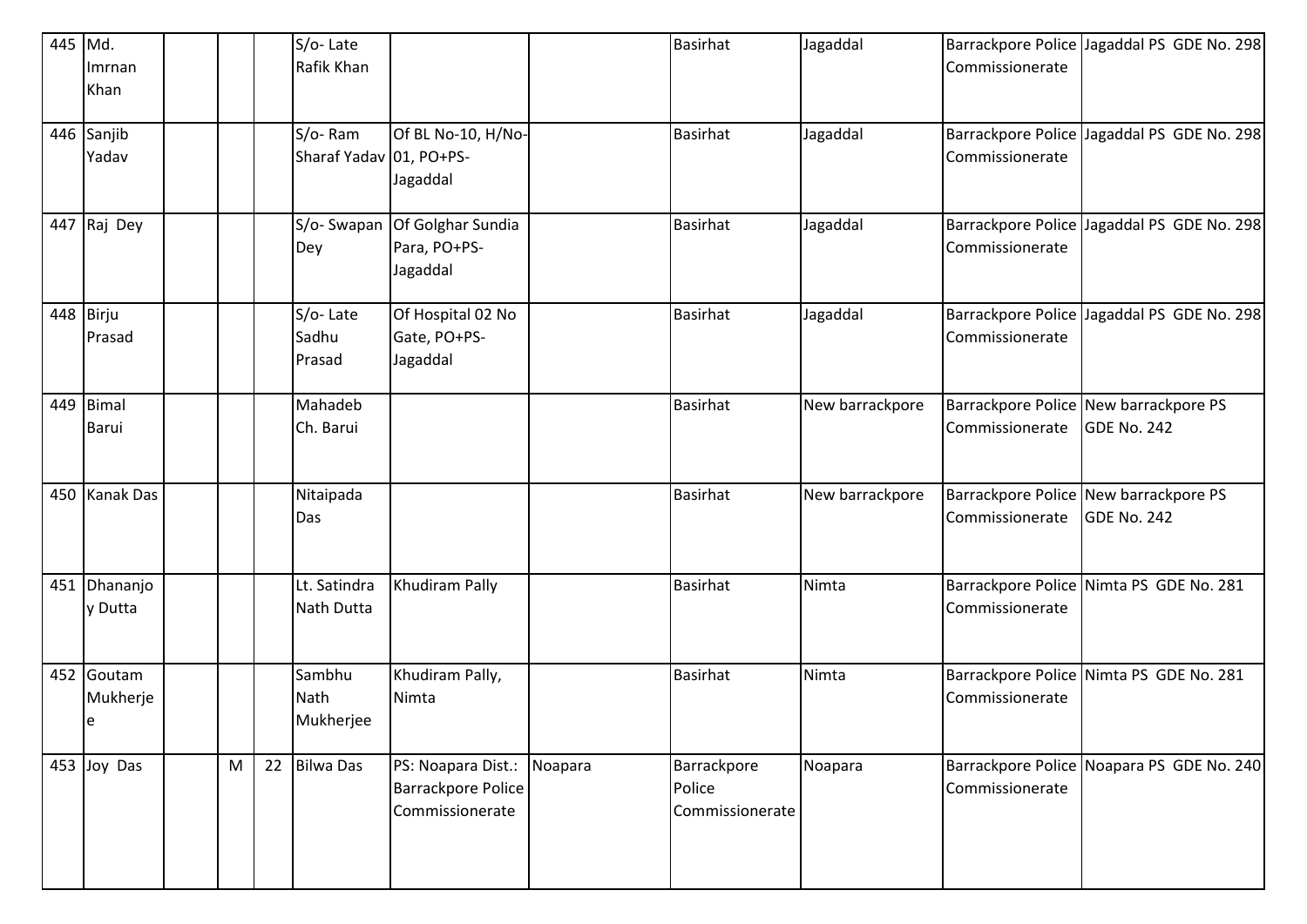| 454    | Bappa<br>Shaw          | M | 37 | Singhasan<br>Shaw  | PS: Noapara Dist.: Noapara<br>Barrackpore Police<br>Commissionerate              |           | Barrackpore<br>Police<br>Commissionerate | Noapara  | Commissionerate                              | Barrackpore Police Noapara PS GDE No. 240  |  |
|--------|------------------------|---|----|--------------------|----------------------------------------------------------------------------------|-----------|------------------------------------------|----------|----------------------------------------------|--------------------------------------------|--|
| 455 Md | Abjalqures             | M | 34 | Md Yaqub<br>Quresi | PS: Kamarhati<br>Dist.: Barrackpore<br>Police<br>Commissionerate                 | Kamarhati | Barrackpore<br>Police<br>Commissionerate | Titagarh | Commissionerate                              | Barrackpore Police Titagarh PS GDE No. 265 |  |
|        | 456 Sk Kausar          | M | 30 | Sk Fakru           | PS: Titagarh Dist.:<br><b>Barrackpore Police</b><br>Commissionerate              | Titagarh  | Barrackpore<br>Police<br>Commissionerate | Titagarh | <b>Barrackpore Police</b><br>Commissionerate | Titagarh PS GDE No. 265                    |  |
|        | 457 Vishal<br>Jaiswara | M | 18 | Ajay<br>Jaiswara   | PS: Noapara Dist.:<br>Barrackpore Police<br>Commissionerate                      | Noapara   | Barrackpore<br>Police<br>Commissionerate | Titagarh | Commissionerate                              | Barrackpore Police Titagarh PS GDE No. 265 |  |
|        | 458 Ravi Tanti         | M | 24 |                    | Krishna Tanti PS: Noapara Dist.:<br><b>Barrackpore Police</b><br>Commissionerate | Noapara   | Barrackpore<br>Police<br>Commissionerate | Titagarh | Barrackpore Police<br>Commissionerate        | Titagarh PS GDE No. 265                    |  |
|        | 459 Gour<br>Saha       | M | 32 | Lt Joydeep<br>Saha | PS: Noapara Dist.:<br>Barrackpore Police<br>Commissionerate                      | Noapara   | Barrackpore<br>Police<br>Commissionerate | Titagarh | Commissionerate                              | Barrackpore Police Titagarh PS GDE No. 265 |  |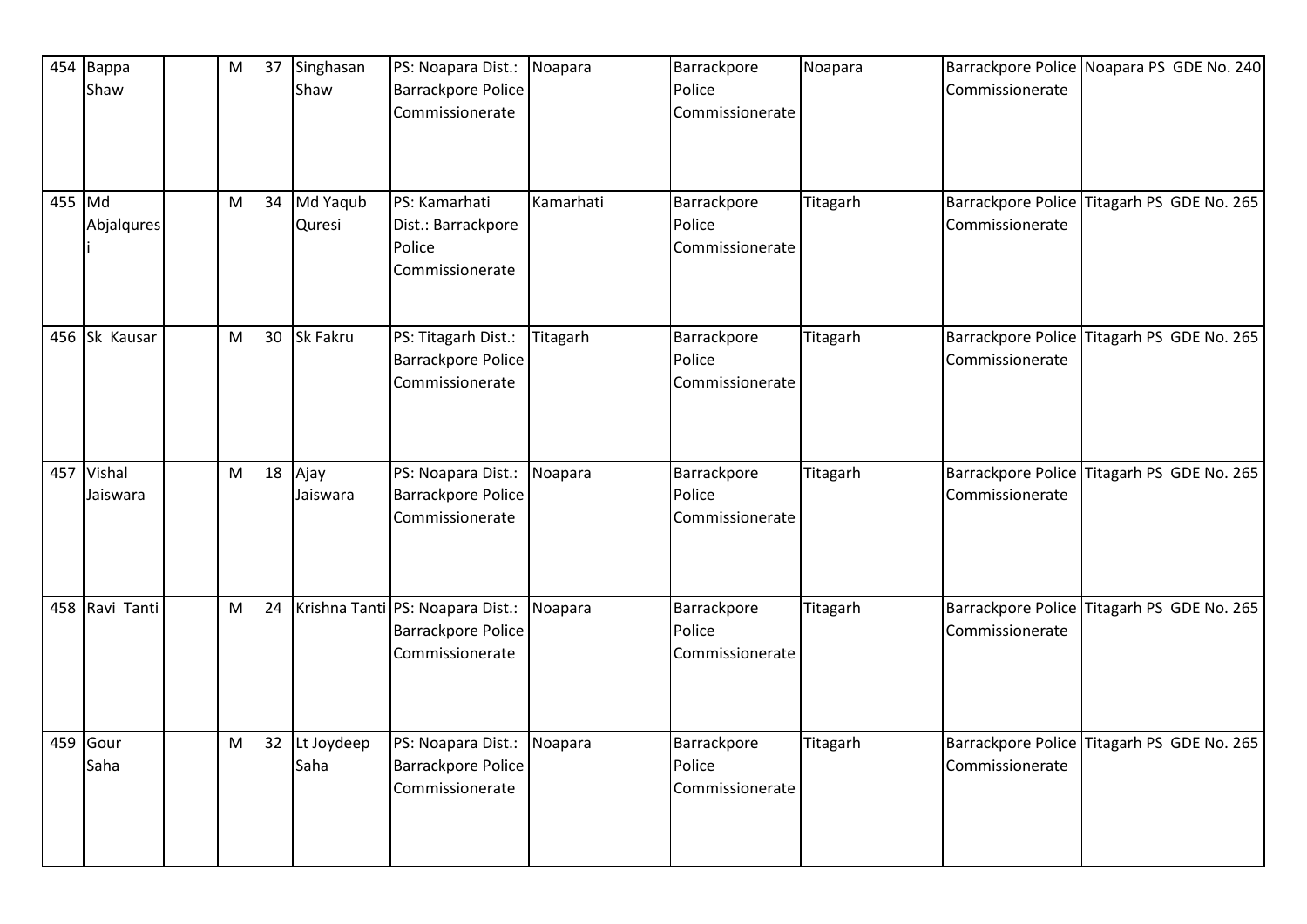| 460 Md |              | M | 37 | Anwar            | PS: Titagarh Dist.:       | Titagarh    | Barrackpore     | Titagarh |                           | Barrackpore Police Titagarh PS GDE No. 306 |
|--------|--------------|---|----|------------------|---------------------------|-------------|-----------------|----------|---------------------------|--------------------------------------------|
|        | Nasim        |   |    | Hossain          | Barrackpore Police        |             | Police          |          | Commissionerate           |                                            |
|        |              |   |    |                  | Commissionerate           |             | Commissionerate |          |                           |                                            |
|        |              |   |    |                  |                           |             |                 |          |                           |                                            |
|        |              |   |    |                  |                           |             |                 |          |                           |                                            |
|        |              |   |    |                  |                           |             |                 |          |                           |                                            |
| 461    | Karan        | M | 26 |                  | Mohan Dom PS: Barrackpore | Barrackpore | Barrackpore     | Titagarh |                           | Barrackpore Police Titagarh PS GDE No. 306 |
|        | Dom          |   |    |                  | Dist.: Barrackpore        |             | Police          |          | Commissionerate           |                                            |
|        |              |   |    |                  | Police                    |             | Commissionerate |          |                           |                                            |
|        |              |   |    |                  | Commissionerate           |             |                 |          |                           |                                            |
|        |              |   |    |                  |                           |             |                 |          |                           |                                            |
|        | 462 Saurav   | M | 52 | Lt. Kanailal     | PS: Titagarh Dist.:       | Titagarh    | Barrackpore     | Titagarh | <b>Barrackpore Police</b> | Titagarh PS GDE No. 306                    |
|        | Jaiswal      |   |    | Jaiswal          | <b>Barrackpore Police</b> |             | Police          |          | Commissionerate           |                                            |
|        |              |   |    |                  | Commissionerate           |             | Commissionerate |          |                           |                                            |
|        |              |   |    |                  |                           |             |                 |          |                           |                                            |
|        |              |   |    |                  |                           |             |                 |          |                           |                                            |
|        |              |   |    |                  |                           |             |                 |          |                           |                                            |
| 463    | Rabi Khan    | M | 48 | Lt Bhubu         | PS: Titagarh Dist.:       | Titagarh    | Barrackpore     | Titagarh | Barrackpore Police        | Titagarh PS GDE No. 306                    |
|        |              |   |    | Khan             | <b>Barrackpore Police</b> |             | Police          |          | Commissionerate           |                                            |
|        |              |   |    |                  | Commissionerate           |             | Commissionerate |          |                           |                                            |
|        |              |   |    |                  |                           |             |                 |          |                           |                                            |
|        |              |   |    |                  |                           |             |                 |          |                           |                                            |
|        | 464 Rahul    |   |    | S/o Amaga        |                           |             | <b>Basirhat</b> | Baruipur | <b>Baruipur Police</b>    | Baruipur PS GDE No. 424                    |
|        | Purkait      |   |    | Purkait          |                           |             |                 |          | <b>District</b>           |                                            |
|        | 465 Bilas    |   |    | S/o Kartik       |                           |             | <b>Basirhat</b> | Baruipur | <b>Baruipur Police</b>    | Baruipur PS GDE No. 424                    |
|        | Sardar       |   |    | Sardar           |                           |             |                 |          | <b>District</b>           |                                            |
|        | 466 Babusona |   |    | S/O              |                           |             | <b>Basirhat</b> | Baruipur | <b>Baruipur Police</b>    | Baruipur PS GDE No. 490                    |
|        | Sikari       |   |    | Ramprasad        |                           |             |                 |          | <b>District</b>           |                                            |
|        |              |   |    | Sikari           |                           |             |                 |          |                           |                                            |
|        | 467 Soma     |   |    | W/o Ranjan       |                           |             | <b>Basirhat</b> | Baruipur | <b>Baruipur Police</b>    | Baruipur PS GDE No. 490                    |
|        | Bagani       |   |    | Das              |                           |             |                 |          | <b>District</b>           |                                            |
|        | 468 Sudip    |   |    | S/o Uttam        |                           |             | <b>Basirhat</b> | Baruipur | <b>Baruipur Police</b>    | Baruipur PS GDE No. 490                    |
|        | Sardar       |   |    | Sardar           |                           |             |                 |          | <b>District</b>           |                                            |
|        | 469 Akher    | M |    | 26 Lt, Noor Ali  | Chandenswar               |             | <b>Basirhat</b> | Bhangar  | <b>Baruipur Police</b>    | Bhangar PS GDE No. 299                     |
|        | Sardar       |   |    | Sardar           |                           |             |                 |          | District                  |                                            |
|        | 470 Birendra | M | 40 | <b>Bijoy Pal</b> | Pratapgrh                 |             | <b>Basirhat</b> | Bhangar  | <b>Baruipur Police</b>    | Bhangar PS GDE No. 299                     |
|        | Pal          |   |    |                  |                           |             |                 |          | District                  |                                            |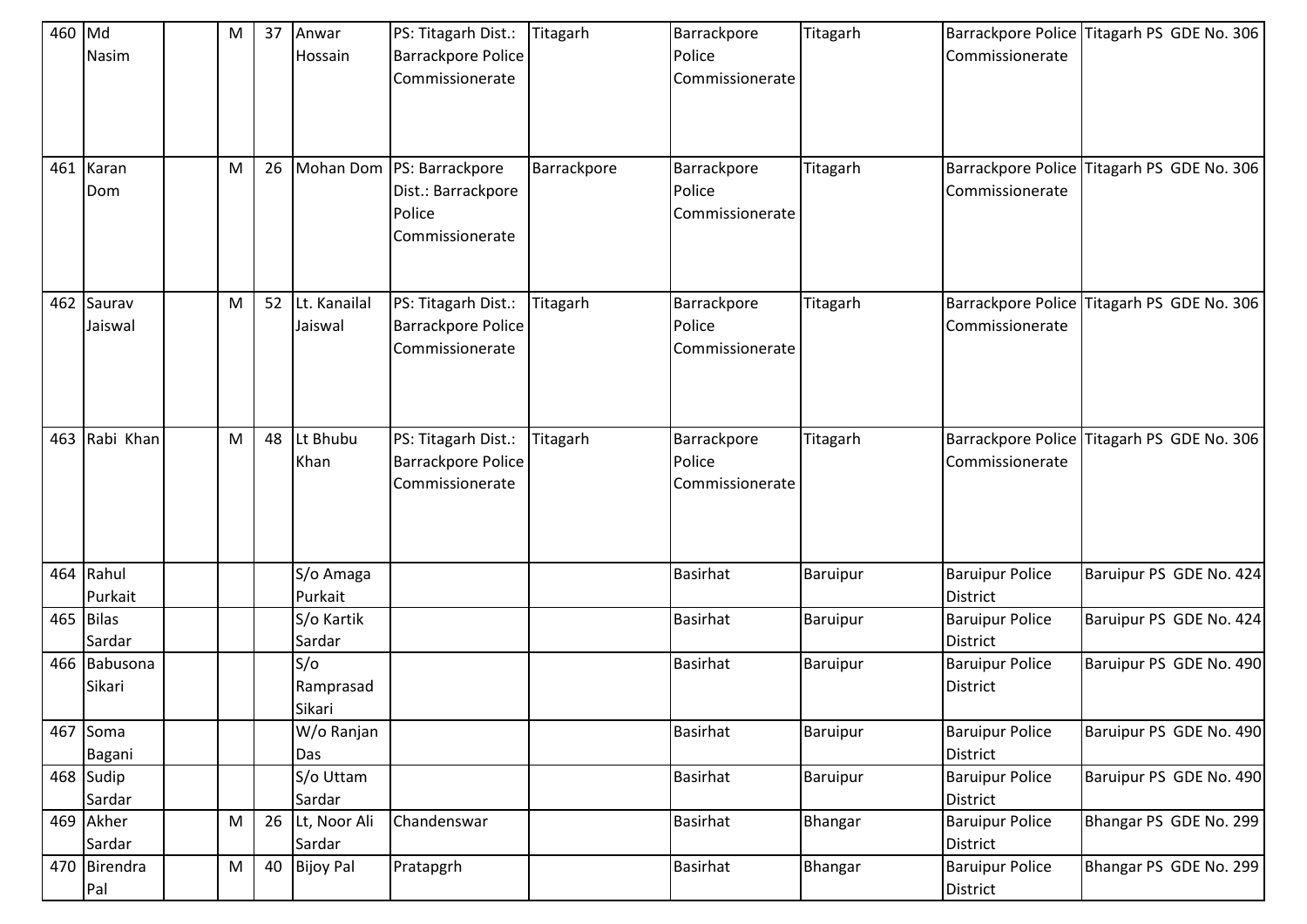| 471 Kangal<br>Karmakar           | M | 55 | Sanahar<br>Karmakar        | Kalikapur                                                                                  |           | <b>Basirhat</b>                           | Bhangar   | <b>Baruipur Police</b><br><b>District</b> | Bhangar PS GDE No. 327                                         |
|----------------------------------|---|----|----------------------------|--------------------------------------------------------------------------------------------|-----------|-------------------------------------------|-----------|-------------------------------------------|----------------------------------------------------------------|
| 472 Sanahar<br><b>Karmakar</b>   | M | 52 | Lt. Jatin Ch.<br>Karamakar | Kalikapur                                                                                  |           | Basirhat                                  | Bhangar   | <b>Baruipur Police</b><br><b>District</b> | Bhangar PS GDE No. 327                                         |
| 473 Rased Ali<br>Molla           | M | 38 | Sahem Ali<br>Molla         | Padamapukur                                                                                |           | <b>Basirhat</b>                           | Bhangar   | <b>Baruipur Police</b><br><b>District</b> | Bhangar PS GDE No. 327                                         |
| 474 Mahamud<br>ul Hasan<br>Molla | M | 20 |                            | Nur Ahamed Kayam Kha PS:<br>Jibantala Dist.:<br><b>Baruipur Police</b><br><b>District</b>  | Jibantala | <b>Baruipur Police</b><br><b>District</b> | Jibantala | <b>Baruipur Police</b><br><b>District</b> | Jibantala PS GDE No.<br>206                                    |
| 475 Abu Sahid<br><b>Sk</b>       | M | 25 | Julfikkar                  | Kayam Kha PS:<br>Jibantala Dist.:<br><b>Baruipur Police</b><br><b>District</b>             | Jibantala | <b>Baruipur Police</b><br><b>District</b> | Jibantala | <b>Baruipur Police</b><br><b>District</b> | Jibantala PS GDE No.<br>206                                    |
| 476 Sukumar<br><b>Rui Das</b>    | M |    | Das                        | Rampada Rui Ranigachi PS:<br>Jibantala Dist.:<br><b>Baruipur Police</b><br><b>District</b> | Jibantala | <b>Baruipur Police</b><br><b>District</b> | Jibantala | <b>Baruipur Police</b><br>District        | Jibantala PS Outpost<br>Ghutiasharip ROP GDE<br>No. 146        |
| 477 Puswbi<br><b>Rui Das</b>     | F |    | Sukumar Rui<br>Das         | Ranigachi PS:<br>Jibantala Dist.:<br><b>Baruipur Police</b><br><b>District</b>             | Jibantala | <b>Baruipur Police</b><br><b>District</b> | Jibantala | <b>Baruipur Police</b><br><b>District</b> | Jibantala PS Outpost<br>Ghutiasharip ROP GDE<br>No. 146        |
| 478 Sabir Sk                     | M |    | <b>Kuddus Sk</b>           | Dakshin<br>Makhaltala PS:<br>Jibantala Dist.:<br><b>Baruipur Police</b><br><b>District</b> | Jibantala | <b>Baruipur Police</b><br><b>District</b> | Jibantala | <b>Baruipur Police</b><br><b>District</b> | Jibantala PS Outpost<br>Ghutiasharip ROP GDE<br>No. 146        |
| 479 Roshid<br>Khan               | M |    | Md Akbar Ali<br>Khan       | Dakshin<br>Makhaltala PS:<br>Jibantala Dist.:<br><b>Baruipur Police</b><br><b>District</b> | Jibantala | <b>Baruipur Police</b><br><b>District</b> | Jibantala | <b>Baruipur Police</b><br><b>District</b> | Jibantala PS Outpost<br><b>Ghutiasharip ROP GDE</b><br>No. 146 |
| 480 Golam<br>Mostafa<br>Molla    |   |    | Mojam Ali<br>Molla         | Barali PS: Bhangar<br>Dist.: Baruipur<br><b>Police District</b>                            | Bhangar   | <b>Baruipur Police</b><br><b>District</b> | Kashipore | <b>Baruipur Police</b><br><b>District</b> | Kashipore PS GDE No.<br>200                                    |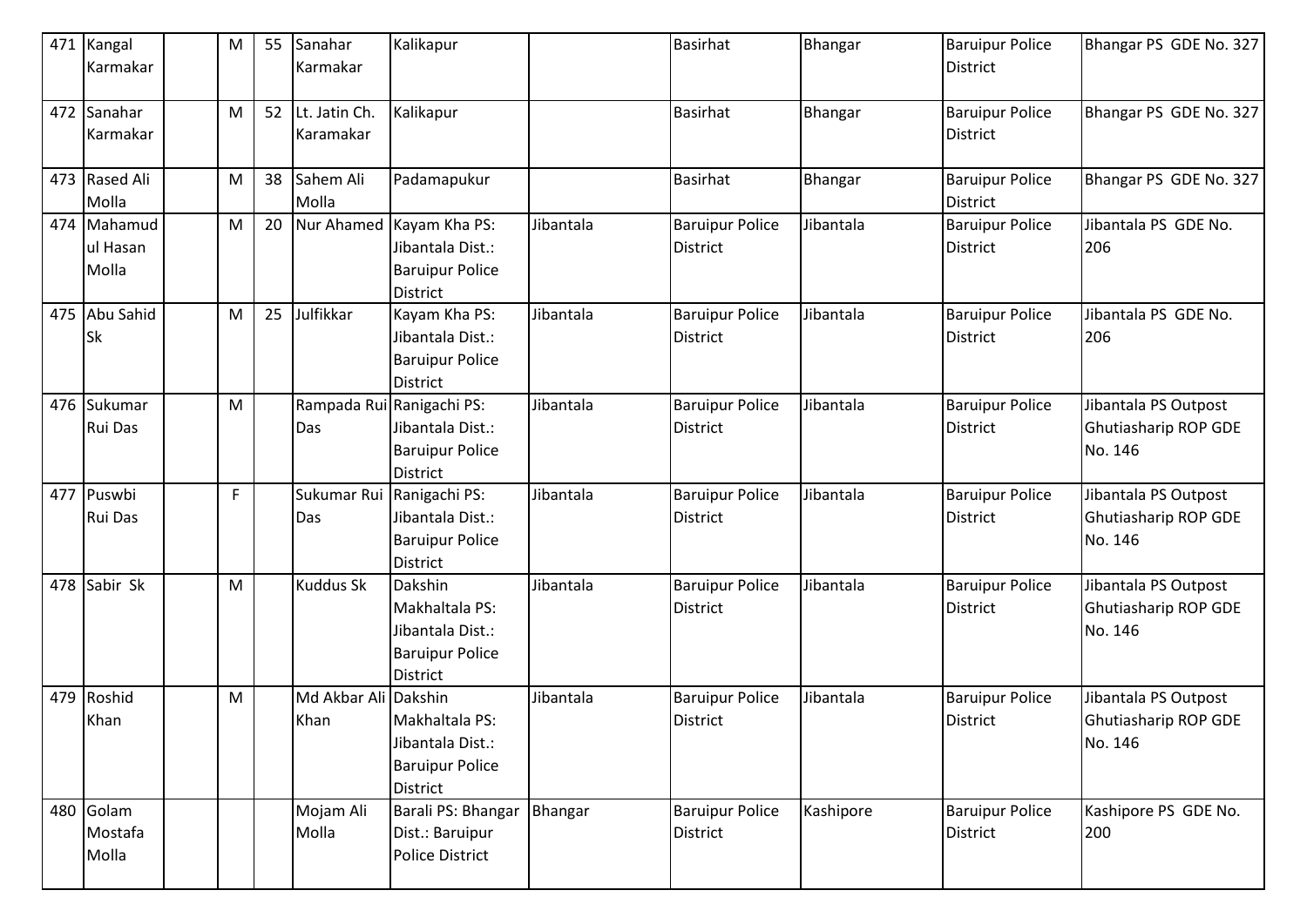| 481 | Karimul      |   | 42 | Jamat Ali                 | Majerhat PS:               | Kashipore | <b>Baruipur Police</b> | Kashipore | <b>Baruipur Police</b> | Kashipore PS GDE No.   |
|-----|--------------|---|----|---------------------------|----------------------------|-----------|------------------------|-----------|------------------------|------------------------|
|     | Molla        |   |    | Molla                     | Kashipore Dist.:           |           | <b>District</b>        |           | <b>District</b>        | 215                    |
|     |              |   |    |                           | <b>Baruipur Police</b>     |           |                        |           |                        |                        |
|     |              |   |    |                           | <b>District</b>            |           |                        |           |                        |                        |
| 482 | Mintu        | M |    | Dulal Gayen               | Kundakhali, PS             | Kultali   | <b>Baruipur Police</b> | Kultali   | <b>Baruipur Police</b> | Kultali PS GDE No. 218 |
|     | Gayen        |   |    |                           | Kultali, South 24          |           | <b>District</b>        |           | <b>District</b>        |                        |
|     |              |   |    |                           | Parganas PS:               |           |                        |           |                        |                        |
|     |              |   |    |                           | Kultali Dist.:             |           |                        |           |                        |                        |
|     |              |   |    |                           | <b>Baruipur Police</b>     |           |                        |           |                        |                        |
|     |              |   |    |                           | <b>District</b>            |           |                        |           |                        |                        |
|     | 483 Dipankar | M |    | Lt.                       | PS: Kultali Dist.:         | Kultali   | <b>Baruipur Police</b> | Kultali   | <b>Baruipur Police</b> | Kultali PS GDE No. 218 |
|     | Haldar       |   |    | Harananda                 | <b>Baruipur Police</b>     |           | <b>District</b>        |           | <b>District</b>        |                        |
|     |              |   |    | Haldar                    | <b>District</b>            |           |                        |           |                        |                        |
|     | 484 Soleman  | M |    | Selim Haldar Deulbari, PS |                            | Kultali   | <b>Baruipur Police</b> | Kultali   | <b>Baruipur Police</b> | Kultali PS GDE No. 218 |
|     | Haldar       |   |    |                           | Kultali, South 24          |           | <b>District</b>        |           | <b>District</b>        |                        |
|     |              |   |    |                           | Parganas PS:               |           |                        |           |                        |                        |
|     |              |   |    |                           | Kultali Dist.:             |           |                        |           |                        |                        |
|     |              |   |    |                           | <b>Baruipur Police</b>     |           |                        |           |                        |                        |
|     |              |   |    |                           | <b>District</b>            |           |                        |           |                        |                        |
|     | 485 Chhakem  | M | 19 | Asan Ali                  | Deulbari, PS               | Kultali   | <b>Baruipur Police</b> | Kultali   | <b>Baruipur Police</b> | Kultali PS GDE No. 218 |
|     | Ali Molla    |   |    | Molla                     | Kultali, South 24          |           | <b>District</b>        |           | <b>District</b>        |                        |
|     |              |   |    |                           | Parganas PS:               |           |                        |           |                        |                        |
|     |              |   |    |                           | Kultali Dist.:             |           |                        |           |                        |                        |
|     |              |   |    |                           | <b>Baruipur Police</b>     |           |                        |           |                        |                        |
|     |              |   |    |                           | <b>District</b>            |           |                        |           |                        |                        |
|     | 486 Sanjay   | M |    | Prabhas                   | Deulbari, PS               | Kultali   | <b>Baruipur Police</b> | Kultali   | <b>Baruipur Police</b> | Kultali PS GDE No. 232 |
|     | Mandal       |   |    | Mandal                    | Kultali, South 24          |           | <b>District</b>        |           | <b>District</b>        |                        |
|     |              |   |    |                           | Parganas PS:               |           |                        |           |                        |                        |
|     |              |   |    |                           | Kultali Dist.:             |           |                        |           |                        |                        |
|     |              |   |    |                           | <b>Baruipur Police</b>     |           |                        |           |                        |                        |
|     |              |   |    |                           | <b>District</b>            |           |                        |           |                        |                        |
| 487 | Dibyendu     | M |    |                           | Nitai Mandal Hatchapri, PS | Bakultala | <b>Baruipur Police</b> | Kultali   | <b>Baruipur Police</b> | Kultali PS GDE No. 246 |
|     | Mandal       |   |    |                           | Bakultala, South           |           | District               |           | <b>District</b>        |                        |
|     |              |   |    |                           | 24 Parganas PS:            |           |                        |           |                        |                        |
|     |              |   |    |                           | Bakultala Dist.:           |           |                        |           |                        |                        |
|     |              |   |    |                           | <b>Baruipur Police</b>     |           |                        |           |                        |                        |
|     |              |   |    |                           | District                   |           |                        |           |                        |                        |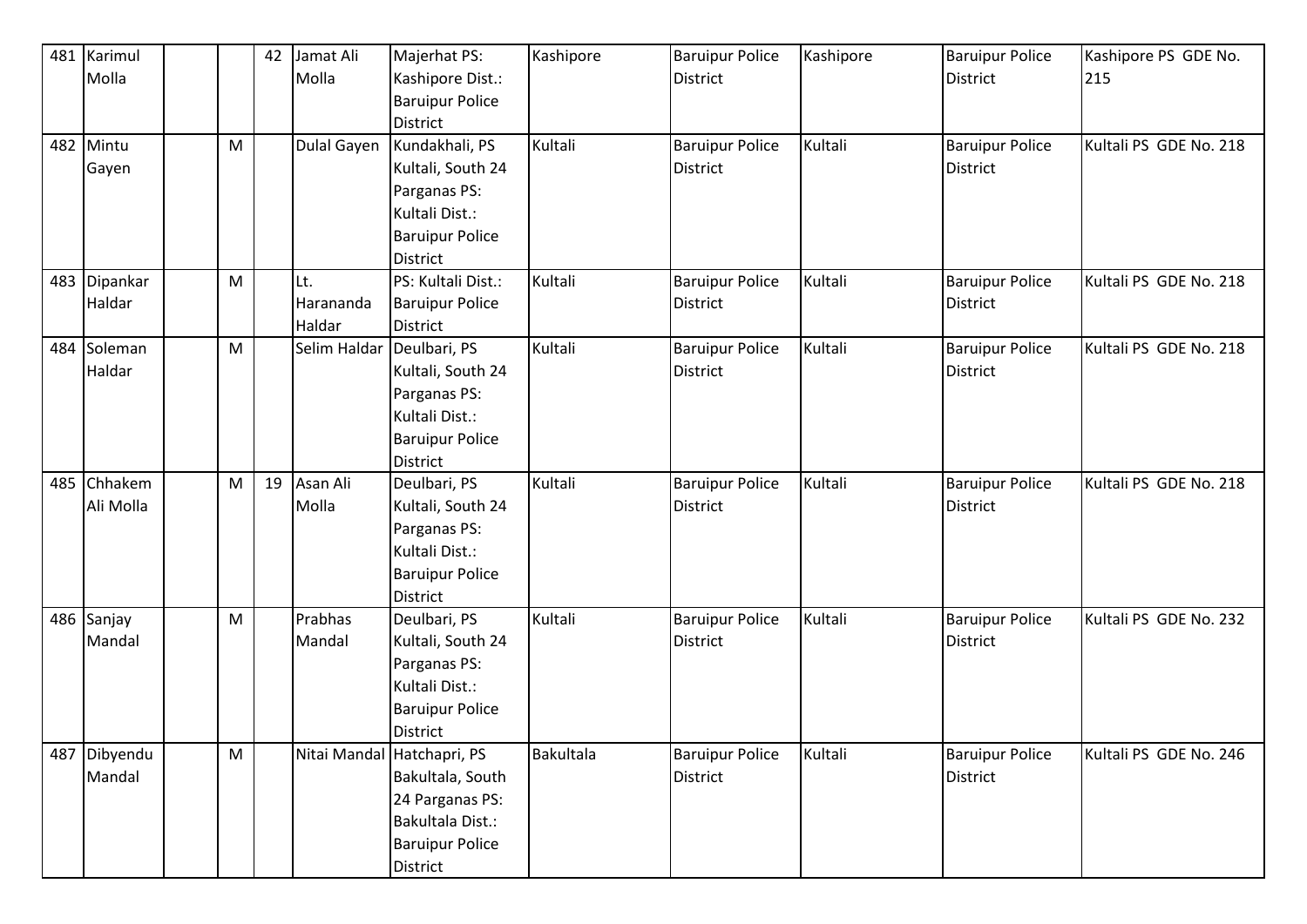|     | 488 Chandra   | M | Ananta             | Dakshin Barasar,             | Joynagar | <b>Baruipur Police</b> | Kultali | <b>Baruipur Police</b> | Kultali PS GDE No. 246 |
|-----|---------------|---|--------------------|------------------------------|----------|------------------------|---------|------------------------|------------------------|
|     | Kanta         |   | Naskar             | PS Joynagar, South           |          | District               |         | <b>District</b>        |                        |
|     | Naskar        |   |                    | 24 Parganas PS:              |          |                        |         |                        |                        |
|     |               |   |                    | Joynagar Dist.:              |          |                        |         |                        |                        |
|     |               |   |                    | <b>Baruipur Police</b>       |          |                        |         |                        |                        |
|     |               |   |                    | <b>District</b>              |          |                        |         |                        |                        |
|     |               |   |                    |                              |          |                        |         |                        |                        |
| 489 | Madhusud      | M | Sanatan            | Jamtala, PS Kultali, Kultali |          | <b>Baruipur Police</b> | Kultali | <b>Baruipur Police</b> | Kultali PS GDE No. 252 |
|     | an Haldar     |   |                    | South 24 Parganas            |          | District               |         | <b>District</b>        |                        |
|     |               |   |                    | PS: Kultali Dist.:           |          |                        |         |                        |                        |
|     |               |   |                    | <b>Baruipur Police</b>       |          |                        |         |                        |                        |
|     |               |   |                    | <b>District</b>              |          |                        |         |                        |                        |
|     |               |   |                    |                              |          |                        |         |                        |                        |
|     | 490 Biswajit  | M | Tapan              | 6 No Kaikhali, PS            | Kultali  | <b>Baruipur Police</b> | Kultali | <b>Baruipur Police</b> | Kultali PS GDE No. 252 |
|     | Mukharje      |   |                    | Kultali, South 24            |          | <b>District</b>        |         | <b>District</b>        |                        |
|     | e             |   |                    | Parganas PS:                 |          |                        |         |                        |                        |
|     |               |   |                    | Kultali Dist.:               |          |                        |         |                        |                        |
|     |               |   |                    | <b>Baruipur Police</b>       |          |                        |         |                        |                        |
|     |               |   |                    | <b>District</b>              |          |                        |         |                        |                        |
|     | 491 Santu     | M | <b>Atul Haldar</b> | Kundakhali, PS               | Kultali  | <b>Baruipur Police</b> | Kultali | <b>Baruipur Police</b> | Kultali PS GDE No. 252 |
|     | Haldar        |   |                    | Kultali, South 24            |          | <b>District</b>        |         | <b>District</b>        |                        |
|     |               |   |                    | Parganas PS:                 |          |                        |         |                        |                        |
|     |               |   |                    | Kultali Dist.:               |          |                        |         |                        |                        |
|     |               |   |                    | <b>Baruipur Police</b>       |          |                        |         |                        |                        |
|     |               |   |                    | <b>District</b>              |          |                        |         |                        |                        |
|     | 492 Shibshank | M |                    | Sunil Purkait Gouripur, PS   | Kultali  | <b>Baruipur Police</b> | Kultali | <b>Baruipur Police</b> | Kultali PS GDE No. 252 |
|     | ar Purkait    |   |                    | Kultali, South 24            |          | <b>District</b>        |         | <b>District</b>        |                        |
|     |               |   |                    | Parganas PS:                 |          |                        |         |                        |                        |
|     |               |   |                    | Kultali Dist.:               |          |                        |         |                        |                        |
|     |               |   |                    | <b>Baruipur Police</b>       |          |                        |         |                        |                        |
|     |               |   |                    | <b>District</b>              |          |                        |         |                        |                        |
|     | 493 Kuntal    | M | Radhakanta         | Gouripur, PS                 | Kultali  | <b>Baruipur Police</b> | Kultali | <b>Baruipur Police</b> | Kultali PS GDE No. 252 |
|     | Gayen         |   |                    | Kultali, South 24            |          | District               |         | <b>District</b>        |                        |
|     |               |   |                    | Parganas PS:                 |          |                        |         |                        |                        |
|     |               |   |                    | Kultali Dist.:               |          |                        |         |                        |                        |
|     |               |   |                    | <b>Baruipur Police</b>       |          |                        |         |                        |                        |
|     |               |   |                    | District                     |          |                        |         |                        |                        |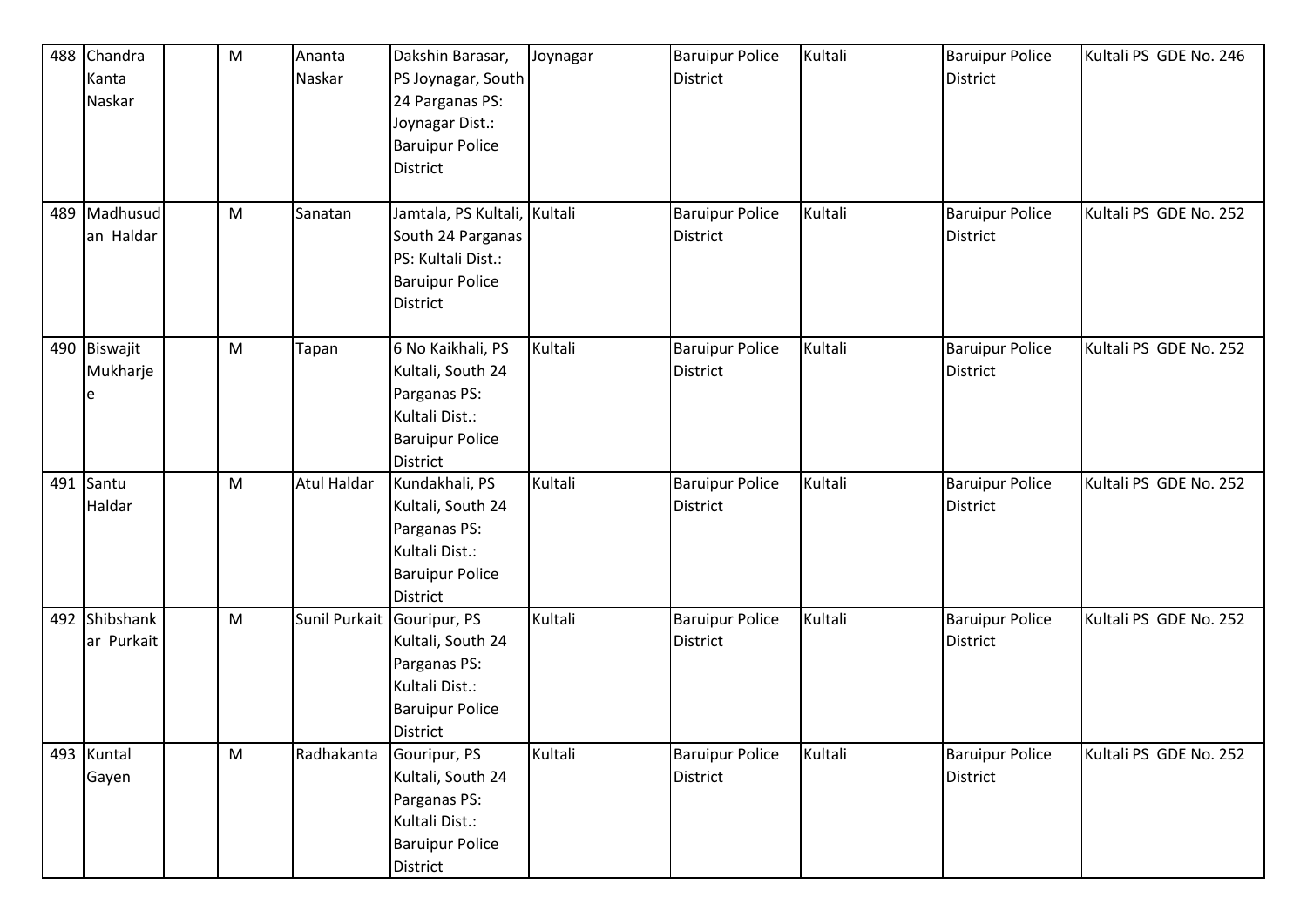|     | 494 Prosenjit<br>Chakrobar<br>ty<br>495 Pradip<br>Das | M<br>M | 23 | Alok<br>S/o-Bishnu<br>Das      | Kallyanpur, PS<br>Baruipur, South 24<br>Parganas PS:<br><b>Baruipur Dist.:</b><br><b>Baruipur Police</b><br><b>District</b><br>Of Vill-<br><b>Bhubaneswari PS:</b> | Baruipur<br>Maipith coastal | <b>Baruipur Police</b><br><b>District</b><br><b>Baruipur Police</b><br><b>District</b> | Kultali<br>Maipith coastal | <b>Baruipur Police</b><br><b>District</b><br><b>Baruipur Police</b><br><b>District</b> | Kultali PS GDE No. 252<br>Maipith coastal PS GDE<br>No. 143 |
|-----|-------------------------------------------------------|--------|----|--------------------------------|--------------------------------------------------------------------------------------------------------------------------------------------------------------------|-----------------------------|----------------------------------------------------------------------------------------|----------------------------|----------------------------------------------------------------------------------------|-------------------------------------------------------------|
|     |                                                       |        |    |                                | Maipith coastal<br>Dist.: Baruipur<br><b>Police District</b>                                                                                                       |                             |                                                                                        |                            |                                                                                        |                                                             |
|     | 496 Saheb<br>Singha                                   | M      |    | S/o. Gopal<br>Singha           |                                                                                                                                                                    |                             | <b>Basirhat</b>                                                                        | Narendrapur                | <b>Baruipur Police</b><br><b>District</b>                                              | Narendrapur PS GDE No.<br>357                               |
|     | 497 Arabinda<br>Mondal                                | M      |    | S/o. Amal<br>Mondal            |                                                                                                                                                                    |                             | <b>Basirhat</b>                                                                        | Narendrapur                | <b>Baruipur Police</b><br><b>District</b>                                              | Narendrapur PS GDE No.<br>383                               |
|     | 498 Subha<br>Mondal                                   |        | 23 | S/o. Lt.<br>Haradhan<br>Mondal | Subhasgram,<br>Chanditala<br>Sporting Club, PO-<br>Subhasgra                                                                                                       |                             | <b>Basirhat</b>                                                                        | Sonarpur                   | <b>Baruipur Police</b><br><b>District</b>                                              | Sonarpur PS GDE No.<br>376                                  |
|     | 499 Somnath<br>Mahato                                 | M      | 23 | Kalicharan<br>Mondal           | Kulti Lockgate PS:<br>Haroa Dist.:<br><b>Basirhat</b>                                                                                                              | Haroa                       | <b>Basirhat</b>                                                                        | Haroa                      | Basirhat                                                                               | Haroa PS GDE No. 250                                        |
|     | 500 Saddam<br>Molla                                   | M      | 19 | Moktar<br>Molla                | Uspara PS: Kolkata Kolkata leather<br>leather complex<br>Dist.: Kolkata                                                                                            | complex                     | Kolkata                                                                                | Haroa                      | Basirhat                                                                               | Haroa PS GDE No. 250                                        |
| 501 | Gourab<br>Naskar                                      | M      | 21 | Ashak<br>Naskar                | Karaidanga PS:<br>Kolkata leather<br>complex Dist.:<br>Kolkata                                                                                                     | Kolkata leather<br>complex  | Kolkata                                                                                | Haroa                      | <b>Basirhat</b>                                                                        | Haroa PS GDE No. 250                                        |
|     | 502 Khalilur<br>Rahaman                               | M      | 20 |                                | Khalek Molla Uspara PS: Kolkata Kolkata leather<br>leather complex<br>Dist.: Kolkata                                                                               | complex                     | Kolkata                                                                                | Haroa                      | <b>Basirhat</b>                                                                        | Haroa PS GDE No. 269                                        |
|     | 503 Masum<br>Laskar                                   | M      | 20 | Lt. Kuddus<br>Laskar           | Uspara PS: Kolkata Kolkata leather<br>leather complex<br>Dist.: Kolkata                                                                                            | complex                     | Kolkata                                                                                | Haroa                      | <b>Basirhat</b>                                                                        | Haroa PS GDE No. 269                                        |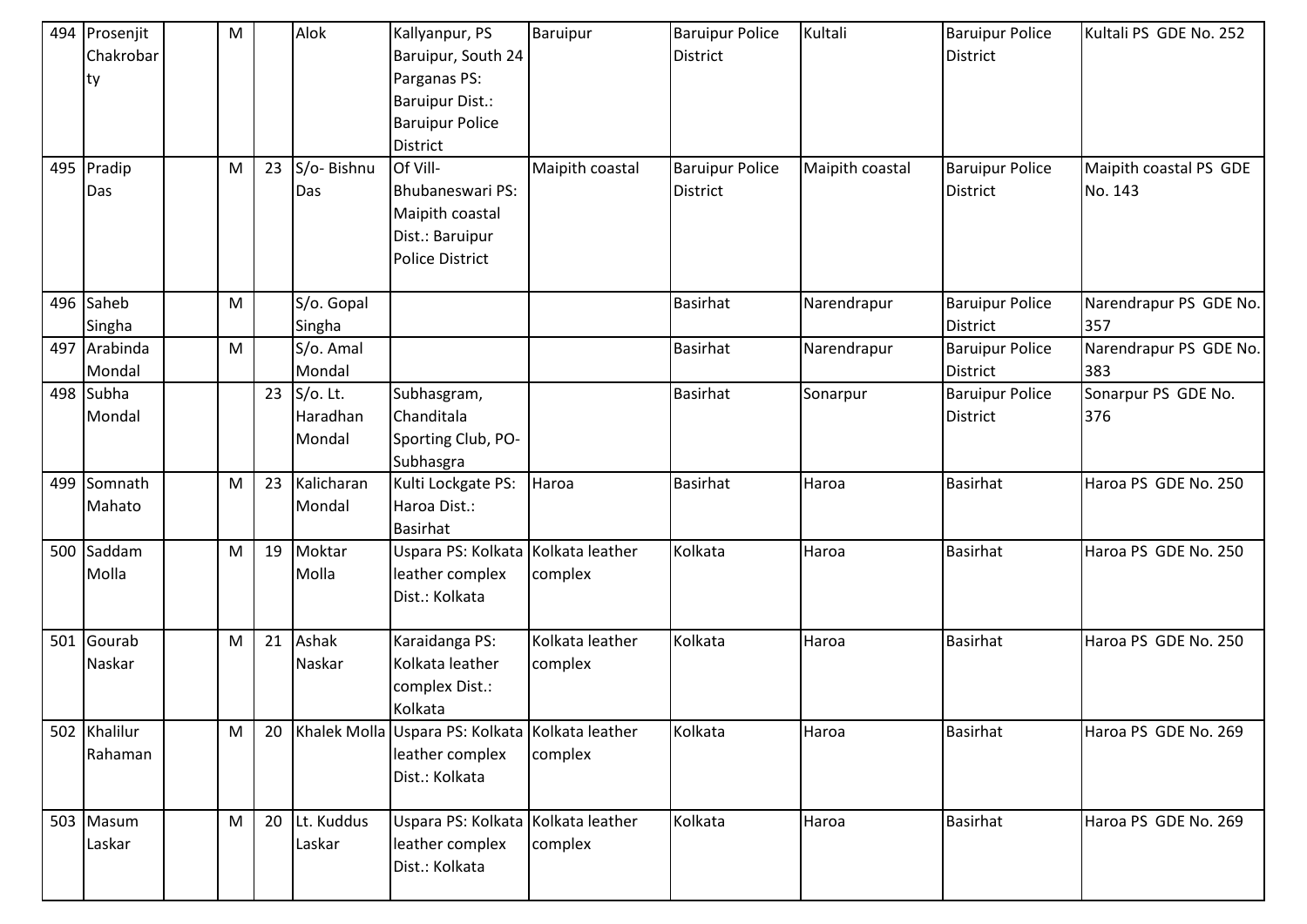|     | 504 Amanur<br>Mondal       | M | 19 | Amirali<br>Mondal     | Kawkepara PS:<br>Deganga Dist.:<br>Barasat                                          | Deganga  | <b>Barasat</b>  | Haroa    | <b>Basirhat</b> | Haroa PS GDE No. 269       |
|-----|----------------------------|---|----|-----------------------|-------------------------------------------------------------------------------------|----------|-----------------|----------|-----------------|----------------------------|
|     | 505 Kabir<br>Molla         | M | 22 |                       | Hasem Molla Uspara PS: Kolkata Kolkata leather<br>leather complex<br>Dist.: Kolkata | complex  | Kolkata         | Haroa    | <b>Basirhat</b> | Haroa PS GDE No. 278       |
|     | 506 Abdul<br>Hamid<br>Khan | M | 40 | Lt. Fajer Ali<br>Khan | Khasbalanda PS:<br>Haroa Dist.:<br>Basirhat                                         | Haroa    | <b>Basirhat</b> | Haroa    | <b>Basirhat</b> | Haroa PS GDE No. 279       |
| 507 | Abdull<br>Rahim<br>Khan    | M | 45 | Lt Fajer Ali<br>Khan  | Khasbalanda PS:<br>Haroa Dist.:<br><b>Basirhat</b>                                  | Haroa    | <b>Basirhat</b> | Haroa    | <b>Basirhat</b> | Haroa PS GDE No. 279       |
|     | 508 Babusona<br>Mondal     | M | 27 | Suren<br>Mondal       | Amlani Majher<br>Para, PS-<br>Hasnabad PS:<br>Hasnabad Dist.:<br><b>Basirhat</b>    | Hasnabad | <b>Basirhat</b> | Hasnabad | <b>Basirhat</b> | Hasnabad PS GDE No.<br>255 |
| 509 | Mintu<br>Das               | M | 28 | <b>Ratan Das</b>      | Jugia, PS-<br>Hasnabad PS:<br>Hasnabad Dist.:<br>Basirhat                           | Hasnabad | <b>Basirhat</b> | Hasnabad | <b>Basirhat</b> | Hasnabad PS GDE No.<br>255 |
|     | 510 Rakesh<br>Das          | M | 30 | Suman Das             | Arbelia, PS-<br><b>Baduria PS:</b><br>Hasnabad Dist.:<br>Basirhat                   | Hasnabad | <b>Basirhat</b> | Hasnabad | <b>Basirhat</b> | Hasnabad PS GDE No.<br>255 |
|     | 511 Santosh<br>Sarkar      | M | 35 | Sushil Sarkar Paschim | Khejurberia, PS-<br>Hasnabad PS:<br>Hasnabad Dist.:<br>Basirhat                     | Hasnabad | <b>Basirhat</b> | Hasnabad | <b>Basirhat</b> | Hasnabad PS GDE No.<br>267 |
|     | 512 Bablu<br>Mondal        | M | 27 | Haydar<br>Mondal      | Patilachandra, PS- Hasnabad<br><b>Basirhat PS:</b><br>Hasnabad Dist.:<br>Basirhat   |          | <b>Basirhat</b> | Hasnabad | <b>Basirhat</b> | Hasnabad PS GDE No.<br>267 |
|     | 513 Minati<br>Mondal       | M | 26 | Gobinda<br>Mondal     | Amlani<br>Majherpara, PS-<br>Hasnabad PS:<br>Hasnabad Dist.:<br>Basirhat            | Hasnabad | <b>Basirhat</b> | Hasnabad | Basirhat        | Hasnabad PS GDE No.<br>267 |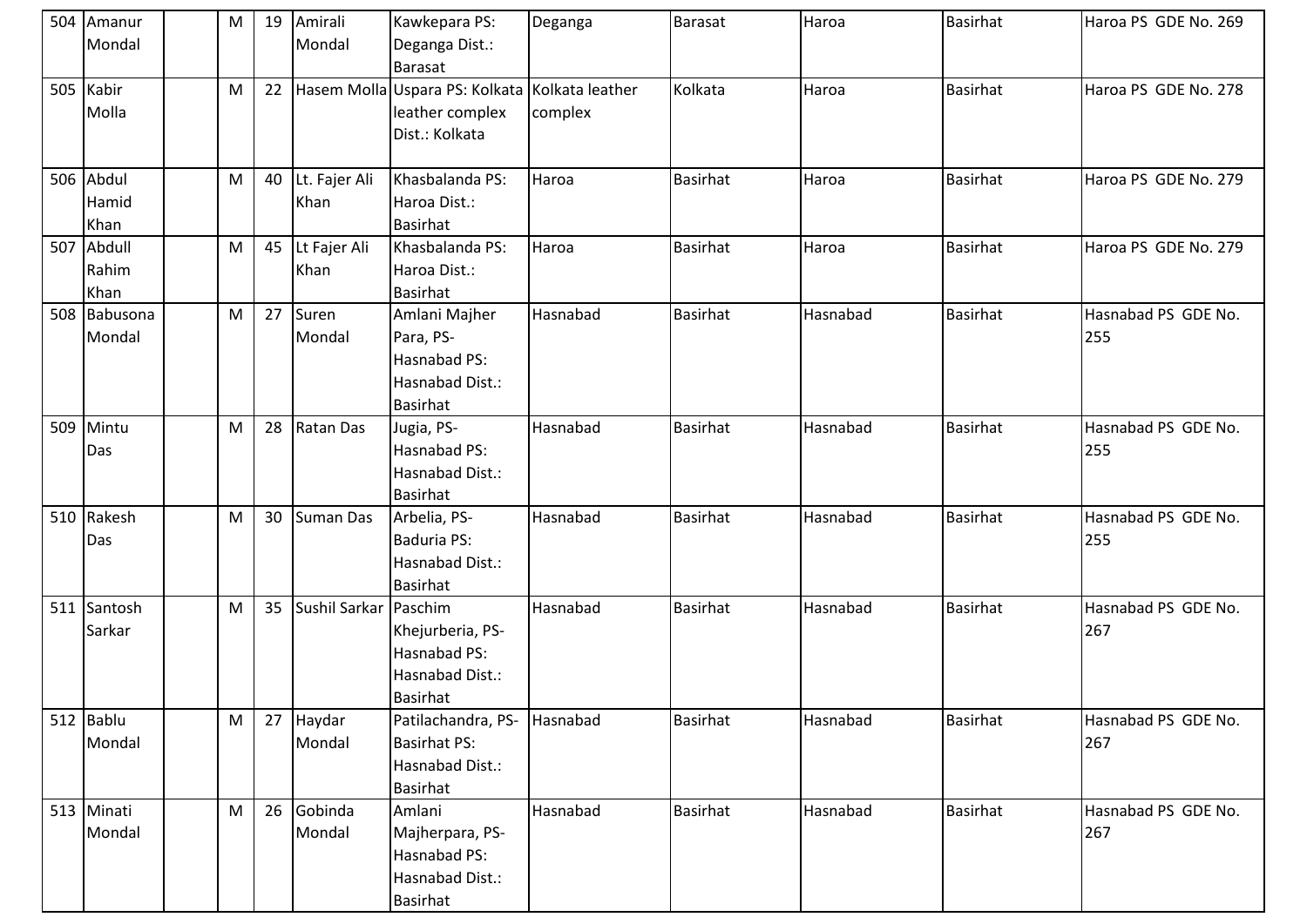| 514 Hafijul<br>Sardar   | м | 22 | Saiful Sardar Sirajpur, PS-     | Hasnabad PS:<br>Hasnabad Dist.:<br>Basirhat                                    | Hasnabad | <b>Basirhat</b> | Hasnabad | <b>Basirhat</b> | Hasnabad PS GDE No.<br>267 |
|-------------------------|---|----|---------------------------------|--------------------------------------------------------------------------------|----------|-----------------|----------|-----------------|----------------------------|
| 515 Samir<br>Sakar      | м | 26 | Sarkar                          | Late Subodh Abad Kuliadanga,<br>PS-Hasnabad PS:<br>Hasnabad Dist.:<br>Basirhat | Hasnabad | <b>Basirhat</b> | Hasnabad | <b>Basirhat</b> | Hasnabad PS GDE No.<br>267 |
| 516 Saddam              | M |    | S/o-Earsad                      |                                                                                |          | <b>Basirhat</b> | Minakhan | <b>Basirhat</b> | Minakhan PS GDE No.        |
| Gayen                   |   |    | Gayen                           |                                                                                |          |                 |          |                 | 239                        |
| 517 Karibulla<br>Kayal  | M |    | S/o-Farid<br>Kayal              |                                                                                |          | <b>Basirhat</b> | Minakhan | <b>Basirhat</b> | Minakhan PS GDE No.<br>239 |
| 518 Arjun<br>Sarkar     | M |    | S/o-Sudhir<br>Sarkar            |                                                                                |          | <b>Basirhat</b> | Minakhan | <b>Basirhat</b> | Minakhan PS GDE No.<br>241 |
| 519 Sekh<br>Mobarek     | M |    | S/o-Sekh<br>Jahirul Islam       |                                                                                |          | <b>Basirhat</b> | Minakhan | <b>Basirhat</b> | Minakhan PS GDE No.<br>248 |
| 520 Bidhan<br>Sardar    | M |    | S/o-Sridam<br>Sardar            |                                                                                |          | <b>Basirhat</b> | Minakhan | Basirhat        | Minakhan PS GDE No.<br>246 |
| 521 Aribul<br>Sekh      | M |    | S/o-Ajijul<br>Sekh              |                                                                                |          | <b>Basirhat</b> | Minakhan | <b>Basirhat</b> | Minakhan PS GDE No.<br>246 |
| 522 Sahanur<br>Halder   | M |    | S/o-Sarafat<br>Halder           |                                                                                |          | <b>Basirhat</b> | Minakhan | <b>Basirhat</b> | Minakhan PS GDE No.<br>246 |
| 523 Fakir Ali<br>Molla  | M |    | S/o-Jannat<br>Ali Molla         |                                                                                |          | <b>Basirhat</b> | Minakhan | Basirhat        | Minakhan PS GDE No.<br>251 |
| 524 Krishnapa<br>da Das | M |    | S/o- Jagadish<br>Das            |                                                                                |          | <b>Basirhat</b> | Minakhan | <b>Basirhat</b> | Minakhan PS GDE No.<br>251 |
| 525 Prasenjit<br>Patra  | M |    | $S/O-Lt.$<br><b>Ashok Patra</b> |                                                                                |          | <b>Basirhat</b> | Minakhan | <b>Basirhat</b> | Minakhan PS GDE No.<br>251 |
| 526 Madan<br>Patra      | M |    | $S/O-$<br>Kipasindhu<br>Patra   |                                                                                |          | <b>Basirhat</b> | Minakhan | <b>Basirhat</b> | Minakhan PS GDE No.<br>251 |
| 527 Islam Ali<br>Molla  | M |    | S/o-Abdul<br>Hakil Molla        |                                                                                |          | <b>Basirhat</b> | Minakhan | <b>Basirhat</b> | Minakhan PS GDE No.<br>228 |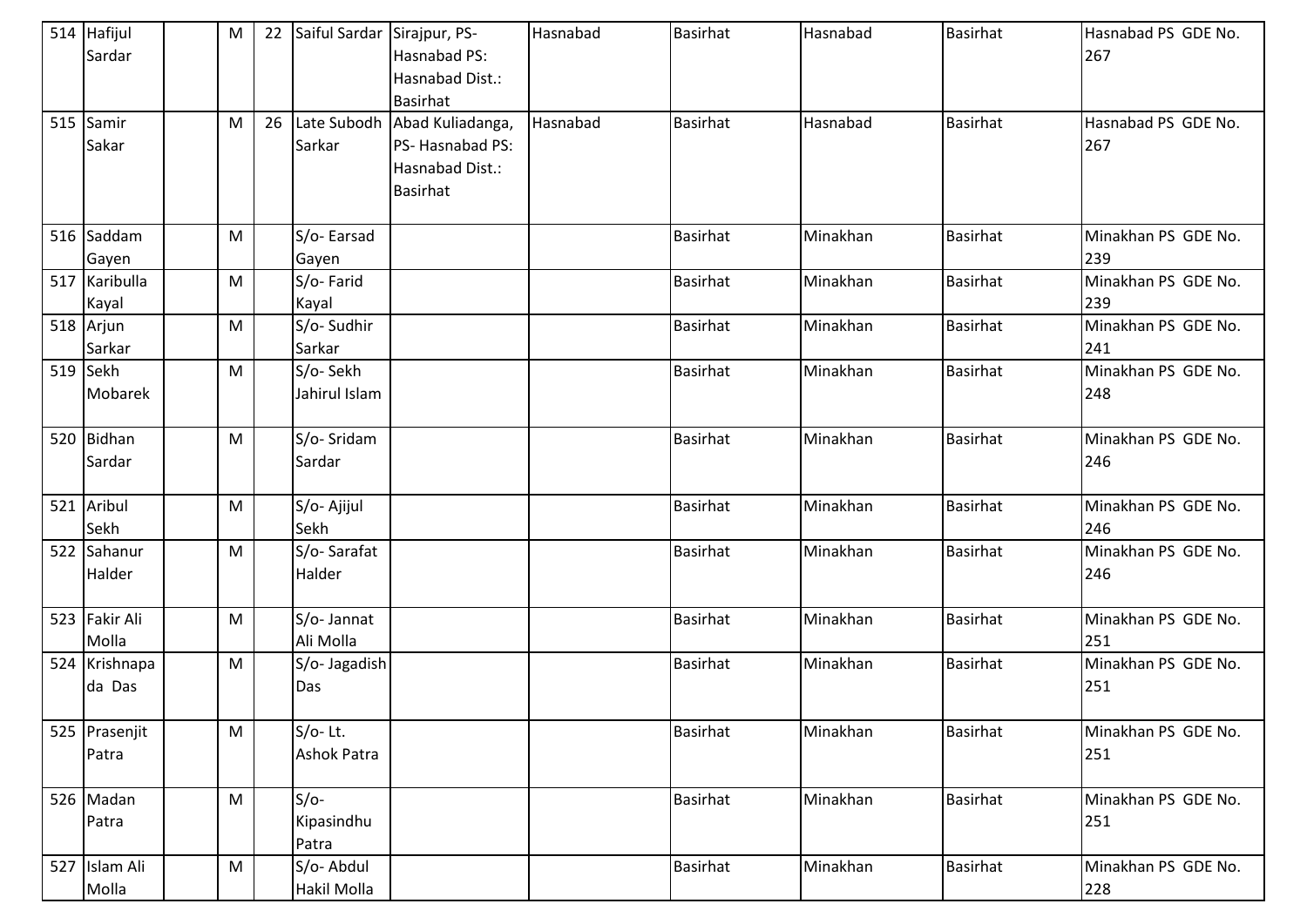| 528 Alauddin | M         |    | $S/O-$        |                     |              | <b>Basirhat</b> | Minakhan      | Basirhat        | Minakhan PS GDE No.                         |
|--------------|-----------|----|---------------|---------------------|--------------|-----------------|---------------|-----------------|---------------------------------------------|
| Molla        |           |    | Dinmahamm     |                     |              |                 |               |                 | 228                                         |
|              |           |    | ad Molla      |                     |              |                 |               |                 |                                             |
| 529 Soumendr | M         |    | $S/O-$        |                     |              | <b>Basirhat</b> | Minakhan      | <b>Basirhat</b> | Minakhan PS GDE No.                         |
| a Bhuinya    |           |    | Biswanath     |                     |              |                 |               |                 | 228                                         |
|              |           |    | Bhuniya       |                     |              |                 |               |                 |                                             |
| 530 Sankar   | M         |    | S/o-Arun      |                     |              | <b>Basirhat</b> | Minakhan      | Basirhat        | Minakhan PS GDE No.                         |
| Nandi        |           |    | Nandi         |                     |              |                 |               |                 | 228                                         |
| 531 Rakesh   | M         | 26 | Shyamal       | Vill- Bailani, PS-  | Hasnabad     | <b>Basirhat</b> | Sandeshkhali  | Basirhat        | Sandeshkhali PS GDE                         |
| Mondal       |           |    | Mondal        | Hasnabad, North     |              |                 |               |                 | No. 188                                     |
|              |           |    |               | 24 Parganas PS:     |              |                 |               |                 |                                             |
|              |           |    |               | Hasnabad Dist.:     |              |                 |               |                 |                                             |
|              |           |    |               | <b>Basirhat</b>     |              |                 |               |                 |                                             |
| 532 Sushanta | M         | 27 | Lt. Kashinath | Vill-7 No           | Sandeshkhali | <b>Basirhat</b> | Sandeshkhali  | <b>Basirhat</b> | Sandeshkhali PS GDE                         |
| Sardar       |           |    | Sardar        | Dwarirjangal, PS-   |              |                 |               |                 | No. 188                                     |
|              |           |    |               | Sandeshkhali,       |              |                 |               |                 |                                             |
|              |           |    |               | North 2 PS:         |              |                 |               |                 |                                             |
|              |           |    |               | Sandeshkhali Dist.: |              |                 |               |                 |                                             |
|              |           |    |               | <b>Basirhat</b>     |              |                 |               |                 |                                             |
| 533 Rakesh   | M         | 37 | Suraj Deb     | Arjunpur,           |              | <b>Basirhat</b> | Nscbi airport |                 | Bidhannagar Police Nscbi airport PS GDE No. |
| Rai          |           |    | Rai           | Paschimpara, PS-    |              |                 |               | Commissionerate | 154                                         |
|              |           |    |               | Dum Dum, Kolkata    |              |                 |               |                 |                                             |
|              |           |    |               |                     |              |                 |               |                 |                                             |
| 534 Tapan    | M         | 35 | Kalipada      | 1/2/35, k. G. Bose  |              | <b>Basirhat</b> | Nscbi airport |                 | Bidhannagar Police Nscbi airport PS GDE No. |
| Baidya       |           |    | Baidya        | Sarani, Kol-85, PS- |              |                 |               | Commissionerate | 158                                         |
|              |           |    |               | Beleghata           |              |                 |               |                 |                                             |
|              |           |    |               |                     |              |                 |               |                 |                                             |
| 535 Dilbahar | M         |    | Badrejjamal   | Sattor Panrui       |              | <b>Basirhat</b> | Bolpur        | Birbhum         | Bolpur PS GDE No. 270                       |
| Molla        |           |    | Molla         |                     |              |                 |               |                 |                                             |
| 536 Dhiren   | M         |    | Arjun Soren   | Raniganj Raniganj   |              | <b>Basirhat</b> | Bolpur        | Birbhum         | Bolpur PS GDE No. 270                       |
| Soren        |           |    |               |                     |              |                 |               |                 |                                             |
| 537 Bhanu    | M         |    | Chandrai      | Natun Dihi          |              | <b>Basirhat</b> | Bolpur        | Birbhum         | Bolpur PS GDE No. 270                       |
| Tudu         |           |    | Tudi          |                     |              |                 |               |                 |                                             |
| 538 Bodhan   | ${\sf M}$ |    | Khokan        | Hattalka            |              | <b>Basirhat</b> | Bolpur        | Birbhum         | Bolpur PS GDE No. 270                       |
| Saddar       |           |    | Saddar        |                     |              |                 |               |                 |                                             |
| 539 Bimal    | M         | 32 | Parimal       | Patadanga PS:       | Chandrapur   | Birbhum         | Chandrapur    | Birbhum         | Chandrapur PS GDE No.                       |
| Konai        |           |    | Konai         | Chandrapur Dist.:   |              |                 |               |                 | 128                                         |
|              |           |    |               | Birbhum             |              |                 |               |                 |                                             |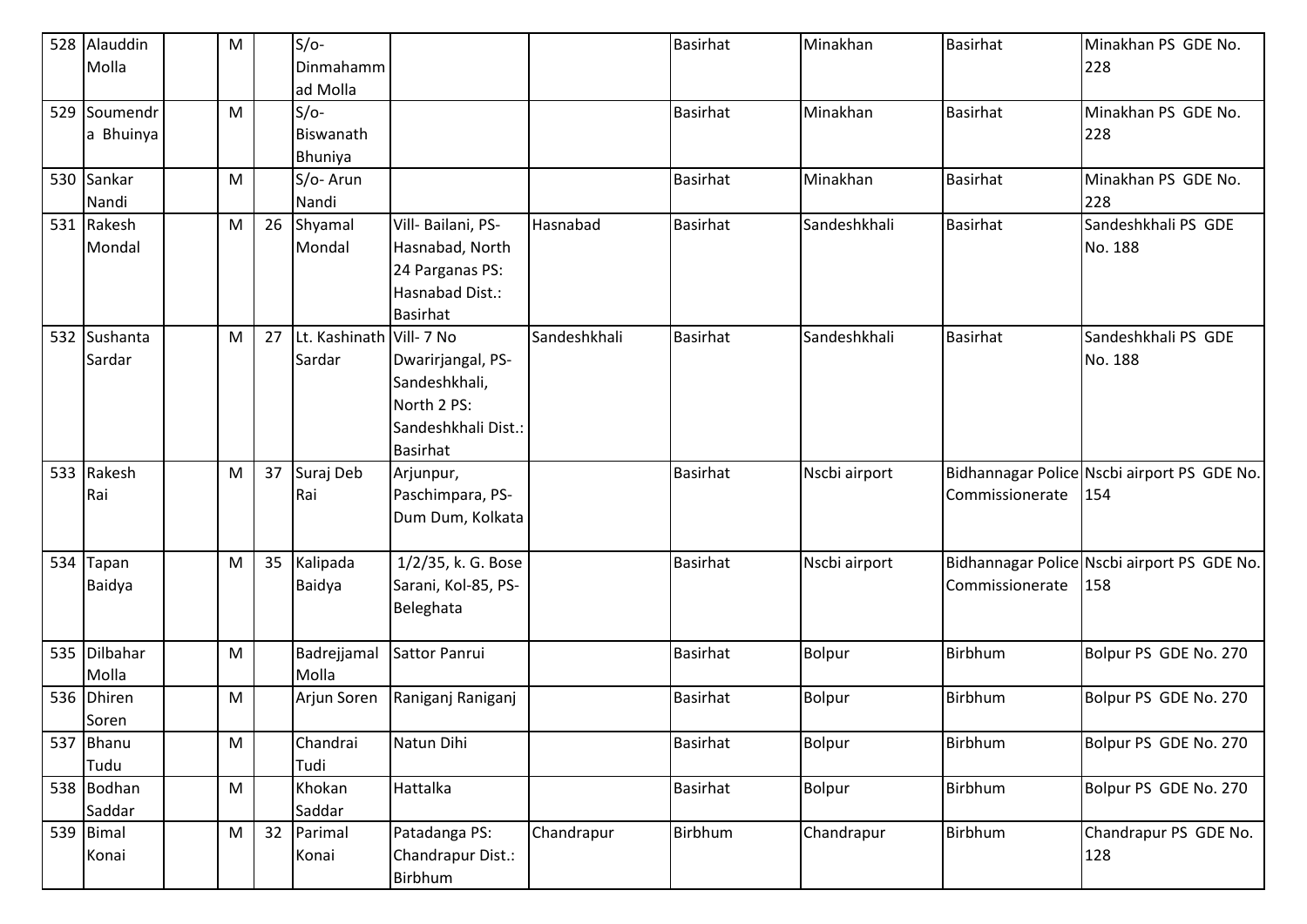|     | 540 Santosh     |       | M         | 28 | Kajal              | <b>Bonkati PS:</b>                      | Chandrapur     | Birbhum | Chandrapur     | Birbhum | Chandrapur PS GDE No.  |
|-----|-----------------|-------|-----------|----|--------------------|-----------------------------------------|----------------|---------|----------------|---------|------------------------|
|     | Marandi         |       |           |    | Marandi            | Chandrapur Dist.:                       |                |         |                |         | 128                    |
|     |                 |       |           |    |                    | <b>Birbhum</b>                          |                |         |                |         |                        |
|     | 541 Rajib       | Rakes | M         |    | <b>Bipad Taran</b> | Sekedda Md. Bazar Mahammad bazar        |                | Birbhum | Mahammad bazar | Birbhum | Mahammad bazar PS      |
|     | <b>Bagdi</b>    | lh.   |           |    | <b>Bagdi</b>       | Birbhum PS:                             |                |         |                |         | GDE No. 415            |
|     |                 |       |           |    |                    | Mahammad bazar                          |                |         |                |         |                        |
|     |                 |       |           |    |                    | Dist.: Birbhum                          |                |         |                |         |                        |
|     |                 |       |           |    |                    |                                         |                |         |                |         |                        |
| 542 | Lakshmika Laksh |       | M         |    | Haladhar           | Prushuttampur                           | Mahammad bazar | Birbhum | Mahammad bazar | Birbhum | Mahammad bazar PS      |
|     | nta Garai mi    |       |           |    | Garai              | Md. Bazar                               |                |         |                |         | GDE No. 415            |
|     |                 | Kanta |           |    |                    | <b>Birbhum PS:</b>                      |                |         |                |         |                        |
|     |                 | Garai |           |    |                    | Mahammad bazar                          |                |         |                |         |                        |
|     |                 |       |           |    |                    | Dist.: Birbhum                          |                |         |                |         |                        |
|     |                 |       |           |    |                    |                                         |                |         |                |         |                        |
|     | 543 Palash      |       | M         |    | <b>Bhim Das</b>    | Sainthia-Natun Bus Mahammad bazar       |                | Birbhum | Mahammad bazar | Birbhum | Mahammad bazar PS      |
|     | Das             |       |           |    |                    | <b>Stand Sainthia</b>                   |                |         |                |         | <b>GDE No. 413</b>     |
|     |                 |       |           |    |                    | <b>Birbhum PS:</b>                      |                |         |                |         |                        |
|     |                 |       |           |    |                    | Mahammad bazar                          |                |         |                |         |                        |
|     |                 |       |           |    |                    | Dist.: Birbhum                          |                |         |                |         |                        |
|     |                 |       |           |    |                    |                                         |                |         |                |         |                        |
|     |                 |       |           |    |                    |                                         |                |         |                |         |                        |
|     | 544 Salim Sk    |       | M         |    | Late Rajjak        | Sainthia-Natun Bus Mahammad bazar       |                | Birbhum | Mahammad bazar | Birbhum | Mahammad bazar PS      |
|     |                 |       |           |    | <b>Sk</b>          | <b>Stand Sainthia</b>                   |                |         |                |         | <b>GDE No. 413</b>     |
|     |                 |       |           |    |                    | <b>Birbhum PS:</b>                      |                |         |                |         |                        |
|     |                 |       |           |    |                    | Mahammad bazar                          |                |         |                |         |                        |
|     |                 |       |           |    |                    | Dist.: Birbhum                          |                |         |                |         |                        |
|     |                 |       |           |    |                    |                                         |                |         |                |         |                        |
|     | 545 Srimanta    |       | M         |    | Rajyadhar          | PS: Mergram Dist.: Mergram              |                | Birbhum | Mergram        | Birbhum | Mergram PS GDE No.     |
|     | Mal             |       |           |    | Mal                | <b>Birbhum</b>                          |                |         |                |         | 237                    |
|     | 546 Srikanta    |       | M         |    |                    | Gora Chand   PS: Mergram Dist.: Mergram |                | Birbhum | Mergram        | Birbhum | Mergram PS GDE No.     |
|     | Mal             |       |           |    | Mal                | Birbhum                                 |                |         |                |         | 237                    |
|     | 547 Md Rajab    |       | ${\sf M}$ |    |                    | Azizul Hoque PS: Mergram Dist.: Mergram |                | Birbhum | Mergram        | Birbhum | Mergram PS GDE No.     |
|     | Ali             |       |           |    |                    | Birbhum                                 |                |         |                |         | 237                    |
|     | 548 Bidyut      |       | M         | 35 | Sarabendu          | Ramnagar PS:                            | Murarai        | Birbhum | Murarai        | Birbhum | Murarai PS GDE No. 250 |
|     | Chowdhur        |       |           |    | Chowdhury          | Murarai Dist.:                          |                |         |                |         |                        |
|     | ΙV              |       |           |    |                    | Birbhum                                 |                |         |                |         |                        |
|     | 549 Mabul Sk    |       | M         | 29 |                    | Lt.kuddus Sk Srirampur(Korapar Murarai  |                | Birbhum | Murarai        | Birbhum | Murarai PS GDE No. 250 |
|     |                 |       |           |    |                    | a) PS: Murarai                          |                |         |                |         |                        |
|     |                 |       |           |    |                    | Dist.: Birbhum                          |                |         |                |         |                        |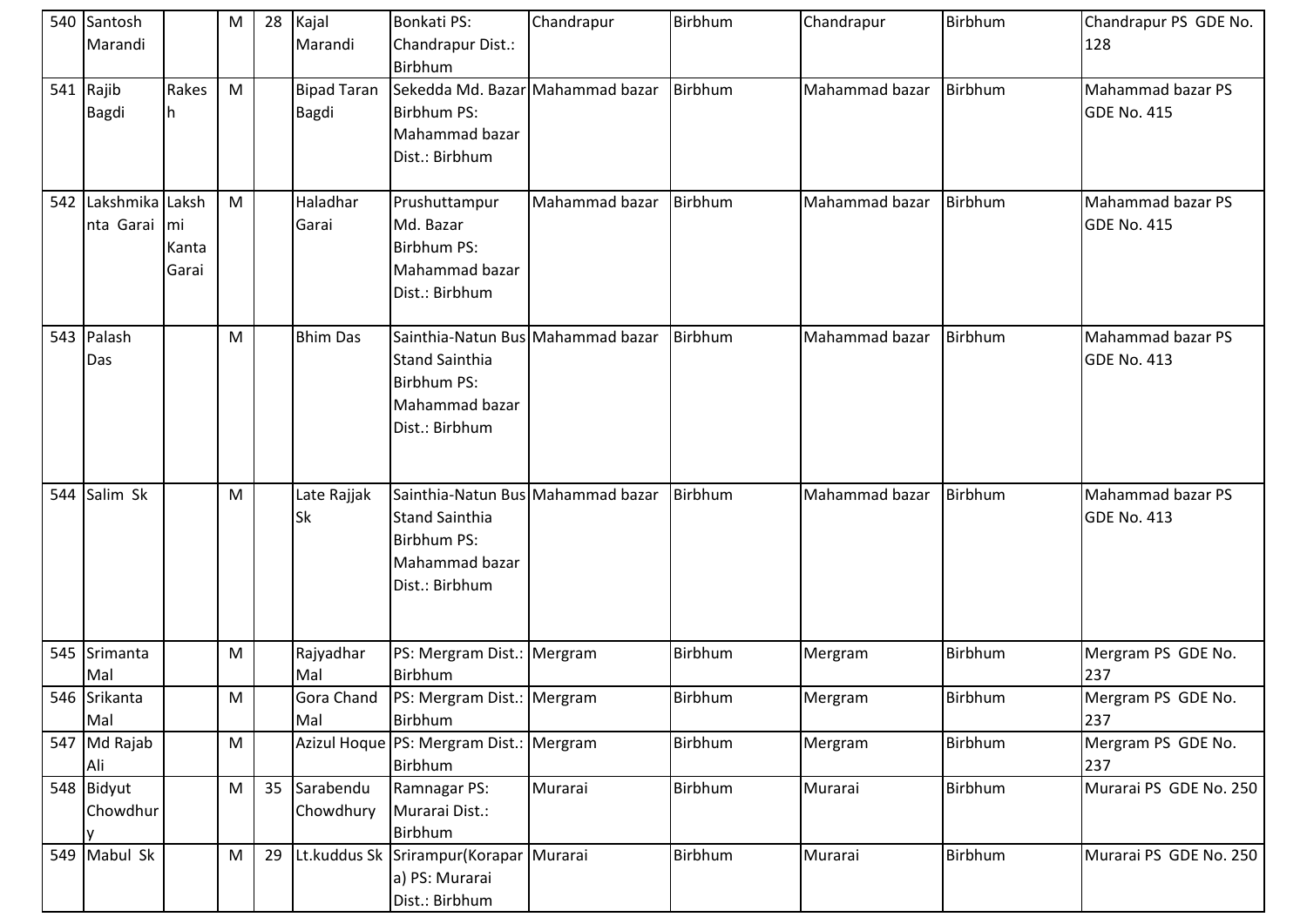|     | 550 Samirul        |           | M         | 25 | Ruhul Amin         | Laxmidanga PS:                                | Paikar   | Birbhum        | Paikar   | Birbhum | Paikar PS GDE No. 203   |
|-----|--------------------|-----------|-----------|----|--------------------|-----------------------------------------------|----------|----------------|----------|---------|-------------------------|
|     | Islam              |           |           |    | Mondal             | Paikar Dist.:                                 |          |                |          |         |                         |
|     |                    |           |           |    |                    | Birbhum                                       |          |                |          |         |                         |
| 551 | Delbar Sk          |           | M         | 19 | Akbar Sk           | Kalikapur PS:                                 | Paikar   | Birbhum        | Paikar   | Birbhum | Paikar PS GDE No. 203   |
|     |                    |           |           |    |                    | Paikar Dist.:                                 |          |                |          |         |                         |
|     | 552 Bulbul Das     |           |           | 26 | <b>Babulal Das</b> | Birbhum                                       | Sainthia | Birbhum        | Sainthia | Birbhum | Sainthia PS GDE No. 299 |
|     |                    |           | M         |    |                    | <b>Bolsunda Colony</b><br>PS: Sainthia Dist.: |          |                |          |         |                         |
|     |                    |           |           |    |                    | <b>Birbhum</b>                                |          |                |          |         |                         |
|     | 553 Anisur         | <b>Sk</b> | M         | 36 | Lt. Abdul          | Solpa PS: Sainthia                            | Sainthia | <b>Birbhum</b> | Sainthia | Birbhum | Sainthia PS GDE No. 299 |
|     | Rahaman            | Swapa     |           |    | Ajim               | Dist.: Birbhum                                |          |                |          |         |                         |
|     |                    | n         |           |    |                    |                                               |          |                |          |         |                         |
|     | 554 Ganesh         |           | ${\sf M}$ | 26 |                    | Tapas Baidya Netajipally Ward                 | Sainthia | Birbhum        | Sainthia | Birbhum | Sainthia PS GDE No. 299 |
|     | Baidya             |           |           |    |                    | no 15 PS: Sainthia                            |          |                |          |         |                         |
|     |                    |           |           |    |                    | Dist.: Birbhum                                |          |                |          |         |                         |
|     |                    |           |           |    |                    |                                               |          |                |          |         |                         |
|     | 555 Sohori         |           | M         | 28 |                    | Lt. Bhagirath Saradapally Ward                | Sainthia | Birbhum        | Sainthia | Birbhum | Sainthia PS GDE No. 299 |
|     | <b>Bauri</b>       |           |           |    | Bauri              | no 08 PS: Sainthia                            |          |                |          |         |                         |
|     |                    |           |           |    |                    | Dist.: Birbhum                                |          |                |          |         |                         |
|     |                    |           |           |    |                    |                                               |          |                |          |         |                         |
|     | 556 Asish          |           | M         | 23 | Satya Bagdi        | Barokalitala Ward                             | Sainthia | Birbhum        | Sainthia | Birbhum | Sainthia PS GDE No. 302 |
|     | Bagdi              |           |           |    |                    | no 03 PS: Sainthia                            |          |                |          |         |                         |
|     |                    |           |           |    |                    | Dist.: Birbhum                                |          |                |          |         |                         |
|     |                    |           |           |    |                    |                                               |          |                |          |         |                         |
| 557 | <b>Bhiki Bauri</b> |           | M         | 24 | Sontosh            | Barokalitala Ward                             | Sainthia | Birbhum        | Sainthia | Birbhum | Sainthia PS GDE No. 302 |
|     |                    |           |           |    | Bauri              | no 13 PS: Sainthia<br>Dist.: Birbhum          |          |                |          |         |                         |
|     |                    |           |           |    |                    |                                               |          |                |          |         |                         |
|     | 558 Somnath        |           | M         | 23 | Lt. Pravat         | Sainthia                                      | Sainthia | <b>Birbhum</b> | Sainthia | Birbhum | Sainthia PS GDE No. 302 |
|     | Singh              |           |           |    | Singh              | Netajipally Ward                              |          |                |          |         |                         |
|     |                    |           |           |    |                    | no 15 PS: Sainthia                            |          |                |          |         |                         |
|     |                    |           |           |    |                    | Dist.: Birbhum                                |          |                |          |         |                         |
|     |                    |           |           |    |                    |                                               |          |                |          |         |                         |
|     | 559 Abhijit        |           | M         | 22 | <b>Anup Das</b>    | Sainthia Bagdi para Sainthia                  |          | Birbhum        | Sainthia | Birbhum | Sainthia PS GDE No. 303 |
|     | Das                |           |           |    |                    | Ward no 09 PS:                                |          |                |          |         |                         |
|     |                    |           |           |    |                    | Sainthia Dist.:                               |          |                |          |         |                         |
|     |                    |           |           |    |                    | Birbhum                                       |          |                |          |         |                         |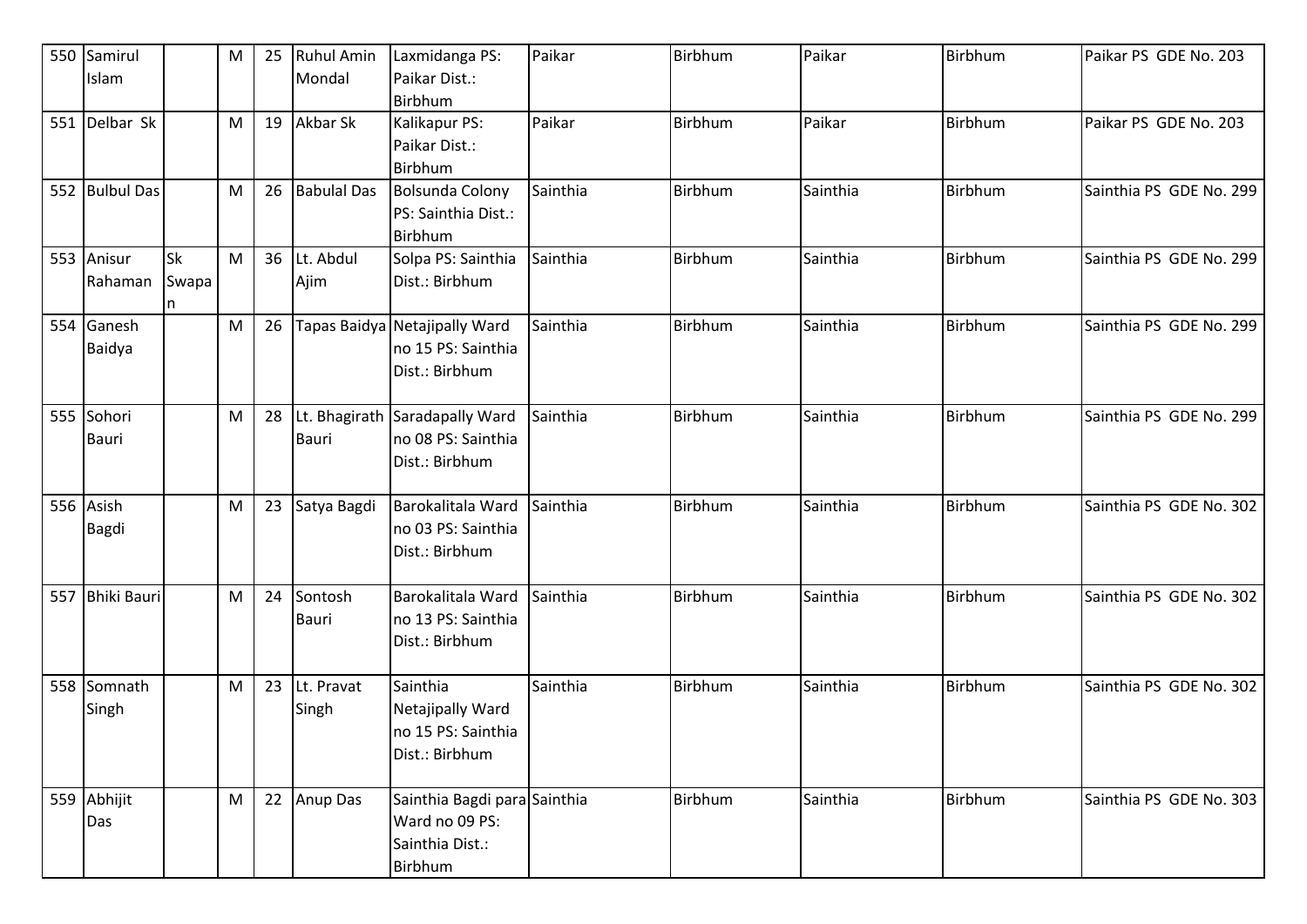|     | 560 Buddhana<br>lth     | M | 31 | Gour<br>Sutradhar        | Rathtalapara Ward Sainthia<br>no.-10 PS:                             |          | Birbhum         | Sainthia      | Birbhum                                   | Sainthia PS GDE No. 303         |
|-----|-------------------------|---|----|--------------------------|----------------------------------------------------------------------|----------|-----------------|---------------|-------------------------------------------|---------------------------------|
|     | Sutradhar               |   |    |                          | Sainthia Dist.:<br>Birbhum                                           |          |                 |               |                                           |                                 |
|     | 561 Raju Das            | M | 34 |                          | Sukumar Das Indirapally Ward<br>no 11 PS: Sainthia<br>Dist.: Birbhum | Sainthia | <b>Birbhum</b>  | Sainthia      | Birbhum                                   | Sainthia PS GDE No. 303         |
| 562 | Nilanja<br>Majumdar     |   | 21 | Chinmoy<br>Majumdar      | Bhubandanga<br>Dist.: Birbhum                                        |          | Birbhum         | Shantiniketan | Birbhum                                   | Shantiniketan PS GDE<br>No. 253 |
| 563 | Indra<br>Tanu<br>Mondal |   | 23 | Uttam<br>Kumar<br>Mondal | Nichupatty<br>Bidyasagarpally<br>Dist.: Birbhum                      |          | <b>Birbhum</b>  | Shantiniketan | Birbhum                                   | Shantiniketan PS GDE<br>No. 253 |
| 564 | Suman<br>Das            | M | 20 | Sibu Das                 | Kendua Daspara<br>PS: Suri Dist.:<br>Birbhum                         | Suri     | <b>Birbhum</b>  | Suri          | Birbhum                                   | Suri PS GDE No. 342             |
| 565 | Abhai Das               | M | 18 | Nilu Das                 | Kendua Daspara<br>PS: Suri Dist.:<br>Birbhum                         | Suri     | <b>Birbhum</b>  | Suri          | Birbhum                                   | Suri PS GDE No. 342             |
|     | 566 Soumen<br>Khan      |   |    | Mukendu                  | <b>Bankura PS:</b><br>Mohan Khan Kotulpur Dist.:<br><b>Bankura</b>   | Kotulpur | <b>Bankura</b>  | Tarapith      | Birbhum                                   | Tarapith PS GDE No. 164         |
| 567 | Rameswar<br>Shaw        | M | 30 | Rajkumar<br>Shaw         |                                                                      |          | <b>Basirhat</b> | Bhadreswar    | Chandannagar<br>Police<br>Commissionerate | Bhadreswar PS GDE No.<br>285    |
| 568 | Ankit<br>Yadav          | M | 30 | <b>Bablu Yadav</b>       |                                                                      |          | <b>Basirhat</b> | Bhadreswar    | Chandannagar<br>Police<br>Commissionerate | Bhadreswar PS GDE No.<br>285    |
|     | 569 Ganesh<br>Shaw      | M | 20 | Laxman<br>Shaw           |                                                                      |          | <b>Basirhat</b> | Bhadreswar    | Chandannagar<br>Police<br>Commissionerate | Bhadreswar PS GDE No.<br>145    |
|     | 570 Bittu<br>Majhi      | M | 19 | Gouri Majhi              |                                                                      |          | <b>Basirhat</b> | Bhadreswar    | Chandannagar<br>Police<br>Commissionerate | Bhadreswar PS GDE No.<br>145    |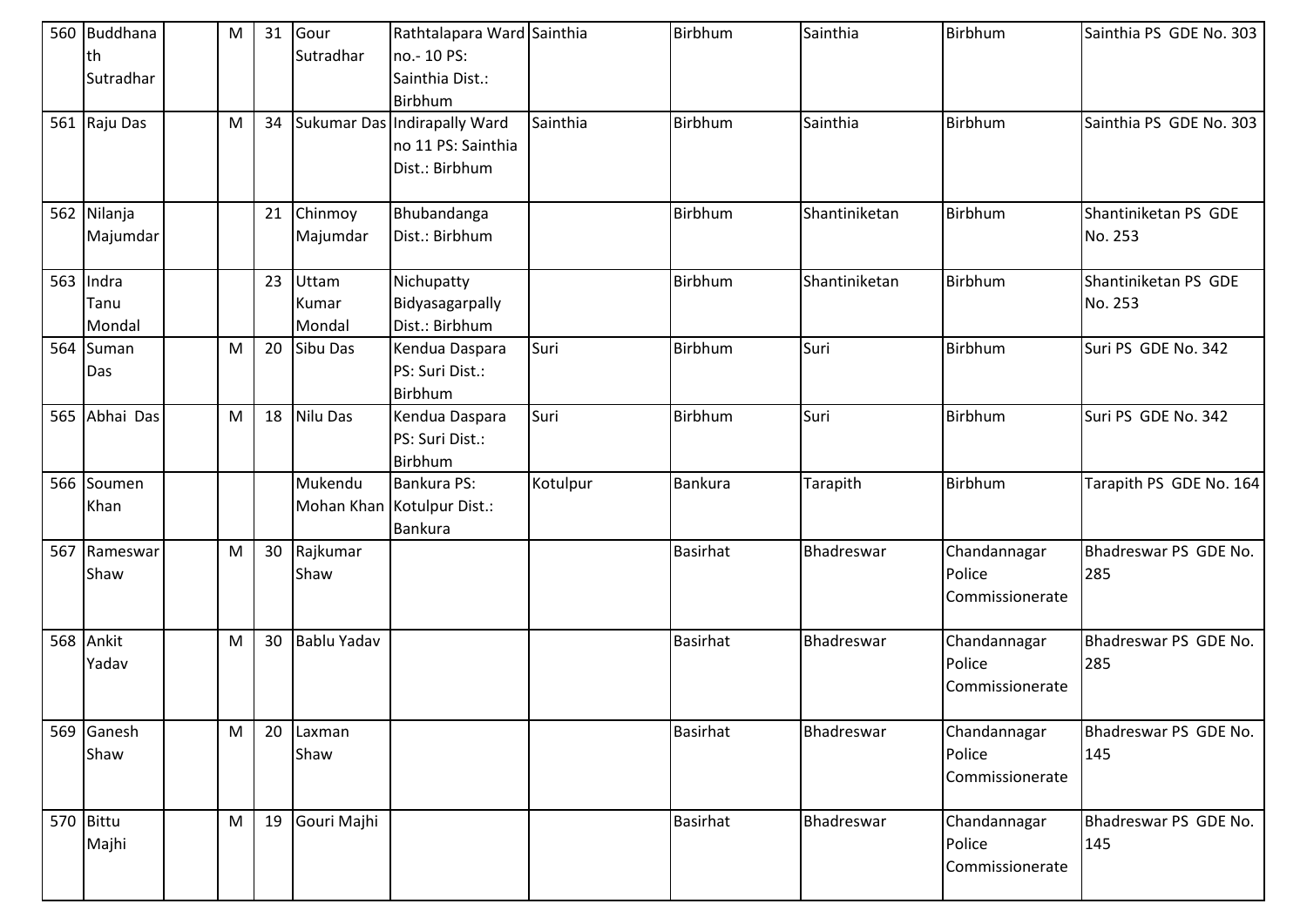| 571 Taslim<br>Khan         | M | 30 | Abdullah<br>Khan       |                                                                                                                    |           | <b>Basirhat</b>                           | Bhadreswar   | Chandannagar<br>Police<br>Commissionerate | Bhadreswar PS GDE No.<br>83    |
|----------------------------|---|----|------------------------|--------------------------------------------------------------------------------------------------------------------|-----------|-------------------------------------------|--------------|-------------------------------------------|--------------------------------|
| 572 Noor<br>Hasan          | M | 39 | Sailendar Ali          |                                                                                                                    |           | <b>Basirhat</b>                           | Bhadreswar   | Chandannagar<br>Police<br>Commissionerate | Bhadreswar PS GDE No.<br>83    |
| 573 Moharam<br>Ali         | M | 44 | Ab Aziz                |                                                                                                                    |           | <b>Basirhat</b>                           | Bhadreswar   | Chandannagar<br>Police<br>Commissionerate | Bhadreswar PS GDE No.<br>83    |
| 574 Himanish<br>Goswami    | M | 32 | Madan Lal<br>Goswami   | Rather Sarak,<br>Kalibari, P.S-<br>Chandannagar,<br>Hooghl                                                         |           | <b>Basirhat</b>                           | Chandannagar | Chandannagar<br>Police<br>Commissionerate | Chandannagar PS GDE<br>No. 236 |
| 575 Sujay<br>Mukherje<br>e | M | 25 | Subal Ch.<br>Mukherjee | Anandamath, P.S-<br>Chinsurah,<br>Hooghly                                                                          |           | <b>Basirhat</b>                           | Chandannagar | Chandannagar<br>Police<br>Commissionerate | Chandannagar PS GDE<br>No. 236 |
| 576 Abhijit<br>Pramanik    | M | 28 | Somnath<br>Pramanik    | 65, Sarkarpukur<br>Lane, Bag Para, P.S-<br>Bhadreswar, H                                                           |           | <b>Basirhat</b>                           | Chandannagar | Chandannagar<br>Police<br>Commissionerate | Chandannagar PS GDE<br>No. 236 |
| 577 Sahel<br>Alam          |   |    | Abdul Kadir            | Dunlop Sahaganaj,<br>9 No Goli, PS CHN<br>(H) PS: Chinsurah<br>Dist.:<br>Chandannagar<br>Police<br>Commissionerate | Chinsurah | Chandannagar<br>Police<br>Commissionerate | Chinsurah    | Chandannagar<br>Police<br>Commissionerate | Chinsurah PS GDE No.<br>359    |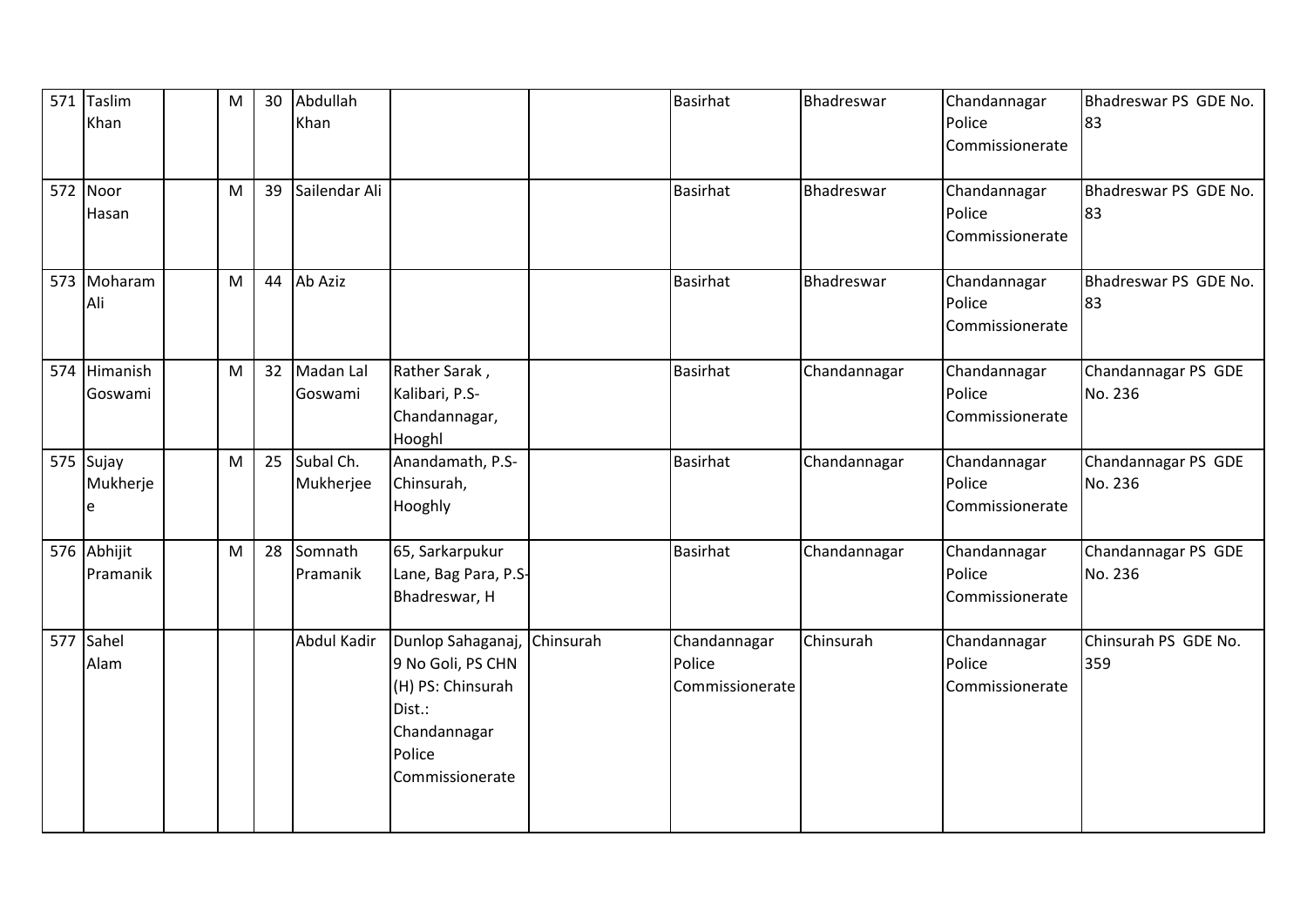| 578 Gopal<br>Saha             |   |    | Lt Anil Saha                      | Dharampur,<br>Kalitala, PS CHN<br>(H) PS: Chinsurah<br>Dist.:<br>Chandannagar<br>Police<br>Commissionerate                      | Chinsurah | Chandannagar<br>Police<br>Commissionerate | Chinsurah | Chandannagar<br>Police<br>Commissionerate | Chinsurah PS GDE No.<br>359 |
|-------------------------------|---|----|-----------------------------------|---------------------------------------------------------------------------------------------------------------------------------|-----------|-------------------------------------------|-----------|-------------------------------------------|-----------------------------|
| 579 Ram Brich<br>Routh        |   |    |                                   | Ashok Routh Bandel, Netaji Park Chinsurah<br>2, PS CHN (H) PS:<br>Chinsurah Dist.:<br>Chandannagar<br>Police<br>Commissionerate |           | Chandannagar<br>Police<br>Commissionerate | Chinsurah | Chandannagar<br>Police<br>Commissionerate | Chinsurah PS GDE No.<br>178 |
| 580 Meena<br>Devi<br>Routh    |   |    | Ram Brich<br>Routh                | Bandel, Netaji Park-Chinsurah<br>2, PS CHN (H) PS:<br>Chinsurah Dist.:<br>Chandannagar<br>Police<br>Commissionerate             |           | Chandannagar<br>Police<br>Commissionerate | Chinsurah | Chandannagar<br>Police<br>Commissionerate | Chinsurah PS GDE No.<br>178 |
| 581 Akash<br>Routh            |   |    | Ram Brich<br>Routh                | Bandel, Netaji Park-Chinsurah<br>2, PS CHN (H) PS:<br>Chinsurah Dist.:<br>Chandannagar<br>Police<br>Commissionerate             |           | Chandannagar<br>Police<br>Commissionerate | Chinsurah | Chandannagar<br>Police<br>Commissionerate | Chinsurah PS GDE No.<br>178 |
| 582 Nazimul<br>Alam<br>Mondal | M | 22 | Samsul Alam Bakra Munsi<br>Mondal | Danga Sardarpara<br>PS Domjur Howrah                                                                                            |           | <b>Basirhat</b>                           | Dankuni   | Chandannagar<br>Police<br>Commissionerate | Dankuni PS GDE No. 259      |
| 583 Masidur<br>Sardar         | M | 23 | Raja Sardar                       | <b>Bakra Munsi</b><br>Danga Sardarpara<br>PS Domjur Howrah                                                                      |           | <b>Basirhat</b>                           | Dankuni   | Chandannagar<br>Police<br>Commissionerate | Dankuni PS GDE No. 259      |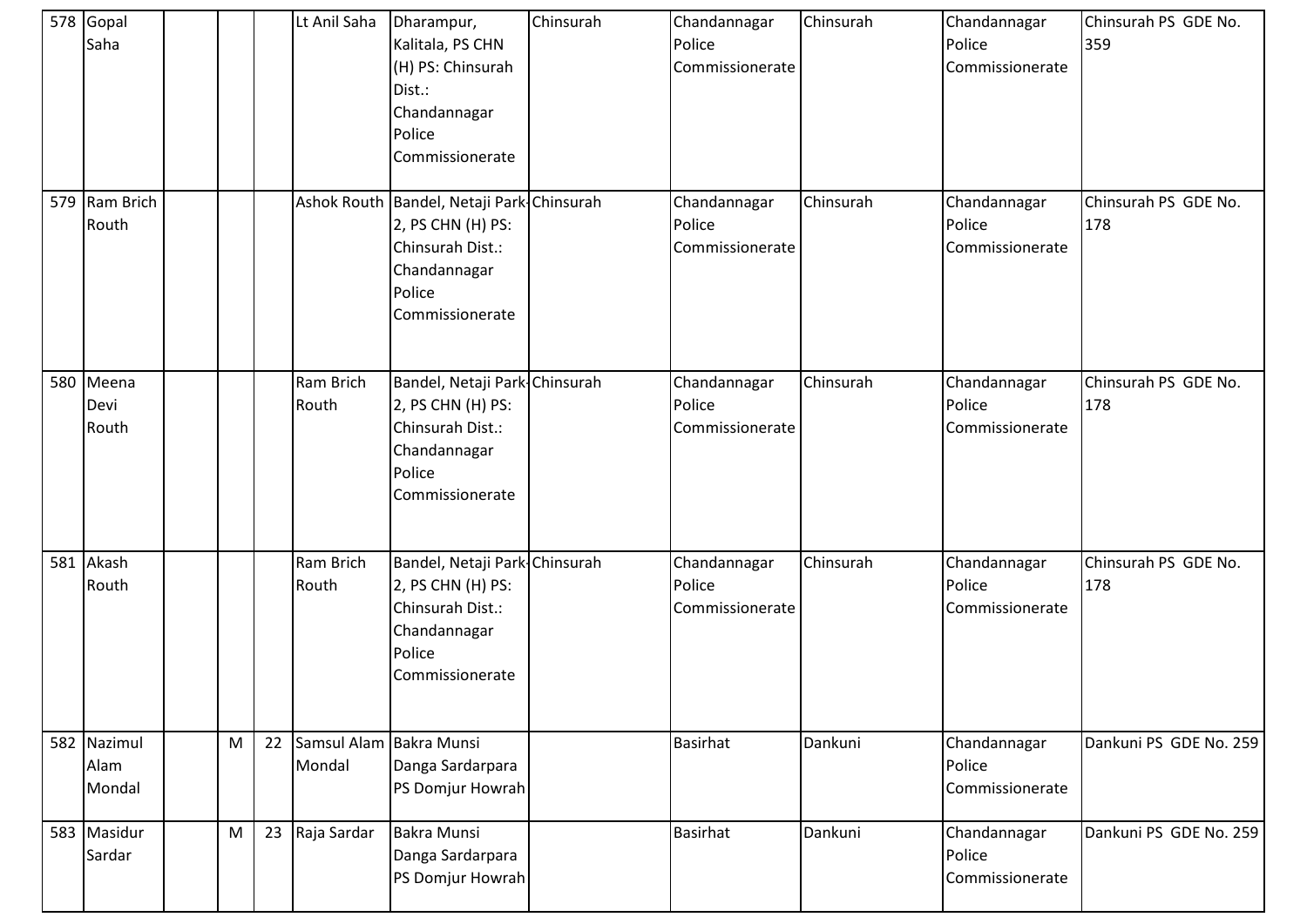| 584 | Anwar<br>Alam       | M | 42 | Md Sadique         | 5/10 A.B Road, P.S-Rishra<br>Rishra, Dist-<br>Hooghly PS: Rishra<br>Dist.:<br>Chandannagar<br>Police<br>Commissionerate |            | Chandannagar<br>Police<br>Commissionerate | Rishra     | Chandannagar<br>Police<br>Commissionerate | Rishra PS GDE No. 231        |
|-----|---------------------|---|----|--------------------|-------------------------------------------------------------------------------------------------------------------------|------------|-------------------------------------------|------------|-------------------------------------------|------------------------------|
|     | 585 Rakesh<br>Yadav | M | 20 | Ramraj<br>Yadav    | 19/8 N.S Road, P.S-Rishra<br>Rishra, Dist-<br>Hooghly PS: Rishra<br>Dist.:<br>Chandannagar<br>Police<br>Commissionerate |            | Chandannagar<br>Police<br>Commissionerate | Rishra     | Chandannagar<br>Police<br>Commissionerate | Rishra PS GDE No. 234        |
|     | 586 Dipak Giri      | M | 25 | Dinesh Giri        | 19 N.S Road, P.S-<br>Rishra, Dist-<br>Hooghly PS: Rishra<br>Dist.:<br>Chandannagar<br>Police<br>Commissionerate         | Rishra     | Chandannagar<br>Police<br>Commissionerate | Rishra     | Chandannagar<br>Police<br>Commissionerate | Rishra PS GDE No. 234        |
|     | 587 Soni<br>Bhuiya  | M | 27 | Deneswar<br>Bhuiya | Sital Bihari Road,<br>PS-Serampore,<br>Hooghly PS:<br>Srirampore Dist.:<br>Chandannagar<br>Police<br>Commissionerate    | Srirampore | Chandannagar<br>Police<br>Commissionerate | Srirampore | Chandannagar<br>Police<br>Commissionerate | Srirampore PS GDE No.<br>346 |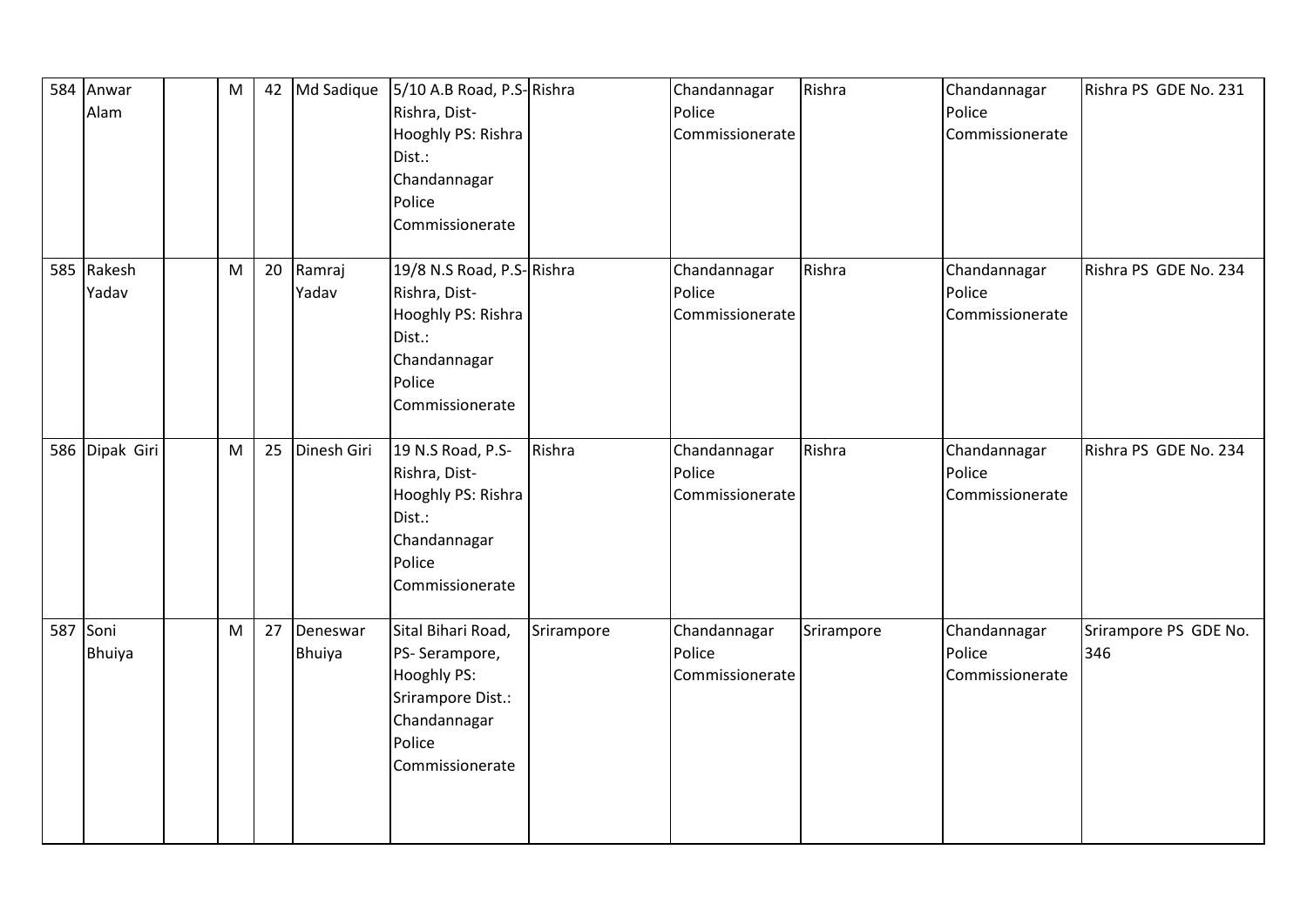| 588 Mohan<br>Das                | M | 50 | Lt.<br>Radheshyam Bari, PS-<br>Das           | Mahesh Masir<br>Serampore,<br>Hooghly PS:<br>Srirampore Dist.:<br>Chandannagar<br>Police<br>Commissionerate                            | Srirampore | Chandannagar<br>Police<br>Commissionerate | Srirampore | Chandannagar<br>Police<br>Commissionerate | Srirampore PS GDE No.<br>346 |
|---------------------------------|---|----|----------------------------------------------|----------------------------------------------------------------------------------------------------------------------------------------|------------|-------------------------------------------|------------|-------------------------------------------|------------------------------|
| 589 Ashok<br>Chowdhur           | M | 39 | Jawahir<br>Chowdhury                         | 55, Roy Ghat Lane, Srirampore<br>PS-Serampore,<br><b>Hooghly PS:</b><br>Srirampore Dist.:<br>Chandannagar<br>Police<br>Commissionerate |            | Chandannagar<br>Police<br>Commissionerate | Srirampore | Chandannagar<br>Police<br>Commissionerate | Srirampore PS GDE No.<br>346 |
| 590 Jagadish<br>Saroj           | M | 35 | Sital Saroj                                  | Kanta Pole, PS-<br>Serampore,<br>Hooghly PS:<br>Srirampore Dist.:<br>Chandannagar<br>Police<br>Commissionerate                         | Srirampore | Chandannagar<br>Police<br>Commissionerate | Srirampore | Chandannagar<br>Police<br>Commissionerate | Srirampore PS GDE No.<br>346 |
| 591 Ranjit<br>Bhattacha<br>rjee | M | 35 | <b>Bimal</b><br>Bhattacharje Serampore,<br>e | Mahesh Colony, PS-Srirampore<br>Hooghly PS:<br>Srirampore Dist.:<br>Chandannagar<br>Police<br>Commissionerate                          |            | Chandannagar<br>Police<br>Commissionerate | Srirampore | Chandannagar<br>Police<br>Commissionerate | Srirampore PS GDE No.<br>346 |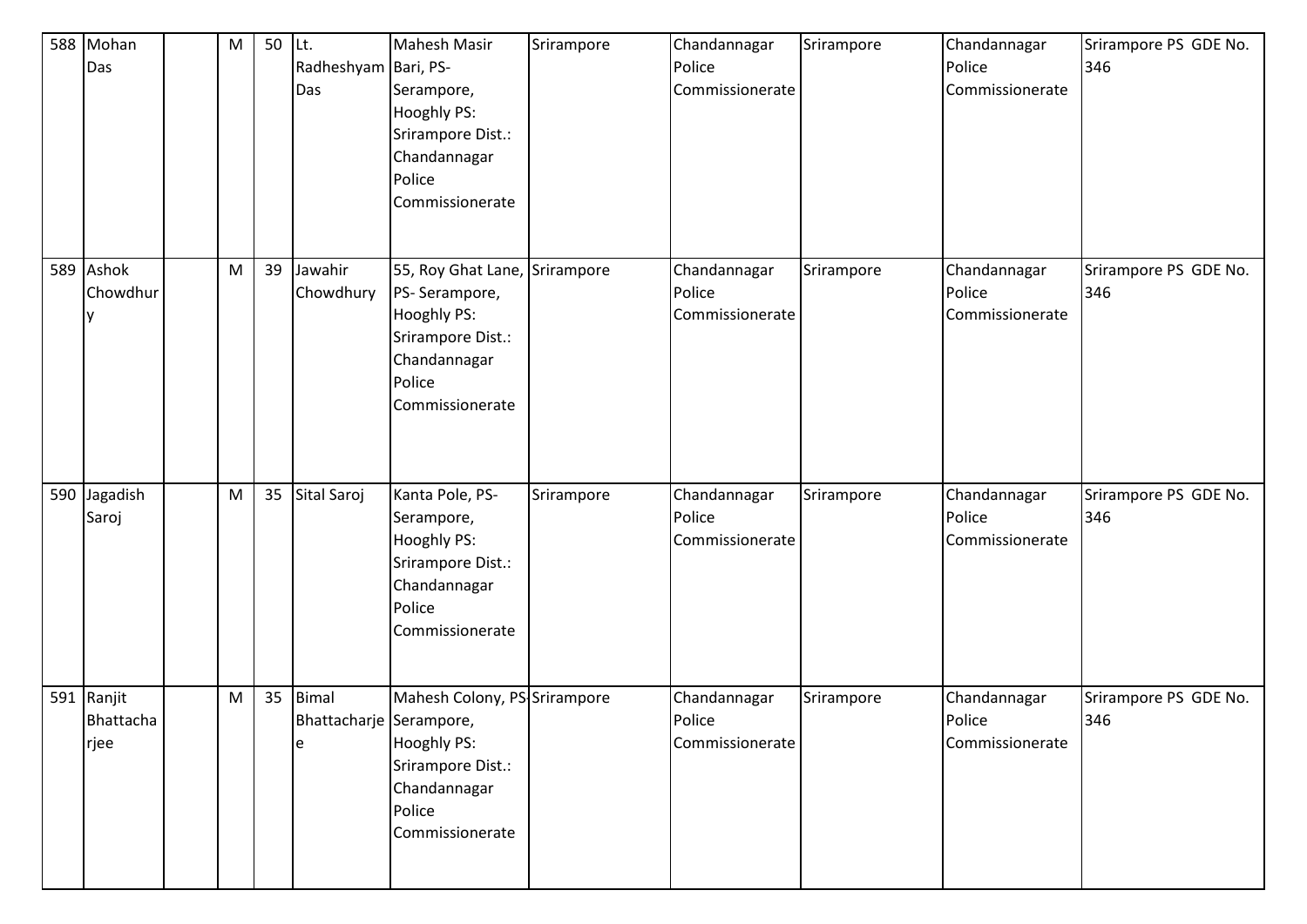| 592 Bikash<br>Singh    | M | 26 | <b>Sudip Singh</b>         | L.B.S. Road, PS-<br>Serampore,<br>Hooghly PS:<br>Srirampore Dist.:<br>Chandannagar<br>Police<br>Commissionerate             | Srirampore | Chandannagar<br>Police<br>Commissionerate | Srirampore | Chandannagar<br>Police<br>Commissionerate | Srirampore PS GDE No.<br>346 |
|------------------------|---|----|----------------------------|-----------------------------------------------------------------------------------------------------------------------------|------------|-------------------------------------------|------------|-------------------------------------------|------------------------------|
| 593 Rajib<br>Shaw      | M | 20 | Gopal Shaw                 | L.B.S. Road, PS-<br>Serampore,<br>Hooghly PS:<br>Srirampore Dist.:<br>Chandannagar<br>Police<br>Commissionerate             | Srirampore | Chandannagar<br>Police<br>Commissionerate | Srirampore | Chandannagar<br>Police<br>Commissionerate | Srirampore PS GDE No.<br>346 |
| 594 Pintu<br>Chowdhur  | M | 30 | <b>Bharat</b><br>Chowdhury | 3 No. Bazar Bye<br>Lane, PS-<br>Serampore,<br>Hooghly PS:<br>Srirampore Dist.:<br>Chandannagar<br>Police<br>Commissionerate | Srirampore | Chandannagar<br>Police<br>Commissionerate | Srirampore | Chandannagar<br>Police<br>Commissionerate | Srirampore PS GDE No.<br>346 |
| 595 Prasenjit<br>Dutta |   |    | S/o Haran<br>Dutta         | L Pukur, Battala,<br>Konnagar, PS-<br>Uttarpara, Dist-H                                                                     |            | Basirhat                                  | Uttarpara  | Chandannagar<br>Police<br>Commissionerate | Uttarpara PS GDE No.<br>336  |
| 596 Sukumar<br>Das     |   |    | S/o Rakha<br>Das           | 13 No, Debai<br>Pukur Road, PO-<br>Hindmotor, PS-<br>Uttarp                                                                 |            | <b>Basirhat</b>                           | Uttarpara  | Chandannagar<br>Police<br>Commissionerate | Uttarpara PS GDE No.<br>336  |
| 597 Basudeb<br>Kanti   |   |    | S/o Suta<br>Kanti          | 102, Hindmotor,<br>PS- Uttarpara, Dist-<br>Hooghly                                                                          |            | <b>Basirhat</b>                           | Uttarpara  | Chandannagar<br>Police<br>Commissionerate | Uttarpara PS GDE No.<br>336  |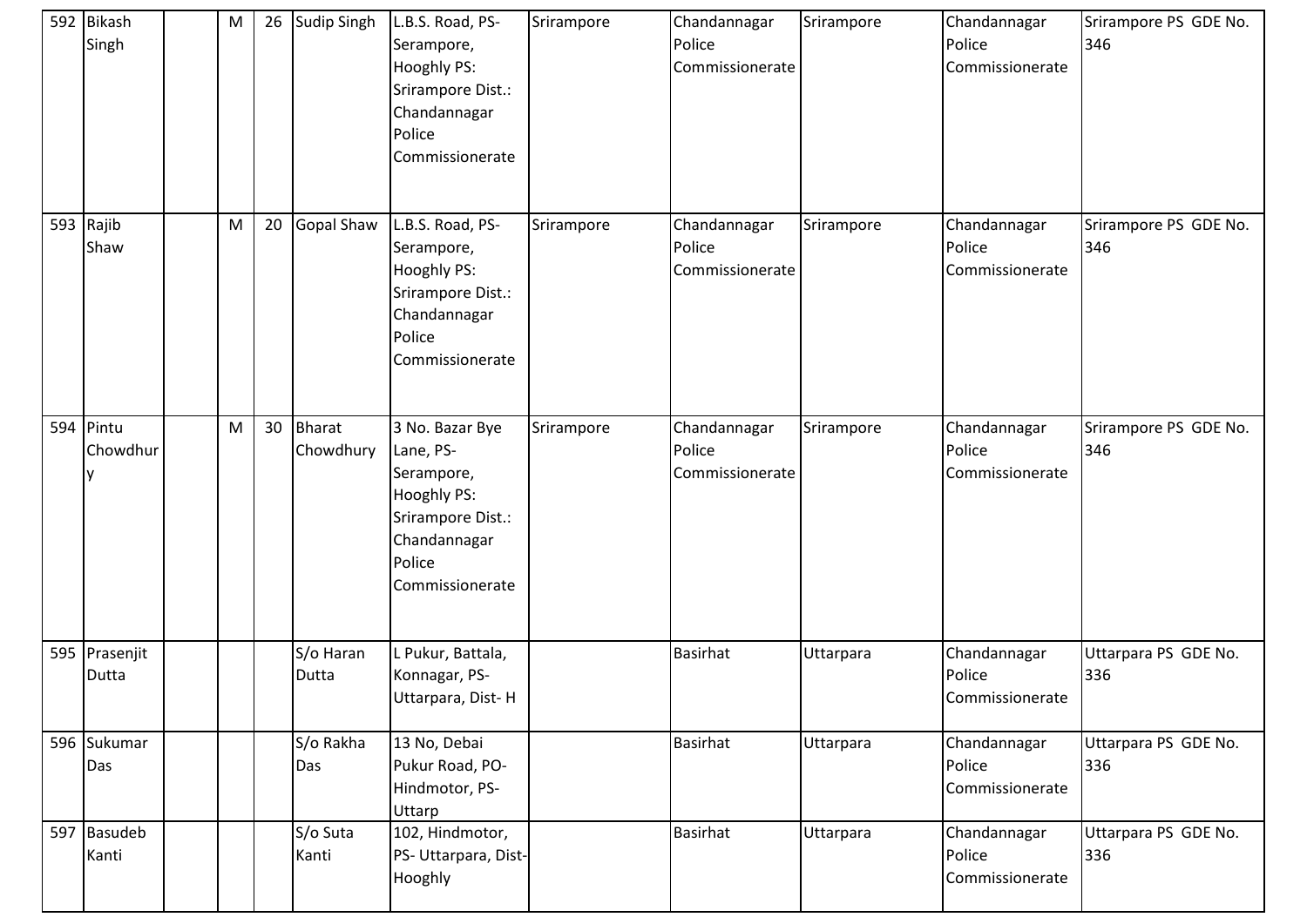|     | 598 Sujoy Tanj    |      |   |    | S/o Utpal<br>Tanj | SitalatalaLane, Ukil<br>Bagan, PS- |           | <b>Basirhat</b>            | Uttarpara | Chandannagar<br>Police | Uttarpara PS GDE No.<br>336 |
|-----|-------------------|------|---|----|-------------------|------------------------------------|-----------|----------------------------|-----------|------------------------|-----------------------------|
|     |                   |      |   |    |                   | Uttarpara, Dist-H                  |           |                            |           | Commissionerate        |                             |
|     | 599 Riju Saha     |      |   |    | S/o Rintu         | 185 B.B.D Road,                    |           | <b>Basirhat</b>            | Uttarpara | Chandannagar           | Uttarpara PS GDE No.        |
|     |                   |      |   |    | Saha              | Hindmotor, PS-                     |           |                            |           | Police                 | 336                         |
|     |                   |      |   |    |                   | Uttarpara, Dist-Ho                 |           |                            |           | Commissionerate        |                             |
| 600 | Samir             |      |   |    | Lt. Akhya         | PS: Dinhata Dist.:                 | Dinhata   | Coochbehar                 | Dinhata   | Coochbehar             | Dinhata PS GDE No. 277      |
|     | Mohanta           |      |   |    | Mohanta           | Coochbehar                         |           |                            |           |                        |                             |
|     | 601 Bablu         |      | M | 41 | Lt.kanai          | Barai Bari PO-Bara                 | Dinhata   | Coochbehar                 | Sahebganj | Coochbehar             | Sahebganj PS Outpost        |
|     | Debnath           |      |   |    | Debnath           | Atiabari PS:                       |           |                            |           |                        | Nayarhat OP GDE No.         |
|     |                   |      |   |    |                   | Dinhata Dist.:<br>Coochbehar       |           |                            |           |                        | 126                         |
| 602 | Karna             |      | M | 25 | Debendra          | <b>Shantimoy Ghosh</b>             | Balurghat | Dakshin Dinajpur           | Balurghat | Dakshin Dinajpur       | Balurghat PS GDE No.        |
|     | Mali              |      |   |    | Nath Mali         | <b>Colony PS:</b>                  |           |                            |           |                        | 269                         |
|     |                   |      |   |    |                   | <b>Balurghat Dist.:</b>            |           |                            |           |                        |                             |
|     |                   |      |   |    |                   | Dakshin Dinajpur                   |           |                            |           |                        |                             |
| 603 | Niranjan          | Niru | M | 47 | Lt. Nikhil        | Chakvrigu                          | Balurghat | Dakshin Dinajpur           | Balurghat | Dakshin Dinajpur       | Balurghat PS GDE No.        |
|     | Sarkar            |      |   |    | Sarkar            | Arabindu Pally, PS:                |           |                            |           |                        | 269                         |
|     |                   |      |   |    |                   | <b>Balurghat Dist.:</b>            |           |                            |           |                        |                             |
|     |                   |      |   |    |                   | Dakshin Dinajpur                   |           |                            |           |                        |                             |
| 604 | <b>Bifal Mali</b> |      | M | 44 | Bishnupada        | Ramjibanpur PS:                    | Hilli     | Dakshin Dinajpur           | Balurghat | Dakshin Dinajpur       | Balurghat PS GDE No.        |
|     |                   |      |   |    | Mali              | Hilli Dist.: Dakshin               |           |                            |           |                        | 269                         |
|     |                   |      |   |    |                   | Dinajpur                           |           |                            |           |                        |                             |
| 605 | Chanchal          |      | M | 61 | Lt.               | Chakbhabani                        | Balurghat | Dakshin Dinajpur           | Balurghat | Dakshin Dinajpur       | Balurghat PS GDE No.        |
|     | Raj Malla         |      |   |    | Ramapada          | Malopara, PS:                      |           |                            |           |                        | 269                         |
|     |                   |      |   |    | Raj Malla         | <b>Balurghat Dist.:</b>            |           |                            |           |                        |                             |
|     |                   |      |   |    |                   | Dakshin Dinajpur                   |           |                            |           |                        |                             |
| 606 | Rakesh            |      | M | 37 | Sukumar           | Mangalpur PS:                      | Balurghat | Dakshin Dinajpur Balurghat |           | Dakshin Dinajpur       | Balurghat PS GDE No.        |
|     | <b>Basak</b>      |      |   |    | <b>Basak</b>      | <b>Balurghat Dist.:</b>            |           |                            |           |                        | 269                         |
|     |                   |      |   |    |                   | Dakshin Dinajpur                   |           |                            |           |                        |                             |
|     |                   |      |   |    |                   |                                    |           |                            |           |                        |                             |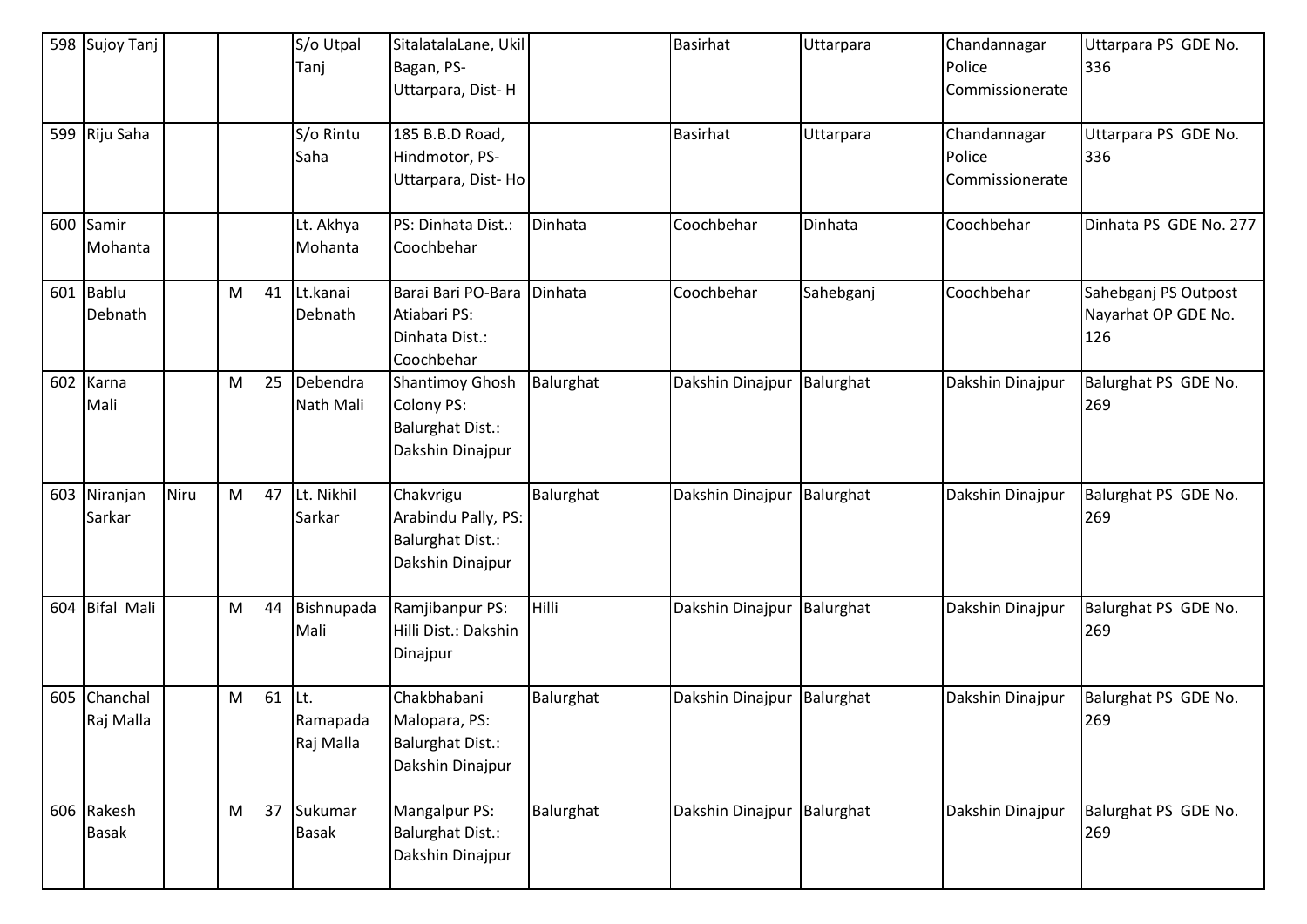| 607 | Mithun        | M | 32 | Monaranjan       | Saraihat PS:                                       | Bansihari   | Dakshin Dinajpur                          | Bansihari  | Dakshin Dinajpur       | Bansihari PS GDE No.        |
|-----|---------------|---|----|------------------|----------------------------------------------------|-------------|-------------------------------------------|------------|------------------------|-----------------------------|
|     | Sarkar        |   |    | Sarkar           | <b>Bansihari Dist.:</b>                            |             |                                           |            |                        | 204                         |
|     |               |   |    |                  | Dakshin Dinajpur                                   |             |                                           |            |                        |                             |
|     |               |   |    |                  |                                                    |             |                                           |            |                        |                             |
|     | 608 Sojina    | F | 20 | Bashu            | Halimchak, PS-                                     |             | <b>Basirhat</b>                           | Harirampur | Dakshin Dinajpur       | Harirampur PS GDE No.       |
|     | Jajabar       |   |    | Jajabar          | Kishanganj, Dist.                                  |             |                                           |            |                        | 210                         |
|     |               |   |    |                  | Kishanganj, State                                  |             |                                           |            |                        |                             |
|     |               |   |    |                  |                                                    |             |                                           |            |                        |                             |
|     | 609 Suman     | M | 23 | Subal            | Jadavbati PS:                                      | Gangarampur | Dakshin Dinajpur                          | Tapan      | Dakshin Dinajpur       | Tapan PS GDE No. 181        |
|     | Pramanik      |   |    | Pramanik         | Gangarampur                                        |             |                                           |            |                        |                             |
|     |               |   |    |                  | Dist.: Dakshin                                     |             |                                           |            |                        |                             |
|     |               |   |    |                  | Dinajpur                                           |             |                                           |            |                        |                             |
|     | 610 Sukumar   | M | 50 | Lt.              | Najirpur PS: Tapan                                 | Tapan       | Dakshin Dinajpur                          | Tapan      | Dakshin Dinajpur       | Tapan PS GDE No. 181        |
|     | Kha           |   |    | Radhaballav      | Dist.: Dakshin                                     |             |                                           |            |                        |                             |
|     |               |   |    | Kha              | Dinajpur                                           |             |                                           |            |                        |                             |
|     |               |   |    |                  |                                                    |             |                                           |            |                        |                             |
|     | 611 Suraj     | M | 22 | Goutam           | Cycle Hospital PS:                                 | Bishnupur   | <b>Bankura</b>                            | Bishnupur  | <b>Bankura</b>         | Bishnupur PS GDE No.        |
|     | Chandra       |   |    | Chandra          | <b>Bishnupur Dist.:</b>                            |             |                                           |            |                        | 241                         |
|     |               |   |    |                  | Bankura                                            |             |                                           |            |                        |                             |
|     | 612 Soumen    | M | 19 | Srinath          | PS: Sonarpur Dist.:                                | Sonarpur    | <b>Baruipur Police</b>                    | Bishnupur  | Diamond Harbour        | Bishnupur PS GDE No.        |
|     | Kundu         |   |    | Kundu            | <b>Baruipur Police</b>                             |             | <b>District</b>                           |            | <b>Police District</b> | 432                         |
|     |               |   |    |                  | <b>District</b>                                    |             |                                           |            |                        |                             |
|     | 613 Surajit   | M | 24 | Susanta Bagi     | PS: Sonarpur Dist.:                                | Sonarpur    | <b>Baruipur Police</b>                    | Bishnupur  | Diamond Harbour        | Bishnupur PS GDE No.        |
|     | Bagi          |   |    |                  | <b>Baruipur Police</b>                             |             | <b>District</b>                           |            | <b>Police District</b> | 432                         |
|     | 614 Somnath   |   | 23 |                  | <b>District</b><br>Bapi Mondal PS: Sonarpur Dist.: |             |                                           |            | Diamond Harbour        |                             |
|     | Mondal        | M |    |                  | <b>Baruipur Police</b>                             | Sonarpur    | <b>Baruipur Police</b><br><b>District</b> | Bishnupur  | <b>Police District</b> | Bishnupur PS GDE No.<br>432 |
|     |               |   |    |                  | <b>District</b>                                    |             |                                           |            |                        |                             |
|     | 615 Subhajit  | M | 38 | Basabina         | PS: Garfa Dist.:                                   | Garfa       | Kolkata                                   | Bishnupur  | Diamond Harbour        | Bishnupur PS GDE No.        |
|     | Chatterjee    |   |    | Chatterjee       | Kolkata                                            |             |                                           |            | <b>Police District</b> | 432                         |
|     |               |   |    |                  |                                                    |             |                                           |            |                        |                             |
|     | 616 Kalu Ray  | M | 39 | <b>Uttam Ray</b> | PS: Narendrapur                                    | Narendrapur | <b>Baruipur Police</b>                    | Bishnupur  | Diamond Harbour        | Bishnupur PS GDE No.        |
|     |               |   |    |                  | Dist.: Baruipur                                    |             | <b>District</b>                           |            | <b>Police District</b> | 432                         |
|     |               |   |    |                  | <b>Police District</b>                             |             |                                           |            |                        |                             |
|     | 617 Rajib Ray | M | 31 | Ainit Ray        | PS: Narendrapur                                    | Narendrapur | <b>Baruipur Police</b>                    | Bishnupur  | Diamond Harbour        | Bishnupur PS GDE No.        |
|     |               |   |    |                  | Dist.: Baruipur                                    |             | District                                  |            | <b>Police District</b> | 432                         |
|     |               |   |    |                  | <b>Police District</b>                             |             |                                           |            |                        |                             |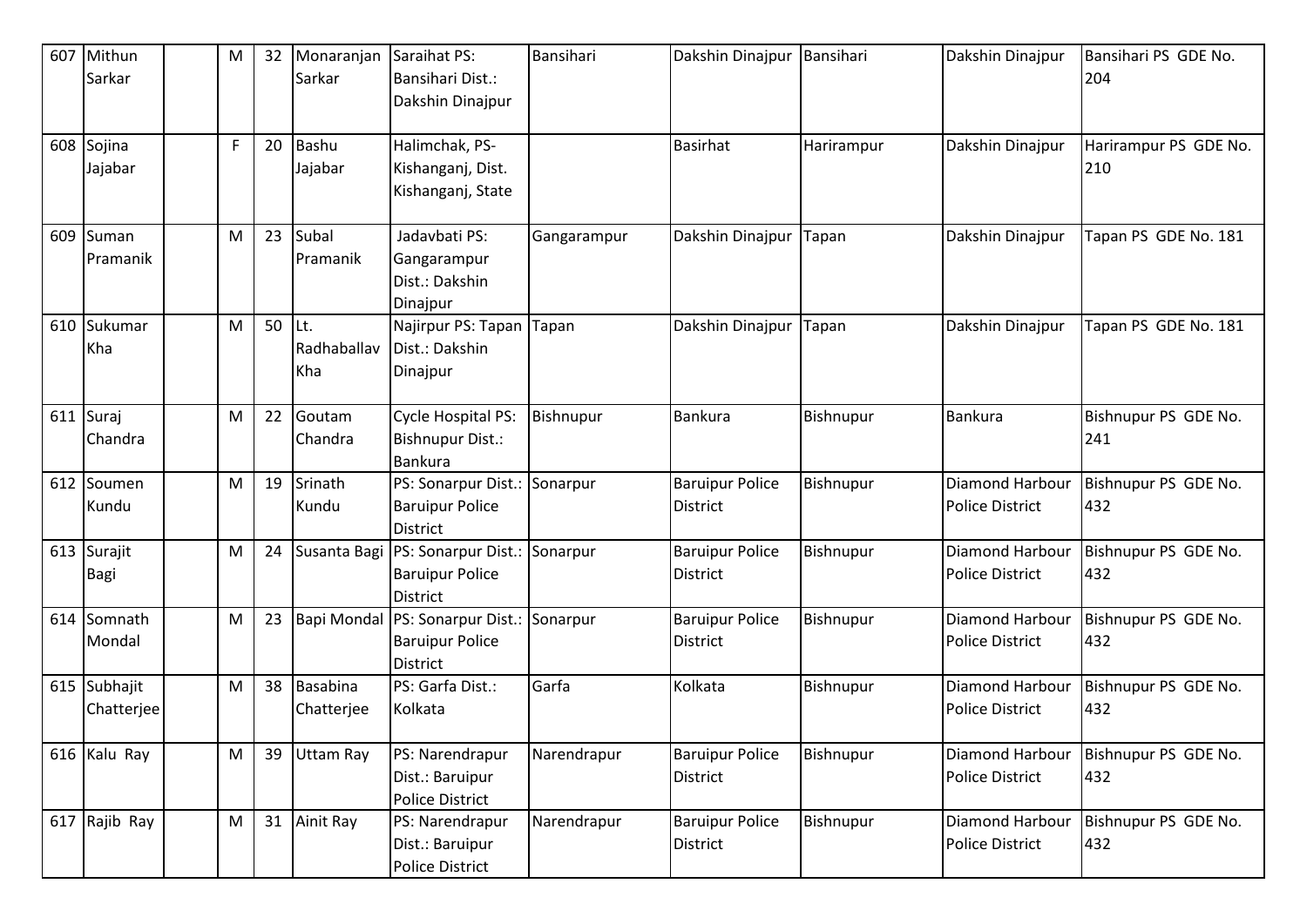|     | 618 Monoj    | M | 37 | <b>Basudeb</b>   | PS: Bishnupur             | Bishnupur        | Diamond                | Bishnupur  | Diamond Harbour        | Bishnupur PS GDE No.  |
|-----|--------------|---|----|------------------|---------------------------|------------------|------------------------|------------|------------------------|-----------------------|
|     | Mondal       |   |    | Mondal           | Dist.: Diamond            |                  | <b>Harbour Police</b>  |            | <b>Police District</b> | 432                   |
|     |              |   |    |                  | <b>Harbour Police</b>     |                  | <b>District</b>        |            |                        |                       |
|     |              |   |    |                  | <b>District</b>           |                  |                        |            |                        |                       |
|     | 619 Surajit  | M | 28 | <b>Uttam Das</b> | PS: Bishnupur             | <b>Bishnupur</b> | Diamond                | Bishnupur  | Diamond Harbour        | Bishnupur PS GDE No.  |
|     | Das          |   |    |                  | Dist.: Diamond            |                  | <b>Harbour Police</b>  |            | <b>Police District</b> | 432                   |
|     |              |   |    |                  | <b>Harbour Police</b>     |                  | <b>District</b>        |            |                        |                       |
|     |              |   |    |                  | <b>District</b>           |                  |                        |            |                        |                       |
|     | 620 Robi     | M | 36 | Sankar           | PS: Haridevpur            | Haridevpur       | Kolkata                | Bishnupur  | Diamond Harbour        | Bishnupur PS GDE No.  |
|     | Poddar       |   |    | Poddar           | Dist.: Kolkata            |                  |                        |            | <b>Police District</b> | 432                   |
|     |              |   |    |                  |                           |                  |                        |            |                        |                       |
| 621 | Arabindu     | M | 38 |                  | Shyamal Das PS: Bishnupur | Bishnupur        | Diamond                | Bishnupur  | Diamond Harbour        | Bishnupur PS GDE No.  |
|     | Das          |   |    |                  | Dist.: Diamond            |                  | <b>Harbour Police</b>  |            | <b>Police District</b> | 432                   |
|     |              |   |    |                  | <b>Harbour Police</b>     |                  | <b>District</b>        |            |                        |                       |
|     |              |   |    |                  | <b>District</b>           |                  |                        |            |                        |                       |
|     | 622 Somnath  | M | 42 | Lt. Ratan        | PS: Bishnupur             | Bishnupur        | Diamond                | Bishnupur  | Diamond Harbour        | Bishnupur PS GDE No.  |
|     | <b>Barik</b> |   |    | Chandra          | Dist.: Diamond            |                  | <b>Harbour Police</b>  |            | <b>Police District</b> | 445                   |
|     |              |   |    | <b>Barik</b>     | <b>Harbour Police</b>     |                  | <b>District</b>        |            |                        |                       |
|     |              |   |    |                  | <b>District</b>           |                  |                        |            |                        |                       |
|     | 623 Amar     | M | 54 | Lt. Atul Ch.     | PS: Bishnupur             | Bishnupur        | Diamond                | Bishnupur  | <b>Diamond Harbour</b> | Bishnupur PS GDE No.  |
|     | Mondal       |   |    | Mondal           | Dist.: Diamond            |                  | <b>Harbour Police</b>  |            | <b>Police District</b> | 445                   |
|     |              |   |    |                  | <b>Harbour Police</b>     |                  | District               |            |                        |                       |
|     |              |   |    |                  | <b>District</b>           |                  |                        |            |                        |                       |
|     | 624 Babul    | M | 45 | Narapada         | PS: Baruipur Dist.:       | <b>Baruipur</b>  | <b>Baruipur Police</b> | Bishnupur  | Diamond Harbour        | Bishnupur PS GDE No.  |
|     | Sardar       |   |    | Sardar           | <b>Baruipur Police</b>    |                  | <b>District</b>        |            | <b>Police District</b> | 122                   |
|     |              |   |    |                  | <b>District</b>           |                  |                        |            |                        |                       |
|     | 625 Gorachan | M | 36 | Lt. Kalo         | PS: Bishnupur             | Bishnupur        | Diamond                | Bishnupur  | Diamond Harbour        | Bishnupur PS GDE No.  |
|     | d Sk         |   |    | Chand Sk         | Dist.: Diamond            |                  | <b>Harbour Police</b>  |            | <b>Police District</b> | 122                   |
|     |              |   |    |                  | <b>Harbour Police</b>     |                  | <b>District</b>        |            |                        |                       |
|     |              |   |    |                  | <b>District</b>           |                  |                        |            |                        |                       |
|     | 626 Sukhen   | M | 40 | S/o Lt.          | 3 No Ward Rail            | Budgebudge       | Diamond                | Budgebudge | Diamond Harbour        | Budgebudge PS GDE No. |
|     | Santra       |   |    | Niranjan         | Line PS:                  |                  | <b>Harbour Police</b>  |            | <b>Police District</b> | 197                   |
|     |              |   |    | Santra           | Budgebudge Dist.:         |                  | District               |            |                        |                       |
|     |              |   |    |                  | Diamond Harbour           |                  |                        |            |                        |                       |
|     |              |   |    |                  | <b>Police District</b>    |                  |                        |            |                        |                       |
|     |              |   |    |                  |                           |                  |                        |            |                        |                       |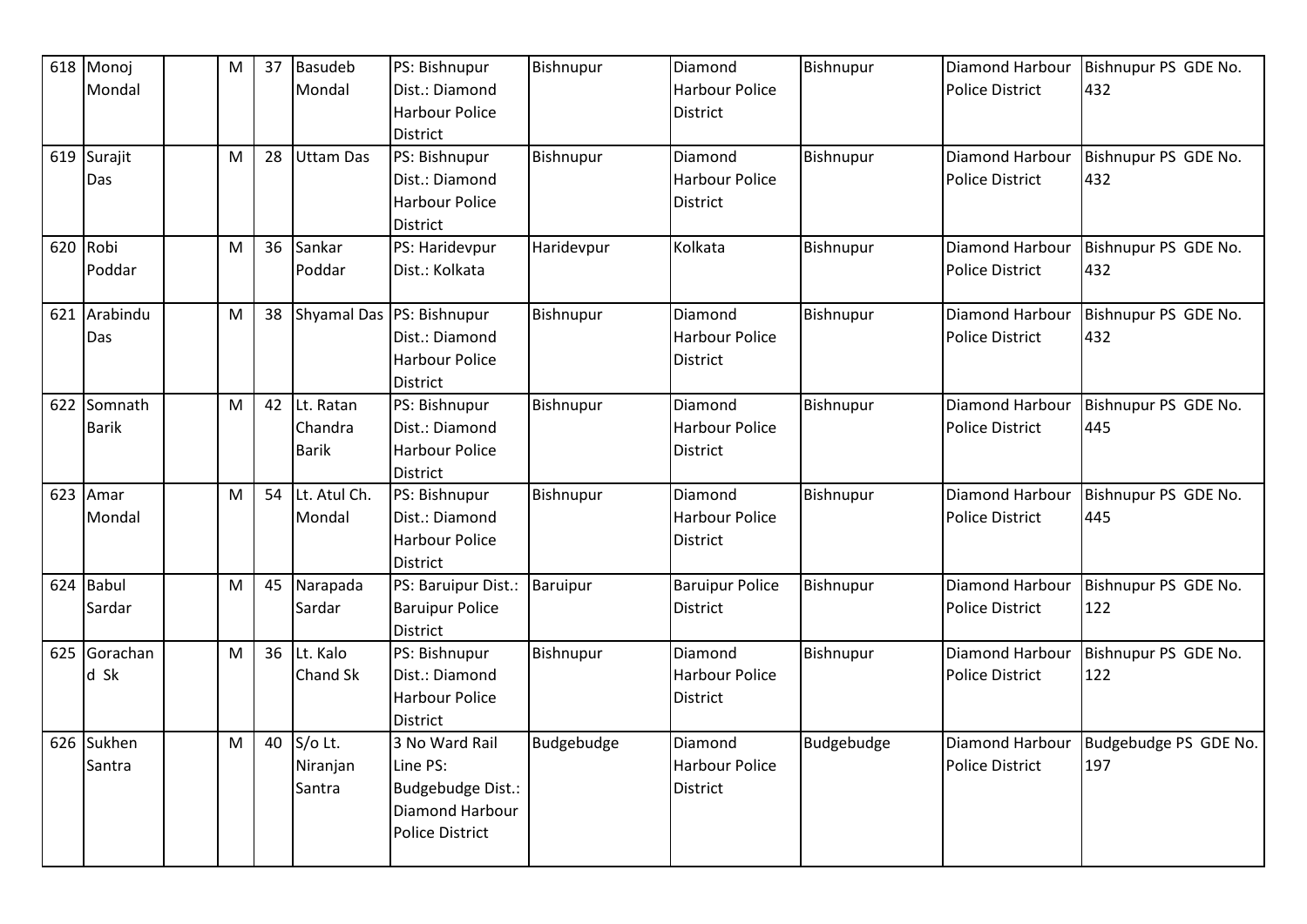| 627<br>628 | Sk.<br>Saddam<br>Md.<br>Kalam | м<br>M | 25<br>31 | S/o Lt. Md.<br>Kalo        | S/o Sk. Hafiz Shankpukur PS:<br>Budgebudge Dist.:<br>Diamond Harbour<br><b>Police District</b><br>Shankpukur PS:<br>Budgebudge Dist.: | Budgebudge<br>Budgebudge | Diamond<br><b>Harbour Police</b><br><b>District</b><br>Diamond<br><b>Harbour Police</b> | Budgebudge<br>Budgebudge         | Diamond Harbour<br><b>Police District</b><br>Diamond Harbour<br><b>Police District</b> | Budgebudge PS GDE No.<br>197<br>Budgebudge PS GDE No.<br>197 |
|------------|-------------------------------|--------|----------|----------------------------|---------------------------------------------------------------------------------------------------------------------------------------|--------------------------|-----------------------------------------------------------------------------------------|----------------------------------|----------------------------------------------------------------------------------------|--------------------------------------------------------------|
|            |                               |        |          |                            | Diamond Harbour<br><b>Police District</b>                                                                                             |                          | <b>District</b>                                                                         |                                  |                                                                                        |                                                              |
| 629        | Indrajit<br>Samanta           | M      | 21       | Palan<br>Samanta           | Ramrampur PS:<br>Diamond harbour<br>Dist.: Diamond<br><b>Harbour Police</b><br><b>District</b>                                        | Diamond harbour          | Diamond<br><b>Harbour Police</b><br><b>District</b>                                     | Diamond harbour                  | Diamond Harbour<br><b>Police District</b>                                              | Diamond harbour PS<br><b>GDE No. 375</b>                     |
|            | 630 Arnab<br>Naskar           | м      | 22       | Kochiram<br>Naskar         | Ramrampur PS:<br>Diamond harbour<br>Dist.: Diamond<br><b>Harbour Police</b><br>District                                               | Diamond harbour          | Diamond<br><b>Harbour Police</b><br><b>District</b>                                     | Diamond harbour                  | Diamond Harbour<br><b>Police District</b>                                              | Diamond harbour PS<br><b>GDE No. 375</b>                     |
| 631        | Rakesh<br>Benia               | м      | 21       | Mohan<br>Benia             | Laxmikantapur PS: Mandirbazar<br>Mandirbazar Dist.:<br>Sundarban Police<br>District                                                   |                          | Sundarban Police Diamond harbour<br><b>District</b>                                     |                                  | Diamond Harbour<br><b>Police District</b>                                              | Diamond harbour PS<br><b>GDE No. 375</b>                     |
|            | 632 Monish<br>Bhandari        | M      | 22       | Naresh<br>Bhandari         | Laxmikantapur PS: Mandirbazar<br>Mandirbazar Dist.:<br>Sundarban Police<br>District                                                   |                          | Sundarban Police<br><b>District</b>                                                     | Diamond harbour                  | Diamond Harbour<br><b>Police District</b>                                              | Diamond harbour PS<br><b>GDE No. 375</b>                     |
|            | 633 Koushik<br>Kanshari       | M      | 20       | <b>Kartick</b><br>Kanshari | Laxmikantapur PS: Mandirbazar<br>Mandirbazar Dist.:<br>Sundarban Police<br><b>District</b>                                            |                          | <b>District</b>                                                                         | Sundarban Police Diamond harbour | <b>Police District</b>                                                                 | Diamond Harbour   Diamond harbour PS<br><b>GDE No. 375</b>   |
|            | 634 Soumik<br>Gayen           | M      | 23       | Rata Gayen                 | Laxmikantapur PS: Mandirbazar<br>Mandirbazar Dist.:<br>Sundarban Police<br>District                                                   |                          | <b>District</b>                                                                         | Sundarban Police Diamond harbour | Diamond Harbour<br><b>Police District</b>                                              | Diamond harbour PS<br><b>GDE No. 375</b>                     |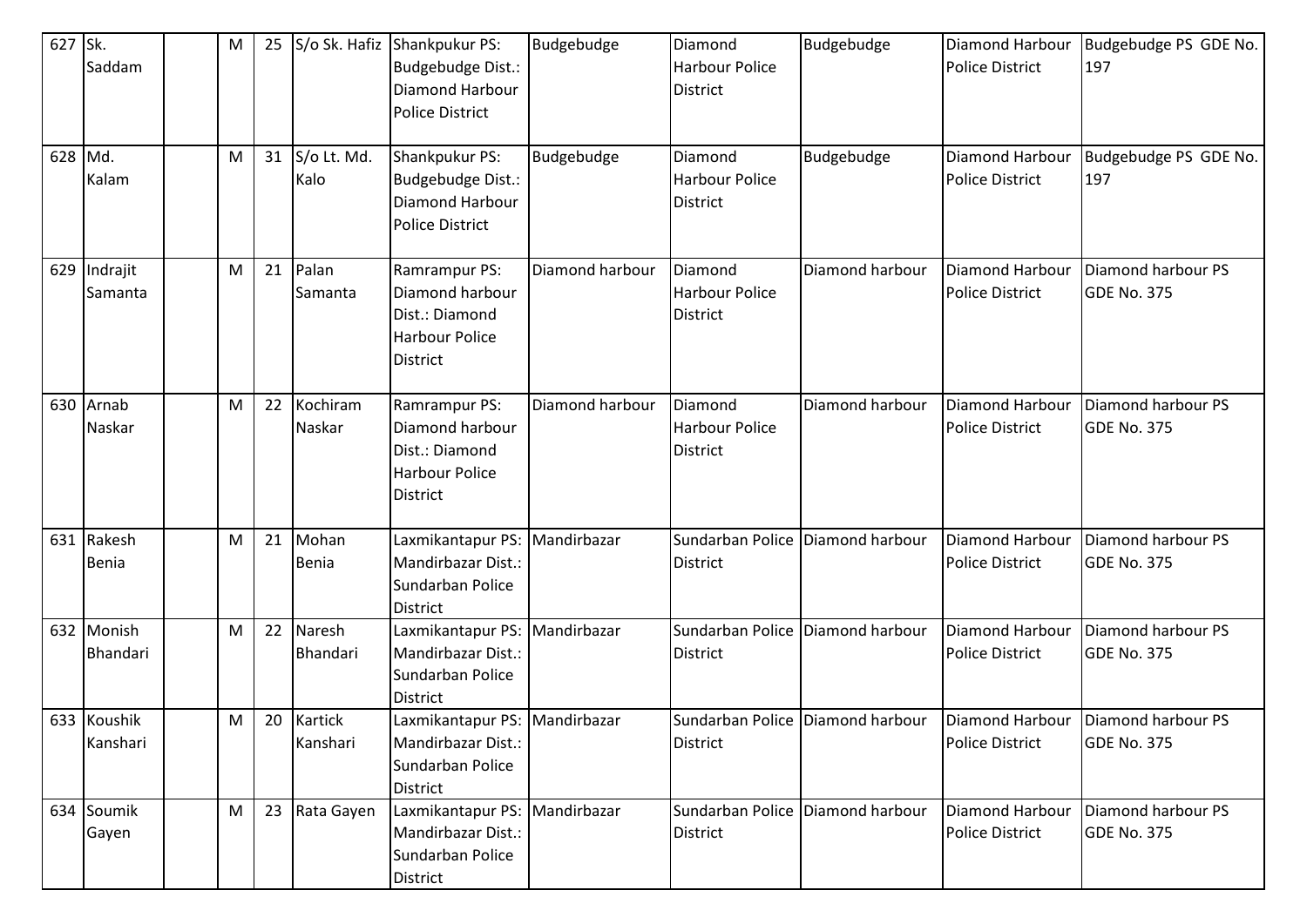| 635 | Sentil<br>Baidya         | М | 24 | Munda<br>Baidya          | Malancha, PO-<br>Netra PS: Diamond                                                                       | Diamond harbour | Diamond<br>Harbour Police                           | Diamond harbour<br>women | Diamond Harbour<br><b>Police District</b> | Diamond harbour<br>women PS GDE No. 105 |
|-----|--------------------------|---|----|--------------------------|----------------------------------------------------------------------------------------------------------|-----------------|-----------------------------------------------------|--------------------------|-------------------------------------------|-----------------------------------------|
|     |                          |   |    |                          | harbour Dist.:<br>Diamond Harbour<br><b>Police District</b>                                              |                 | <b>District</b>                                     |                          |                                           |                                         |
|     | 636 Mostakin<br>Baidya   | М | 20 | Ajim Baidya              | Malancha, PO-<br>Netra PS: Diamond<br>harbour Dist.:<br><b>Diamond Harbour</b><br><b>Police District</b> | Diamond harbour | Diamond<br><b>Harbour Police</b><br><b>District</b> | Diamond harbour<br>women | Diamond Harbour<br><b>Police District</b> | Diamond harbour<br>women PS GDE No. 107 |
|     | 637 Rony                 |   |    | Paresh                   | PS: Maheshtala                                                                                           | Maheshtala      | Diamond                                             | Maheshtala               | Diamond Harbour                           | Maheshtala PS GDE No.                   |
|     | Ghosh                    |   |    | Ghosh                    | Dist.: Diamond<br>Harbour Police<br><b>District</b>                                                      |                 | Harbour Police<br><b>District</b>                   |                          | <b>Police District</b>                    | 312                                     |
|     | 638 Kousik               |   |    | Kallal                   | PS: Maheshtala                                                                                           | Maheshtala      | Diamond                                             | Maheshtala               | Diamond Harbour                           | Maheshtala PS GDE No.                   |
|     | Bhowmik                  |   |    | Bhowmik                  | Dist.: Diamond<br>Harbour Police<br><b>District</b>                                                      |                 | Harbour Police<br><b>District</b>                   |                          | <b>Police District</b>                    | 312                                     |
| 639 | <b>Babu Sona</b>         |   |    | Shyamal                  | PS: Maheshtala                                                                                           | Maheshtala      | Diamond                                             | Maheshtala               | Diamond Harbour                           | Maheshtala PS GDE No.                   |
|     | Ghosh                    |   |    | Ghosh                    | Dist.: Diamond<br>Harbour Police<br><b>District</b>                                                      |                 | <b>Harbour Police</b><br><b>District</b>            |                          | <b>Police District</b>                    | 312                                     |
|     | 640 Sk Isar Ali          |   |    | Lt Sk Mansur<br>Ali      | PS: Maheshtala<br>Dist.: Diamond<br>Harbour Police<br><b>District</b>                                    | Maheshtala      | Diamond<br><b>Harbour Police</b><br><b>District</b> | Maheshtala               | Diamond Harbour<br><b>Police District</b> | Maheshtala PS GDE No.<br>312            |
|     | 641 Samad                |   |    | Lt Ramjan                | PS: Maheshtala                                                                                           | Maheshtala      | Diamond                                             | Maheshtala               |                                           | Diamond Harbour   Maheshtala PS GDE No. |
|     | Mir                      |   |    | Mir                      | Dist.: Diamond<br><b>Harbour Police</b><br>District                                                      |                 | Harbour Police<br><b>District</b>                   |                          | Police District                           | 312                                     |
|     | 642 Kush<br><b>Banik</b> | M | 46 | Lt Arjun<br><b>Banik</b> | Nonatala PS:<br>Mograhat Dist.:<br>Diamond Harbour<br><b>Police District</b>                             | Mograhat        | Diamond<br>Harbour Police<br><b>District</b>        | Mograhat                 | <b>Diamond Harbour</b><br>Police District | Mograhat PS GDE No.<br>284              |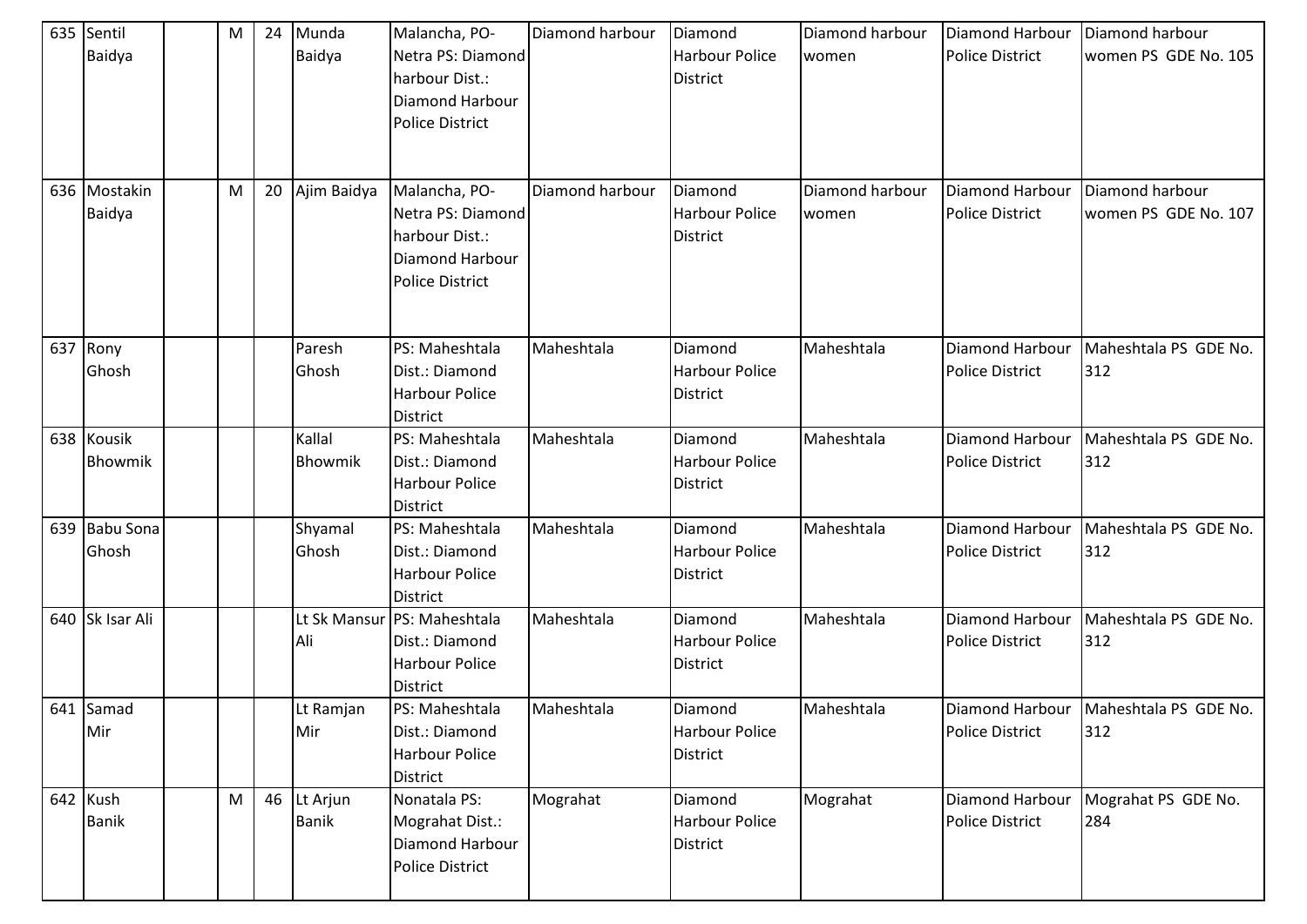| 643 Dilip<br>Mondal         | М | 30 | Sahadeb<br>Mondal     | Surjyapur PS:<br><b>Baruipur Dist.:</b>                                                 | Baruipur  | <b>Baruipur Police</b><br><b>District</b>           | Mograhat  | Diamond Harbour<br><b>Police District</b>        | Mograhat PS GDE No.<br>312  |
|-----------------------------|---|----|-----------------------|-----------------------------------------------------------------------------------------|-----------|-----------------------------------------------------|-----------|--------------------------------------------------|-----------------------------|
|                             |   |    |                       | <b>Baruipur Police</b><br><b>District</b>                                               |           |                                                     |           |                                                  |                             |
| 644 Nishi                   | M | 25 | Lt Mohadeb            | Sujyapur PS:                                                                            | Baruipur  | <b>Baruipur Police</b>                              | Mograhat  | Diamond Harbour                                  | Mograhat PS GDE No.         |
| Poilan                      |   |    | Poilan                | <b>Baruipur Dist.:</b><br><b>Baruipur Police</b><br><b>District</b>                     |           | <b>District</b>                                     |           | <b>Police District</b>                           | 312                         |
| 645 Nashirulla<br><b>Sk</b> | M |    | Kader Sk              | Choka Bishnupur<br>PS: Usthi Dist.:<br><b>Diamond Harbour</b><br><b>Police District</b> | Usthi     | Diamond<br><b>Harbour Police</b><br><b>District</b> | Mograhat  | <b>Diamond Harbour</b><br><b>Police District</b> | Mograhat PS GDE No.<br>312  |
| 646 Saha Alam<br>Laskar     | M |    | Nurudin<br>Laskar     | Alampur PS: Usthi<br>Dist.: Diamond<br><b>Harbour Police</b><br><b>District</b>         | Usthi     | Diamond<br><b>Harbour Police</b><br><b>District</b> | Mograhat  | Diamond Harbour<br><b>Police District</b>        | Mograhat PS GDE No.<br>312  |
| 647 Mojjamel<br>Laskar      | M | 24 | Ismail Laskar         | Chaka Bishnupur<br>PS: Usthi Dist.:<br><b>Diamond Harbour</b><br><b>Police District</b> | Usthi     | Diamond<br><b>Harbour Police</b><br><b>District</b> | Mograhat  | Diamond Harbour<br><b>Police District</b>        | Mograhat PS GDE No.<br>312  |
| 648 Bijay<br>Sardar         | M | 18 | Ratan Sardar          | <b>Barat PS:</b><br>Mograhat Dist.:<br>Diamond Harbour<br><b>Police District</b>        | Mograhat  | Diamond<br><b>Harbour Police</b><br><b>District</b> | Mograhat  | Diamond Harbour<br><b>Police District</b>        | Mograhat PS GDE No.<br>312  |
| 649 Dharamo<br>Adhikari     | M | 28 | Mritunjay<br>Adhikari | Karamonuraj PS:<br>Mograhat Dist.:<br>Diamond Harbour<br><b>Police District</b>         | Mograhat  | Diamond<br>Harbour Police<br><b>District</b>        | Mograhat  | Diamond Harbour<br><b>Police District</b>        | Mograhat PS GDE No.<br>304  |
| 650 Manas<br>Roy            | M | 49 | Roy                   | Lt. Haran Ch. PS: Nodakhali<br>Dist.: Diamond<br><b>Harbour Police</b><br>District      | Nodakhali | Diamond<br><b>Harbour Police</b><br><b>District</b> | Nodakhali | Diamond Harbour<br><b>Police District</b>        | Nodakhali PS GDE No.<br>225 |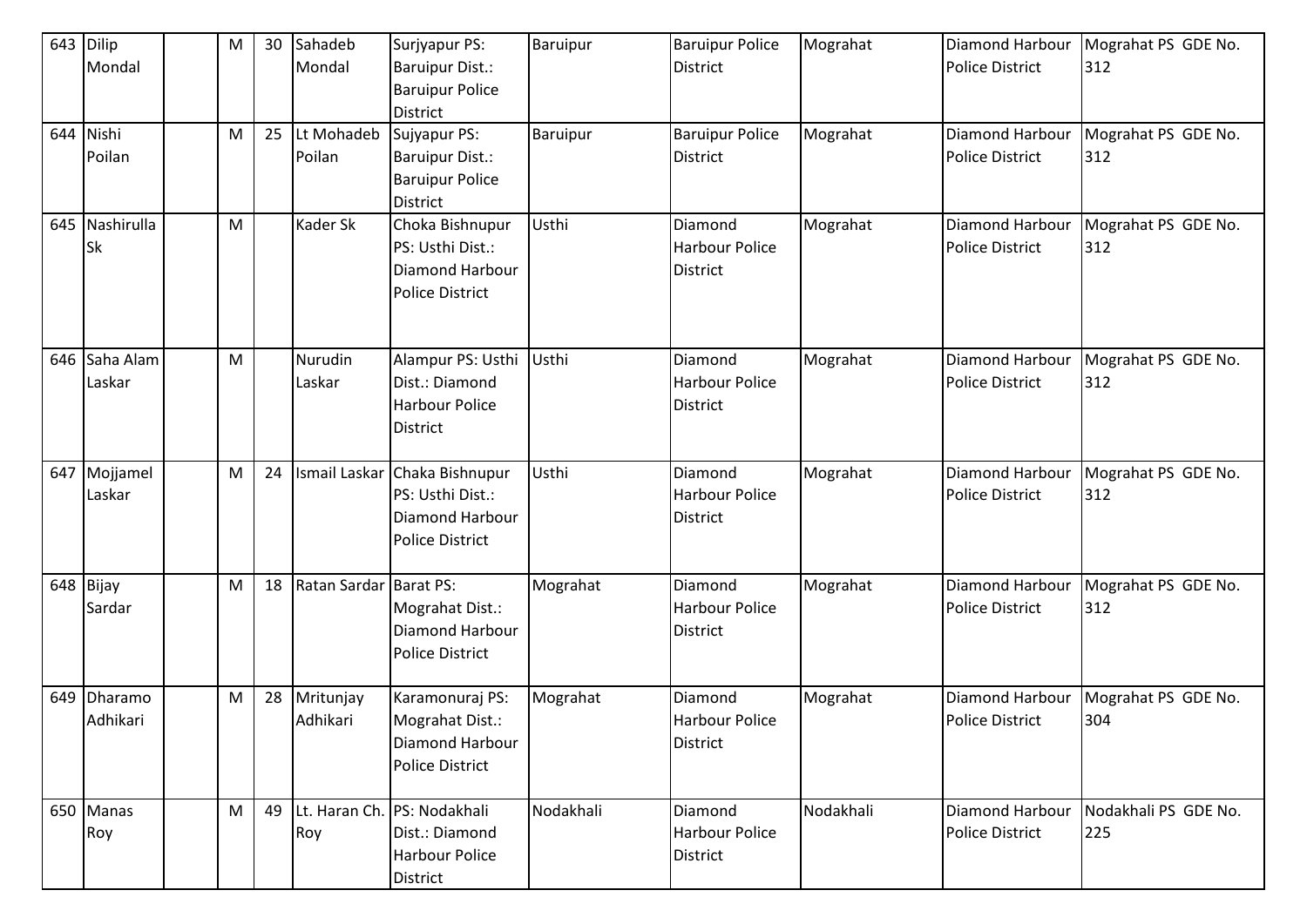| 651 Pabitra   | M | 15 | Lt. Balai     | PS: Nodakhali          | Nodakhali       | Diamond               | Nodakhali       | Diamond Harbour        | Nodakhali PS GDE No.   |
|---------------|---|----|---------------|------------------------|-----------------|-----------------------|-----------------|------------------------|------------------------|
| Pasder        |   |    | Pasder        | Dist.: Diamond         |                 | <b>Harbour Police</b> |                 | <b>Police District</b> | 247                    |
|               |   |    |               | Harbour Police         |                 | <b>District</b>       |                 |                        |                        |
|               |   |    |               | <b>District</b>        |                 |                       |                 |                        |                        |
| 652 Sk Aftar  | M | 19 | Sk Irfan      | PS: Nodakhali          | Nodakhali       | Diamond               | Nodakhali       | Diamond Harbour        | Nodakhali PS GDE No.   |
|               |   |    |               | Dist.: Diamond         |                 | <b>Harbour Police</b> |                 | <b>Police District</b> | 186                    |
|               |   |    |               | <b>Harbour Police</b>  |                 | District              |                 |                        |                        |
|               |   |    |               | District               |                 |                       |                 |                        |                        |
| 653 Debasish  | M | 35 | Lt. Holodhar  | PS: Nodakhali          | Nodakhali       | Diamond               | Nodakhali       | Diamond Harbour        | Nodakhali PS GDE No.   |
| Gayen         |   |    | Gayen         | Dist.: Diamond         |                 | <b>Harbour Police</b> |                 | Police District        | 84                     |
|               |   |    |               | <b>Harbour Police</b>  |                 | <b>District</b>       |                 |                        |                        |
|               |   |    |               | <b>District</b>        |                 |                       |                 |                        |                        |
| 654 Subhasish | M |    | Lt. Holodhar  | PS: Nodakhali          | Nodakhali       | Diamond               | Nodakhali       | Diamond Harbour        | Nodakhali PS GDE No.   |
| Gayen         |   |    | Gayen         | Dist.: Diamond         |                 | <b>Harbour Police</b> |                 | <b>Police District</b> | 84                     |
|               |   |    |               | <b>Harbour Police</b>  |                 | <b>District</b>       |                 |                        |                        |
|               |   |    |               | District               |                 |                       |                 |                        |                        |
| 655 Md. Amar  | M | 22 | Abdul         | PS: Nodakhali          | Nodakhali       | Diamond               | Nodakhali       | Diamond Harbour        | Nodakhali PS Outpost   |
| Faruki        |   |    | Hossain       | Dist.: Diamond         |                 | <b>Harbour Police</b> |                 | <b>Police District</b> | Shyamganj ROP GDE No.  |
|               |   |    | Faruki        | <b>Harbour Police</b>  |                 | District              |                 |                        | 153                    |
|               |   |    |               | <b>District</b>        |                 |                       |                 |                        |                        |
| 656 Somnath   | M | 42 | Lt. Anadi     | PS: Nodakhali          | Nodakhali       | Diamond               | Nodakhali       | Diamond Harbour        | Nodakhali PS GDE No.   |
| Chatterjee    |   |    | Chatterjee    | Dist.: Diamond         |                 | <b>Harbour Police</b> |                 | <b>Police District</b> | 253                    |
|               |   |    |               | <b>Harbour Police</b>  |                 | <b>District</b>       |                 |                        |                        |
|               |   |    |               | <b>District</b>        |                 |                       |                 |                        |                        |
| 657 Koushik   | M |    | Jonmenjoy     | PS: Parulia coastal    | Parulia coastal | Diamond               | Parulia coastal | Diamond Harbour        | Parulia coastal PS GDE |
| Purkait       |   |    | Purkait       | Dist.: Diamond         |                 | <b>Harbour Police</b> |                 | <b>Police District</b> | No. 126                |
|               |   |    |               | <b>Harbour Police</b>  |                 | <b>District</b>       |                 |                        |                        |
|               |   |    |               | District               |                 |                       |                 |                        |                        |
|               |   |    |               |                        |                 |                       |                 |                        |                        |
| 658 Prasanta  | M | 37 | Basanta       | Ramchandrapur,         | Pujali          | Diamond               | Pujali          | Diamond Harbour        | Pujali PS GDE No. 185  |
| Malick        |   |    | <b>Malick</b> | ward No. 10 PS:        |                 | <b>Harbour Police</b> |                 | <b>Police District</b> |                        |
|               |   |    |               | Pujali Dist.:          |                 | <b>District</b>       |                 |                        |                        |
|               |   |    |               | Diamond Harbour        |                 |                       |                 |                        |                        |
|               |   |    |               | <b>Police District</b> |                 |                       |                 |                        |                        |
|               |   |    |               |                        |                 |                       |                 |                        |                        |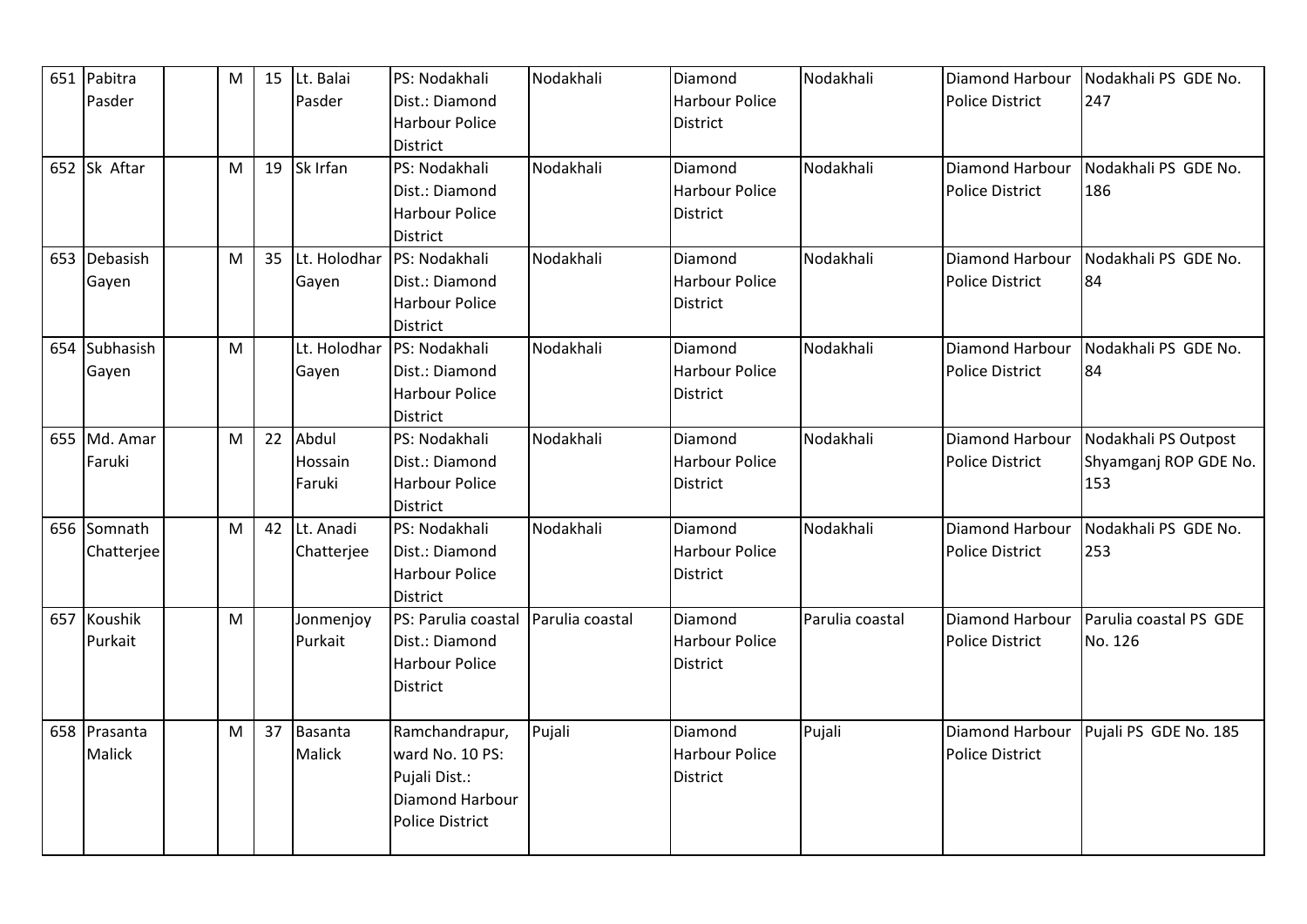|     | 659 Rabin<br>Naskar<br>660 Abid Ali |      | M | 41 | Lt Harun<br>Chandra<br>Naskar | C/2, Ramdashati<br>Baitaki Para PS:<br>Rabindranagar<br>Dist.: Diamond<br><b>Harbour Police</b><br><b>District</b> | Rabindranagar | Diamond<br><b>Harbour Police</b><br><b>District</b><br>Diamond | Rabindranagar | Diamond Harbour<br><b>Police District</b>        | Rabindranagar PS GDE<br>No. 227 |
|-----|-------------------------------------|------|---|----|-------------------------------|--------------------------------------------------------------------------------------------------------------------|---------------|----------------------------------------------------------------|---------------|--------------------------------------------------|---------------------------------|
|     | Molla                               |      | M | 20 | Asgar Ali<br>Molla            | Sontoshpur<br>Khalpole PS:<br>Rabindranagar<br>Dist.: Diamond<br><b>Harbour Police</b><br><b>District</b>          | Rabindranagar | <b>Harbour Police</b><br>District                              | Rabindranagar | Diamond Harbour<br><b>Police District</b>        | Rabindranagar PS GDE<br>No. 227 |
| 661 | Md Islam                            | Sonu | M | 25 | Md Aslam                      | Metiabruz Methor<br>Para PS:<br>Metiaburuz Dist.:<br>Kolkata                                                       | Metiaburuz    | Kolkata                                                        | Rabindranagar | Diamond Harbour<br><b>Police District</b>        | Rabindranagar PS GDE<br>No. 227 |
|     | 662 Sunil<br>Sardar                 |      | M | 22 | Sanat Kr.<br>Sardar           | Mukundapur PS:<br>Ramnagar Dist.:<br>Diamond Harbour<br><b>Police District</b>                                     | Ramnagar      | Diamond<br><b>Harbour Police</b><br><b>District</b>            | Ramnagar      | <b>Diamond Harbour</b><br><b>Police District</b> | Ramnagar PS GDE No.<br>236      |
|     | 663 Suman<br>Sardar                 |      | M | 24 | Nikunja<br>Sardar             | Mukundapur PS:<br>Ramnagar Dist.:<br>Diamond Harbour<br><b>Police District</b>                                     | Ramnagar      | Diamond<br><b>Harbour Police</b><br><b>District</b>            | Ramnagar      | Diamond Harbour<br><b>Police District</b>        | Ramnagar PS GDE No.<br>236      |
| 664 | Ujjwal<br>Gayen                     |      | M | 20 | Sukumar<br>Gayen              | Kalatala PS:<br>Ramnagar Dist.:<br>Diamond Harbour<br><b>Police District</b>                                       | Ramnagar      | Diamond<br><b>Harbour Police</b><br><b>District</b>            | Ramnagar      | <b>Diamond Harbour</b><br><b>Police District</b> | Ramnagar PS GDE No.<br>236      |
| 665 | Sankar<br>Paik                      |      | M | 32 | Radha<br>Krishna Paik         | Kalatala PS:<br>Ramnagar Dist.:<br>Diamond Harbour<br><b>Police District</b>                                       | Ramnagar      | Diamond<br><b>Harbour Police</b><br>District                   | Ramnagar      | Diamond Harbour<br><b>Police District</b>        | Ramnagar PS GDE No.<br>236      |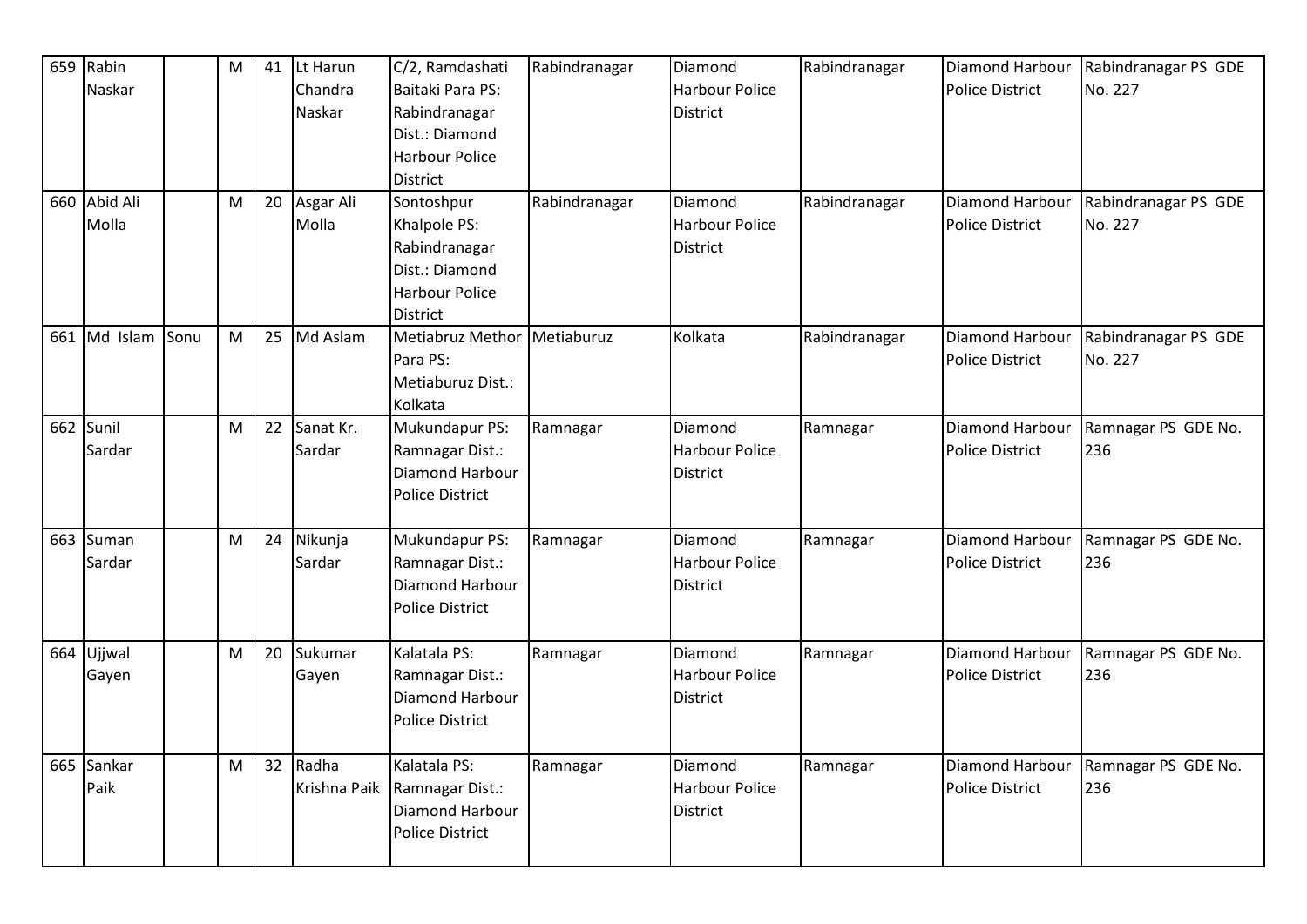| 666 | Kanchan<br>Mollick   | M         | 22 | Indrajit<br>Mollick | Karaiberia PS:<br>Ramnagar Dist.:<br>Diamond Harbour | Ramnagar | Diamond<br>Harbour Police<br>District | Ramnagar | Diamond Harbour<br><b>Police District</b> | Ramnagar PS GDE No.<br>236 |
|-----|----------------------|-----------|----|---------------------|------------------------------------------------------|----------|---------------------------------------|----------|-------------------------------------------|----------------------------|
|     |                      |           |    |                     | <b>Police District</b>                               |          |                                       |          |                                           |                            |
|     | 667 Asit Hasan       | M         |    | Abad Ali            |                                                      |          | <b>Basirhat</b>                       | Usthi    | Diamond Harbour                           | Usthi PS GDE No. 296       |
|     | Sarder               |           |    | Sarder              |                                                      |          |                                       |          | <b>Police District</b>                    |                            |
|     | 668 Probir           | M         |    | Sukumar             | Vill-Ratanpur PS-                                    | Arambagh | <b>Hooghly Rural</b>                  | Arambagh | <b>Hooghly Rural</b>                      | Arambagh PS GDE No.        |
|     | Patra                |           |    | Patra               | Ganjipara Dist-                                      |          |                                       |          |                                           | 304                        |
|     |                      |           |    |                     | Hooghly PS:                                          |          |                                       |          |                                           |                            |
|     |                      |           |    |                     | Arambagh Dist.:                                      |          |                                       |          |                                           |                            |
|     |                      |           |    |                     | <b>Hooghly Rural</b>                                 |          |                                       |          |                                           |                            |
| 669 | Rahul                | M         |    | Sanat Pandit        | Vill-Mundapara PS-Arambagh                           |          | <b>Hooghly Rural</b>                  | Arambagh | <b>Hooghly Rural</b>                      | Arambagh PS GDE No.        |
|     | Pandit               |           |    |                     | Ganjipara Dist-                                      |          |                                       |          |                                           | 304                        |
|     |                      |           |    |                     | Hooghly PS:                                          |          |                                       |          |                                           |                            |
|     |                      |           |    |                     | Arambagh Dist.:                                      |          |                                       |          |                                           |                            |
|     |                      |           |    |                     | <b>Hooghly Rural</b>                                 |          |                                       |          |                                           |                            |
|     | 670 Karno            | M         |    | Kinkar Malik        | Vill-Raipur PS-                                      | Arambagh | <b>Hooghly Rural</b>                  | Arambagh | <b>Hooghly Rural</b>                      | Arambagh PS GDE No.        |
|     | Malik                |           |    |                     | Arambagh Dist-                                       |          |                                       |          |                                           | 332                        |
|     |                      |           |    |                     | Hooghly PS:                                          |          |                                       |          |                                           |                            |
|     |                      |           |    |                     | Arambagh Dist.:                                      |          |                                       |          |                                           |                            |
|     |                      |           |    |                     | <b>Hooghly Rural</b>                                 |          |                                       |          |                                           |                            |
|     | 671 Syurjadeb<br>Pal | M         | 47 | Lt. Krishna         | Saira                                                |          | <b>Basirhat</b>                       | Balagarh | <b>Hooghly Rural</b>                      | Balagarh PS GDE No.<br>248 |
| 672 | Dibakar              | ${\sf M}$ | 32 | Rabindra            | Kalyanpur                                            |          | <b>Basirhat</b>                       | Balagarh | <b>Hooghly Rural</b>                      | Balagarh PS GDE No.        |
|     | Dey                  |           |    |                     |                                                      |          |                                       |          |                                           | 248                        |
|     | 673 Monoranj         | M         | 43 | Ajit                | Thakurpara                                           |          | <b>Basirhat</b>                       | Balagarh | <b>Hooghly Rural</b>                      | Balagarh PS GDE No.        |
|     | an Das               |           |    |                     |                                                      |          |                                       |          |                                           | 248                        |
|     | 674 Sunil Das        | M         |    | Rajaram Das         | Vill-Dhalarbagan,                                    | Dadpur   | <b>Hooghly Rural</b>                  | Dadpur   | <b>Hooghly Rural</b>                      | Dadpur PS GDE No. 214      |
|     |                      |           |    |                     | P.S- Dadpur, Dist-                                   |          |                                       |          |                                           |                            |
|     |                      |           |    |                     | Hooghy PS:                                           |          |                                       |          |                                           |                            |
|     |                      |           |    |                     | Dadpur Dist.:                                        |          |                                       |          |                                           |                            |
|     |                      |           |    |                     | <b>Hooghly Rural</b>                                 |          |                                       |          |                                           |                            |
|     |                      |           |    |                     |                                                      |          |                                       |          |                                           |                            |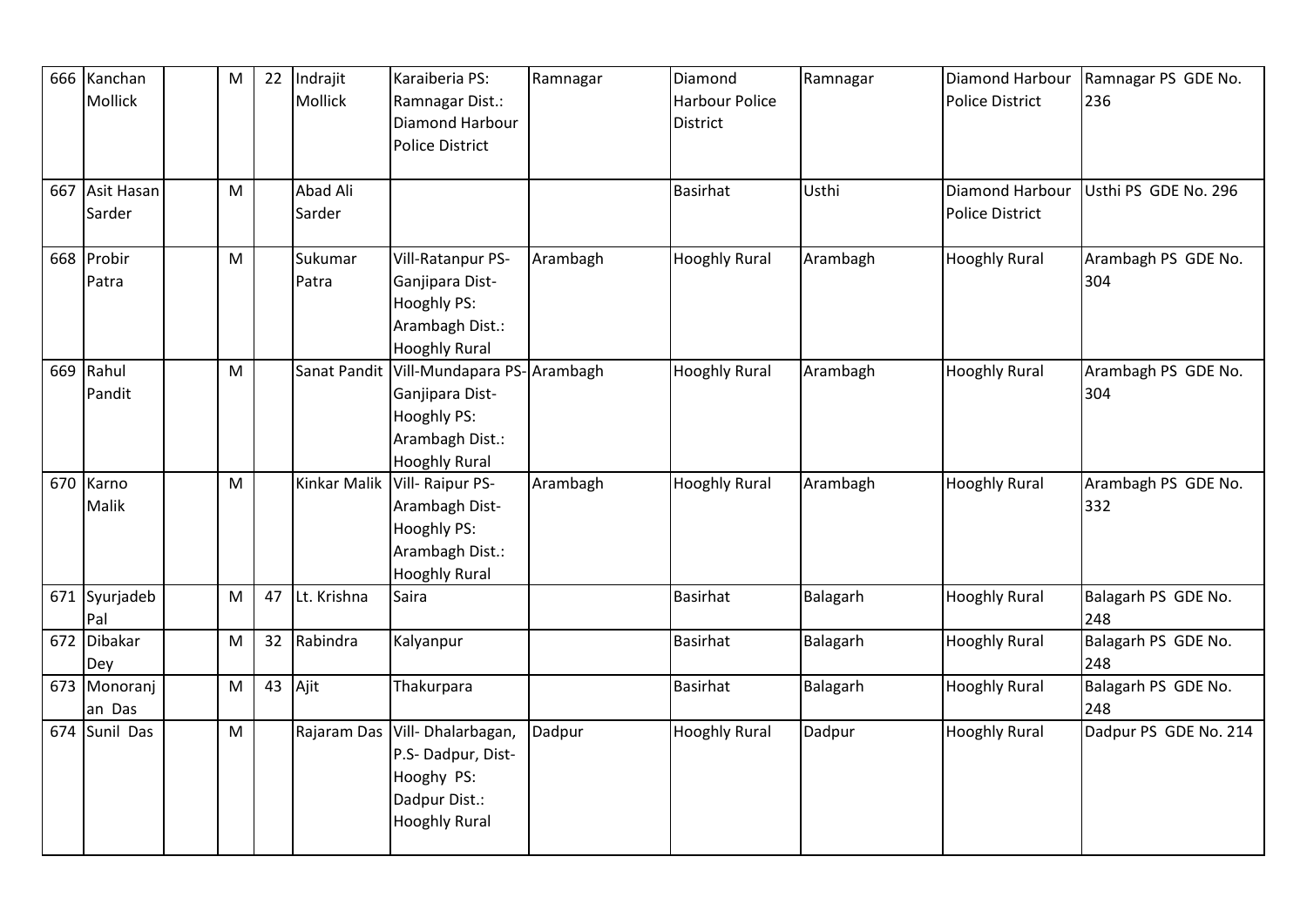|     | 675 Debasis | M | 28 | Sambhu       | Vill-Dhalarbagan,                  | Dadpur | <b>Hooghly Rural</b> | Dadpur | <b>Hooghly Rural</b> | Dadpur PS GDE No. 214 |
|-----|-------------|---|----|--------------|------------------------------------|--------|----------------------|--------|----------------------|-----------------------|
|     | Das         |   |    | Charan Das   | P.S-Dadpur, Dist-                  |        |                      |        |                      |                       |
|     |             |   |    |              | Hooghy PS:                         |        |                      |        |                      |                       |
|     |             |   |    |              | Dadpur Dist.:                      |        |                      |        |                      |                       |
|     |             |   |    |              | <b>Hooghly Rural</b>               |        |                      |        |                      |                       |
|     |             |   |    |              |                                    |        |                      |        |                      |                       |
| 676 | Sudip       | M | 24 | Santu Singh  | Vill-Somsara, P.S-                 | Dadpur | <b>Hooghly Rural</b> | Dadpur | <b>Hooghly Rural</b> | Dadpur PS GDE No. 214 |
|     | Singh       |   |    |              | Dadpur, Dist-                      |        |                      |        |                      |                       |
|     |             |   |    |              | Hooghy PS:                         |        |                      |        |                      |                       |
|     |             |   |    |              | Dadpur Dist.:                      |        |                      |        |                      |                       |
|     |             |   |    |              | <b>Hooghly Rural</b>               |        |                      |        |                      |                       |
| 677 | Naba        | M | 38 | Lt Hisu      | Vill-Somsara, P.S-                 | Dadpur | <b>Hooghly Rural</b> | Dadpur | <b>Hooghly Rural</b> | Dadpur PS GDE No. 214 |
|     | Pradhan     |   |    | Pradhan      | Dadpur, Dist-                      |        |                      |        |                      |                       |
|     |             |   |    |              | Hooghy PS:                         |        |                      |        |                      |                       |
|     |             |   |    |              | Dadpur Dist.:                      |        |                      |        |                      |                       |
|     |             |   |    |              | <b>Hooghly Rural</b>               |        |                      |        |                      |                       |
| 678 | Samir       | M | 31 | Ajit Mudi    | Vill-Ilamdanga, P.S-Dadpur         |        | <b>Hooghly Rural</b> | Dadpur | <b>Hooghly Rural</b> | Dadpur PS GDE No. 214 |
|     | Mudi        |   |    |              | Dadpur, Dist-                      |        |                      |        |                      |                       |
|     |             |   |    |              | Hooghy PS:                         |        |                      |        |                      |                       |
|     |             |   |    |              | Dadpur Dist.:                      |        |                      |        |                      |                       |
|     |             |   |    |              | <b>Hooghly Rural</b>               |        |                      |        |                      |                       |
| 679 | Sabir       | M |    | Lt. Abdul    | Vill- Chandanpur,                  |        | <b>Basirhat</b>      | Gurap  | <b>Hooghly Rural</b> | Gurap PS GDE No. 262  |
|     | Ansari      |   |    |              | Gofar Ansari   PS.- Haripal, Dist- |        |                      |        |                      |                       |
|     |             |   |    |              | Hooghly                            |        |                      |        |                      |                       |
|     |             |   |    |              |                                    |        |                      |        |                      |                       |
| 680 | Amarnath    | M |    | Lt. Ramdulal | Vill-Bhotor, PS-                   |        | <b>Basirhat</b>      | Gurap  | <b>Hooghly Rural</b> | Gurap PS GDE No. 262  |
|     | Nisar       |   |    | Nisar        | Gurap, Dist-                       |        |                      |        |                      |                       |
|     |             |   |    |              | Hooghly                            |        |                      |        |                      |                       |
|     | 681 Ram     | M |    | Ramnath      | Vill-Bhotor, PS-                   |        | <b>Basirhat</b>      | Gurap  | <b>Hooghly Rural</b> | Gurap PS GDE No. 262  |
|     | Amand       |   |    | Yadav        | Gurap, Dist-                       |        |                      |        |                      |                       |
|     | Yadav       |   |    |              | Hooghly                            |        |                      |        |                      |                       |
| 682 | Suresh      | M |    | Lt.          | Vill-Bhotor, PS-                   |        | <b>Basirhat</b>      | Gurap  | <b>Hooghly Rural</b> | Gurap PS GDE No. 262  |
|     | Yadav       |   |    | Muraliadhar  | Gurap, Dist-                       |        |                      |        |                      |                       |
|     |             |   |    | Yadav        | Hooghly                            |        |                      |        |                      |                       |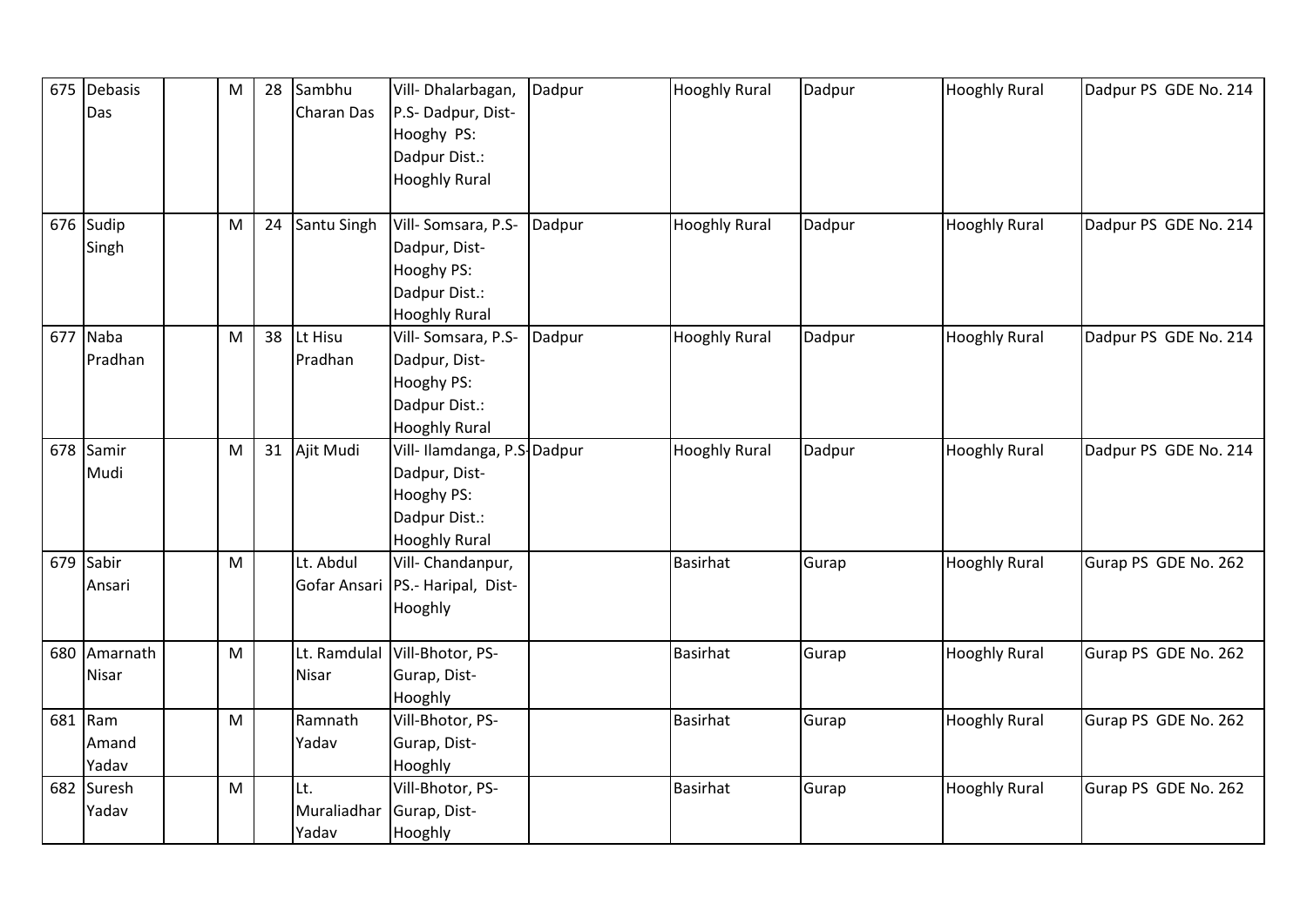| 683 Dipak<br>Santra   | M | 30 | Biswanath<br>Santra          | Vill-Jagannathpur<br>PS- Jangipara, Dist-<br>Hooghly PS:<br>Jangipara Dist.:<br><b>Hooghly Rural</b>       | Jangipara | <b>Hooghly Rural</b> | Jangipara | <b>Hooghly Rural</b> | Jangipara PS GDE No.<br>244 |
|-----------------------|---|----|------------------------------|------------------------------------------------------------------------------------------------------------|-----------|----------------------|-----------|----------------------|-----------------------------|
| 684 Rabi<br>Halder    | M |    | Prafulla<br>Halder           | Mallickpur, P.O<br>+P.S â€" Mandira<br>Bazar, Dist South<br>PS: Pandua Dist.:<br><b>Hooghly Rural</b>      | Pandua    | <b>Hooghly Rural</b> | Pandua    | <b>Hooghly Rural</b> | Pandua PS GDE No. 278       |
| 685 Adesh<br>Prashad  | M | 54 | ILt.<br>Biswanath<br>Prashad | Vill – Rajhat<br>Deshipara, P.S -<br>Polba, Dist. -<br>Hoogh PS: Polba<br>Dist.: Hooghly<br>Rural          | Polba     | <b>Hooghly Rural</b> | Polba     | <b>Hooghly Rural</b> | Polba PS GDE No. 232        |
| 686 Biswanath<br>Roy  | M | 45 | lLt.<br>Bhadeswar<br>Roy     | Vill – Rajhat<br>Deshipara, P.S -<br>Polba, Dist. -<br>Hoogh PS: Polba<br>Dist.: Hooghly<br>Rural          | Polba     | <b>Hooghly Rural</b> | Polba     | <b>Hooghly Rural</b> | Polba PS GDE No. 232        |
| 687 Surajit<br>Malick | M | 30 | Raghunath<br>Malik           | Vill - Kaswara, P.S - Polba<br>Polba, Dist. -<br>Hooghly PS: Polba<br>Dist.: Hooghly<br>Rural              |           | <b>Hooghly Rural</b> | Polba     | <b>Hooghly Rural</b> | Polba PS GDE No. 232        |
| 688 Megnath<br>Ahiri  | M | 27 | Rohit Ahiri                  | Vill - Kalachara, P.S Haripal<br>-Haripal, Dist.-<br>Hooghly PS:<br>Haripal Dist.:<br><b>Hooghly Rural</b> |           | <b>Hooghly Rural</b> | Polba     | <b>Hooghly Rural</b> | Polba PS GDE No. 232        |
| 689 Ajoy<br>Bauri     | M | 32 | Shiburam<br><b>Bauri</b>     | Pursurah PS:<br>Pursurah Dist.:<br><b>Hooghly Rural</b>                                                    | Pursurah  | <b>Hooghly Rural</b> | Pursurah  | <b>Hooghly Rural</b> | Pursurah PS GDE No.<br>226  |
| 690 Sk Mamtaj<br>Ali  | M | 59 | Lt. Aynal<br>Haque           | Parbhursitta PS:<br>Pursurah Dist.:<br><b>Hooghly Rural</b>                                                | Pursurah  | <b>Hooghly Rural</b> | Pursurah  | <b>Hooghly Rural</b> | Pursurah PS GDE No.<br>226  |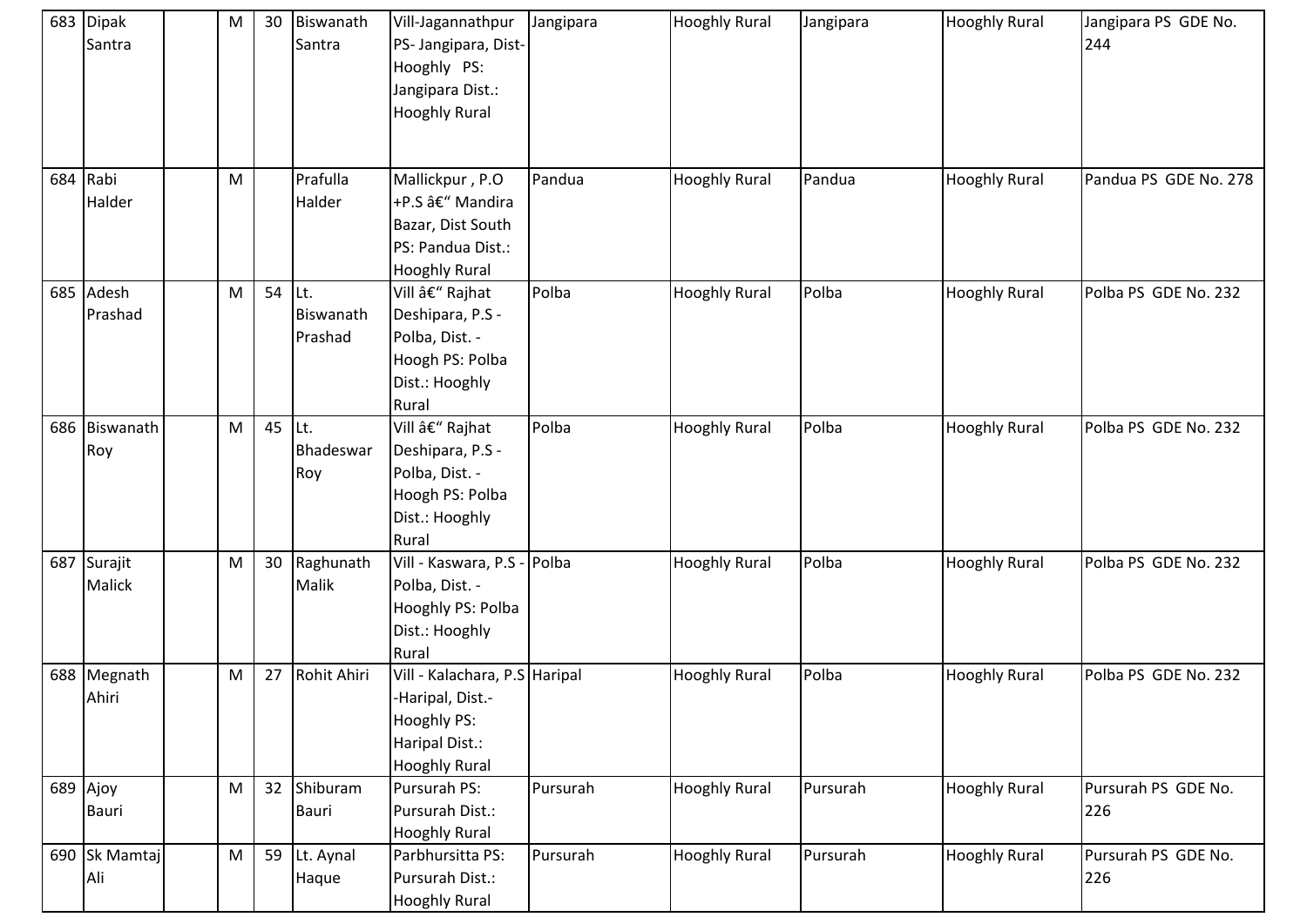| 691 Pappu<br>Mal       | M | 20 | Gopinath<br>Mal         | Harinkhola PS:<br>Arambagh Dist.:<br><b>Hooghly Rural</b>         | Arambagh   | <b>Hooghly Rural</b> | Pursurah          | <b>Hooghly Rural</b> | Pursurah PS GDE No.<br>236          |
|------------------------|---|----|-------------------------|-------------------------------------------------------------------|------------|----------------------|-------------------|----------------------|-------------------------------------|
| 692 Ujjal<br>Sardar    | M | 25 | Biswanath<br>Sardar     | Harinkhola PS:<br>Arambagh Dist.:<br><b>Hooghly Rural</b>         | Arambagh   | <b>Hooghly Rural</b> | Pursurah          | <b>Hooghly Rural</b> | Pursurah PS GDE No.<br>236          |
| 693 Pradip<br>Dhara    | M | 32 | Gobinda<br>Dhara        | <b>Muktarpur PS:</b><br>Tarakeswar Dist.:<br><b>Hooghly Rural</b> | Tarakeswar | <b>Hooghly Rural</b> | Tarakeswar        | <b>Hooghly Rural</b> | Tarakeswar PS GDE No.<br>277        |
| 694 Bholanath<br>Majhi | M | 42 | <b>Basudeb</b><br>Majhi | Sahapur PS:<br>Tarakeswar Dist.:<br><b>Hooghly Rural</b>          | Tarakeswar | <b>Hooghly Rural</b> | Tarakeswar        | <b>Hooghly Rural</b> | Tarakeswar PS GDE No.<br>277        |
| 695 Babla<br>Nath      | M | 34 | Lt Swpan<br>Nath        | Chulpatty PS:<br>Tarakeswar Dist.:<br><b>Hooghly Rural</b>        | Tarakeswar | <b>Hooghly Rural</b> | Tarakeswar        | <b>Hooghly Rural</b> | Tarakeswar PS GDE No.<br>277        |
| 696 Goutam<br>Das      | M | 23 | <b>Sunil Das</b>        | Mallick Guna Para<br>Suri Birbhum                                 |            | <b>Basirhat</b>      | Andal g.r.p.s.    | Howrah G.R.P.        | Andal g.r.p.s. PS GDE<br>No. 151    |
| 697 Sk Sapur           | M |    | Amjad Khan              | Panditpue<br>Dubrajpur<br><b>Birbhum</b>                          |            | <b>Basirhat</b>      | Andal g.r.p.s.    | Howrah G.R.P.        | Andal g.r.p.s. PS GDE<br>No. 151    |
| 698 Habipur<br>Rahaman | M | 40 | Rabikuli Sk             | Nalhati Nalhati<br>Birbhum                                        |            | <b>Basirhat</b>      | Andal g.r.p.s.    | Howrah G.R.P.        | Andal g.r.p.s. PS GDE<br>No. 151    |
| 699 Ajijul<br>Islam    | M | 43 | Md. Jima                | Rampurhat<br>Rampurhat<br>Birbhum                                 |            | <b>Basirhat</b>      | Andal g.r.p.s.    | Howrah G.R.P.        | Andal g.r.p.s. PS GDE<br>No. 151    |
| 700 Abul<br>Kasem      | м | 44 | Lt. Nurul<br>Islam      | Heruka Md. Bazar<br>Birbhum                                       |            | <b>Basirhat</b>      | Andal g.r.p.s.    | Howrah G.R.P.        | Andal g.r.p.s. PS GDE<br>No. 151    |
| 701 Enamul<br>Mondal   | M | 29 | Suliman<br>Mondal       | Paddopukhur<br>Bugda North 24<br>porgona W.B                      |            | <b>Basirhat</b>      | Asansole g.r.p.s. | Howrah G.R.P.        | Asansole g.r.p.s. PS GDE<br>No. 186 |
| 702 Rasid Sekh         | M | 22 | Sidikul Sekh            | Paddopukhur<br>Bugda North 24<br>porgona W.B                      |            | <b>Basirhat</b>      | Asansole g.r.p.s. | Howrah G.R.P.        | Asansole g.r.p.s. PS GDE<br>No. 186 |
| 703 Abu<br>Rahaman     | M | 26 | Maliek<br>Mondal        | Paddopukhur<br>Bugda North 24<br>porgona W.B                      |            | <b>Basirhat</b>      | Asansole g.r.p.s. | Howrah G.R.P.        | Asansole g.r.p.s. PS GDE<br>No. 186 |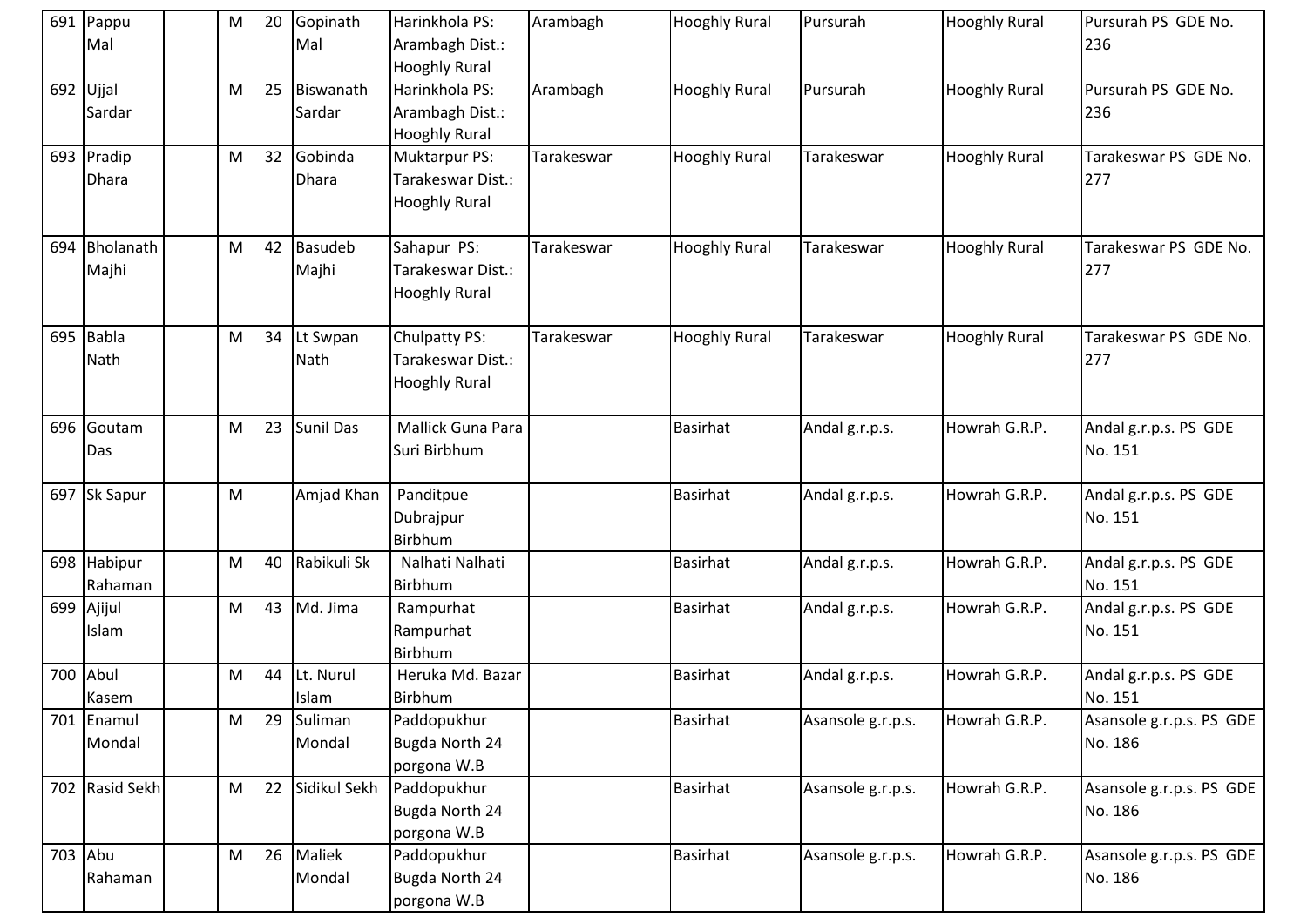|          | 704 Zabar Ali         | М | 30 | Md Yasin                 | Rnighat Dewriya<br>Dewriya U.P                       | <b>Basirhat</b> | Asansole g.r.p.s. | Howrah G.R.P. | Asansole g.r.p.s. PS GDE<br>No. 186 |
|----------|-----------------------|---|----|--------------------------|------------------------------------------------------|-----------------|-------------------|---------------|-------------------------------------|
|          | 705 Ramprata<br>b     | M | 45 | Ram Dhar                 | Rnighat Dewriya<br>Dewriya U.P                       | <b>Basirhat</b> | Asansole g.r.p.s. | Howrah G.R.P. | Asansole g.r.p.s. PS GDE<br>No. 186 |
|          | 706 Santosh<br>Kumar  | M | 28 | Ramakant<br>Show         | Doon Darauli<br>Siwan Bihar                          | <b>Basirhat</b> | Asansole g.r.p.s. | Howrah G.R.P. | Asansole g.r.p.s. PS GDE<br>No. 186 |
| 707      | Mohit<br>Kumar        | M | 21 | Ganesh<br>Gupta          | Harratra Darauli<br>Siwan Bihar                      | <b>Basirhat</b> | Asansole g.r.p.s. | Howrah G.R.P. | Asansole g.r.p.s. PS GDE<br>No. 186 |
|          | 708 Sanjay<br>Kumar   | M | 22 | <b>Bahadur</b><br>Thakur | Jagannathpur<br>Sariya Mazaffarpur<br><b>Bihar</b>   | Basirhat        | Asansole g.r.p.s. | Howrah G.R.P. | Asansole g.r.p.s. PS GDE<br>No. 186 |
|          | 709 Sunil<br>Kumar    | M | 35 | Subba<br>Prasad          | Amarwa Buyurg<br>Patherwa<br>Kushinagar U.P          | <b>Basirhat</b> | Asansole g.r.p.s. | Howrah G.R.P. | Asansole g.r.p.s. PS GDE<br>No. 186 |
| 710 Ravi | Kumar                 | M | 30 | Ram Babu<br>Mahato       | Akbarpur<br>Dariyapur Chapra<br><b>Bihar</b>         | <b>Basirhat</b> | Asansole g.r.p.s. | Howrah G.R.P. | Asansole g.r.p.s. PS GDE<br>No. 186 |
|          | 711 Surendra<br>Kumar | M | 38 | Srikan<br>Mhato          | Kewas Jair samasti<br>pur Samastipur<br><b>Bihar</b> | Basirhat        | Asansole g.r.p.s. | Howrah G.R.P. | Asansole g.r.p.s. PS GDE<br>No. 186 |
| 712      | Durgesh<br>Chaundra   | M | 36 |                          | Hari Chandra Kotwu Pipraich<br>Gourakpur, U.P        | Basirhat        | Asansole g.r.p.s. | Howrah G.R.P. | Asansole g.r.p.s. PS GDE<br>No. 186 |
|          | 713 Manish<br>Nishad  | M | 21 | Arjun Nisad              | Kotwu Pipraich<br>Gourakpur, U.P                     | <b>Basirhat</b> | Asansole g.r.p.s. | Howrah G.R.P. | Asansole g.r.p.s. PS GDE<br>No. 186 |
| 714      | <b>Tawkir</b><br>Raza | M | 35 | Abdul Miya               | Wasepur Dhanbad<br>Dhanbad, JHK                      | <b>Basirhat</b> | Asansole g.r.p.s. | Howrah G.R.P. | Asansole g.r.p.s. PS GDE<br>No. 186 |
|          | 715 Rintu<br>Singh    | М |    | 36 Dananjay<br>Singh     | Cort Road Jamtara<br>Jamtara, JHK                    | <b>Basirhat</b> | Asansole g.r.p.s. | Howrah G.R.P. | Asansole g.r.p.s. PS GDE<br>No. 186 |
|          | 716 Mini Rai          | M | 38 | <b>Bahadul Rai</b>       | New Kendra<br>Jamtara Jamtara,<br><b>JHK</b>         | <b>Basirhat</b> | Asansole g.r.p.s. | Howrah G.R.P. | Asansole g.r.p.s. PS GDE<br>No. 186 |
| 717 Rabi | Yadav                 | M | 24 | Rajen Yadav              | Chiraiyatar<br>Madhupur<br>Deoghar, JHK              | <b>Basirhat</b> | Asansole g.r.p.s. | Howrah G.R.P. | Asansole g.r.p.s. PS GDE<br>No. 186 |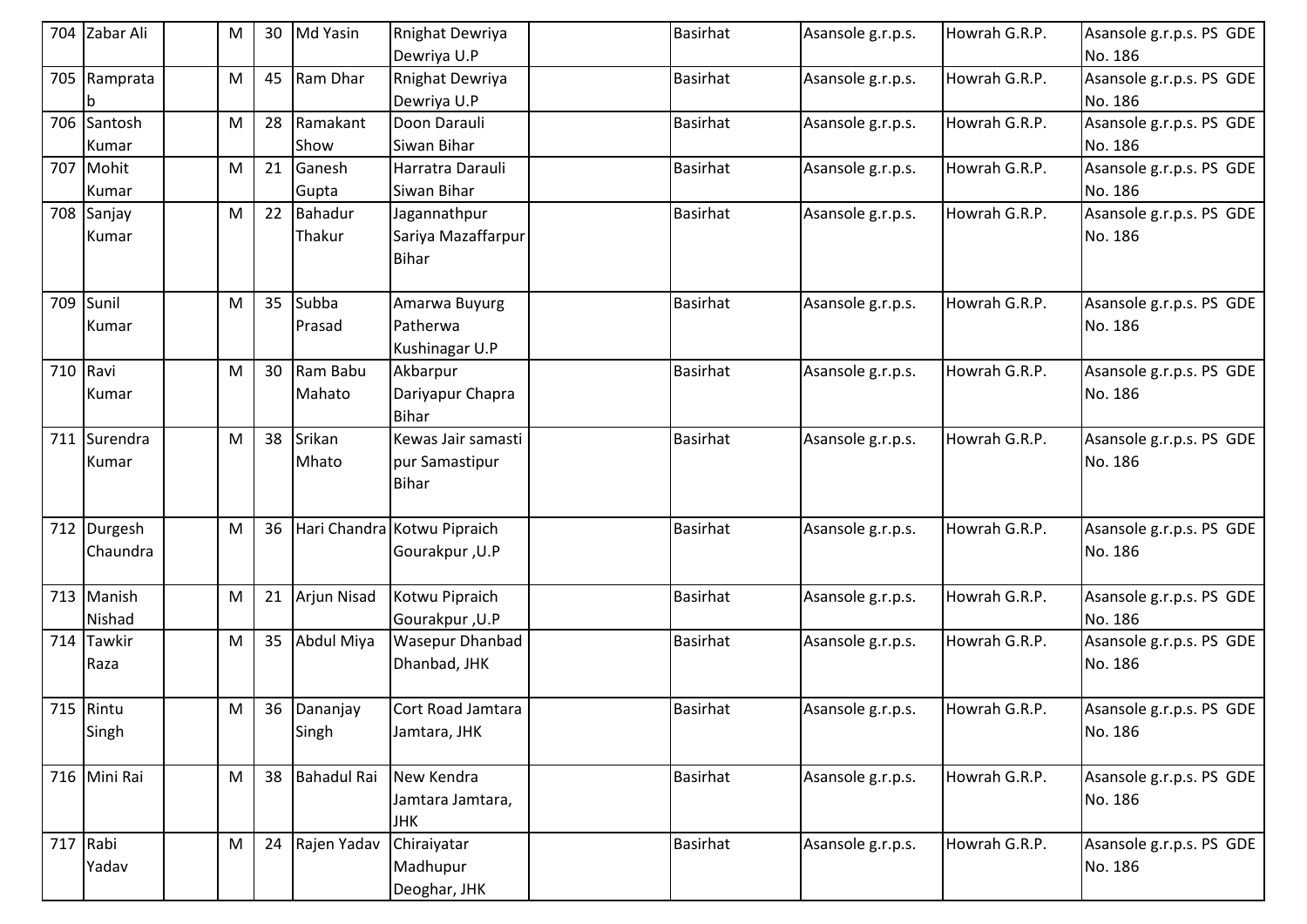|        | 718 Abhinaw   | M | 28 | Anil Kumar | Jane Pokhar                 |          | <b>Basirhat</b> | Asansole g.r.p.s. | Howrah G.R.P. | Asansole g.r.p.s. PS GDE |
|--------|---------------|---|----|------------|-----------------------------|----------|-----------------|-------------------|---------------|--------------------------|
|        | Kumar         |   |    |            | Madhupur                    |          |                 |                   |               | No. 186                  |
|        |               |   |    |            | Deoghar, JHK                |          |                 |                   |               |                          |
|        | 719 Rajen     | M | 56 | Sridhani   | Gobindapur                  |          | <b>Basirhat</b> | Asansole g.r.p.s. | Howrah G.R.P. | Asansole g.r.p.s. PS GDE |
|        | Kumar         |   |    | Rana       | Naubasta                    |          |                 |                   |               | No. 186                  |
|        |               |   |    |            | Dhanbad, JHK                |          |                 |                   |               |                          |
|        | 720 Md Sohail | M | 42 | Mumtaj     | Pachmba Pachmba             |          | <b>Basirhat</b> | Asansole g.r.p.s. | Howrah G.R.P. | Asansole g.r.p.s. PS GDE |
|        |               |   |    | Alam       | Giridih, JHK                |          |                 |                   |               | No. 186                  |
|        |               |   |    |            |                             |          |                 |                   |               |                          |
| 721    | Sailendra     | M | 38 | Srikant    | Chakai Chakai               |          | <b>Basirhat</b> | Asansole g.r.p.s. | Howrah G.R.P. | Asansole g.r.p.s. PS GDE |
|        | Kumar         |   |    | Barnawal   | Jamui, Bihar                |          |                 |                   |               | No. 191                  |
|        | 722 Sandip    | M | 42 | Suresh     | Suiya Suiya Banka,          |          | <b>Basirhat</b> | Asansole g.r.p.s. | Howrah G.R.P. | Asansole g.r.p.s. PS GDE |
|        | Kumar         |   |    | Prasad     | <b>Bihar</b>                |          |                 |                   |               | No. 191                  |
|        | 723 Binod Rai | M | 35 | Sundar Rai | Lalbagan Jamuria            |          | <b>Basirhat</b> | Asansole g.r.p.s. | Howrah G.R.P. | Asansole g.r.p.s. PS GDE |
|        |               |   |    |            | Paschim                     |          |                 |                   |               | No. 191                  |
|        |               |   |    |            | Baedhaman W.B               |          |                 |                   |               |                          |
|        | 724 Basudeo   | M | 45 | Lt.hari    | Dabormor                    |          | <b>Basirhat</b> | Asansole g.r.p.s. | Howrah G.R.P. | Asansole g.r.p.s. PS GDE |
|        | Bhandari      |   |    | Bandari    | Salanpur Paschim            |          |                 |                   |               | No. 191                  |
|        |               |   |    |            | Baedhaman W.B               |          |                 |                   |               |                          |
|        |               |   |    |            |                             |          |                 |                   |               |                          |
| 725 Md |               | M | 31 | Md Manejar | Nawadih Pathrol             |          | <b>Basirhat</b> | Asansole g.r.p.s. | Howrah G.R.P. | Asansole g.r.p.s. PS GDE |
|        | Saddam        |   |    | Miya       | Deoghar, JHK                |          |                 |                   |               | No. 191                  |
|        |               |   |    |            |                             |          |                 |                   |               |                          |
|        | 726 Suresh    | M | 36 | Nandalal   | Barwadda                    |          | <b>Basirhat</b> | Asansole g.r.p.s. | Howrah G.R.P. | Asansole g.r.p.s. PS GDE |
|        | Mahali        |   |    | Mahali     | Barwadda                    |          |                 |                   |               | No. 191                  |
|        |               |   |    |            | Dhanbad, JHK                |          |                 |                   |               |                          |
| 727    | Umesh         | M | 37 | Jageswar   | Barwadda                    |          | <b>Basirhat</b> | Asansole g.r.p.s. | Howrah G.R.P. | Asansole g.r.p.s. PS GDE |
|        | Mahato        |   |    | Mahato     | Barwadda                    |          |                 |                   |               | No. 191                  |
|        |               |   |    |            | Dhanbad, JHK                |          |                 |                   |               |                          |
|        | 728 Kausal    | M | 23 |            | Mohan Show Parsauni Etkhari |          | <b>Basirhat</b> | Asansole g.r.p.s. | Howrah G.R.P. | Asansole g.r.p.s. PS GDE |
|        | Gupta         |   |    |            | Chatra JHK                  |          |                 |                   |               | No. 191                  |
|        | 729 Debu      | M | 50 | Lt.guhi    | Maromunda                   |          | <b>Basirhat</b> | Asansole g.r.p.s. | Howrah G.R.P. | Asansole g.r.p.s. PS GDE |
|        | Mondal        |   |    | Mondal     | Maromunda                   |          |                 |                   |               | No. 191                  |
|        |               |   |    |            | Deoghar, JHK                |          |                 |                   |               |                          |
|        | 730 Gobinda   | M | 32 | Ajger      | <b>RANAGHAT PS:</b>         | Ranaghat | Ranaghat Police | Bandel g.r.p.s.   | Howrah G.R.P. | Bandel g.r.p.s. PS GDE   |
|        | Mondal        |   |    | Mondal     | Ranaghat Dist.:             |          | District        |                   |               | No. 194                  |
|        |               |   |    |            | Ranaghat Police             |          |                 |                   |               |                          |
|        |               |   |    |            | District                    |          |                 |                   |               |                          |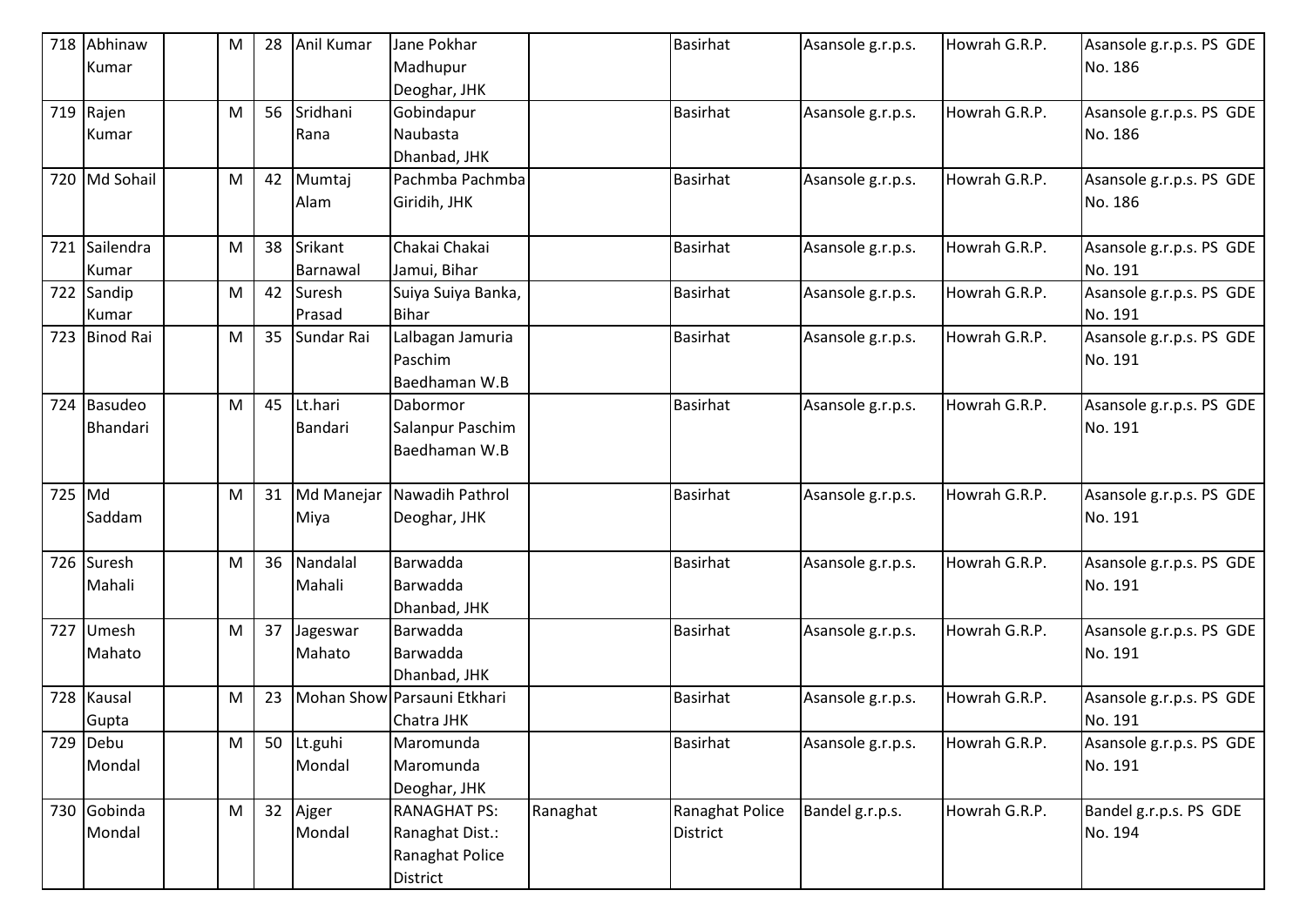|        | 731 Pridip    | M | 20 |                  | Sarajit Sarkar RANAGHAT PS: | Ranaghat   | Ranaghat Police | Bandel g.r.p.s. | Howrah G.R.P. | Bandel g.r.p.s. PS GDE |
|--------|---------------|---|----|------------------|-----------------------------|------------|-----------------|-----------------|---------------|------------------------|
|        | Sarkar        |   |    |                  | Ranaghat Dist.:             |            | <b>District</b> |                 |               | No. 194                |
|        |               |   |    |                  | Ranaghat Police             |            |                 |                 |               |                        |
|        |               |   |    |                  | <b>District</b>             |            |                 |                 |               |                        |
|        | 732 Bimol     | M | 30 | Sanai            | <b>RANAGHAT PS:</b>         | Ranaghat   | Ranaghat Police | Bandel g.r.p.s. | Howrah G.R.P. | Bandel g.r.p.s. PS GDE |
|        | Banerjee      |   |    | Banerjee         | Ranaghat Dist.:             |            | <b>District</b> |                 |               | No. 194                |
|        |               |   |    |                  | Ranaghat Police             |            |                 |                 |               |                        |
|        |               |   |    |                  | <b>District</b>             |            |                 |                 |               |                        |
|        | 733 Bulet Das | M | 23 | <b>Sufal Das</b> | <b>RANAGHAT PS:</b>         | Ranaghat   | Ranaghat Police | Bandel g.r.p.s. | Howrah G.R.P. | Bandel g.r.p.s. PS GDE |
|        |               |   |    |                  | Ranaghat Dist.:             |            | <b>District</b> |                 |               | No. 194                |
|        |               |   |    |                  | Ranaghat Police             |            |                 |                 |               |                        |
|        |               |   |    |                  | <b>District</b>             |            |                 |                 |               |                        |
|        | 734 Akash     | M | 19 | Direnda          | <b>RANAGHAT PS:</b>         | Ranaghat   | Ranaghat Police | Bandel g.r.p.s. | Howrah G.R.P. | Bandel g.r.p.s. PS GDE |
|        | Kumar         |   |    | Paswan           | Ranaghat Dist.:             |            | <b>District</b> |                 |               | No. 194                |
|        |               |   |    |                  | Ranaghat Police             |            |                 |                 |               |                        |
|        |               |   |    |                  | <b>District</b>             |            |                 |                 |               |                        |
|        | 735 Raghu     | M | 39 | Jaganath         | <b>RANAGHAT PS:</b>         | Ranaghat   | Ranaghat Police | Bandel g.r.p.s. | Howrah G.R.P. | Bandel g.r.p.s. PS GDE |
|        | Ram           |   |    | Ram              | Ranaghat Dist.:             |            | <b>District</b> |                 |               | No. 194                |
|        |               |   |    |                  | Ranaghat Police             |            |                 |                 |               |                        |
|        |               |   |    |                  | <b>District</b>             |            |                 |                 |               |                        |
|        | 736 Ramen     | M | 30 |                  | Duyari Routh RANAGHAT PS:   | Ranaghat   | Ranaghat Police | Bandel g.r.p.s. | Howrah G.R.P. | Bandel g.r.p.s. PS GDE |
|        | Raouth        |   |    |                  | Ranaghat Dist.:             |            | <b>District</b> |                 |               | No. 194                |
|        |               |   |    |                  | Ranaghat Police             |            |                 |                 |               |                        |
|        |               |   |    |                  | <b>District</b>             |            |                 |                 |               |                        |
|        | 737 Md Jabed  | M | 26 | Md Hasim         | <b>SRIRAMPUR PS:</b>        | Ranaghat   | Ranaghat Police | Bandel g.r.p.s. | Howrah G.R.P. | Bandel g.r.p.s. PS GDE |
|        |               |   |    |                  | Ranaghat Dist.:             |            | <b>District</b> |                 |               | No. 194                |
|        |               |   |    |                  | Ranaghat Police             |            |                 |                 |               |                        |
|        |               |   |    |                  | District                    |            |                 |                 |               |                        |
| 738 Md |               | M | 19 | Md Hasim         | <b>SRIRAMPUR PS:</b>        | Srirampore | Chandannagar    | Bandel g.r.p.s. | Howrah G.R.P. | Bandel g.r.p.s. PS GDE |
|        | Sahanaj       |   |    |                  | Srirampore Dist.:           |            | Police          |                 |               | No. 194                |
|        | Alam          |   |    |                  | Chandannagar                |            | Commissionerate |                 |               |                        |
|        |               |   |    |                  | Police                      |            |                 |                 |               |                        |
|        |               |   |    |                  | Commissionerate             |            |                 |                 |               |                        |
|        |               |   |    |                  |                             |            |                 |                 |               |                        |
|        |               |   |    |                  |                             |            |                 |                 |               |                        |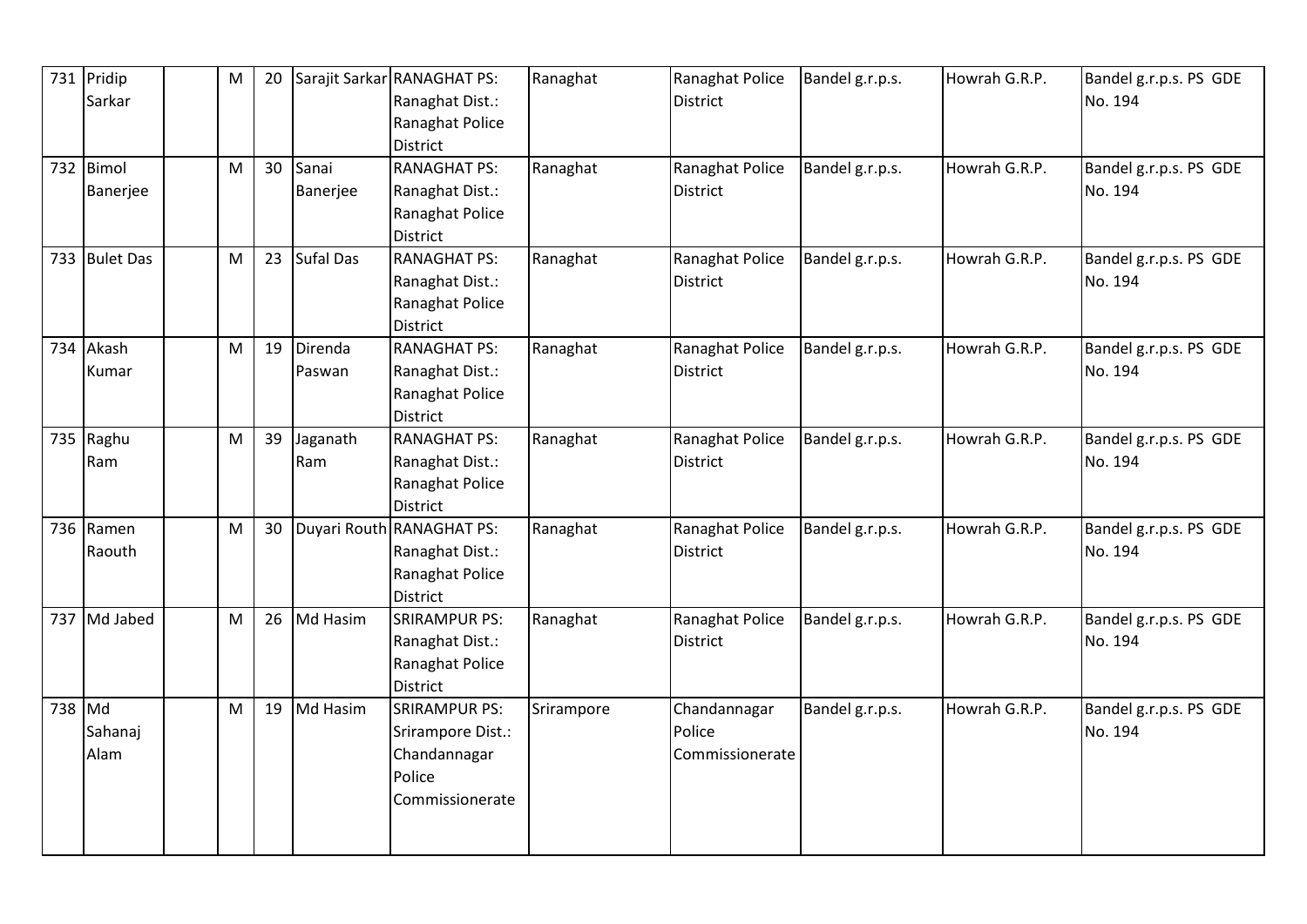|     | 739 Raja<br>Yadav             | M         | 22 | <b>Bikram</b><br>Yadav    | <b>SRIRAMPUR PS:</b><br>Srirampore Dist.:<br>Chandannagar<br>Police<br>Commissionerate | Srirampore | Chandannagar<br>Police<br>Commissionerate | Bandel g.r.p.s. | Howrah G.R.P. | Bandel g.r.p.s. PS GDE<br>No. 194 |
|-----|-------------------------------|-----------|----|---------------------------|----------------------------------------------------------------------------------------|------------|-------------------------------------------|-----------------|---------------|-----------------------------------|
|     | 740 Pritam<br>Chakrabor<br>ty | M         | 25 | Pratap<br>Chakraborty     | SURI PS: Suri Dist.: Suri<br>Birbhum                                                   |            | Birbhum                                   | Bandel g.r.p.s. | Howrah G.R.P. | Bandel g.r.p.s. PS GDE<br>No. 194 |
| 741 | Sunil<br>Paswan               | M         | 35 | Raj Kishor<br>Paswan      | <b>HAZINAGAR PS:</b><br>Naihati Dist.:<br>Barrackpore Police<br>Commissionerate        | Naihati    | Barrackpore<br>Police<br>Commissionerate  | Bandel g.r.p.s. | Howrah G.R.P. | Bandel g.r.p.s. PS GDE<br>No. 194 |
|     | 742 Gour<br>Bairagya          | M         | 34 | Mahadeb<br>Bairagya       | <b>AGRADEEP PS:</b><br>Katwa Dist.: Purba<br>Burdwan                                   | Katwa      | Purba Burdwan                             | Bandel g.r.p.s. | Howrah G.R.P. | Bandel g.r.p.s. PS GDE<br>No. 194 |
|     | 743 Raja<br>Paswan            | M         | 61 | Rasinandan<br>Paswan      | <b>SRIRAMPUR PS:</b><br>Srirampore Dist.:<br>Chandannagar<br>Police<br>Commissionerate | Srirampore | Chandannagar<br>Police<br>Commissionerate | Bandel g.r.p.s. | Howrah G.R.P. | Bandel g.r.p.s. PS GDE<br>No. 174 |
|     | 744 Sourab<br>Karmakar        | M         | 23 | Dananjoy<br>Karmakar      | PANDUA PS:<br>Pandua Dist.:<br><b>Hooghly Rural</b>                                    | Pandua     | <b>Hooghly Rural</b>                      | Bandel g.r.p.s. | Howrah G.R.P. | Bandel g.r.p.s. PS GDE<br>No. 196 |
|     | 745 Sourab<br>Mukherje<br>le  | M         | 34 | <b>Dipak</b><br>Mukherjee | <b>MANASPUR PS:</b><br>Pandua Dist.:<br><b>Hooghly Rural</b>                           | Pandua     | <b>Hooghly Rural</b>                      | Bandel g.r.p.s. | Howrah G.R.P. | Bandel g.r.p.s. PS GDE<br>No. 196 |
|     | 746 Nageswar<br>Singh         | ${\sf M}$ | 48 | Madrika<br>Singh          | <b>SANTINAGAR PS:</b><br>Pandua Dist.:<br><b>Hooghly Rural</b>                         | Pandua     | <b>Hooghly Rural</b>                      | Bandel g.r.p.s. | Howrah G.R.P. | Bandel g.r.p.s. PS GDE<br>No. 196 |
|     | 747 Bisu<br>Gupta             | M         | 23 | Suryanath<br>Gupta        | LILUAH PS: Liluah<br>Dist.: Howrah<br>Police<br>Commissionerate                        | Liluah     | <b>Howrah Police</b><br>Commissionerate   | Bandel g.r.p.s. | Howrah G.R.P. | Bandel g.r.p.s. PS GDE<br>No. 196 |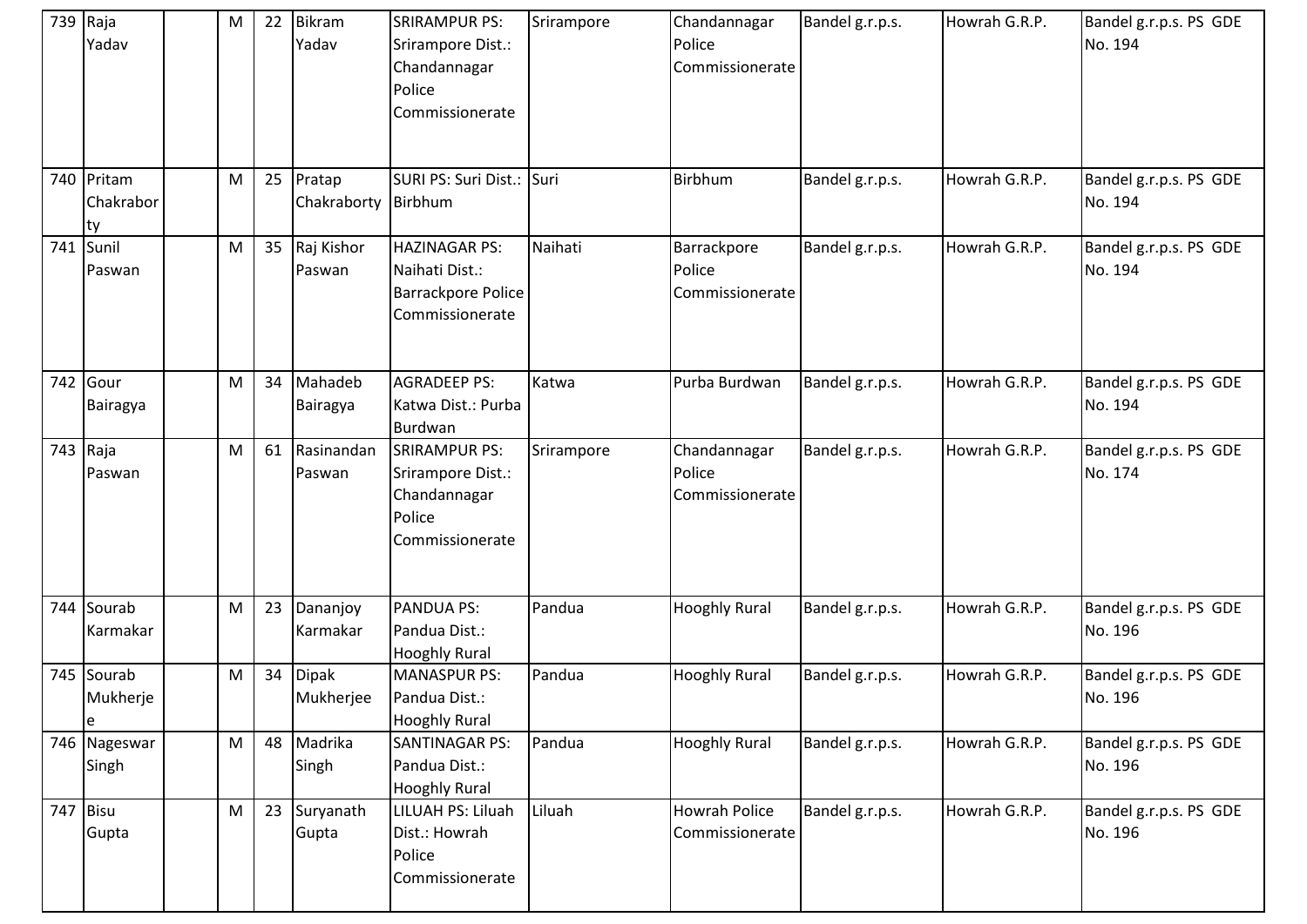| 748 Tapas<br>Sarkar       | M | 38 |                       | Nepal Sarkar TRIBENI PS: Mogra Mogra<br>Dist.: Hooghly<br>Rural                             |              | <b>Hooghly Rural</b>                      | Bandel g.r.p.s. | Howrah G.R.P. | Bandel g.r.p.s. PS GDE<br>No. 196 |
|---------------------------|---|----|-----------------------|---------------------------------------------------------------------------------------------|--------------|-------------------------------------------|-----------------|---------------|-----------------------------------|
| 749 Sriram<br>Chowdhur    | M | 52 | Lt.maloy<br>Chowdhury | <b>BHADESWAR PS:</b><br>Bhadreswar Dist.:<br>Chandannagar<br>Police<br>Commissionerate      | Bhadreswar   | Chandannagar<br>Police<br>Commissionerate | Bandel g.r.p.s. | Howrah G.R.P. | Bandel g.r.p.s. PS GDE<br>No. 196 |
| 750 Subhankar<br>Debnath  | M | 24 | Subol<br>Debnath      | <b>MALANCHO PARA</b><br>PS: Nabadwip<br>Dist.: Krishnanagar<br><b>Police District</b>       | Nabadwip     | Krishnanagar<br><b>Police District</b>    | Bandel g.r.p.s. | Howrah G.R.P. | Bandel g.r.p.s. PS GDE<br>No. 196 |
| 751 Sanjoy<br>Mahato      | M | 40 | Amulya<br>Mahato      | <b>SANTIPUR PS:</b><br>Shantipur Dist.:<br>Ranaghat Police<br><b>District</b>               | Shantipur    | Ranaghat Police<br><b>District</b>        | Bandel g.r.p.s. | Howrah G.R.P. | Bandel g.r.p.s. PS GDE<br>No. 196 |
| 752 Jabed<br>Hossion      | M | 40 | Amod Show             | CHANDANNAGAR<br>PS: Chandannagar<br>Dist.:<br>Chandannagar<br>Police<br>Commissionerate     | Chandannagar | Chandannagar<br>Police<br>Commissionerate | Bandel g.r.p.s. | Howrah G.R.P. | Bandel g.r.p.s. PS GDE<br>No. 196 |
| 753 Sourab<br>Paul        | M | 21 | Ratan Paul            | MALANCHAPARA<br>PS: Nabadwip<br>Dist.: Krishnanagar<br><b>Police District</b>               | Nabadwip     | Krishnanagar<br><b>Police District</b>    | Bandel g.r.p.s. | Howrah G.R.P. | Bandel g.r.p.s. PS GDE<br>No. 196 |
| 754 Bikramadi<br>tya Saha | M | 22 |                       | Bichitra Saha MALANCHAPARA<br>PS: Nabadwip<br>Dist.: Krishnanagar<br><b>Police District</b> | Nabadwip     | Krishnanagar<br>Police District           | Bandel g.r.p.s. | Howrah G.R.P. | Bandel g.r.p.s. PS GDE<br>No. 196 |
| 755 Galu<br>Yadav         | M | 27 | Ramkumar<br>Yadav     | <b>CHALPATTI PS:</b><br>Burrra bazar Dist.:<br>Kolkata                                      | Burrra bazar | Kolkata                                   | Bandel g.r.p.s. | Howrah G.R.P. | Bandel g.r.p.s. PS GDE<br>No. 196 |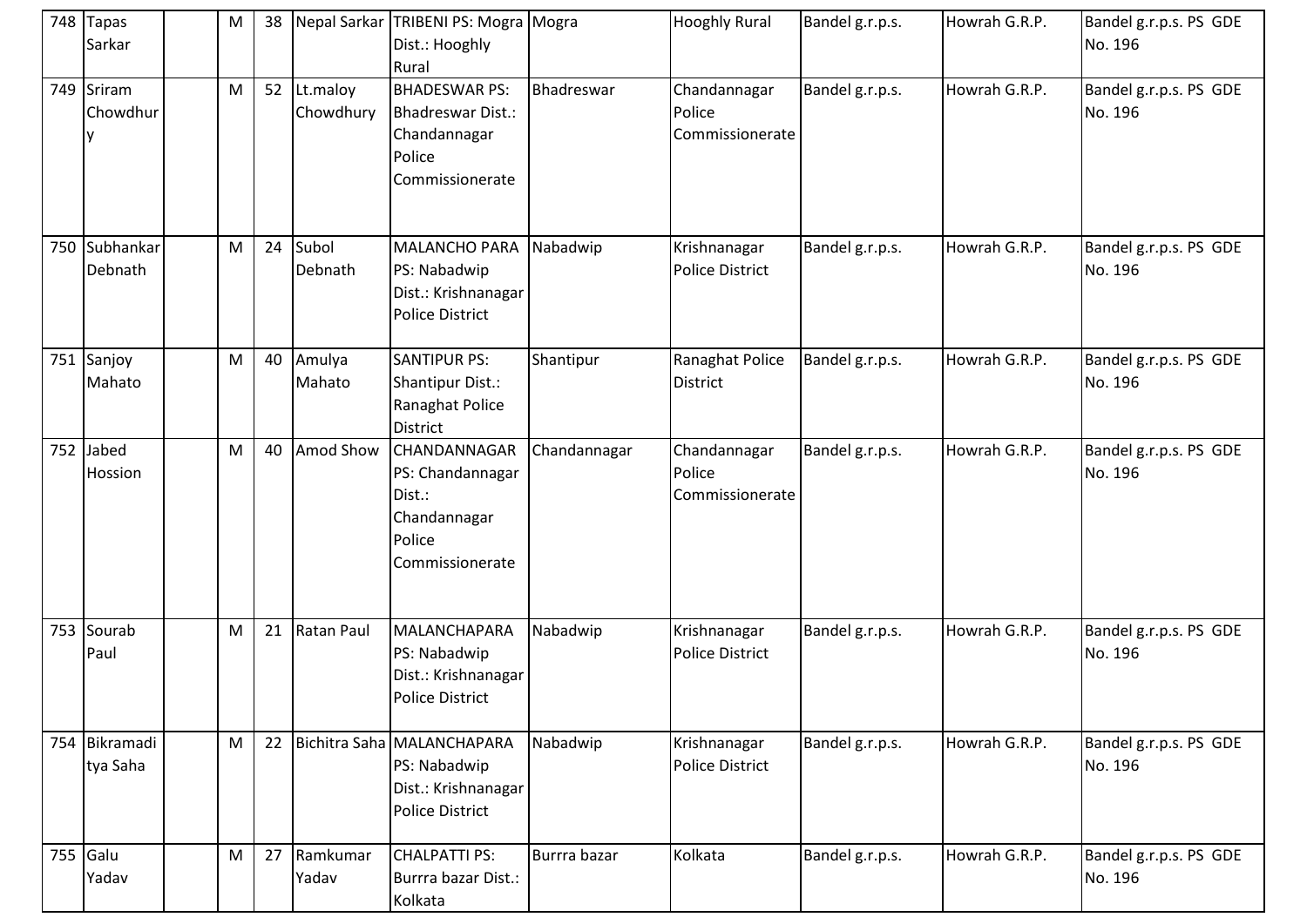|     | 756 Subrata   | м | 32              | Parimal           | <b>RAYPARA PS:</b>                  | Dhantala     | Ranaghat Police      | Bandel g.r.p.s. | Howrah G.R.P. | Bandel g.r.p.s. PS GDE |
|-----|---------------|---|-----------------|-------------------|-------------------------------------|--------------|----------------------|-----------------|---------------|------------------------|
|     | <b>Bachar</b> |   |                 | <b>Bachar</b>     | Dhantala Dist.:                     |              | <b>District</b>      |                 |               | No. 196                |
|     |               |   |                 |                   | Ranaghat Police                     |              |                      |                 |               |                        |
|     |               |   |                 |                   | <b>District</b>                     |              |                      |                 |               |                        |
|     | 757 Nantu Sk  | M | 29              | Tanu Sk           | <b>BHARATPUR PS:</b>                | Bharatpur    | Murshidabad          | Bandel g.r.p.s. | Howrah G.R.P. | Bandel g.r.p.s. PS GDE |
|     |               |   |                 |                   | <b>Bharatpur Dist.:</b>             |              |                      |                 |               | No. 196                |
|     |               |   |                 |                   | Murshidabad                         |              |                      |                 |               |                        |
|     | 758 Bappa     | M | 22              | Tarani            | <b>DIHIBADPUR PS:</b>               | Pursurah     | <b>Hooghly Rural</b> | Bandel g.r.p.s. | Howrah G.R.P. | Bandel g.r.p.s. PS GDE |
|     | Samanta       |   |                 | Samanta           | Pursurah Dist.:                     |              |                      |                 |               | No. 202                |
|     |               |   |                 |                   | <b>Hooghly Rural</b>                |              |                      |                 |               |                        |
|     | 759 Amirul Sk | M | 25              | <b>Mahilal Sk</b> | <b>NABADWIP PS:</b>                 | Nabadwip     | Krishnanagar         | Bandel g.r.p.s. | Howrah G.R.P. | Bandel g.r.p.s. PS GDE |
|     |               |   |                 |                   | Nabadwip Dist.:                     |              | Police District      |                 |               | No. 202                |
|     |               |   |                 |                   | Krishnanagar                        |              |                      |                 |               |                        |
|     |               |   |                 |                   | <b>Police District</b>              |              |                      |                 |               |                        |
|     | 760 Gour Roy  | M | 25              | <b>Suklal Roy</b> | <b>DATNI PS:</b>                    | Purbasthali  | Purba Burdwan        | Bandel g.r.p.s. | Howrah G.R.P. | Bandel g.r.p.s. PS GDE |
|     |               |   |                 |                   | Purbasthali Dist.:                  |              |                      |                 |               | No. 202                |
|     |               |   |                 |                   | Purba Burdwan                       |              |                      |                 |               |                        |
|     |               |   |                 |                   |                                     |              |                      |                 |               |                        |
| 761 | <b>Netin</b>  | M | 22              | Rajkumar          | <b>TAKAPATTI PS:</b>                | Burrra bazar | Kolkata              | Bandel g.r.p.s. | Howrah G.R.P. | Bandel g.r.p.s. PS GDE |
|     | Yadav         |   |                 | Yadav             | Burrra bazar Dist.:                 |              |                      |                 |               | No. 202                |
|     |               |   |                 |                   | Kolkata                             |              |                      |                 |               |                        |
|     | 762 Dipak Das | M | 33              | Biswanath         | <b>BARRACKPORE PS: Barrackpore</b>  |              | Barrackpore          | Bandel g.r.p.s. | Howrah G.R.P. | Bandel g.r.p.s. PS GDE |
|     |               |   |                 | Das               | Barrackpore Dist.:                  |              | Police               |                 |               | No. 202                |
|     |               |   |                 |                   | Barrackpore Police                  |              | Commissionerate      |                 |               |                        |
|     |               |   |                 |                   | Commissionerate                     |              |                      |                 |               |                        |
|     |               |   |                 |                   |                                     |              |                      |                 |               |                        |
|     |               |   |                 |                   |                                     |              |                      |                 |               |                        |
|     |               |   |                 |                   |                                     |              |                      |                 |               |                        |
| 763 | L Pabitra     | M | 28              | Jara Mishan       | <b>ASSHAM PS:</b>                   | Barrackpore  | <b>Basirhat</b>      | Bandel g.r.p.s. | Howrah G.R.P. | Bandel g.r.p.s. PS GDE |
|     | Sanma         |   |                 | Sanma             | Barrackpore                         |              |                      |                 |               | No. 202                |
|     |               |   |                 |                   |                                     |              |                      |                 |               |                        |
|     | 764 Ujjal     | M | 22              | Niranjan          | <b>SALBONI PS:</b>                  | Salbani      | Paschim              | Bandel g.r.p.s. | Howrah G.R.P. | Bandel g.r.p.s. PS GDE |
|     | Mahato        |   |                 | Mahato            | Salbani Dist.:                      |              | Mednipore            |                 |               | No. 202                |
|     |               |   |                 |                   | Paschim                             |              |                      |                 |               |                        |
|     |               |   |                 |                   | Mednipore                           |              |                      |                 |               |                        |
|     | 765 Budhadeb  | M | 30 <sup>°</sup> |                   | Prem Ch Das TRIBENI PS: Mogra Mogra |              | <b>Hooghly Rural</b> | Bandel g.r.p.s. | Howrah G.R.P. | Bandel g.r.p.s. PS GDE |
|     | Das           |   |                 |                   | Dist.: Hooghly                      |              |                      |                 |               | No. 202                |
|     |               |   |                 |                   | Rural                               |              |                      |                 |               |                        |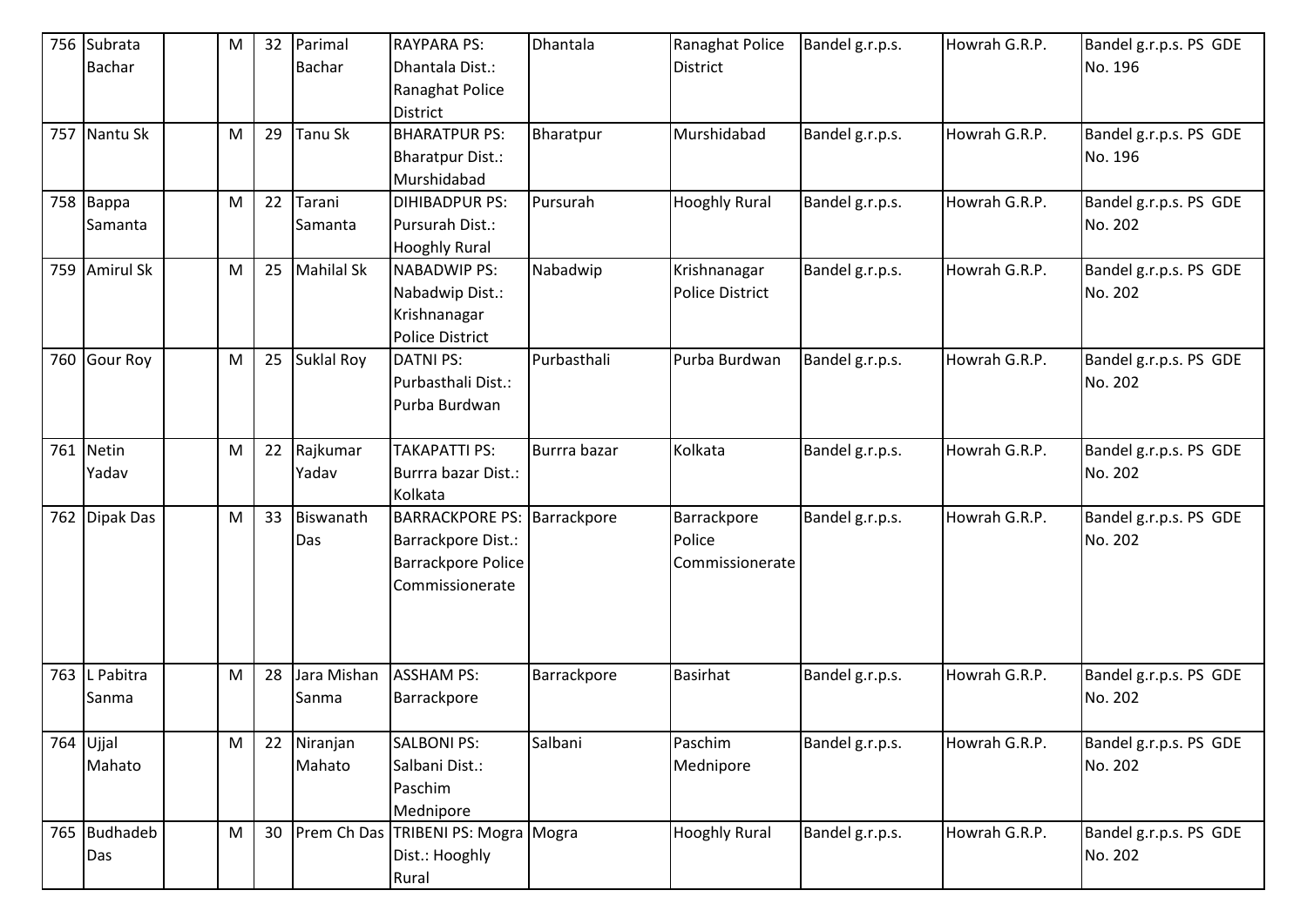|          | 766 Ranjit<br>Kumar              | М | 29 | Lt. L.kumar                 | Kharpakhar<br>Bagaha<br>Champaran, Bihar        | <b>Basirhat</b> | Belur g.r.p.s. | Howrah G.R.P. | Belur g.r.p.s. PS GDE No.<br>197 |
|----------|----------------------------------|---|----|-----------------------------|-------------------------------------------------|-----------------|----------------|---------------|----------------------------------|
|          | 767 Raj Jana                     | M | 28 |                             | Sontosh Jana Digha Digha Purba<br>MDP.          | <b>Basirhat</b> | Belur g.r.p.s. | Howrah G.R.P. | Belur g.r.p.s. PS GDE No.<br>197 |
|          | 768 Subrajiti<br>Guha            | M | 21 | <b>Biplab Guha</b>          | Chakpara Liluah<br>Howrah                       | <b>Basirhat</b> | Belur g.r.p.s. | Howrah G.R.P. | Belur g.r.p.s. PS GDE No.<br>197 |
|          | 769 Bishnab<br>Deawan<br>Satpati | M | 23 | Murlidhar<br>Satpati        | Damdam Damdam<br>Kol-36                         | <b>Basirhat</b> | Belur g.r.p.s. | Howrah G.R.P. | Belur g.r.p.s. PS GDE No.<br>197 |
|          | 770 Gourab<br>Kundu              | M | 22 | Rabin Kundu                 | Bagampur<br>Chanditala<br>Hooghly               | <b>Basirhat</b> | Belur g.r.p.s. | Howrah G.R.P. | Belur g.r.p.s. PS GDE No.<br>197 |
| 771      | <b>Bisu Das</b>                  | M | 52 | Lt. Joydeb<br>Ch. Das       | Talyganj Golfgreen<br>Kol-40                    | <b>Basirhat</b> | Belur g.r.p.s. | Howrah G.R.P. | Belur g.r.p.s. PS GDE No.<br>197 |
|          | 772 Krishna<br>Sharma            | M | 40 | Mandav<br>Sharma            | 94 Nil Ratan<br>Mukherjee Rd.<br>Shibpur Howrah | <b>Basirhat</b> | Belur g.r.p.s. | Howrah G.R.P. | Belur g.r.p.s. PS GDE No.<br>197 |
|          | 773 Bailesh<br>Upadhyay          | M | 34 | Shyam<br>Sunder<br>Upadhyay | Hindmotor<br>Uttarpara Hooghly                  | <b>Basirhat</b> | Belur g.r.p.s. | Howrah G.R.P. | Belur g.r.p.s. PS GDE No.<br>197 |
|          | 774 Rama<br>Sankar<br>Singh      | M | 41 | <b>Baudev</b><br>Singh      | Chandmari<br>Nischinda Howrah                   | <b>Basirhat</b> | Belur g.r.p.s. | Howrah G.R.P. | Belur g.r.p.s. PS GDE No.<br>197 |
|          | 775 Rajib Pal                    | M | 30 | Sasti Pal                   | 16 P.C. Banerjee<br>Rd. Belgharia Kol-<br>76    | <b>Basirhat</b> | Belur g.r.p.s. | Howrah G.R.P. | Belur g.r.p.s. PS GDE No.<br>197 |
| 776 Brij | Mohan<br>Prasad                  | M | 32 | Raj Kr.<br>Prasad           | 20/30 S.S. Dhar<br>Lane Liluah<br>Howrah        | <b>Basirhat</b> | Belur g.r.p.s. | Howrah G.R.P. | Belur g.r.p.s. PS GDE No.<br>207 |
| 777      | Binoy<br>Singh                   | M | 25 | Ramesh<br>Singh             | Sreerampur<br>Sreerampur<br>Hooghly             | <b>Basirhat</b> | Belur g.r.p.s. | Howrah G.R.P. | Belur g.r.p.s. PS GDE No.<br>207 |
|          | 778 Rohit<br>Sahani              | M | 22 | R.p.sahani                  | Durgapur Bally<br>Howrah                        | <b>Basirhat</b> | Belur g.r.p.s. | Howrah G.R.P. | Belur g.r.p.s. PS GDE No.<br>209 |
|          | 779 Amit Kr.<br>Singh            | M | 32 | Lt. Chuman<br>Singh         | Dankuni Dankuni<br>Hooghly                      | <b>Basirhat</b> | Belur g.r.p.s. | Howrah G.R.P. | Belur g.r.p.s. PS GDE No.<br>209 |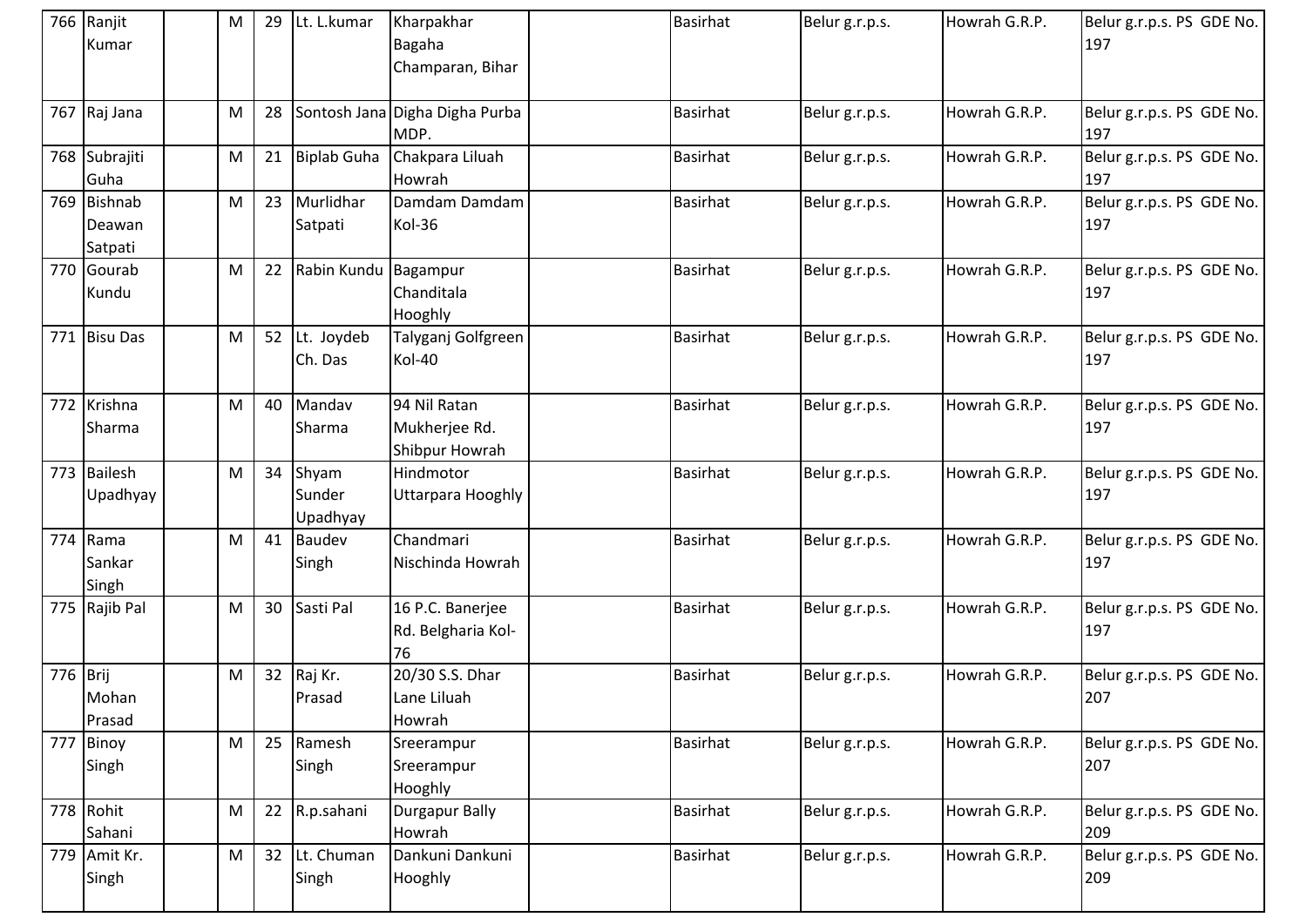|     | 780 Abdul<br>Ahad               | М | 23 | Md. Jamsed              | 32/3 Dr.<br>S.K.Chatterjee<br><b>Street Belur</b><br>Howrah | <b>Basirhat</b> | Belur g.r.p.s. | Howrah G.R.P. | Belur g.r.p.s. PS GDE No.<br>209 |
|-----|---------------------------------|---|----|-------------------------|-------------------------------------------------------------|-----------------|----------------|---------------|----------------------------------|
| 781 | Narendra<br>Singh               | M | 20 | S. Singh                | Gobra Chanditala<br>Hooghly                                 | <b>Basirhat</b> | Belur g.r.p.s. | Howrah G.R.P. | Belur g.r.p.s. PS GDE No.<br>209 |
|     | 782 Tanmay<br>Kundu             | M | 29 | Tarak Kundu             | Rishra Rishra<br>Hooghly                                    | <b>Basirhat</b> | Belur g.r.p.s. | Howrah G.R.P. | Belur g.r.p.s. PS GDE No.<br>209 |
|     | 783 Arun Gand                   | M | 42 | Sitaram<br>Gand         | 2/12 K.K.Street<br><b>Belur Howrah</b>                      | <b>Basirhat</b> | Belur g.r.p.s. | Howrah G.R.P. | Belur g.r.p.s. PS GDE No.<br>209 |
|     | 784 Raj Jaiswal                 | M | 24 | Napal<br>Jaiswal        | Chandannagar<br>Chandannagar<br>Hooghly                     | <b>Basirhat</b> | Belur g.r.p.s. | Howrah G.R.P. | Belur g.r.p.s. PS GDE No.<br>209 |
|     | 785 Rambir<br>Ghosh             | M | 19 | <b>Bapi Ghosh</b>       | 4/B Sovabazar<br><b>Street</b><br>Shyampukur Kol-5          | <b>Basirhat</b> | Belur g.r.p.s. | Howrah G.R.P. | Belur g.r.p.s. PS GDE No.<br>109 |
|     | 786 Aridrim<br>Ganguly          | M | 19 | Abhisit<br>Ganguly      | <b>Balak Sangha Bally</b><br>Howrah                         | <b>Basirhat</b> | Belur g.r.p.s. | Howrah G.R.P. | Belur g.r.p.s. PS GDE No.<br>212 |
| 787 | Vijoy<br>Singh                  | M | 50 | Lt. Mongal<br>Singh     | Konnagar<br>Uttarpara Hooghly                               | <b>Basirhat</b> | Belur g.r.p.s. | Howrah G.R.P. | Belur g.r.p.s. PS GDE No.<br>212 |
|     | 788 Apurba<br>Sarkar            | M | 21 | Lt. Arup<br>Sarkar      | Dakhin Dinajpur<br><b>Balurghat Dakhin</b><br>Dinajpur      | <b>Basirhat</b> | Belur g.r.p.s. | Howrah G.R.P. | Belur g.r.p.s. PS GDE No.<br>212 |
|     | 789 S.k. Aftar                  | M | 22 | Sk. Ajim                | Sanamukhi<br>Sanamukhi<br>Bankura                           | <b>Basirhat</b> | Belur g.r.p.s. | Howrah G.R.P. | Belur g.r.p.s. PS GDE No.<br>212 |
|     | 790 Amit<br>Sharma              | M | 23 | <b>Badsha</b><br>Sharma | Jarhat Mariara<br>Assam                                     | <b>Basirhat</b> | Belur g.r.p.s. | Howrah G.R.P. | Belur g.r.p.s. PS GDE No.<br>212 |
|     | 791 Asish<br>Nayak              | M | 34 | Ganesh Ch.<br>Nayak     | Sapuipara<br>Nischinda Howrah                               | <b>Basirhat</b> | Belur g.r.p.s. | Howrah G.R.P. | Belur g.r.p.s. PS GDE No.<br>214 |
|     | 792 Joyti<br>Prakash<br>Rout    | M | 19 | Satya                   | Sapuipara<br>Prakash Rout Nischinda Howrah                  | <b>Basirhat</b> | Belur g.r.p.s. | Howrah G.R.P. | Belur g.r.p.s. PS GDE No.<br>214 |
|     | 793 Subhajit<br>Chakrabor<br>ty | M | 21 | Subir<br>Chakraborty    | Konnagar<br>Uttarpara Hooghly                               | <b>Basirhat</b> | Belur g.r.p.s. | Howrah G.R.P. | Belur g.r.p.s. PS GDE No.<br>214 |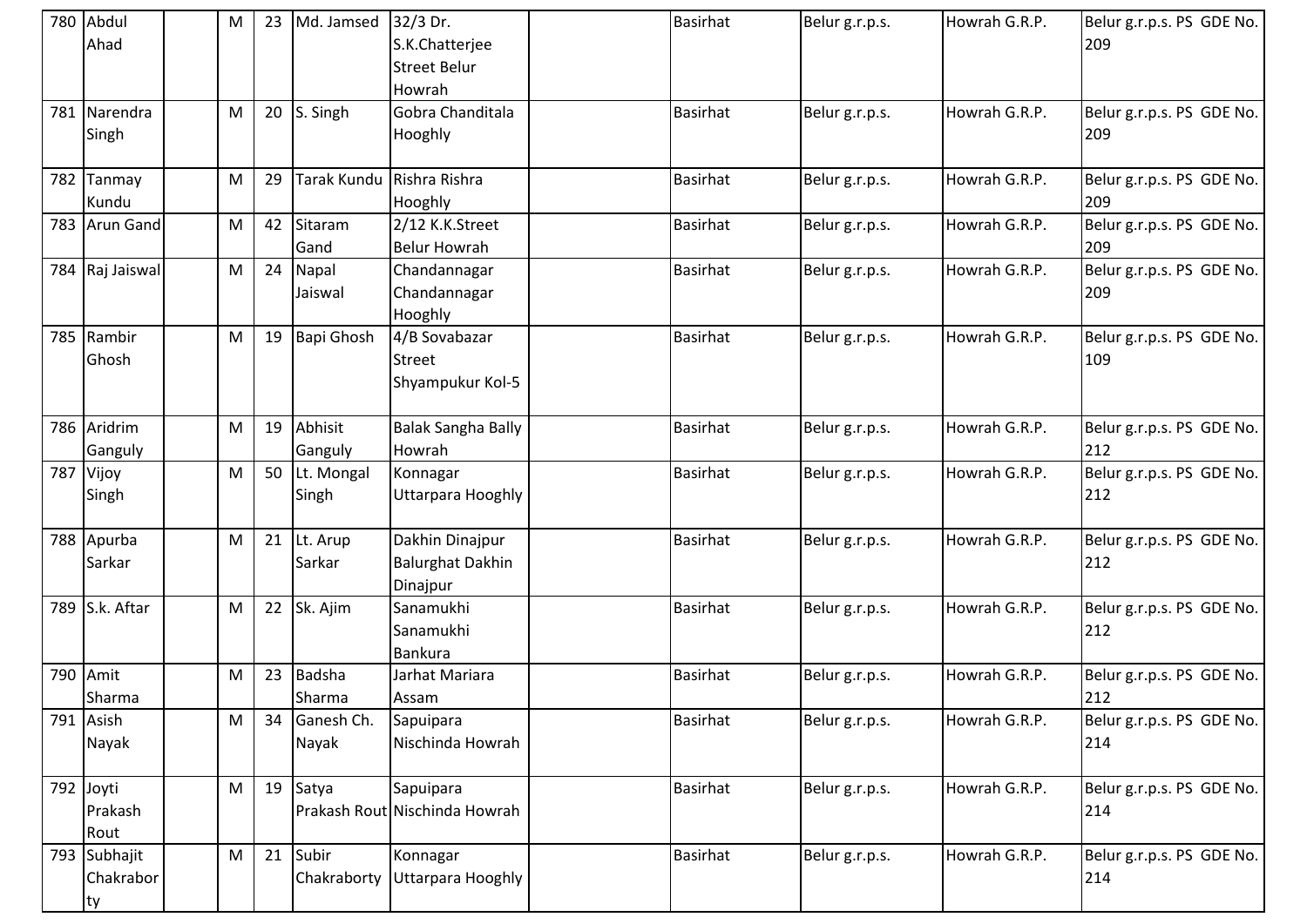|     | 794 Nazrul      | M | 20 | Sajahan               | Shiv Nagar Domkol  | <b>Basirhat</b> | Belur g.r.p.s.  | Howrah G.R.P. | Belur g.r.p.s. PS GDE No. |
|-----|-----------------|---|----|-----------------------|--------------------|-----------------|-----------------|---------------|---------------------------|
|     | Mondal          |   |    | Mondal                | Birbhum            |                 |                 |               | 214                       |
|     | 795 Bablu       |   | 50 | Ram                   | <b>NANUR NANUR</b> | <b>Basirhat</b> | Howrah g.r.p.s. | Howrah G.R.P. | Howrah g.r.p.s. PS GDE    |
|     | Karmakar        |   |    | Karmakar              | <b>BIRBHUIM</b>    |                 |                 |               | No. 324                   |
|     | 796 D Saha      |   | 45 | S Saha                | <b>NANUR NANUR</b> | <b>Basirhat</b> | Howrah g.r.p.s. | Howrah G.R.P. | Howrah g.r.p.s. PS GDE    |
|     |                 |   |    |                       | <b>BIRBHUIM</b>    |                 |                 |               | No. 324                   |
| 797 | Suman           |   | 41 | Susanta Kar           | <b>NANUR NANUR</b> | <b>Basirhat</b> | Howrah g.r.p.s. | Howrah G.R.P. | Howrah g.r.p.s. PS GDE    |
|     | Kar             |   |    |                       | <b>BIRBHUIM</b>    |                 |                 |               | No. 324                   |
|     | 798 Suresh      |   | 40 | Narayan               | <b>RAJMANDI</b>    | <b>Basirhat</b> | Howrah g.r.p.s. | Howrah G.R.P. | Howrah g.r.p.s. PS GDE    |
|     | Krishna         |   |    | Ram                   | RAJMANDI           |                 |                 |               | No. 324                   |
|     |                 |   |    |                       | RAJMANDI(AP)       |                 |                 |               |                           |
|     | 799 Sri Krishna |   | 40 | M Das Sarkar RAJMANDI |                    | <b>Basirhat</b> | Howrah g.r.p.s. | Howrah G.R.P. | Howrah g.r.p.s. PS GDE    |
|     | Sarkar          |   |    |                       | <b>RAJMANDI</b>    |                 |                 |               | No. 324                   |
|     |                 |   |    |                       | RAJMANDI(AP)       |                 |                 |               |                           |
|     | 800 Susanta     |   | 50 | Anupam                | 53/5 K S LINE      | <b>Basirhat</b> | Howrah g.r.p.s. | Howrah G.R.P. | Howrah g.r.p.s. PS GDE    |
|     | Majumder        |   |    | Majumder              | SONARPUR KOL-      |                 |                 |               | No. 324                   |
|     |                 |   |    |                       | 151                |                 |                 |               |                           |
| 801 | Abinash         |   | 31 | Binodh                | 53/5 K S LINE      | <b>Basirhat</b> | Howrah g.r.p.s. | Howrah G.R.P. | Howrah g.r.p.s. PS GDE    |
|     | Kumar           |   |    | Kumar                 | SONARPUR KOL-      |                 |                 |               | No. 324                   |
|     |                 |   |    |                       | 151                |                 |                 |               |                           |
| 802 | Tapan           |   | 50 | Lt Jagat              | 53/5 K S LINE      | <b>Basirhat</b> | Howrah g.r.p.s. | Howrah G.R.P. | Howrah g.r.p.s. PS GDE    |
|     | Mandal          |   |    | Mandal                | SONARPUR KOL-      |                 |                 |               | No. 324                   |
|     |                 |   |    |                       | 151                |                 |                 |               |                           |
|     | 803 Md Ali      |   | 50 | Md Abbas              | 53/5 K S LINE      | <b>Basirhat</b> | Howrah g.r.p.s. | Howrah G.R.P. | Howrah g.r.p.s. PS GDE    |
|     |                 |   |    |                       | SONARPUR KOL-      |                 |                 |               | No. 324                   |
|     |                 |   |    |                       | 151                |                 |                 |               |                           |
| 804 | Avisek          |   | 43 | A K Sarkar            | 53/5 K S LINE      | <b>Basirhat</b> | Howrah g.r.p.s. | Howrah G.R.P. | Howrah g.r.p.s. PS GDE    |
|     | Sarkar          |   |    |                       | SONARPUR KOL-      |                 |                 |               | No. 324                   |
|     |                 |   |    |                       | 151                |                 |                 |               |                           |
|     | 805 Sailen Das  |   | 25 | <b>Suresh Das</b>     | 69 MOLLA GHAT      | <b>Basirhat</b> | Howrah g.r.p.s. | Howrah G.R.P. | Howrah g.r.p.s. PS GDE    |
|     |                 |   |    |                       | MAHESHTALA         |                 |                 |               | No. 324                   |
|     |                 |   |    |                       | <b>KOLKATA</b>     |                 |                 |               |                           |
|     | 806 Suman       |   | 33 | Umesh Ch              | <b>UMESH CH</b>    | <b>Basirhat</b> | Howrah g.r.p.s. | Howrah G.R.P. | Howrah g.r.p.s. PS GDE    |
|     | Bhowmik         |   |    | Bhowmik               | <b>BHOWMIK 69</b>  |                 |                 |               | No. 324                   |
|     |                 |   |    |                       | <b>MOLLA GHAT</b>  |                 |                 |               |                           |
|     |                 |   |    |                       | <b>MAHESHTALA</b>  |                 |                 |               |                           |
|     |                 |   |    |                       | <b>KOLKATA</b>     |                 |                 |               |                           |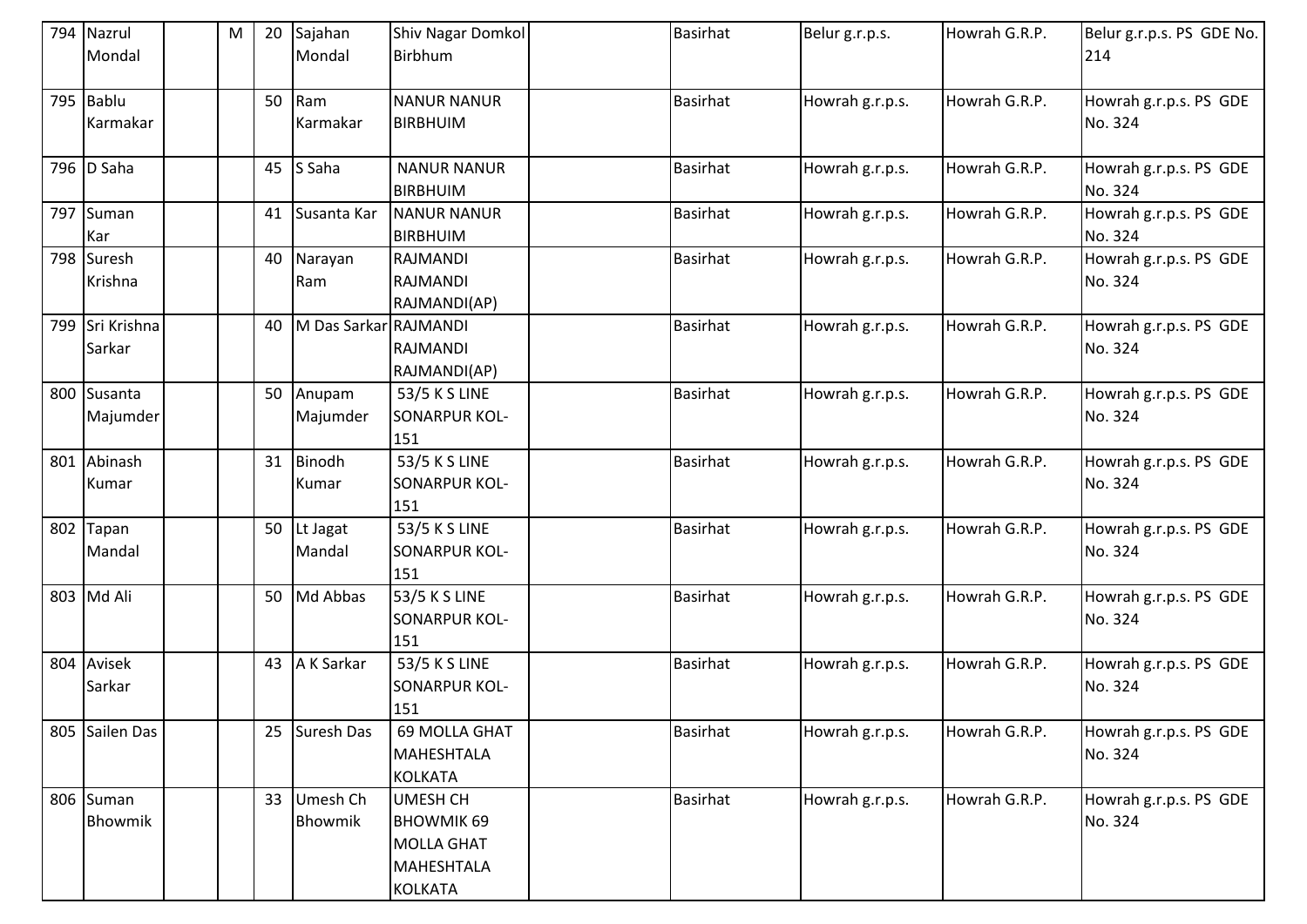| 807 | Raj Kr        | 50 | Gopi Pada           | 69 MOLLA GHAT          | Basirhat        | Howrah g.r.p.s. | Howrah G.R.P. | Howrah g.r.p.s. PS GDE |
|-----|---------------|----|---------------------|------------------------|-----------------|-----------------|---------------|------------------------|
|     | Ghosh         |    | Ghosh               | <b>MAHESHTALA</b>      |                 |                 |               | No. 324                |
|     |               |    |                     | <b>KOLKATA</b>         |                 |                 |               |                        |
|     | 808 Moni      | 43 | <b>Basudev Das</b>  | <b>HARIPAL HARIPAL</b> | <b>Basirhat</b> | Howrah g.r.p.s. | Howrah G.R.P. | Howrah g.r.p.s. PS GDE |
|     | Sankar        |    |                     | <b>HOOGHLY</b>         |                 |                 |               | No. 324                |
|     | Das           |    |                     |                        |                 |                 |               |                        |
| 809 | Arindam       |    | 33 Lt S K Saha      | <b>HARIPAL HARIPAL</b> | <b>Basirhat</b> | Howrah g.r.p.s. | Howrah G.R.P. | Howrah g.r.p.s. PS GDE |
|     | Saha          |    |                     | <b>HOOGHLY</b>         |                 |                 |               | No. 324                |
|     |               |    |                     |                        |                 |                 |               |                        |
|     | 810 Misbaul   |    | 21 Moinuddin        | <b>RAMESWAR PUR</b>    | <b>Basirhat</b> | Howrah g.r.p.s. | Howrah G.R.P. | Howrah g.r.p.s. PS GDE |
|     | Khan          |    | Khan                | <b>KANDI MSD</b>       |                 |                 |               | No. 324                |
|     | 811 Ramesh    | 28 | Akhtar Ali          | <b>RAMESWAR PUR</b>    | <b>Basirhat</b> | Howrah g.r.p.s. | Howrah G.R.P. | Howrah g.r.p.s. PS GDE |
|     | Ali           |    |                     | <b>KANDI MSD</b>       |                 |                 |               | No. 324                |
|     | 812 Goutam    | 40 | <b>Bharat Bagdi</b> | <b>RAMESWAR PUR</b>    | <b>Basirhat</b> | Howrah g.r.p.s. | Howrah G.R.P. | Howrah g.r.p.s. PS GDE |
|     | <b>Bagdi</b>  |    |                     | <b>KANDI MSD</b>       |                 |                 |               | No. 324                |
|     | 813 Madhu     | 49 | R Lal Barui         | <b>RAMESWAR PUR</b>    | <b>Basirhat</b> | Howrah g.r.p.s. | Howrah G.R.P. | Howrah g.r.p.s. PS GDE |
|     | Sudan         |    |                     | KANDI MSD              |                 |                 |               | No. 324                |
|     | <b>Barui</b>  |    |                     |                        |                 |                 |               |                        |
|     | 814 Anup Sahu | 27 | <b>Binodh Sahu</b>  | <b>RAMESWAR PUR</b>    | <b>Basirhat</b> | Howrah g.r.p.s. | Howrah G.R.P. | Howrah g.r.p.s. PS GDE |
|     |               |    |                     | <b>KANDI MSD</b>       |                 |                 |               | No. 324                |
|     | 815 Atish Roy | 31 | Dipankar            | VIDYASAGAR LINE        | <b>Basirhat</b> | Howrah g.r.p.s. | Howrah G.R.P. | Howrah g.r.p.s. PS GDE |
|     |               |    | Roy                 | <b>UTTARPARA</b>       |                 |                 |               | No. 324                |
|     |               |    |                     | <b>HOOGHLY</b>         |                 |                 |               |                        |
|     |               |    |                     |                        |                 |                 |               |                        |
|     | 816 Suman     | 35 | Nimai Ch            | <b>NIMAI CH</b>        | <b>Basirhat</b> | Howrah g.r.p.s. | Howrah G.R.P. | Howrah g.r.p.s. PS GDE |
|     | Adhikari      |    | Adhikari            | <b>ADHIKARI</b>        |                 |                 |               | No. 324                |
|     |               |    |                     | <b>VIDYASAGAR LINE</b> |                 |                 |               |                        |
|     |               |    |                     | <b>UTTARPARA</b>       |                 |                 |               |                        |
|     |               |    |                     | <b>HOOGH</b>           |                 |                 |               |                        |
|     |               |    |                     |                        |                 |                 |               |                        |
|     | 817 Md Alish  |    | 32 Mansur           | BAHARAMPORE            | <b>Basirhat</b> | Howrah g.r.p.s. | Howrah G.R.P. | Howrah g.r.p.s. PS GDE |
|     | Molla         |    | Molla               | <b>BAHARAMPORE</b>     |                 |                 |               | No. 324                |
|     |               |    |                     | <b>MSD</b>             |                 |                 |               |                        |
|     | 818 Sk Mehedi |    | 35 Nur Hossain      | BAHARAMPORE            | <b>Basirhat</b> | Howrah g.r.p.s. | Howrah G.R.P. | Howrah g.r.p.s. PS GDE |
|     | Hossain       |    |                     | <b>BAHARAMPORE</b>     |                 |                 |               | No. 324                |
|     |               |    |                     | <b>MSD</b>             |                 |                 |               |                        |
| 819 | Santanu       | 39 | Dulal Krishna       | BAHARAMPORE            | <b>Basirhat</b> | Howrah g.r.p.s. | Howrah G.R.P. | Howrah g.r.p.s. PS GDE |
|     | Mondal        |    | Mondal              | BAHARAMPORE            |                 |                 |               | No. 324                |
|     |               |    |                     | <b>MSD</b>             |                 |                 |               |                        |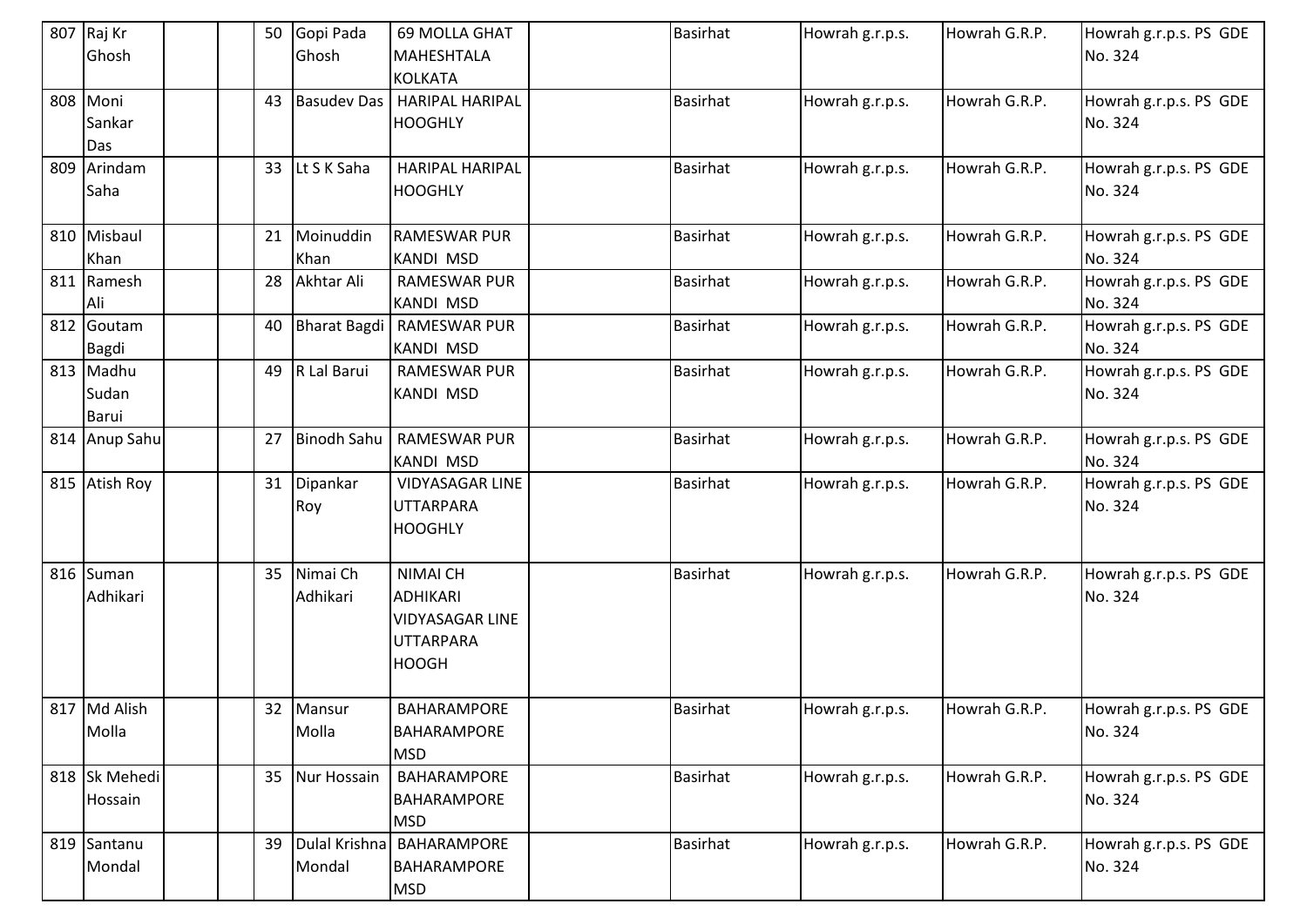| 820 Jamsed    | 39 | Jamser K              | <b>AGARTALA</b> | <b>Basirhat</b> | Howrah g.r.p.s. | Howrah G.R.P. | Howrah g.r.p.s. PS GDE |
|---------------|----|-----------------------|-----------------|-----------------|-----------------|---------------|------------------------|
| Chain         |    |                       | <b>AGARTALA</b> |                 |                 |               | No. 324                |
|               |    |                       | <b>TRIPURA</b>  |                 |                 |               |                        |
| 821 Basudev   | 32 | Biswanath             | <b>AGARTALA</b> | <b>Basirhat</b> | Howrah g.r.p.s. | Howrah G.R.P. | Howrah g.r.p.s. PS GDE |
| Majhi         |    | Majhi                 | <b>AGARTALA</b> |                 |                 |               | No. 324                |
|               |    |                       | <b>TRIPURA</b>  |                 |                 |               |                        |
| 822 Sanjoy    | 44 | Rabindra              | <b>AGARTALA</b> | <b>Basirhat</b> | Howrah g.r.p.s. | Howrah G.R.P. | Howrah g.r.p.s. PS GDE |
| Thakur        |    | Thakur                | <b>AGARTALA</b> |                 |                 |               | No. 324                |
|               |    |                       | <b>TRIPURA</b>  |                 |                 |               |                        |
| 823 Ranjit    | 32 | Nabin                 | <b>AGARTALA</b> | <b>Basirhat</b> | Howrah g.r.p.s. | Howrah G.R.P. | Howrah g.r.p.s. PS GDE |
| Mondal        |    | Mondal                | <b>AGARTALA</b> |                 |                 |               | No. 324                |
|               |    |                       | <b>TRIPURA</b>  |                 |                 |               |                        |
| 824 Samadip   | 50 | Sanjoy Maity AGARTALA |                 | <b>Basirhat</b> | Howrah g.r.p.s. | Howrah G.R.P. | Howrah g.r.p.s. PS GDE |
| Maity         |    |                       | <b>AGARTALA</b> |                 |                 |               | No. 324                |
|               |    |                       | <b>TRIPURA</b>  |                 |                 |               |                        |
| 825 Sajid     | 38 | Ejajul Molla          | <b>PURSURAH</b> | <b>Basirhat</b> | Howrah g.r.p.s. | Howrah G.R.P. | Howrah g.r.p.s. PS GDE |
| Molla         |    |                       | <b>PURSURAH</b> |                 |                 |               | No. 324                |
|               |    |                       | <b>HOOGHLY</b>  |                 |                 |               |                        |
| 826 Rahul Roy | 38 | <b>Nikhil Roy</b>     | <b>PURSURAH</b> | <b>Basirhat</b> | Howrah g.r.p.s. | Howrah G.R.P. | Howrah g.r.p.s. PS GDE |
|               |    |                       | <b>PURSURAH</b> |                 |                 |               | No. 324                |
|               |    |                       | <b>HOOGHLY</b>  |                 |                 |               |                        |
| 827 Rupesh    | 23 | Ramji Sahu            | JHAJA JHAJA     | <b>Basirhat</b> | Howrah g.r.p.s. | Howrah G.R.P. | Howrah g.r.p.s. PS GDE |
| Kumar         |    |                       | JAMUI(BIHAR)    |                 |                 |               | No. 338                |
| 828 Ibrahim   | 22 | Hossain               | JHAJA JHAJA     | <b>Basirhat</b> | Howrah g.r.p.s. | Howrah G.R.P. | Howrah g.r.p.s. PS GDE |
| Mondal        |    | Mondal                | JAMUI(BIHAR)    |                 |                 |               | No. 338                |
| 829 Subhadip  | 46 | Himanksu              | JHAJA JHAJA     | <b>Basirhat</b> | Howrah g.r.p.s. | Howrah G.R.P. | Howrah g.r.p.s. PS GDE |
| Sengupta      |    | Sengupta              | JAMUI(BIHAR)    |                 |                 |               | No. 338                |
|               |    |                       |                 |                 |                 |               |                        |
|               |    |                       |                 |                 |                 |               |                        |
| 830 Anupam    | 24 | Animesh               | SIBRAMPUR       | <b>Basirhat</b> | Howrah g.r.p.s. | Howrah G.R.P. | Howrah g.r.p.s. PS GDE |
| Barui         |    | Barui                 | <b>NAMKHANA</b> |                 |                 |               | No. 338                |
|               |    |                       | SOUTH 24 PGS    |                 |                 |               |                        |
| 831 Pranab    |    | 34 Anil Mrida         | SIBRAMPUR       | <b>Basirhat</b> | Howrah g.r.p.s. | Howrah G.R.P. | Howrah g.r.p.s. PS GDE |
| Mrida         |    |                       | <b>NAMKHANA</b> |                 |                 |               | No. 338                |
|               |    |                       | SOUTH 24 PGS    |                 |                 |               |                        |
| 832 Somnath   | 21 | Lt Loknath            | 13/7 MUNCHI     | <b>Basirhat</b> | Howrah g.r.p.s. | Howrah G.R.P. | Howrah g.r.p.s. PS GDE |
| Halder        |    | Halder                | <b>ROAD</b>     |                 |                 |               | No. 338                |
|               |    |                       | HARIDEBPUR KOL- |                 |                 |               |                        |
|               |    |                       | 41              |                 |                 |               |                        |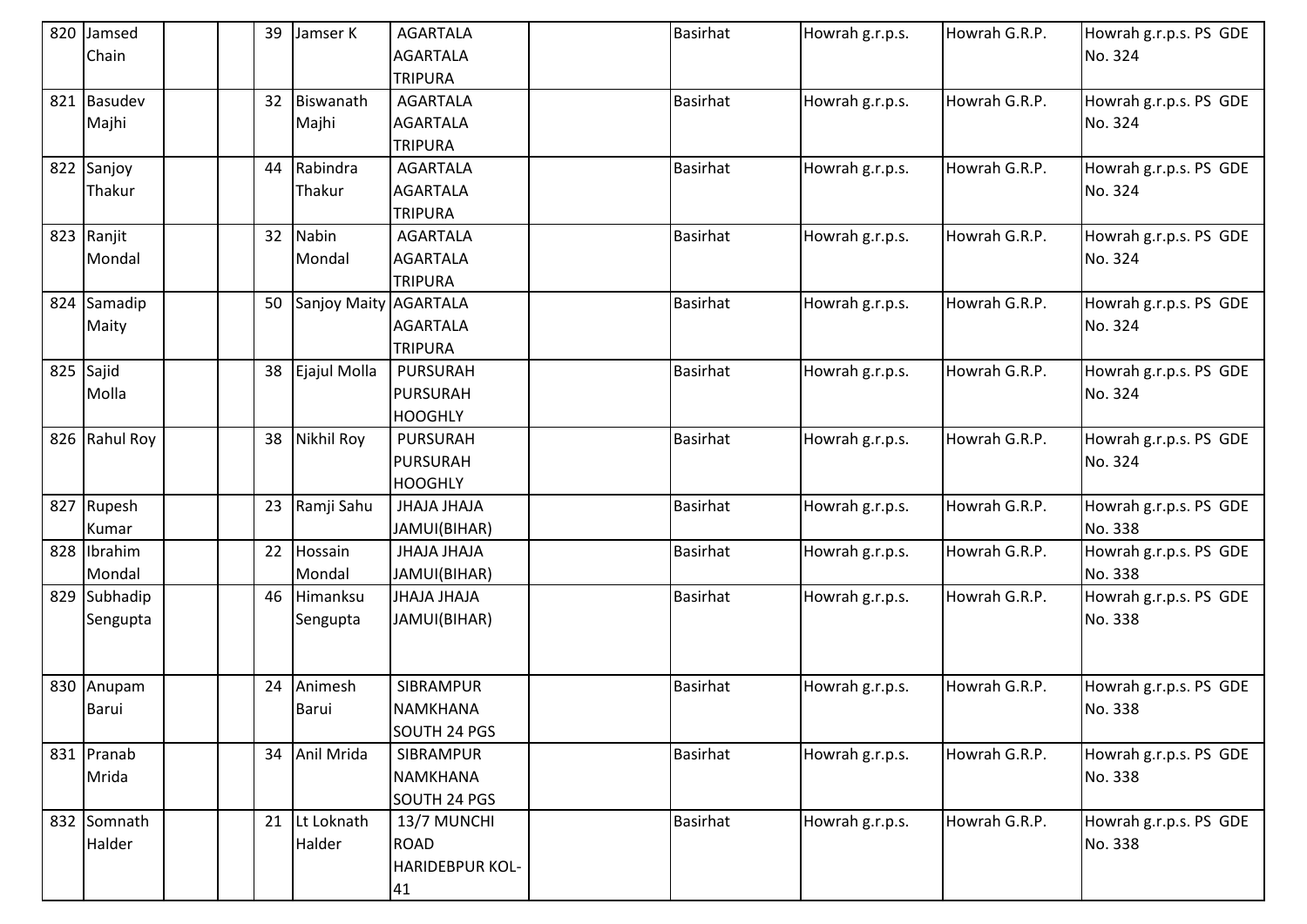| 833 Tamim<br>Mondal      | 31 | Hossain<br>Mondal           | 13/7 MUNCHI<br><b>ROAD</b><br><b>HARIDEBPUR KOL-</b><br>41 | <b>Basirhat</b> | Howrah g.r.p.s. | Howrah G.R.P. | Howrah g.r.p.s. PS GDE<br>No. 338 |
|--------------------------|----|-----------------------------|------------------------------------------------------------|-----------------|-----------------|---------------|-----------------------------------|
| 834 Goutam<br>Singh      | 50 | Lt Hari<br>Sankar<br>Singha | 13/7 MUNCHI<br><b>ROAD</b><br>HARIDEBPUR KOL-<br>41        | <b>Basirhat</b> | Howrah g.r.p.s. | Howrah G.R.P. | Howrah g.r.p.s. PS GDE<br>No. 338 |
| 835 Jiyarul<br>Haque     | 33 | Ummat Ali                   | 13/7 MUNCHI<br><b>ROAD</b><br>HARIDEBPUR KOL-<br>41        | <b>Basirhat</b> | Howrah g.r.p.s. | Howrah G.R.P. | Howrah g.r.p.s. PS GDE<br>No. 338 |
| 836 Humayun<br>Sk        | 31 | Jiyaruddin Sk               | 13/7 MUNCHI<br><b>ROAD</b><br>HARIDEBPUR KOL-<br>41        | <b>Basirhat</b> | Howrah g.r.p.s. | Howrah G.R.P. | Howrah g.r.p.s. PS GDE<br>No. 338 |
| 837 Samim<br>Mondal      | 28 | Goga<br>Mondal              | <b>CHAPRA CHAPRA</b><br><b>NADIA</b>                       | <b>Basirhat</b> | Howrah g.r.p.s. | Howrah G.R.P. | Howrah g.r.p.s. PS GDE<br>No. 338 |
| 838 Sakil Sk             | 18 | <b>Kamal Sk</b>             | <b>CHAPRA CHAPRA</b><br><b>NADIA</b>                       | <b>Basirhat</b> | Howrah g.r.p.s. | Howrah G.R.P. | Howrah g.r.p.s. PS GDE<br>No. 338 |
| 839 Liton<br>Moni        | 18 | Shanti Lal<br>Moni          | <b>CHAPRA CHAPRA</b><br><b>NADIA</b>                       | <b>Basirhat</b> | Howrah g.r.p.s. | Howrah G.R.P. | Howrah g.r.p.s. PS GDE<br>No. 338 |
| 840 Chote Lal<br>Gupta   | 26 | <b>Sree Snkar</b><br>Gupta  | $1/31$ J N ROAD<br><b>GHUSURI</b><br><b>HOWRAH</b>         | <b>Basirhat</b> | Howrah g.r.p.s. | Howrah G.R.P. | Howrah g.r.p.s. PS GDE<br>No. 338 |
| 841 Shyam<br><b>Bose</b> | 24 | <b>Subir Bose</b>           | 1/31 J N ROAD<br><b>GHUSURI</b><br><b>HOWRAH</b>           | <b>Basirhat</b> | Howrah g.r.p.s. | Howrah G.R.P. | Howrah g.r.p.s. PS GDE<br>No. 338 |
| 842 Saheb<br>Digar       | 25 | Krishna<br>Digar            | SUMANTAPUR<br>GHATAL PASCHIM<br><b>MEDINIPUR</b>           | <b>Basirhat</b> | Howrah g.r.p.s. | Howrah G.R.P. | Howrah g.r.p.s. PS GDE<br>No. 338 |
| 843 Gopal<br>Krishna     | 20 | <b>Dhiren</b><br>Mohan      | SUMANTAPUR<br><b>GHATAL PASCHIM</b><br><b>MEDINIPUR</b>    | <b>Basirhat</b> | Howrah g.r.p.s. | Howrah G.R.P. | Howrah g.r.p.s. PS GDE<br>No. 338 |
| 844 Santosh<br>Kumar     | 40 | Sakal Deb<br>Prasad         | SUMANTAPUR<br><b>GHATAL PASCHIM</b><br><b>MEDINIPUR</b>    | <b>Basirhat</b> | Howrah g.r.p.s. | Howrah G.R.P. | Howrah g.r.p.s. PS GDE<br>No. 338 |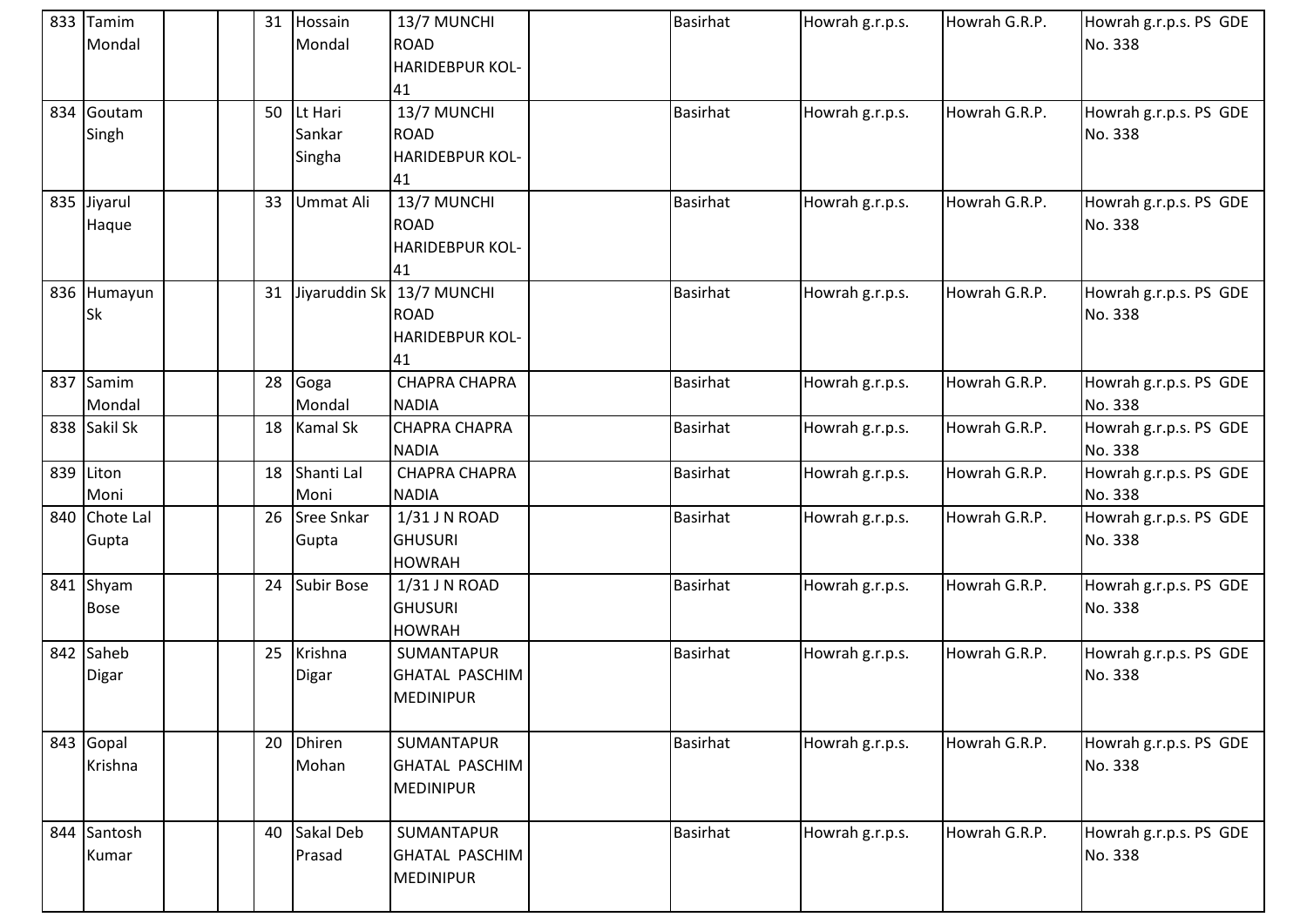| 845 | <b>Biplab</b> | 29 | <b>Badal Maity</b> | SUMANTAPUR             | Basirhat        | Howrah g.r.p.s. | Howrah G.R.P. | Howrah g.r.p.s. PS GDE |
|-----|---------------|----|--------------------|------------------------|-----------------|-----------------|---------------|------------------------|
|     | Maity         |    |                    | <b>GHATAL PASCHIM</b>  |                 |                 |               | No. 338                |
|     |               |    |                    | <b>MEDINIPUR</b>       |                 |                 |               |                        |
|     |               |    |                    |                        |                 |                 |               |                        |
|     | 846 Imran     |    | 41 Ramjan Ali      | SUMANTAPUR             | <b>Basirhat</b> | Howrah g.r.p.s. | Howrah G.R.P. | Howrah g.r.p.s. PS GDE |
|     | Khan          |    | Khan               | <b>GHATAL PASCHIM</b>  |                 |                 |               | No. 338                |
|     |               |    |                    | <b>MEDINIPUR</b>       |                 |                 |               |                        |
|     |               |    |                    |                        |                 |                 |               |                        |
| 847 | <b>Tarak</b>  | 32 | Satyapada          | <b>BANGOAN</b>         | <b>Basirhat</b> | Howrah g.r.p.s. | Howrah G.R.P. | Howrah g.r.p.s. PS GDE |
|     | Mondal        |    | Mondal             | <b>BANGOAN NORTH</b>   |                 |                 |               | No. 338                |
|     |               |    |                    | <b>24 PGS</b>          |                 |                 |               |                        |
|     | 848 Amayas    | 22 | P K                | 2/59 KALI              | Basirhat        | Howrah g.r.p.s. | Howrah G.R.P. | Howrah g.r.p.s. PS GDE |
|     | Pattanaye     |    | Pattanayek         | <b>CHARAN LANE</b>     |                 |                 |               | No. 338                |
|     | Ιk            |    |                    | SUNDARGARH             |                 |                 |               |                        |
|     |               |    |                    | SUNDARGARH(ODI         |                 |                 |               |                        |
|     |               |    |                    | <b>SH</b>              |                 |                 |               |                        |
| 849 | Loknath       | 24 | Gopi Nath          | 2/59 KALI              | <b>Basirhat</b> | Howrah g.r.p.s. | Howrah G.R.P. | Howrah g.r.p.s. PS GDE |
|     | Das           |    | Das                | <b>CHARAN LANE</b>     |                 |                 |               | No. 338                |
|     |               |    |                    | SUNDARGARH             |                 |                 |               |                        |
|     |               |    |                    | SUNDARGARH(ODI         |                 |                 |               |                        |
|     |               |    |                    | <b>SH</b>              |                 |                 |               |                        |
| 850 | Ashim         | 42 | C Khas             | 2/59 KALI CHARAN       | <b>Basirhat</b> | Howrah g.r.p.s. | Howrah G.R.P. | Howrah g.r.p.s. PS GDE |
|     | Khas          |    |                    | LANE                   |                 |                 |               | No. 338                |
|     |               |    |                    | SUNDARGARH             |                 |                 |               |                        |
|     |               |    |                    | SUNDARGARH(ODI         |                 |                 |               |                        |
|     |               |    |                    | <b>SHA</b>             |                 |                 |               |                        |
| 851 | Amirul        | 32 | Akhtar             | <b>JIBANTALA</b>       | Basirhat        | Howrah g.r.p.s. | Howrah G.R.P. | Howrah g.r.p.s. PS GDE |
|     | Tafader       |    | Tafader            | <b>JIBANTALA SOUTH</b> |                 |                 |               | No. 338                |
|     |               |    |                    | <b>24 PGS</b>          |                 |                 |               |                        |
|     | 852 A K Sen   | 48 | Prasanta Sen       | <b>DURGAPUR</b>        | <b>Basirhat</b> | Howrah g.r.p.s. | Howrah G.R.P. | Howrah g.r.p.s. PS GDE |
|     |               |    |                    | <b>DURGAPUR</b>        |                 |                 |               | No. 338                |
|     |               |    |                    | <b>BURDWAN</b>         |                 |                 |               |                        |
|     | 853 Bharat Ch | 34 | D Mondal           | <b>DURGAPUR</b>        | <b>Basirhat</b> | Howrah g.r.p.s. | Howrah G.R.P. | Howrah g.r.p.s. PS GDE |
|     | Mondal        |    |                    | <b>DURGAPUR</b>        |                 |                 |               | No. 338                |
|     |               |    |                    | <b>BURDWAN</b>         |                 |                 |               |                        |
|     | 854 Sukanta   | 37 | Ratan              | <b>DURGAPUR</b>        | <b>Basirhat</b> | Howrah g.r.p.s. | Howrah G.R.P. | Howrah g.r.p.s. PS GDE |
|     | Mondal        |    | Mondal             | <b>DURGAPUR</b>        |                 |                 |               | No. 338                |
|     |               |    |                    | <b>BURDWAN</b>         |                 |                 |               |                        |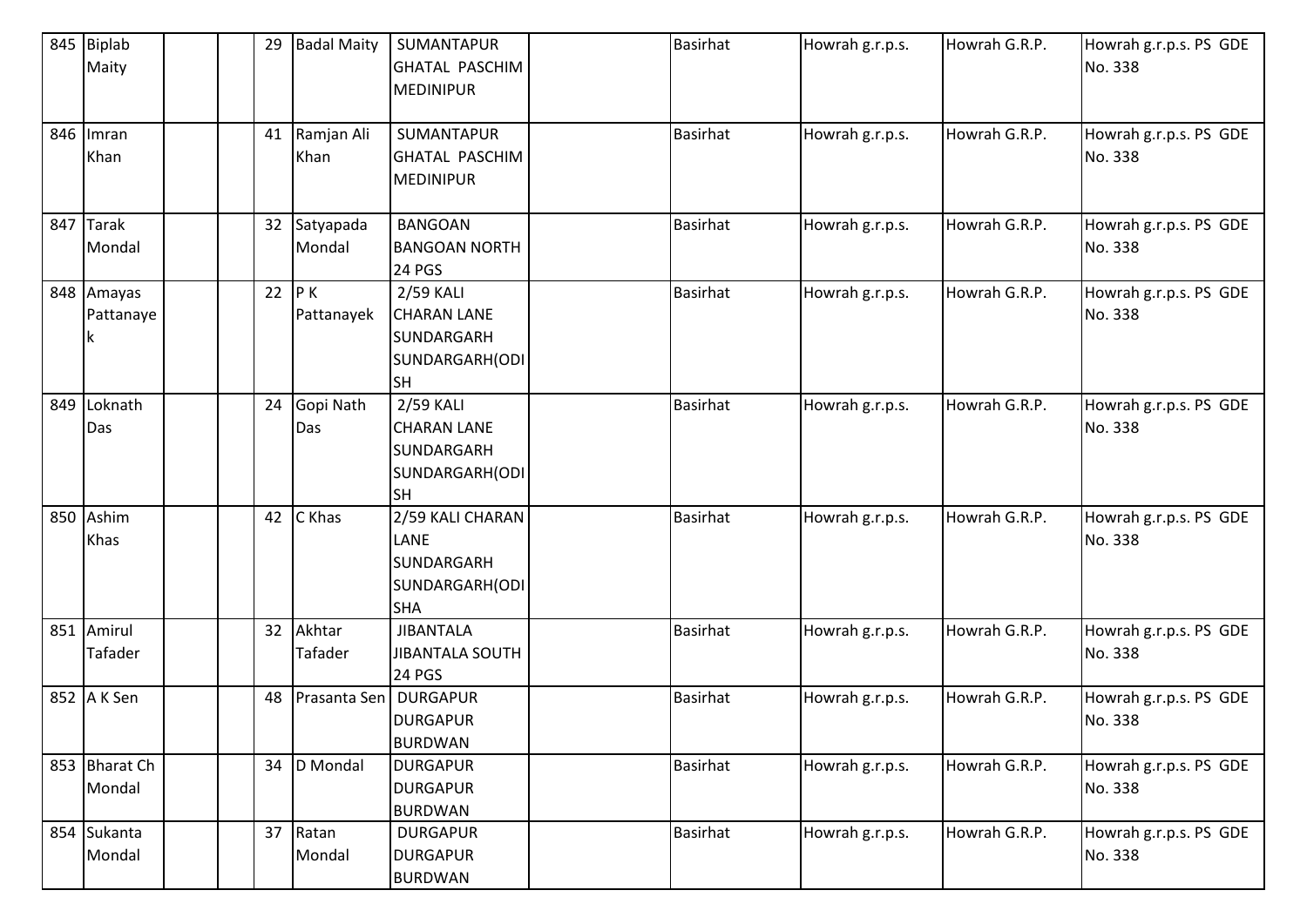| 855 Sidhu<br>Mondal          | 48 | Sujit Mondal        | <b>DURGAPUR</b><br><b>DURGAPUR</b><br><b>BURDWAN</b>           | <b>Basirhat</b> | Howrah g.r.p.s. | Howrah G.R.P. | Howrah g.r.p.s. PS GDE<br>No. 338 |
|------------------------------|----|---------------------|----------------------------------------------------------------|-----------------|-----------------|---------------|-----------------------------------|
| 856 Rajib Sahu               |    | 48 $R$ P Sahu       | 13 A ARIF ROAD<br>ULTODANGA KOL-<br>67                         | <b>Basirhat</b> | Howrah g.r.p.s. | Howrah G.R.P. | Howrah g.r.p.s. PS GDE<br>No. 338 |
| 857 Dasharath<br>Salki       | 28 |                     | Arun Ch Salki B 468 SULTANPUR<br><b>DELHI DELHI</b>            | <b>Basirhat</b> | Howrah g.r.p.s. | Howrah G.R.P. | Howrah g.r.p.s. PS GDE<br>No. 338 |
| 858 Rajesh<br>Narayan<br>Roy |    | 31 Naryan Roy       | <b>B 468 SULTANPUR</b><br>DELHI DELHI                          | Basirhat        | Howrah g.r.p.s. | Howrah G.R.P. | Howrah g.r.p.s. PS GDE<br>No. 338 |
| 859 Shyam<br>Parvej          |    | 28 Ash<br>Mahamad   | <b>B 468 SULTANPUR</b><br>DELHI DELHI                          | <b>Basirhat</b> | Howrah g.r.p.s. | Howrah G.R.P. | Howrah g.r.p.s. PS GDE<br>No. 338 |
| 860 Rahul Sk                 | 22 | Jiyaruddin Sk       | <b>B 468 SULTANPUR</b><br>DELHI DELHI                          | <b>Basirhat</b> | Howrah g.r.p.s. | Howrah G.R.P. | Howrah g.r.p.s. PS GDE<br>No. 338 |
| 861 Kousik Pal               | 49 | Kajal Pal           | <b>B 468 SULTANPUR</b><br><b>DELHI DELHI</b>                   | <b>Basirhat</b> | Howrah g.r.p.s. | Howrah G.R.P. | Howrah g.r.p.s. PS GDE<br>No. 338 |
| 862 Subha Roy                |    | 19 Biswanath<br>Roy | <b>CHANDAN NAGAR</b><br><b>CHANDAN NAGAR</b><br><b>HOOGHLY</b> | <b>Basirhat</b> | Howrah g.r.p.s. | Howrah G.R.P. | Howrah g.r.p.s. PS GDE<br>No. 338 |
| 863 Bikash<br>Sarder         | 25 | Khitesh<br>Sarder   | <b>CHANDAN NAGAR</b><br><b>CHANDAN NAGAR</b><br><b>HOOGHLY</b> | <b>Basirhat</b> | Howrah g.r.p.s. | Howrah G.R.P. | Howrah g.r.p.s. PS GDE<br>No. 338 |
| 864 Dilder<br>Khan           |    | 22 Mona Khan        | <b>CHANDAN NAGAR</b><br><b>CHANDAN NAGAR</b><br><b>HOOGHLY</b> | <b>Basirhat</b> | Howrah g.r.p.s. | Howrah G.R.P. | Howrah g.r.p.s. PS GDE<br>No. 338 |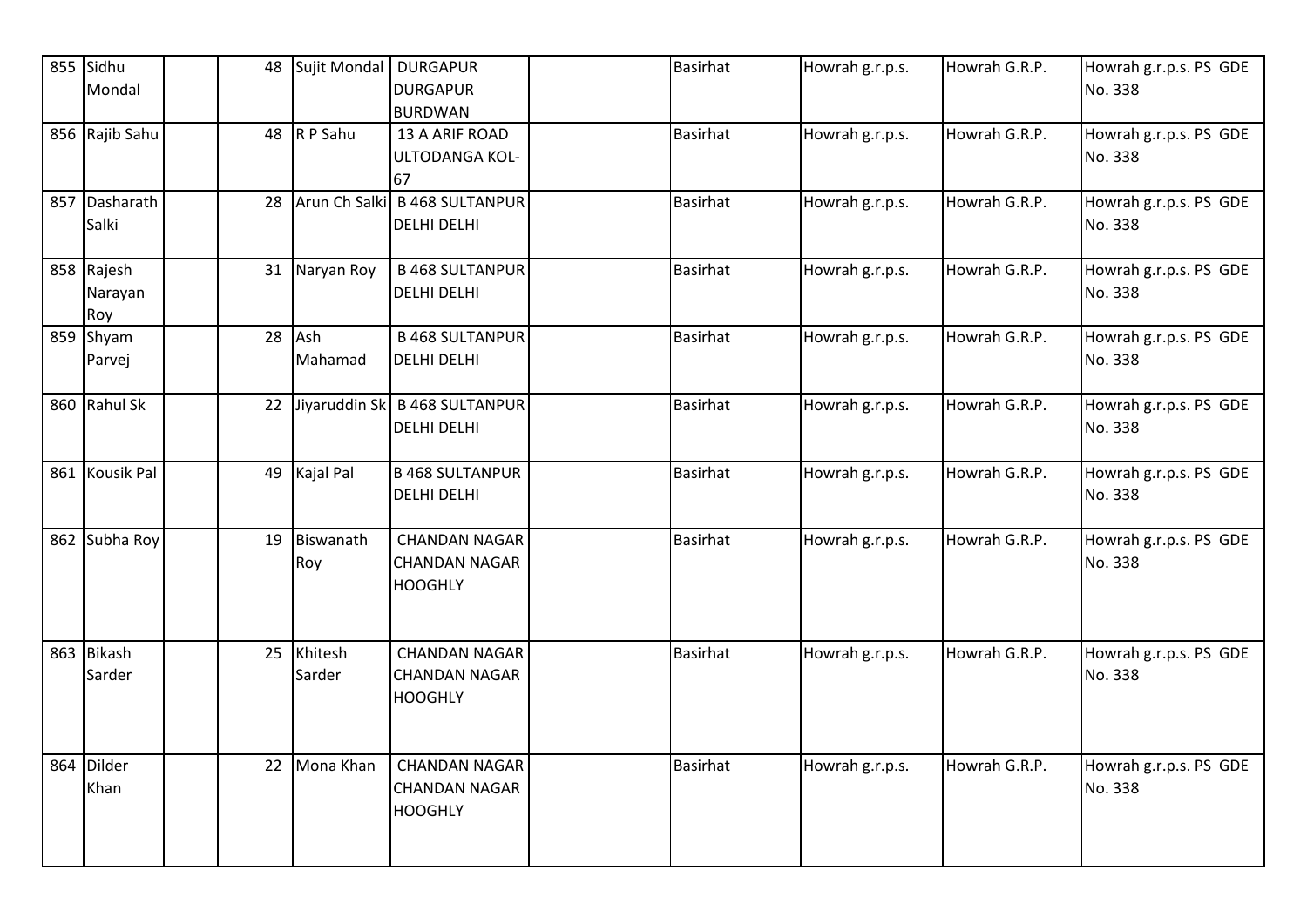|     | 865 Irfan Sk               |   | 35 | Kurban Sk                      | <b>CHANDAN NAGAR</b><br><b>CHANDAN NAGAR</b><br><b>HOOGHLY</b> |             | <b>Basirhat</b>                        | Howrah g.r.p.s. | Howrah G.R.P. | Howrah g.r.p.s. PS GDE<br>No. 338 |
|-----|----------------------------|---|----|--------------------------------|----------------------------------------------------------------|-------------|----------------------------------------|-----------------|---------------|-----------------------------------|
|     | 866 Ripan<br>Ghosh         | M | 21 | S/o Sallil<br>Chandra<br>Ghosh | Singerkone PS:<br>Kalna Dist.: Purba<br>Burdwan                | Kalna       | Purba Burdwan                          | Kalna g.r.p.s.  | Howrah G.R.P. | Kalna g.r.p.s. PS GDE No.<br>173  |
| 867 | Hasan<br>Mallick           | M | 22 | S/o Ramjan<br>Mallick          | Katwa PS: Katwa<br>Dist.: Purba<br>Burdwan                     | Katwa       | Purba Burdwan                          | Kalna g.r.p.s.  | Howrah G.R.P. | Kalna g.r.p.s. PS GDE No.<br>173  |
|     | 868 Sahid Sk               | M | 32 | Sk                             | Abdul Kalam Natunchar PS:<br>Kalna Dist.: Purba<br>Burdwan     | Kalna       | Purba Burdwan                          | Kalna g.r.p.s.  | Howrah G.R.P. | Kalna g.r.p.s. PS GDE No.<br>181  |
|     | 869 Senu Sk                | M | 40 | Sukur Ali Sk                   | Natunchar PS:<br>Kalna Dist.: Purba<br>Burdwan                 | Kalna       | Purba Burdwan                          | Kalna g.r.p.s.  | Howrah G.R.P. | Kalna g.r.p.s. PS GDE No.<br>181  |
|     | 870 Malay<br>Thandar       | M | 42 | Mahadeb<br>Thandar             | PS: Ketugram<br>Dist.: Purba<br>Burdwan                        | Ketugram    | Purba Burdwan                          | Katwa g.r.p.s.  | Howrah G.R.P. | Katwa g.r.p.s. PS GDE<br>No. 222  |
|     | 871 Dipak<br><b>Biswas</b> | M | 40 | Tapan<br><b>Biswas</b>         | PS: Purbasthali<br>Dist.: Purba<br>Burdwan                     | Purbasthali | Purba Burdwan                          | Katwa g.r.p.s.  | Howrah G.R.P. | Katwa g.r.p.s. PS GDE<br>No. 222  |
|     | 872 Prasenjit<br>Banerjee  | M | 35 | Bijoy<br>Banerjee              | PS: Jiaganj Dist.:<br>Murshidabad                              | Jiaganj     | Murshidabad                            | Katwa g.r.p.s.  | Howrah G.R.P. | Katwa g.r.p.s. PS GDE<br>No. 222  |
| 873 | Rathin<br>Bairagga         | M | 34 | Rabindra<br>Bairagga           | PS: Nabadwip<br>Dist.: Krishnanagar<br><b>Police District</b>  | Nabadwip    | Krishnanagar<br><b>Police District</b> | Katwa g.r.p.s.  | Howrah G.R.P. | Katwa g.r.p.s. PS GDE<br>No. 222  |
|     | 874 Jayanta<br>Saha        | M | 39 | Dipak Saha                     | PS: Katwa Dist.:<br>Purba Burdwan                              | Katwa       | Purba Burdwan                          | Katwa g.r.p.s.  | Howrah G.R.P. | Katwa g.r.p.s. PS GDE<br>No. 222  |
|     | 875 Niraj<br>Mollah        | М |    | 32 Lalu Mollah                 | PS: Salar Dist.:<br>Murshidabad                                | Salar       | Murshidabad                            | Katwa g.r.p.s.  | Howrah G.R.P. | Katwa g.r.p.s. PS GDE<br>No. 222  |
|     | 876 Samrat<br>Sardar       | M | 32 | Gouranga<br>Sardar             | PS: Ketugram<br>Dist.: Purba<br>Burdwan                        | Ketugram    | Purba Burdwan                          | Katwa g.r.p.s.  | Howrah G.R.P. | Katwa g.r.p.s. PS GDE<br>No. 222  |
|     | 877 Biman<br>Samanta       | M | 22 | Bhuban<br>Samanta              | PS: Ketugram<br>Dist.: Purba<br>Burdwan                        | Ketugram    | Purba Burdwan                          | Katwa g.r.p.s.  | Howrah G.R.P. | Katwa g.r.p.s. PS GDE<br>No. 222  |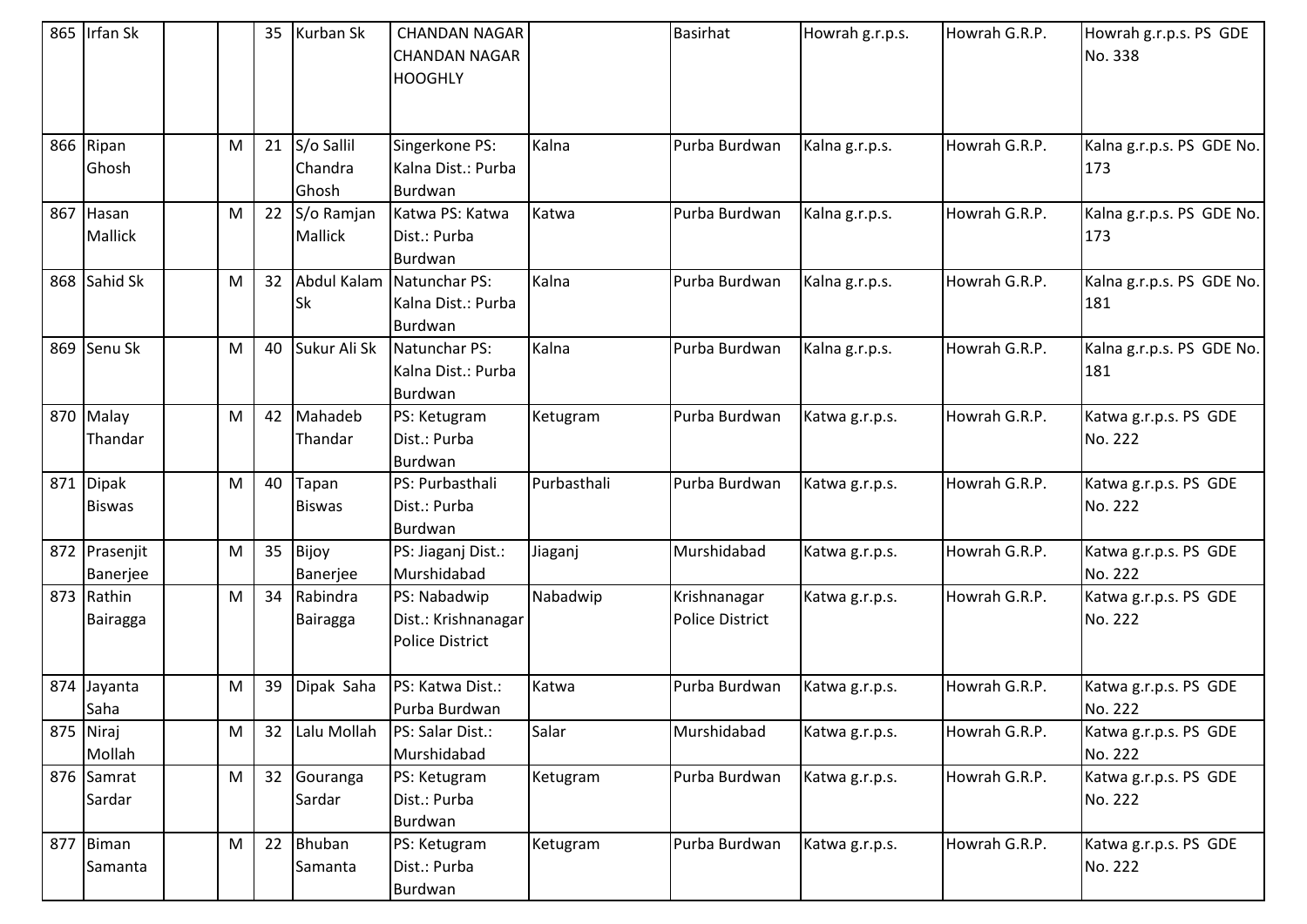|         | 878 Kartick<br>Das         | М | 35 |                       | Basudeb Das PS: Burdwan Dist.: Burdwan<br>Purba Burdwan     |              | Purba Burdwan   | Katwa g.r.p.s.                     | Howrah G.R.P. | Katwa g.r.p.s. PS GDE<br>No. 222                              |
|---------|----------------------------|---|----|-----------------------|-------------------------------------------------------------|--------------|-----------------|------------------------------------|---------------|---------------------------------------------------------------|
|         | 879 Amirul<br>Hazari       | M | 34 | Hasil Hazari          | PS: Bharatpur<br>Dist.: Murshidabad                         | Bharatpur    | Murshidabad     | Katwa g.r.p.s.                     | Howrah G.R.P. | Katwa g.r.p.s. PS GDE<br>No. 222                              |
|         | 880 Debabrata<br>Majhi     | M | 50 | Lt. Ganapati<br>Majhi | PS: Salar Dist.:<br>Murshidabad                             | Salar        | Murshidabad     | Katwa g.r.p.s.                     | Howrah G.R.P. | Katwa g.r.p.s. PS GDE<br>No. 222                              |
|         | 881 Md. Faiz               | M | 19 | Md. Saharuk Gaya      |                                                             |              | <b>Basirhat</b> | Katwa g.r.p.s.                     | Howrah G.R.P. | Katwa g.r.p.s. PS GDE<br>No. 222                              |
|         | 882 Ramjan<br><b>Sk</b>    | M | 27 | Naru Sk               | PS: Salar Dist.:<br>Murshidabad                             | Salar        | Murshidabad     | Katwa g.r.p.s.                     | Howrah G.R.P. | Katwa g.r.p.s. PS GDE<br>No. 222                              |
|         | 883 Abhijit<br>Saha        | M | 21 | Sankar Saha           | PS: Charu market<br>Dist.: Kolkata                          | Charu market | Kolkata         | Katwa g.r.p.s.                     | Howrah G.R.P. | Katwa g.r.p.s. PS GDE<br>No. 222                              |
|         | 884 Prosad<br>Mondal       | M | 29 | Kanai Ch.<br>Mondal   | PS: Salar Dist.:<br>Murshidabad                             | Salar        | Murshidabad     | Katwa g.r.p.s.                     | Howrah G.R.P. | Katwa g.r.p.s. PS GDE<br>No. 222                              |
|         | 885 Munna<br>Gupta         | M | 31 | <b>Binod Gupta</b>    |                                                             |              | <b>Basirhat</b> | Sainthia g.r.p.s.                  | Howrah G.R.P. | Sainthia g.r.p.s. PS<br>Outpost Rampurhat<br>GRPP GDE No. 115 |
| 886 Sk. | Sahauddin                  | M | 32 | Sk. Abdul<br>Islam    | Arandi Arambagh<br>Hooghly                                  |              | <b>Basirhat</b> | Sheoraphuli g.r.p.s. Howrah G.R.P. |               | Sheoraphuli g.r.p.s. PS<br><b>GDE No. 179</b>                 |
|         | 887 Amit<br>Kumar          | M | 21 | Bhagwat<br>Singh      | Sheoraphuli<br>Serampore<br>Hooghly                         |              | <b>Basirhat</b> | Sheoraphuli g.r.p.s. Howrah G.R.P. |               | Sheoraphuli g.r.p.s. PS<br><b>GDE No. 179</b>                 |
|         | 888 Suraj<br>Chowdhur      | M | 36 | Helim<br>Chowdhury    | Raina Raina<br>Burdwan                                      |              | Basirhat        | Sheoraphuli g.r.p.s. Howrah G.R.P. |               | Sheoraphuli g.r.p.s. PS<br><b>GDE No. 179</b>                 |
|         | 889 Manoj<br>Sahu          | M | 25 |                       | Krishna Sahu Medinipore Town<br>Kotwali<br>Medinipore Purba |              | <b>Basirhat</b> | Sheoraphuli g.r.p.s. Howrah G.R.P. |               | Sheoraphuli g.r.p.s. PS<br><b>GDE No. 179</b>                 |
|         | 890 Subhojit<br>Chatterjee | M | 31 | Swapan<br>Chatterjee  | Arambagh<br>Arambagh<br>Hooghly                             |              | <b>Basirhat</b> | Sheoraphuli g.r.p.s. Howrah G.R.P. |               | Sheoraphuli g.r.p.s. PS<br><b>GDE No. 179</b>                 |
|         | 891 Partha<br>Hazra        | M | 48 | Pratik Hazra          | Steel two ship<br>Aribinda Purba<br>Burdwan                 |              | <b>Basirhat</b> | Sheoraphuli g.r.p.s. Howrah G.R.P. |               | Sheoraphuli g.r.p.s. PS<br><b>GDE No. 179</b>                 |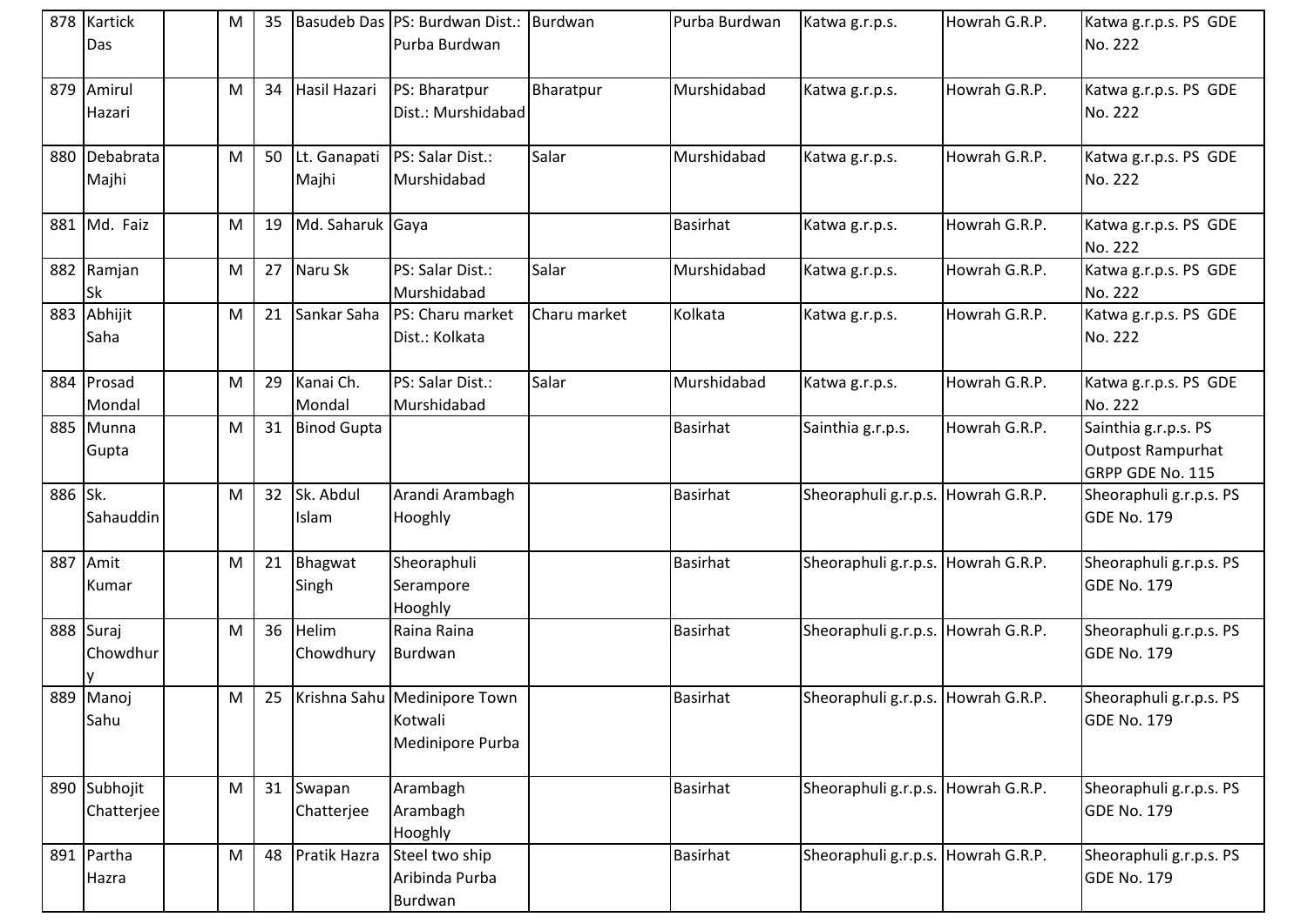| 892 Akshay<br>Duley             | M | 24 | <b>Kalu Duley</b>      | Ichapur Gopinagar<br>Dhaniakhali<br>Hooghly     | <b>Basirhat</b> | Sheoraphuli g.r.p.s. Howrah G.R.P. | Sheoraphuli g.r.p.s. PS<br><b>GDE No. 179</b> |
|---------------------------------|---|----|------------------------|-------------------------------------------------|-----------------|------------------------------------|-----------------------------------------------|
| 893 Somresh<br>Soren            | M | 20 | Rabi Soren             | Kasipur Memari<br>Purba Burdwan                 | <b>Basirhat</b> | Sheoraphuli g.r.p.s. Howrah G.R.P. | Sheoraphuli g.r.p.s. PS<br><b>GDE No. 179</b> |
| 894 Raj Kumar<br>Khetropal      | M | 20 | Bapan<br>Khetropal     | Gurap Rup Rajpur<br><b>Gurap Hooghly</b>        | <b>Basirhat</b> | Sheoraphuli g.r.p.s. Howrah G.R.P. | Sheoraphuli g.r.p.s. PS<br><b>GDE No. 179</b> |
| 895 Pathik<br>Khetropal         | M | 18 | Ratan<br>Khetropal     | Kashipur Memari<br>Purba Burdwan                | <b>Basirhat</b> | Sheoraphuli g.r.p.s. Howrah G.R.P. | Sheoraphuli g.r.p.s. PS<br><b>GDE No. 179</b> |
| 896 Mafikul Sk                  | M | 30 | Rafik Sk               | Dakhinpara Jiaganj<br>Murshidabad               | <b>Basirhat</b> | Sheoraphuli g.r.p.s. Howrah G.R.P. | Sheoraphuli g.r.p.s. PS<br><b>GDE No. 179</b> |
| 897 Salam Sk                    | M | 40 | Habibur<br>Rahaman     | Palash Pukur<br>Jiaganj<br>Murshidabad          | <b>Basirhat</b> | Sheoraphuli g.r.p.s. Howrah G.R.P. | Sheoraphuli g.r.p.s. PS<br><b>GDE No. 179</b> |
| 898 Madan<br>Kumar              | M | 30 | Ram Naresh<br>Ray      | Gourhati Tiwari<br>Goli Sadar Bazar<br>Burdwan  | <b>Basirhat</b> | Sheoraphuli g.r.p.s. Howrah G.R.P. | Sheoraphuli g.r.p.s. PS<br><b>GDE No. 179</b> |
| 899 Arjun<br>Rajbanshi          | M | 45 | Lt. Munna<br>Rajbanshi | Lt. Munna<br>Rajbanshi                          | <b>Basirhat</b> | Sheoraphuli g.r.p.s. Howrah G.R.P. | Sheoraphuli g.r.p.s. PS<br><b>GDE No. 179</b> |
| 900 Pijush<br>Kheto             | M | 35 | Joydeb<br>Kheto        | Tarakeswar<br>Tarakeswar<br>Hooghly             | Basirhat        | Sheoraphuli g.r.p.s. Howrah G.R.P. | Sheoraphuli g.r.p.s. PS<br><b>GDE No. 179</b> |
| 901 Chandran<br>ath<br>Banerjee | M | 53 | Banerjee               | Lt. Sachindra Haripal Haripal<br>Hooghly        | <b>Basirhat</b> | Sheoraphuli g.r.p.s. Howrah G.R.P. | Sheoraphuli g.r.p.s. PS<br><b>GDE No. 179</b> |
| 902 Md. Ali                     | M |    |                        | 18 Md. Ramjan Angus Bhadreswar<br>Hooghly       | <b>Basirhat</b> | Sheoraphuli g.r.p.s. Howrah G.R.P. | Sheoraphuli g.r.p.s. PS<br><b>GDE No. 179</b> |
| 903 Sunil Pal                   | M |    | 52 Gopi Ramon<br>Pal   | 7/4/1 Paschim<br>Rabindranagar<br>Dumdum Kol-65 | <b>Basirhat</b> | Sheoraphuli g.r.p.s. Howrah G.R.P. | Sheoraphuli g.r.p.s. PS<br><b>GDE No. 179</b> |
| 904 Arijit<br>Halder            | M | 34 | Krishna<br>Halder      | Kaliagare Balagarh<br>Hooghly                   | <b>Basirhat</b> | Sheoraphuli g.r.p.s. Howrah G.R.P. | Sheoraphuli g.r.p.s. PS<br><b>GDE No. 179</b> |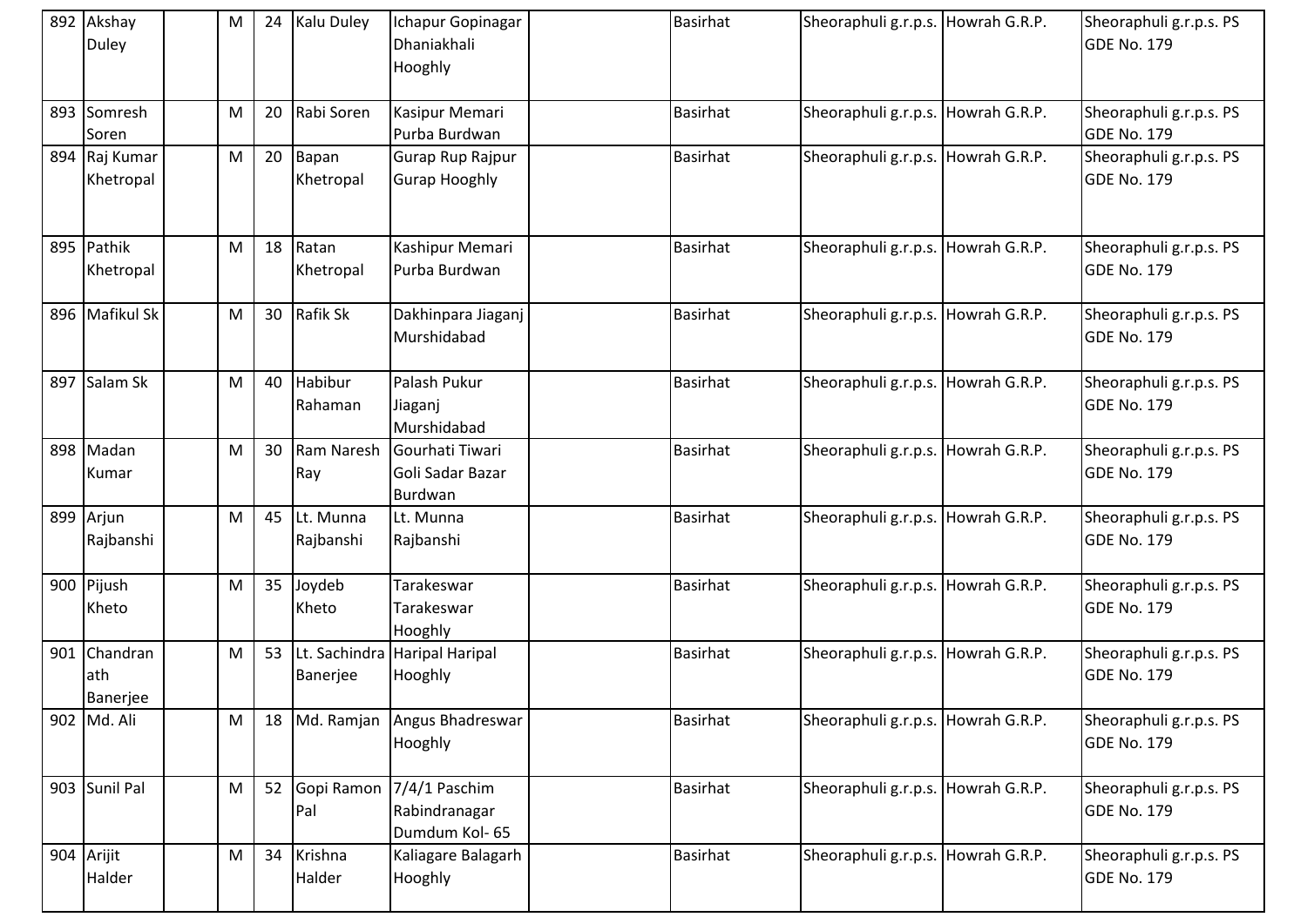| 905       | Shankar         | M | 53 | Lt. Ganesh    | Jaypur Mogra                   | <b>Basirhat</b> | Sheoraphuli g.r.p.s. Howrah G.R.P. | Sheoraphuli g.r.p.s. PS |
|-----------|-----------------|---|----|---------------|--------------------------------|-----------------|------------------------------------|-------------------------|
|           | <b>Bramhash</b> |   |    | <b>Bramha</b> | Hooghly                        |                 |                                    | GDE No. 179             |
|           | ankar           |   |    |               |                                |                 |                                    |                         |
|           | <b>Bramha</b>   |   |    |               |                                |                 |                                    |                         |
|           | 906 Jagat       | M | 50 | Ram           | 42 Ratu Sarkar                 | <b>Basirhat</b> | Sheoraphuli g.r.p.s. Howrah G.R.P. | Sheoraphuli g.r.p.s. PS |
|           | Prasad          |   |    | Prabesh       | Lane Jorasakho Kol-            |                 |                                    | GDE No. 179             |
|           |                 |   |    | Prasad        | 73                             |                 |                                    |                         |
|           | 907 Aslam       | M | 26 | Habibulla     | N.S Road Rishra                | <b>Basirhat</b> | Sheoraphuli g.r.p.s. Howrah G.R.P. | Sheoraphuli g.r.p.s. PS |
|           | Alam            |   |    |               | Hooghly                        |                 |                                    | GDE No. 184             |
| 908       | Johar           | M | 25 | Ganesh        | Dasghora                       | <b>Basirhat</b> | Sheoraphuli g.r.p.s. Howrah G.R.P. | Sheoraphuli g.r.p.s. PS |
|           | Ruidas          |   |    | Ruidas        | Dhaniakhali                    |                 |                                    | GDE No. 184             |
|           |                 |   |    |               | Hooghly                        |                 |                                    |                         |
|           | 909 Bijay       | M | 21 | Bijan Nandi   | Bandel Chinsurah               | <b>Basirhat</b> | Sheoraphuli g.r.p.s. Howrah G.R.P. | Sheoraphuli g.r.p.s. PS |
|           | Nandi           |   |    |               | Hooghly                        |                 |                                    | GDE No. 184             |
|           |                 |   |    |               |                                |                 |                                    |                         |
|           | 910 Tanmoy      | M | 24 |               | Ashok Ghosh Memari Sultanpur   | <b>Basirhat</b> | Sheoraphuli g.r.p.s. Howrah G.R.P. | Sheoraphuli g.r.p.s. PS |
|           | Ghosh           |   |    |               | Memari Purba                   |                 |                                    | GDE No. 184             |
|           |                 |   |    |               | Burdwan                        |                 |                                    |                         |
|           |                 |   |    |               |                                |                 |                                    |                         |
|           | 911 Soumen      | M | 31 | Lt. Kalipada  | Goghat Goghat                  | <b>Basirhat</b> | Sheoraphuli g.r.p.s. Howrah G.R.P. | Sheoraphuli g.r.p.s. PS |
|           |                 |   |    |               |                                |                 |                                    |                         |
|           | Korak           |   |    | Korak         | Hooghly                        |                 |                                    | GDE No. 184             |
| 912 Aliul |                 | м | 24 | Rabiul        | Gobardhan Janga                | <b>Basirhat</b> | Sheoraphuli g.r.p.s. Howrah G.R.P. | Sheoraphuli g.r.p.s. PS |
|           | Hassan          |   |    | Hassan        | Sagardighi                     |                 |                                    | GDE No. 184             |
|           |                 |   |    |               | Murshidabad                    |                 |                                    |                         |
|           | 913 Kartick     | M | 28 | Lt. Jiban     | <b>Basuri Haripal</b>          | <b>Basirhat</b> | Sheoraphuli g.r.p.s. Howrah G.R.P. | Sheoraphuli g.r.p.s. PS |
|           | Orao            |   |    | Orao          | Hooghly                        |                 |                                    | GDE No. 184             |
|           | 914 Pankaj      | M | 25 |               | Jamal Kamat Belamore Polba     | <b>Basirhat</b> | Sheoraphuli g.r.p.s. Howrah G.R.P. | Sheoraphuli g.r.p.s. PS |
|           | Kamat           |   |    |               | Hooghly                        |                 |                                    | GDE No. 184             |
|           | 915 Krishna     | M | 24 | Lt. Somelal   | <b>Belamore Polba</b>          | <b>Basirhat</b> | Sheoraphuli g.r.p.s. Howrah G.R.P. | Sheoraphuli g.r.p.s. PS |
|           | Kumar           |   |    | Mahato        | Hooghly                        |                 |                                    | GDE No. 184             |
|           | 916 Pradip      | м |    | 28 Lalu Sha   | <b>Belamore Polba</b>          | <b>Basirhat</b> | Sheoraphuli g.r.p.s. Howrah G.R.P. | Sheoraphuli g.r.p.s. PS |
|           | Kumar           |   |    |               | Hooghly                        |                 |                                    | GDE No. 184             |
| 917 Sk.   |                 | М | 42 | Sk. Abdul     | Radhaballavpur                 | <b>Basirhat</b> | Sheoraphuli g.r.p.s. Howrah G.R.P. | Sheoraphuli g.r.p.s. PS |
|           | Sutiyan         |   |    | Rahaman       | Khanakul Hooghly               |                 |                                    | <b>GDE No. 184</b>      |
|           | Rahaman         |   |    |               |                                |                 |                                    |                         |
|           | 918 Sujay       | M | 27 |               | Ganesh Dalui Khanakul Khanakul | <b>Basirhat</b> | Sheoraphuli g.r.p.s. Howrah G.R.P. | Sheoraphuli g.r.p.s. PS |
|           | Dalui           |   |    |               | Hooghly                        |                 |                                    | GDE No. 184             |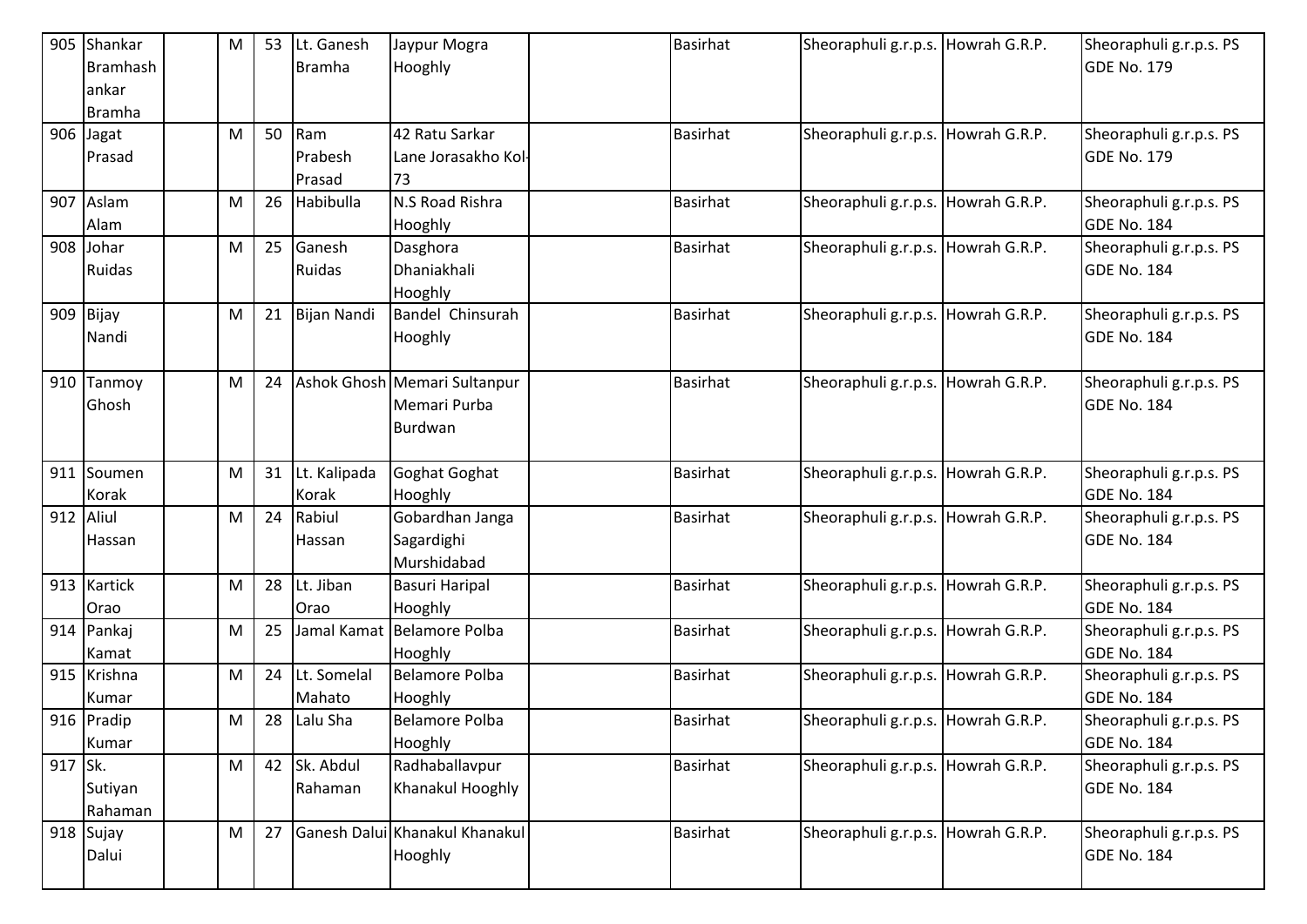|     | 919 Rajib Das               | M | 21 | Rajesh Das                       | 1 No Basudebpur<br>Mogra Hooghly    | <b>Basirhat</b> | Sheoraphuli g.r.p.s. Howrah G.R.P. | Sheoraphuli g.r.p.s. PS<br>GDE No. 184                             |
|-----|-----------------------------|---|----|----------------------------------|-------------------------------------|-----------------|------------------------------------|--------------------------------------------------------------------|
|     | 920 Jaydeb<br>Karmakar      | M | 40 | Pachu Gopal<br>Karmakar          | Paltaghar Singur<br>Hooghly         | Basirhat        | Sheoraphuli g.r.p.s. Howrah G.R.P. | Sheoraphuli g.r.p.s. PS<br>GDE No. 184                             |
|     | $921$ Amar<br>Malik         | M | 45 | Lt. Nemai<br>Malik               | Haripal Haripal<br>Hooghly          | <b>Basirhat</b> | Sheoraphuli g.r.p.s. Howrah G.R.P. | Sheoraphuli g.r.p.s. PS<br>GDE No. 184                             |
|     | 922 Rupu Dey                | M | 42 | Lt. Santosh<br>Dey               | <b>Haripal Haripal</b><br>Hooghly   | <b>Basirhat</b> | Sheoraphuli g.r.p.s. Howrah G.R.P. | Sheoraphuli g.r.p.s. PS<br>GDE No. 184                             |
|     | 923 Ripon<br>Santra         | M | 22 | <b>Basu Santra</b>               | Baidyabati<br>Serampore<br>Hooghly  | <b>Basirhat</b> | Sheoraphuli g.r.p.s. Howrah G.R.P. | Sheoraphuli g.r.p.s. PS<br>GDE No. 184                             |
|     | 924 Rupan Das               | м | 20 | Goutam Das                       | Haripal Haripal<br>Hooghly          | <b>Basirhat</b> | Sheoraphuli g.r.p.s. Howrah G.R.P. | Sheoraphuli g.r.p.s. PS<br>GDE No. 184                             |
|     | 925 Md. Ikbal               | M | 30 | Lt. Allam<br>Yamej               | Chapadani<br>Bhadreswar<br>Hooghly  | Basirhat        | Sheoraphuli g.r.p.s. Howrah G.R.P. | Sheoraphuli g.r.p.s. PS<br>GDE No. 184                             |
|     | 926 Budhadeb<br><b>Bera</b> | M | 40 | <b>Bhakta Ram</b><br><b>Bera</b> | Kalikapur<br>Dhaniakhali<br>Hooghly | <b>Basirhat</b> | Sheoraphuli g.r.p.s. Howrah G.R.P. | Sheoraphuli g.r.p.s. PS<br>GDE No. 184                             |
|     | 927 Sanjib<br>Samanta       | M | 41 | Kanailal<br>Samanta              | Paschimpara<br>Pursura Hooghly      | <b>Basirhat</b> | Sheoraphuli g.r.p.s. Howrah G.R.P. | Sheoraphuli g.r.p.s. PS<br>GDE No. 184                             |
|     | 928 Chintu<br>Singh         | M | 34 | Jay Prakash<br>Singh             | Baidyabati<br>Serampore<br>Hooghly  | <b>Basirhat</b> | Sheoraphuli g.r.p.s. Howrah G.R.P. | Sheoraphuli g.r.p.s. PS<br>GDE No. 184                             |
| 929 | Haradhan<br>Malik           | M | 19 | Prosanta<br>Malik                | Bandel Chinsurah<br>Hooghly         | <b>Basirhat</b> | Sheoraphuli g.r.p.s. Howrah G.R.P. | Sheoraphuli g.r.p.s. PS<br>Outpost Chandannagar<br>GRPP GDE No. 81 |
|     | 930 Susanta<br>Kar          | M | 50 | Sankar<br>Prosad Kar             | Alipur Alipur Alipur                | <b>Basirhat</b> | Sheoraphuli g.r.p.s. Howrah G.R.P. | Sheoraphuli g.r.p.s. PS<br>Outpost Chandannagar<br>GRPP GDE No. 81 |
|     | 931 Arunlal<br>Singh        | M | 47 | Lt.<br>Narasingha<br>Singh       | Dankuni Dankuni<br>Hooghly          | <b>Basirhat</b> | Sheoraphuli g.r.p.s. Howrah G.R.P. | Sheoraphuli g.r.p.s. PS<br>Outpost Chandannagar<br>GRPP GDE No. 81 |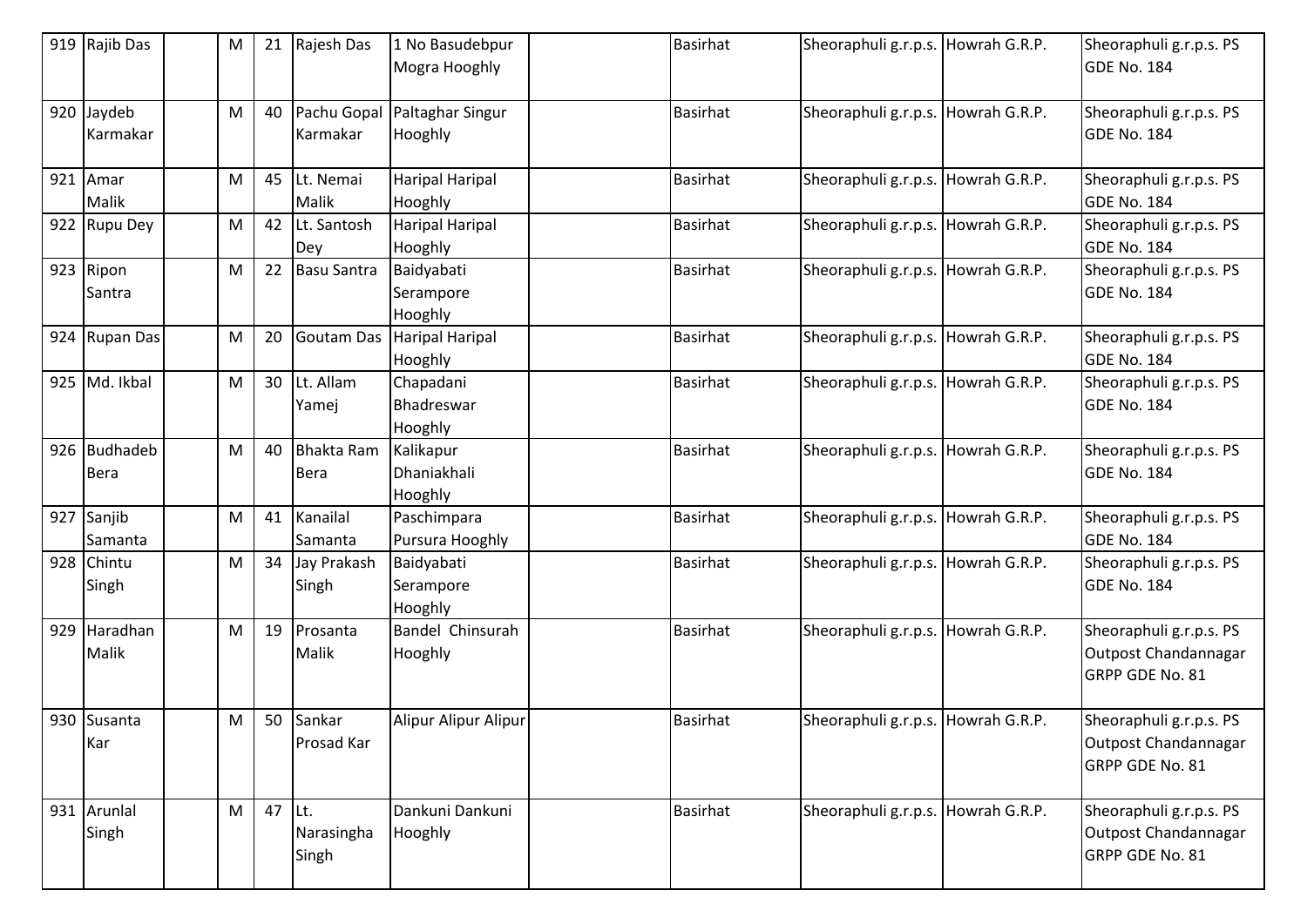| 932 Ramesh<br>Mondal             | M | 26 | Jiten Mondal Puroshree          | Chandannagar<br>Hooghly                  | <b>Basirhat</b> | Sheoraphuli g.r.p.s. Howrah G.R.P. |               | Sheoraphuli g.r.p.s. PS<br>Outpost Chandannagar<br>GRPP GDE No. 81 |
|----------------------------------|---|----|---------------------------------|------------------------------------------|-----------------|------------------------------------|---------------|--------------------------------------------------------------------|
| 933 P. Som<br>Sekhar<br>Row      | M | 46 | P. Appal<br>Swami Row           | Serampore<br>Serampore<br>Hooghly        | <b>Basirhat</b> | Sheoraphuli g.r.p.s. Howrah G.R.P. |               | Sheoraphuli g.r.p.s. PS<br>Outpost Chandannagar<br>GRPP GDE No. 81 |
| 934 Surojit<br>Roy               | M | 30 | Sochin Roy                      | Bighati<br>Bhadreswar<br>Hooghly         | <b>Basirhat</b> | Sheoraphuli g.r.p.s.               | Howrah G.R.P. | Sheoraphuli g.r.p.s. PS<br>Outpost Chandannagar<br>GRPP GDE No. 81 |
| 935 Samsur<br>Rahaman            | M | 29 | Habibur<br>Rahaman              | Santoshpur<br>Maheshtala South<br>24 Pgs | <b>Basirhat</b> | Sheoraphuli g.r.p.s. Howrah G.R.P. |               | Sheoraphuli g.r.p.s. PS<br>Outpost Chandannagar<br>GRPP GDE No. 81 |
| 936 Julfikar<br>Mollah           | M | 46 | Jamid<br>Mollah                 | Basantapur Amta<br>Howrah                | <b>Basirhat</b> | Sheoraphuli g.r.p.s. Howrah G.R.P. |               | Sheoraphuli g.r.p.s. PS<br>Outpost Chandannagar<br>GRPP GDE No. 81 |
| 937 Prakash<br>Sah               | M | 19 | Jogindra Sah                    | Liluah Liluah<br>Howrah                  | <b>Basirhat</b> | Sheoraphuli g.r.p.s. Howrah G.R.P. |               | Sheoraphuli g.r.p.s. PS<br>Outpost Chandannagar<br>GRPP GDE No. 81 |
| 938 Probir<br>Laha               | M | 52 | Ajit Laha                       | Lal Bagan<br>Chandannagar<br>Hooghly     | <b>Basirhat</b> | Sheoraphuli g.r.p.s. Howrah G.R.P. |               | Sheoraphuli g.r.p.s. PS<br>Outpost Chandannagar<br>GRPP GDE No. 81 |
| 939 Indranil<br>Chakrabor<br> ty | M | 38 | Lt.<br>Biswanath<br>Chakraborty | 286 Sarodapally<br>Lake Town Kol-53      | <b>Basirhat</b> | Sheoraphuli g.r.p.s. Howrah G.R.P. |               | Sheoraphuli g.r.p.s. PS<br>Outpost Chandannagar<br>GRPP GDE No. 81 |
| 940 Dipon<br>Dutta               | M | 30 | Swapan<br>Dutta                 | Kalupukur<br>Chandannagar<br>Hooghly     | <b>Basirhat</b> | Sheoraphuli g.r.p.s. Howrah G.R.P. |               | Sheoraphuli g.r.p.s. PS<br>Outpost Chandannagar<br>GRPP GDE No. 81 |
| 941 Rabi<br>Nayek                | M | 29 | Sahadeb<br>Nayek                | Gate Bazar<br>Bhadreswar<br>Hooghly      | <b>Basirhat</b> | Sheoraphuli g.r.p.s. Howrah G.R.P. |               | Sheoraphuli g.r.p.s. PS<br>Outpost Chandannagar<br>GRPP GDE No. 81 |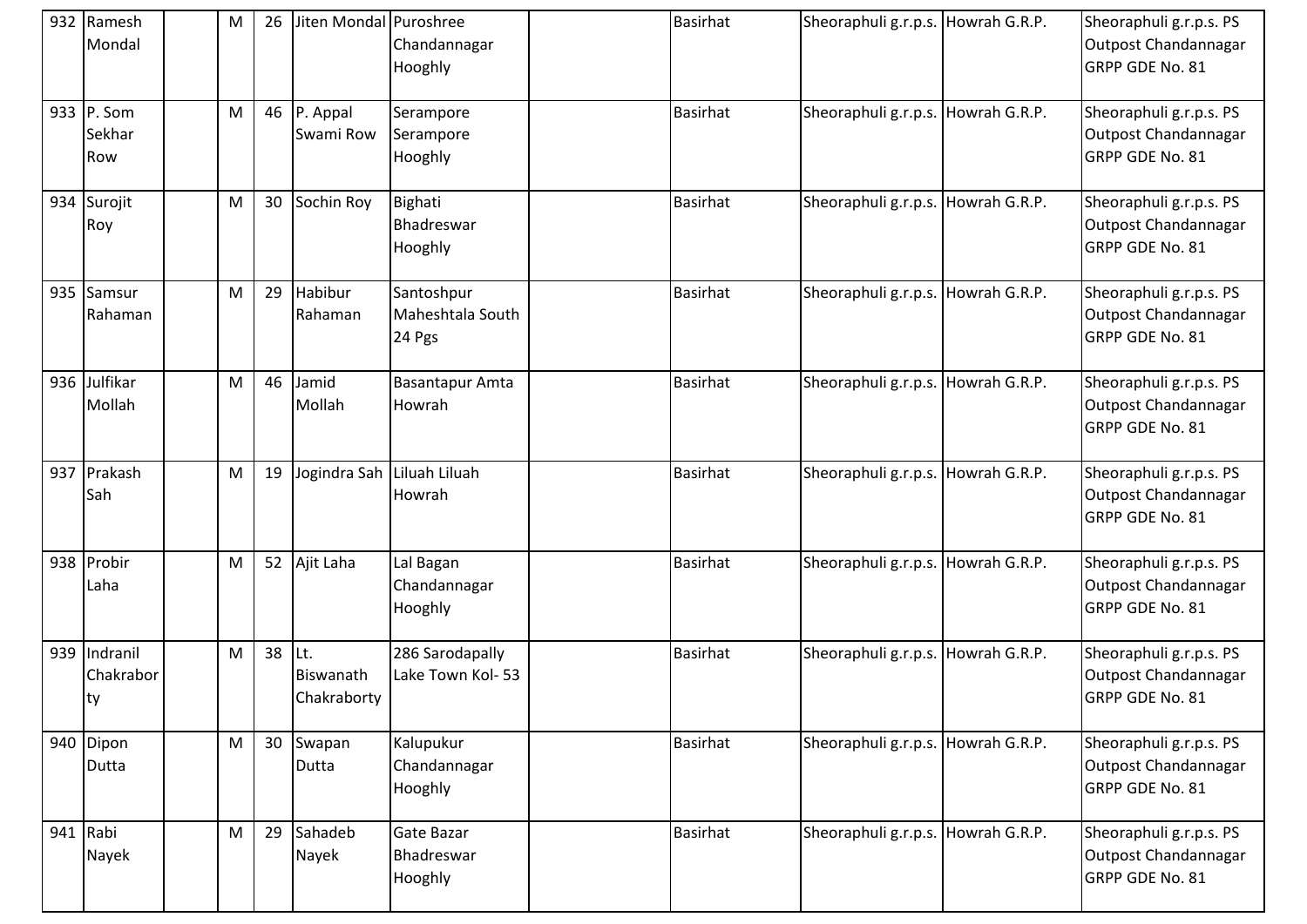|     | 942 Bishal Dey               | ${\sf M}$ | 18 | <b>Biswajit Dey</b>              | Mankundu<br>Bhadreswar<br>Hooghly          | <b>Basirhat</b> | Sheoraphuli g.r.p.s. Howrah G.R.P. | Sheoraphuli g.r.p.s. PS<br>Outpost Chandannagar<br>GRPP GDE No. 81 |
|-----|------------------------------|-----------|----|----------------------------------|--------------------------------------------|-----------------|------------------------------------|--------------------------------------------------------------------|
|     | 943 Kamalesh<br>Kumar        | M         | 27 | Baidyanath<br>Ray                | Howrah Howrah<br>Howrah                    | <b>Basirhat</b> | Sheoraphuli g.r.p.s. Howrah G.R.P. | Sheoraphuli g.r.p.s. PS<br>Outpost Chandannagar<br>GRPP GDE No. 84 |
| 944 | <b>Bipin</b><br>Kumar<br>Ray | M         | 18 | Lal Babu Ray                     | Bahara Parsha<br>Saran Bihar               | <b>Basirhat</b> | Sheoraphuli g.r.p.s. Howrah G.R.P. | Sheoraphuli g.r.p.s. PS<br>Outpost Chandannagar<br>GRPP GDE No. 84 |
|     | 945 Lakhi<br>Prosad<br>Shaw  | M         | 50 | Lt. Saroda<br><b>Prasad Shaw</b> | Howrah Moydan<br>Howrah Howrah             | <b>Basirhat</b> | Sheoraphuli g.r.p.s. Howrah G.R.P. | Sheoraphuli g.r.p.s. PS<br>Outpost Chandannagar<br>GRPP GDE No. 84 |
|     | 946 Nasmjjam<br>an           | M         | 23 | Abdul<br>Hassain                 | Mahammadpur<br>Suti Murshidabad            | <b>Basirhat</b> | Sheoraphuli g.r.p.s. Howrah G.R.P. | Sheoraphuli g.r.p.s. PS<br>Outpost Chandannagar<br>GRPP GDE No. 84 |
| 947 | Abir<br>Hasan                | M         | 25 | Arjun<br>Mondal                  | Chandannagar<br>Chandannagar<br>Hooghly    | <b>Basirhat</b> | Sheoraphuli g.r.p.s. Howrah G.R.P. | Sheoraphuli g.r.p.s. PS<br>Outpost Chandannagar<br>GRPP GDE No. 84 |
|     | 948 Rabi<br>Sankar<br>Dhar   | M         | 49 | ILt.<br>Sambhunaat<br>h Dhar     | Konnagar<br>Uttarpara Hooghly              | <b>Basirhat</b> | Sheoraphuli g.r.p.s. Howrah G.R.P. | Sheoraphuli g.r.p.s. PS<br>Outpost Chandannagar<br>GRPP GDE No. 84 |
|     | 949 Sadashib<br><b>Bag</b>   | M         | 25 |                                  | Hangsha Bag Tehatta Raina<br>Purba Burdwan | <b>Basirhat</b> | Sheoraphuli g.r.p.s. Howrah G.R.P. | Sheoraphuli g.r.p.s. PS<br>Outpost Chandannagar<br>GRPP GDE No. 84 |
|     | 950 Dilip Mete               | M         |    | 32 Satya Mete                    | Bijpur Patra Sayar<br>Bankura              | Basirhat        | Sheoraphuli g.r.p.s. Howrah G.R.P. | Sheoraphuli g.r.p.s. PS<br>Outpost Chandannagar<br>GRPP GDE No. 84 |
|     | 951 Shankar<br>Ray           | M         | 31 | Saheb Ray                        | Makhla Uttarpara<br>Hooghly                | <b>Basirhat</b> | Sheoraphuli g.r.p.s. Howrah G.R.P. | Sheoraphuli g.r.p.s. PS<br>Outpost Chandannagar<br>GRPP GDE No. 84 |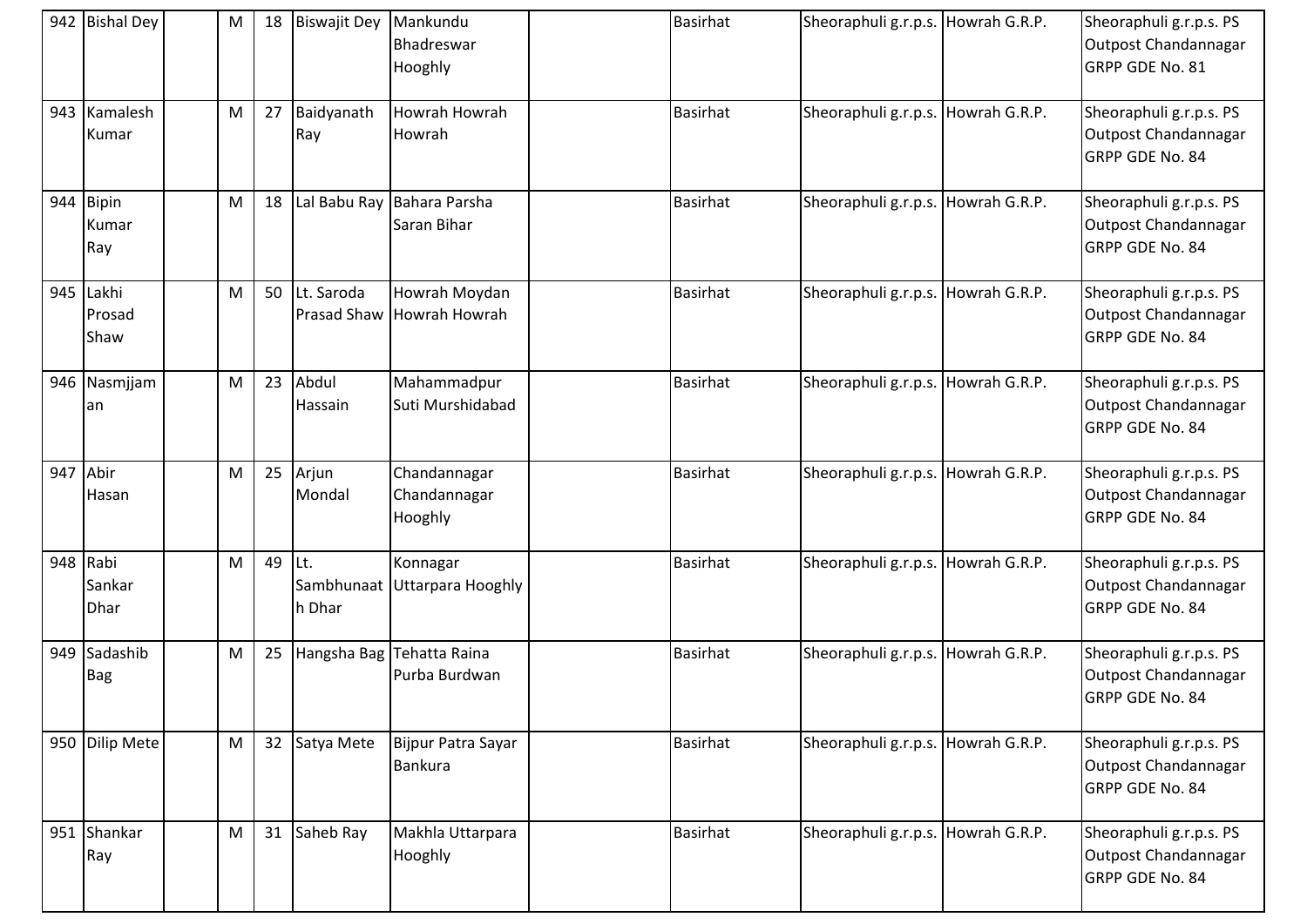| 952 | Goutam<br>Salanki         | м | 39 | Biju Salanki              | Konnagar<br>Uttarpara Hooghly                        |               | <b>Basirhat</b> | Sheoraphuli g.r.p.s. Howrah G.R.P. |               | Sheoraphuli g.r.p.s. PS<br>Outpost Chandannagar<br>GRPP GDE No. 84 |
|-----|---------------------------|---|----|---------------------------|------------------------------------------------------|---------------|-----------------|------------------------------------|---------------|--------------------------------------------------------------------|
|     | 953 Rahul<br>Dutta        | M | 29 | Lt.<br>Biswanath<br>Dutta | Rishra More Pukur<br>Rishra Hooghly                  |               | <b>Basirhat</b> | Sheoraphuli g.r.p.s. Howrah G.R.P. |               | Sheoraphuli g.r.p.s. PS<br>Outpost Chandannagar<br>GRPP GDE No. 84 |
|     | 954 Probhunat<br>h Molla  | м | 50 | Foriyad<br>Molla          | Jagaddal Jagaddal<br>24 Pgs (N)                      |               | <b>Basirhat</b> | Sheoraphuli g.r.p.s. Howrah G.R.P. |               | Sheoraphuli g.r.p.s. PS<br>Outpost Chandannagar<br>GRPP GDE No. 84 |
|     | 955 Subodh<br>Kr. Shaw    | M | 30 | Keshoram<br>Shaw          | Rishra Rishra<br>Hooghly                             |               | <b>Basirhat</b> | Sheoraphuli g.r.p.s. Howrah G.R.P. |               | Sheoraphuli g.r.p.s. PS<br>Outpost Chandannagar<br>GRPP GDE No. 84 |
|     | 956 Shahbaj<br>Alam       | M | 23 | Md. Munna<br>Alam         | Giridi Gaya Giridi<br>Jharkhand                      |               | <b>Basirhat</b> | Sheoraphuli g.r.p.s.               | Howrah G.R.P. | Sheoraphuli g.r.p.s. PS<br>Outpost Chandannagar<br>GRPP GDE No. 84 |
|     | 957 Abhijit<br>Banerjee   | м | 52 | Biswanath<br>Banerjee     | Daskhineswar<br>Baranagar 24 Pgs<br>(N)              |               | <b>Basirhat</b> | Sheoraphuli g.r.p.s. Howrah G.R.P. |               | Sheoraphuli g.r.p.s. PS<br>Outpost Chandannagar<br>GRPP GDE No. 84 |
| 958 | Santosh<br>Kumar<br>Varma | M | 32 | Dwarika<br>Varma          | Picknick Garden<br>Kashba Kol-39                     |               | <b>Basirhat</b> | Sheoraphuli g.r.p.s. Howrah G.R.P. |               | Sheoraphuli g.r.p.s. PS<br>Outpost Chandannagar<br>GRPP GDE No. 84 |
| 959 | Akash<br>Dutta            | M | 26 | Santosh<br>Dutta          | Lawberia PS:<br>Khoyrasole Dist.:<br>Birbhum         | Khoyrasole    | Birbhum         | Suri g.r.p.s.                      | Howrah G.R.P. | Suri g.r.p.s. PS GDE No.<br>158                                    |
|     | 960 Sk Lalon              | M | 24 | Sk Nazmul                 | Lawberia PS:<br>Khoyrasole Dist.:<br>Birbhum         | Khoyrasole    | Birbhum         | Suri g.r.p.s.                      | Howrah G.R.P. | Suri g.r.p.s. PS GDE No.<br>158                                    |
|     | 961 Monirul<br><b>Sk</b>  | M | 34 | Masud Sk                  | Sundarpur Kaitha<br>PS: Burwan Dist.:<br>Murshidabad | <b>Burwan</b> | Murshidabad     | Suri g.r.p.s.                      | Howrah G.R.P. | Suri g.r.p.s. PS GDE No.<br>158                                    |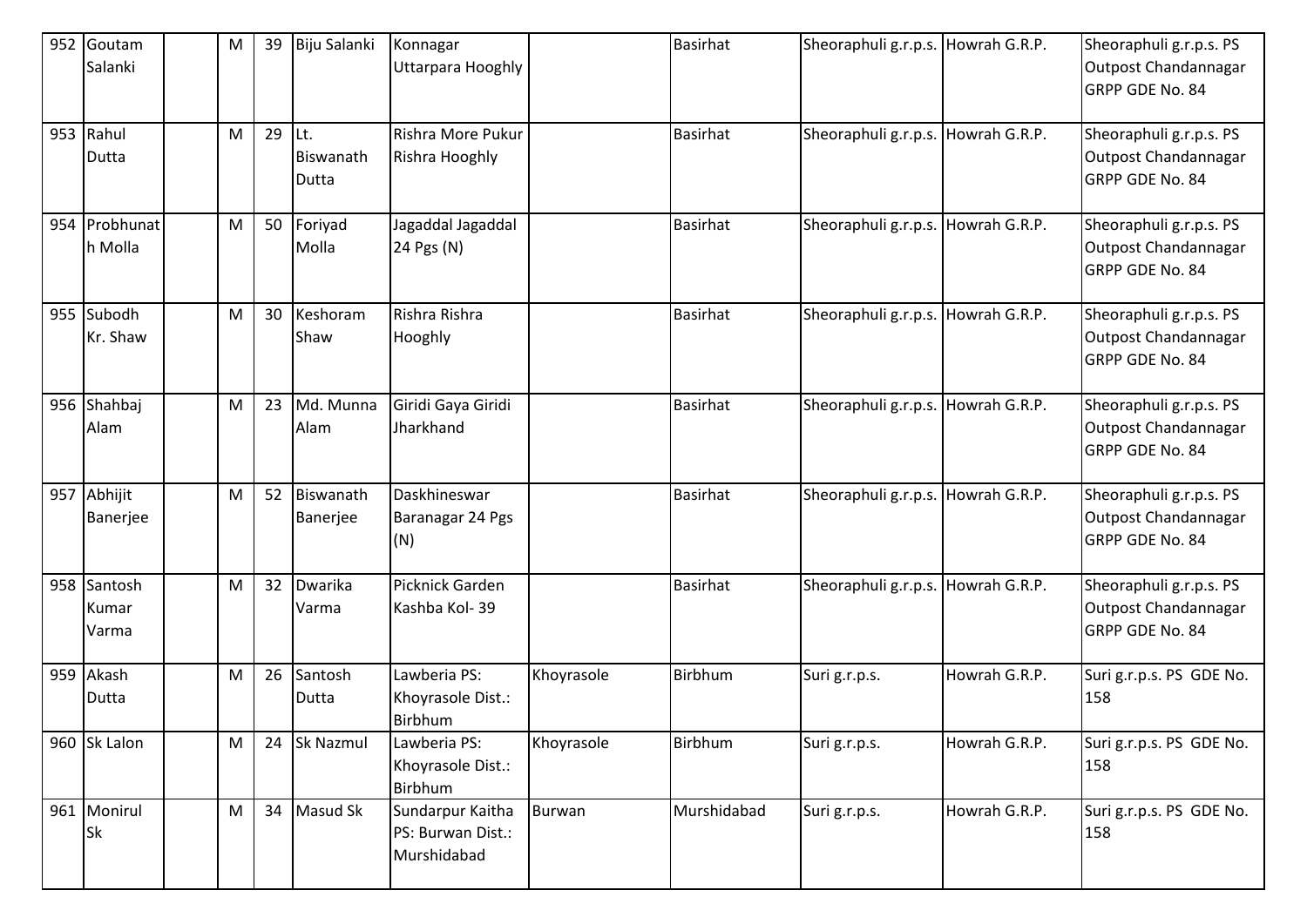|         | 962 Titu Sk           | M | 23 | Abdul<br>Hasem          | Sundarpur Kaitha<br>PS: Burwan Dist.:<br>Murshidabad | Burwan     | Murshidabad     | Suri g.r.p.s. | Howrah G.R.P. | Suri g.r.p.s. PS GDE No.<br>158 |
|---------|-----------------------|---|----|-------------------------|------------------------------------------------------|------------|-----------------|---------------|---------------|---------------------------------|
|         | 963 Babu Sk           | M | 23 | Suru Sk                 | Nalhati PS: Nalhati Nalhati<br>Dist.: Birbhum        |            | Birbhum         | Suri g.r.p.s. | Howrah G.R.P. | Suri g.r.p.s. PS GDE No.<br>158 |
|         | 964 Aptabuddi<br>n Sk | M | 23 | Jalauddin Sk            | Nalhati PS: Nalhati Nalhati<br>Dist.: Birbhum        |            | Birbhum         | Suri g.r.p.s. | Howrah G.R.P. | Suri g.r.p.s. PS GDE No.<br>158 |
|         | 965 Sajjad<br>Hossain | M | 24 | Kabiruddin              | Nalhati PS: Nalhati Nalhati<br>Dist.: Birbhum        |            | Birbhum         | Suri g.r.p.s. | Howrah G.R.P. | Suri g.r.p.s. PS GDE No.<br>158 |
|         | 966 Rocky Sk          | M | 23 | <b>Babu Sk</b>          | Nalhati PS: Nalhati Nalhati<br>Dist.: Birbhum        |            | <b>Birbhum</b>  | Suri g.r.p.s. | Howrah G.R.P. | Suri g.r.p.s. PS GDE No.<br>158 |
|         | 967 Binod             | M | 32 | Sameswar                | Of Dumka PS-                                         |            | <b>Basirhat</b> | Suri g.r.p.s. | Howrah G.R.P. | Suri g.r.p.s. PS GDE No.        |
|         | Kumar                 |   |    | Yadav                   | Dumka Dist-<br>Dumka                                 |            |                 |               |               | 158                             |
|         | 968 Ajay              | M | 30 | Monohar                 | Of Dumka PS-                                         |            | <b>Basirhat</b> | Suri g.r.p.s. | Howrah G.R.P. | Suri g.r.p.s. PS GDE No.        |
|         | Kumar                 |   |    | Mondal                  | Dumka Dist-<br>Dumka                                 |            |                 |               |               | 158                             |
|         | 969 Monoj             | M | 35 | Giridhar                | Of Dumka PS-                                         |            | <b>Basirhat</b> | Suri g.r.p.s. | Howrah G.R.P. | Suri g.r.p.s. PS GDE No.        |
|         | Kumar                 |   |    | Mondal                  | Dumka Dist-<br>Dumka                                 |            |                 |               |               | 158                             |
|         | 970 Selim Sk          | M | 28 | Abu Bakkar<br><b>Sk</b> | Of Dumka PS-<br>Dumka Dist-<br>Dumka                 |            | <b>Basirhat</b> | Suri g.r.p.s. | Howrah G.R.P. | Suri g.r.p.s. PS GDE No.<br>158 |
|         | 971 Md. Irsad         | M | 28 | Md. Israil              | Of Dumka PS-<br>Dumka Dist-<br>Dumka                 |            | <b>Basirhat</b> | Suri g.r.p.s. | Howrah G.R.P. | Suri g.r.p.s. PS GDE No.<br>158 |
|         | 972 Goutam            | M | 23 |                         | Monoranjan Of Dumka PS-                              |            | <b>Basirhat</b> | Suri g.r.p.s. | Howrah G.R.P. | Suri g.r.p.s. PS GDE No.        |
|         | Kumar                 |   |    | Roy                     | Dumka Dist-                                          |            |                 |               |               | 158                             |
|         |                       |   |    |                         | Dumka                                                |            |                 |               |               |                                 |
| 973 Md. |                       | M | 28 | Md. Samim               | Of Dumka PS-                                         |            | <b>Basirhat</b> | Suri g.r.p.s. | Howrah G.R.P. | Suri g.r.p.s. PS GDE No.        |
|         | Rustam                |   |    |                         | Dumka Dist-<br>Dumka                                 |            |                 |               |               | 158                             |
|         | 974 Sumit             | M | 23 | Madhab                  | Mayureswar PS:                                       | Mayureshar | <b>Birbhum</b>  | Suri g.r.p.s. | Howrah G.R.P. | Suri g.r.p.s. PS GDE No.        |
|         | Saha                  |   |    | Saha                    | Mayureshar Dist.:                                    |            |                 |               |               | 158                             |
|         |                       |   |    |                         | Birbhum                                              |            |                 |               |               |                                 |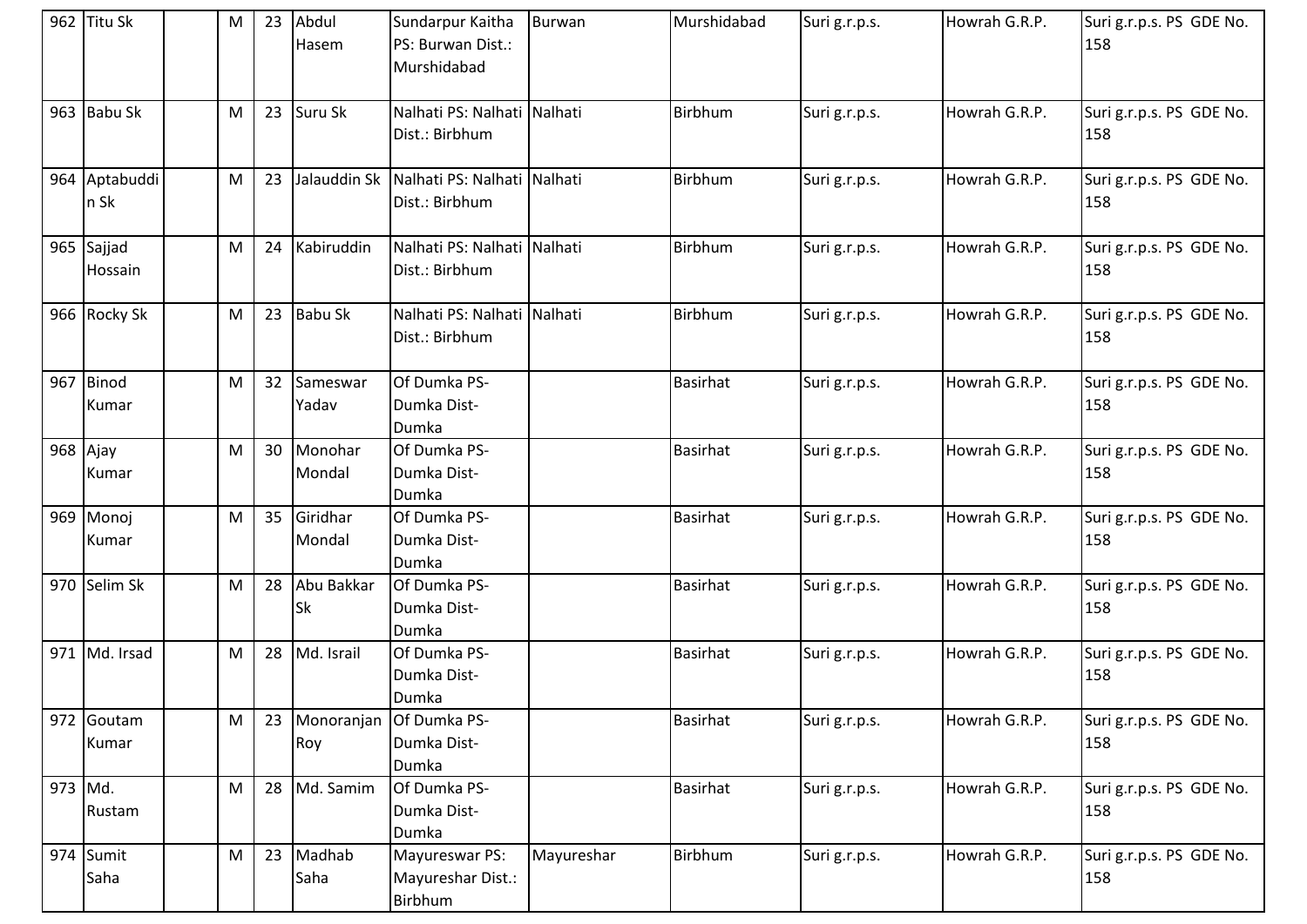|     | 975 Adhyaita<br>Pal  | M | 24 |                         | Anup Kr. Pal Mayureswar PS:<br>Mayureshar Dist.: | Mayureshar | Birbhum         | Suri g.r.p.s. | Howrah G.R.P.                           | Suri g.r.p.s. PS GDE No.<br>158 |
|-----|----------------------|---|----|-------------------------|--------------------------------------------------|------------|-----------------|---------------|-----------------------------------------|---------------------------------|
|     |                      |   |    |                         | Birbhum                                          |            |                 |               |                                         |                                 |
|     | 976 Suman<br>Das     | M | 22 | Monoj Das               | Mayureswar PS:<br>Mayureshar Dist.:              | Mayureshar | Birbhum         | Suri g.r.p.s. | Howrah G.R.P.                           | Suri g.r.p.s. PS GDE No.<br>158 |
|     | 977 Sanjib           |   | 26 | Late Ramesh 2 No Bidhan | Birbhum                                          |            | <b>Basirhat</b> | <b>Bally</b>  | <b>Howrah Police</b>                    | Bally PS GDE No. 265            |
|     | Prasad               | M |    | Prasad                  | Colony near Sibaji                               |            |                 |               | Commissionerate                         |                                 |
|     |                      |   |    |                         | Sangha Club<br>Uttarpa                           |            |                 |               |                                         |                                 |
|     | 978 Chintra          | M | 23 | Biswanath               | 12/01, Raj Krishna                               |            | <b>Basirhat</b> | <b>Bally</b>  | Howrah Police                           | Bally PS GDE No. 259            |
|     | Kundu                |   |    | Kundu                   | <b>Street Belur</b><br>Howrah                    |            |                 |               | Commissionerate                         |                                 |
| 979 | Taqlced              | M | 23 | Haidhar Ali             | 18, Dr. H.K                                      |            | <b>Basirhat</b> | <b>Bally</b>  | Howrah Police                           | Bally PS GDE No. 259            |
|     | Mustafa              |   |    |                         | Chatterjee Street                                |            |                 |               | Commissionerate                         |                                 |
|     |                      |   |    |                         | <b>Belur Howrah</b>                              |            |                 |               |                                         |                                 |
|     | 980 Prosenjit        | M |    | Kartick                 | 6/40 Raj Krishna                                 |            | Basirhat        | <b>Bally</b>  | <b>Howrah Police</b>                    | Bally PS GDE No. 259            |
|     | <b>Biswas</b>        |   |    | <b>Biswas</b>           | <b>Street Belur</b>                              |            |                 |               | Commissionerate                         |                                 |
|     |                      |   |    |                         | Howrah                                           |            |                 |               |                                         |                                 |
|     | 981 Sunil<br>Thakur  | M | 26 | M.k Thakur              | 371/5, G.T Road<br><b>Belur Howrah</b>           |            | <b>Basirhat</b> | <b>Bally</b>  | <b>Howrah Police</b><br>Commissionerate | Bally PS GDE No. 263            |
|     |                      |   |    |                         |                                                  |            |                 |               |                                         |                                 |
|     | 982 Manoj            | M | 24 | S.k Yadav               | 240/18, G.T Road                                 |            | <b>Basirhat</b> | <b>Bally</b>  | Howrah Police                           | Bally PS GDE No. 263            |
|     | Yadav                |   |    |                         | <b>Belur Howrah</b>                              |            |                 |               | Commissionerate                         |                                 |
|     | 983 Omkar            | M | 21 | D.b Patel               | 21 No. Lalababu                                  |            | <b>Basirhat</b> | <b>Bally</b>  | <b>Howrah Police</b>                    | Bally PS GDE No. 263            |
|     | Patel                |   |    |                         | Sahire Road Belur                                |            |                 |               | Commissionerate                         |                                 |
|     |                      |   |    |                         | Howrah                                           |            |                 |               |                                         |                                 |
|     | 984 Chandra<br>Patel | M | 19 | D.b Patel               | 21 No. Lalababu<br>Sahire Road Belur             |            | <b>Basirhat</b> | <b>Bally</b>  | <b>Howrah Police</b><br>Commissionerate | Bally PS GDE No. 263            |
|     |                      |   |    |                         | Howrah                                           |            |                 |               |                                         |                                 |
|     | 985 Pritwish         | M | 22 | Gopal Roy               | 25 No. A.N Paul                                  |            | <b>Basirhat</b> | Bally         | Howrah Police                           | Bally PS GDE No. 268            |
|     | Singh                |   |    |                         | Lane Bally Howrah                                |            |                 |               | Commissionerate                         |                                 |
|     | 986 Arijit           | M | 20 | Surojit Show            | 31 No. A.N Paul                                  |            | <b>Basirhat</b> | <b>Bally</b>  | <b>Howrah Police</b>                    | Bally PS GDE No. 268            |
|     | Show                 |   |    |                         | Lane Bally Howrah                                |            |                 |               | Commissionerate                         |                                 |
|     |                      |   |    |                         |                                                  |            |                 |               |                                         |                                 |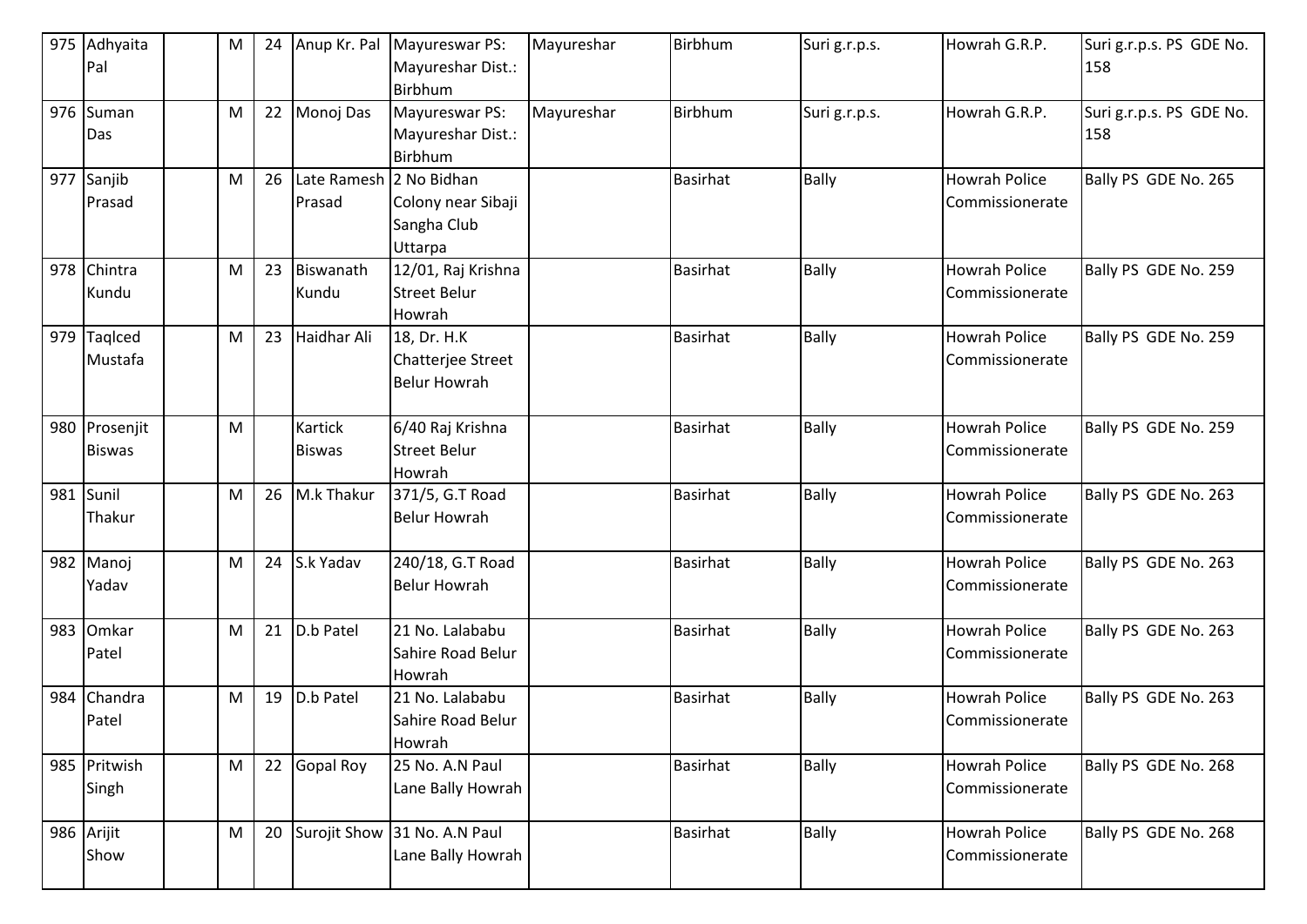| 987 Biki | Kumar<br>Shaw         | М | 26 | Sujit Shaw                  | 10, Bidon Street<br>Girish Park Kolkata                                                                                        |        | <b>Basirhat</b>                         | <b>Bally</b>  | <b>Howrah Police</b><br>Commissionerate | Bally PS GDE No. 261       |
|----------|-----------------------|---|----|-----------------------------|--------------------------------------------------------------------------------------------------------------------------------|--------|-----------------------------------------|---------------|-----------------------------------------|----------------------------|
|          | 988 Shibu Jana        | М | 25 | Jana                        | Hari Shankar 10, Bidon Street<br>Girish Park Kolkata                                                                           |        | <b>Basirhat</b>                         | <b>Bally</b>  | <b>Howrah Police</b><br>Commissionerate | Bally PS GDE No. 261       |
|          | 989 Kali Pada<br>Jana | M | 40 | Haradhan<br>Jana            | 10, Bidon Street<br>Girish Park Kolkata                                                                                        |        | <b>Basirhat</b>                         | <b>Bally</b>  | Howrah Police<br>Commissionerate        | Bally PS GDE No. 261       |
|          | 990 Chandan<br>Dey    | M |    | 35 Satyan Dey               | 10, Bidon Street<br>Girish Park Kolkata                                                                                        |        | <b>Basirhat</b>                         | <b>Bally</b>  | <b>Howrah Police</b><br>Commissionerate | Bally PS GDE No. 261       |
|          | 991 Babu<br>Santra    | M | 40 | Late Kochi<br>Santra        | Bangalpara near<br>Sani Mandir<br>Uttarpara Hooghly                                                                            |        | <b>Basirhat</b>                         | <b>Bally</b>  | <b>Howrah Police</b><br>Commissionerate | Bally PS GDE No. 265       |
|          | 992 Ritik Roy         | M | 22 | <b>Gopal Roy</b>            | 25 No. A.N Paul<br>Lane Bally Howrah                                                                                           |        | <b>Basirhat</b>                         | Bally         | <b>Howrah Police</b><br>Commissionerate | Bally PS GDE No. 268       |
| 993      | Umesh<br>Singh        | M | 38 | Lt. Bhola<br>Singh          | <b>Bye Pass Jupar</b><br>Patti, near Big<br>Bazaar, PS-Bantra,<br>PS: Bantra Dist.:<br><b>Howrah Police</b><br>Commissionerate | Bantra | <b>Howrah Police</b><br>Commissionerate | Bantra        | <b>Howrah Police</b><br>Commissionerate | Bantra PS GDE No. 236      |
| 994      | Rajan Ray             | M | 35 | Lt. Bhola<br>Nath Ray       | 159, M.S.P.C Lane, Bantra<br>PS Bantra, Howrah<br>PS: Bantra Dist.:<br><b>Howrah Police</b><br>Commissionerate                 |        | <b>Howrah Police</b><br>Commissionerate | <b>Bantra</b> | <b>Howrah Police</b><br>Commissionerate | Bantra PS GDE No. 236      |
| 995      | Prasenjit<br>Senapati | M |    | Shyam<br>Sundar<br>Senapati | PS: Dasnagar Dist.: Dasnagar<br><b>Howrah Police</b><br>Commissionerate                                                        |        | <b>Howrah Police</b><br>Commissionerate | Dasnagar      | <b>Howrah Police</b><br>Commissionerate | Dasnagar PS GDE No.<br>184 |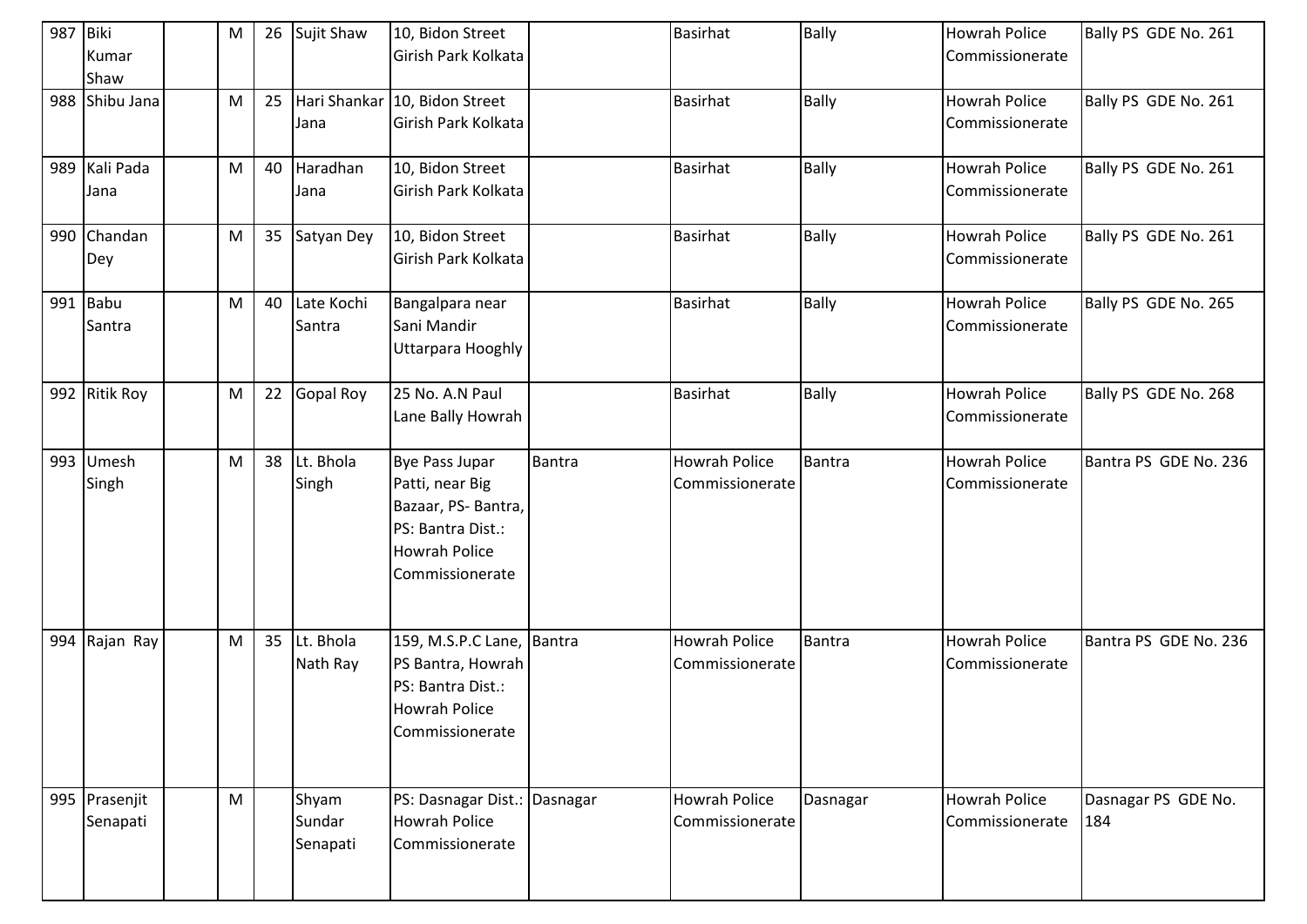|     | 996 Rana       | M |    | Meghnad          | PS: Dasnagar Dist.: Dasnagar |        | <b>Howrah Police</b> | Dasnagar | <b>Howrah Police</b> | Dasnagar PS GDE No.     |
|-----|----------------|---|----|------------------|------------------------------|--------|----------------------|----------|----------------------|-------------------------|
|     | Chowdhur       |   |    | Chowdhury        | <b>Howrah Police</b>         |        | Commissionerate      |          | Commissionerate      | 184                     |
|     |                |   |    |                  | Commissionerate              |        |                      |          |                      |                         |
|     |                |   |    |                  |                              |        |                      |          |                      |                         |
|     |                |   |    |                  |                              |        |                      |          |                      |                         |
| 997 | Rambijoy       | M |    | Lalbabu          | PS: Dasnagar Dist.: Dasnagar |        | <b>Howrah Police</b> | Dasnagar | <b>Howrah Police</b> | Dasnagar PS GDE No.     |
|     | Pandey         |   |    | Pandey           | <b>Howrah Police</b>         |        | Commissionerate      |          | Commissionerate      | 184                     |
|     |                |   |    |                  | Commissionerate              |        |                      |          |                      |                         |
|     |                |   |    |                  |                              |        |                      |          |                      |                         |
|     |                |   |    |                  |                              |        |                      |          |                      |                         |
|     | 998 Biky Das   | M |    | <b>Gopal Das</b> | PS: Dasnagar Dist.: Dasnagar |        | <b>Howrah Police</b> | Dasnagar | <b>Howrah Police</b> | Dasnagar PS GDE No.     |
|     |                |   |    |                  | <b>Howrah Police</b>         |        | Commissionerate      |          | Commissionerate      | 184                     |
|     |                |   |    |                  | Commissionerate              |        |                      |          |                      |                         |
|     |                |   |    |                  |                              |        |                      |          |                      |                         |
|     |                |   |    |                  |                              |        |                      |          |                      |                         |
|     | 999 Maharuf    | M | 20 | Sekendar Sk      | Kolorah more PS:             | Domjur | <b>Howrah Police</b> | Domjur   | <b>Howrah Police</b> | Domjur PS GDE No. 315   |
|     | Sk             |   |    |                  | Domjur Dist.:                |        | Commissionerate      |          | Commissionerate      |                         |
|     |                |   |    |                  | <b>Howrah Police</b>         |        |                      |          |                      |                         |
|     |                |   |    |                  | Commissionerate              |        |                      |          |                      |                         |
|     | 1000 Amrihi Sk | M | 20 | Meheraj Sk       | Kolorah more PS:             | Domjur | <b>Howrah Police</b> | Domjur   | <b>Howrah Police</b> | Domjur PS GDE No. 315   |
|     |                |   |    |                  | Domjur Dist.:                |        | Commissionerate      |          | Commissionerate      |                         |
|     |                |   |    |                  | <b>Howrah Police</b>         |        |                      |          |                      |                         |
|     |                |   |    |                  | Commissionerate              |        |                      |          |                      |                         |
|     |                |   |    |                  |                              |        |                      |          |                      |                         |
|     | 1001 Bhotu Sk  | M | 42 | Lt. Reyat Sk     | Kolorah more PS:             | Domjur | <b>Howrah Police</b> | Domjur   | <b>Howrah Police</b> | Domjur PS GDE No. 315   |
|     |                |   |    |                  | Domjur Dist.:                |        | Commissionerate      |          | Commissionerate      |                         |
|     |                |   |    |                  | <b>Howrah Police</b>         |        |                      |          |                      |                         |
|     |                |   |    |                  | Commissionerate              |        |                      |          |                      |                         |
|     |                |   |    |                  |                              |        |                      |          |                      |                         |
|     | 1002 Musifar   | M | 41 | Alssar           | Kolorah More PS:             | Domjur | <b>Howrah Police</b> | Domjur   | <b>Howrah Police</b> | Domjur PS GDE No. 315   |
|     | Middey         |   |    | Middey           | Domjur Dist.:                |        | Commissionerate      |          | Commissionerate      |                         |
|     |                |   |    |                  | <b>Howrah Police</b>         |        |                      |          |                      |                         |
|     |                |   |    |                  | Commissionerate              |        |                      |          |                      |                         |
|     |                |   |    |                  |                              |        |                      |          |                      |                         |
|     | 1003 Chandan   |   |    | Lt               | Aurmajhi Aurmajhi            |        | <b>Basirhat</b>      | Golabari | <b>Howrah Police</b> | Golabari PS GDE No. 422 |
|     | Kumar          |   |    | Ghanshyam        | Ranchi, JH                   |        |                      |          | Commissionerate      |                         |
|     |                |   |    | Prasad           |                              |        |                      |          |                      |                         |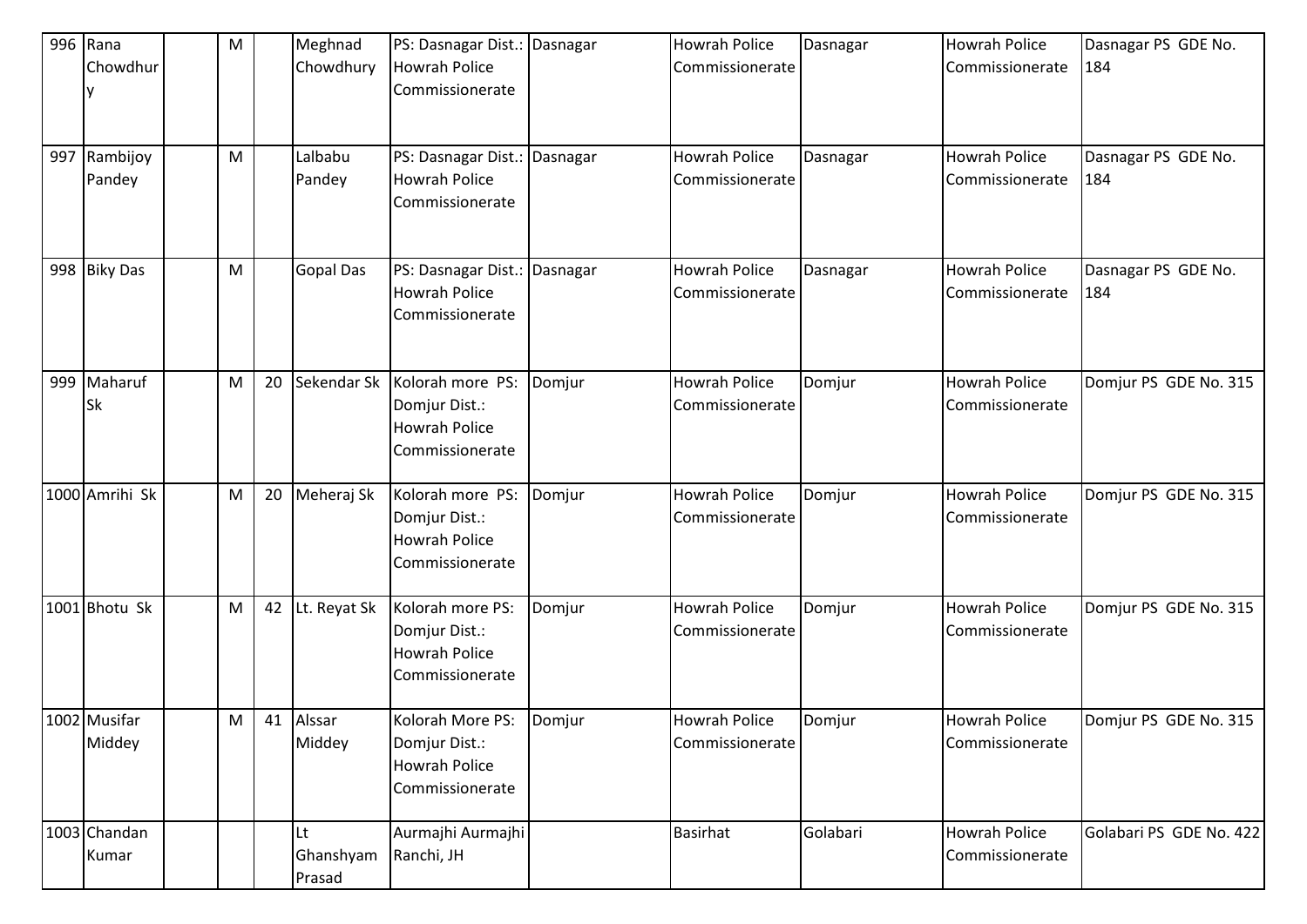|         | 1004 Rabin    | Remie         | Aurmajhi Aurmajhi       | <b>Basirhat</b> | Golabari | <b>Howrah Police</b> | Golabari PS GDE No. 422 |
|---------|---------------|---------------|-------------------------|-----------------|----------|----------------------|-------------------------|
|         | <b>Dipak</b>  | Anthony       | Ranchi, JH              |                 |          | Commissionerate      |                         |
|         | Anthony       |               |                         |                 |          |                      |                         |
|         | 1005 Sakir    | Lt Rizwan     | 52, Ismail Street       | <b>Basirhat</b> | Golabari | <b>Howrah Police</b> | Golabari PS GDE No. 422 |
|         | Khan          | Khan          | Entally Kolkata -<br>14 |                 |          | Commissionerate      |                         |
| 1006 Md |               | Vakil Ahmed   | Nunchograha bali        | <b>Basirhat</b> | Golabari | <b>Howrah Police</b> | Golabari PS GDE No. 422 |
|         | Shahnawa      |               | Khajekalla Patna,       |                 |          | Commissionerate      |                         |
|         |               |               | <b>BR</b>               |                 |          |                      |                         |
|         | 1007 Md Ezaz  | Md Sajjad     | Nunchograha bali        | <b>Basirhat</b> | Golabari | <b>Howrah Police</b> | Golabari PS GDE No. 422 |
|         |               |               | Khajekalla Patna,       |                 |          | Commissionerate      |                         |
|         |               |               | <b>BR</b>               |                 |          |                      |                         |
|         | 1008 Rajib    | Lt Mohan      | Nayagaon Alam           | <b>Basirhat</b> | Golabari | <b>Howrah Police</b> | Golabari PS GDE No. 422 |
|         | Kumar         | Prasad        | gunj Patna, BR          |                 |          | Commissionerate      |                         |
|         | Verma         | Verma         |                         |                 |          |                      |                         |
|         | 1009 Rajiv Kr | Lt Rajendra   | Nayagaon Alam           | <b>Basirhat</b> | Golabari | <b>Howrah Police</b> | Golabari PS GDE No. 422 |
|         | Burma         | Prasad        | gunj Patna, BR          |                 |          | Commissionerate      |                         |
|         |               | <b>Burma</b>  |                         |                 |          |                      |                         |
|         | 1010 Rohan    | Gopi Kishan   | Liluah Dwarka           | <b>Basirhat</b> | Golabari | <b>Howrah Police</b> | Golabari PS GDE No. 422 |
|         | Sharma        | Sharma        | <b>Building Liluah</b>  |                 |          | Commissionerate      |                         |
|         |               |               | Howrah                  |                 |          |                      |                         |
|         | 1011 Kamal    | Lt Puran Mal  | Liluah Dwarka           | <b>Basirhat</b> | Golabari | <b>Howrah Police</b> | Golabari PS GDE No. 422 |
|         | Sharma        | Sharma        | <b>Building Liluah</b>  |                 |          | Commissionerate      |                         |
|         |               |               | Howrah                  |                 |          |                      |                         |
|         | 1012 Kapil    | Giriraj Ram   | 34, nagpur Road,        | <b>Basirhat</b> | Golabari | <b>Howrah Police</b> | Golabari PS GDE No. 422 |
|         | Giriraj       | <b>Bagesh</b> | Duttapur                |                 |          | Commissionerate      |                         |
|         | Chandrani     | Chandrani     | Sevagram Berdha,        |                 |          |                      |                         |
|         |               |               | <b>MH</b>               |                 |          |                      |                         |
|         | 1013 Babu     | Jamal Khan    | Rasibpur                | <b>Basirhat</b> | Golabari | <b>Howrah Police</b> | Golabari PS GDE No. 422 |
|         | Khan          |               | Morausad                |                 |          | Commissionerate      |                         |
|         |               |               | Birbhum                 |                 |          |                      |                         |
|         | 1014 Guddu    | Shahodeo      | 14, Bijoy Kr            | <b>Basirhat</b> | Golabari | <b>Howrah Police</b> | Golabari PS GDE No. 422 |
|         | Prasad        | Prasad        | Mukherjee Road          |                 |          | Commissionerate      |                         |
|         |               |               | Golabari Howrah         |                 |          |                      |                         |
|         | 1015 Bikram   | Pramod        | 40, Sanatan mistri      | <b>Basirhat</b> | Golabari | <b>Howrah Police</b> | Golabari PS GDE No. 422 |
|         | Shaw          | Shaw          | lane Golabari           |                 |          | Commissionerate      |                         |
|         |               |               | Howrah                  |                 |          |                      |                         |
|         | 1016 Anish    | S N Singh     | 40, Rose merry          | <b>Basirhat</b> | Golabari | <b>Howrah Police</b> | Golabari PS GDE No. 422 |
|         | Singh         |               | lane Golabari           |                 |          | Commissionerate      |                         |
|         |               |               | Howrah                  |                 |          |                      |                         |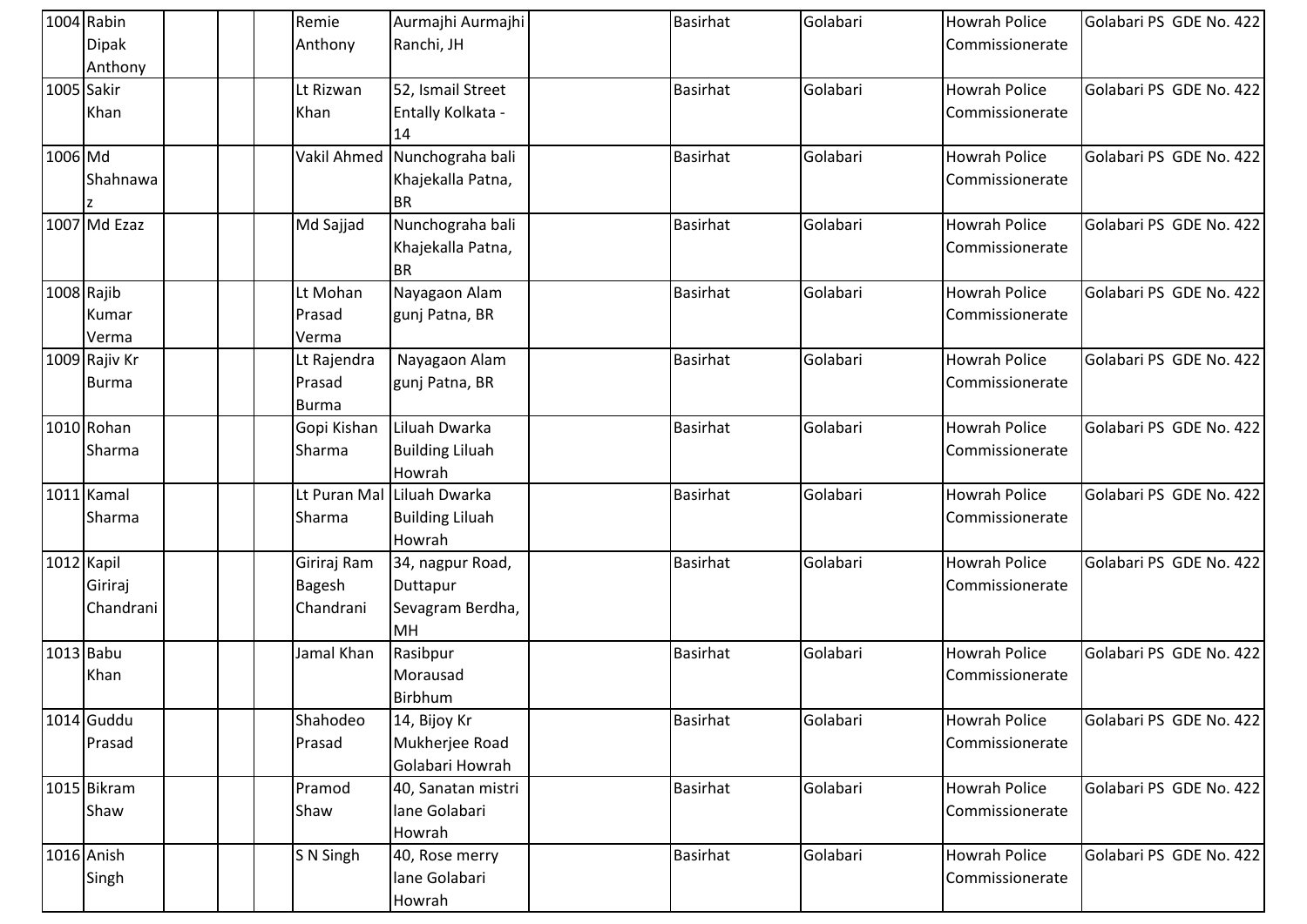| 1017 Manoj<br>Chowdhur       |   |    | <b>Bhola</b><br>Chowdhury | 40, Rose merry<br>lane Golabari<br>Howrah                           | <b>Basirhat</b> | Golabari | <b>Howrah Police</b><br>Commissionerate | Golabari PS GDE No. 422 |
|------------------------------|---|----|---------------------------|---------------------------------------------------------------------|-----------------|----------|-----------------------------------------|-------------------------|
| 1018 Sk Aslam                | M | 19 | Sk. Aluddin               | Madhyamnagar,<br>PS. Farakka, Dist.<br>Murshidabad                  | <b>Basirhat</b> | Howrah   | <b>Howrah Police</b><br>Commissionerate | Howrah PS GDE No. 340   |
| 1019 Asfak<br>Hussain        | M | 18 | Asraful Sk.               | Madhyamnagar,<br>PS. Farakka, Dist.<br>Murshidabad                  | <b>Basirhat</b> | Howrah   | <b>Howrah Police</b><br>Commissionerate | Howrah PS GDE No. 340   |
| 1020 Fajul Sk                | M | 21 | Allauddin SI              | Madhyamnagar,<br>PS. Farakka, Dist.<br>Murshidabad.                 | <b>Basirhat</b> | Howrah   | <b>Howrah Police</b><br>Commissionerate | Howrah PS GDE No. 340   |
| 1021 Sohel<br>Rana           | M | 18 | Ketaull<br>Momin          | Vill. Uttar<br>Mahadev Nagar,<br>PS. Farakka, Dist.<br>Mur          | <b>Basirhat</b> | Howrah   | <b>Howrah Police</b><br>Commissionerate | Howrah PS GDE No. 340   |
| 1022 Balaram<br>Singh        | M | 56 | ILt.<br>Singh             | 20, Krishna Kamal<br>Bhubonewar Bhattacharjee, PS<br>& Dist. Howrah | <b>Basirhat</b> | Howrah   | <b>Howrah Police</b><br>Commissionerate | Howrah PS GDE No. 340   |
| 1023 Sk Alam                 | M | 55 | Sk Idrish                 | <b>Bankra Paschim</b><br>para, PS. Domjur,<br>Dist. Howrah          | <b>Basirhat</b> | Howrah   | <b>Howrah Police</b><br>Commissionerate | Howrah PS GDE No. 340   |
| 1024 Sonu<br>Kumar<br>Paswan | M | 20 | Vola Kumar<br>Prasad      | Shiman<br>Dakhintala, PS.<br>Nagar, Dist.<br>Shiman, Bihar          | <b>Basirhat</b> | Howrah   | <b>Howrah Police</b><br>Commissionerate | Howrah PS GDE No. 403   |
| 1025 Bijoy<br>Chatterjee     | M | 28 | Subhash<br>Chatterjee     | Subhash Nagar, PS.<br>Nischinda, Dist.<br>Howrah                    | <b>Basirhat</b> | Howrah   | <b>Howrah Police</b><br>Commissionerate | Howrah PS GDE No. 403   |
| 1026 Sofikul<br>Molla        | M | 19 | Noor Islam                | <b>Bibekpur Palta</b><br>Pana, PS.<br>Barrackpur, Dist.<br>24 Pgs   | <b>Basirhat</b> | Howrah   | <b>Howrah Police</b><br>Commissionerate | Howrah PS GDE No. 403   |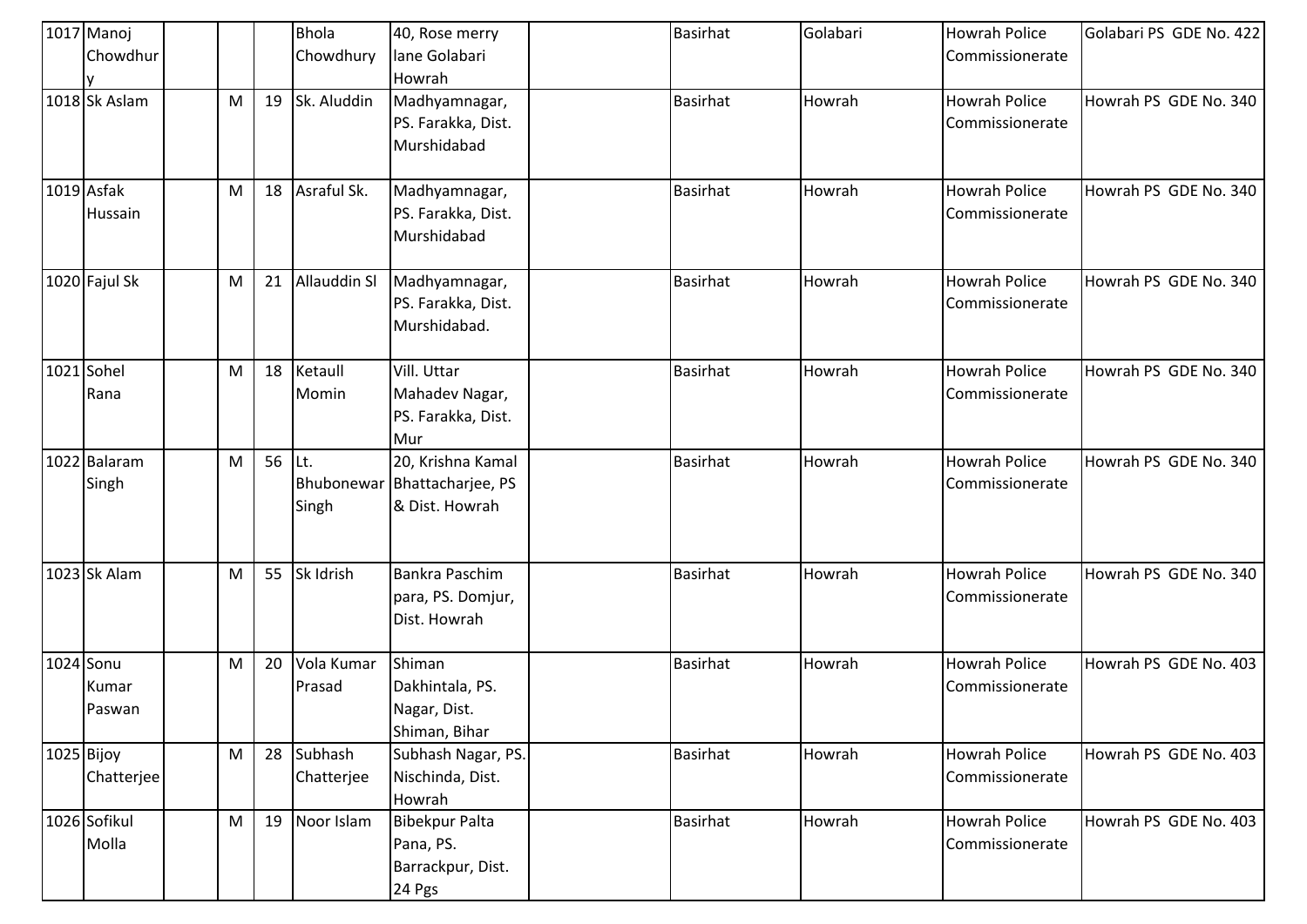|            | 1027 Md. Akbal          | м | 30 | Md. Nasim                 | Koiri Bigha, PS.<br>Asthama, Dist.<br>Bihar Sarif, Bihar                        |                | <b>Basirhat</b>     | Howrah   | <b>Howrah Police</b><br>Commissionerate | Howrah PS GDE No. 403      |
|------------|-------------------------|---|----|---------------------------|---------------------------------------------------------------------------------|----------------|---------------------|----------|-----------------------------------------|----------------------------|
| 1028 Ali   | Hussain                 | M | 27 | Ali Ahamed<br>Ansari      | 23, Satkori<br>Chatterjee Lane,<br>PS & Dist. Howrah                            |                | <b>Basirhat</b>     | Howrah   | <b>Howrah Police</b><br>Commissionerate | Howrah PS GDE No. 403      |
| 1029 Lalu  | Choudhry                | M | 32 |                           | Basant Shaw 4, Charu Chandra<br>Singha Lane, PS &<br>Dist. Howrah               |                | <b>Basirhat</b>     | Howrah   | <b>Howrah Police</b><br>Commissionerate | Howrah PS GDE No. 403      |
| 1030 Laltu | Karar                   | M | 40 | Rajberi Karar Balitikuri, | Kalitalah, PS.<br>Dasnagar, Dist.<br>Howrah PS:<br>Baduria Dist.:<br>Alipurduar | <b>Baduria</b> | Alipurduar          | Howrah   | <b>Howrah Police</b><br>Commissionerate | Howrah PS GDE No. 403      |
|            | 1031 Mehedar<br>Hasan   | M | 35 | Joinul Sk                 | Ghoraipara, PS.<br>Farakka, Dist.<br>Murshidabad                                |                | <b>Basirhat</b>     | Howrah   | <b>Howrah Police</b><br>Commissionerate | Howrah PS GDE No. 403      |
|            | 1032 Ajmir Mirz         | M | 30 | Hamrej<br>Mirza           | Ghoraipara, PS.<br>Farakka, Dist.<br>Murshidabad                                |                | <b>Basirhat</b>     | Howrah   | <b>Howrah Police</b><br>Commissionerate | Howrah PS GDE No. 403      |
|            | 1033 Shamim<br>Sk       | M | 30 | <b>Burahan Sk</b>         | Madhuapara, PS.<br>Barharao, Dist.<br>Sahebgunj,<br>Jharkha                     |                | <b>Basirhat</b>     | Howrah   | <b>Howrah Police</b><br>Commissionerate | Howrah PS GDE No. 403      |
|            | 1034 Ramesh<br>Dhanu    | M | 39 | Matadin<br>Dhanu          | Belgachia Bhagat,<br>PS. Liluah, Dist.<br>Howrah                                |                | <b>Basirhat</b>     | Howrah   | <b>Howrah Police</b><br>Commissionerate | Howrah PS GDE No. 403      |
|            | 1035 Israil Sha         | M | 20 | Sha                       | Lt. Abra Kazi PS: Uluberia Dist.: Uluberia<br><b>Howrah Rural</b>               |                | <b>Howrah Rural</b> | Jagachha | <b>Howrah Police</b><br>Commissionerate | Jagachha PS GDE No.<br>216 |
|            | 1036 Hareram<br>Tiwary  | M |    | Lt<br>Bacheswar<br>Tiwary | Paschim<br>Ghughupara, PS-<br>Liluah, Howrah                                    |                | <b>Basirhat</b>     | Liluah   | <b>Howrah Police</b><br>Commissionerate | Liluah PS GDE No. 357      |
|            | 1037 Prithivi<br>Tiwary | M |    | Hareram<br>Tiwary         | Paschim<br>Ghughupara, PS-<br>Liluah, Howrah                                    |                | <b>Basirhat</b>     | Liluah   | <b>Howrah Police</b><br>Commissionerate | Liluah PS GDE No. 357      |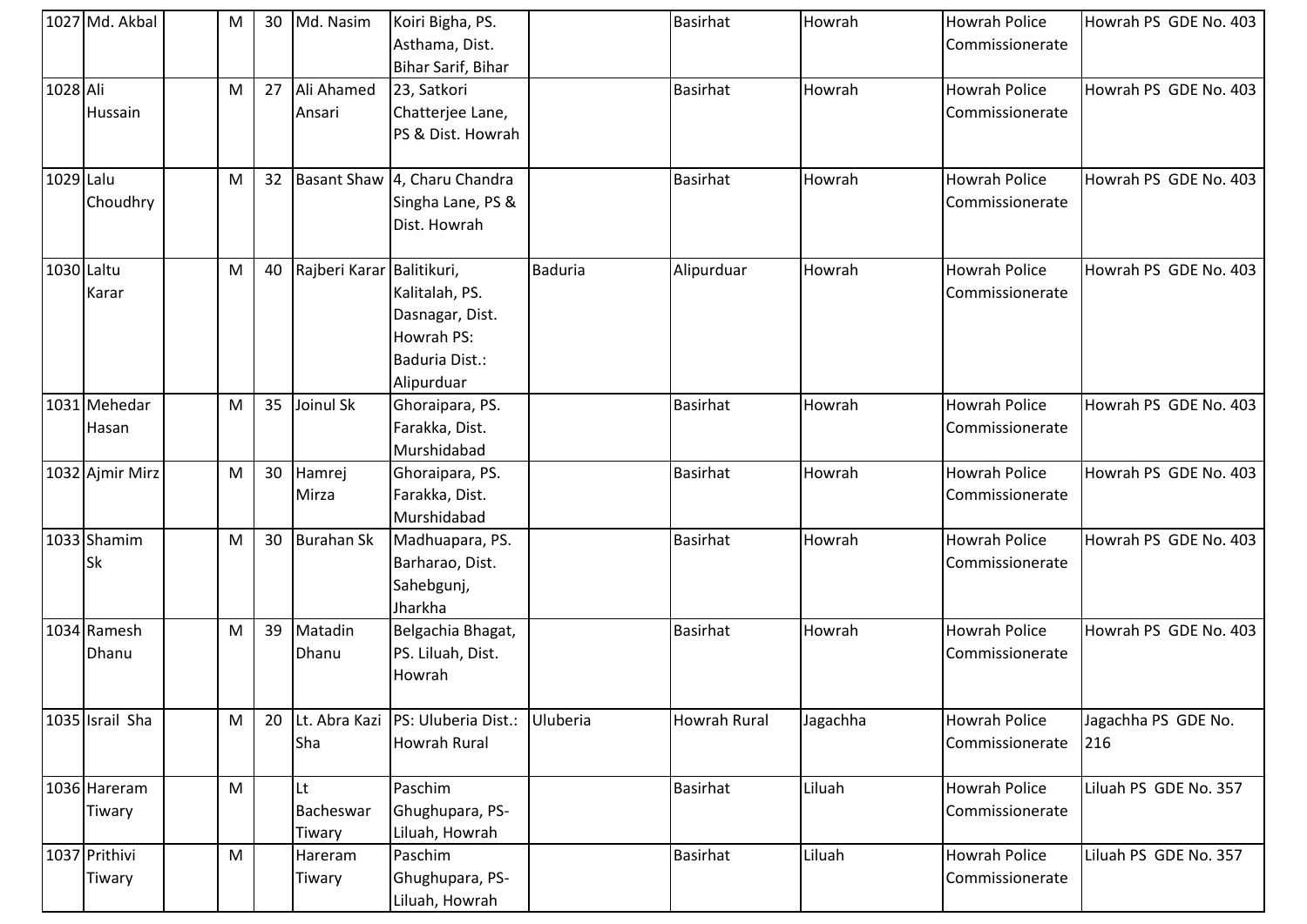| 1038 Kanainya   | M         | 35 | Narayan                    | 36 No Pearce                    |                | Basirhat             | Liluah         | <b>Howrah Police</b> | Liluah PS GDE No. 395            |
|-----------------|-----------|----|----------------------------|---------------------------------|----------------|----------------------|----------------|----------------------|----------------------------------|
| Show            |           |    | Show                       | Road, PS- Belur,                |                |                      |                | Commissionerate      |                                  |
|                 |           |    |                            | Howrah                          |                |                      |                |                      |                                  |
| 1039 Mongal     | M         | 43 | Lt Sushil                  | 4 No Kunjapara,                 |                | <b>Basirhat</b>      | Liluah         | <b>Howrah Police</b> | Liluah PS GDE No. 401            |
| Majhi           |           |    | Majhi                      | Belgachia, Jhill                |                |                      |                | Commissionerate      |                                  |
|                 |           |    |                            | Road, PS-Liluah,                |                |                      |                |                      |                                  |
| 1040 Indranath  | M         | 56 |                            | Lt Dipak Pine 33 No "O" Road,   |                | <b>Basirhat</b>      | Liluah         | <b>Howrah Police</b> | Liluah PS GDE No. 401            |
| Pine            |           |    |                            | Belgachia, PS-                  |                |                      |                | Commissionerate      |                                  |
|                 |           |    |                            | Liluah, Howrah                  |                |                      |                |                      |                                  |
| 1041 Raju Ram   | M         | 38 | Shrinath                   | West Chakpara, PS-              |                | <b>Basirhat</b>      | Liluah         | <b>Howrah Police</b> | Liluah PS GDE No. 401            |
|                 |           |    | Ram                        | Liluah, Howrah                  |                |                      |                | Commissionerate      |                                  |
|                 |           |    |                            |                                 |                |                      |                |                      |                                  |
| 1042 Hulai      | M         | 42 | Biswanath                  | Khalpar                         |                | <b>Basirhat</b>      | Liluah         | <b>Howrah Police</b> | Liluah PS GDE No. 401            |
| Shee            |           |    | Shee                       | Bhutbagan, PS-                  |                |                      |                | Commissionerate      |                                  |
|                 |           |    |                            | Liluah, Howrah                  |                |                      |                |                      |                                  |
| 1043 Bipul Bala | M         | 52 | Lt Gokul                   | Kona Purbapar,                  |                | <b>Basirhat</b>      | Liluah         | <b>Howrah Police</b> | Liluah PS GDE No. 401            |
|                 |           |    |                            | Chandra Bala Khalpar, PO- Kona, |                |                      |                | Commissionerate      |                                  |
|                 |           |    |                            | PS- Liluah, Howr                |                |                      |                |                      |                                  |
|                 |           |    |                            |                                 |                |                      |                |                      |                                  |
| 1044 Sukumar    | M         | 63 | Lt Kanhalal                | Chakpara Miloni,                |                | <b>Basirhat</b>      | Liluah         | <b>Howrah Police</b> | Liluah PS GDE No. 401            |
| Dey             |           |    | Dey                        | PS- Liluah, Howrah              |                |                      |                | Commissionerate      |                                  |
|                 |           |    |                            |                                 |                |                      |                |                      |                                  |
| 1045 Ashim      | M         | 50 | Lt Kanhailal               | Chakpara, PS-                   |                | <b>Basirhat</b>      | Liluah         | <b>Howrah Police</b> | Liluah PS GDE No. 401            |
| Dhara           |           |    | <b>Dhara</b>               | Liluah, Howrah                  |                |                      |                | Commissionerate      |                                  |
|                 |           |    |                            |                                 |                |                      |                |                      |                                  |
| 1046 Shankar    | M         | 33 | Sudhersan                  | PS:                             | Malipanchghara | <b>Howrah Police</b> | Malipanchghara | <b>Howrah Police</b> | Malipanchghara PS GDE            |
| Lal Adak        |           |    | Adak                       | Malipanchghara                  |                | Commissionerate      |                | Commissionerate      | No. 227                          |
|                 |           |    |                            | Dist.: Howrah                   |                |                      |                |                      |                                  |
|                 |           |    |                            | Police                          |                |                      |                |                      |                                  |
|                 |           |    |                            | Commissionerate                 |                |                      |                |                      |                                  |
| 1047 Rakesh     | ${\sf M}$ | 40 |                            | PS:                             | Malipanchghara | Howrah Police        |                | <b>Howrah Police</b> |                                  |
| <b>Bhakta</b>   |           |    | Sashadher<br><b>Bhakta</b> |                                 |                |                      | Malipanchghara | Commissionerate      | Malipanchghara PS GDE<br>No. 227 |
|                 |           |    |                            | Malipanchghara                  |                | Commissionerate      |                |                      |                                  |
|                 |           |    |                            | Dist.: Howrah                   |                |                      |                |                      |                                  |
|                 |           |    |                            | Police                          |                |                      |                |                      |                                  |
|                 |           |    |                            | Commissionerate                 |                |                      |                |                      |                                  |
|                 |           |    |                            |                                 |                |                      |                |                      |                                  |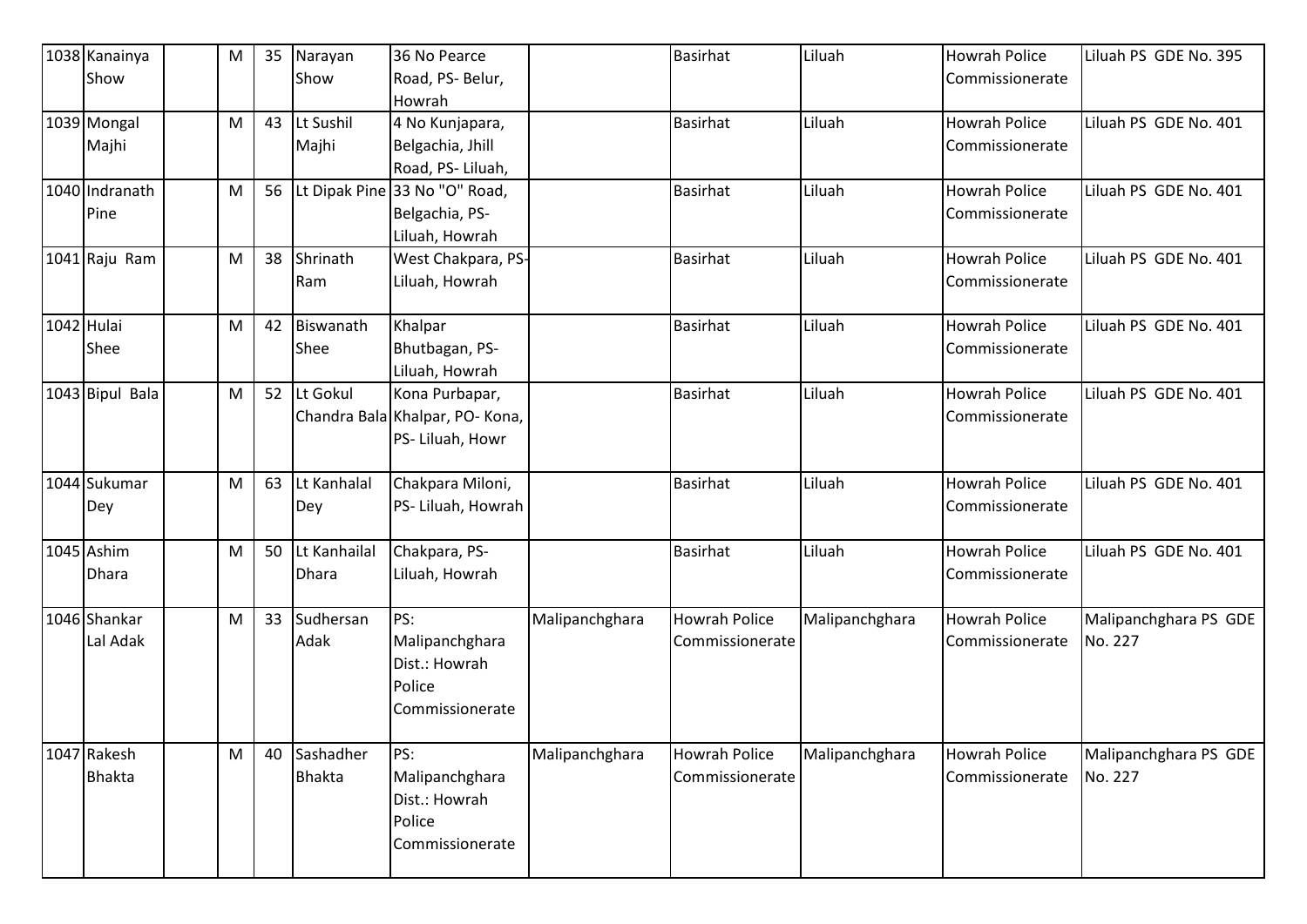|           | 1048 Animesh            | M | 38 | Harekrishna        | PS:                                                                                                       | Malipanchghara | <b>Howrah Police</b>                    | Malipanchghara | <b>Howrah Police</b>                    | Malipanchghara PS GDE   |
|-----------|-------------------------|---|----|--------------------|-----------------------------------------------------------------------------------------------------------|----------------|-----------------------------------------|----------------|-----------------------------------------|-------------------------|
|           | Dutta                   |   |    | Dutta              | Malipanchghara<br>Dist.: Howrah<br>Police<br>Commissionerate                                              |                | Commissionerate                         |                | Commissionerate                         | No. 227                 |
|           | 1049 Firoj Ali Sk Firoj | M | 26 | Mijanur Sk         | Chanjile Chak<br>Khasi Bauria<br>Howrah PS:<br>Sankrail Dist.:<br><b>Howrah Police</b><br>Commissionerate | Sankrail       | <b>Howrah Police</b><br>Commissionerate | Sankrail       | <b>Howrah Police</b><br>Commissionerate | Sankrail PS GDE No. 298 |
|           | 1050 Mangal<br>Kumar    | M | 18 | Singha<br>Mahato   | Dhulagarh<br>Sankrail Howrah<br>PS: Sankrail Dist.:<br><b>Howrah Police</b><br>Commissionerate            | Sankrail       | <b>Howrah Police</b><br>Commissionerate | Sankrail       | <b>Howrah Police</b><br>Commissionerate | Sankrail PS GDE No. 294 |
|           | 1051 Sourav<br>Kumar    | M | 18 | Satyen<br>Mahato   | Do Sankrail<br>Howrah PS:<br>Sankrail Dist.:<br><b>Howrah Police</b><br>Commissionerate                   | Sankrail       | <b>Howrah Police</b><br>Commissionerate | Sankrail       | <b>Howrah Police</b><br>Commissionerate | Sankrail PS GDE No. 294 |
| 1052 Biki | Chowdhur                | M | 22 | Mohan<br>Chowdhury | Do Sankrail<br>Howrah PS:<br>Sankrail Dist.:<br><b>Howrah Police</b><br>Commissionerate                   | Sankrail       | <b>Howrah Police</b><br>Commissionerate | Sankrail       | <b>Howrah Police</b><br>Commissionerate | Sankrail PS GDE No. 294 |
|           | 1053 Sumit<br>Kumar     | M | 21 | Suraj Kumar        | Do Sankrail<br>Kolkata PS:<br>Sankrail Dist.:<br><b>Howrah Police</b><br>Commissionerate                  | Sankrail       | <b>Howrah Police</b><br>Commissionerate | Sankrail       | <b>Howrah Police</b><br>Commissionerate | Sankrail PS GDE No. 294 |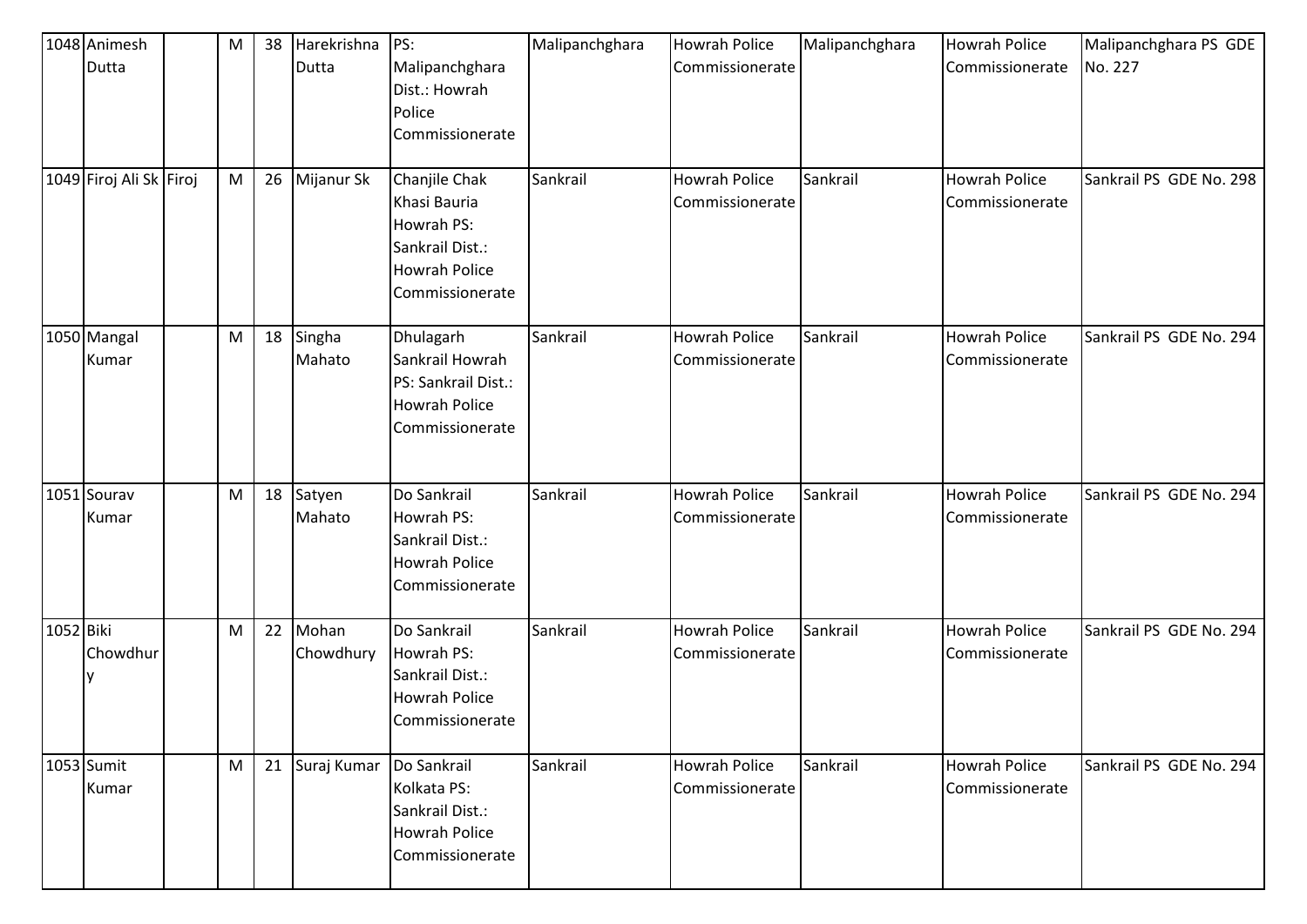| 1054 Mithun<br>Kumar<br>1055 Akash<br>Adhikari | M<br>M | 18<br>22 | Tuntun<br>Mahato<br>Arpit<br>Adhikari | Do Sankrail<br>Howrah PS:<br>Sankrail Dist.:<br><b>Howrah Police</b><br>Commissionerate<br>Panchpara<br>Rabindrapolly,<br>Radhadasi Sankrail<br>Howrah PS:<br>Sankrail Dist.:<br><b>Howrah Police</b><br>Commissionerate | Sankrail<br>Sankrail | <b>Howrah Police</b><br>Commissionerate<br><b>Howrah Police</b><br>Commissionerate | Sankrail<br>Sankrail | <b>Howrah Police</b><br>Commissionerate<br><b>Howrah Police</b><br>Commissionerate | Sankrail PS GDE No. 294<br>Sankrail PS GDE No. 152 |
|------------------------------------------------|--------|----------|---------------------------------------|--------------------------------------------------------------------------------------------------------------------------------------------------------------------------------------------------------------------------|----------------------|------------------------------------------------------------------------------------|----------------------|------------------------------------------------------------------------------------|----------------------------------------------------|
| 1056 Raju Jana                                 | M      | 25       | Gour Jana                             | Panchpara<br>Rabindrapolly,<br>Radhadasi Sankrail<br>Howrah PS:<br>Sankrail Dist.:<br><b>Howrah Police</b><br>Commissionerate                                                                                            | Sankrail             | <b>Howrah Police</b><br>Commissionerate                                            | Sankrail             | <b>Howrah Police</b><br>Commissionerate                                            | Sankrail PS GDE No. 152                            |
| 1057 Samir<br>Dolui                            | M      | 43       | Lt. Amor<br>Dolui                     | Nimtala Panchpara Sankrail<br>Sankrail Howrah<br>PS: Sankrail Dist.:<br><b>Howrah Police</b><br>Commissionerate                                                                                                          |                      | <b>Howrah Police</b><br>Commissionerate                                            | Sankrail             | <b>Howrah Police</b><br>Commissionerate                                            | Sankrail PS GDE No. 152                            |
| 1058 Md Chand<br>Ansari                        | M      | 28       | Noor Alam<br>Ansari                   | Lichubagan<br>Thanamakua<br>Sankrail Kolkata<br>PS: Sankrail Dist.:<br><b>Howrah Police</b><br>Commissionerate                                                                                                           | Sankrail             | Howrah Police<br>Commissionerate                                                   | Sankrail             | Howrah Police<br>Commissionerate                                                   | Sankrail PS GDE No. 176                            |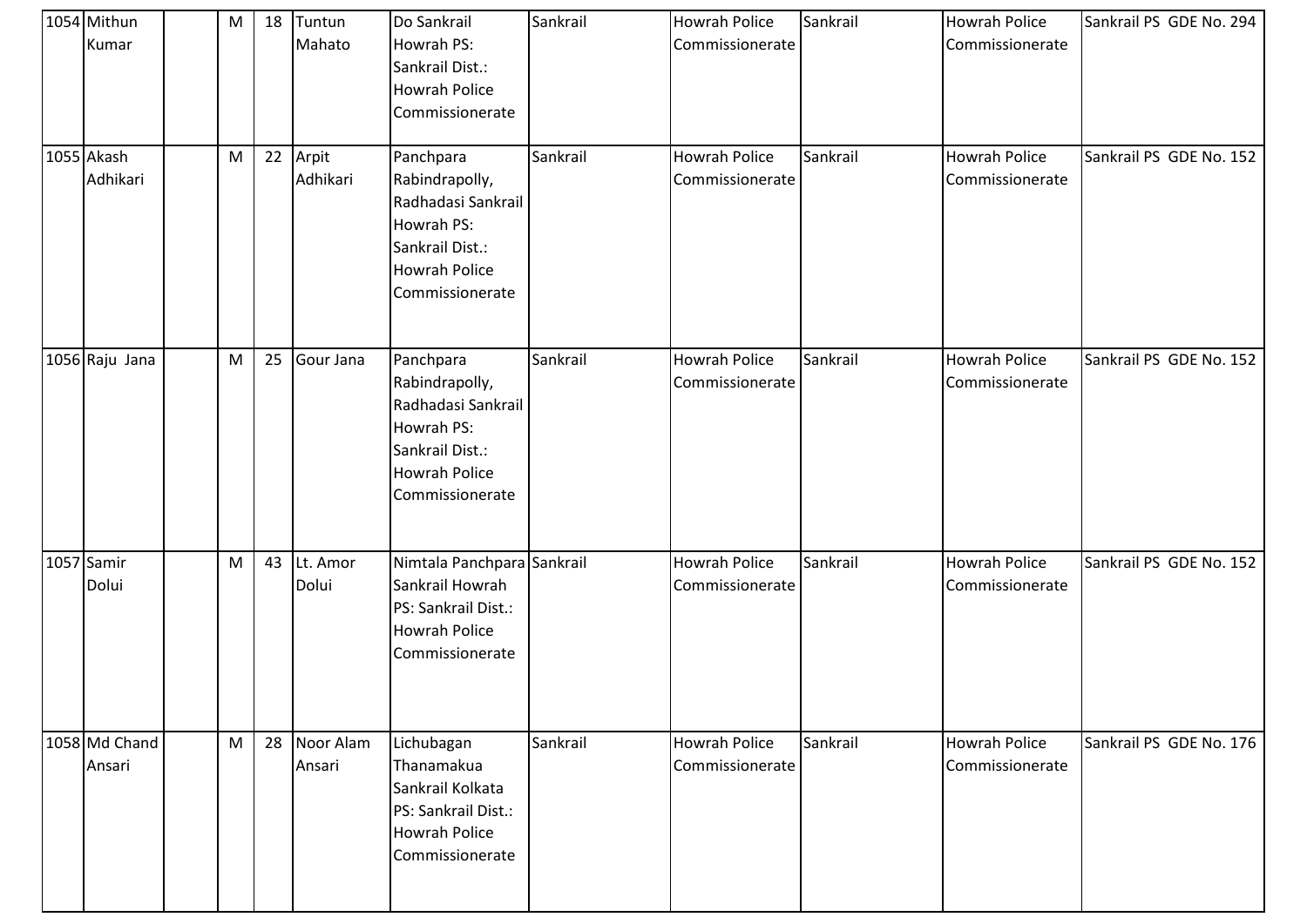|          | 1059 Md Sakil<br>Ahamed   | M | 28 | Md. Siraj                      | Lichubagan<br>Thanamakua<br>Sankrail Howrah<br>PS: Sankrail Dist.:<br><b>Howrah Police</b><br>Commissionerate | Sankrail | <b>Howrah Police</b><br>Commissionerate | Sankrail     | Howrah Police<br>Commissionerate        | Sankrail PS GDE No. 176        |
|----------|---------------------------|---|----|--------------------------------|---------------------------------------------------------------------------------------------------------------|----------|-----------------------------------------|--------------|-----------------------------------------|--------------------------------|
|          | 1060 Sanjit<br>Chatterjee | M |    | Lt.<br>Chandidas<br>Chatterjee | Bokopara, 2 No.<br>Sultanpur, PS-<br>Santragachi,<br>Howrah                                                   |          | <b>Basirhat</b>                         | Santragachhi | <b>Howrah Police</b><br>Commissionerate | Santragachhi PS GDE No.<br>194 |
|          | 1061 Maiman<br>Rashid     | M | 25 | Mustak<br>Ahmed                | Shibpur PS:<br>Shibpur Dist.:<br><b>Howrah Police</b><br>Commissionerate                                      | Shibpur  | <b>Howrah Police</b><br>Commissionerate | Shibpur      | <b>Howrah Police</b><br>Commissionerate | Shibpur PS GDE No. 307         |
|          | 1062 Md. Aslam            | M | 22 | Mumtaz                         | Shibpur PS:<br>Shibpur Dist.:<br><b>Howrah Police</b><br>Commissionerate                                      | Shibpur  | <b>Howrah Police</b><br>Commissionerate | Shibpur      | <b>Howrah Police</b><br>Commissionerate | Shibpur PS GDE No. 308         |
| 1063 Md. | Fakiruddin                | M | 45 | Md. Sharif                     | Shibpur PS:<br>Shibpur Dist.:<br><b>Howrah Police</b><br>Commissionerate                                      | Shibpur  | <b>Howrah Police</b><br>Commissionerate | Shibpur      | <b>Howrah Police</b><br>Commissionerate | Shibpur PS GDE No. 340         |
|          | 1064 Md. Noor             | M | 37 | Saikat Ali                     | Shibpur PS:<br>Shibpur Dist.:<br><b>Howrah Police</b><br>Commissionerate                                      | Shibpur  | <b>Howrah Police</b><br>Commissionerate | Shibpur      | <b>Howrah Police</b><br>Commissionerate | Shibpur PS GDE No. 340         |
|          | 1065 Amir Khan            | M | 24 | Arman Khan Shibpur PS:         | Shibpur Dist.:<br><b>Howrah Police</b><br>Commissionerate                                                     | Shibpur  | <b>Howrah Police</b><br>Commissionerate | Shibpur      | Howrah Police<br>Commissionerate        | Shibpur PS GDE No. 340         |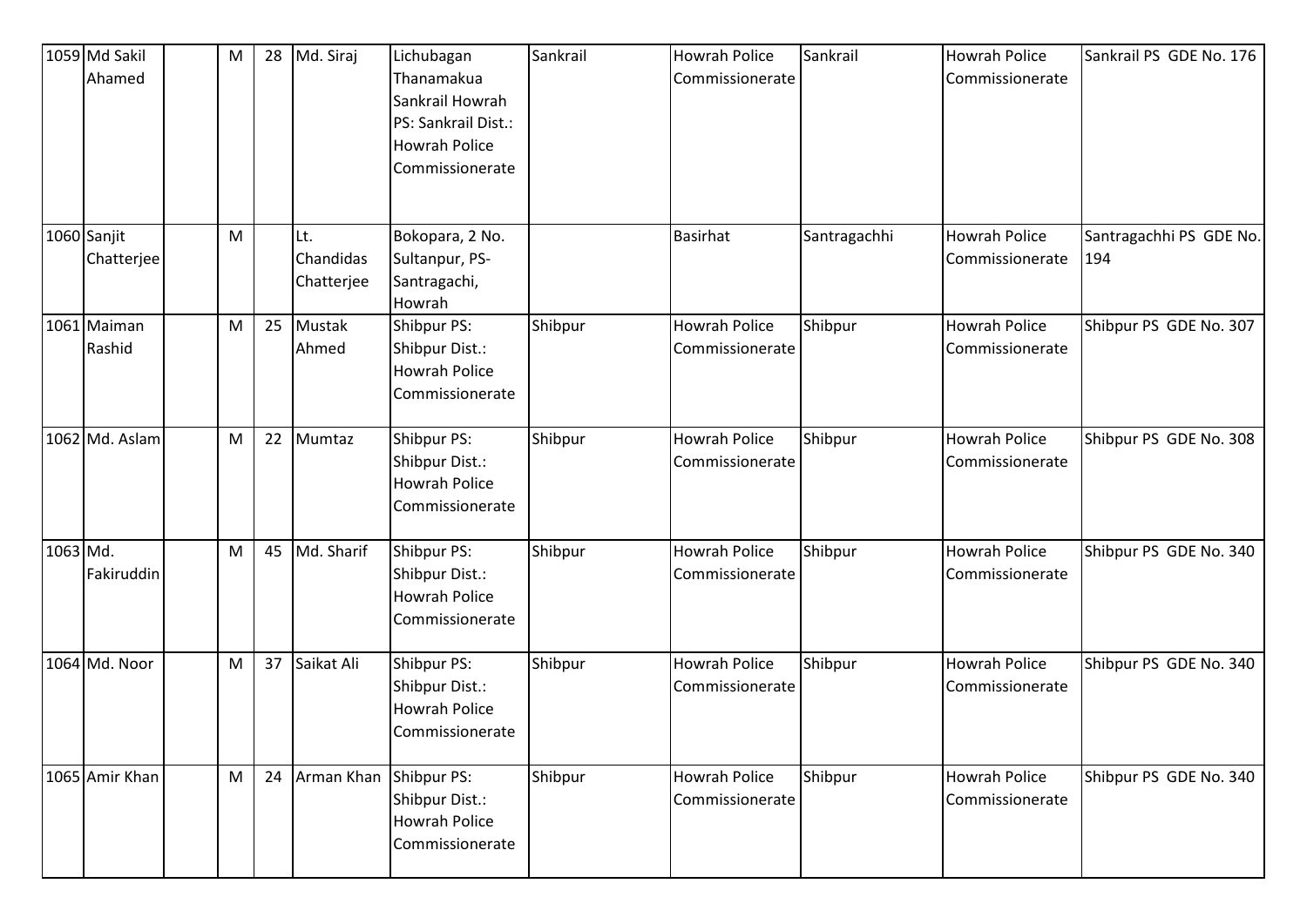| 1066 Raj  |                                     | ${\sf M}$ |    | <b>Bijay Singh</b>       | Shibpur PS:<br>Shibpur Dist.:<br><b>Howrah Police</b><br>Commissionerate                                   | Shibpur | <b>Howrah Police</b><br>Commissionerate | Shibpur       | <b>Howrah Police</b><br>Commissionerate | Shibpur PS GDE No. 340 |
|-----------|-------------------------------------|-----------|----|--------------------------|------------------------------------------------------------------------------------------------------------|---------|-----------------------------------------|---------------|-----------------------------------------|------------------------|
|           | 1067 Shivam<br>Mallick              | M         | 18 | Chandan<br>Mallick       | Shibpur PS:<br>Shibpur Dist.:<br><b>Howrah Police</b><br>Commissionerate                                   | Shibpur | <b>Howrah Police</b><br>Commissionerate | Shibpur       | <b>Howrah Police</b><br>Commissionerate | Shibpur PS GDE No. 352 |
|           | 1068 Debu Das                       | M         | 18 | Surjo Das                | Shibpur PS:<br>Shibpur Dist.:<br><b>Howrah Police</b><br>Commissionerate                                   | Shibpur | Howrah Police<br>Commissionerate        | Shibpur       | <b>Howrah Police</b><br>Commissionerate | Shibpur PS GDE No. 352 |
|           | 1069 Surajit Bag                    | M         | 18 | Satyajit Bag             | Shibpur PS:<br>Shibpur Dist.:<br><b>Howrah Police</b><br>Commissionerate                                   | Shibpur | <b>Howrah Police</b><br>Commissionerate | Shibpur       | <b>Howrah Police</b><br>Commissionerate | Shibpur PS GDE No. 352 |
| 1070 Roni | Mallick                             | M         | 18 | <b>Bapi Mallick</b>      | Shibpur PS:<br>Shibpur Dist.:<br><b>Howrah Police</b><br>Commissionerate                                   | Shibpur | <b>Howrah Police</b><br>Commissionerate | Shibpur       | <b>Howrah Police</b><br>Commissionerate | Shibpur PS GDE No. 352 |
|           | 1071 Bikram<br>Bag                  | M         | 18 | Bapi Bag                 | Shibpur PS:<br>Shibpur Dist.:<br><b>Howrah Police</b><br>Commissionerate                                   | Shibpur | Howrah Police<br>Commissionerate        | Shibpur       | <b>Howrah Police</b><br>Commissionerate | Shibpur PS GDE No. 352 |
|           | 1072 Lakshi<br>Narayan<br>Jaysowara | M         |    | Lt Badalram<br>Jaysowara | North Mill "B†Bauria<br>BlockLine No.03,<br>Qrt No.35, PS Baur<br>PS: Bauria Dist.:<br><b>Howrah Rural</b> |         | <b>Howrah Rural</b>                     | <b>Bauria</b> | <b>Howrah Rural</b>                     | Bauria PS GDE No. 154  |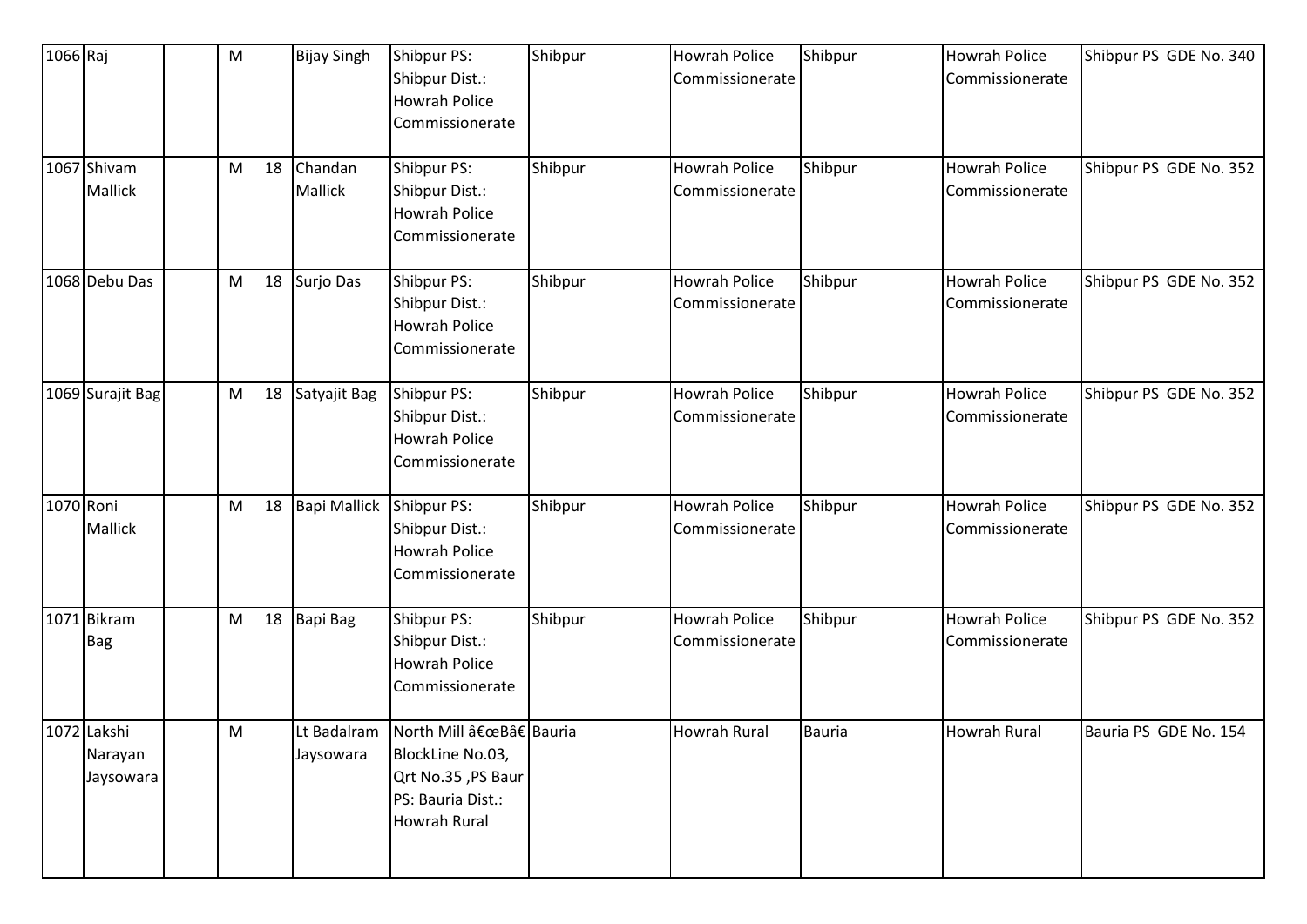|         | 1073 Abdul Raj | M |    |               | Abdul Aahed East Burikhali, | <b>Bauria</b>   | <b>Howrah Rural</b> | <b>Bauria</b>   | Howrah Rural | Bauria PS GDE No. 168  |
|---------|----------------|---|----|---------------|-----------------------------|-----------------|---------------------|-----------------|--------------|------------------------|
|         |                |   |    |               | Kadamtala, PS               |                 |                     |                 |              |                        |
|         |                |   |    |               | Bauria, Howrah.             |                 |                     |                 |              |                        |
|         |                |   |    |               | PS: Bauria Dist.:           |                 |                     |                 |              |                        |
|         |                |   |    |               | <b>Howrah Rural</b>         |                 |                     |                 |              |                        |
| 1074 Sk |                | M | 25 | Sk. Daud Ali  | JB Pur PS:                  | Jagatballavpore | <b>Howrah Rural</b> | Jagatballavpore | Howrah Rural | Jagatballavpore PS GDE |
|         | Hasanur        |   |    |               | Jagatballavpore             |                 |                     |                 |              | No. 305                |
|         |                |   |    |               | Dist.: Howrah               |                 |                     |                 |              |                        |
|         |                |   |    |               | Rural                       |                 |                     |                 |              |                        |
|         | 1075 Samir     | M | 20 | Nepal         | <b>Baragram More</b>        | Joypur          | Purulia             | Joypur          | Purulia      | Joypur PS GDE No. 228  |
|         | Kaibartya      |   |    | Kaibartya     | PS: Joypur Dist.:           |                 |                     |                 |              |                        |
|         |                |   |    |               | Purulia                     |                 |                     |                 |              |                        |
|         | 1076 Fakir     | M | 50 | Lt. Kuila     | <b>Baragram More</b>        | Joypur          | Purulia             | Joypur          | Purulia      | Joypur PS GDE No. 228  |
|         | Mahato         |   |    | Mahato        | PS: Joypur Dist.:           |                 |                     |                 |              |                        |
|         |                |   |    |               | Purulia                     |                 |                     |                 |              |                        |
|         | 1077 Pradip    | M | 19 | Satrughana    | <b>Baragram More</b>        | Joypur          | Purulia             | Joypur          | Purulia      | Joypur PS GDE No. 240  |
|         | Kalindi        |   |    | Kalindi       | PS: Joypur Dist.:           |                 |                     |                 |              |                        |
|         |                |   |    |               | Purulia                     |                 |                     |                 |              |                        |
|         | 1078 Upen      | M | 28 | Suchand       | <b>Baragram More</b>        | Joypur          | Purulia             | Joypur          | Purulia      | Joypur PS GDE No. 240  |
|         | Kalindi        |   |    | Kalindi       | PS: Joypur Dist.:           |                 |                     |                 |              |                        |
|         |                |   |    |               | Purulia                     |                 |                     |                 |              |                        |
|         | 1079 Rajib     | M | 25 | Bideshi       | Dumurdih More               | Joypur          | Purulia             | Joypur          | Purulia      | Joypur PS GDE No. 221  |
|         | Nayek          |   |    | Nayek         | PS: Joypur Dist.:           |                 |                     |                 |              |                        |
|         |                |   |    |               | Purulia                     |                 |                     |                 |              |                        |
|         | 1080 Durgachar | M | 28 | Lt. Sripati   | Dumurdih More               | Joypur          | Purulia             | Joypur          | Purulia      | Joypur PS GDE No. 221  |
|         | lan            |   |    | Mahato        | PS: Joypur Dist.:           |                 |                     |                 |              |                        |
|         | Mahato         |   |    |               | Purulia                     |                 |                     |                 |              |                        |
|         | 1081 Bhaskar   | M | 19 | Kinkar        | Joypur Bazar PS:            | Joypur          | Purulia             | Joypur          | Purulia      | Joypur PS GDE No. 235  |
|         | Mahato         |   |    | Mahato        | Joypur Dist.:               |                 |                     |                 |              |                        |
|         |                |   |    |               | Purulia                     |                 |                     |                 |              |                        |
|         | 1082 Biram     | M | 34 | Lt. Kiriti    | Joypur Bazar PS:            | Joypur          | Purulia             | Joypur          | Purulia      | Joypur PS GDE No. 235  |
|         | Pandey         |   |    | Pandey        | Joypur Dist.:               |                 |                     |                 |              |                        |
|         |                |   |    |               | Purulia                     |                 |                     |                 |              |                        |
|         | 1083 Bijay     | M | 28 | Ashoke        | Vill-Bachhri, PS-           | Shyampur        | Howrah Rural        | Shyampur        | Howrah Rural | Shyampur PS GDE No.    |
|         | <b>Bhunia</b>  |   |    | <b>Bhunia</b> | Shyampur,                   |                 |                     |                 |              | 258                    |
|         |                |   |    |               | Howrah PS:                  |                 |                     |                 |              |                        |
|         |                |   |    |               | Shyampur Dist.:             |                 |                     |                 |              |                        |
|         |                |   |    |               | <b>Howrah Rural</b>         |                 |                     |                 |              |                        |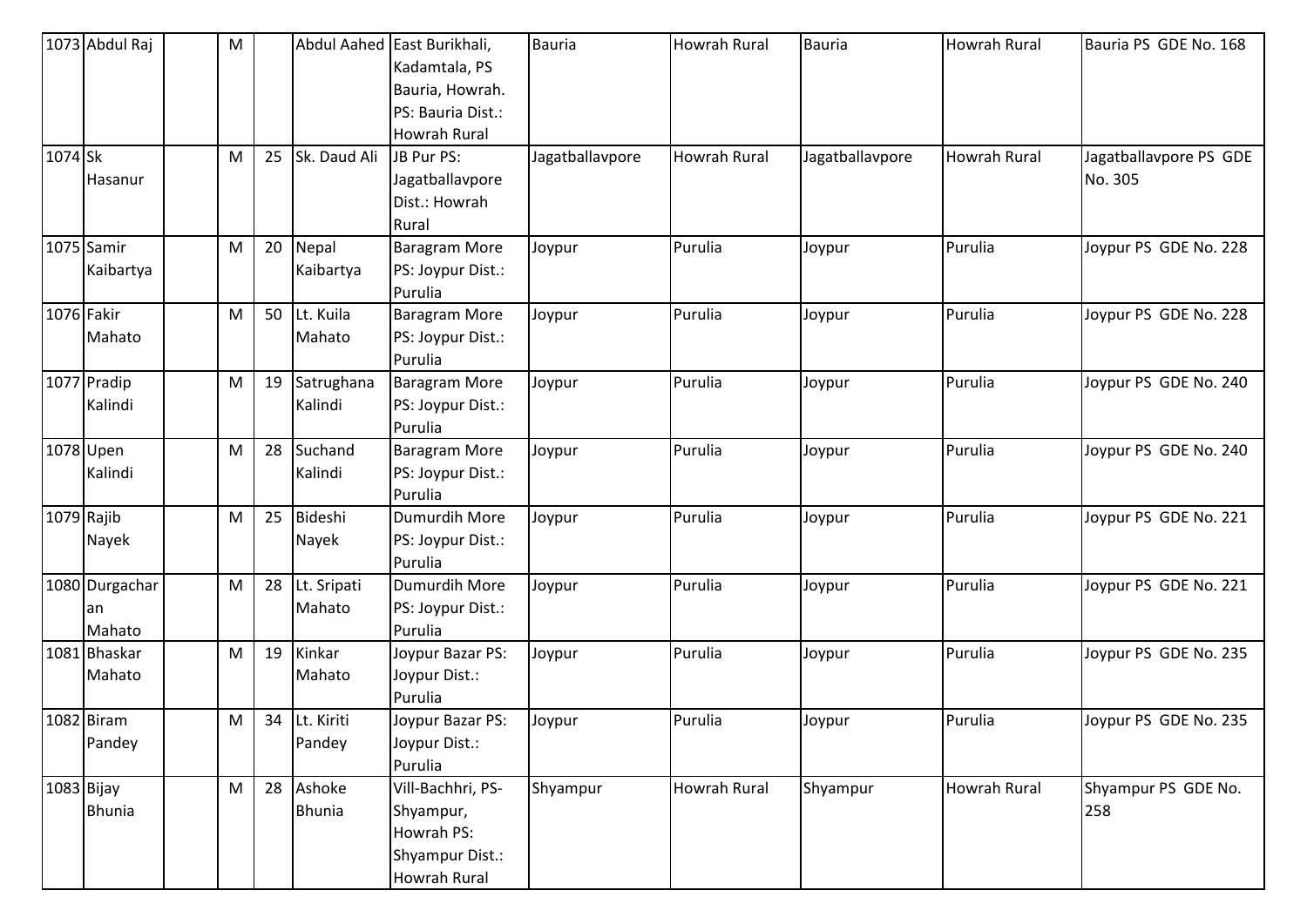| 1084 Prasenjit<br>Das            | M         | 29 | Rabin Das               | Vill-Kamdevpur, PS-Shyampur<br>Shyampur,<br>Howrah PS:<br>Shyampur Dist.:<br><b>Howrah Rural</b>      |          | Howrah Rural                              | Shyampur       | <b>Howrah Rural</b>                | Shyampur PS GDE No.<br>261       |
|----------------------------------|-----------|----|-------------------------|-------------------------------------------------------------------------------------------------------|----------|-------------------------------------------|----------------|------------------------------------|----------------------------------|
| 1085 Sk. Siraj<br>Abbas<br>Sahid | M         | 20 |                         | Sk. Janirul Ali Vill-Nischindapur,<br>PS-Shyampur,<br>Howrah PS:<br>Shyampur Dist.:<br>Howrah Rural   | Shyampur | <b>Howrah Rural</b>                       | Shyampur       | <b>Howrah Rural</b>                | Shyampur PS GDE No.<br>84        |
| 1086 Sk. Hapijul                 | M         | 27 | Sk. Iddrish<br>Ali      | Vill-Belari, PS-<br>Shyampur,<br>Howrah PS:<br>Shyampur Dist.:<br><b>Howrah Rural</b>                 | Shyampur | Howrah Rural                              | Shyampur       | <b>Howrah Rural</b>                | Shyampur PS GDE No.<br>84        |
| 1087 Akash<br>Pramanick          | M         | 20 | Sibu<br>Pramanik        | Vill-Khurigachi, PS-Shyampur<br>Shyampur,<br>Howrah PS:<br>Shyampur Dist.:<br><b>Howrah Rural</b>     |          | <b>Howrah Rural</b>                       | Shyampur       | <b>Howrah Rural</b>                | Shyampur PS GDE No.<br>84        |
| 1088 Sourav<br>Middya            | M         | 22 | <b>Subhas</b><br>Middya | Vill-Khurigachi, PS- Shyampur<br>Shyampur,<br>Howrah PS:<br>Shyampur Dist.:<br><b>Howrah Rural</b>    |          | <b>Howrah Rural</b>                       | Shyampur       | Howrah Rural                       | Shyampur PS GDE No.<br>84        |
| 1089 Subhankar<br>Das            | M         | 19 | <b>Biswajit Das</b>     | Vill-Khurigachi, PS- Shyampur<br>Shyampur,<br>Howrah PS:<br>Shyampur Dist.:<br>Howrah Rural           |          | <b>Howrah Rural</b>                       | Shyampur       | Howrah Rural                       | Shyampur PS GDE No.<br>84        |
| 1090 Sudeb<br>Dalui              | ${\sf M}$ |    | Lt. Ananda<br>Dalui     | Koriachak PS:<br><b>Bagnan Dist.:</b><br><b>Howrah Rural</b>                                          | Bagnan   | Howrah Rural                              | Udaynarayanpur | <b>Howrah Rural</b>                | Udaynarayanpur PS GDE<br>No. 185 |
| 1091 Dipak<br>Mahato             | M         | 22 | Lt. Rajmohan<br>Mahato  | Vill+PS-Dalkhola,<br>Dist-Uttar Dinajpur<br>PS: Chakulia Dist.:<br><b>Islampur Police</b><br>District | Chakulia | <b>Islampur Police</b><br><b>District</b> | Chakulia       | <b>Islampur Police</b><br>District | Chakulia PS GDE No. 137          |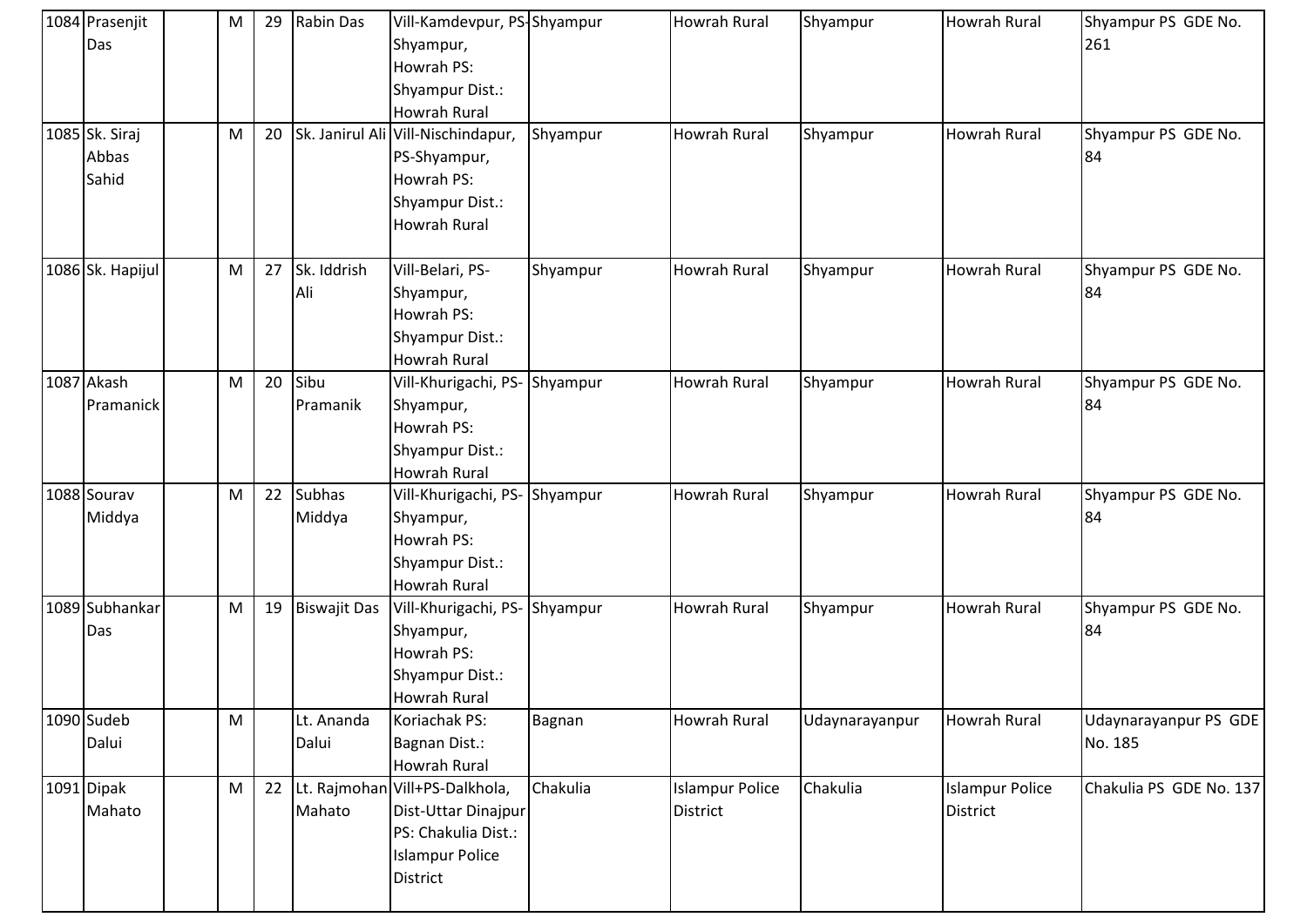| 1092 Md. |                  | M | 28 | Usman Gani   | Vill-Dalkhola PS:               | Dalkhola  | <b>Islampur Police</b> | Chakulia  | <b>Islampur Police</b> | Chakulia PS GDE No. 137 |
|----------|------------------|---|----|--------------|---------------------------------|-----------|------------------------|-----------|------------------------|-------------------------|
|          | Shahid           |   |    |              | Dalkhola Dist.:                 |           | <b>District</b>        |           | <b>District</b>        |                         |
|          | Alam             |   |    |              | <b>Islampur Police</b>          |           |                        |           |                        |                         |
|          |                  |   |    |              | District                        |           |                        |           |                        |                         |
|          | 1093 Jitu Yadav  | M |    | Rabindor     | Dalkhola PS:                    | Dalkhola  | <b>Islampur Police</b> | Chakulia  | <b>Islampur Police</b> | Chakulia PS GDE No. 137 |
|          |                  |   |    | Yadav        | Dalkhola Dist.:                 |           | <b>District</b>        |           | <b>District</b>        |                         |
|          |                  |   |    |              | <b>Islampur Police</b>          |           |                        |           |                        |                         |
|          |                  |   |    |              | District                        |           |                        |           |                        |                         |
|          | 1094 Mafikul Sk  | M | 21 | Sansul Sk    | <b>HERAMPUR PS:</b>             | Islampore | Murshidabad            | Islampore | Murshidabad            | Islampore PS GDE No.    |
|          |                  |   |    |              | <b>Islampore Dist.:</b>         |           |                        |           |                        | 259                     |
|          |                  |   |    |              | Murshidabad                     |           |                        |           |                        |                         |
|          | 1095 Surojit     | M | 24 | Sanat        | <b>CHAR DAULATPUR Islampore</b> |           | Murshidabad            | Islampore | Murshidabad            | Islampore PS GDE No.    |
|          | Mondal           |   |    | Mondal       | PS: Islampore                   |           |                        |           |                        | 259                     |
|          |                  |   |    |              | Dist.: Murshidabad              |           |                        |           |                        |                         |
|          |                  |   |    |              |                                 |           |                        |           |                        |                         |
|          | 1096 Jayanta     | M | 22 | Raghu        | <b>CHAR DAULATPUR Islampore</b> |           | Murshidabad            | Islampore | Murshidabad            | Islampore PS GDE No.    |
|          | Pahariya         |   |    | Pahariya     | PS: Islampore                   |           |                        |           |                        | 244                     |
|          |                  |   |    |              | Dist.: Murshidabad              |           |                        |           |                        |                         |
|          |                  |   |    |              |                                 |           |                        |           |                        |                         |
|          | 1097 Jahangir    | M | 26 | Anisur       | <b>NAJIRPUR PS:</b>             | Islampore | Murshidabad            | Islampore | Murshidabad            | Islampore PS GDE No.    |
|          | Alam             |   |    | Rahaman      | Islampore Dist.:                |           |                        |           |                        | 244                     |
|          |                  |   |    |              | Murshidabad                     |           |                        |           |                        |                         |
|          | 1098 Sahin       | M | 25 | Alam         | <b>SENPARA PS:</b>              | Islampore | Murshidabad            | Islampore | Murshidabad            | Islampore PS GDE No.    |
|          | Mondal           |   |    | Mondal       | Islampore Dist.:                |           |                        |           |                        | 244                     |
|          |                  |   |    |              | Murshidabad                     |           |                        |           |                        |                         |
|          | 1099 Firoja Bibi | M | 42 | Sumer Ali    | <b>NALBATA PS:</b>              | Islampore | Murshidabad            | Islampore | Murshidabad            | Islampore PS GDE No.    |
|          |                  |   |    |              | Islampore Dist.:                |           |                        |           |                        | 244                     |
|          |                  |   |    |              | Murshidabad                     |           |                        |           |                        |                         |
|          | 1100 Umar Ali    | M | 45 | Kalu Sk      | <b>NALBATA PS:</b>              | Islampore | Murshidabad            | Islampore | Murshidabad            | Islampore PS GDE No.    |
|          | Sk               |   |    |              | <b>Islampore Dist.:</b>         |           |                        |           |                        | 244                     |
|          |                  |   |    |              | Murshidabad                     |           |                        |           |                        |                         |
|          | 1101 Rashida     | M | 39 | Ummar Ali    | <b>NALBATA PS:</b>              | Islampore | Murshidabad            | Islampore | Murshidabad            | Islampore PS GDE No.    |
|          | Bibi             |   |    | <b>Sk</b>    | Islampore Dist.:                |           |                        |           |                        | 244                     |
|          |                  |   |    |              | Murshidabad                     |           |                        |           |                        |                         |
|          | 1102 Jillar      | M | 40 | Lt. Yead Ali | <b>KANCHANPUR PS:</b>           | Islampore | Murshidabad            | Islampore | Murshidabad            | Islampore PS GDE No.    |
|          | Rahaman          |   |    |              | <b>Islampore Dist.:</b>         |           |                        |           |                        | 259                     |
|          |                  |   |    |              | Murshidabad                     |           |                        |           |                        |                         |
|          |                  |   |    |              |                                 |           |                        |           |                        |                         |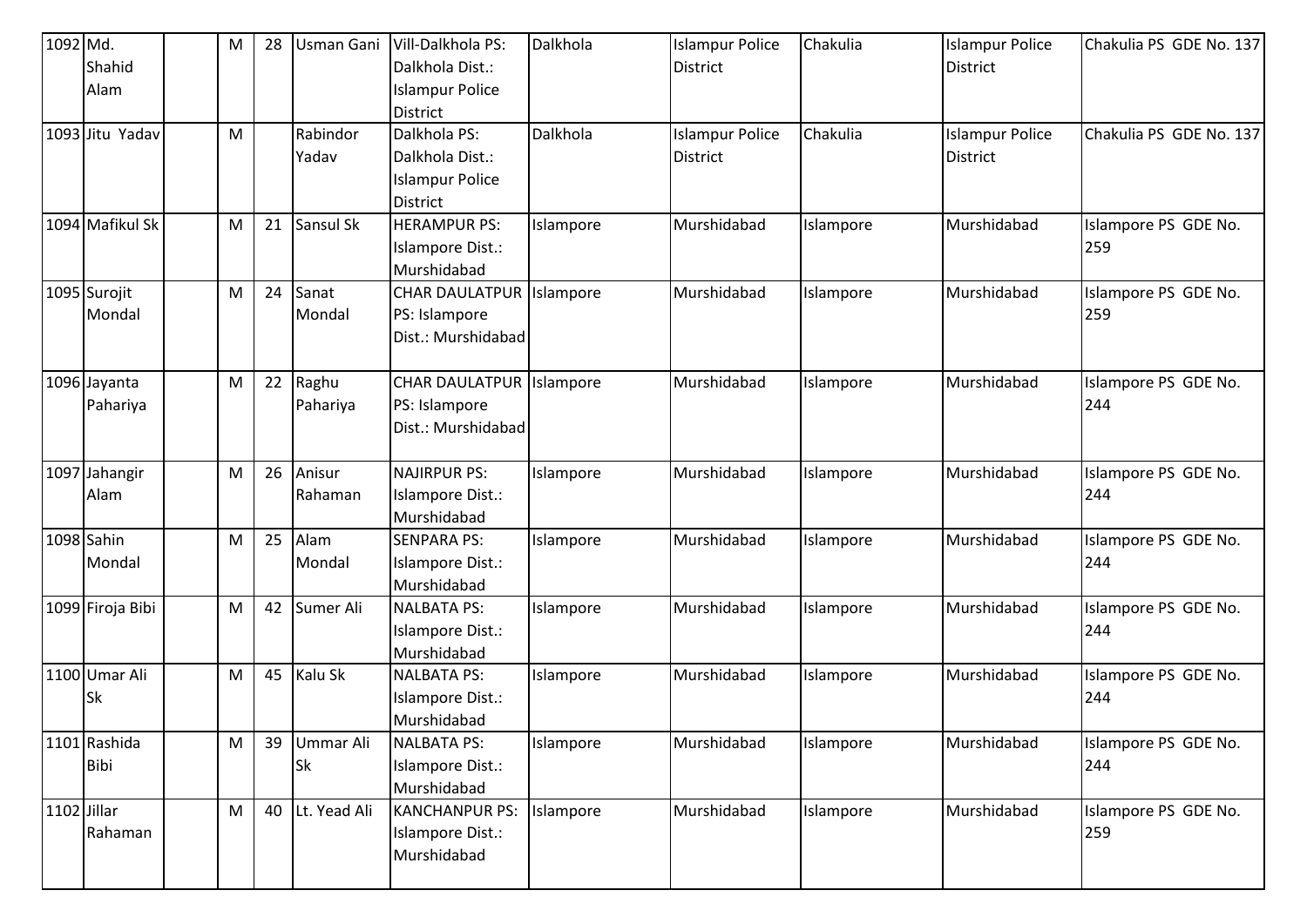| 1103 Afajuddin<br>Sk  |       | M | 35 | Lt. Yead Ali                    | <b>KANCHANPUR PS:</b><br><b>Islampore Dist.:</b><br>Murshidabad                                        | Islampore  | Murshidabad | Islampore  | Murshidabad | Islampore PS GDE No.<br>259  |
|-----------------------|-------|---|----|---------------------------------|--------------------------------------------------------------------------------------------------------|------------|-------------|------------|-------------|------------------------------|
| 1104 Numainul<br>Sk   |       | M | 45 | lĿt.<br>Rahajuddin<br><b>Sk</b> | <b>GOPALPUR PS:</b><br>Islampore Dist.:<br>Murshidabad                                                 | Islampore  | Murshidabad | Islampore  | Murshidabad | Islampore PS GDE No.<br>249  |
| 1105 Sujan Sk         |       | M | 19 | Obaidul Sk                      | <b>RANINAGAR PS:</b><br>Raninagar Dist.:<br>Murshidabad                                                | Raninagar  | Murshidabad | Islampore  | Murshidabad | Islampore PS GDE No.<br>259  |
| 1106 Bapon Sk         |       | M | 26 | Mondal                          | Abdus Salam RANINAGAR PS:<br>Raninagar Dist.:<br>Murshidabad                                           | Raninagar  | Murshidabad | Islampore  | Murshidabad | Islampore PS GDE No.<br>244  |
| 1107 Rounak<br>Kar    | Hengu | M |    | Malay Kanti<br>Kar              | Jhakuapara<br>Mandalghat, PO<br>Pandapara, GP<br>Kharia, PS PS:<br>Jalpaiguri Dist.:<br>Jalpaiguri     | Jalpaiguri | Jalpaiguri  | Jalpaiguri | Jalpaiguri  | Jalpaiguri PS GDE No.<br>231 |
| 1108 Haren<br>Roy     |       | M | 30 | Thalthala<br>Roy                | Panbari, PS<br>Maynaguri, Dist<br>Jalpaiguri PS:<br>Moynaguri Dist.:<br>Jalpaiguri                     | Moynaguri  | Jalpaiguri  | Jalpaiguri | Jalpaiguri  | Jalpaiguri PS GDE No.<br>281 |
| 1109 Bikram<br>Sikdar |       | M | 22 | Goun Sikdar                     | Uttar Sukanta<br>Nagar Colony, PS<br>Kotwali, Dist Jalpa<br>PS: Jalpaiguri Dist.:<br>Jalpaiguri        | Jalpaiguri | Jalpaiguri  | Jalpaiguri | Jalpaiguri  | Jalpaiguri PS GDE No.<br>281 |
| 1110 Gokul<br>Sarkar  |       | M | 22 | <b>Dulal Sarkar</b>             | <b>Uttar Sukanta</b><br>Nagar Colony, PS<br>Kotwali, Dist Jalpa<br>PS: Jalpaiguri Dist.:<br>Jalpaiguri | Jalpaiguri | Jalpaiguri  | Jalpaiguri | Jalpaiguri  | Jalpaiguri PS GDE No.<br>281 |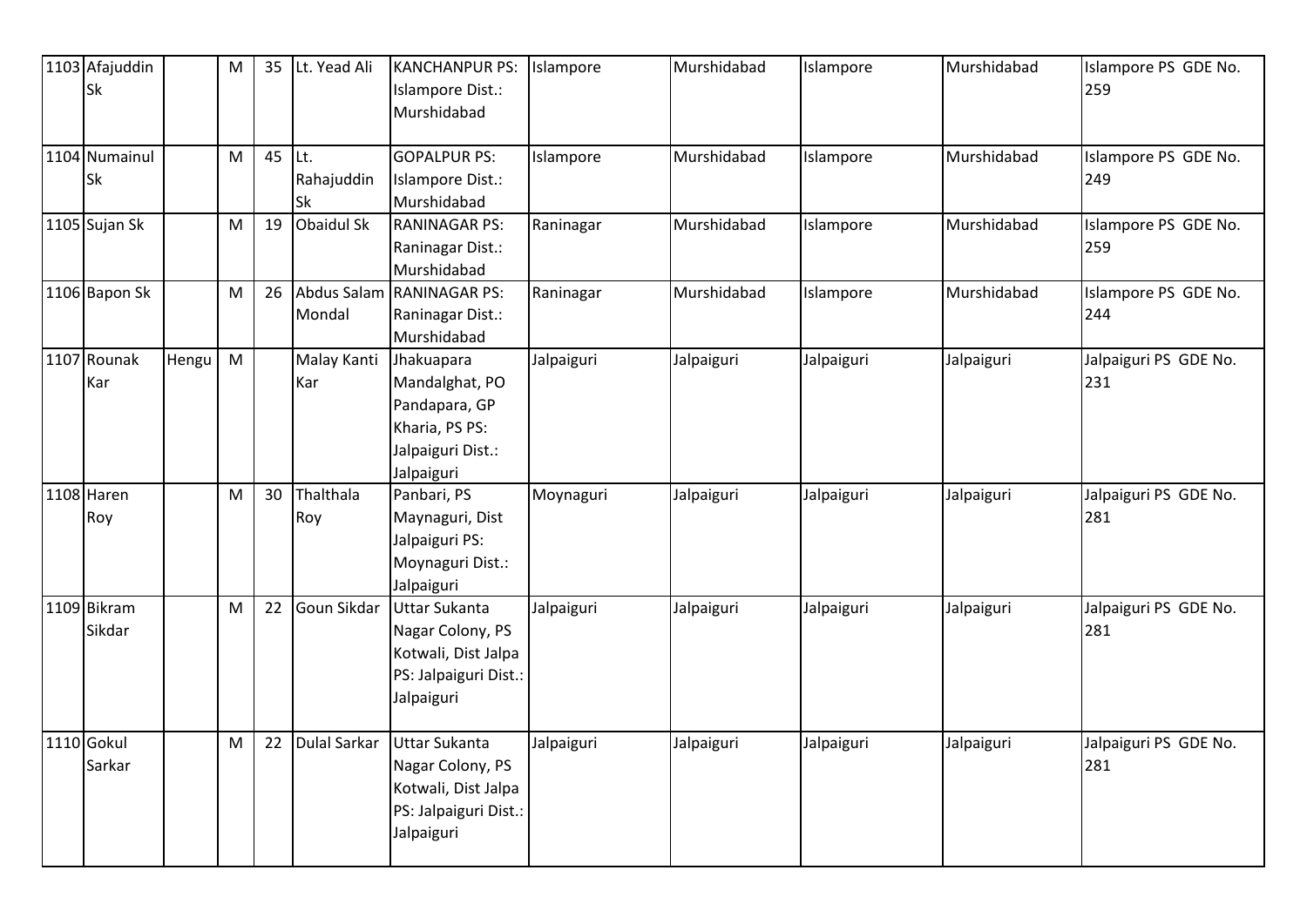| 1111 Debu Das                | M | 20 | Lt.mantu<br>Das           | 5 No Ghumti,<br>sarkar para, PS-<br>Kotwali PS:<br>Jalpaiguri women<br>Dist.: Jalpaiguri | Jalpaiguri women | Jalpaiguri | Jalpaiguri women | Jalpaiguri | Jalpaiguri women PS<br><b>GDE No. 169</b> |
|------------------------------|---|----|---------------------------|------------------------------------------------------------------------------------------|------------------|------------|------------------|------------|-------------------------------------------|
| 1112 Dhruba<br>Rajak         | M | 18 | Ganesh<br>Rajak           | Dinbazar, Maroari<br>Patti, PS- kotwali<br>PS: Jalpaiguri<br>women Dist.:<br>Jalpaiguri  | Jalpaiguri women | Jalpaiguri | Jalpaiguri women | Jalpaiguri | Jalpaiguri women PS<br><b>GDE No. 169</b> |
| 1113 Raja Roy                | M | 20 | <b>Bablu Roy</b>          | Senpara, PS-<br>Kotwali PS:<br>Jalpaiguri women<br>Dist.: Jalpaiguri                     | Jalpaiguri women | Jalpaiguri | Jalpaiguri women | Jalpaiguri | Jalpaiguri women PS<br><b>GDE No. 169</b> |
| 1114 Shibal<br><b>Biswas</b> |   | 39 | Lt. Anit<br><b>Biswas</b> | W/No 02 Mal PS:<br>Malbazar Dist.:<br>Jalpaiguri                                         | Malbazar         | Jalpaiguri | Malbazar         | Jalpaiguri | Malbazar PS GDE No.<br>231                |
| 1115 Samay<br>Mahali         |   | 28 | Rajesh<br>Mahali          | Indong TG, PS:<br>Malbazar Dist.:<br>Jalpaiguri                                          | Malbazar         | Jalpaiguri | Malbazar         | Jalpaiguri | Malbazar PS GDE No.<br>231                |
| 1116 Bishal<br>Gowala        |   | 19 | <b>Biki Gowala</b>        | Indong TG, PS:<br>Malbazar Dist.:<br>Jalpaiguri                                          | Malbazar         | Jalpaiguri | Malbazar         | Jalpaiguri | Malbazar PS GDE No.<br>231                |
| 1117 Ananda<br>Das           |   | 30 | Lt. Jogesh<br>Das         | Milan Pally W/No<br>11, PS: Malbazar<br>Dist.: Jalpaiguri                                | Malbazar         | Jalpaiguri | Malbazar         | Jalpaiguri | Malbazar PS GDE No.<br>228                |
| 1118 Tapash<br>Roy           |   | 32 |                           | Gobinda Roy   Madhupure, PS:<br>Malbazar Dist.:<br>Jalpaiguri                            | Malbazar         | Jalpaiguri | Malbazar         | Jalpaiguri | Malbazar PS GDE No.<br>228                |
| 1119 Mrinal<br>Sarkar        |   | 28 | Manaj Sarkar Ram Krishna  | Colony, PS:<br>Malbazar Dist.:<br>Jalpaiguri                                             | Malbazar         | Jalpaiguri | Malbazar         | Jalpaiguri | Malbazar PS GDE No.<br>228                |
| 1120 Debrata<br>Barman       |   | 28 | Naresh Ch.<br>Barman      | Paul Para PS:<br>Malbazar Dist.:<br>Jalpaiguri                                           | Malbazar         | Jalpaiguri | Malbazar         | Jalpaiguri | Malbazar PS GDE No.<br>228                |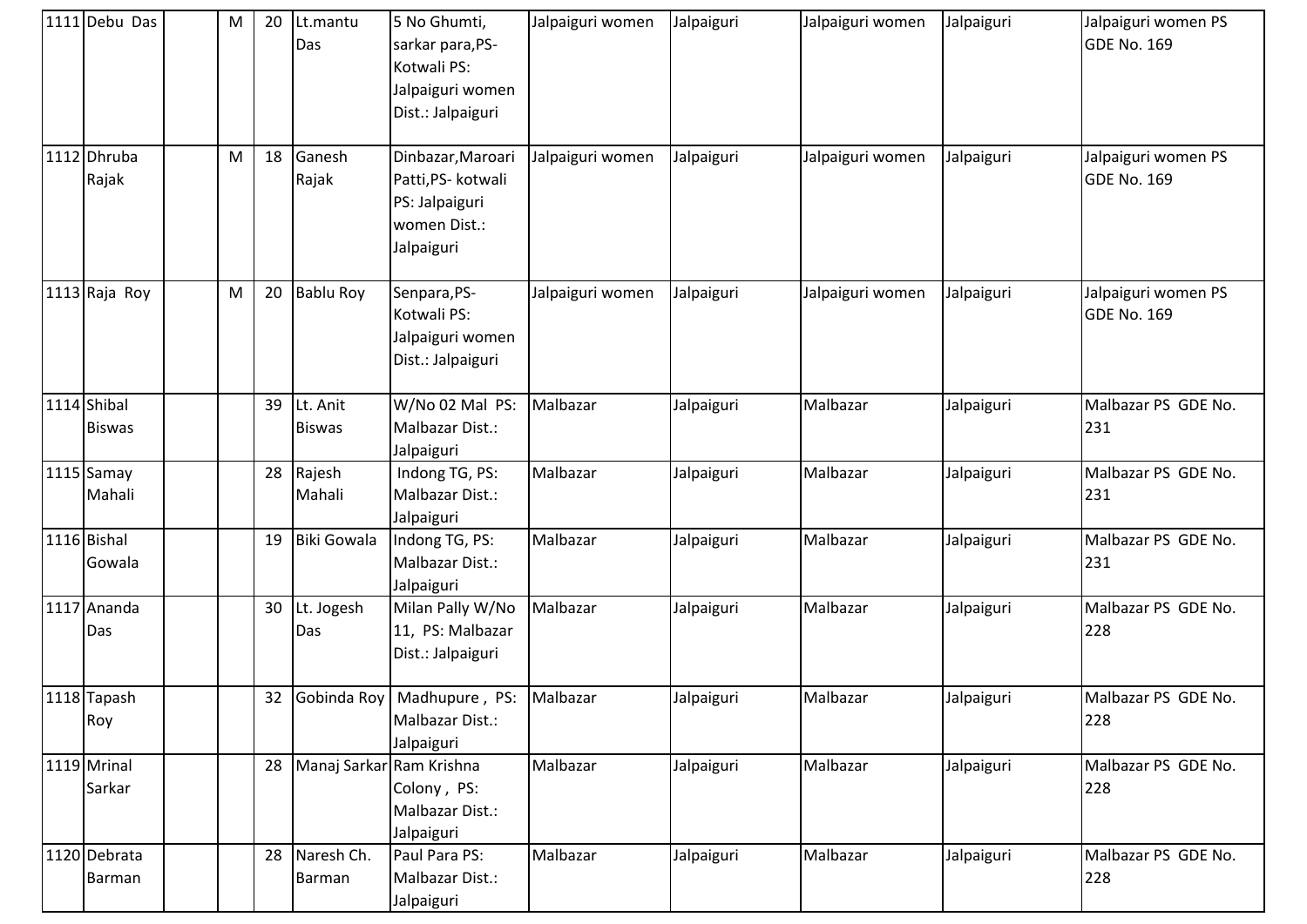| 1121 Bishram   |   | 18 | Bijla Ekka   | Paul Para PS:        | Malbazar  | Jalpaiguri | Malbazar  | Jalpaiguri | Malbazar PS GDE No.  |
|----------------|---|----|--------------|----------------------|-----------|------------|-----------|------------|----------------------|
| Ekka           |   |    |              | Malbazar Dist.:      |           |            |           |            | 228                  |
|                |   |    |              | Jalpaiguri           |           |            |           |            |                      |
| 1122 Sajen Roy |   | 44 | Sukatu Roy   | Chak Moulani PS:     | Malbazar  | Jalpaiguri | Malbazar  | Jalpaiguri | Malbazar PS GDE No.  |
|                |   |    |              | Malbazar Dist.:      |           |            |           |            | 228                  |
|                |   |    |              | Jalpaiguri           |           |            |           |            |                      |
| 1123 Suresh    |   | 36 | Dipak Roy    | Chak Moulani PS:     | Malbazar  | Jalpaiguri | Malbazar  | Jalpaiguri | Malbazar PS GDE No.  |
| Roy            |   |    |              | Malbazar Dist.:      |           |            |           |            | 228                  |
|                |   |    |              | Jalpaiguri           |           |            |           |            |                      |
| 1124 Dipankar  |   | 35 | Umesh        | Gangadebi PS:        | Malbazar  | Jalpaiguri | Malbazar  | Jalpaiguri | Malbazar PS GDE No.  |
| Sarkar         |   |    | Sarkar       | Malbazar Dist.:      |           |            |           |            | 228                  |
|                |   |    |              | Jalpaiguri           |           |            |           |            |                      |
| 1125 Khagen    |   | 47 | Koushal Sen  | Lataguri station     | Malbazar  | Jalpaiguri | Malbazar  | Jalpaiguri | Malbazar PS GDE No.  |
| Sen            |   |    |              | Para PS: Malbazar    |           |            |           |            | 228                  |
|                |   |    |              | Dist.: Jalpaiguri    |           |            |           |            |                      |
|                |   |    |              |                      |           |            |           |            |                      |
| 1126 Dipen     |   | 32 | Jaladhar Roy | Lataguri station     | Malbazar  | Jalpaiguri | Malbazar  | Jalpaiguri | Malbazar PS GDE No.  |
| Roy            |   |    |              | Para PS: Malbazar    |           |            |           |            | 228                  |
|                |   |    |              | Dist.: Jalpaiguri    |           |            |           |            |                      |
|                |   |    |              |                      |           |            |           |            |                      |
| 1127 Chitta    | M | 32 | Ganesh Paul  | Maynaguri Road,      | Moynaguri | Jalpaiguri | Moynaguri | Jalpaiguri | Moynaguri PS GDE No. |
| Paul           |   |    |              | P S Maynaguri,       |           |            |           |            | 238                  |
|                |   |    |              | Dist Jalpaiguri PS:  |           |            |           |            |                      |
|                |   |    |              | Moynaguri Dist.:     |           |            |           |            |                      |
|                |   |    |              | Jalpaiguri           |           |            |           |            |                      |
| 1128 Adyanath  | M | 22 | Lt Biren Roy | Bagjan, PS           | Moynaguri | Jalpaiguri | Moynaguri | Jalpaiguri | Moynaguri PS GDE No. |
| Roy            |   |    |              | Maynaguri, Dist.     |           |            |           |            | 238                  |
|                |   |    |              | Jalpaiguri PS:       |           |            |           |            |                      |
|                |   |    |              | Moynaguri Dist.:     |           |            |           |            |                      |
|                |   |    |              | Jalpaiguri           |           |            |           |            |                      |
| 1129 Subhash   | M | 50 | Shyam Lal    | Maynaguri Road,      | Moynaguri | Jalpaiguri | Moynaguri | Jalpaiguri | Moynaguri PS GDE No. |
| Paul           |   |    | Paul         | PS Maynaguri,        |           |            |           |            | 238                  |
|                |   |    |              | Dist. Jalpaiguri PS: |           |            |           |            |                      |
|                |   |    |              | Moynaguri Dist.:     |           |            |           |            |                      |
|                |   |    |              | Jalpaiguri           |           |            |           |            |                      |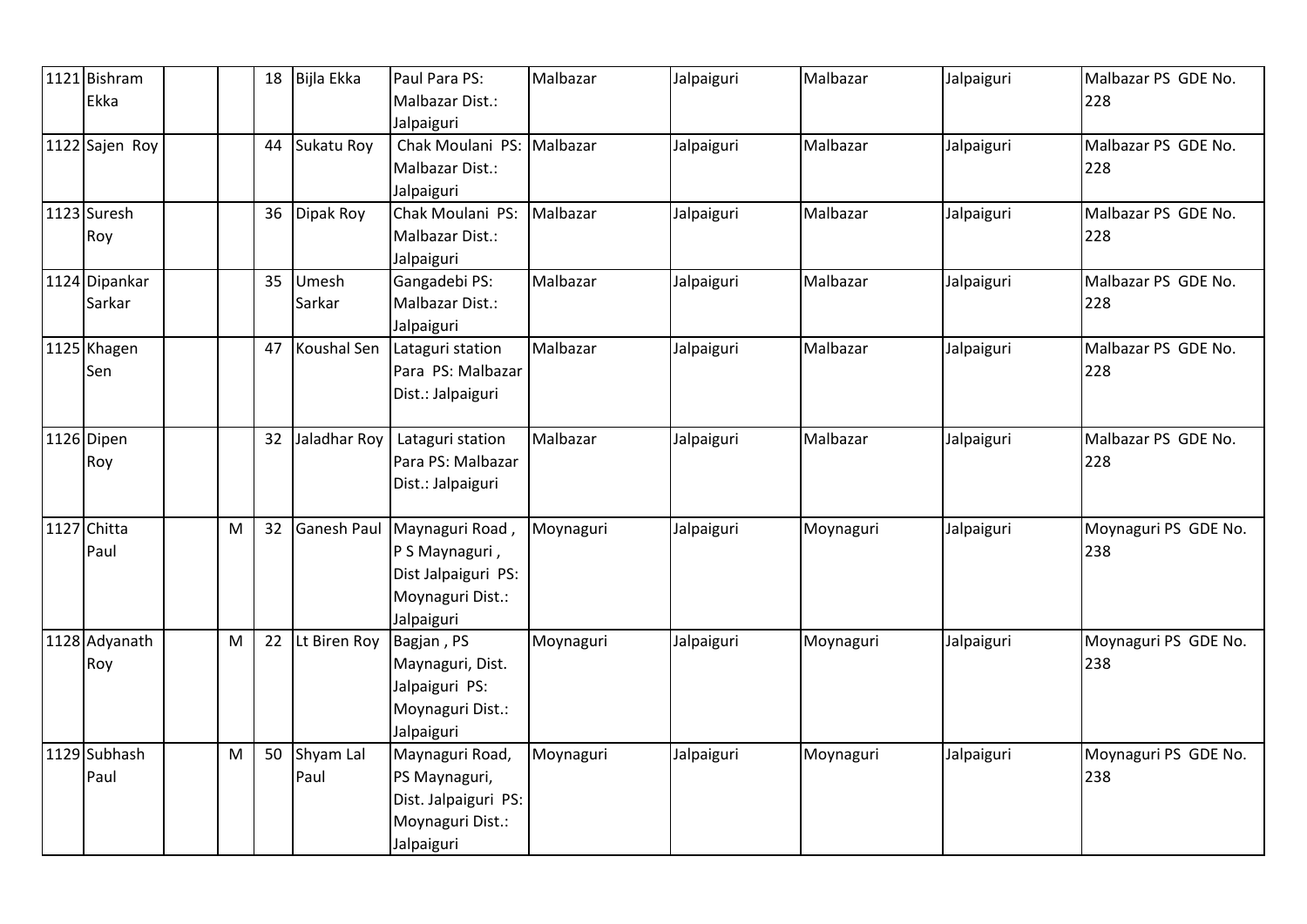| 1130 Dipu Roy             | M | 22 | Talen Roy                | Daukimari,<br>Jhajangi, PS<br>Maynaguri, Dist<br>jalpaigrui PS:<br>Moynaguri Dist.:<br>Jalpaiguri        | Moynaguri | Jalpaiguri                         | Moynaguri     | Jalpaiguri                         | Moynaguri PS GDE No.<br>266     |
|---------------------------|---|----|--------------------------|----------------------------------------------------------------------------------------------------------|-----------|------------------------------------|---------------|------------------------------------|---------------------------------|
| 1131 Jyotish<br>Roy       | M | 36 | Uday Roy                 | Bhotpatty, PS<br>Maynaguri, Dist<br>Jalpaiguri PS:<br>Moynaguri Dist.:<br>Jalpaiguri                     | Moynaguri | Jalpaiguri                         | Moynaguri     | Jalpaiguri                         | Moynaguri PS GDE No.<br>266     |
| 1132 Sanjoy<br>Roy        | M | 25 | Puku Roy                 | Station Para,<br><b>Bhotpatty, PS</b><br>Maynaguri, Dist<br>Jalpai PS:<br>Moynaguri Dist.:<br>Jalpaiguri | Moynaguri | Jalpaiguri                         | Moynaguri     | Jalpaiguri                         | Moynaguri PS GDE No.<br>266     |
| 1133 Sambhu<br>Adhikary   | M | 38 | Mahesh<br>Adhikary       | Basilardanga, PS<br>Maynaguri, Dist<br>jalpaigrui PS:<br>Moynaguri Dist.:<br>Jalpaiguri                  | Moynaguri | Jalpaiguri                         | Moynaguri     | Jalpaiguri                         | Moynaguri PS GDE No.<br>265     |
| 1134 Nitya Roy            | M | 22 | Manikanta<br>Roy         | Ratherhat, PS<br>Maynaguri, Dist<br>Jalpaiguri PS:<br>Moynaguri Dist.:<br>Jalpaiguri                     | Moynaguri | Jalpaiguri                         | Moynaguri     | Jalpaiguri                         | Moynaguri PS GDE No.<br>265     |
| 1135 Kailash<br>Roy       | M | 42 | Rabindra<br>Nath Roy     | Ratherhat, PS<br>Maynaguri, Dist<br>Jalpaiguri PS:<br>Moynaguri Dist.:<br>Jalpaiguri                     | Moynaguri | Jalpaiguri                         | Moynaguri     | Jalpaiguri                         | Moynaguri PS GDE No.<br>265     |
| 1136 Sukhchan<br>d Halder | M | 36 | <b>Basudeb</b><br>Halder | Raghunathpur PS:<br>Farakka Dist.:<br>Jangipur Police<br><b>District</b>                                 | Farakka   | Jangipur Police<br><b>District</b> | Farakka       | Jangipur Police<br><b>District</b> | Farakka PS GDE No. 232          |
| 1137 Chandan<br>Das       | M | 24 | Tapash Das               | Barua PS: Burwan<br>Dist.: Murshidabad                                                                   | Burwan    | Murshidabad                        | Raghunathganj | Jangipur Police<br><b>District</b> | Raghunathganj PS GDE<br>No. 327 |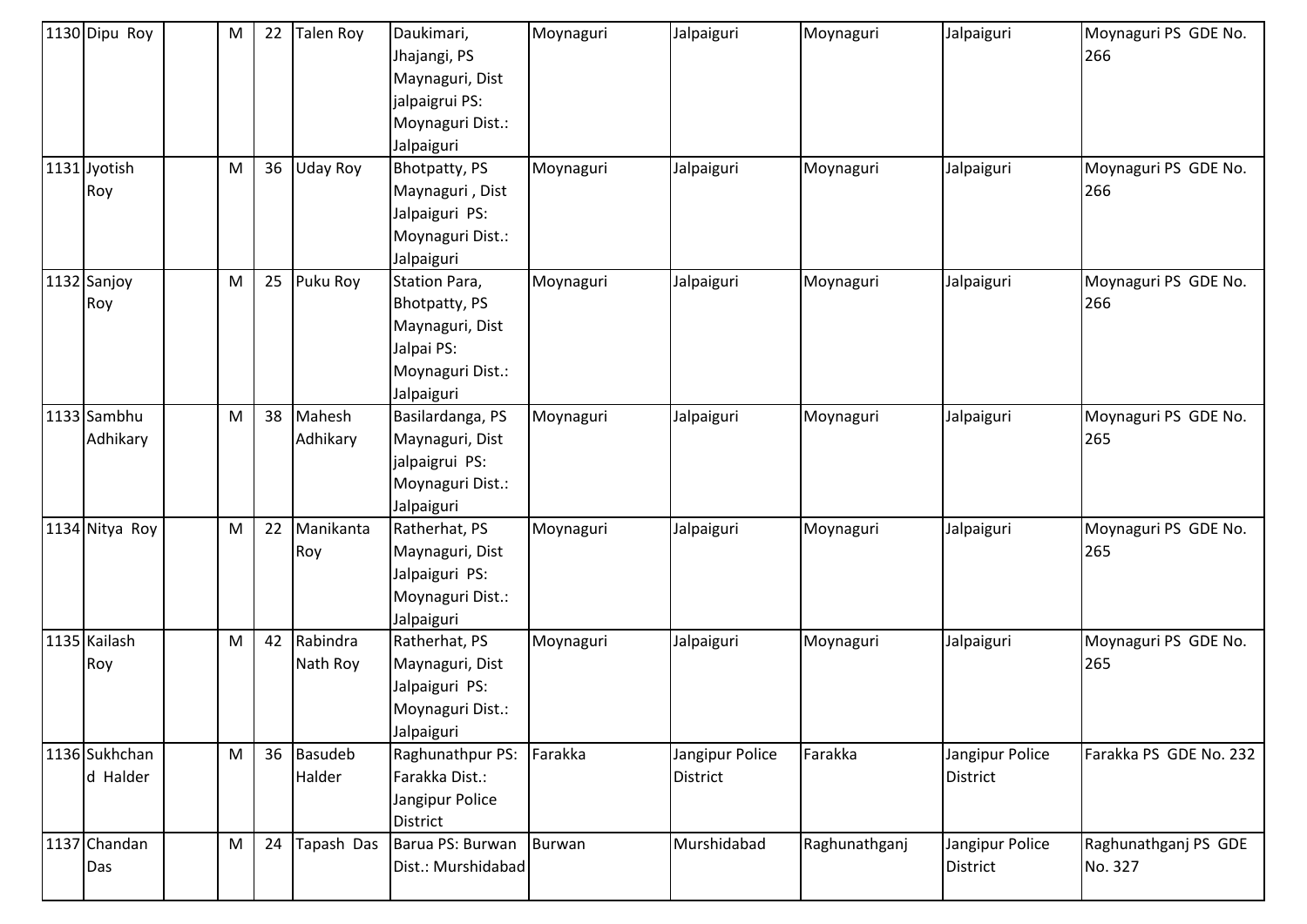| 1138 Samsul   | м | 57 | Lt. Kasem       | <b>Bazarpara PS:</b>         | Raghunathganj | Jangipur Police | Raghunathganj | Jangipur Police | Raghunathganj PS GDE |
|---------------|---|----|-----------------|------------------------------|---------------|-----------------|---------------|-----------------|----------------------|
| Priyada       |   |    | Priyada         | Raghunathganj                |               | <b>District</b> |               | <b>District</b> | No. 327              |
|               |   |    |                 | Dist.: Jangipur              |               |                 |               |                 |                      |
|               |   |    |                 | <b>Police District</b>       |               |                 |               |                 |                      |
| 1139 Soumojit | M | 39 | Sabyasachi      | <b>Balighata PS:</b>         | Raghunathganj | Jangipur Police | Raghunathganj | Jangipur Police | Raghunathganj PS GDE |
| Das           |   |    | Das             | Raghunathganj                |               | <b>District</b> |               | <b>District</b> | No. 327              |
|               |   |    |                 | Dist.: Jangipur              |               |                 |               |                 |                      |
|               |   |    |                 | <b>Police District</b>       |               |                 |               |                 |                      |
| 1140 Sudeb    | M | 32 | Kritik Rabi     | <b>Balighata PS:</b>         | Raghunathganj | Jangipur Police | Raghunathganj | Jangipur Police | Raghunathganj PS GDE |
| Rabi Das      |   |    | Das             | Raghunathganj                |               | <b>District</b> |               | <b>District</b> | No. 327              |
|               |   |    |                 | Dist.: Jangipur              |               |                 |               |                 |                      |
|               |   |    |                 | <b>Police District</b>       |               |                 |               |                 |                      |
| 1141 Mursalim | M | 19 | Majibul         | Mangolzone PS:               | Raghunathganj | Jangipur Police | Raghunathganj | Jangipur Police | Raghunathganj PS GDE |
| Rahaman       |   |    | Rahaman         | Raghunathganj                |               | <b>District</b> |               | <b>District</b> | No. 324              |
|               |   |    |                 | Dist.: Jangipur              |               |                 |               |                 |                      |
|               |   |    |                 | <b>Police District</b>       |               |                 |               |                 |                      |
| 1142 Lalchand | M | 21 |                 | Abdul Rahim   Mangolzone PS: | Raghunathganj | Jangipur Police | Raghunathganj | Jangipur Police | Raghunathganj PS GDE |
| <b>Sk</b>     |   |    |                 | Raghunathganj                |               | <b>District</b> |               | <b>District</b> | No. 324              |
|               |   |    |                 | Dist.: Jangipur              |               |                 |               |                 |                      |
|               |   |    |                 | <b>Police District</b>       |               |                 |               |                 |                      |
| 1143 Ashim    | M | 19 |                 | Lutfal Haque Mangolzone PS:  | Raghunathganj | Jangipur Police | Raghunathganj | Jangipur Police | Raghunathganj PS GDE |
| Akram         |   |    |                 | Raghunathganj                |               | <b>District</b> |               | <b>District</b> | No. 324              |
|               |   |    |                 | Dist.: Jangipur              |               |                 |               |                 |                      |
|               |   |    |                 | <b>Police District</b>       |               |                 |               |                 |                      |
| 1144 Gabbar   | M | 40 | <b>Bhim Kha</b> | Majpara PS:                  | Beldanga      | Murshidabad     | Raghunathganj | Jangipur Police | Raghunathganj PS GDE |
| Kha           |   |    |                 | Beldanga Dist.:              |               |                 |               | <b>District</b> | No. 297              |
|               |   |    |                 | Murshidabad                  |               |                 |               |                 |                      |
| 1145 Moimul   | M | 44 | Najimul Sk      | Jarur PS:                    | Raghunathganj | Jangipur Police | Raghunathganj | Jangipur Police | Raghunathganj PS GDE |
| Sk            |   |    |                 | Raghunathganj                |               | <b>District</b> |               | <b>District</b> | No. 357              |
|               |   |    |                 | Dist.: Jangipur              |               |                 |               |                 |                      |
|               |   |    |                 | <b>Police District</b>       |               |                 |               |                 |                      |
| 1146 Srikanta | M | 39 | Gouranga        | <b>Balighata PS:</b>         | Raghunathganj | Jangipur Police | Raghunathganj | Jangipur Police | Raghunathganj PS GDE |
| Dey           |   |    | Dey             | Raghunathganj                |               | <b>District</b> |               | <b>District</b> | No. 357              |
|               |   |    |                 | Dist.: Jangipur              |               |                 |               |                 |                      |
|               |   |    |                 | <b>Police District</b>       |               |                 |               |                 |                      |
| 1147 Suraj Sk | M | 30 | Sakil Sk        | Jethia PS:                   | Raghunathganj | Jangipur Police | Raghunathganj | Jangipur Police | Raghunathganj PS GDE |
|               |   |    |                 | Raghunathganj                |               | <b>District</b> |               | <b>District</b> | No. 357              |
|               |   |    |                 | Dist.: Jangipur              |               |                 |               |                 |                      |
|               |   |    |                 | <b>Police District</b>       |               |                 |               |                 |                      |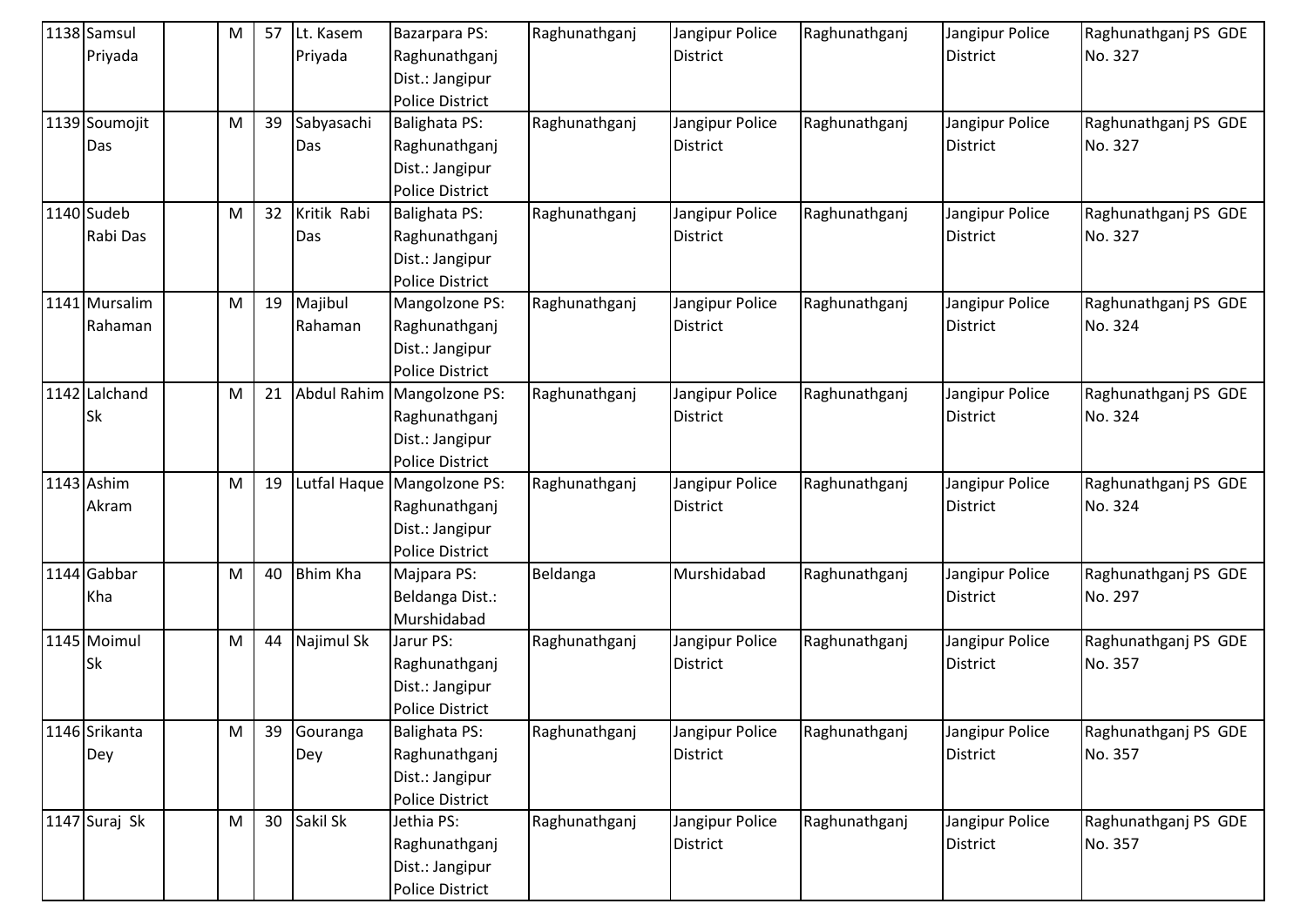| 1148 Habilbur   | M | 45 | Hajiuji       | Ichakhali PS:          | Raghunathganj | Jangipur Police      | Raghunathganj | Jangipur Police | Raghunathganj PS GDE   |
|-----------------|---|----|---------------|------------------------|---------------|----------------------|---------------|-----------------|------------------------|
| Rahaman         |   |    | Hossain       | Raghunathganj          |               | <b>District</b>      |               | <b>District</b> | No. 357                |
|                 |   |    |               | Dist.: Jangipur        |               |                      |               |                 |                        |
|                 |   |    |               | Police District        |               |                      |               |                 |                        |
| $1149$ Juel Sk  | M | 27 | <b>Biswas</b> | Babupur                | Raghunathganj | Jangipur Police      | Raghunathganj | Jangipur Police | Raghunathganj PS GDE   |
|                 |   |    | Kazem Ali     | Madhopara PS:          |               | <b>District</b>      |               | <b>District</b> | No. 172                |
|                 |   |    |               | Raghunathganj          |               |                      |               |                 |                        |
|                 |   |    |               | Dist.: Jangipur        |               |                      |               |                 |                        |
|                 |   |    |               | <b>Police District</b> |               |                      |               |                 |                        |
| 1150 Subendhu   | M | 24 | Ghenfu Roy    | Belun PS: Pandua       | Pandua        | <b>Hooghly Rural</b> | Raghunathganj | Jangipur Police | Raghunathganj PS GDE   |
| Roy             |   |    |               | Dist.: Hooghly         |               |                      |               | <b>District</b> | No. 172                |
|                 |   |    |               | Rural                  |               |                      |               |                 |                        |
| 1151 Sudip Roy  | M | 27 | Asokh Baul    | Pandua PS:             | Pandua        | <b>Hooghly Rural</b> | Raghunathganj | Jangipur Police | Raghunathganj PS GDE   |
|                 |   |    | Das           | Pandua Dist.:          |               |                      |               | <b>District</b> | No. 172                |
|                 |   |    |               | <b>Hooghly Rural</b>   |               |                      |               |                 |                        |
| 1152 Pintu Sk   | M | 28 | Najimuddin    | Jaykrishnapur PS:      | Samsherganj   | Jangipur Police      | Samsherganj   | Jangipur Police | Samsherganj PS GDE No. |
|                 |   |    | Sk            | Samsherganj Dist.:     |               | <b>District</b>      |               | <b>District</b> | 242                    |
|                 |   |    |               | Jangipur Police        |               |                      |               |                 |                        |
|                 |   |    |               | <b>District</b>        |               |                      |               |                 |                        |
| 1153 Abhisek    | M | 25 | Tribun        | Vill annaup Colony     |               | <b>Basirhat</b>      | Samsherganj   | Jangipur Police | Samsherganj PS GDE No. |
| Tewari          |   |    | Tewari        | PS +Dist Pakur ,JH     |               |                      |               | <b>District</b> | 259                    |
| 1154 Annu       | M | 30 | Ashok         | Vill Tinbangla PS      |               | <b>Basirhat</b>      | Samsherganj   | Jangipur Police | Samsherganj PS GDE No. |
| Kumar           |   |    | <b>Bhakat</b> | +Dist Pakur ,JH        |               |                      |               | <b>District</b> | 259                    |
| <b>Bhakat</b>   |   |    |               |                        |               |                      |               |                 |                        |
| 1155 Omar       | M | 22 | Sanaul Sk     | Sitamapur PS:          | Samsherganj   | Jangipur Police      | Samsherganj   | Jangipur Police | Samsherganj PS GDE No. |
| Faruk           |   |    |               | Samsherganj Dist.:     |               | <b>District</b>      |               | <b>District</b> | 259                    |
|                 |   |    |               | Jangipur Police        |               |                      |               |                 |                        |
|                 |   |    |               | <b>District</b>        |               |                      |               |                 |                        |
| 1156 Saifuddin  | M | 24 | Samsul        | Tarbagan PS:           | Samsherganj   | Jangipur Police      | Samsherganj   | Jangipur Police | Samsherganj PS GDE No. |
| Nadab           |   |    | Nadab         | Samsherganj Dist.:     |               | <b>District</b>      |               | <b>District</b> | 259                    |
|                 |   |    |               | Jangipur Police        |               |                      |               |                 |                        |
|                 |   |    |               | District               |               |                      |               |                 |                        |
| 1157 Ismajul Sk | M | 27 | Kalimuddin    | Hijalatal PS:          | Samsherganj   | Jangipur Police      | Samsherganj   | Jangipur Police | Samsherganj PS GDE No. |
|                 |   |    | Sk            | Samsherganj Dist.:     |               | <b>District</b>      |               | <b>District</b> | 259                    |
|                 |   |    |               | Jangipur Police        |               |                      |               |                 |                        |
|                 |   |    |               | <b>District</b>        |               |                      |               |                 |                        |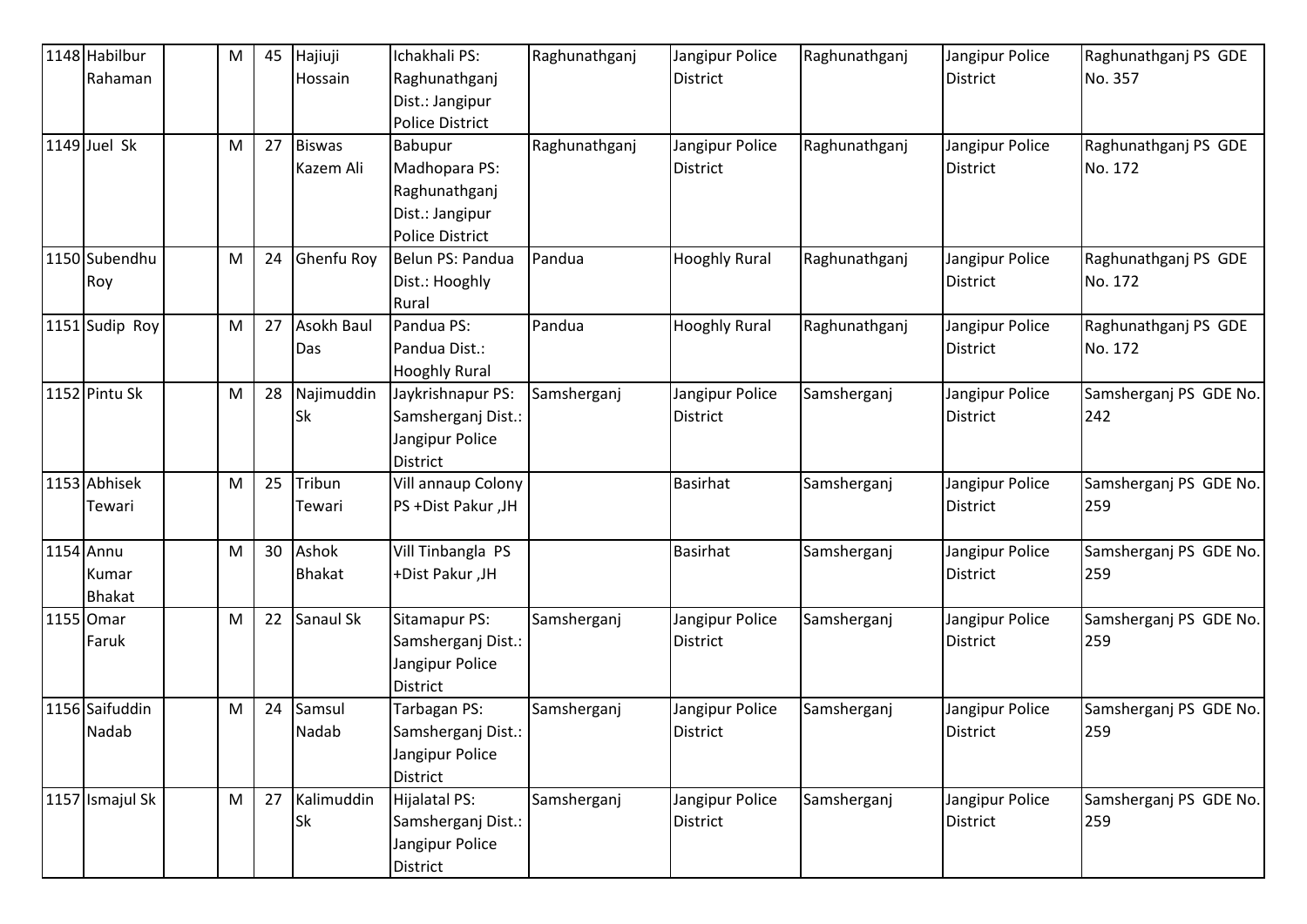| 1158 Jakir  |                | M | 28 | Abdus Salam Serpur PS: |                                           | Samsherganj   | Jangipur Police | Samsherganj   | Jangipur Police | Samsherganj PS GDE No. |
|-------------|----------------|---|----|------------------------|-------------------------------------------|---------------|-----------------|---------------|-----------------|------------------------|
|             | Ahmmed         |   |    |                        | Samsherganj Dist.:                        |               | <b>District</b> |               | <b>District</b> | 259                    |
|             |                |   |    |                        | Jangipur Police                           |               |                 |               |                 |                        |
|             |                |   |    |                        | <b>District</b>                           |               |                 |               |                 |                        |
|             | 1159 Yekub Sk  | M | 24 |                        | Abdul Khalek Gobindapur PS:               | Samsherganj   | Jangipur Police | Samsherganj   | Jangipur Police | Samsherganj PS GDE No. |
|             |                |   |    |                        | Samsherganj Dist.:                        |               | <b>District</b> |               | <b>District</b> | 259                    |
|             |                |   |    |                        | Jangipur Police                           |               |                 |               |                 |                        |
|             |                |   |    |                        | District                                  |               |                 |               |                 |                        |
|             | 1160 Sabir Sk  | M | 35 | Khairuddin             | Raghunandanpur                            | Samsherganj   | Jangipur Police | Samsherganj   | Jangipur Police | Samsherganj PS GDE No. |
|             |                |   |    | <b>Sk</b>              | PS: Samsherganj                           |               | <b>District</b> |               | <b>District</b> | 259                    |
|             |                |   |    |                        | Dist.: Jangipur                           |               |                 |               |                 |                        |
|             |                |   |    |                        | <b>Police District</b>                    |               |                 |               |                 |                        |
|             | 1161 Atahar Sk | M |    | <b>Khalek Sk</b>       | Sidhori PS: Suti                          | Suti          | Jangipur Police | Suti          | Jangipur Police | Suti PS GDE No. 75     |
|             |                |   |    |                        | Dist.: Jangipur                           |               | <b>District</b> |               | <b>District</b> |                        |
|             |                |   |    |                        | <b>Police District</b>                    |               |                 |               |                 |                        |
|             | 1162 Manas Kr. |   |    | Jaharlal Shit          | Vill-Chandabila PS:                       | Jamboni       | Jhargram        | Beliabera     | Jhargram        | Beliabera PS GDE No.   |
|             | Shit           |   |    |                        | Jamboni Dist.:                            |               |                 |               |                 | 210                    |
|             |                |   |    |                        | Jhargram                                  |               |                 |               |                 |                        |
| $1163$ Raja |                | M |    | Lt. Rajesh             | Vill- Bhalukkulia                         | Jamboni       | Jhargram        | Beliabera     | Jhargram        | Beliabera PS GDE No.   |
|             | Show           |   |    | Show                   | PS: Jamboni Dist.:                        |               |                 |               |                 | 227                    |
|             |                |   |    |                        | Jhargram                                  |               |                 |               |                 |                        |
|             | 1164 Sukumar   | M |    | Nimai Dhuria           | Vill-Stamaro, PO-                         | Jamboni       | Jhargram        | Beliabera     | Jhargram        | Beliabera PS GDE No.   |
|             | <b>Dhuria</b>  |   |    |                        | <b>Balidiha PS:</b>                       |               |                 |               |                 | 227                    |
|             |                |   |    |                        | Jamboni Dist.:                            |               |                 |               |                 |                        |
|             |                |   |    |                        | Jhargram                                  |               |                 |               |                 |                        |
|             | 1165 Uttam     | M | 48 |                        | Lt. Pramatha Vill-Andharia, P.O-Beliabera |               | Jhargram        | Gopiballavpur | Jhargram        | Gopiballavpur PS GDE   |
|             | <b>Bishal</b>  |   |    | <b>Bishal</b>          | Tapsia PS:                                |               |                 |               |                 | No. 248                |
|             |                |   |    |                        | Beliabera Dist.:                          |               |                 |               |                 |                        |
|             |                |   |    |                        | Jhargram                                  |               |                 |               |                 |                        |
|             | 1166 Sanjoy    | M | 29 |                        | Ganesh Dolai Vill- Ashui P.S-             | Gopiballavpur | Jhargram        | Gopiballavpur | Jhargram        | Gopiballavpur PS GDE   |
|             | Dolai          |   |    |                        | Gopiballavpur PS:                         |               |                 |               |                 | No. 260                |
|             |                |   |    |                        | Gopiballavpur                             |               |                 |               |                 |                        |
|             |                |   |    |                        | Dist.: Jhargram                           |               |                 |               |                 |                        |
|             |                |   |    |                        |                                           |               |                 |               |                 |                        |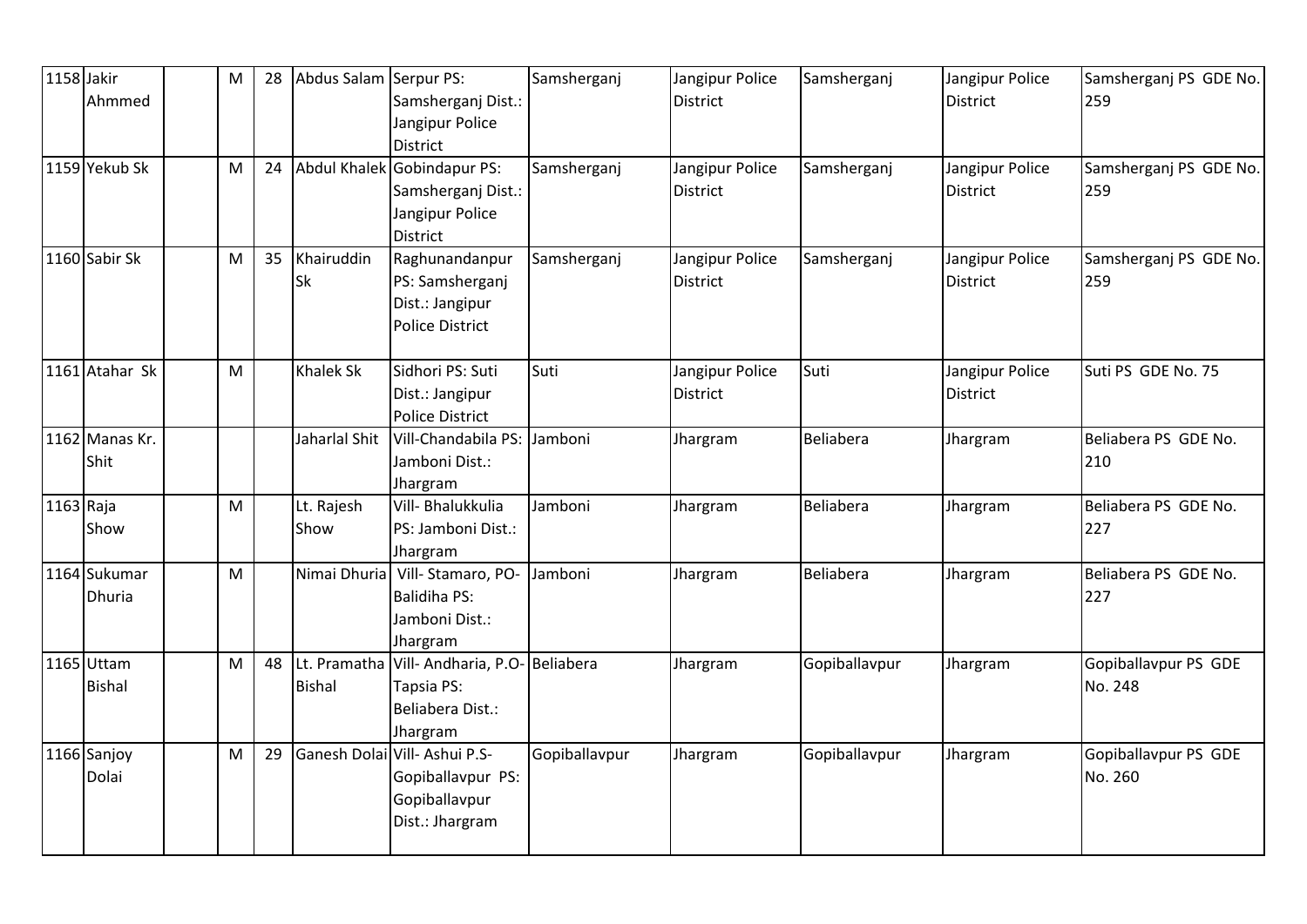|           | 1167 Firoj Ali Sk Firoj | M         | 26 | Mijanur Sk         | Chanjile Chak<br>Khasi Bauria<br>Howrah PS:<br>Sankrail Dist.:<br><b>Howrah Police</b><br>Commissionerate | Sankrail | Howrah Police<br>Commissionerate        | Sankrail | <b>Howrah Police</b><br>Commissionerate | Sankrail PS GDE No. 298 |
|-----------|-------------------------|-----------|----|--------------------|-----------------------------------------------------------------------------------------------------------|----------|-----------------------------------------|----------|-----------------------------------------|-------------------------|
|           | 1168 Mangal<br>Kumar    | M         | 18 | Singha<br>Mahato   | Dhulagarh<br>Sankrail Howrah<br>PS: Sankrail Dist.:<br><b>Howrah Police</b><br>Commissionerate            | Sankrail | <b>Howrah Police</b><br>Commissionerate | Sankrail | <b>Howrah Police</b><br>Commissionerate | Sankrail PS GDE No. 294 |
|           | 1169 Sourav<br>Kumar    | ${\sf M}$ | 18 | Satyen<br>Mahato   | Do Sankrail<br>Howrah PS:<br>Sankrail Dist.:<br><b>Howrah Police</b><br>Commissionerate                   | Sankrail | <b>Howrah Police</b><br>Commissionerate | Sankrail | <b>Howrah Police</b><br>Commissionerate | Sankrail PS GDE No. 294 |
| 1170 Biki | Chowdhur                | M         | 22 | Mohan<br>Chowdhury | Do Sankrail<br>Howrah PS:<br>Sankrail Dist.:<br><b>Howrah Police</b><br>Commissionerate                   | Sankrail | Howrah Police<br>Commissionerate        | Sankrail | <b>Howrah Police</b><br>Commissionerate | Sankrail PS GDE No. 294 |
|           | 1171 Sumit<br>Kumar     | ${\sf M}$ | 21 | Suraj Kumar        | Do Sankrail<br>Kolkata PS:<br>Sankrail Dist.:<br><b>Howrah Police</b><br>Commissionerate                  | Sankrail | <b>Howrah Police</b><br>Commissionerate | Sankrail | <b>Howrah Police</b><br>Commissionerate | Sankrail PS GDE No. 294 |
|           | 1172 Mithun<br>Kumar    | M         | 18 | Tuntun<br>Mahato   | Do Sankrail<br>Howrah PS:<br>Sankrail Dist.:<br><b>Howrah Police</b><br>Commissionerate                   | Sankrail | <b>Howrah Police</b><br>Commissionerate | Sankrail | <b>Howrah Police</b><br>Commissionerate | Sankrail PS GDE No. 294 |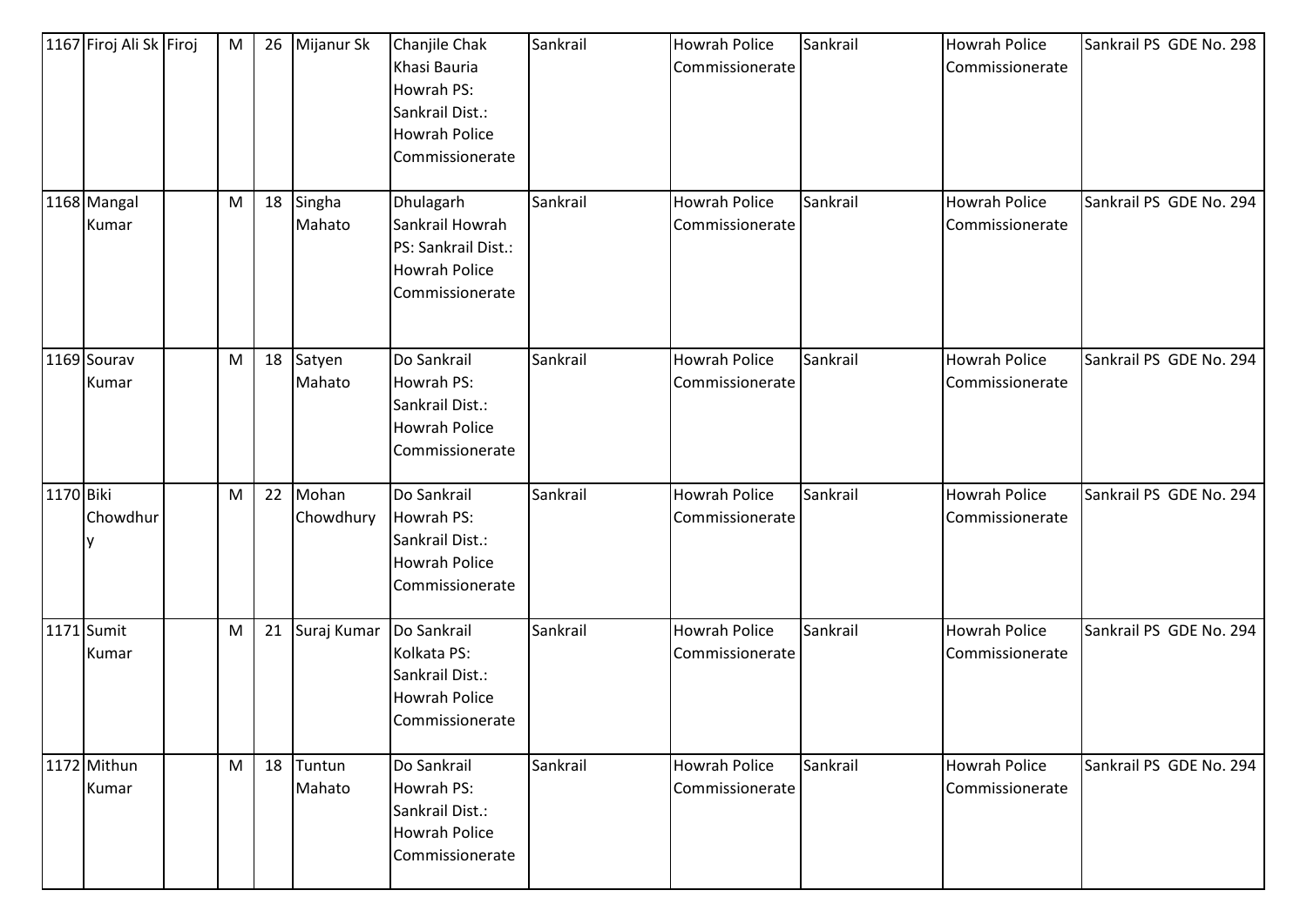| 1173 Akash<br>Adhikari  | M | 22 | Arpit<br>Adhikari   | Panchpara<br>Rabindrapolly,<br>Radhadasi Sankrail<br>Howrah PS:<br>Sankrail Dist.:<br><b>Howrah Police</b><br>Commissionerate | Sankrail | <b>Howrah Police</b><br>Commissionerate | Sankrail | <b>Howrah Police</b><br>Commissionerate | Sankrail PS GDE No. 152 |
|-------------------------|---|----|---------------------|-------------------------------------------------------------------------------------------------------------------------------|----------|-----------------------------------------|----------|-----------------------------------------|-------------------------|
| 1174 Raju Jana          | M | 25 | Gour Jana           | Panchpara<br>Rabindrapolly,<br>Radhadasi Sankrail<br>Howrah PS:<br>Sankrail Dist.:<br><b>Howrah Police</b><br>Commissionerate | Sankrail | <b>Howrah Police</b><br>Commissionerate | Sankrail | <b>Howrah Police</b><br>Commissionerate | Sankrail PS GDE No. 152 |
| 1175 Samir<br>Dolui     | M | 43 | Lt. Amor<br>Dolui   | Nimtala Panchpara Sankrail<br>Sankrail Howrah<br>PS: Sankrail Dist.:<br><b>Howrah Police</b><br>Commissionerate               |          | <b>Howrah Police</b><br>Commissionerate | Sankrail | <b>Howrah Police</b><br>Commissionerate | Sankrail PS GDE No. 152 |
| 1176 Md Chand<br>Ansari | M | 28 | Noor Alam<br>Ansari | Lichubagan<br>Thanamakua<br>Sankrail Kolkata<br>PS: Sankrail Dist.:<br><b>Howrah Police</b><br>Commissionerate                | Sankrail | <b>Howrah Police</b><br>Commissionerate | Sankrail | <b>Howrah Police</b><br>Commissionerate | Sankrail PS GDE No. 176 |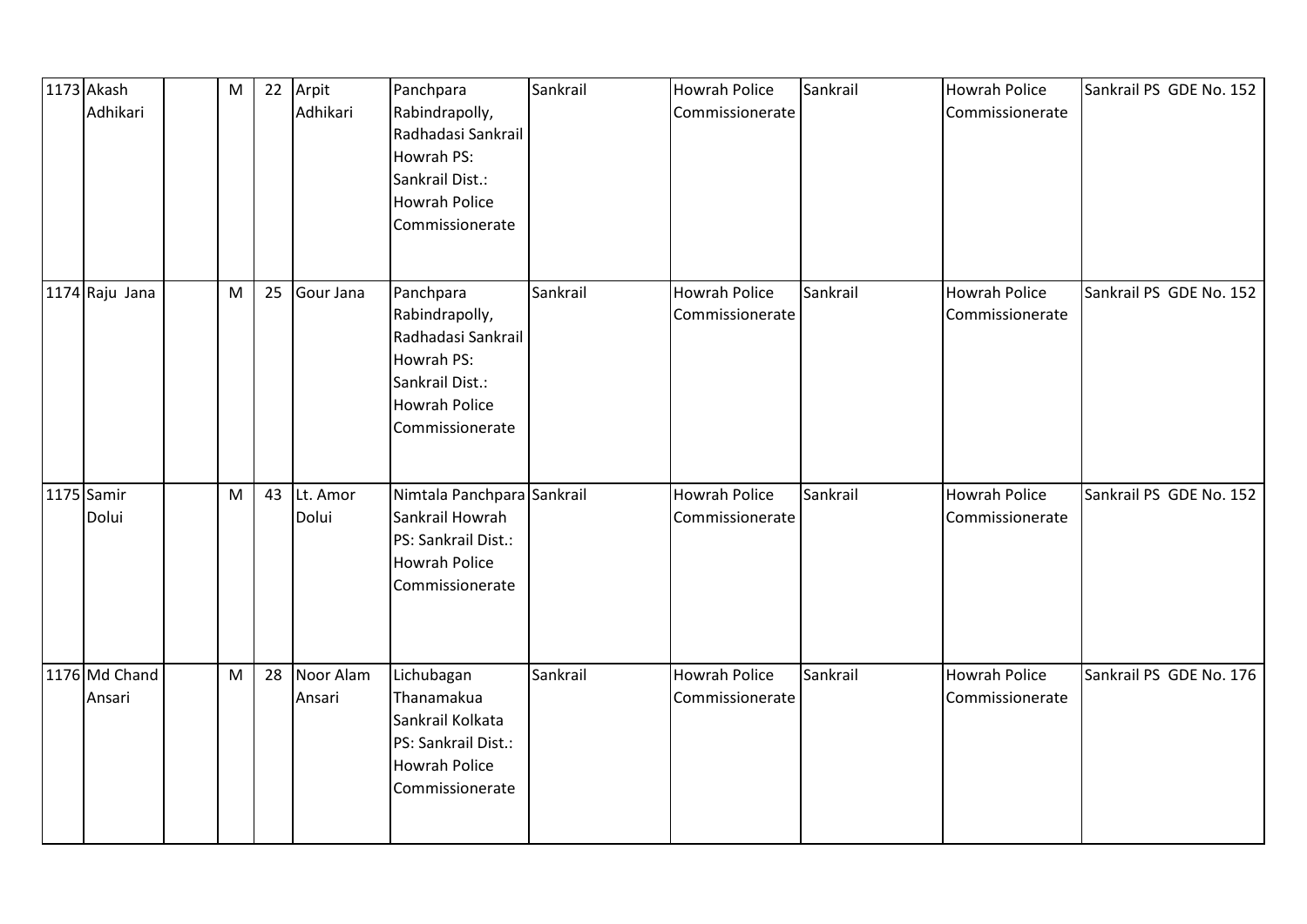|           | 1177 Md Sakil<br>Ahamed | М | 28 | Md. Siraj         | Lichubagan<br>Thanamakua<br>Sankrail Howrah<br>PS: Sankrail Dist.:<br><b>Howrah Police</b><br>Commissionerate | Sankrail     | <b>Howrah Police</b><br>Commissionerate | Sankrail           | <b>Howrah Police</b><br>Commissionerate | Sankrail PS GDE No. 176                     |
|-----------|-------------------------|---|----|-------------------|---------------------------------------------------------------------------------------------------------------|--------------|-----------------------------------------|--------------------|-----------------------------------------|---------------------------------------------|
|           | 1178 Amit Jana          | M | 25 | Dilip Jana        | Teghari PS:<br>Panskura Dist.:<br>Purba Mednipore                                                             | Panskura     | Purba Mednipore Kharagpur g.r.p.s.      |                    | Kharagpur G.R.P.                        | Kharagpur g.r.p.s. PS<br><b>GDE No. 169</b> |
|           | 1179 Pintu<br>Lohar     | M | 25 | Mangal<br>Lohar   | Bascopa PS:<br>Taldangra Dist.:<br><b>Bankura</b>                                                             | Taldangra    | <b>Bankura</b>                          | Kharagpur g.r.p.s. | Kharagpur G.R.P.                        | Kharagpur g.r.p.s. PS<br><b>GDE No. 169</b> |
|           | 1180 Sudep<br>Ghosh     | M | 22 | Paresh<br>Ghosh   | Jamjuri PS: Onda<br>Dist.: Bankura                                                                            | Onda         | <b>Bankura</b>                          | Kharagpur g.r.p.s. | Kharagpur G.R.P.                        | Kharagpur g.r.p.s. PS<br>GDE No. 169        |
|           | 1181 Gourab<br>Dolui    | M | 19 | Raju Dolui        | Kashmoli PS:<br>Jagachha Dist.:<br><b>Howrah Police</b><br>Commissionerate                                    | Jagachha     | <b>Howrah Police</b><br>Commissionerate | Kharagpur g.r.p.s. | Kharagpur G.R.P.                        | Kharagpur g.r.p.s. PS<br>GDE No. 165        |
|           | 1182 Manirull<br>Molla  | M | 20 |                   | Atabul Molla Kamalpur PS:<br>Mangalkot Dist.:<br>Purba Burdwan                                                | Mangalkot    | Purba Burdwan                           | Kharagpur g.r.p.s. | Kharagpur G.R.P.                        | Kharagpur g.r.p.s. PS<br><b>GDE No. 165</b> |
|           | 1183 Abdul<br>Rahaman   | M | 22 | Bajrul<br>Rahaman | Kamalpur PS:<br>Mangalkot Dist.:<br>Purba Burdwan                                                             | Mangalkot    | Purba Burdwan                           | Kharagpur g.r.p.s. | Kharagpur G.R.P.                        | Kharagpur g.r.p.s. PS<br><b>GDE No. 165</b> |
|           | 1184 Sk Saruk<br>Ali    | M | 19 | <b>Sk Babul</b>   | Sabra PS: Belda<br>Dist.: Paschim<br>Mednipore                                                                | <b>Belda</b> | Paschim<br>Mednipore                    | Kharagpur g.r.p.s. | Kharagpur G.R.P.                        | Kharagpur g.r.p.s. PS<br><b>GDE No. 165</b> |
|           | 1185 Swarup<br>Rang     | М | 22 | <b>Balai Rang</b> | <b>Bhogapatipur PS:</b><br>Daspur Dist.:<br>Paschim<br>Mednipore                                              | Daspur       | Paschim<br>Mednipore                    | Kharagpur g.r.p.s. | Kharagpur G.R.P.                        | Kharagpur g.r.p.s. PS<br>GDE No. 165        |
| 1186 Raju | Ansari                  | M | 21 |                   | Sehel Ansari Sidhinandi PS:<br>Hariharpara Dist.:<br>Murshidabad                                              | Hariharpara  | Murshidabad                             | Kharagpur g.r.p.s. | Kharagpur G.R.P.                        | Kharagpur g.r.p.s. PS<br><b>GDE No. 199</b> |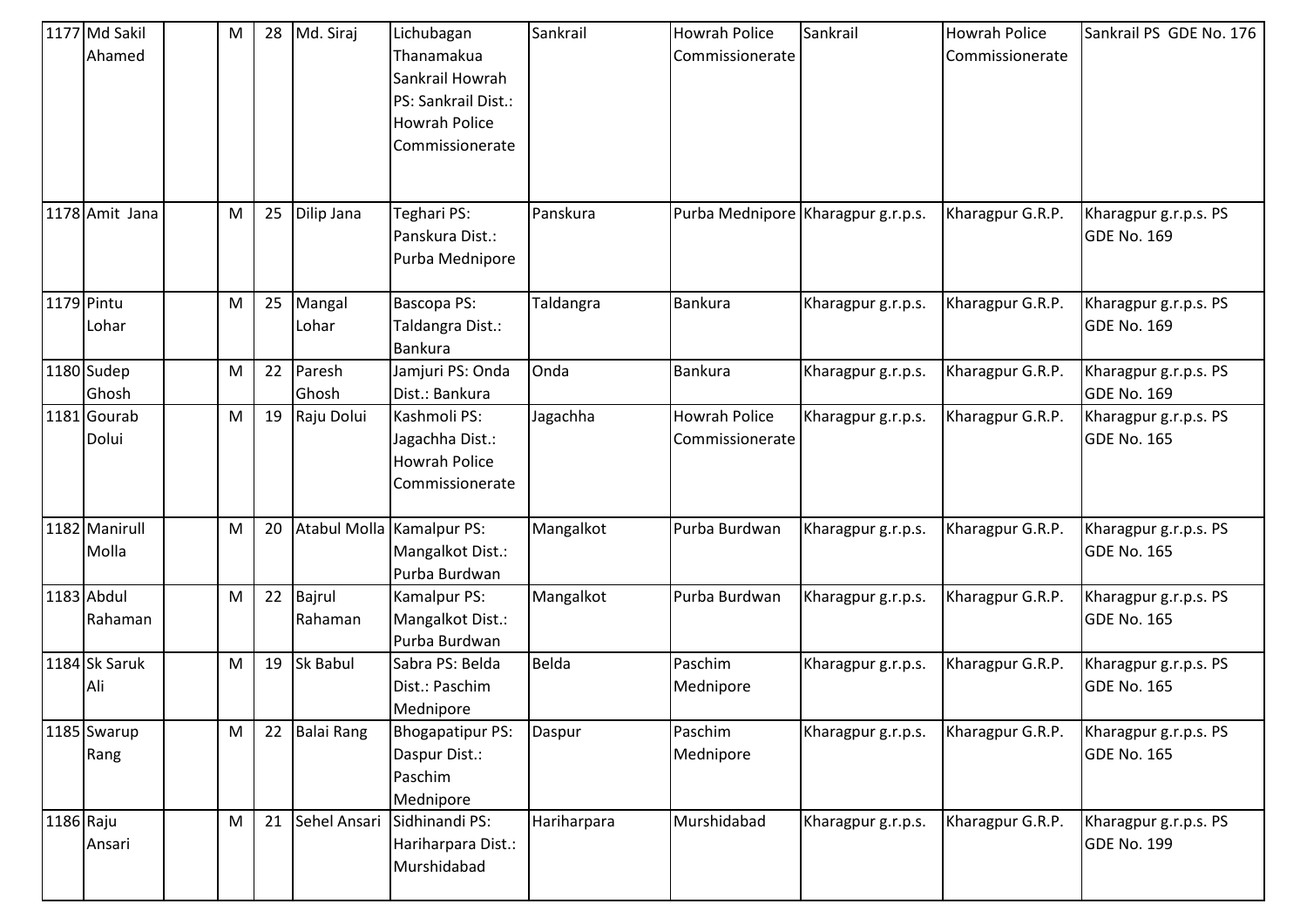|            | 1187 Subrata<br>Khaulas | M | 20 |                              | Nitai Khaulas Datiara PS: Ghatal<br>Dist.: Paschim<br>Mednipore       | Ghatal     | Paschim<br>Mednipore               | Kharagpur g.r.p.s. | Kharagpur G.R.P. | Kharagpur g.r.p.s. PS<br>GDE No. 199        |
|------------|-------------------------|---|----|------------------------------|-----------------------------------------------------------------------|------------|------------------------------------|--------------------|------------------|---------------------------------------------|
|            | 1188 Sukhdeb<br>Dolai   | M | 40 |                              | Panchu Dolai Kotapur PS: Ghatal Ghatal<br>Dist.: Paschim<br>Mednipore |            | Paschim<br>Mednipore               | Kharagpur g.r.p.s. | Kharagpur G.R.P. | Kharagpur g.r.p.s. PS<br>GDE No. 199        |
|            | 1189 Srikanta<br>Dolai  | M | 32 | Mudhusudh<br>an Dolai        | Kotapur PS: Ghatal Ghatal<br>Dist.: Paschim<br>Mednipore              |            | Paschim<br>Mednipore               | Kharagpur g.r.p.s. | Kharagpur G.R.P. | Kharagpur g.r.p.s. PS<br><b>GDE No. 199</b> |
|            | 1190 Tinku<br>Dinda     | M | 19 | Kamal Dinda                  | Gargoda Godar PS: Nandakumar<br>Nandakumar Dist.:<br>Purba Mednipore  |            | Purba Mednipore Kharagpur g.r.p.s. |                    | Kharagpur G.R.P. | Kharagpur g.r.p.s. PS<br>GDE No. 199        |
| 1191 Jabir | Hussain                 | M | 36 | Lt. Sirajuddin Illiabadi PS: | Kushmandi Dist.:<br>Dakshin Dinajpur                                  | Kushmandi  | Dakshin Dinajpur                   | Kharagpur g.r.p.s. | Kharagpur G.R.P. | Kharagpur g.r.p.s. PS<br>GDE No. 199        |
|            | 1192 Tarun<br>Dolai     | M | 24 | Haradhan<br>Dolai            | Rajapora Toria PS:<br><b>Bhabanipur Dist.:</b><br>Purba Mednipore     | Bhabanipur | Purba Mednipore Kharagpur g.r.p.s. |                    | Kharagpur G.R.P. | Kharagpur g.r.p.s. PS<br><b>GDE No. 199</b> |
|            | 1193 Prasanta<br>Dolai  | M | 25 | Swadesh<br>Dolai             | Dhamapur PS:<br>Egra Dist.: Purba<br>Mednipore                        | Egra       | Purba Mednipore Kharagpur g.r.p.s. |                    | Kharagpur G.R.P. | Kharagpur g.r.p.s. PS<br><b>GDE No. 199</b> |
|            | 1194 Dinbandh<br>u Bar  | M | 37 | Ashim Bar                    | Gujarpur Baropara Amta<br>PS: Amta Dist.:<br><b>Howrah Rural</b>      |            | <b>Howrah Rural</b>                | Kharagpur g.r.p.s. | Kharagpur G.R.P. | Kharagpur g.r.p.s. PS<br><b>GDE No. 199</b> |
| 1195 Md    | Samher                  | M | 28 | Md Saluddin                  | Siwan arande PS:<br>Jamboni Dist.:<br>Jhargram                        | Jamboni    | Jhargram                           | Kharagpur g.r.p.s. | Kharagpur G.R.P. | Kharagpur g.r.p.s. PS<br>GDE No. 213        |
| 1196 Anur  | Mondal                  | M | 24 | <b>Bakkar</b><br>Mondal      | Garaimari PS:<br>Domkal Dist.:<br>Murshidabad                         | Domkal     | Murshidabad                        | Kharagpur g.r.p.s. | Kharagpur G.R.P. | Kharagpur g.r.p.s. PS<br><b>GDE No. 213</b> |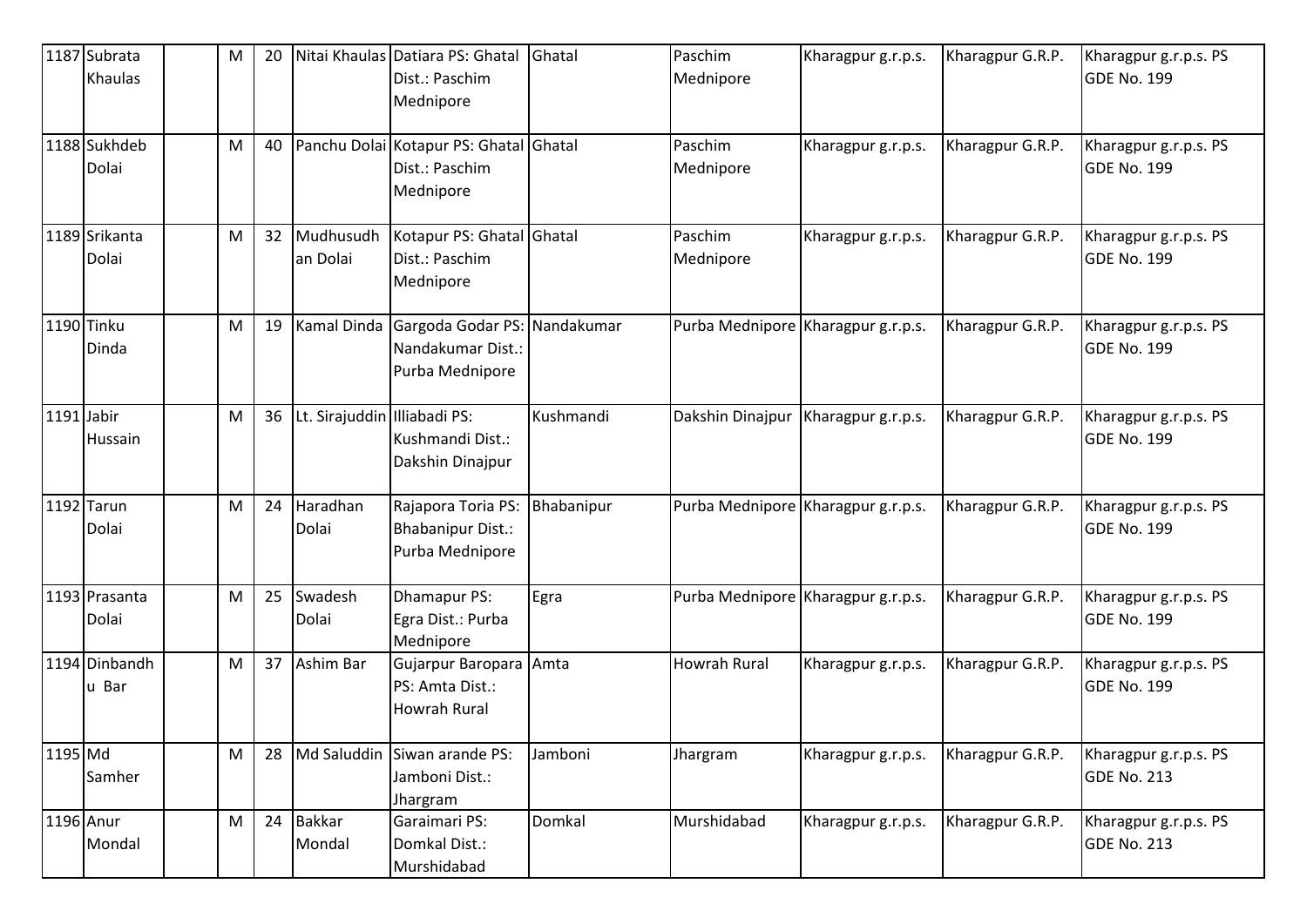| 1197 Ranjit<br>Mondal     | м                                                                                                          | 18 | Haripada<br>Mondal   | Arankiyarana PS:<br>Moyna Dist.:<br>Purba Mednipore            | Moyna        | Purba Mednipore Kharagpur g.r.p.s. |                    | Kharagpur G.R.P. | Kharagpur g.r.p.s. PS<br><b>GDE No. 213</b>  |
|---------------------------|------------------------------------------------------------------------------------------------------------|----|----------------------|----------------------------------------------------------------|--------------|------------------------------------|--------------------|------------------|----------------------------------------------|
| 1198 Ajit Kumar<br>Sah    | M                                                                                                          | 19 | Ramess Sah           | Ragunathpur PS:<br>Raghunathpur<br>Dist.: Purulia              | Raghunathpur | Purulia                            | Kharagpur g.r.p.s. | Kharagpur G.R.P. | Kharagpur g.r.p.s. PS<br><b>GDE No. 213</b>  |
| 1199 Mithun<br>Kumar      | M                                                                                                          | 19 | Pancham<br>Kumar Lai | Kachora PS:<br>Raghunathpur<br>Dist.: Purulia                  | Raghunathpur | Purulia                            | Kharagpur g.r.p.s. | Kharagpur G.R.P. | Kharagpur g.r.p.s. PS<br><b>GDE No. 213</b>  |
| 1200 Ajay Urao            | M                                                                                                          | 20 | Rabi Urao            | Sewai PS:<br><b>Balurghat Dist.:</b><br>Dakshin Dinajpur       | Balurghat    | Dakshin Dinajpur                   | Kharagpur g.r.p.s. | Kharagpur G.R.P. | Kharagpur g.r.p.s. PS<br><b>GDE No. 213</b>  |
| 1201 Dhanbar<br>Bordoloi  | M                                                                                                          | 25 | Jatin<br>Bordaloi    | Laubhurunga PS:<br><b>Balurghat Dist.:</b><br>Dakshin Dinajpur | Balurghat    | Dakshin Dinajpur                   | Kharagpur g.r.p.s. | Kharagpur G.R.P. | Kharagpur g.r.p.s. PS<br><b>GDE No. 213</b>  |
| 1202 Sahabji<br>Khan      | M                                                                                                          | 20 | Md Nijam<br>Khan     | <b>Bhachihar PS:</b><br>Bagmundi Dist.:<br>Purulia             | Bagmundi     | Purulia                            | Kharagpur g.r.p.s. | Kharagpur G.R.P. | Kharagpur g.r.p.s. PS<br><b>GDE No. 213</b>  |
| 1203 Prasanta<br>Dolai    | M                                                                                                          | 25 | Swadesh<br>Dolai     | Dhampur PS:<br>Contai Dist.: Purba<br>Mednipore                | Contai       | Purba Mednipore Kharagpur g.r.p.s. |                    | Kharagpur G.R.P. | Kharagpur g.r.p.s. PS<br><b>GDE No. 2199</b> |
| 1204 Suvendu<br>Mondal    | M                                                                                                          | 18 | Sukhdev<br>Mondal    | Baruna PS: Moyna<br>Dist.: Purba<br>Mednipore                  | Moyna        | Purba Mednipore Kharagpur g.r.p.s. |                    | Kharagpur G.R.P. | Kharagpur g.r.p.s. PS<br><b>GDE No. 222</b>  |
| 1205 Ratna<br>Kora        | M                                                                                                          | 21 | Nirmal Kora          | Tentultikri PS:<br>Saltora Dist.:<br><b>Bankura</b>            | Saltora      | <b>Bankura</b>                     | Kharagpur g.r.p.s. | Kharagpur G.R.P. | Kharagpur g.r.p.s. PS<br><b>GDE No. 222</b>  |
| 1206 Azharuddi<br>n Saifj | $\mathsf{M}% _{T}=\mathsf{M}_{T}\!\left( a,b\right) ,\ \mathsf{M}_{T}=\mathsf{M}_{T}\!\left( a,b\right) ,$ | 28 | Iqbal Kheri          | Doral PS: Saltora<br>Dist.: Bankura                            | Saltora      | <b>Bankura</b>                     | Kharagpur g.r.p.s. | Kharagpur G.R.P. | Kharagpur g.r.p.s. PS<br><b>GDE No. 222</b>  |
| 1207 Sukumar<br>Karmakar  | M                                                                                                          | 24 | Sunil<br>Karmakar    | Kendapara PS:<br>Raipur Dist.:<br><b>Bankura</b>               | Raipur       | <b>Bankura</b>                     | Kharagpur g.r.p.s. | Kharagpur G.R.P. | Kharagpur g.r.p.s. PS<br><b>GDE No. 222</b>  |
| 1208 Manik<br>Barman      | M                                                                                                          | 28 | Sushil<br>Barman     | Kotwali PS: Metelli Metelli<br>Dist.: Jalpaiguri               |              | Jalpaiguri                         | Kharagpur g.r.p.s. | Kharagpur G.R.P. | Kharagpur g.r.p.s. PS<br><b>GDE No. 222</b>  |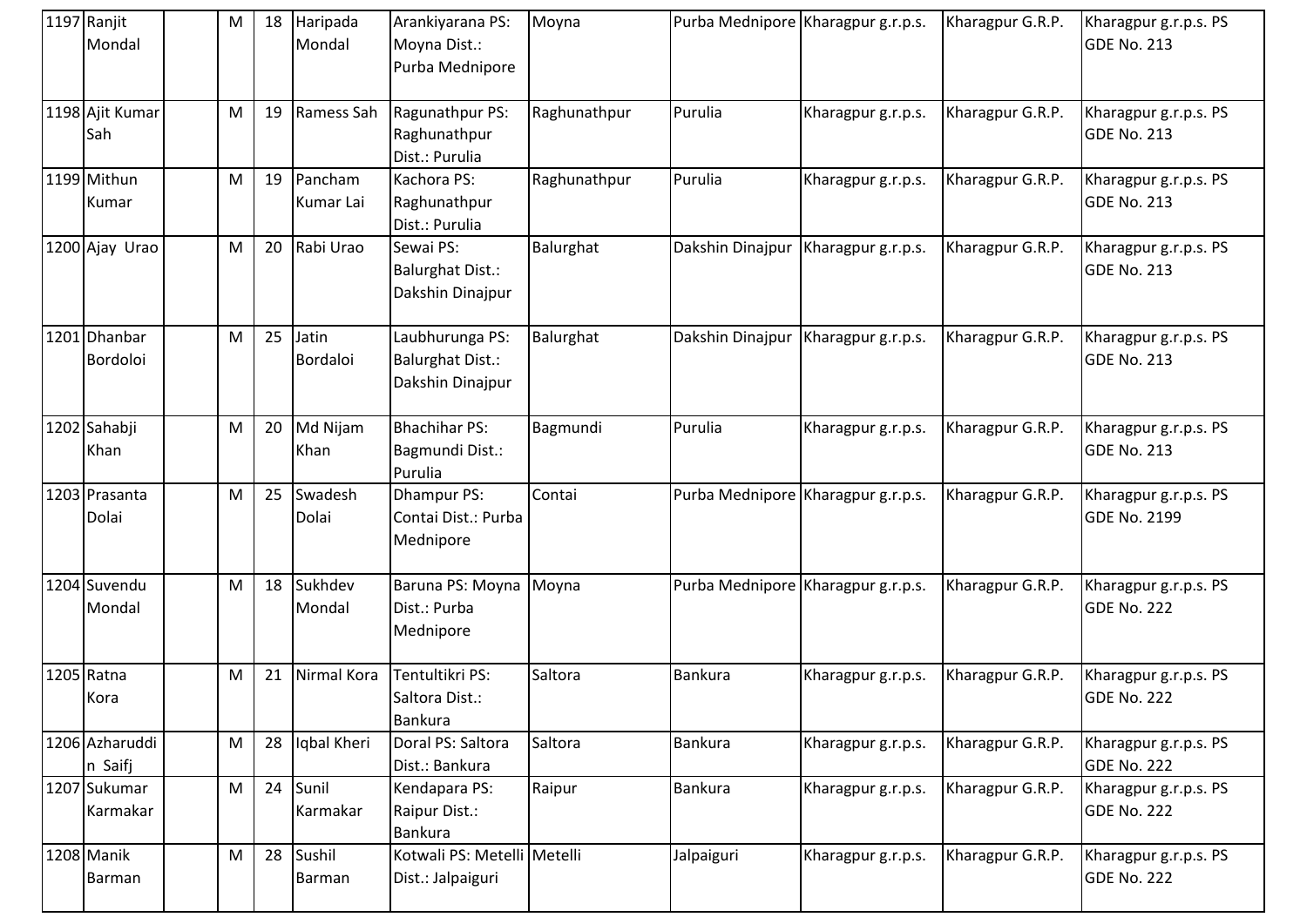|            | 1209 Sani Deval<br>Kumar | M | 19 | Sanjay Singh              | Ankodhi PS:<br>Metelli Dist.:                                | Metelli          | Jalpaiguri           | Kharagpur g.r.p.s. | Kharagpur G.R.P. | Kharagpur g.r.p.s. PS<br>GDE No. 222        |
|------------|--------------------------|---|----|---------------------------|--------------------------------------------------------------|------------------|----------------------|--------------------|------------------|---------------------------------------------|
|            |                          |   |    |                           | Jalpaiguri                                                   |                  |                      |                    |                  |                                             |
| 1210 Raju  | Chowdhur                 | M | 35 | Lt. Mittal<br>Chowdhury   | Dhobona PS:<br>Kaliachak Dist.:<br>Malda                     | Kaliachak        | Malda                | Kharagpur g.r.p.s. | Kharagpur G.R.P. | Kharagpur g.r.p.s. PS<br><b>GDE No. 222</b> |
|            | 1211 Mohasin<br>Ansari   | M | 23 | Nasrul<br>Ansari          | Lakrapahari PS:<br>Puncha Dist.:<br>Purulia                  | Puncha           | Purulia              | Kharagpur g.r.p.s. | Kharagpur G.R.P. | Kharagpur g.r.p.s. PS<br>GDE No. 222        |
|            | 1212 Bikash<br>Singh     | M | 30 | Lt Kalu Sing              | Bora PS:<br>Harirampur Dist.:<br>Dakshin Dinajpur            | Harirampur       | Dakshin Dinajpur     | Kharagpur g.r.p.s. | Kharagpur G.R.P. | Kharagpur g.r.p.s. PS<br>GDE No. 222        |
|            | 1213 Rahul<br>Hossain    | M | 24 | Faisar Ali                | <b>Botarhat PS:</b><br>Harirampur Dist.:<br>Dakshin Dinajpur | Harirampur       | Dakshin Dinajpur     | Kharagpur g.r.p.s. | Kharagpur G.R.P. | Kharagpur g.r.p.s. PS<br><b>GDE No. 222</b> |
|            | 1214 Sk Sarif            | M | 19 | S/o Lt-Sk.<br>Babu        | PS: Debra Dist.:<br>Paschim<br>Mednipore                     | Debra            | Paschim<br>Mednipore | Panskura g.r.p.s.  | Kharagpur G.R.P. | Panskura g.r.p.s. PS GDE<br>No. 157         |
| $1215$ Sk  | Mustak                   | M | 18 | S/o Sk.<br>Maslam         | PS: Debra Dist.:<br>Paschim<br>Mednipore                     | Debra            | Paschim<br>Mednipore | Panskura g.r.p.s.  | Kharagpur G.R.P. | Panskura g.r.p.s. PS GDE<br>No. 157         |
|            | 1216 Ranjit<br>Mahato    | M | 24 | Madhab<br>Ch.mahato       | <b>Hetkand PS:</b><br>Joypur Dist.:<br>Purulia               | Joypur           | Purulia              | Purulia g.r.p.s.   | Kharagpur G.R.P. | Purulia g.r.p.s. PS GDE<br>No. 189          |
| 1217 Sunil | Mahato                   | M | 18 | Kiriti Mahato Hetkand PS: | Joypur Dist.:<br>Purulia                                     | Joypur           | Purulia              | Purulia g.r.p.s.   | Kharagpur G.R.P. | Purulia g.r.p.s. PS GDE<br>No. 189          |
|            | 1218 Ratan<br>Mahato     | M | 20 | Ajit Mahato               | Birgiri PS: Purulia<br>mufassil Dist.:<br>Purulia            | Purulia mufassil | Purulia              | Purulia g.r.p.s.   | Kharagpur G.R.P. | Purulia g.r.p.s. PS GDE<br>No. 189          |
|            | 1219 Monojit<br>Mahato   | M | 19 | Subash<br>Mahato          | Jobkadhi PS:<br>Joypur Dist.:<br>Purulia                     | Joypur           | Purulia              | Purulia g.r.p.s.   | Kharagpur G.R.P. | Purulia g.r.p.s. PS GDE<br>No. 189          |
|            | 1220 Sukhen<br>Mahato    | M | 28 | Kiriti Mahato Hetkand PS: | Joypur Dist.:<br>Purulia                                     | Joypur           | Purulia              | Purulia g.r.p.s.   | Kharagpur G.R.P. | Purulia g.r.p.s. PS GDE<br>No. 189          |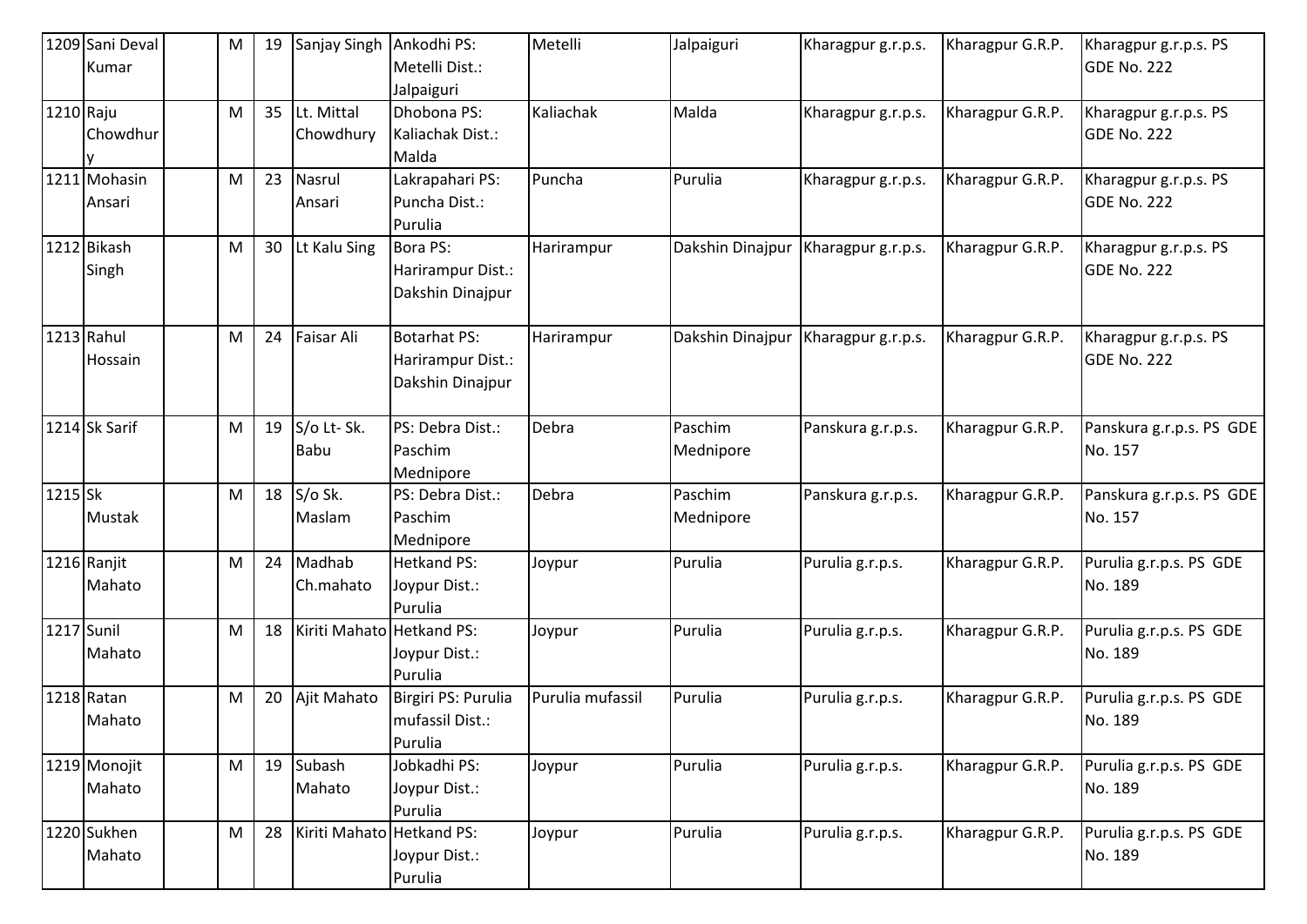| 1221 Jiten | Mahato                        | M | 18 | Haru<br>Mahato       | Birgiri PS: Purulia<br>mufassil Dist.:<br>Purulia                                                                              | Purulia mufassil | Purulia                                | Purulia g.r.p.s. | Kharagpur G.R.P.                       | Purulia g.r.p.s. PS GDE<br>No. 189 |
|------------|-------------------------------|---|----|----------------------|--------------------------------------------------------------------------------------------------------------------------------|------------------|----------------------------------------|------------------|----------------------------------------|------------------------------------|
|            | 1222 Balaram<br>Mahato        | M | 30 | Mansaram<br>Mahato   | <b>Hetkand PS:</b><br>Joypur Dist.:<br>Purulia                                                                                 | Joypur           | Purulia                                | Purulia g.r.p.s. | Kharagpur G.R.P.                       | Purulia g.r.p.s. PS GDE<br>No. 189 |
|            | 1223 Sahar Ali<br>Sk (28 Yrs) |   |    | S/o-Mirjan<br>Sk     | Of Rukunpur, PS-<br>Dhubulia, Nadia.                                                                                           |                  | <b>Basirhat</b>                        | Dhubulia         | Krishnanagar<br><b>Police District</b> | Dhubulia PS GDE No.<br>214         |
|            | 1224 Ajijul Sk<br>(32 Yrs)    |   |    | S/o-Mirjan<br>Sk     | Of Panditpur, PS-<br>Dhubulia, Nadia.                                                                                          |                  | <b>Basirhat</b>                        | Dhubulia         | Krishnanagar<br>Police District        | Dhubulia PS GDE No.<br>214         |
| 1225 Sajal | Sikdar (28<br>Yrs)            |   |    | S/o- Gokul<br>Sikdar | Of Gacha, PS-<br>Nakashipara,<br>Nadia.                                                                                        |                  | <b>Basirhat</b>                        | Dhubulia         | Krishnanagar<br><b>Police District</b> | Dhubulia PS GDE No.<br>221         |
| 1226 Sanu  | Mondal<br>(29 Yrs)            |   |    | S/o-Bimal<br>Mondal  | Of Gacha Bagan<br>para, PS-Dhubulia,<br>Nqadia.                                                                                |                  | <b>Basirhat</b>                        | Dhubulia         | Krishnanagar<br><b>Police District</b> | Dhubulia PS GDE No.<br>221         |
|            | 1227 Murari<br>Pal            | M | 30 | <b>Dilip Pal</b>     | Sree Rampur, PS<br>Nadanghat, Dist-<br>Purba Burdwan PS:<br>Nadanghat Dist.:<br>Purba Burdwan                                  | Nadanghat        | Purba Burdwan                          | Nabadwip         | Krishnanagar<br><b>Police District</b> | Nabadwip PS GDE No.<br>241         |
|            | 1228 Tarak<br>Mandal          | M | 38 | Penu<br>Mandal       | Parulia<br>Mandalpara, PS-<br>Purbasthali A/P<br>Gopinathp PS:<br>Palashipara Dist.:<br>Krishnanagar<br><b>Police District</b> | Palashipara      | Krishnanagar<br><b>Police District</b> | Palashipara      | Krishnanagar<br><b>Police District</b> | Palashipara PS GDE No.<br>173      |
|            | 1229 Chholema<br>n Sk         | M |    | Ebrahim Sk           | PS: Thanapara<br>Dist.: Krishnanagar<br><b>Police District</b>                                                                 | Thanapara        | Krishnanagar<br><b>Police District</b> | Thanapara        | Krishnanagar<br><b>Police District</b> | Thanapara PS GDE No.<br>171        |
|            | 1230 Subhankar<br>Mistri      | M |    | Kartick<br>Mistri    | Satangapara PS:<br>Baishnabnagar<br>Dist.: Malda                                                                               | Baishnabnagar    | Malda                                  | Baishnabnagar    | Malda                                  | Baishnabnagar PS GDE<br>No. 237    |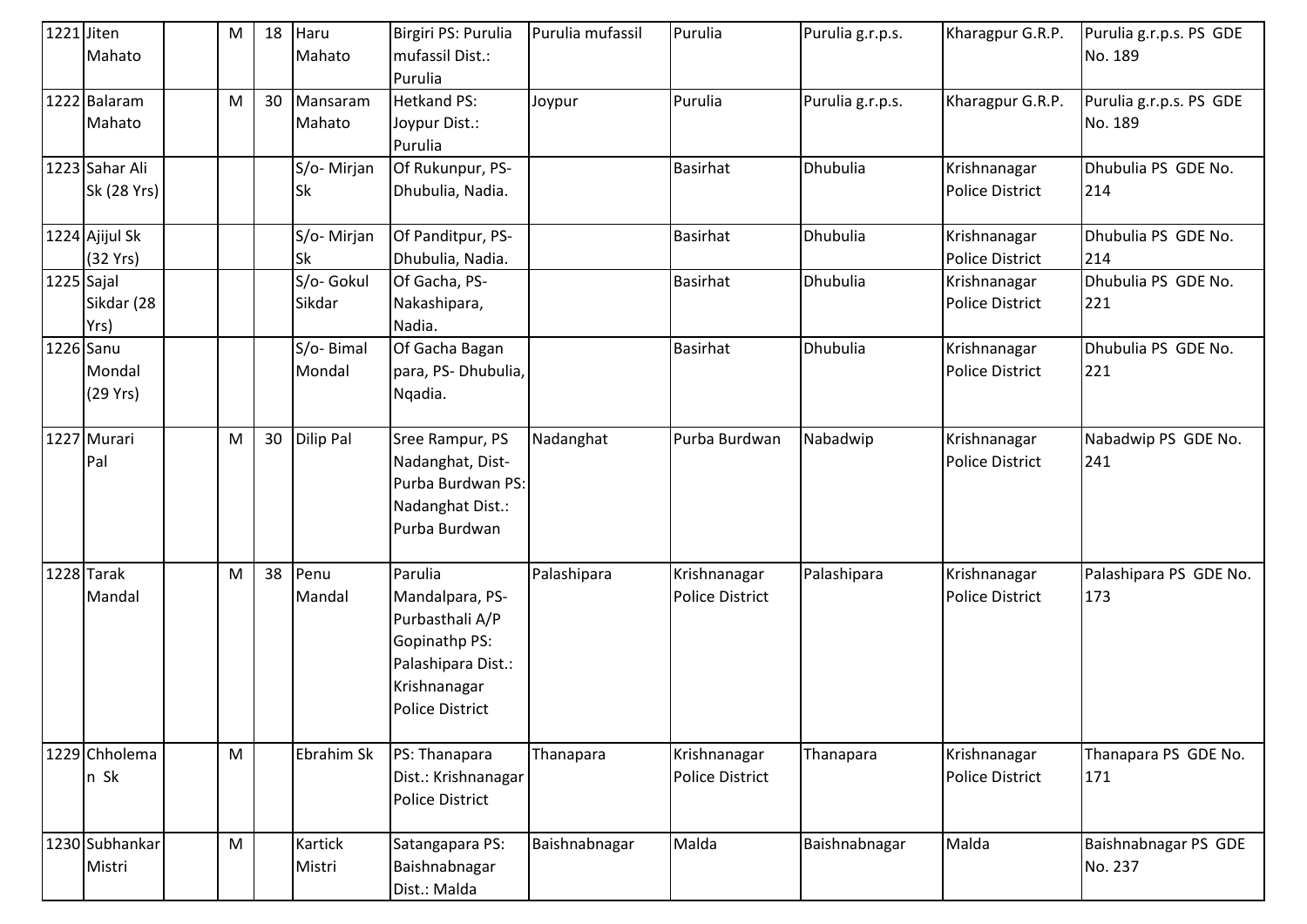| 1231 Joy Kumar<br>Mandal     | M | 21 | <b>Dulal</b><br>Mandal                | Beldanga, PO-<br>Dighalbar PS:<br>Bamangola Dist.:<br>Malda                              | Bamangola        | Malda                                             | Bamangola     | Malda | Bamangola PS GDE No.<br>146     |
|------------------------------|---|----|---------------------------------------|------------------------------------------------------------------------------------------|------------------|---------------------------------------------------|---------------|-------|---------------------------------|
| 1232 Subrata<br>Hira         | M |    | Sailen Hira                           | Hatnagar, PO-<br>Dohil PS: Gajole<br>Dist.: Malda                                        | Gajole           | Malda                                             | Bamangola     | Malda | Bamangola PS GDE No.<br>146     |
| 1233 Apurba<br>Bhowmik       | M | 31 | Sahadeb<br>Bhowmik                    | Hatnagar PS:<br>Gajole Dist.: Malda                                                      | Gajole           | Malda                                             | Bamangola     | Malda | Bamangola PS GDE No.<br>146     |
| 1234 Amul Saha               | M | 24 | Kamaresh<br>Saha                      | <b>KALITALA</b><br><b>MOBARAKPUR PS:</b><br>Harishchandrapur<br>Dist.: Malda             | Harishchandrapur | Malda                                             | Chanchal      | Malda | Chanchal PS GDE No.<br>585      |
| 1235 Swapan<br>Sarkar        | M | 32 | Nitai Sarkar                          | Kulipara PS:<br>English bazar Dist.:<br>Malda                                            | English bazar    | Malda                                             | English bazar | Malda | English bazar PS GDE<br>No. 54  |
| 1236 Rahut<br>Thakur         | M | 25 | <b>Bipin Thakur</b>                   | Kulipara PS:<br>English bazar Dist.:<br>Malda                                            | English bazar    | Malda                                             | English bazar | Malda | English bazar PS GDE<br>No. 54  |
| 1237 Rajan<br>Kumar<br>Sinha | M |    | Late<br>Jogindar<br>Prashad<br>Singha | PS: English bazar<br>Dist.: Malda                                                        | English bazar    | Malda                                             | English bazar | Malda | English bazar PS GDE<br>No. 54  |
| 1238 Hansu<br>Sekh           | M | 40 | Makbul Sekh                           | Arapur PS: English<br>bazar Dist.: Malda                                                 | English bazar    | Malda                                             | English bazar | Malda | English bazar PS GDE<br>No. 360 |
| 1239 Santash<br>Choudhur     | M | 33 | Sibu<br>Choudhury                     | Malanchapally PS:<br>English bazar Dist.:<br>Malda                                       | English bazar    | Malda                                             | English bazar | Malda | English bazar PS GDE<br>No. 360 |
| 1240 Tapan<br>Sahrdar        | M |    | Niranjan<br>Shardar                   | 16 No Poylagiri,<br>Srimarayanpur PS:<br>Dholahat Dist.:<br>Sundarban Police<br>District | Dholahat         | Sundarban Police English bazar<br><b>District</b> |               | Malda | English bazar PS GDE<br>No. 360 |
| 1241 Mohon<br>Pandit         | M | 58 | <b>Bankim</b><br>Pandit               | Shrinarayanpur PS: Dholahat<br>Dholahat Dist.:<br>Sundarban Police<br>District           |                  | Sundarban Police English bazar<br><b>District</b> |               | Malda | English bazar PS GDE<br>No. 360 |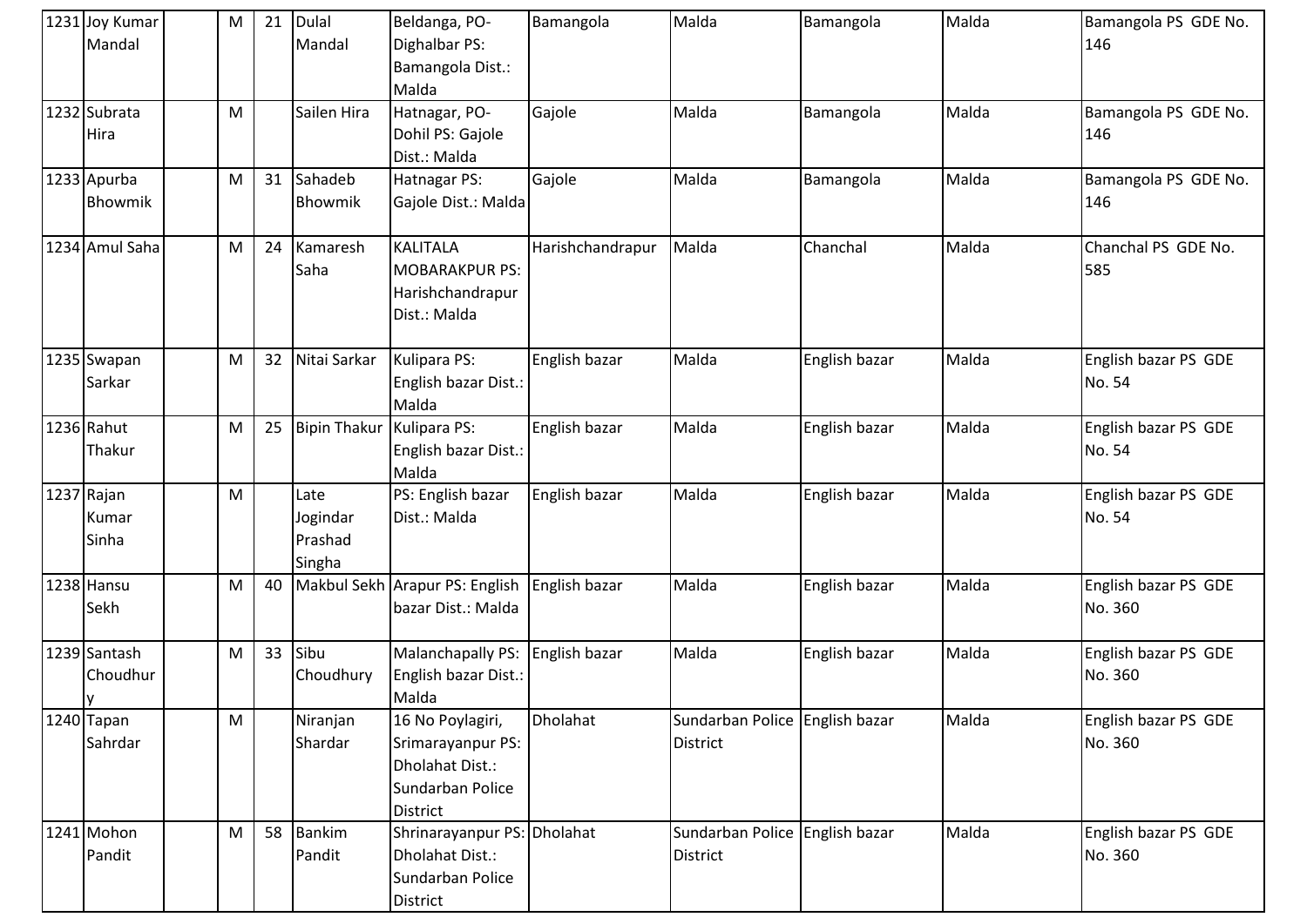|            | 1242 Basudeb    | M |         | Late          | Shrinarayanpur PS: Dholahat  |               | Sundarban Police English bazar |               | Malda | English bazar PS GDE  |
|------------|-----------------|---|---------|---------------|------------------------------|---------------|--------------------------------|---------------|-------|-----------------------|
|            | Sardar          |   |         | Harekrishna   | Dholahat Dist.:              |               | <b>District</b>                |               |       | No. 360               |
|            |                 |   |         | Sardar        | Sundarban Police             |               |                                |               |       |                       |
|            |                 |   |         |               | <b>District</b>              |               |                                |               |       |                       |
|            | $1243$ Helim Sk | M | 36      | Lalchand Sk   | Mirchak PS:                  | English bazar | Malda                          | English bazar | Malda | English bazar PS GDE  |
|            |                 |   |         |               | English bazar Dist.:         |               |                                |               |       | No. 360               |
|            |                 |   |         |               | Malda                        |               |                                |               |       |                       |
|            | 1244 Aktar Sk   | M | 36      | Kasimuddin    | Krishnapally PS:             | English bazar | Malda                          | English bazar | Malda | English bazar PS GDE  |
|            |                 |   |         | <b>Sk</b>     | English bazar Dist.:         |               |                                |               |       | No. 360               |
|            |                 |   |         |               | Malda                        |               |                                |               |       |                       |
|            | 1245 Manirul    | M | 42      | Saifuddin Ali | Karkach PS Gazole            |               | <b>Basirhat</b>                | Gajole        | Malda | Gajole PS GDE No. 352 |
|            | Hoque           |   |         |               | District Malda               |               |                                |               |       |                       |
|            |                 |   |         |               |                              |               |                                |               |       |                       |
| 1246 Ishak |                 | M | 44      | Saifuddin Ali | Karkach PS Gazole            |               | <b>Basirhat</b>                | Gajole        | Malda | Gajole PS GDE No. 352 |
|            | Momin           |   |         |               | District Malda               |               |                                |               |       |                       |
|            |                 |   |         |               |                              |               |                                |               |       |                       |
|            | 1247 Madan      | M | $55$ Lt |               | Perapur PS:                  | Habibpur      | Malda                          | Habibpur      | Malda | Habibpur PS GDE No.   |
|            | Chandra         |   |         | Surendranat   | Habibpur Dist.:              |               |                                |               |       | 179                   |
|            | Sarkar          |   |         | h Sarkar      | Malda                        |               |                                |               |       |                       |
| 1248 Som   |                 | M | 52      | Lt Chotto     | Khochakandar PS:             | Habibpur      | Malda                          | Habibpur      | Malda | Habibpur PS GDE No.   |
|            | Hansda          |   |         | Hansda        | Habibpur Dist.:              |               |                                |               |       | 179                   |
|            |                 |   |         |               | Malda                        |               |                                |               |       |                       |
| 1249 Dilip |                 | M | 29      | Sasodhar      | Kendpukur PS:                | Habibpur      | Malda                          | Habibpur      | Malda | Habibpur PS GDE No.   |
|            | Mandal          |   |         | Mandal        | Habibpur Dist.:              |               |                                |               |       | 179                   |
|            |                 |   |         |               | Malda                        |               |                                |               |       |                       |
|            | 1250 Mithun     | M | 29      |               | Late Santosh Nageswarpur PS: | Oldmalda      | Malda                          | Oldmalda      | Malda | Oldmalda PS GDE No.   |
|            | Mandal          |   |         | Mandal        | Oldmalda Dist.:              |               |                                |               |       | 144                   |
|            |                 |   |         |               | Malda                        |               |                                |               |       |                       |
|            | 1251 Prollad    | M | 60      | Late Lohar    | Laxmi Colony PS:             | Oldmalda      | Malda                          | Oldmalda      | Malda | Oldmalda PS GDE No.   |
|            | Prasad          |   |         | Prasad        | Oldmalda Dist.:              |               |                                |               |       | 144                   |
|            |                 |   |         |               | Malda                        |               |                                |               |       |                       |
|            | 1252 Ganesh     | M | 55      | Late          | Nageswarpur PS:              | Oldmalda      | Malda                          | Oldmalda      | Malda | Oldmalda PS GDE No.   |
|            | Mandal          |   |         | Khudiram      | Oldmalda Dist.:              |               |                                |               |       | 137                   |
|            |                 |   |         | Mandal        | Malda                        |               |                                |               |       |                       |
| 1253 Rabi  |                 | M | 42      | Late          | Court Station Road Oldmalda  |               | Malda                          | Oldmalda      | Malda | Oldmalda PS GDE No.   |
|            | Mandal          |   |         | Sanaram       | PS: Oldmalda Dist.:          |               |                                |               |       | 137                   |
|            |                 |   |         | Mandal        | Malda                        |               |                                |               |       |                       |
|            |                 |   |         |               |                              |               |                                |               |       |                       |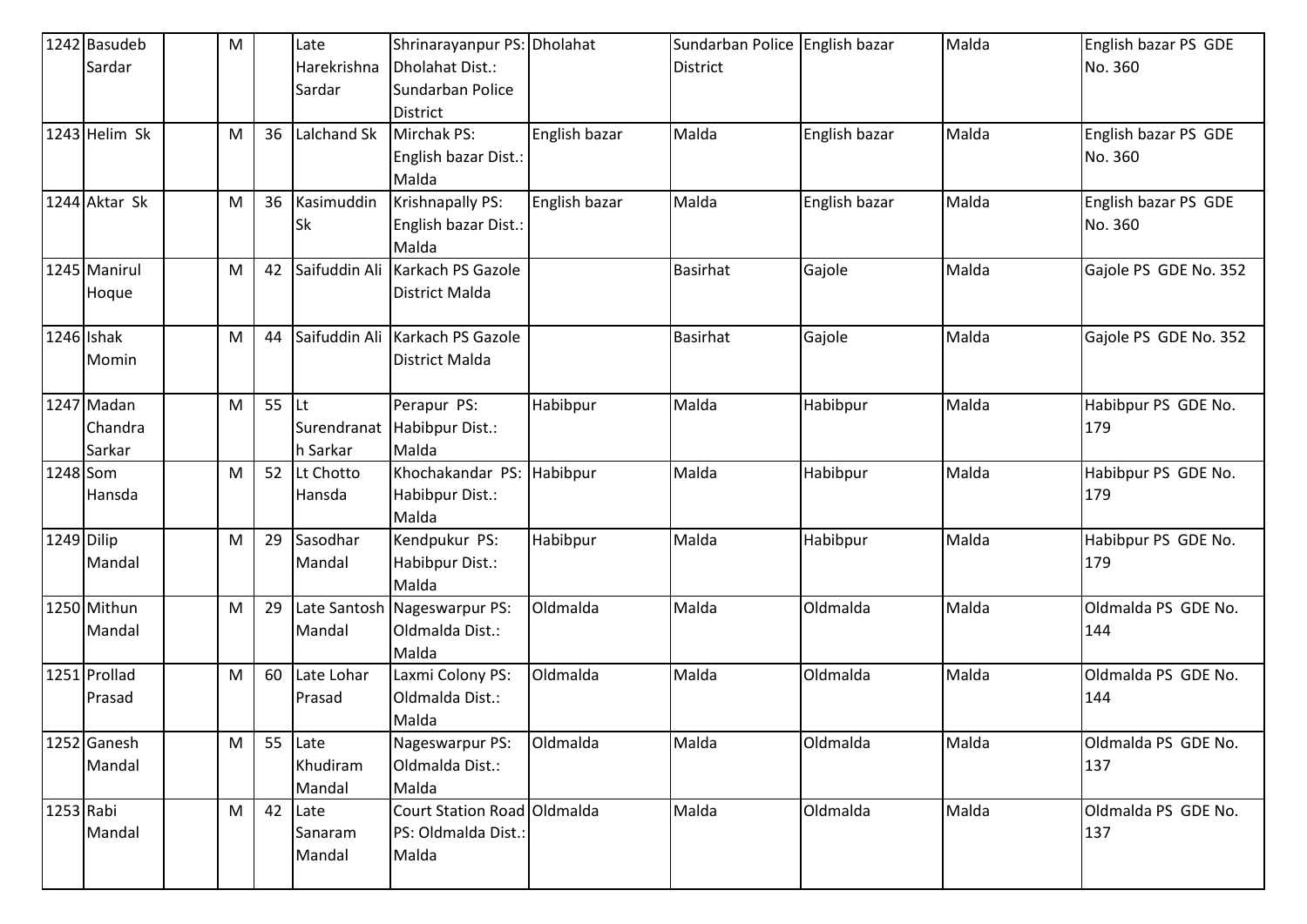|              | 1254 Ishwar<br>Paul         | M  | 36 | Shibnath<br>Paul      | Ghoshipara PS:<br>Ratua Dist.: Malda                           | Ratua    | Malda       | Pukhuria | Malda       | Pukhuria PS GDE No.<br>209 |
|--------------|-----------------------------|----|----|-----------------------|----------------------------------------------------------------|----------|-------------|----------|-------------|----------------------------|
|              | 1255 Rejaul<br>Hoque        | M  | 21 | Md Saidur<br>Rahaman  | Kumaria PS: Ratua Ratua<br>Dist.: Malda                        |          | Malda       | Pukhuria | Malda       | Pukhuria PS GDE No.<br>209 |
|              | 1256 Masud                  | M  | 25 | Naimuddin             | Paranpur PS:<br>Pukhuria Dist.:<br>Malda                       | Pukhuria | Malda       | Pukhuria | Malda       | Pukhuria PS GDE No.<br>209 |
|              | 1257 Hena Bibi              | F. | 30 | Anarul<br>Hoque       | Goraksha PS:<br>Ratua Dist.: Malda                             | Ratua    | Malda       | Ratua    | Malda       | Ratua PS GDE No. 180       |
|              | 1258 Tarikul<br>Alam        | M  | 31 | Tafijuddin            | Chandmoni PS:<br>Ratua Dist.: Malda                            | Ratua    | Malda       | Ratua    | Malda       | Ratua PS GDE No. 180       |
| 1259 Ajit    | Mandal                      | M  | 45 | Late Nidhil<br>Mandal | Debipur PS: Ratua<br>Dist.: Malda                              | Ratua    | Malda       | Ratua    | Malda       | Ratua PS GDE No. 180       |
|              | 1260 Manaj<br>Mandal        | M  | 34 | Baijan<br>Mandal      | Radhanagar PS:<br>Ratua Dist.: Malda                           | Ratua    | Malda       | Ratua    | Malda       | Ratua PS GDE No. 180       |
|              | 1261 Mojamme<br>Mia         | M  | 61 | Dhuku Mia             | Jannagar PS: Ratua Ratua<br>Dist.: Malda                       |          | Malda       | Ratua    | Malda       | Ratua PS GDE No. 180       |
|              | 1262 Nuresha<br><b>Bibi</b> | F  | 25 | Mahatab               | <b>Bhado PS: Ratua</b><br>Dist.: Malda                         | Ratua    | Malda       | Ratua    | Malda       | Ratua PS GDE No. 180       |
|              | 1263 Anarul Sk              | F  | 37 | Sk Mosim              | Kahala PS: Ratua<br>Dist.: Malda                               | Ratua    | Malda       | Ratua    | Malda       | Ratua PS GDE No. 180       |
| $1264$ Hilal | Mollick                     | M  | 56 | Lt. Abdul<br>Korim    | Rameswarpur<br>Purbapara PS:<br>Beldanga Dist.:<br>Murshidabad | Beldanga | Murshidabad | Beldanga | Murshidabad | Beldanga PS GDE No.<br>291 |
| 1265 Najir   | Hossain                     | M  |    | 38 Lt. Abdul<br>Korim | Rameswarpur<br>Purbapara PS:<br>Beldanga Dist.:<br>Murshidabad | Beldanga | Murshidabad | Beldanga | Murshidabad | Beldanga PS GDE No.<br>291 |
|              | 1266 Abdul<br>Alim          | M  | 28 | Lt. Akher<br>Hossain  | Begunbari PS:<br>Beldanga Dist.:<br>Murshidabad                | Beldanga | Murshidabad | Beldanga | Murshidabad | Beldanga PS GDE No.<br>291 |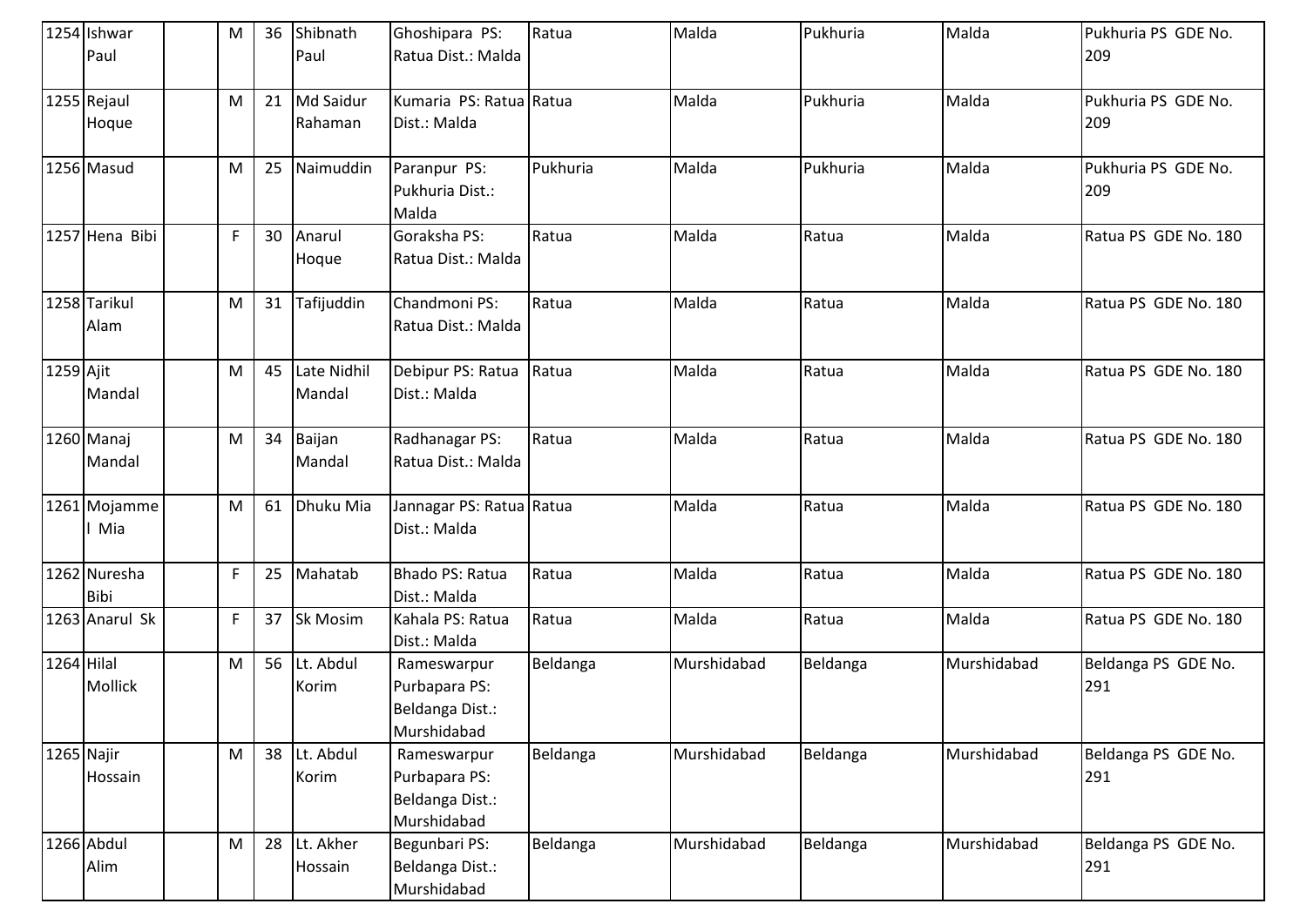|           | 1267 Mithun<br>Roy            | M         |    | Deb Kr. Roy             | PS: Berhampore<br>Dist.: Murshidabad                           | Berhampore | Murshidabad | Berhampore | Murshidabad | Berhampore PS GDE No.<br>390 |
|-----------|-------------------------------|-----------|----|-------------------------|----------------------------------------------------------------|------------|-------------|------------|-------------|------------------------------|
|           | 1268 Montu<br>Roy             | M         |    | Rambaran<br>Roy         | PS: Berhampore<br>Dist.: Murshidabad                           | Berhampore | Murshidabad | Berhampore | Murshidabad | Berhampore PS GDE No.<br>390 |
|           | 1269 Abbas<br>Hossain         | M         |    |                         | Amir Hossain PS: Berhampore<br>Dist.: Murshidabad              | Berhampore | Murshidabad | Berhampore | Murshidabad | Berhampore PS GDE No.<br>390 |
|           | 1270 Shyam<br>Sundar<br>Das   | M         |    | Lt. Haimlal<br>Das      | PS: Berhampore<br>Dist.: Murshidabad                           | Berhampore | Murshidabad | Berhampore | Murshidabad | Berhampore PS GDE No.<br>390 |
|           | 1271 Santosh<br>Roy           | M         |    | Udaswar Roy             | PS: Berhampore<br>Dist.: Murshidabad                           | Berhampore | Murshidabad | Berhampore | Murshidabad | Berhampore PS GDE No.<br>390 |
|           | 1272 Ganesh<br>Kr.<br>Mahato  | M         |    | Joy Narayan<br>Mahato   | PS: Berhampore<br>Dist.: Murshidabad                           | Berhampore | Murshidabad | Berhampore | Murshidabad | Berhampore PS GDE No.<br>390 |
|           | 1273 Biki Roy                 | M         |    | Ramdhir Roy             | PS: Berhampore<br>Dist.: Murshidabad                           | Berhampore | Murshidabad | Berhampore | Murshidabad | Berhampore PS GDE No.<br>390 |
|           | 1274 Bipin<br>Kumar<br>Thakur | M         |    | Mohon<br>Thakur         | PS: Berhampore<br>Dist.: Murshidabad                           | Berhampore | Murshidabad | Berhampore | Murshidabad | Berhampore PS GDE No.<br>390 |
|           | 1275 Suresh<br>Saha           | M         |    | Barun Saha              | PS: Berhampore<br>Dist.: Murshidabad                           | Berhampore | Murshidabad | Berhampore | Murshidabad | Berhampore PS GDE No.<br>390 |
|           | 1276 Gorachan<br>d Mondal     | M         |    | Lt. Putu<br>Mondal      | PS: Berhampore<br>Dist.: Murshidabad                           | Berhampore | Murshidabad | Berhampore | Murshidabad | Berhampore PS GDE No.<br>390 |
|           | 1277 Pinku<br>Ghosh           | M         | 37 | Bablu Ghosh Binodia PS: | <b>Bharatpur Dist.:</b><br>Murshidabad                         | Bharatpur  | Murshidabad | Bharatpur  | Murshidabad | Bharatpur PS GDE No.<br>259  |
| 1278 Bapi | Ghosh                         | M         |    | Sunil Ghosh             | <b>Binodia PS:</b><br><b>Bharatpur Dist.:</b><br>Murshidabad   | Bharatpur  | Murshidabad | Bharatpur  | Murshidabad | Bharatpur PS GDE No.<br>259  |
|           | 1279 Sujan Sk                 | ${\sf M}$ |    | <b>Hilal Sk</b>         | <b>Bharatpur PS:</b><br><b>Bharatpur Dist.:</b><br>Murshidabad | Bharatpur  | Murshidabad | Bharatpur  | Murshidabad | Bharatpur PS GDE No.<br>259  |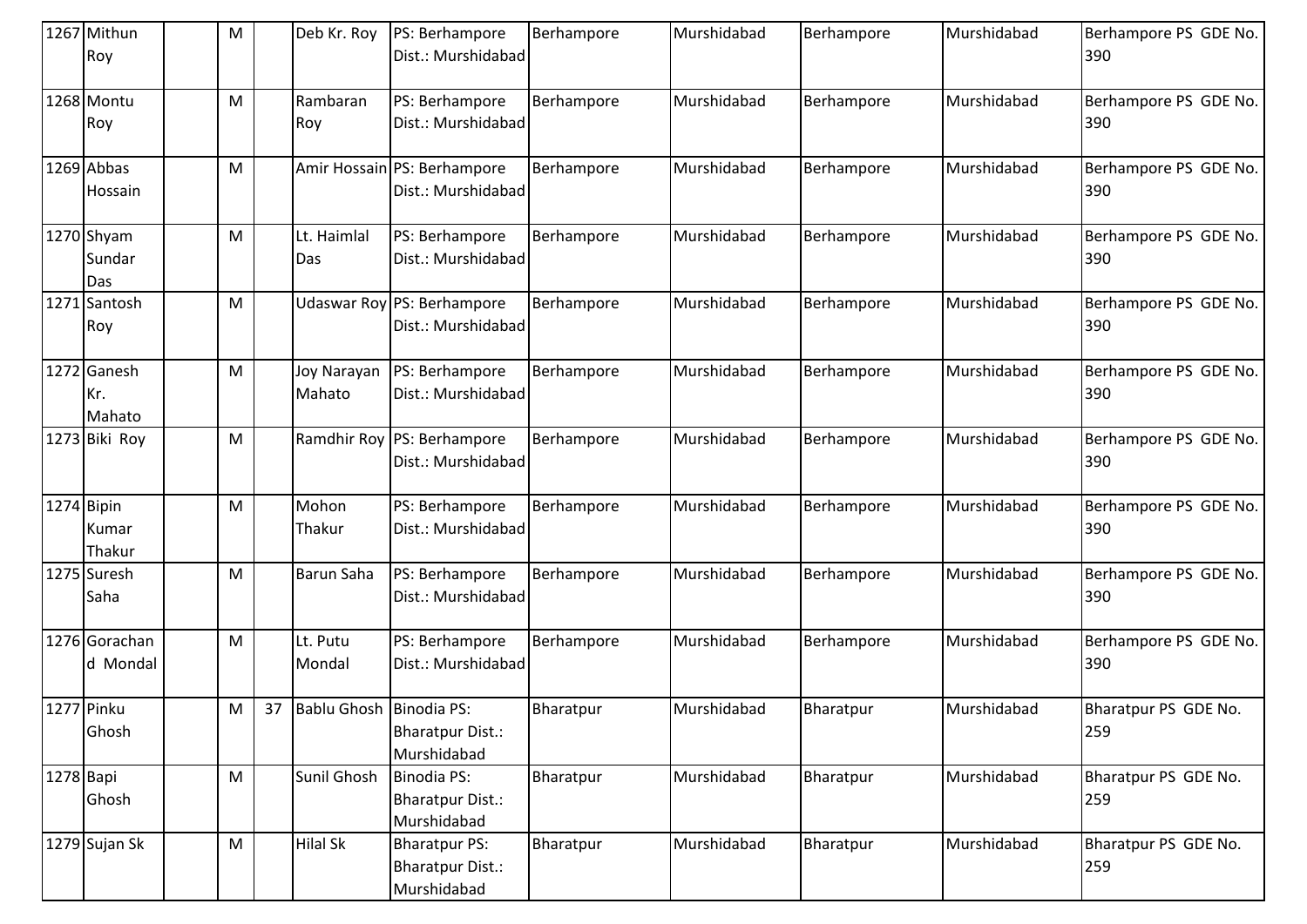| 1280 Laba | Kumar<br>Das          | M |    | Jiban Das            | <b>Bholta PS:</b><br><b>Bharatpur Dist.:</b><br>Murshidabad | Bharatpur  | Murshidabad | Bharatpur  | Murshidabad | Bharatpur PS GDE No.<br>259  |
|-----------|-----------------------|---|----|----------------------|-------------------------------------------------------------|------------|-------------|------------|-------------|------------------------------|
|           | 1281 Piyarul<br>Islam | M | 38 | <b>Eheram Ali</b>    | <b>Dhanaipur PS:</b><br>Daulatabad Dist.:<br>Murshidabad    | Daulatabad | Murshidabad | Daulatabad | Murshidabad | Daulatabad PS GDE No.<br>194 |
| 1282 Amir | Sohel<br>Mondal       | M | 29 |                      | Mainul Islam PS: Domkal Dist.:<br>Murshidabad               | Domkal     | Murshidabad | Domkal     | Murshidabad | Domkal PS GDE No. 281        |
|           | 1283 Saidul<br>Mondal | M | 27 | Fajaruddin<br>Mondal | PS: Domkal Dist.:<br>Murshidabad                            | Domkal     | Murshidabad | Domkal     | Murshidabad | Domkal PS GDE No. 281        |
|           | 1284 Rakibul<br>Sekh  | M | 18 | Saidul Seikh         | PS: Domkal Dist.:<br>Murshidabad                            | Domkal     | Murshidabad | Domkal     | Murshidabad | Domkal PS GDE No. 281        |
|           | 1285 Samirul<br>Sekh  | M | 18 |                      | Aktarul Sekh   PS: Domkal Dist.:<br>Murshidabad             | Domkal     | Murshidabad | Domkal     | Murshidabad | Domkal PS GDE No. 281        |
|           | 1286 Rahul<br>Mondal  | M | 18 | Nazrul Islam         | PS: Domkal Dist.:<br>Murshidabad                            | Domkal     | Murshidabad | Domkal     | Murshidabad | Domkal PS GDE No. 281        |
|           | 1287 Abhijit<br>Majhi | M | 30 | Sannashi<br>Majhi    | PS: Domkal Dist.:<br>Murshidabad                            | Domkal     | Murshidabad | Domkal     | Murshidabad | Domkal PS GDE No. 281        |
|           | 1288 Subrata<br>Kayan | M | 30 | Biswanath<br>Kayal   | PS: Domkal Dist.:<br>Murshidabad                            | Domkal     | Murshidabad | Domkal     | Murshidabad | Domkal PS GDE No. 281        |
|           | 1289 Habibur<br>Sk    | M | 31 | <b>Rafat Sk</b>      | PS: Domkal Dist.:<br>Murshidabad                            | Domkal     | Murshidabad | Domkal     | Murshidabad | Domkal PS GDE No. 281        |
|           | 1290 Liton<br>Molla   | M | 27 | <b>Rustam Sk</b>     | PS: Domkal Dist.:<br>Murshidabad                            | Domkal     | Murshidabad | Domkal     | Murshidabad | Domkal PS GDE No. 281        |
|           | 1291 Samim<br>Molla   | M | 26 |                      | Samad Molla PS: Domkal Dist.:<br>Murshidabad                | Domkal     | Murshidabad | Domkal     | Murshidabad | Domkal PS GDE No. 281        |
|           | 1292 Vasan Sk         | M | 30 | Sarful Sk            | PS: Domkal Dist.:<br>Murshidabad                            | Domkal     | Murshidabad | Domkal     | Murshidabad | Domkal PS GDE No. 272        |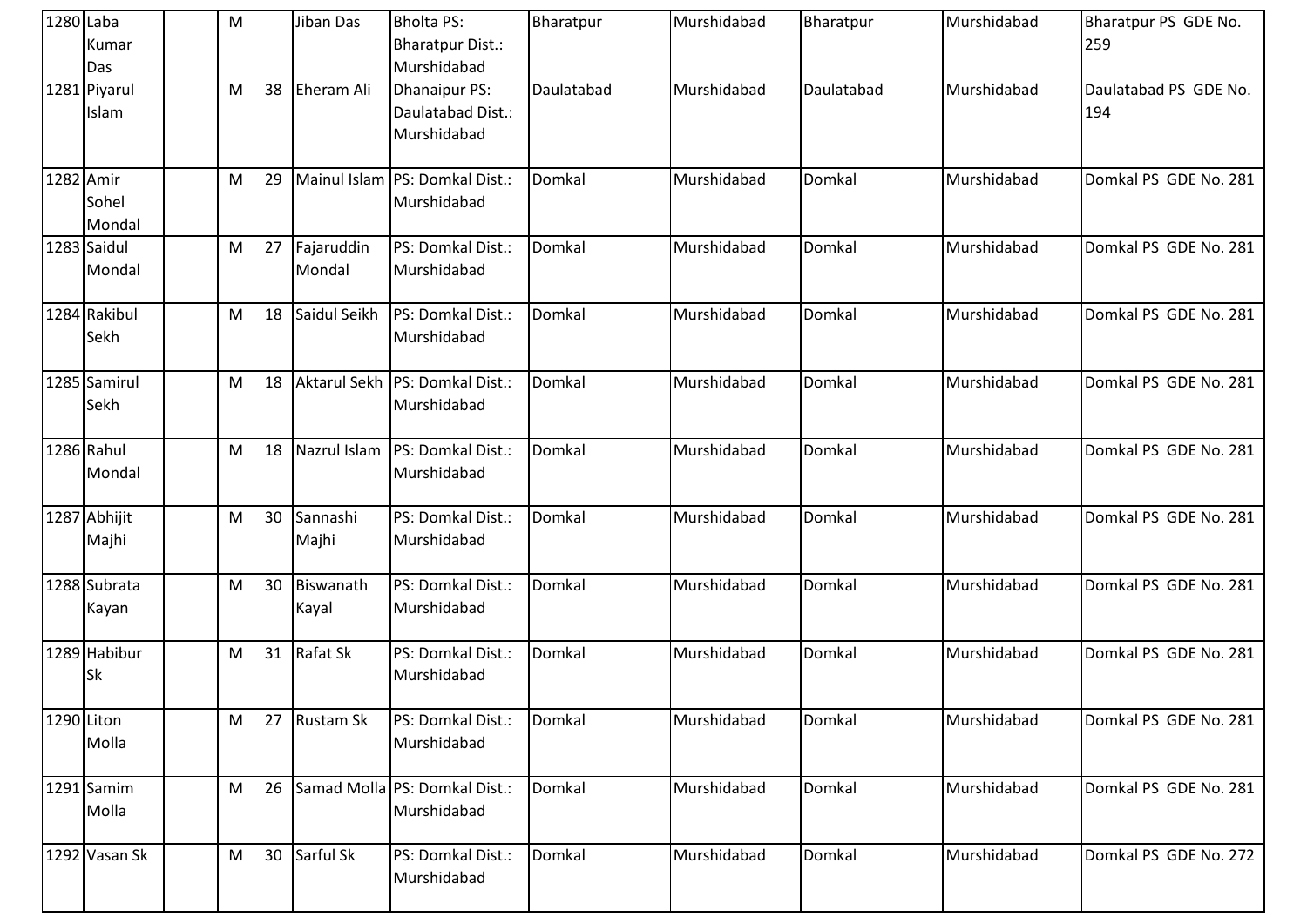| 1293 Samsul Sk           | M |    | Amod Ali Sk        | Sahajadpur PS:<br>Hariharpara Dist.:<br>Murshidabad                        | Hariharpara | Murshidabad                 | Hariharpara | Murshidabad | Hariharpara PS GDE No.<br>217 |
|--------------------------|---|----|--------------------|----------------------------------------------------------------------------|-------------|-----------------------------|-------------|-------------|-------------------------------|
| 1294 Chand Sk            | M |    | Sariful Sk         | Chak Ambarpur<br>PS: Domkal Dist.:<br>Murshidabad                          | Domkal      | Murshidabad                 | Hariharpara | Murshidabad | Hariharpara PS GDE No.<br>217 |
| 1295 Sanjoy<br>Mondal    | M |    | <b>Dulal Modal</b> | <b>Beharia PS:</b><br>Hariharpara Dist.:<br>Murshidabad                    | Hariharpara | Murshidabad                 | Hariharpara | Murshidabad | Hariharpara PS GDE No.<br>217 |
| 1296 Alamin<br>Hoque     | M |    | Distar Sk          | Padmanabhpur PS: Hariharpara<br>Hariharpara Dist.:<br>Murshidabad          |             | Murshidabad                 | Hariharpara | Murshidabad | Hariharpara PS GDE No.<br>226 |
| 1297 Jiyaur<br>Rahaman   | M |    | Sk Sader           | Padmanabhpur PS: Hariharpara<br>Hariharpara Dist.:<br>Murshidabad          |             | Murshidabad                 | Hariharpara | Murshidabad | Hariharpara PS GDE No.<br>226 |
| 1298 Md. Nur<br>Alam     | M |    | Mojibar<br>Rahaman | Patkaldanga PS:<br>Sagardighi Dist.:<br>Jangipur Police<br><b>District</b> | Sagardighi  | Jangipur Police<br>District | Hariharpara | Murshidabad | Hariharpara PS GDE No.<br>226 |
| 1299 Md. Abul<br>Hasan   | M |    | Ali Asgar Sk       | Mohishpur                                                                  |             | <b>Basirhat</b>             | Hariharpara | Murshidabad | Hariharpara PS GDE No.<br>230 |
| 1300 Mafikul Sk          | M | 21 | Sansul Sk          | <b>HERAMPUR PS:</b><br>Islampore Dist.:<br>Murshidabad                     | Islampore   | Murshidabad                 | Islampore   | Murshidabad | Islampore PS GDE No.<br>259   |
| 1301 Surojit<br>Mondal   | M | 24 | Sanat<br>Mondal    | <b>CHAR DAULATPUR</b><br>PS: Islampore<br>Dist.: Murshidabad               | Islampore   | Murshidabad                 | Islampore   | Murshidabad | Islampore PS GDE No.<br>259   |
| 1302 Jayanta<br>Pahariya | M | 22 | Raghu<br>Pahariya  | CHAR DAULATPUR   Islampore<br>PS: Islampore<br>Dist.: Murshidabad          |             | Murshidabad                 | Islampore   | Murshidabad | Islampore PS GDE No.<br>244   |
| 1303 Jahangir<br>Alam    | M | 26 | Anisur<br>Rahaman  | <b>NAJIRPUR PS:</b><br>Islampore Dist.:<br>Murshidabad                     | Islampore   | Murshidabad                 | Islampore   | Murshidabad | Islampore PS GDE No.<br>244   |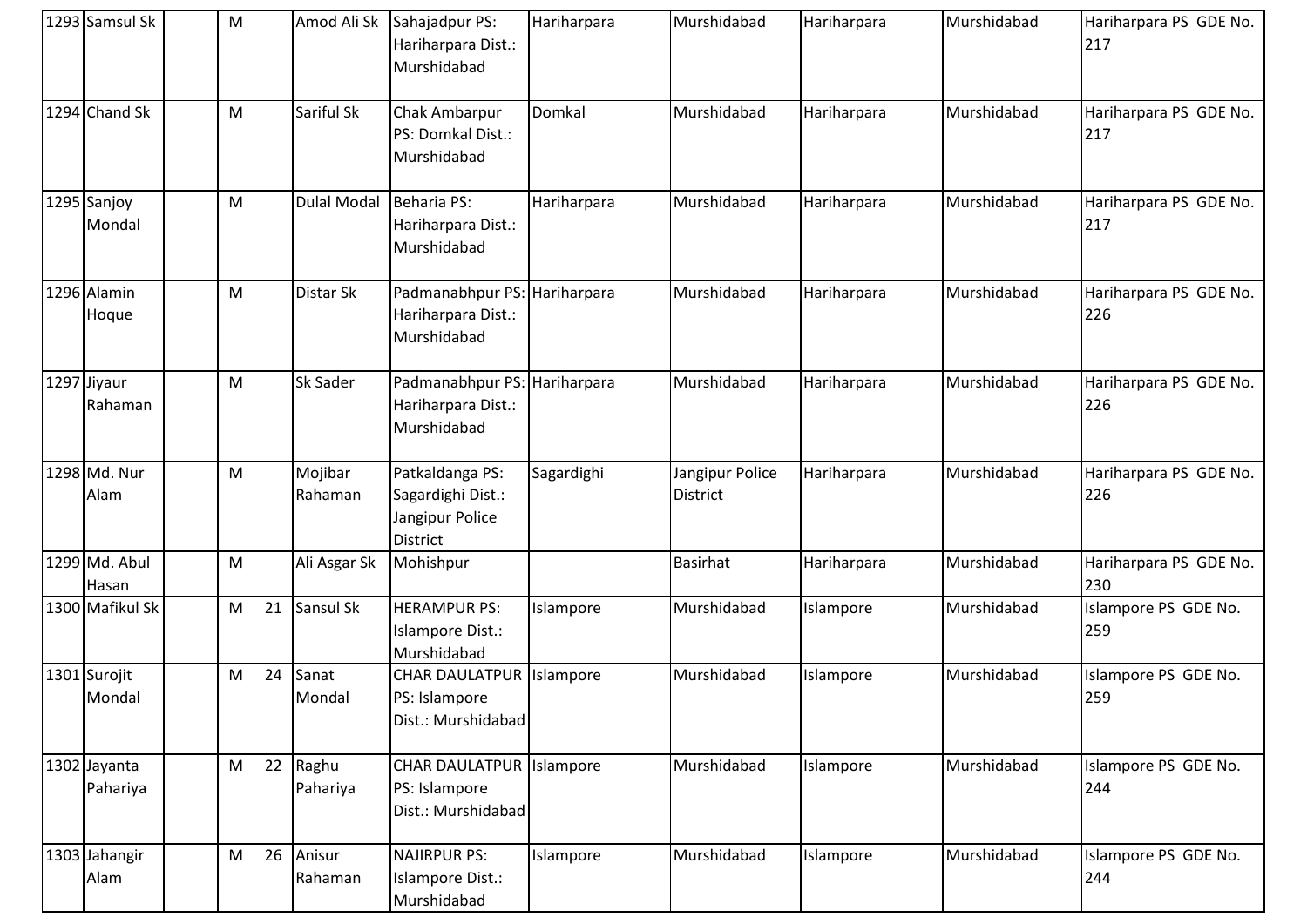| 1304 Sahin  |                  | M | 25 | Alam                    | <b>SENPARA PS:</b>              | Islampore | Murshidabad | Islampore | Murshidabad | Islampore PS GDE No.        |
|-------------|------------------|---|----|-------------------------|---------------------------------|-----------|-------------|-----------|-------------|-----------------------------|
|             | Mondal           |   |    | Mondal                  | Islampore Dist.:                |           |             |           |             | 244                         |
|             |                  |   |    |                         | Murshidabad                     |           |             |           |             |                             |
|             | 1305 Firoja Bibi | M | 42 | Sumer Ali               | <b>NALBATA PS:</b>              | Islampore | Murshidabad | Islampore | Murshidabad | Islampore PS GDE No.        |
|             |                  |   |    |                         | Islampore Dist.:                |           |             |           |             | 244                         |
|             |                  |   |    |                         | Murshidabad                     |           |             |           |             |                             |
|             | 1306 Umar Ali    | M | 45 | Kalu Sk                 | <b>NALBATA PS:</b>              | Islampore | Murshidabad | Islampore | Murshidabad | Islampore PS GDE No.        |
|             | <b>Sk</b>        |   |    |                         | Islampore Dist.:                |           |             |           |             | 244                         |
|             |                  |   |    |                         | Murshidabad                     |           |             |           |             |                             |
|             | 1307 Rashida     | M | 39 | Ummar Ali               | <b>NALBATA PS:</b>              | Islampore | Murshidabad | Islampore | Murshidabad | Islampore PS GDE No.        |
|             | <b>Bibi</b>      |   |    | <b>Sk</b>               | Islampore Dist.:                |           |             |           |             | 244                         |
|             |                  |   |    |                         | Murshidabad                     |           |             |           |             |                             |
| 1308 Jillar |                  | M | 40 | Lt. Yead Ali            | <b>KANCHANPUR PS:</b>           | Islampore | Murshidabad | Islampore | Murshidabad | Islampore PS GDE No.        |
|             | Rahaman          |   |    |                         | Islampore Dist.:                |           |             |           |             | 259                         |
|             |                  |   |    |                         | Murshidabad                     |           |             |           |             |                             |
|             |                  |   |    |                         |                                 |           |             |           |             |                             |
|             | 1309 Afajuddin   | M | 35 | Lt. Yead Ali            | <b>KANCHANPUR PS:</b>           | Islampore | Murshidabad | Islampore | Murshidabad | Islampore PS GDE No.        |
|             | <b>Sk</b>        |   |    |                         | Islampore Dist.:                |           |             |           |             | 259                         |
|             |                  |   |    |                         | Murshidabad                     |           |             |           |             |                             |
|             | 1310 Numainul    |   | 45 | Lt.                     | <b>GOPALPUR PS:</b>             |           | Murshidabad |           | Murshidabad |                             |
|             | <b>Sk</b>        | M |    |                         |                                 | Islampore |             | Islampore |             | Islampore PS GDE No.<br>249 |
|             |                  |   |    | Rahajuddin<br><b>Sk</b> | Islampore Dist.:<br>Murshidabad |           |             |           |             |                             |
|             | 1311 Sujan Sk    | M | 19 | Obaidul Sk              | <b>RANINAGAR PS:</b>            | Raninagar | Murshidabad | Islampore | Murshidabad | Islampore PS GDE No.        |
|             |                  |   |    |                         | Raninagar Dist.:                |           |             |           |             | 259                         |
|             |                  |   |    |                         | Murshidabad                     |           |             |           |             |                             |
|             | 1312 Bapon Sk    | M | 26 | Abdus Salam             | <b>RANINAGAR PS:</b>            | Raninagar | Murshidabad | Islampore | Murshidabad | Islampore PS GDE No.        |
|             |                  |   |    | Mondal                  | Raninagar Dist.:                |           |             |           |             | 244                         |
|             |                  |   |    |                         | Murshidabad                     |           |             |           |             |                             |
|             | 1313 Asadul Sk   | M | 34 | <b>Hanif Sk</b>         | Jotchidam PS:                   | Jalangi   | Murshidabad | Jalangi   | Murshidabad | Jalangi PS GDE No. 208      |
|             |                  |   |    |                         | Jalangi Dist.:                  |           |             |           |             |                             |
|             |                  |   |    |                         | Murshidabad                     |           |             |           |             |                             |
| 1314 Lalu   |                  | M | 23 | Humayan                 | Jotchidam PS:                   | Jalangi   | Murshidabad | Jalangi   | Murshidabad | Jalangi PS GDE No. 208      |
|             | Mondal           |   |    | Mondal                  | Jalangi Dist.:                  |           |             |           |             |                             |
|             |                  |   |    |                         | Murshidabad                     |           |             |           |             |                             |
|             | 1315 Prosenjit   | M | 27 |                         | Bablu Ghosh Hoglairdair PS:     | Jalangi   | Murshidabad | Jalangi   | Murshidabad | Jalangi PS GDE No. 208      |
|             | Ghosh            |   |    |                         | Jalangi Dist.:                  |           |             |           |             |                             |
|             |                  |   |    |                         | Murshidabad                     |           |             |           |             |                             |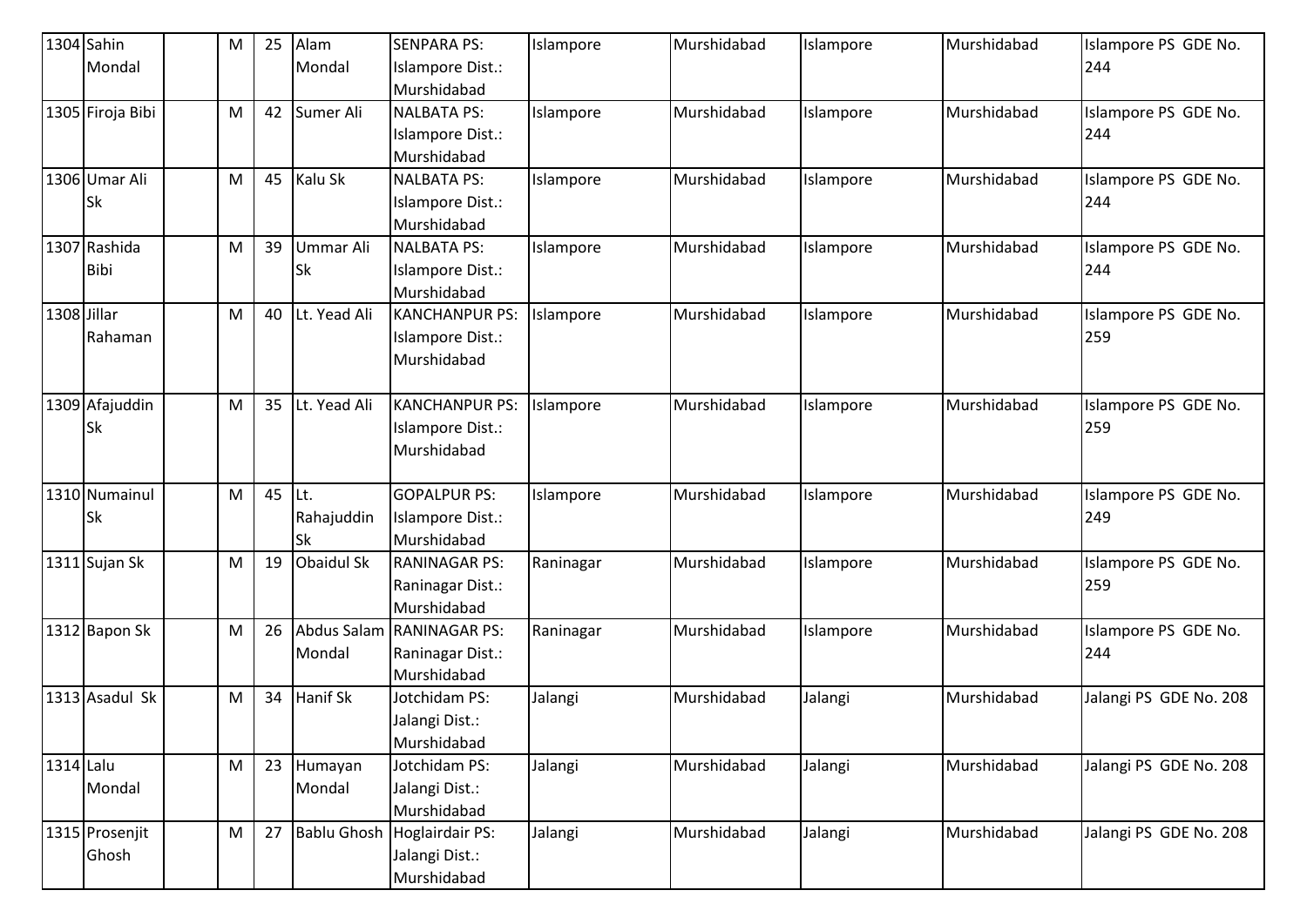|            | 1316 Saiful     | M | 27 | Siddik                 | Hoglairdair PS:            | Jalangi  | Murshidabad | Jalangi  | Murshidabad | Jalangi PS GDE No. 208 |
|------------|-----------------|---|----|------------------------|----------------------------|----------|-------------|----------|-------------|------------------------|
|            | Mondal          |   |    | Mondal                 | Jalangi Dist.:             |          |             |          |             |                        |
|            |                 |   |    |                        | Murshidabad                |          |             |          |             |                        |
|            | 1317 Sajjad Sk  | M | 35 | Sadek Sk               | Biswaspara PS:             | Jalangi  | Murshidabad | Jalangi  | Murshidabad | Jalangi PS GDE No. 208 |
|            |                 |   |    |                        | Jalangi Dist.:             |          |             |          |             |                        |
|            |                 |   |    |                        | Murshidabad                |          |             |          |             |                        |
|            | 1318 Rintu      | M | 27 | Majid                  | Sarkarpara PS:             | Jalangi  | Murshidabad | Jalangi  | Murshidabad | Jalangi PS GDE No. 208 |
|            | Mondal          |   |    | Mondal                 | Jalangi Dist.:             |          |             |          |             |                        |
|            |                 |   |    |                        | Murshidabad                |          |             |          |             |                        |
| 1319 Pintu |                 |   | 34 | S/o-dwijen             | Ganeshpur PS:              | Jiaganj  | Murshidabad | Jiaganj  | Murshidabad | Jiaganj PS GDE No. 172 |
|            | Mandal          |   |    | Mandal                 | Jiaganj Dist.:             |          |             |          |             |                        |
|            |                 |   |    |                        | Murshidabad                |          |             |          |             |                        |
|            | 1320 Bibhas     |   | 34 | S/o-balai              | Ganeshpur PS:              | Jiaganj  | Murshidabad | Jiaganj  | Murshidabad | Jiaganj PS GDE No. 172 |
|            | Mandal          |   |    | Mandal                 | Jiaganj Dist.:             |          |             |          |             |                        |
|            |                 |   |    |                        | Murshidabad                |          |             |          |             |                        |
|            | 1321 Anukul     |   | 34 |                        | S/o-rajkumar Ganeshpur PS: | Jiaganj  | Murshidabad | Jiaganj  | Murshidabad | Jiaganj PS GDE No. 172 |
|            | Chowdhur        |   |    | Chowdhury              | Jiaganj Dist.:             |          |             |          |             |                        |
|            |                 |   |    |                        | Murshidabad                |          |             |          |             |                        |
|            | 1322 Sanowar    | м | 19 | Rahatulla Sk           | Amitya PS: Kandi           | Kandi    | Murshidabad | Kandi    | Murshidabad | Kandi PS GDE No. 240   |
|            | Hossain         |   |    |                        | Dist.: Murshidabad         |          |             |          |             |                        |
|            |                 |   |    |                        |                            |          |             |          |             |                        |
|            | 1323 Khusibar   | M | 26 | Hafijul Sk             | Benipur PS: Kandi          | Kandi    | Murshidabad | Kandi    | Murshidabad | Kandi PS GDE No. 240   |
|            | <b>Sk</b>       |   |    |                        | Dist.: Murshidabad         |          |             |          |             |                        |
|            |                 |   |    |                        |                            |          |             |          |             |                        |
|            | 1324 Sarijul Sk | м | 22 | Najemuddin             | Khensore PS:               | Khargram | Murshidabad | Khargram | Murshidabad | Khargram PS GDE No.    |
|            |                 |   |    | Sk                     | Khargram Dist.:            |          |             |          |             | 229                    |
|            |                 |   |    |                        | Murshidabad                |          |             |          |             |                        |
|            | 1325 Mursed     | M | 55 | Yadul Sk               | Khensore PS:               | Khargram | Murshidabad | Khargram | Murshidabad | Khargram PS GDE No.    |
|            | Sk              |   |    |                        | Khargram Dist.:            |          |             |          |             | 229                    |
|            |                 |   |    |                        | Murshidabad                |          |             |          |             |                        |
|            | 1326 Lifton Sk  | M | 27 | Nur Islam Sk Nagar PS: |                            | Khargram | Murshidabad | Khargram | Murshidabad | Khargram PS GDE No.    |
|            |                 |   |    |                        | Khargram Dist.:            |          |             |          |             | 244                    |
|            |                 |   |    |                        | Murshidabad                |          |             |          |             |                        |
|            | 1327 Anisur     | M | 24 | Hepjai                 | Nagar PS:                  | Khargram | Murshidabad | Khargram | Murshidabad | Khargram PS GDE No.    |
|            | Momin           |   |    | Momin                  | Khargram Dist.:            |          |             |          |             | 244                    |
|            |                 |   |    |                        | Murshidabad                |          |             |          |             |                        |
|            | 1328 Milon Sk   | M | 20 | Suraj Sk               | Nagar PS:                  | Khargram | Murshidabad | Khargram | Murshidabad | Khargram PS GDE No.    |
|            |                 |   |    |                        | Khargram Dist.:            |          |             |          |             | 244                    |
|            |                 |   |    |                        | Murshidabad                |          |             |          |             |                        |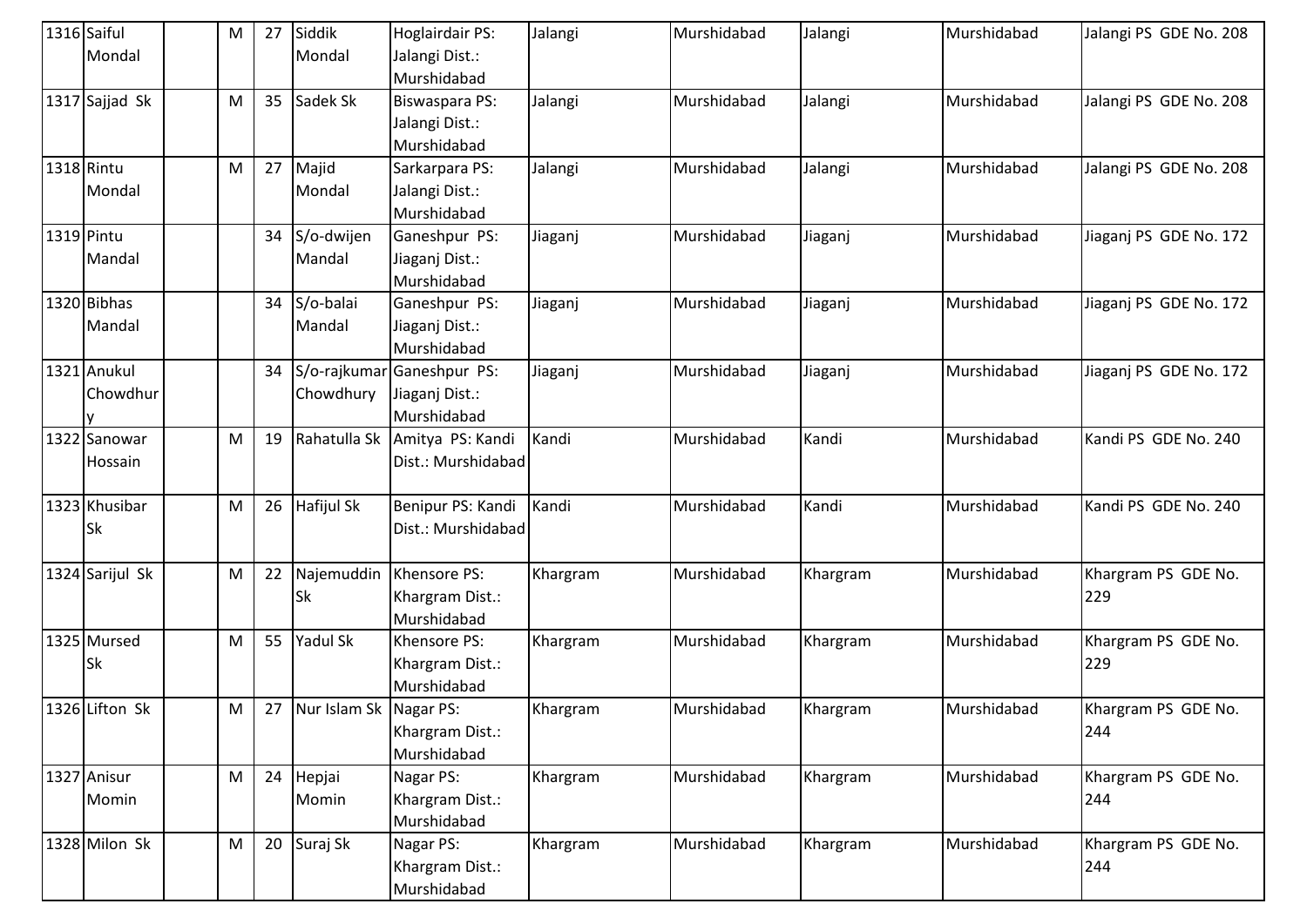|         | 1329 Kurban<br>Momin     | M | 40 | Jerafat<br>Momin        | Nagar PS:<br>Khargram Dist.:                                                 | Khargram    | Murshidabad | Khargram    | Murshidabad | Khargram PS GDE No.<br>244    |
|---------|--------------------------|---|----|-------------------------|------------------------------------------------------------------------------|-------------|-------------|-------------|-------------|-------------------------------|
|         |                          |   |    |                         | Murshidabad                                                                  |             |             |             |             |                               |
|         | 1330 Jagat Sk            | M | 22 | Nekbor Sk               | Ratanpur PS:<br>Khargram Dist.:<br>Murshidabad                               | Khargram    | Murshidabad | Khargram    | Murshidabad | Khargram PS GDE No.<br>250    |
|         | 1331 Md. Nur<br>Bakta    | M | 50 |                         | Lt. Haider Ali Keshiadabga PS:<br>Khargram Dist.:<br>Murshidabad             | Khargram    | Murshidabad | Khargram    | Murshidabad | Khargram PS GDE No.<br>229    |
|         | 1332 Sukumar<br>Rabi Das | M | 54 | Lt Srimanta<br>Rabi Das | Haripur PS: Lalgola Lalgola<br>Dist.: Murshidabad                            |             | Murshidabad | Lalgola     | Murshidabad | Lalgola PS GDE No. 299        |
|         | 1333 Abhijit<br>Singha   | M | 22 | Lt Pradip<br>Singha     | Bansgara PS:<br>Lalgola Dist.:<br>Murshidabad                                | Lalgola     | Murshidabad | Lalgola     | Murshidabad | Lalgola PS GDE No. 299        |
|         | 1334 Bappa<br>Singha     | M | 30 | Urun Singha             | <b>Baushmari PS:</b><br>Lalgola Dist.:<br>Murshidabad                        | Lalgola     | Murshidabad | Lalgola     | Murshidabad | Lalgola PS GDE No. 299        |
| 1335 Md | Saimuddin                | M | 29 | Abdul Sattar            | Chaitoni Uttarpara Lalgola<br>PS: Lalgola Dist.:<br>Murshidabad              |             | Murshidabad | Lalgola     | Murshidabad | Lalgola PS GDE No. 299        |
|         | 1336 Ohidul<br>Islam     | M | 27 |                         | Hoque Kibria Chaitoni Uttarpara Lalgola<br>PS: Lalgola Dist.:<br>Murshidabad |             | Murshidabad | Lalgola     | Murshidabad | Lalgola PS GDE No. 299        |
|         | 1337 Malek Sk            | M | 40 | Lt Jahur Ali            | Sajadpur PS:<br>Murshidabad Dist.:<br>Murshidabad                            | Murshidabad | Murshidabad | Murshidabad | Murshidabad | Murshidabad PS GDE<br>No. 324 |
|         | 1338 Rosanara<br>Bibi    | F | 30 | <b>Malek Sk</b>         | Sonalia PS:<br>Beldanga Dist.:<br>Murshidabad                                | Beldanga    | Murshidabad | Murshidabad | Murshidabad | Murshidabad PS GDE<br>No. 324 |
|         | 1339 Serajul<br>Molla    | M | 18 | Ohab Molla              | Raninagar PS:<br>Raninagar Dist.:<br>Murshidabad                             | Raninagar   | Murshidabad | Murshidabad | Murshidabad | Murshidabad PS GDE<br>No. 324 |
|         | 1340 Hitlar Sk           | M | 28 | Monsur Sk               | Char Gopalpur PS: Murshidabad<br>Murshidabad Dist.:<br>Murshidabad           |             | Murshidabad | Murshidabad | Murshidabad | Murshidabad PS GDE<br>No. 324 |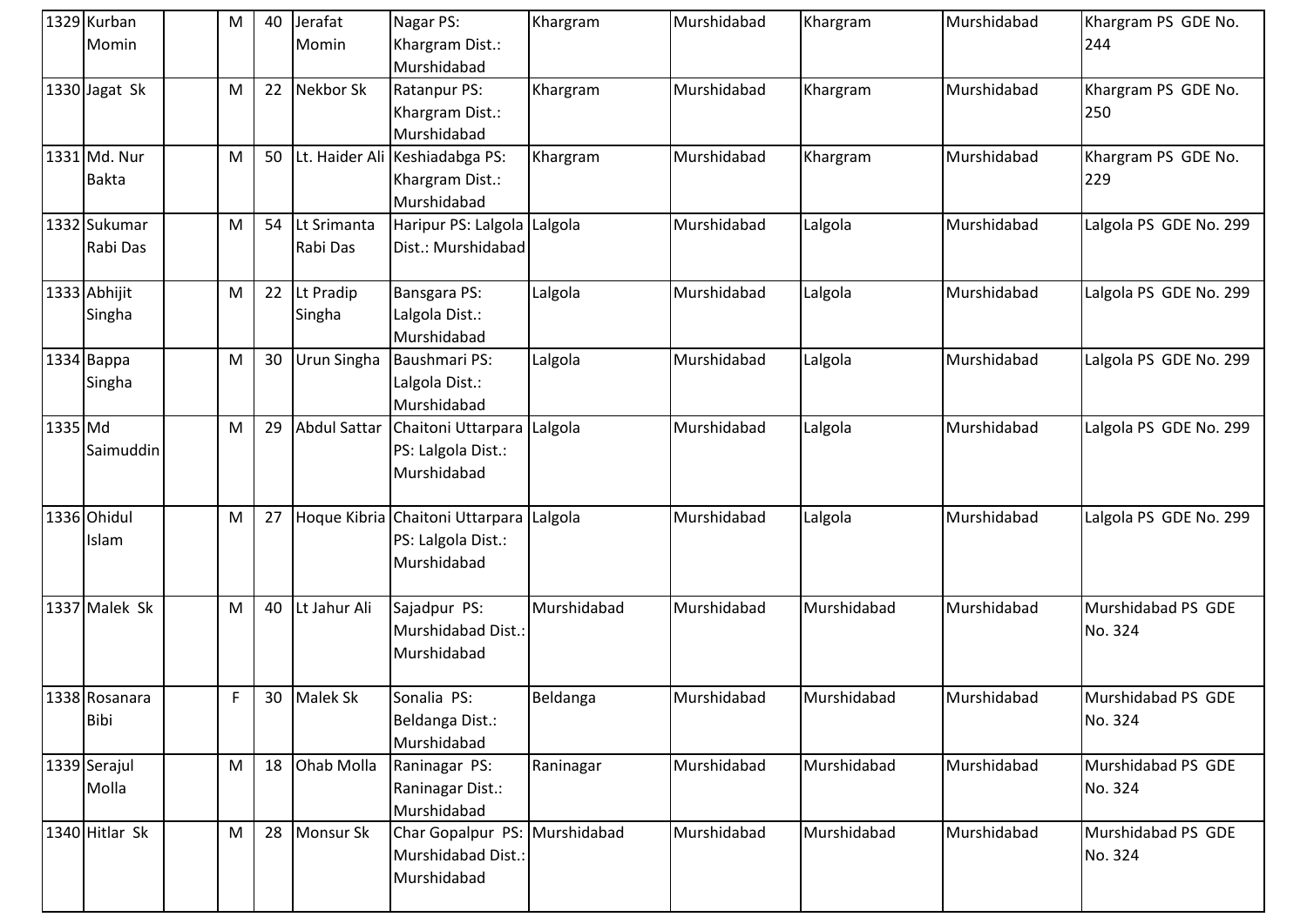|          | 1341 Aktarujja         |               | M | 43 | Jan                                 | Ranitala PS:                                                | Ranitala | Murshidabad | Murshidabad | Murshidabad | Murshidabad PS GDE         |
|----------|------------------------|---------------|---|----|-------------------------------------|-------------------------------------------------------------|----------|-------------|-------------|-------------|----------------------------|
|          | man                    |               |   |    | Mohammad                            | Ranitala Dist.:                                             |          |             |             |             | No. 324                    |
|          | Molla                  |               |   |    | Molla                               | Murshidabad                                                 |          |             |             |             |                            |
|          | 1342 Rabiul Sk         |               | M | 31 | Mostafa Sk                          | Panchgram PS:<br>Nabagram Dist.:<br>Murshidabad             | Nabagram | Murshidabad | Nabagram    | Murshidabad | Nabagram PS GDE No.<br>225 |
|          | 1343 Nayan Sk          |               | M |    | Sabir Sk                            | Mobarakpur PS:<br>Nabagram Dist.:<br>Murshidabad            | Nabagram | Murshidabad | Nabagram    | Murshidabad | Nabagram PS GDE No.<br>225 |
|          | 1344 Sher Ali Sk       |               | M | 30 | Sader Sk                            | Mobarakpur PS:<br>Nabagram Dist.:<br>Murshidabad            | Nabagram | Murshidabad | Nabagram    | Murshidabad | Nabagram PS GDE No.<br>225 |
|          | 1345 Tokim Sk          | Hazrat<br>Ali | M | 25 | Jahurulla Sk                        | Rajkhanda PS:<br>Nabagram Dist.:<br>Murshidabad             | Nabagram | Murshidabad | Nabagram    | Murshidabad | Nabagram PS GDE No.<br>234 |
|          | 1346 Akash Sk          |               | M | 18 | Jasimuddin<br>Sk                    | Rajkhanda PS:<br>Nabagram Dist.:<br>Murshidabad             | Nabagram | Murshidabad | Nabagram    | Murshidabad | Nabagram PS GDE No.<br>234 |
|          | 1347 Samir Sk          |               | M | 18 | Asraful Sk                          | Rajkhanda PS:<br>Nabagram Dist.:<br>Murshidabad             | Nabagram | Murshidabad | Nabagram    | Murshidabad | Nabagram PS GDE No.<br>234 |
| 1348 Ser | Mahamm<br>ad<br>Momin  |               | M | 54 | <b>Sk</b>                           | Lt. Khodabox Gopegram PS:<br>Nabagram Dist.:<br>Murshidabad | Nabagram | Murshidabad | Nabagram    | Murshidabad | Nabagram PS GDE No.<br>234 |
|          | 1349 Saheb<br>Ghosh    |               | M | 24 | Sarbeswar<br>Ghosh                  | Jaypur PS: Nalhati<br>Dist.: Birbhum                        | Nalhati  | Birbhum     | Nabagram    | Murshidabad | Nabagram PS GDE No.<br>241 |
|          | 1350 Soumitra<br>Ghosh |               | M | 22 | Sanjit Ghosh                        | Jaipur PS: Nalhati<br>Dist.: Birbhum                        | Nalhati  | Birbhum     | Nabagram    | Murshidabad | Nabagram PS GDE No.<br>241 |
|          | 1351 Subhash<br>Mondal |               | M | 55 | Lt. Rampada   Mururia PS:<br>Mondal | Nabagram Dist.:<br>Murshidabad                              | Nabagram | Murshidabad | Nabagram    | Murshidabad | Nabagram PS GDE No.<br>250 |
|          | 1352 Mukul<br>Mondal   |               | M | 45 | Bharat<br>Chandra<br>Mondal         | Mururia PS:<br>Nabagram Dist.:<br>Murshidabad               | Nabagram | Murshidabad | Nabagram    | Murshidabad | Nabagram PS GDE No.<br>250 |
|          | 1353 Samsul<br>Mondal  |               | M | 59 | Lt. Khada<br><b>Box Mondal</b>      | Tackpara PS:<br>Nawda Dist.:<br>Murshidabad                 | Nawda    | Murshidabad | Nawda       | Murshidabad | Nawda PS GDE No. 181       |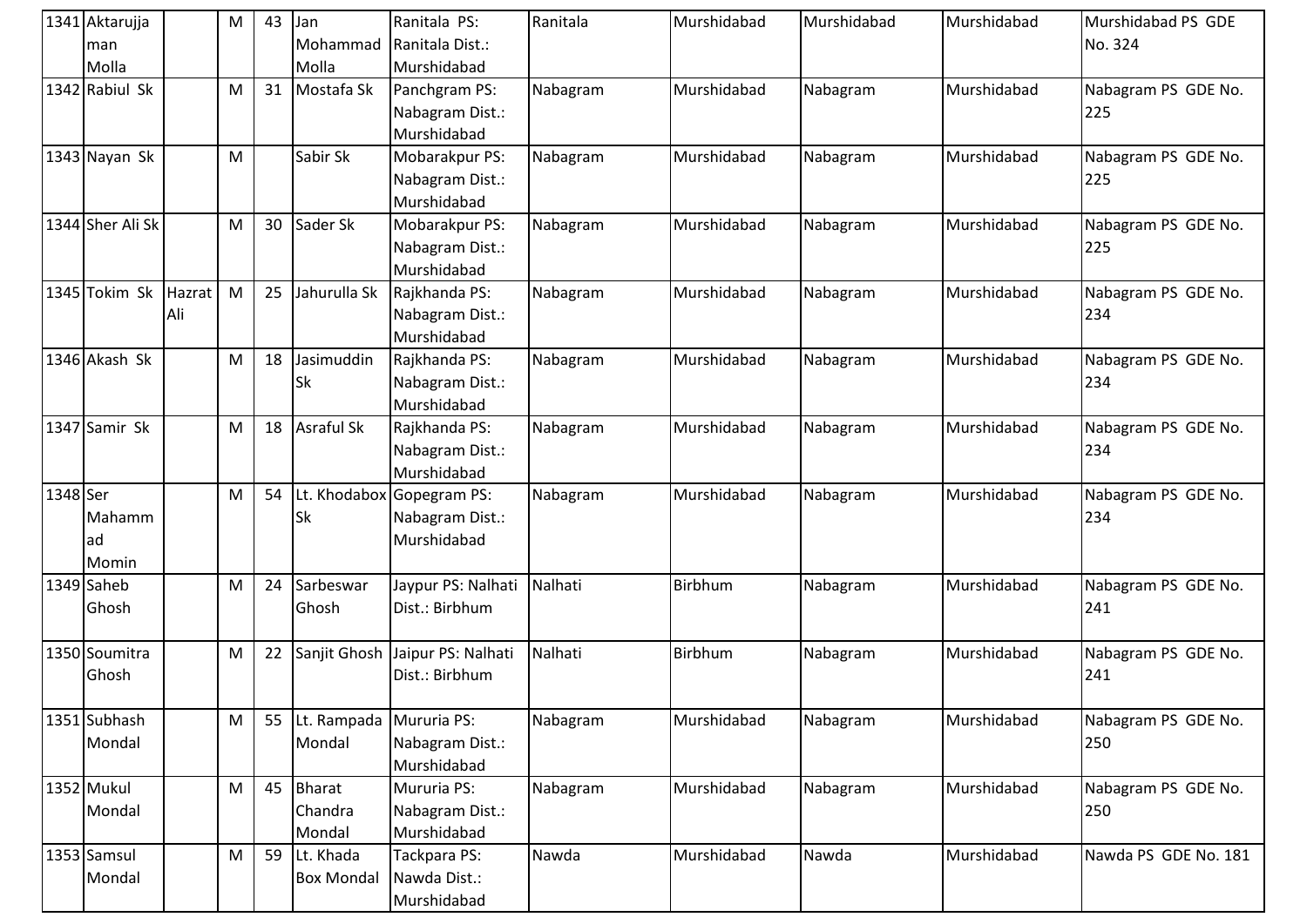| 1354 Kabatulla<br>Malithya | M | 59 | ILt.<br>Hafijuddin   | Tackpara PS:<br>Nawda Dist.:          | Nawda      | Murshidabad | Nawda     | Murshidabad | Nawda PS GDE No. 181    |
|----------------------------|---|----|----------------------|---------------------------------------|------------|-------------|-----------|-------------|-------------------------|
|                            |   |    | Malithya             | Murshidabad                           |            |             |           |             |                         |
| 1355 Munshad               | M | 35 | Abdul Monib Kamadpur |                                       | Nawda      | Murshidabad | Nawda     | Murshidabad | Nawda PS GDE No. 182    |
| <b>Sk</b>                  |   |    | <b>Sk</b>            | Mathpara PS:                          |            |             |           |             |                         |
|                            |   |    |                      | Nawda Dist.:                          |            |             |           |             |                         |
|                            |   |    |                      | Murshidabad                           |            |             |           |             |                         |
| 1356 Bellal Sk             | M | 41 | Lt. Mohit Sk         | Goghata Ratlapara Nawda               |            | Murshidabad | Nawda     | Murshidabad | Nawda PS GDE No. 205    |
|                            |   |    |                      | PS: Nawda Dist.:                      |            |             |           |             |                         |
|                            |   |    |                      | Murshidabad                           |            |             |           |             |                         |
| 1357 Mithun                | M | 26 | Joydeb               | Kulaichandi PS:                       | Nawda      | Murshidabad | Nawda     | Murshidabad | Nawda PS GDE No. 205    |
| <b>Biswas</b>              |   |    | <b>Biswas</b>        | Nawda Dist.:                          |            |             |           |             |                         |
|                            |   |    |                      | Murshidabad                           |            |             |           |             |                         |
| 1358 Saiyed                | M | 23 | <b>Hafijul Sk</b>    | Patikabari PS:                        | Nawda      | Murshidabad | Nawda     | Murshidabad | Nawda PS GDE No. 205    |
| <b>Akter Sk</b>            |   |    |                      | Nawda Dist.:                          |            |             |           |             |                         |
|                            |   |    |                      | Murshidabad                           |            |             |           |             |                         |
| 1359 Dayal                 | M | 40 | Habu                 | Sahebnagar PS:                        | Raninagar  | Murshidabad | Raninagar | Murshidabad | Raninagar PS GDE No.    |
| Mondal                     |   |    | Mondal               | Raninagar Dist.:                      |            |             |           |             | 209                     |
|                            |   |    |                      | Murshidabad                           |            |             |           |             |                         |
| 1360 Subhash               | M | 33 |                      | Bijoy Mondal Borderpara PS:           | Raninagar  | Murshidabad | Raninagar | Murshidabad | Raninagar PS GDE No.    |
| Mondal                     |   |    |                      | Raninagar Dist.:<br>Murshidabad       |            |             |           |             | 209                     |
| 1361 Majrul                |   | 50 | Nur                  |                                       | Ranitala   | Murshidabad | Ranitala  | Murshidabad | Ranitala PS GDE No. 228 |
|                            | M |    |                      | Natun Madanpur<br>PS: Ranitala Dist.: |            |             |           |             |                         |
| Islam                      |   |    | Mahammad             | Murshidabad                           |            |             |           |             |                         |
|                            |   |    |                      |                                       |            |             |           |             |                         |
| 1362 Suroj Sk              | M | 19 | <b>Mosibur Sk</b>    | Hajipur PS:                           | Daulatabad | Murshidabad | Ranitala  | Murshidabad | Ranitala PS GDE No. 228 |
|                            |   |    |                      | Daulatabad Dist.:                     |            |             |           |             |                         |
|                            |   |    |                      | Murshidabad                           |            |             |           |             |                         |
| 1363 Samsul Sk             | M | 18 | Idrish Sk            | Hajipur PS:                           | Daulatabad | Murshidabad | Ranitala  | Murshidabad | Ranitala PS GDE No. 228 |
|                            |   |    |                      | Daulatabad Dist.:                     |            |             |           |             |                         |
|                            |   |    |                      | Murshidabad                           |            |             |           |             |                         |
| 1364 Mithun                | M | 30 | Lt. Mahan            | <b>Udaychandpur PS:</b>               | Kandi      | Murshidabad | Rejinagar | Murshidabad | Rejinagar PS GDE No.    |
| Mondal                     |   |    | Mondal               | Kandi Dist.:                          |            |             |           |             | 247                     |
|                            |   |    |                      | Murshidabad                           |            |             |           |             |                         |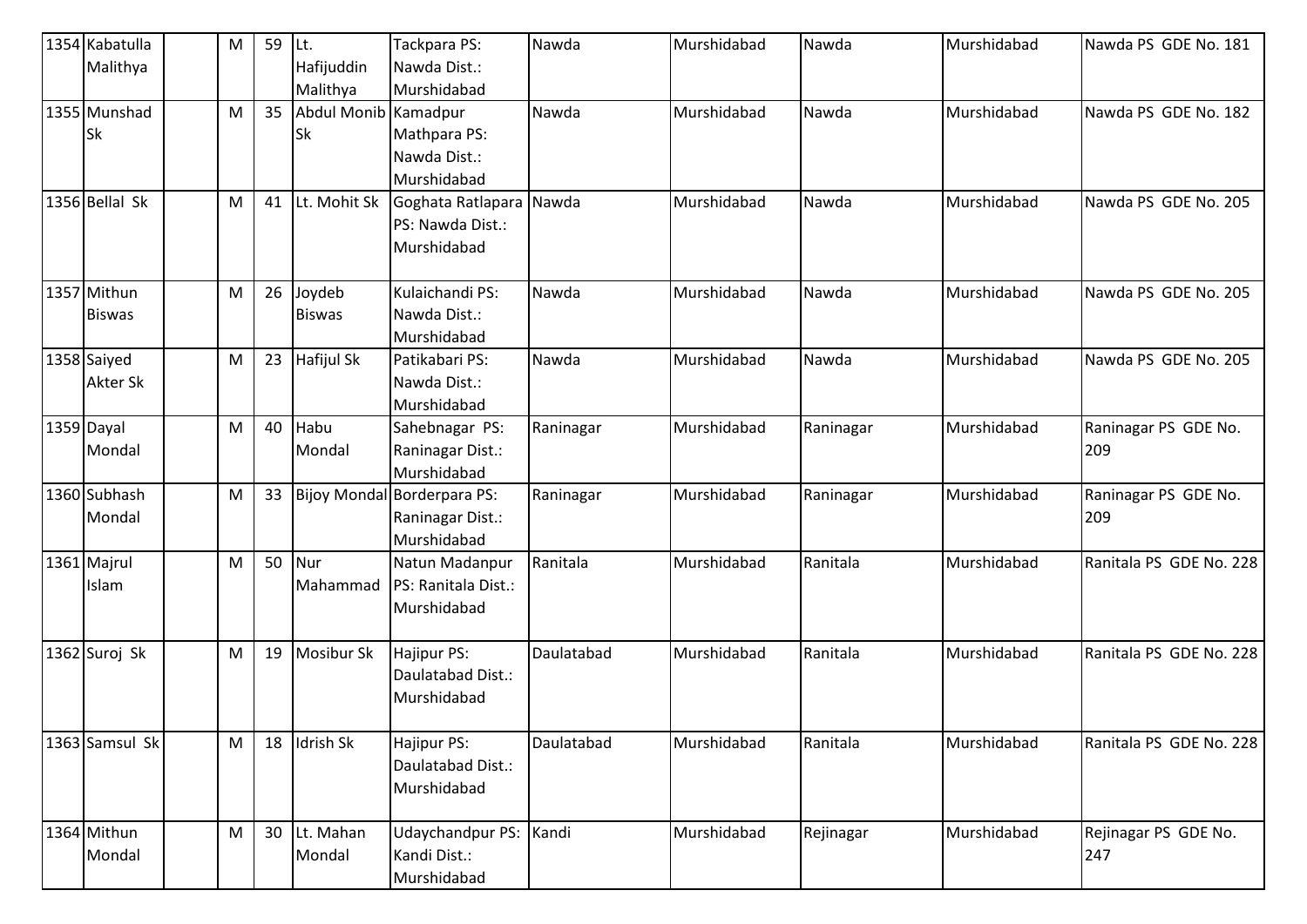|             | 1365 Samrat     | M | 18 | Biswajit    | <b>Bikalnagar PS:</b> | Rejinagar   | Murshidabad     | Rejinagar   | Murshidabad | Rejinagar PS GDE No.    |
|-------------|-----------------|---|----|-------------|-----------------------|-------------|-----------------|-------------|-------------|-------------------------|
|             | Mondal          |   |    | Mondal      | Rejinagar Dist.:      |             |                 |             |             | 244                     |
|             |                 |   |    |             | Murshidabad           |             |                 |             |             |                         |
|             | 1366 Soumen     | M | 29 | Samar       | <b>Gopalpur PS:</b>   | Rejinagar   | Murshidabad     | Rejinagar   | Murshidabad | Rejinagar PS GDE No.    |
|             | Mondal          |   |    | Mondal      | Rejinagar Dist.:      |             |                 |             |             | 244                     |
|             |                 |   |    |             | Murshidabad           |             |                 |             |             |                         |
| 1367 Babu   |                 | M | 23 | Khiru       | Majlishpur PS:        | Saktipur    | Murshidabad     | Saktipur    | Murshidabad | Saktipur PS GDE No. 206 |
|             | Hazarika        |   |    | Hazarika    | Saktipur Dist.:       |             |                 |             |             |                         |
|             |                 |   |    |             | Murshidabad           |             |                 |             |             |                         |
|             | 1368 Nabogoto   | M | 24 | Nepen       | Salar Block Road      | Salar       | Murshidabad     | Salar       | Murshidabad | Salar PS GDE No. 251    |
|             | Banarji         |   |    | Banarji     | PS: Salar Dist.:      |             |                 |             |             |                         |
|             |                 |   |    |             | Murshidabad           |             |                 |             |             |                         |
|             | 1369 Adederh    | M | 21 | Sukanta Das | Koythem PS: Salar     | Salar       | Murshidabad     | Salar       | Murshidabad | Salar PS GDE No. 251    |
|             | Das             |   |    |             | Dist.: Murshidabad    |             |                 |             |             |                         |
|             |                 |   |    |             |                       |             |                 |             |             |                         |
| 1370 Avijit |                 | M | 23 | Gopal Saha  | Bahara PS: Katwa      | Katwa       | Purba Burdwan   | Salar       | Murshidabad | Salar PS GDE No. 251    |
|             | Saha            |   |    |             | Dist.: Purba          |             |                 |             |             |                         |
|             |                 |   |    |             | Burdwan               |             |                 |             |             |                         |
|             | 1371 Murari     | M | 35 | Mahesh      |                       |             | <b>Basirhat</b> | Chandrakona | Paschim     | Chandrakona PS Outpost  |
|             | Ghosh           |   |    | Ghosh       |                       |             |                 |             | Mednipore   | Ramjibanpur TOP GDE     |
|             |                 |   |    |             |                       |             |                 |             |             | No. 297                 |
|             | 1372 Sayan      | M |    | Mukunda     | Kamarkhali PS:        | Chandrakona | Paschim         | Chandrakona | Paschim     | Chandrakona PS GDE      |
|             | <b>Besra</b>    |   |    |             | Chandrakona Dist.:    |             | Mednipore       |             | Mednipore   | No. 310                 |
|             |                 |   |    |             | Paschim               |             |                 |             |             |                         |
|             |                 |   |    |             | Mednipore             |             |                 |             |             |                         |
|             | 1373 Tanmoy     | M |    | Tapan       | Jhankra PS:           | Chandrakona | Paschim         | Chandrakona | Paschim     | Chandrakona PS GDE      |
|             | Ghosh           |   |    |             | Chandrakona Dist.:    |             | Mednipore       |             | Mednipore   | No. 310                 |
|             |                 |   |    |             | Paschim               |             |                 |             |             |                         |
|             |                 |   |    |             | Mednipore             |             |                 |             |             |                         |
|             | 1374 Rajib Sing | M | 28 | Raj Sing    | <b>DASPUR PS:</b>     | Daspur      | Paschim         | Daspur      | Paschim     | Daspur PS GDE No. 284   |
|             |                 |   |    |             | Daspur Dist.:         |             | Mednipore       |             | Mednipore   |                         |
|             |                 |   |    |             | Paschim               |             |                 |             |             |                         |
|             |                 |   |    |             | Mednipore             |             |                 |             |             |                         |
|             | 1375 Bikash     | M | 30 | Nitai Show  | <b>DASPUR PS:</b>     | Daspur      | Paschim         | Daspur      | Paschim     | Daspur PS GDE No. 284   |
|             | Show            |   |    |             | Daspur Dist.:         |             | Mednipore       |             | Mednipore   |                         |
|             |                 |   |    |             | Paschim               |             |                 |             |             |                         |
|             |                 |   |    |             | Mednipore             |             |                 |             |             |                         |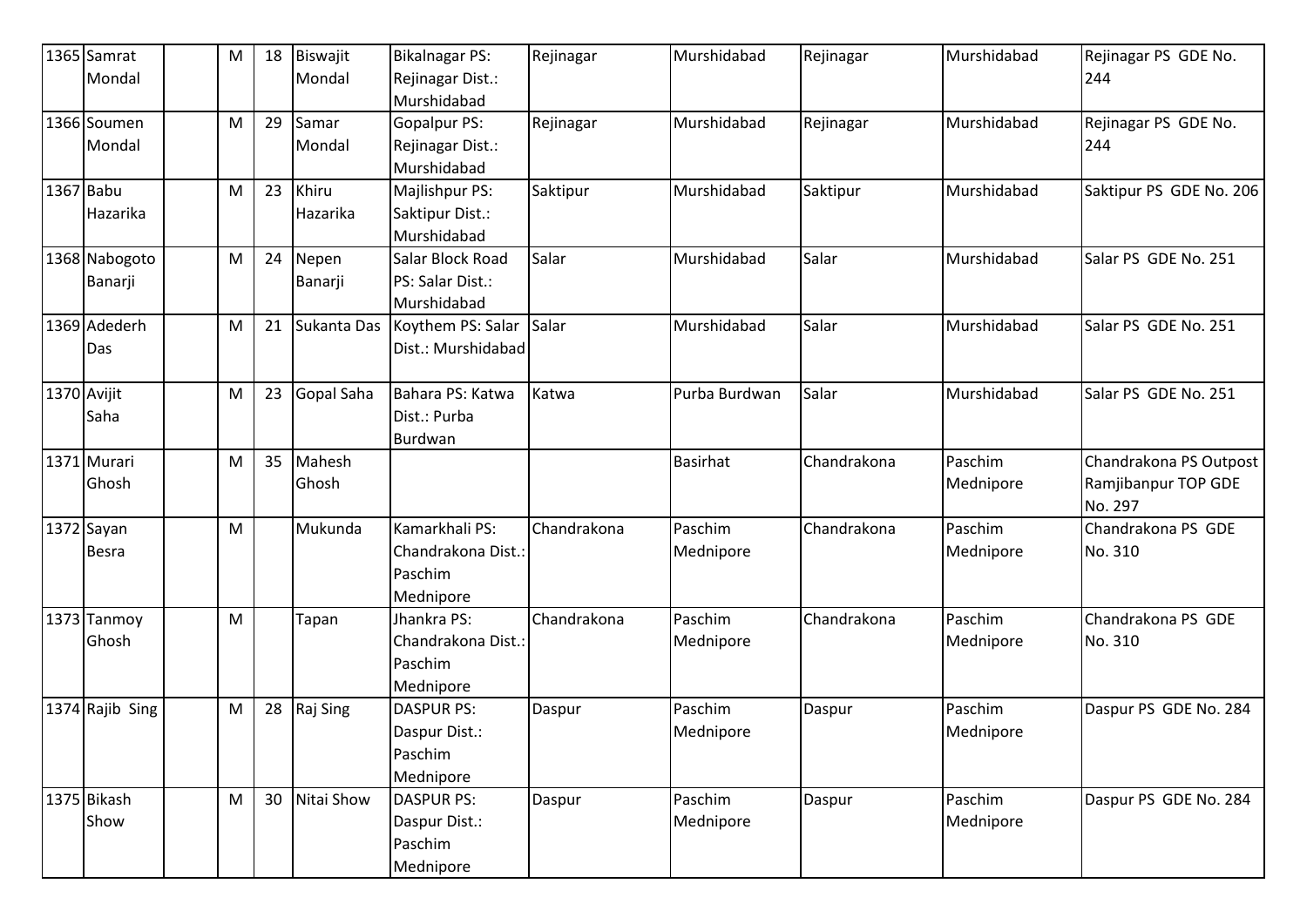| 1376 Sujit Bera |               | M | 32 | Rajib Bera     | <b>DASPUR PS:</b>         | Daspur | Paschim   | Daspur | Paschim   | Daspur PS GDE No. 284 |
|-----------------|---------------|---|----|----------------|---------------------------|--------|-----------|--------|-----------|-----------------------|
|                 |               |   |    |                | Daspur Dist.:             |        | Mednipore |        | Mednipore |                       |
|                 |               |   |    |                | Paschim                   |        |           |        |           |                       |
|                 |               |   |    |                | Mednipore                 |        |           |        |           |                       |
| 1377 Samir      |               | M | 33 | Joydev Hait    | MAJLISHPUR PS:            | Daspur | Paschim   | Daspur | Paschim   | Daspur PS GDE No. 284 |
| Hait            |               |   |    |                | Daspur Dist.:             |        | Mednipore |        | Mednipore |                       |
|                 |               |   |    |                | Paschim                   |        |           |        |           |                       |
|                 |               |   |    |                | Mednipore                 |        |           |        |           |                       |
| 1378 Jiten Bera | <b>JITEND</b> | M | 42 | Gopal Bera     | <b>TILANDA PS:</b>        | Daspur | Paschim   | Daspur | Paschim   | Daspur PS GDE No. 284 |
|                 | <b>RA</b>     |   |    |                | Daspur Dist.:             |        | Mednipore |        | Mednipore |                       |
|                 |               |   |    |                | Paschim                   |        |           |        |           |                       |
|                 |               |   |    |                | Mednipore                 |        |           |        |           |                       |
| 1379 Hemanta    |               | M | 27 |                | Mantu Hazra BRINDABANCHAK | Daspur | Paschim   | Daspur | Paschim   | Daspur PS GDE No. 258 |
| Hazra           |               |   |    |                | PS: Daspur Dist.:         |        | Mednipore |        | Mednipore |                       |
|                 |               |   |    |                | Paschim                   |        |           |        |           |                       |
|                 |               |   |    |                | Mednipore                 |        |           |        |           |                       |
| 1380 Rakesh     |               | M | 20 | Gorachand      | <b>BRINDABANCHAK</b>      | Daspur | Paschim   | Daspur | Paschim   | Daspur PS GDE No. 258 |
| <b>Barik</b>    |               |   |    | <b>Barik</b>   | PS: Daspur Dist.:         |        | Mednipore |        | Mednipore |                       |
|                 |               |   |    |                | Paschim                   |        |           |        |           |                       |
|                 |               |   |    |                | Mednipore                 |        |           |        |           |                       |
| 1381 Muktinath  |               | M | 41 | Minta Jana     | <b>GURLI PS: Daspur</b>   | Daspur | Paschim   | Daspur | Paschim   | Daspur PS GDE No. 258 |
| Jana            |               |   |    |                | Dist.: Paschim            |        | Mednipore |        | Mednipore |                       |
|                 |               |   |    |                | Mednipore                 |        |           |        |           |                       |
|                 |               |   |    |                |                           |        |           |        |           |                       |
| 1382 Ranajit    |               | M | 55 | Lt Balai       | <b>CHANDIPUR PS:</b>      | Daspur | Paschim   | Daspur | Paschim   | Daspur PS GDE No. 258 |
| Hembram         |               |   |    | Hembram        | Daspur Dist.:             |        | Mednipore |        | Mednipore |                       |
|                 |               |   |    |                | Paschim                   |        |           |        |           |                       |
|                 |               |   |    |                | Mednipore                 |        |           |        |           |                       |
| 1383 Sasadhar   |               |   |    | <b>Basanta</b> | Vill+ PO-Pasang,          | Debra  | Paschim   | Debra  | Paschim   | Debra PS GDE No. 247  |
| Patra           |               |   |    | Patra          | PS-Debra, Dist-           |        | Mednipore |        | Mednipore |                       |
|                 |               |   |    |                | Paschim                   |        |           |        |           |                       |
|                 |               |   |    |                | Medinipur PS:             |        |           |        |           |                       |
|                 |               |   |    |                | Debra Dist.:              |        |           |        |           |                       |
|                 |               |   |    |                | Paschim                   |        |           |        |           |                       |
|                 |               |   |    |                | Mednipore                 |        |           |        |           |                       |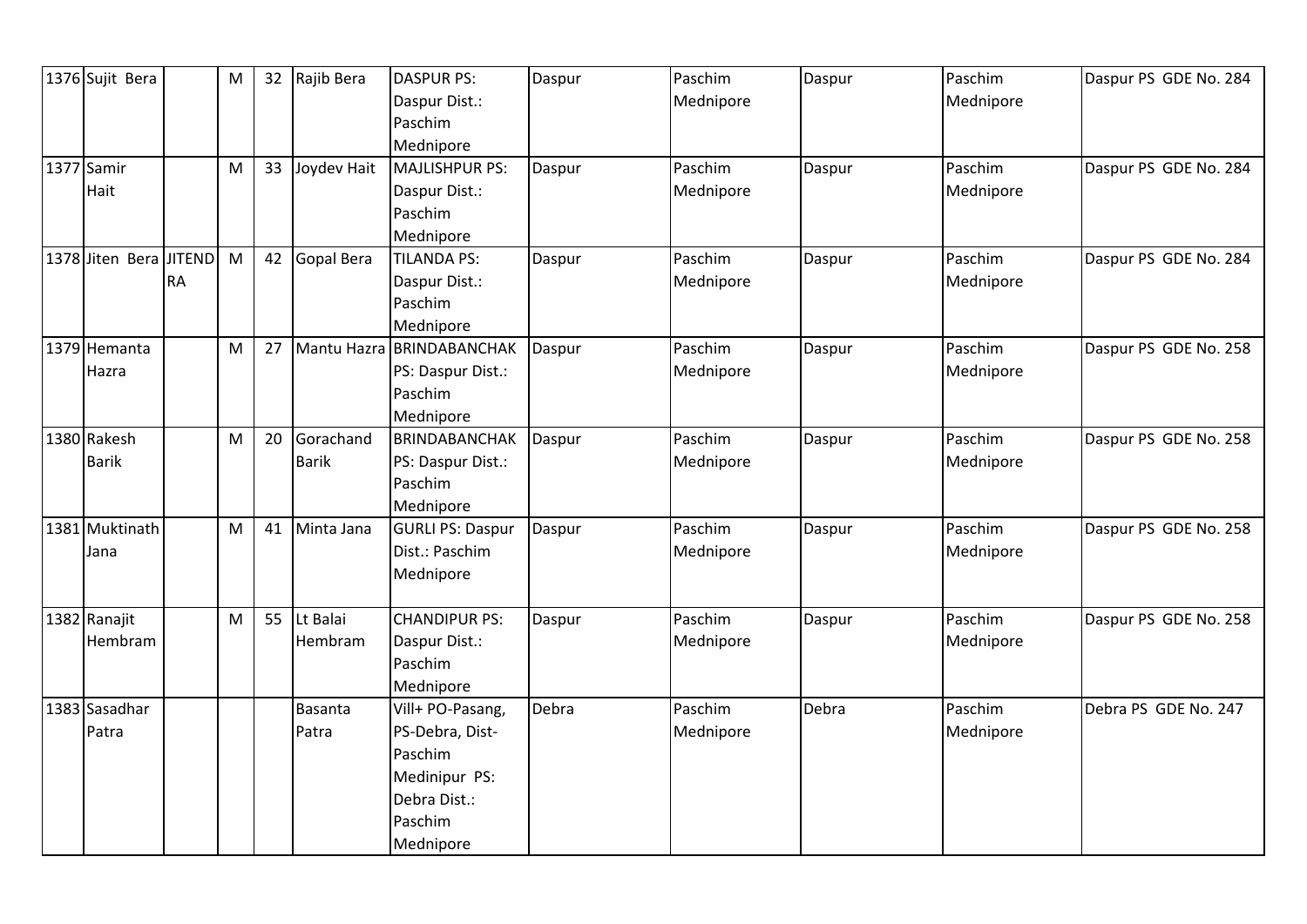| 1384 Noor Md.  |           | 22 | S/o-abdul         | of Vill-                      | Garbeta    | Paschim   | Garbeta    | Paschim   | Garbeta PS Outpost      |
|----------------|-----------|----|-------------------|-------------------------------|------------|-----------|------------|-----------|-------------------------|
| Mallick        |           |    | Soham             | Keudijamboni, PS-             |            | Mednipore |            | Mednipore | Chandrakona Road Bith   |
|                |           |    | Mallick           | Garhbeta, Dist-               |            |           |            |           | House GDE No. 147       |
|                |           |    |                   | Paschim M PS:                 |            |           |            |           |                         |
|                |           |    |                   | Garbeta Dist.:                |            |           |            |           |                         |
|                |           |    |                   | Paschim                       |            |           |            |           |                         |
|                |           |    |                   | Mednipore                     |            |           |            |           |                         |
| 1385 Goutam    | M         | 31 | <b>Bulu Satra</b> | Irhpal, PO. Irhpala           | Ghatal     | Paschim   | Ghatal     | Paschim   | Ghatal PS GDE No. 228   |
| Satra          |           |    |                   | PS: Ghatal Dist.:             |            | Mednipore |            | Mednipore |                         |
|                |           |    |                   | Paschim                       |            |           |            |           |                         |
|                |           |    |                   | Mednipore                     |            |           |            |           |                         |
|                |           |    |                   |                               |            |           |            |           |                         |
| 1386 Jagannath | M         | 52 | Lt. Bijoy Das     | Konnogar PS:                  | Ghatal     | Paschim   | Ghatal     | Paschim   | Ghatal PS GDE No. 266   |
| Das            |           |    |                   | <b>Ghatal Dist.:</b>          |            | Mednipore |            | Mednipore |                         |
|                |           |    |                   | Paschim                       |            |           |            |           |                         |
|                |           |    |                   | Mednipore                     |            |           |            |           |                         |
| 1387 Rahul     | ${\sf M}$ | 23 | Lt. Arup          | Vill+ PO+ PS-                 | Goaltore   | Paschim   | Goaltore   | Paschim   | Goaltore PS GDE No.     |
| Dutta          |           |    | Dutta             | <b>Goaltore PS:</b>           |            | Mednipore |            | Mednipore | 216                     |
|                |           |    |                   | Goaltore Dist.:               |            |           |            |           |                         |
|                |           |    |                   | Paschim                       |            |           |            |           |                         |
|                |           |    |                   | Mednipore                     |            |           |            |           |                         |
| 1388 Niranjan  | M         | 60 | Lt.               | Murakata PS:                  | Gurguripal | Paschim   | Gurguripal | Paschim   | Gurguripal PS GDE No.   |
| Rakhit         |           |    |                   | Nagendranat Gurguripal Dist.: |            | Mednipore |            | Mednipore | 195                     |
|                |           |    | h Rakhit          | Paschim                       |            |           |            |           |                         |
|                |           |    |                   | Mednipore                     |            |           |            |           |                         |
| 1389 Ratan     | M         | 43 | <b>Badal</b>      | Vill – Murakata,              | Keshiary   | Paschim   | Keshiary   | Paschim   | Keshiary PS GDE No. 295 |
| Chamkan        |           |    | Chamkan           | PO+PS â€"                     |            | Mednipore |            | Mednipore |                         |
|                |           |    |                   | Keshiary, Dist –              |            |           |            |           |                         |
|                |           |    |                   | Paschim PS:                   |            |           |            |           |                         |
|                |           |    |                   | Keshiary Dist.:               |            |           |            |           |                         |
|                |           |    |                   | Paschim                       |            |           |            |           |                         |
|                |           |    |                   | Mednipore                     |            |           |            |           |                         |
|                |           |    |                   |                               |            |           |            |           |                         |
| 1390 Indrajit  | M         | 21 | Samar             | Kalagram PS:                  | Keshpur    | Paschim   | Keshpur    | Paschim   | Keshpur PS GDE No. 278  |
| Bodhu          |           |    | Bodhu             | Keshpur Dist.:                |            | Mednipore |            | Mednipore |                         |
|                |           |    |                   | Paschim                       |            |           |            |           |                         |
|                |           |    |                   | Mednipore                     |            |           |            |           |                         |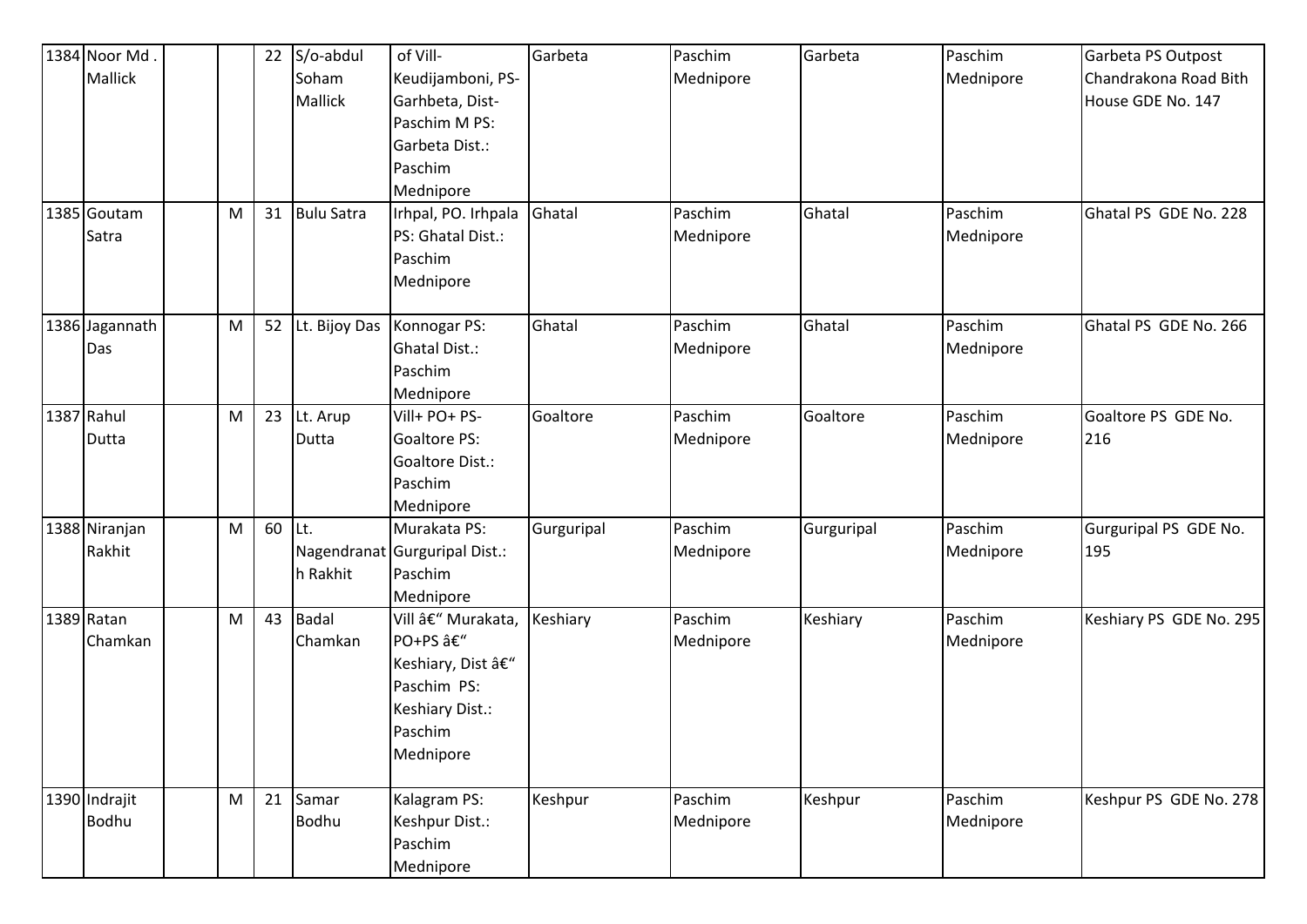| 1391 Sk Rafikul | M | 45 | Lt. Sk Arjed       | Charka PS:                         | Keshpur         | Paschim   | Keshpur         | Paschim   | Keshpur PS GDE No. 278 |
|-----------------|---|----|--------------------|------------------------------------|-----------------|-----------|-----------------|-----------|------------------------|
| Ali             |   |    | Ali                | Keshpur Dist.:                     |                 | Mednipore |                 | Mednipore |                        |
|                 |   |    |                    | Paschim                            |                 |           |                 |           |                        |
|                 |   |    |                    | Mednipore                          |                 |           |                 |           |                        |
| 1392 Amit Doali |   | 20 | <b>Utpal Doali</b> | of Inda,                           | Kharagpore town | Paschim   | Kharagpore town | Paschim   | Kharagpore town PS     |
|                 |   |    |                    | Bamunpara PS:                      |                 | Mednipore |                 | Mednipore | <b>GDE No. 334</b>     |
|                 |   |    |                    | Kharagpore town                    |                 |           |                 |           |                        |
|                 |   |    |                    | Dist.: Paschim                     |                 |           |                 |           |                        |
|                 |   |    |                    | Mednipore                          |                 |           |                 |           |                        |
| 1393 Montu      |   | 22 | <b>Bablu Palai</b> | of Sona Mukhi                      | Kharagpore town | Paschim   | Kharagpore town | Paschim   | Kharagpore town PS     |
| Palai           |   |    |                    | Jhuli PS:                          |                 | Mednipore |                 | Mednipore | <b>GDE No. 334</b>     |
|                 |   |    |                    | Kharagpore town                    |                 |           |                 |           |                        |
|                 |   |    |                    | Dist.: Paschim                     |                 |           |                 |           |                        |
|                 |   |    |                    | Mednipore                          |                 |           |                 |           |                        |
| 1394 Dilip Kar  |   | 61 | Nemai Kar          | of Subhaspally PS: Kharagpore town |                 | Paschim   | Kharagpore town | Paschim   | Kharagpore town PS     |
|                 |   |    |                    | Kharagpore town                    |                 | Mednipore |                 | Mednipore | GDE No. 334            |
|                 |   |    |                    | Dist.: Paschim                     |                 |           |                 |           |                        |
|                 |   |    |                    | Mednipore                          |                 |           |                 |           |                        |
| 1395 Pradip Kar |   | 43 | Neami Kar          | of Subhaspally PS: Kharagpore town |                 | Paschim   | Kharagpore town | Paschim   | Kharagpore town PS     |
|                 |   |    |                    | Kharagpore town                    |                 | Mednipore |                 | Mednipore | <b>GDE No. 334</b>     |
|                 |   |    |                    | Dist.: Paschim                     |                 |           |                 |           |                        |
|                 |   |    |                    | Mednipore                          |                 |           |                 |           |                        |
| 1396 Sourav     |   | 19 | <b>Uday Singh</b>  | of Mohisha PS:                     | Kharagpore town | Paschim   | Kharagpore town | Paschim   | Kharagpore town PS     |
| Singh           |   |    |                    | Kharagpore town                    |                 | Mednipore |                 | Mednipore | <b>GDE No. 334</b>     |
|                 |   |    |                    | Dist.: Paschim                     |                 |           |                 |           |                        |
|                 |   |    |                    | Mednipore                          |                 |           |                 |           |                        |
| 1397 Pintu      |   | 29 | Gopal              | of Barkalia PS:                    | Kharagpore town | Paschim   | Kharagpore town | Paschim   | Kharagpore town PS     |
| Guchhat         |   |    | Guchhat            | Kharagpore town                    |                 | Mednipore |                 | Mednipore | GDE No. 334            |
|                 |   |    |                    | Dist.: Paschim                     |                 |           |                 |           |                        |
|                 |   |    |                    | Mednipore                          |                 |           |                 |           |                        |
|                 |   |    |                    |                                    |                 |           |                 |           |                        |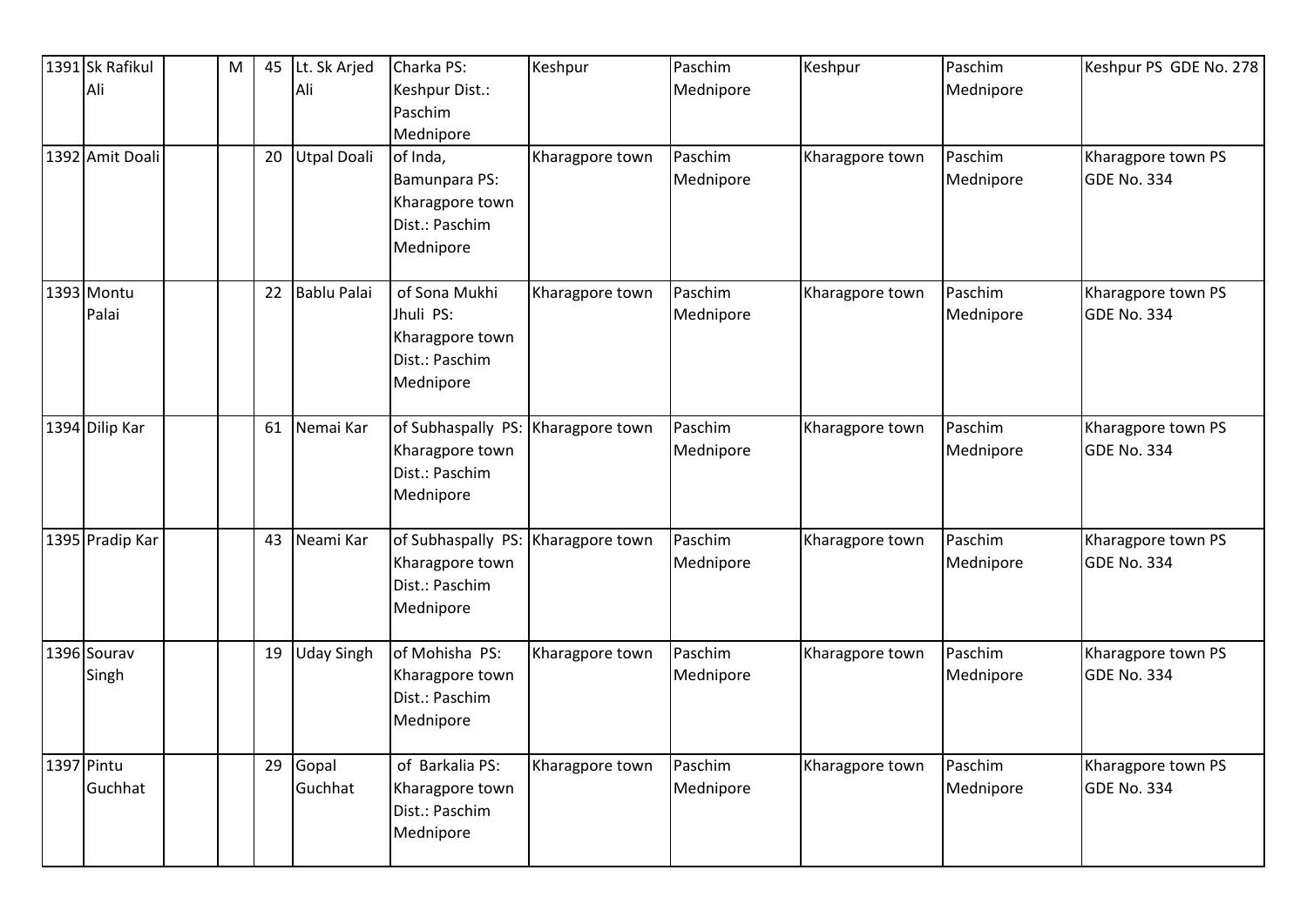|         | 1398 Sk.muktul               |   | 18 | Sk.ishak           | of New Bus Stand<br>PS: Kharagpore<br>town Dist.:<br>Paschim<br>Mednipore                                        | Kharagpore town | Paschim<br>Mednipore | Kharagpore town | Paschim<br>Mednipore | Kharagpore town PS<br>GDE No. 348                                  |
|---------|------------------------------|---|----|--------------------|------------------------------------------------------------------------------------------------------------------|-----------------|----------------------|-----------------|----------------------|--------------------------------------------------------------------|
| 1399 R. | Nageswar<br>Rao              |   | 40 | Lt. N. Jaya        | of New Settlement Kharagpore town<br><b>Printing Press PS:</b><br>Kharagpore town<br>Dist.: Paschim<br>Mednipore |                 | Paschim<br>Mednipore | Kharagpore town | Paschim<br>Mednipore | Kharagpore town PS<br>GDE No. 348                                  |
|         | 1400 Ranjit<br>Singh         |   | 28 | Sadananda<br>Singh | of Tikra Para<br>Kharida PS:<br>Kharagpore town<br>Dist.: Paschim<br>Mednipore                                   | Kharagpore town | Paschim<br>Mednipore | Kharagpore town | Paschim<br>Mednipore | Kharagpore town PS<br><b>GDE No. 348</b>                           |
|         | 1401 Bikram<br>Jadav         |   | 34 | Amarnath<br>Jadav  | of Inda New<br>Bajrang Akhara<br>PS: Kharagpore<br>town Dist.:<br>Paschim<br>Mednipore                           | Kharagpore town | Paschim<br>Mednipore | Kharagpore town | Paschim<br>Mednipore | Kharagpore town PS<br><b>GDE No. 348</b>                           |
|         | 1402 Rahul<br>Kumar<br>Yadav |   | 25 | Jaynath<br>Yadav   | of Inda New<br>Bajrang Akhara PS:<br>Kharagpore town<br>Dist.: Paschim<br>Mednipore                              | Kharagpore town | Paschim<br>Mednipore | Kharagpore town | Paschim<br>Mednipore | Kharagpore town PS<br><b>GDE No. 348</b>                           |
|         | 1403 Sk Dipu                 | M | 32 | Sk Rasoun          | Panchbaria PS:<br>Kharagpore town<br>Dist.: Paschim<br>Mednipore                                                 | Kharagpore town | Paschim<br>Mednipore | Kharagpur local | Paschim<br>Mednipore | Kharagpur local PS GDE<br>No. 276                                  |
|         | 1404 Manik<br>Mahaa          | M |    | Jatindra<br>Mahata | Amgachia PS:<br>Kharagpur local<br>Dist.: Paschim<br>Mednipore                                                   | Kharagpur local | Paschim<br>Mednipore | Kharagpur local | Paschim<br>Mednipore | Kharagpur local PS<br>Outpost Kalaikunda bith<br>House GDE No. 196 |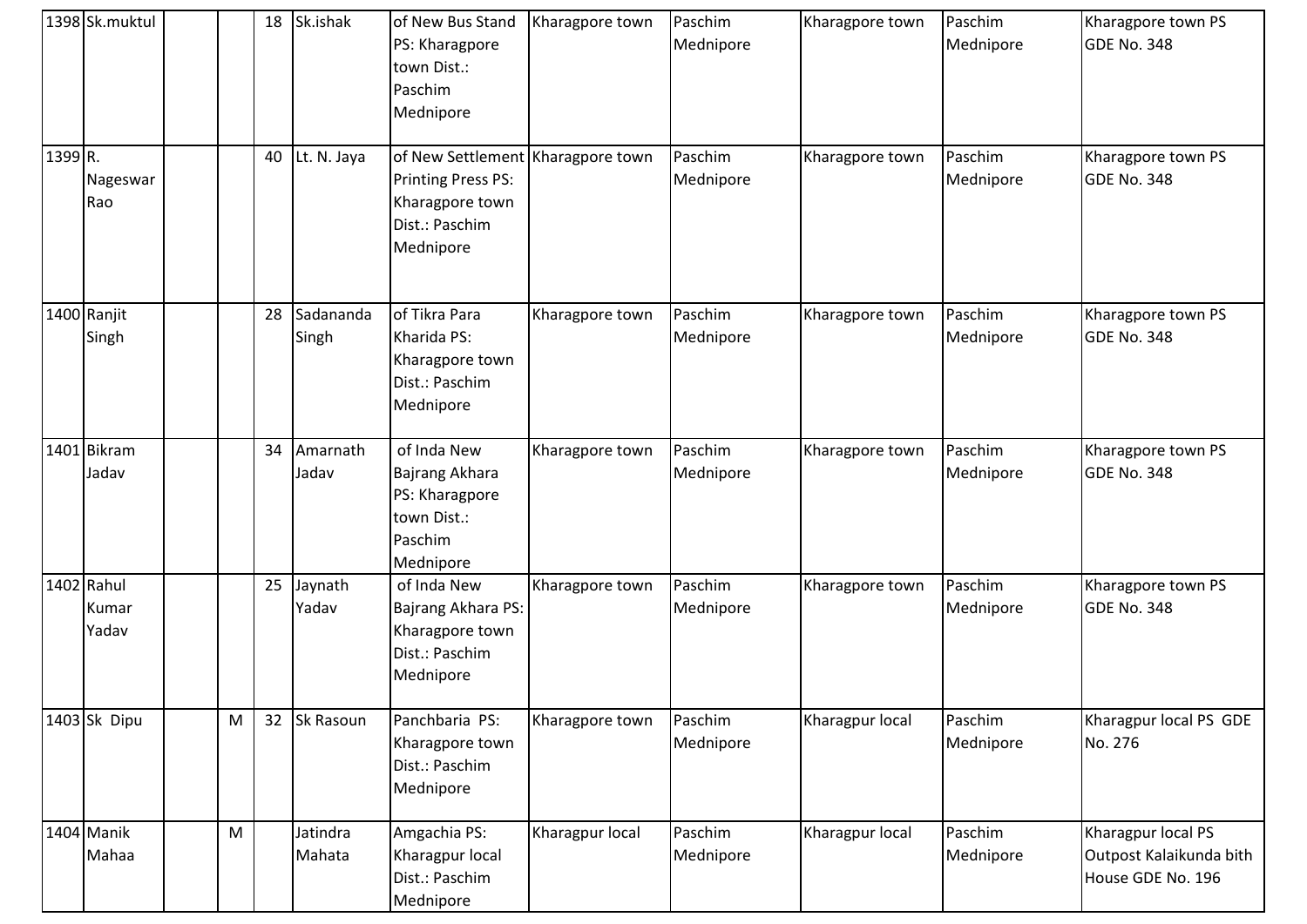| 1405 Bablu<br>Mahata    | ${\sf M}$ |    | Amal<br>Mahata                     | Amgachia PS:<br>Kharagpur local<br>Dist.: Paschim<br>Mednipore                                        | Kharagpur local | Paschim<br>Mednipore | Kharagpur local | Paschim<br>Mednipore | Kharagpur local PS<br>Outpost Kalaikunda bith<br>House GDE No. 196 |
|-------------------------|-----------|----|------------------------------------|-------------------------------------------------------------------------------------------------------|-----------------|----------------------|-----------------|----------------------|--------------------------------------------------------------------|
| 1406 Sk Israil          | M         |    | 27 Lt Sk Ayub                      | Habibpur,<br>Sirishbagan, PS-<br>Kotwali PS: Salbani<br>Dist.: Paschim<br>Mednipore                   | Salbani         | Paschim<br>Mednipore | Midnapore       | Paschim<br>Mednipore | Midnapore PS GDE No.<br>322                                        |
| 1407 Sanjib Pal         | ${\sf M}$ | 27 | <b>Tanmoy Pal</b>                  | of Mirjabazar, PS-<br>Kotwali PS:<br>Midnapore Dist.:<br>Paschim<br>Mednipore                         | Midnapore       | Paschim<br>Mednipore | Midnapore       | Paschim<br>Mednipore | Midnapore PS GDE No.<br>322                                        |
| 1408 Tamal<br>Banerjee  | ${\sf M}$ | 37 | Asish<br>Banerjee                  | Khaprelbazar, PS-<br>Kotwali PS:<br>Midnapore Dist.:<br>Paschim<br>Mednipore                          | Midnapore       | Paschim<br>Mednipore | Midnapore       | Paschim<br>Mednipore | Midnapore PS GDE No.<br>322                                        |
| 1409 Jyoti<br>Mhato     | M         | 28 | Lt Shyamal<br>Mahapathar<br>nalato | of, PS-SJyoti<br>Mhato (28) S/O-Lt<br>Shyamal Mahato<br>PS: Salbani Dist.:<br>Paschim<br>Mednipore    | Salbani         | Paschim<br>Mednipore | Midnapore       | Paschim<br>Mednipore | Midnapore PS GDE No.<br>322                                        |
| 1410 Sudhir<br>Majhi    | ${\sf M}$ | 38 | Karma Majhi                        | Baisakhipally, PS-<br>Kotwali Ref: --<br>Kotwali PS G PS:<br>Midnapore Dist.:<br>Paschim<br>Mednipore | Midnapore       | Paschim<br>Mednipore | Midnapore       | Paschim<br>Mednipore | Midnapore PS GDE No.<br>328                                        |
| 1411 Santanu<br>Samanta | M         | 22 | Lt Bibek<br>Samanta                | Mandalbar, PS<br>Pingla, Dist<br>Paschim<br>Medinipur PS:<br>Pingla Dist.:<br>Paschim<br>Mednipore    | Pingla          | Paschim<br>Mednipore | Pingla          | Paschim<br>Mednipore | Pingla PS GDE No. 380                                              |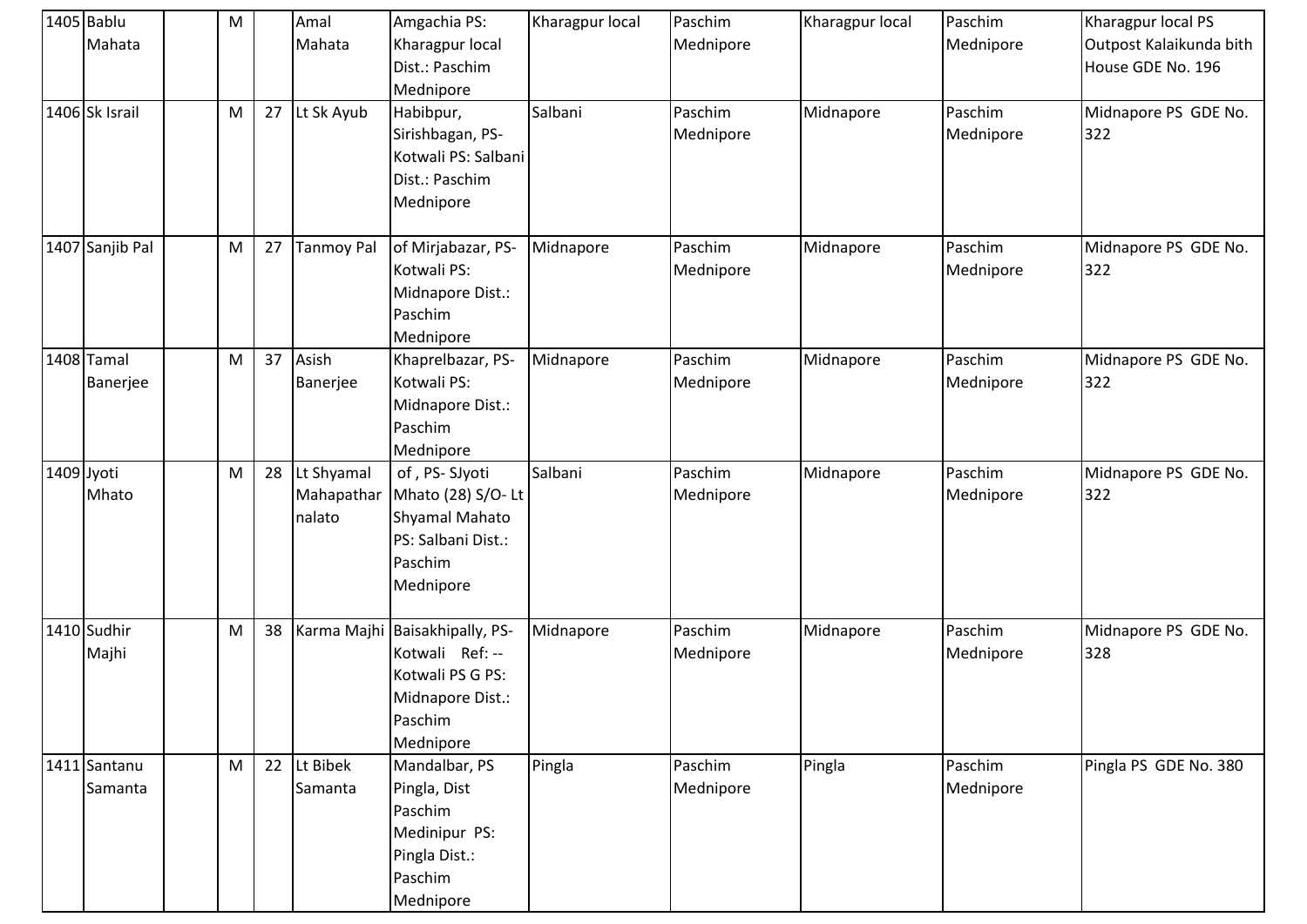| 1412 Goutam<br>Koley        | M | 45 | h Koley            | Khagendraat Deulkunda PS:<br>Salbani Dist.:<br>Paschim<br>Mednipore           | Salbani    | Paschim<br>Mednipore       | Salbani    | Paschim<br>Mednipore | Salbani PS GDE No. 170                        |
|-----------------------------|---|----|--------------------|-------------------------------------------------------------------------------|------------|----------------------------|------------|----------------------|-----------------------------------------------|
| 1413 Mir Dildar             | M | 48 | Lt. Mir<br>Maitaz  | Benasuli, PS:<br>Gurguripal Dist.:<br>Paschim<br>Mednipore                    | Gurguripal | Paschim<br>Mednipore       | Salbani    | Paschim<br>Mednipore | Salbani PS GDE No. 170                        |
| 1414 Chittaranj<br>an Panja | M | 35 | Purna Ch.<br>Panja | Khudipisi, PS:<br>Anandapur Dist.:<br>Paschim<br>Mednipore                    | Anandapur  | Paschim<br>Mednipore       | Salbani    | Paschim<br>Mednipore | Salbani PS GDE No. 170                        |
| 1415 Sk Basir               | M | 48 | Lt. Sk<br>Manglu   | Nayagaram<br>Benasuli PS:<br><b>Gurguripal Dist.:</b><br>Paschim<br>Mednipore | Gurguripal | Paschim<br>Mednipore       | Salbani    | Paschim<br>Mednipore | Salbani PS Outpost<br>Birakata PP GDE No. 153 |
| 1416 Dipak<br>Mahata        | M | 20 | Mantu<br>Mahata    | Chotonagdona, PS: Goaltore<br>Goaltore Dist.:<br>Paschim<br>Mednipore         |            | Paschim<br>Mednipore       | Salbani    | Paschim<br>Mednipore | Salbani PS Outpost<br>Birakata PP GDE No. 153 |
| 1417 Mantu<br>Singha        | M | 42 | Sasadhar           | Sab Bazar PS:<br>Debra Dist.:<br>Paschim<br>Mednipore                         | Debra      | Paschim<br>Mednipore       | Bhabanipur | Purba Mednipore      | Bhabanipur PS GDE No.<br>216                  |
| 1418 Samir Das              | M | 37 | Sujit              | Radha Mohanpur<br>PS: Debra Dist.:<br>Paschim<br>Mednipore                    | Debra      | Paschim<br>Mednipore       | Bhabanipur | Purba Mednipore      | Bhabanipur PS GDE No.<br>216                  |
| 1419 Bisajit<br>Manna       | M | 38 | Shyampada          | Kismat<br>Shibramnagar PS:<br><b>Bhabanipur Dist.:</b><br>Purba Mednipore     | Bhabanipur | Purba Mednipore Bhabanipur |            | Purba Mednipore      | Bhabanipur PS GDE No.<br>202                  |
| 1420 Saddam<br>Mati         | M | 28 | Mahim Mati Kismat  | Shibramnagar PS:<br><b>Bhabanipur Dist.:</b><br>Purba Mednipore               | Bhabanipur | Purba Mednipore Bhabanipur |            | Purba Mednipore      | Bhabanipur PS GDE No.<br>202                  |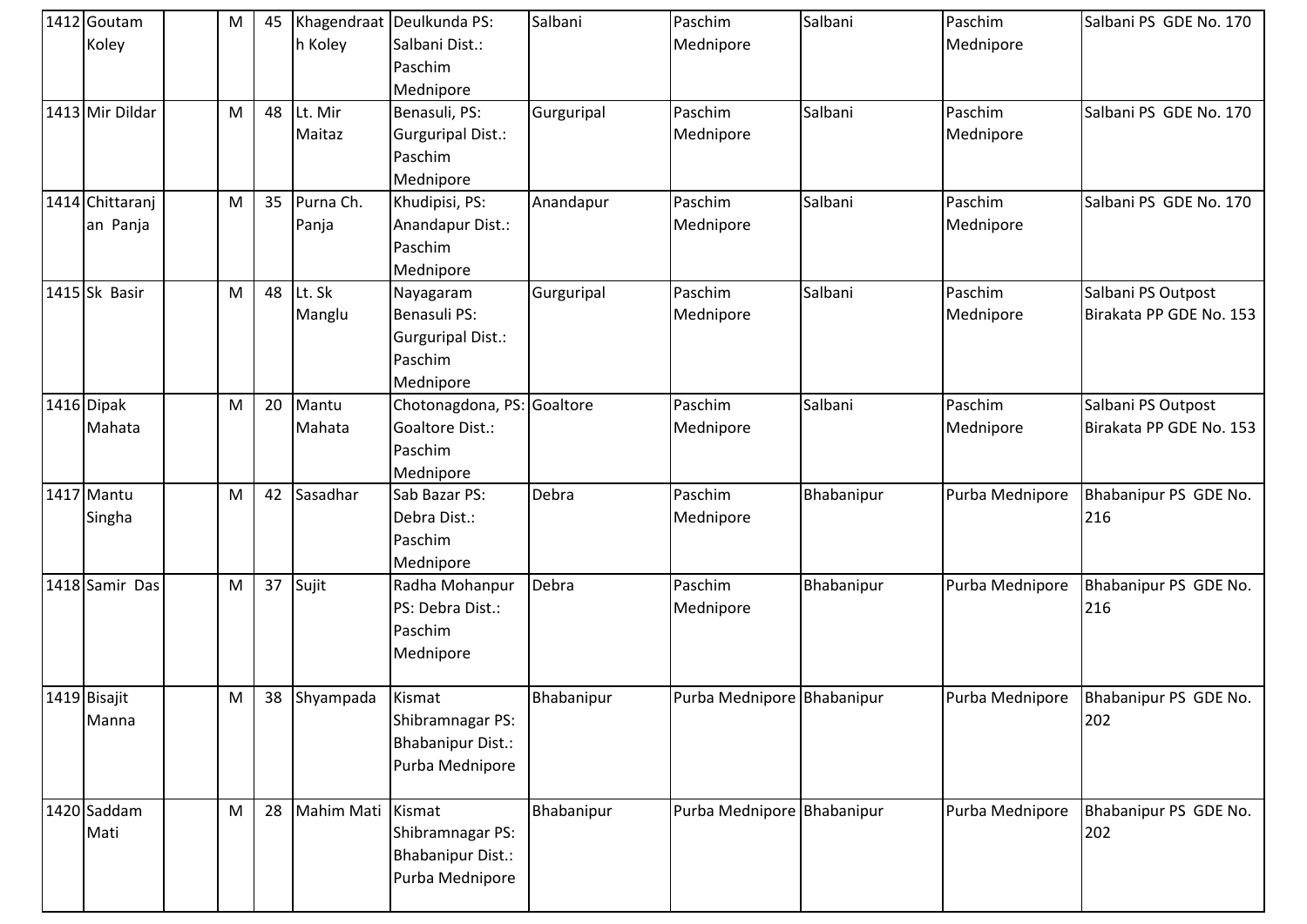|           | $1421$ Tapas<br>Mallick     | M | 32     | Narayan        | Geondab PS:<br>Bhabanipur Dist.:<br>Purba Mednipore                               | Bhabanipur | Purba Mednipore Bhabanipur |            | Purba Mednipore | Bhabanipur PS GDE No.<br>228 |
|-----------|-----------------------------|---|--------|----------------|-----------------------------------------------------------------------------------|------------|----------------------------|------------|-----------------|------------------------------|
|           | 1422 Gopal Das<br>Adhikary  | M | 38     | Sukumar        | Banskhana Jalpai<br>PS: Bhabanipur<br>Dist.: Purba<br>Mednipore                   | Bhabanipur | Purba Mednipore Bhabanipur |            | Purba Mednipore | Bhabanipur PS GDE No.<br>228 |
|           | 1423 Pabitra<br>Mondal      | M | 27     | Alok           | Kapasberia PS:<br>Mahishadal Dist.:<br>Purba Mednipore                            | Mahishadal | Purba Mednipore Bhabanipur |            | Purba Mednipore | Bhabanipur PS GDE No.<br>228 |
|           | 1424 Abhijit<br>Samanta     | M | 28     | Tarun          | <b>Bhabanipur PS:</b><br><b>Bhabanipur Dist.:</b><br>Purba Mednipore              | Bhabanipur | Purba Mednipore Bhabanipur |            | Purba Mednipore | Bhabanipur PS GDE No.<br>228 |
|           | 1425 Sanjoy<br>Samanta      | M | 31     | Panchugopal    | <b>Bhabanipur PS:</b><br><b>Bhabanipur Dist.:</b><br>Purba Mednipore              | Bhabanipur | Purba Mednipore Bhabanipur |            | Purba Mednipore | Bhabanipur PS GDE No.<br>228 |
|           | 1426 Mohanlal<br>Maji       | M | 30     | Asim           | Kismat<br>Shibramnagar PS:<br>Bhabanipur Dist.:<br>Purba Mednipore                | Bhabanipur | Purba Mednipore Bhabanipur |            | Purba Mednipore | Bhabanipur PS GDE No.<br>229 |
|           | 1427 Tapan<br>Mondal        | М | 31     | <b>Basanta</b> | Rajrampur PS:<br>Sutahata Dist.:<br>Purba Mednipore                               | Sutahata   | Purba Mednipore Bhabanipur |            | Purba Mednipore | Bhabanipur PS GDE No.<br>229 |
| 1428 Raju | Khanra                      | M | 29     |                | Lt. Bhimpada Dihi Shibramnagar Sutahata<br>PS: Sutahata Dist.:<br>Purba Mednipore |            | Purba Mednipore Bhabanipur |            | Purba Mednipore | Bhabanipur PS GDE No.<br>229 |
|           | 1429 Mohan<br><b>Bhunia</b> | M | 37 Lt. | Laxmikanta     | Ajodhya PS:<br>Shyampur Dist.:<br><b>Howrah Rural</b>                             | Shyampur   | <b>Howrah Rural</b>        | Bhabanipur | Purba Mednipore | Bhabanipur PS GDE No.<br>229 |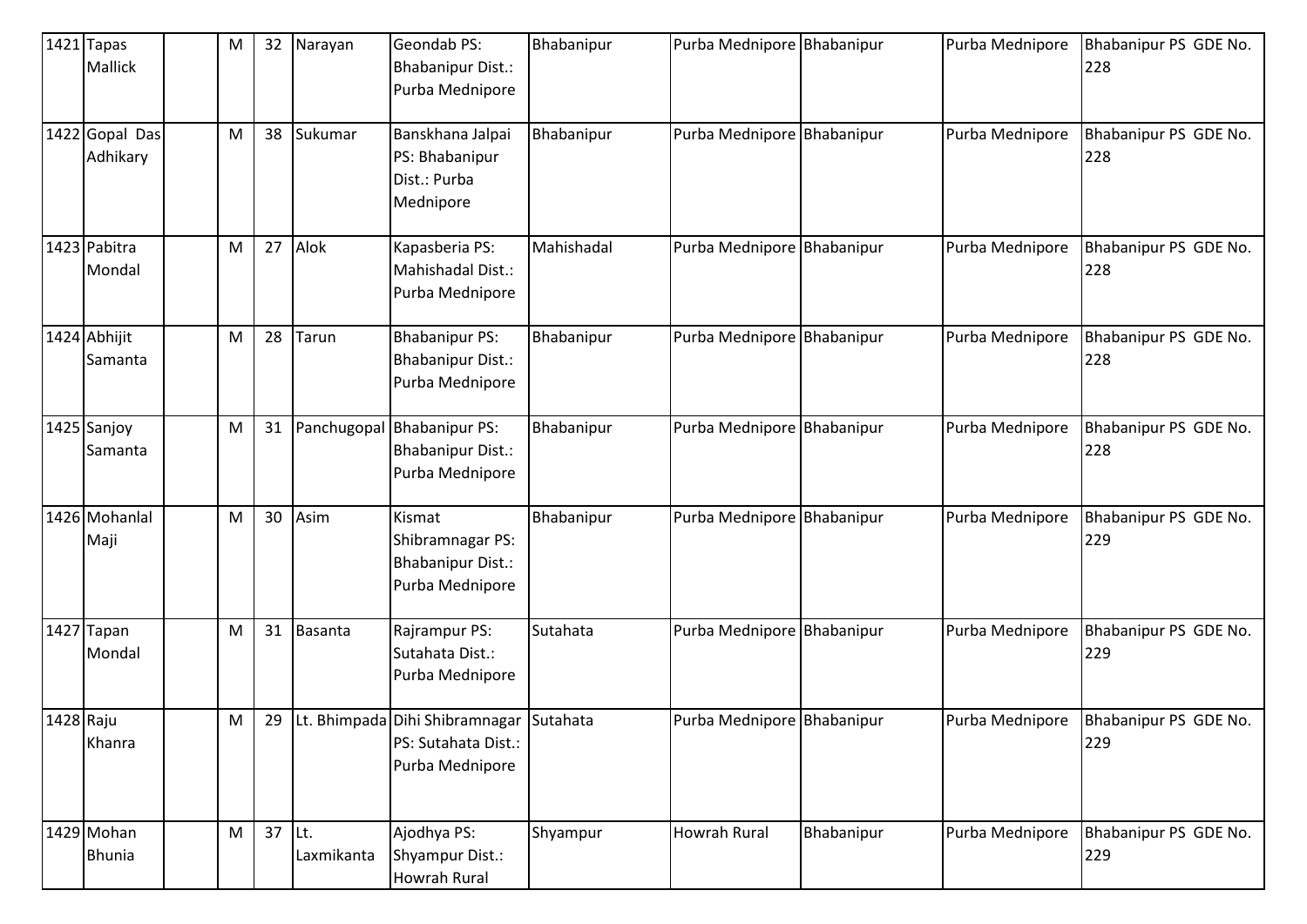| 1430 Ashim<br>Bera       | M | 31              | Panchanan             | Kismat<br>Shibramnagar PS:                                          | Bhabanipur              | Purba Mednipore Bhabanipur |                         | Purba Mednipore | Bhabanipur PS GDE No.<br>229                  |
|--------------------------|---|-----------------|-----------------------|---------------------------------------------------------------------|-------------------------|----------------------------|-------------------------|-----------------|-----------------------------------------------|
|                          |   |                 |                       | <b>Bhabanipur Dist.:</b><br>Purba Mednipore                         |                         |                            |                         |                 |                                               |
| 1431 Sahil Khan          | M | 21              | Safiul Khan           | Manoharchak, PS-<br>Contai, Dist.-<br>Purba Medinipur               |                         | <b>Basirhat</b>            | Contai                  | Purba Mednipore | Contai PS GDE No. 145                         |
| 1432 Sk Bappa            | M | 19              | <b>Sk Nosed</b>       | Manoharchak, PS-<br>Contai, Dist.-<br>Purba Medinipur               |                         | <b>Basirhat</b>            | Contai                  | Purba Mednipore | Contai PS GDE No. 145                         |
| 1433 Santanu<br>Maity    | M | 26              | <b>Bikash Maity</b>   | Bhandubasan, PS-<br>Junput Coastal,<br>Dist.- Purba Medi            |                         | <b>Basirhat</b>            | Contai                  | Purba Mednipore | Contai PS GDE No. 145                         |
| 1434 Golam<br>Kabir Saha | M | 34              | Lt. Farat Ali<br>Saha | Gabi Uttar Sabsit,<br>PS Bagnan, Dist-<br>Howrah.                   |                         | <b>Basirhat</b>            | Digha                   | Purba Mednipore | Digha PS GDE No. 141                          |
| 1435 Sanjay<br>Goswami   | M | 45              | Niranjan<br>Goswami   | $H-75$<br>Baisnabghata, PS<br>Patuli, Dist-Kol-94.                  |                         | <b>Basirhat</b>            | Digha                   | Purba Mednipore | Digha PS GDE No. 149                          |
| 1436 Sammar<br>Halder    | M | 30              | Panchagopal<br>Halder | Khatapukuriya, PS<br>Jaynagar, Dist-<br>South 24 Pgs.               |                         | <b>Basirhat</b>            | Digha                   | Purba Mednipore | Digha PS GDE No. 149                          |
| 1437 Tapan<br>Mondal     | M | 32 <sup>2</sup> | Lt. Sudhir<br>Mondal  | Alankarpur PS:<br>Digha mohana<br>coastal Dist.:<br>Purba Mednipore | Digha mohana<br>coastal | Purba Mednipore            | Digha mohana<br>coastal | Purba Mednipore | Digha mohana coastal PS<br><b>GDE No. 146</b> |
| 1438 Soumen<br>Das       | M | 30              | <b>Sourav Das</b>     | Jatimati PS: Digha<br>Dist.: Purba<br>Mednipore                     | Digha                   | Purba Mednipore            | Digha mohana<br>coastal | Purba Mednipore | Digha mohana coastal PS<br>GDE No. 146        |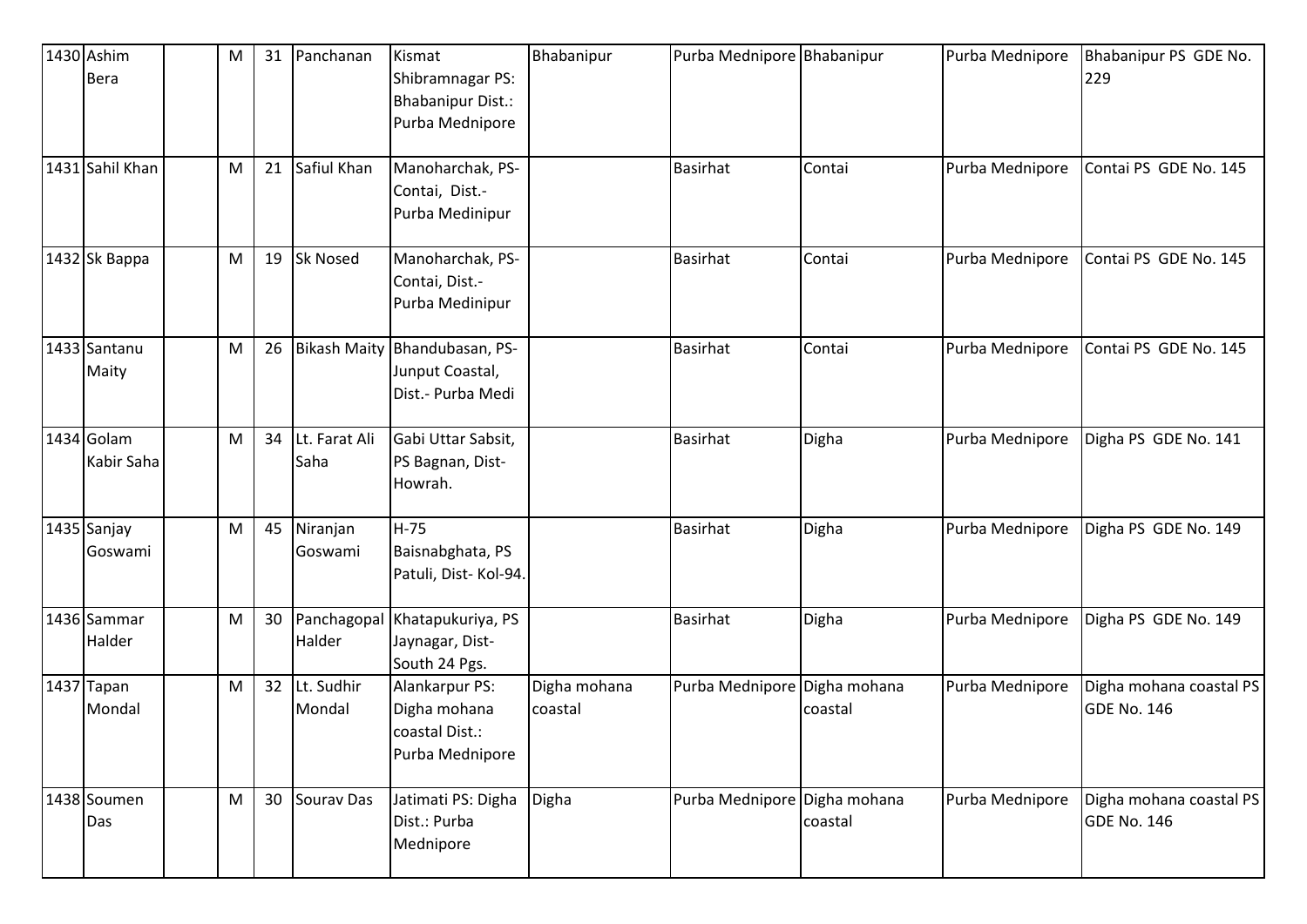| 1439 Arup Jana                 | M | 28 | Swarup Jana        | Khadalgobra PS:<br>Digha mohana<br>coastal Dist.:<br>Purba Mednipore   | Digha mohana<br>coastal | Purba Mednipore            | Digha mohana<br>coastal | Purba Mednipore | Digha mohana coastal PS<br><b>GDE No. 146</b> |
|--------------------------------|---|----|--------------------|------------------------------------------------------------------------|-------------------------|----------------------------|-------------------------|-----------------|-----------------------------------------------|
| 1440 Amlan<br>Giri             | M | 35 | Akshay             | Dhanashari PS:<br>Contai Dist.: Purba<br>Mednipore                     | Contai                  | Purba Mednipore Egra       |                         | Purba Mednipore | Egra PS GDE No. 233                           |
| 1441 Magrai<br><b>Besra</b>    | M | 40 | Lt. Mangal         | Chotonalgeria PS:<br>Egra Dist.: Purba<br>Mednipore                    | Egra                    | Purba Mednipore Egra       |                         | Purba Mednipore | Egra PS GDE No. 233                           |
| 1442 Bikash<br>Giri            | M | 40 | Sushil             | Dhanashari PS:<br>Contai Dist.: Purba<br>Mednipore                     | Contai                  | Purba Mednipore Egra       |                         | Purba Mednipore | Egra PS GDE No. 234                           |
| 1443 Kedar Das                 | M | 29 | Mritunjay          | Negua PS: Egra<br>Dist.: Purba<br>Mednipore                            | Egra                    | Purba Mednipore Egra       |                         | Purba Mednipore | Egra PS GDE No. 234                           |
| 1444 Gourab<br>Kumar<br>Thakur | M | 22 | Naresh             | Dharampur, PS-<br>Khaira, Dist-<br>Dumarkola, Biha<br>PS: Egra         | Egra                    | Basirhat                   | Egra                    | Purba Mednipore | Egra PS GDE No. 235                           |
| 1445 Tapan<br>Mauria           | M | 40 | Suba               | Chotonalgeria PS:<br>Egra Dist.: Purba<br>Mednipore                    | Egra                    | Purba Mednipore Egra       |                         | Purba Mednipore | Egra PS GDE No. 235                           |
| 1446 Sandip<br>Cher (47)       | M |    | S/o Subodh<br>Cher | Teropara Jalpai PS: Mahishadal<br>Mahishadal Dist.:<br>Purba Mednipore |                         | Purba Mednipore Mahishadal |                         | Purba Mednipore | Mahishadal PS GDE No.<br>209                  |
| 1447 Niranjan<br>Mandal        | M | 18 | Swapan<br>Mandal   | <b>Bahar Chanberia</b><br>PS: Contai Dist.:<br>Purba Mednipore         | Contai                  | Purba Mednipore Marishda   |                         | Purba Mednipore | Marishda PS GDE No.<br>219                    |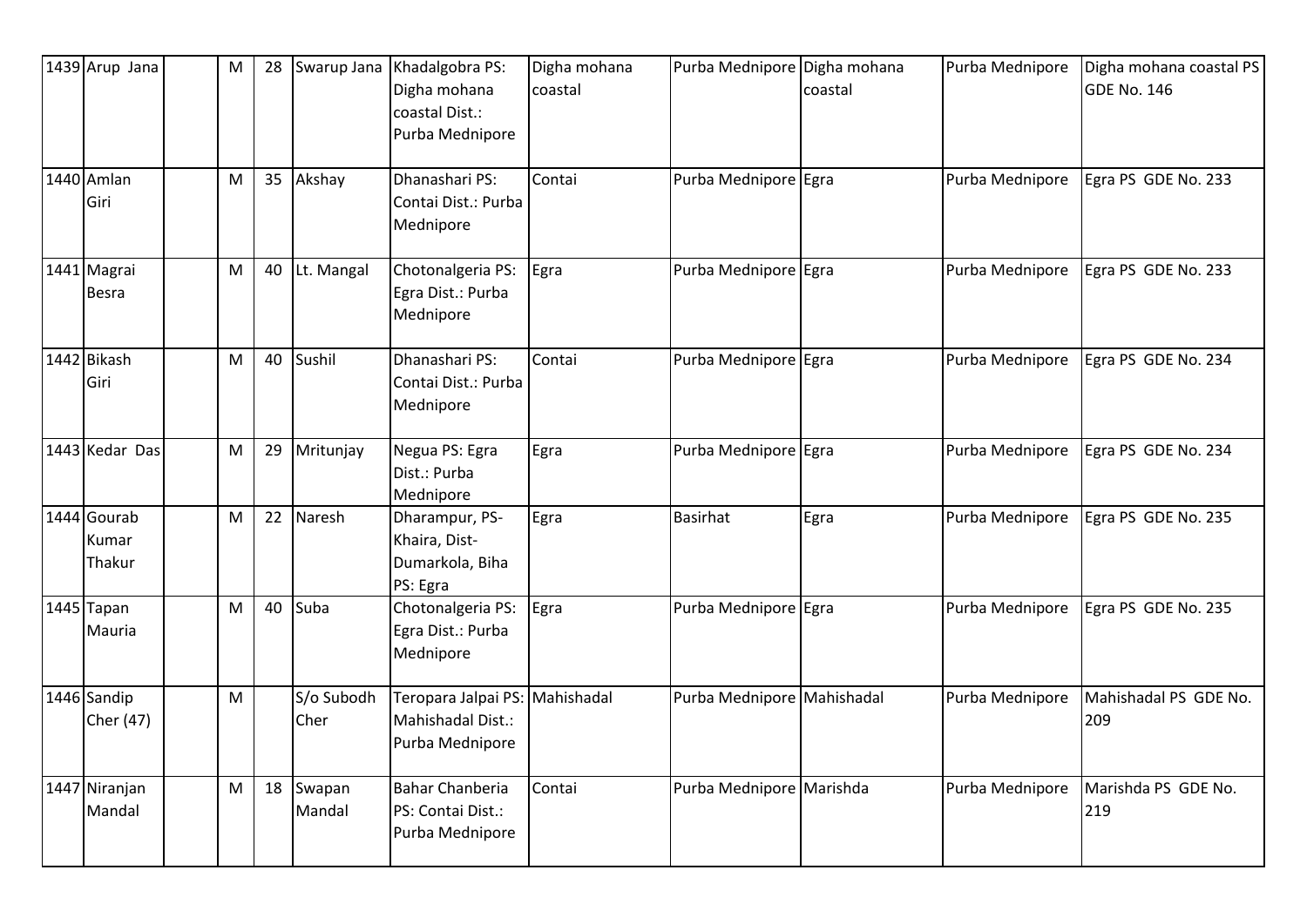| 1448 Bubai Das               | M | 27     | Amit Das                           | Uttar Changrachak Moyna<br>PS: Moyna Dist.:<br>Purba Mednipore                 |          | Purba Mednipore Moyna                        |            | Purba Mednipore                           | Moyna PS GDE No. 189         |
|------------------------------|---|--------|------------------------------------|--------------------------------------------------------------------------------|----------|----------------------------------------------|------------|-------------------------------------------|------------------------------|
| 1449 Bablu Mal               | M | 44     | Lt Chhagen<br>Mal                  | Uttar Changrachak Moyna<br>PS: Moyna Dist.:<br>Purba Mednipore                 |          | Purba Mednipore Moyna                        |            | Purba Mednipore                           | Moyna PS GDE No. 189         |
| 1450 Ranjit<br>Maity         | M | 30     | Sudarshan<br>Maity                 | Banki PS: Moyna<br>Dist.: Purba<br>Mednipore                                   | Moyna    | Purba Mednipore Moyna                        |            | Purba Mednipore                           | Moyna PS GDE No. 189         |
| 1451 Debasish<br><b>Bera</b> | M | 21     | Sankar Bera                        | Dubrajpur PS:<br>Sabang Dist.:<br>Paschim<br>Mednipore                         | Sabang   | Paschim<br>Mednipore                         | Moyna      | Purba Mednipore                           | Moyna PS GDE No. 189         |
| 1452 Tapas Pal               |   | 30     | Nakul                              | Nor Chandipur                                                                  |          | <b>Basirhat</b>                              | Nandakumar | Purba Mednipore                           | Nandakumar PS GDE No.<br>246 |
| 1453 Krishnend<br>u Bera     |   | 28     | Krishna                            | Nor Chandipur                                                                  |          | <b>Basirhat</b>                              | Nandakumar | Purba Mednipore                           | Nandakumar PS GDE No.<br>246 |
| 1454 Madan<br>Bera           |   | 47     | Narayan                            | Kalyanpur NDK                                                                  |          | <b>Basirhat</b>                              | Nandakumar | Purba Mednipore                           | Nandakumar PS GDE No.<br>246 |
| 1455 Bishnupad<br>a Dhara    |   | 36     | Badal                              | <b>Kalyanpur NDK</b>                                                           |          | <b>Basirhat</b>                              | Nandakumar | Purba Mednipore                           | Nandakumar PS GDE No.<br>246 |
| 1456 Swapan<br>Pramanik      |   | 50     | Lt. Narayan                        | Kalyanpur<br>Nandakumar                                                        |          | <b>Basirhat</b>                              | Nandakumar | Purba Mednipore                           | Nandakumar PS GDE No.<br>249 |
| 1457 Bhabanipr<br>asad Bera  |   | 52     | Lt.<br>Shayamapad Mahisadal<br>l a | Madya Hingli                                                                   |          | <b>Basirhat</b>                              | Nandakumar | Purba Mednipore                           | Nandakumar PS GDE No.<br>249 |
| 1458 Khokan<br>Hazra         |   | 35 Lt. | Satyapada                          | Paramahangsapur<br><b>NDK</b>                                                  |          | <b>Basirhat</b>                              | Nandakumar | Purba Mednipore                           | Nandakumar PS GDE No.<br>249 |
| 1459 Sunil<br>Sardar         | M | 22     | Sanat Kr.<br>Sardar                | Mukundapur PS:<br>Ramnagar Dist.:<br>Diamond Harbour<br><b>Police District</b> | Ramnagar | Diamond<br><b>Harbour Police</b><br>District | Ramnagar   | Diamond Harbour<br><b>Police District</b> | Ramnagar PS GDE No.<br>236   |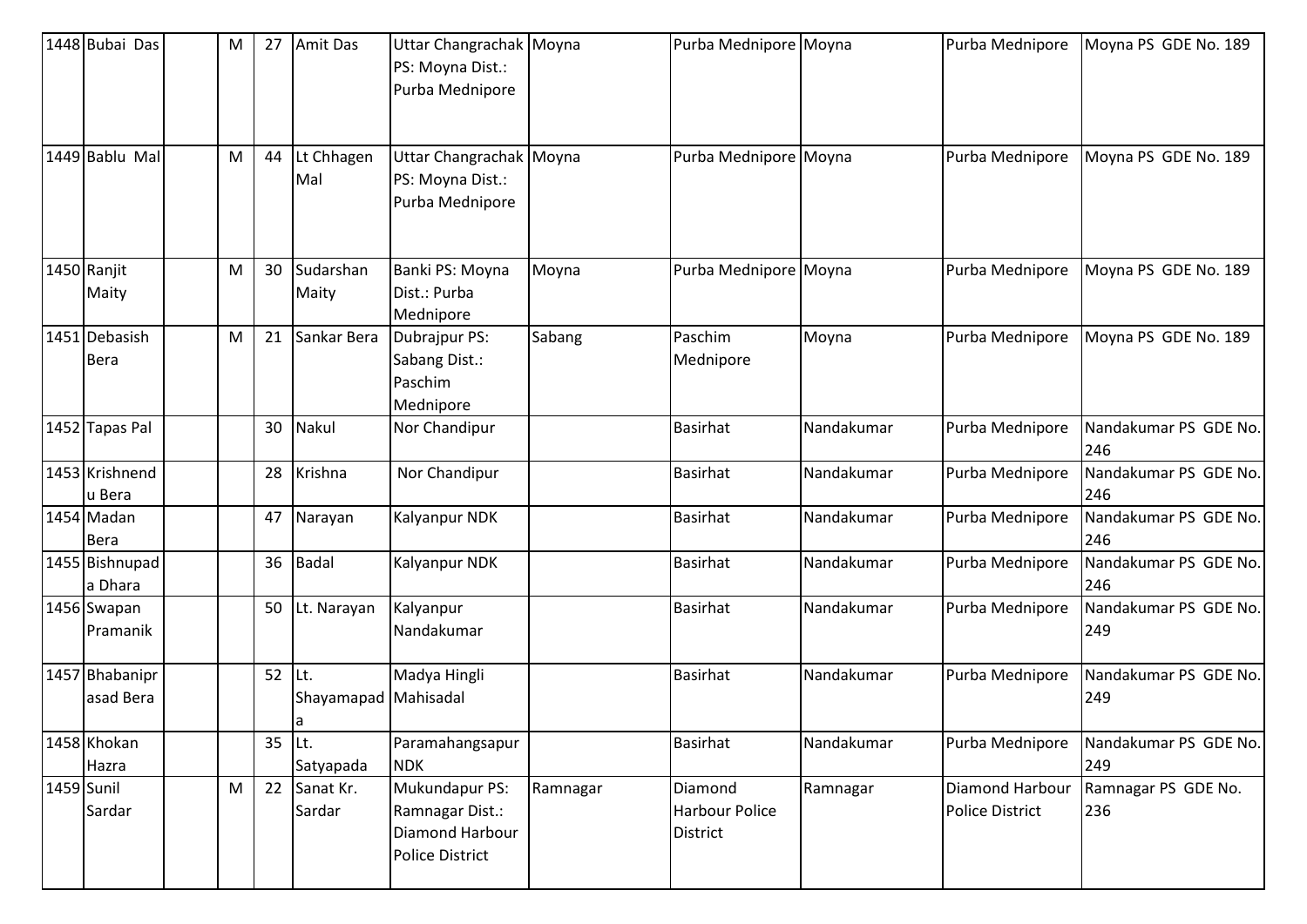| 1460 Suman     | м         | 24 | Nikunja      | Mukundapur PS:           | Ramnagar   | Diamond               | Ramnagar | Diamond Harbour        | Ramnagar PS GDE No.  |
|----------------|-----------|----|--------------|--------------------------|------------|-----------------------|----------|------------------------|----------------------|
| Sardar         |           |    | Sardar       | Ramnagar Dist.:          |            | <b>Harbour Police</b> |          | <b>Police District</b> | 236                  |
|                |           |    |              | Diamond Harbour          |            | <b>District</b>       |          |                        |                      |
|                |           |    |              | <b>Police District</b>   |            |                       |          |                        |                      |
|                |           |    |              |                          |            |                       |          |                        |                      |
| 1461 Ujjwal    | M         | 20 | Sukumar      | Kalatala PS:             | Ramnagar   | Diamond               | Ramnagar | <b>Diamond Harbour</b> | Ramnagar PS GDE No.  |
| Gayen          |           |    | Gayen        | Ramnagar Dist.:          |            | <b>Harbour Police</b> |          | <b>Police District</b> | 236                  |
|                |           |    |              | <b>Diamond Harbour</b>   |            | <b>District</b>       |          |                        |                      |
|                |           |    |              | <b>Police District</b>   |            |                       |          |                        |                      |
|                |           |    |              |                          |            |                       |          |                        |                      |
| 1462 Sankar    | M         | 32 | Radha        | Kalatala PS:             | Ramnagar   | Diamond               | Ramnagar | <b>Diamond Harbour</b> | Ramnagar PS GDE No.  |
| Paik           |           |    | Krishna Paik | Ramnagar Dist.:          |            | <b>Harbour Police</b> |          | <b>Police District</b> | 236                  |
|                |           |    |              | <b>Diamond Harbour</b>   |            | <b>District</b>       |          |                        |                      |
|                |           |    |              | <b>Police District</b>   |            |                       |          |                        |                      |
|                |           |    |              |                          |            |                       |          |                        |                      |
| 1463 Kanchan   | M         | 22 | Indrajit     | Karaiberia PS:           | Ramnagar   | Diamond               | Ramnagar | <b>Diamond Harbour</b> | Ramnagar PS GDE No.  |
| Mollick        |           |    | Mollick      | Ramnagar Dist.:          |            | <b>Harbour Police</b> |          | <b>Police District</b> | 236                  |
|                |           |    |              | Diamond Harbour          |            | District              |          |                        |                      |
|                |           |    |              | <b>Police District</b>   |            |                       |          |                        |                      |
|                |           |    |              |                          |            |                       |          |                        |                      |
| 1464 Avishek   | M         | 28 | Lt. Sanatan  | New Colony PS:           | Adra       | Purulia               | Adra     | Purulia                | Adra PS GDE No. 338  |
| <b>Bauri</b>   |           |    | Bauri        | Adra Dist.: Purulia      |            |                       |          |                        |                      |
|                |           |    |              |                          |            |                       |          |                        |                      |
| 1465 Kirtan    | M         | 32 | Guju Bauri   | Beko PS: Adra            | Adra       | Purulia               | Adra     | Purulia                | Adra PS GDE No. 338  |
| <b>Bauri</b>   |           |    |              | Dist.: Purulia           |            |                       |          |                        |                      |
| 1466 Manbodh   | M         | 34 | Pratik Gorai | Beko PS: Adra            | Adra       | Purulia               | Adra     | Purulia                | Adra PS GDE No. 338  |
| Gorai          |           |    |              | Dist.: Purulia           |            |                       |          |                        |                      |
| 1467 Sisti Pal | ${\sf M}$ | 36 | Digambar     | Beko PS: Adra            | Adra       | Purulia               | Adra     | Purulia                | Adra PS GDE No. 338  |
|                |           |    | Oal          | Dist.: Purulia           |            |                       |          |                        |                      |
| 1468 Nirmal    | M         | 40 | Haripada     | Jasudih PS:              | Balarampur | Purulia               | Arsha    | Purulia                | Arsha PS GDE No. 194 |
| Laya           |           |    | Laya         | <b>Balarampur Dist.:</b> |            |                       |          |                        |                      |
|                |           |    |              | Purulia                  |            |                       |          |                        |                      |
| 1469 Mithun    | M         | 29 | Anil Bouri   | Dhanara PS: Arsha Arsha  |            | Purulia               | Arsha    | Purulia                | Arsha PS GDE No. 194 |
| <b>Bouri</b>   |           |    |              | Dist.: Purulia           |            |                       |          |                        |                      |
|                |           |    |              |                          |            |                       |          |                        |                      |
| 1470 Rakhal    | ${\sf M}$ |    | Ladha        | Paradih PS:              | Balarampur | Purulia               | Arsha    | Purulia                | Arsha PS GDE No. 194 |
| Hembram        |           |    | Hembram      | <b>Balarampur Dist.:</b> |            |                       |          |                        |                      |
|                |           |    |              | Purulia                  |            |                       |          |                        |                      |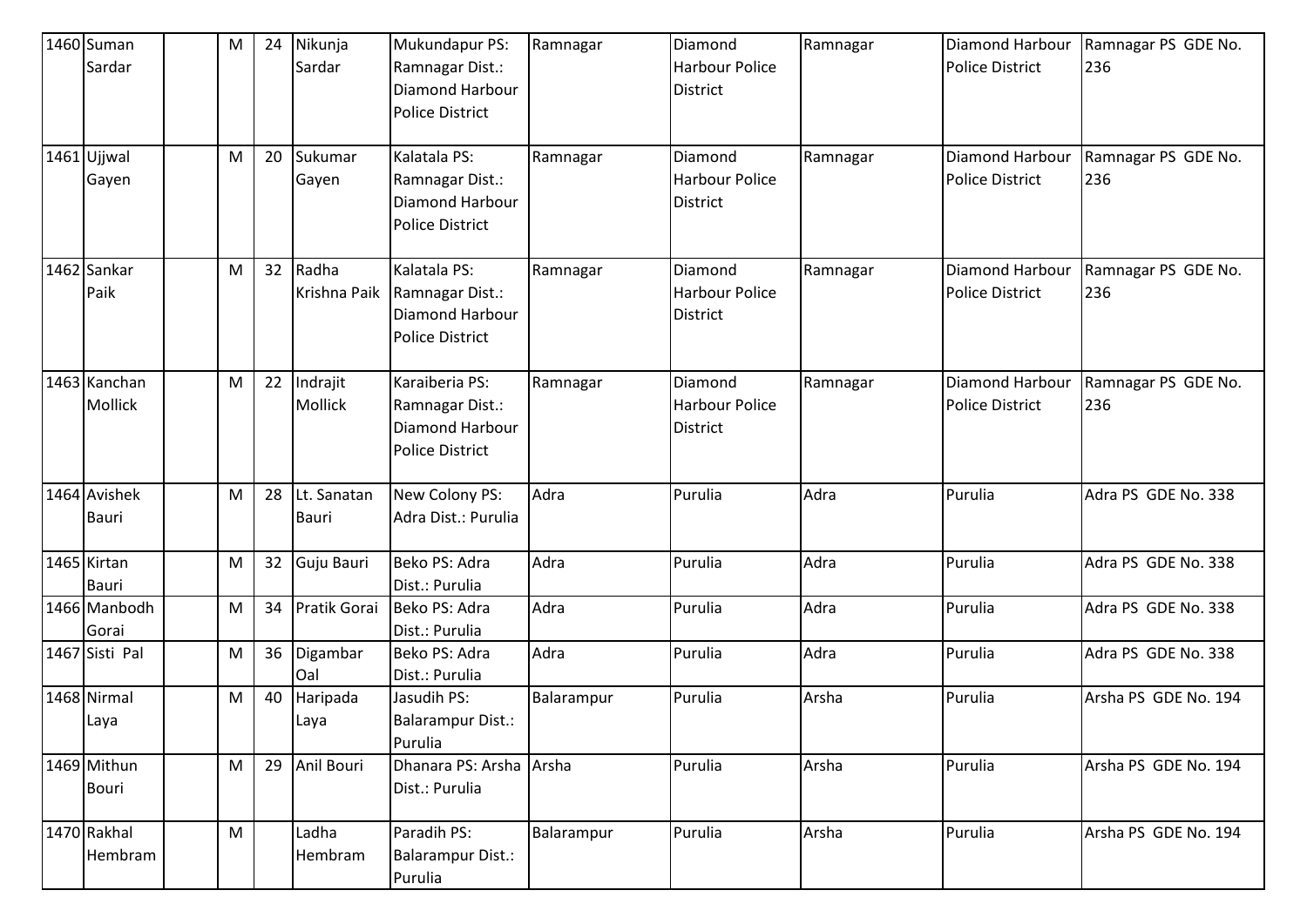|           | 1471 Sahadeb                    |             | M | 30 | Hagru                     | Radhanagar PS:                                                            | Arsha    | Purulia         | Arsha       | Purulia | Arsha PS GDE No. 194                        |
|-----------|---------------------------------|-------------|---|----|---------------------------|---------------------------------------------------------------------------|----------|-----------------|-------------|---------|---------------------------------------------|
|           | Hembram                         |             |   |    | Hembram                   | Arsha Dist.: Purulia                                                      |          |                 |             |         |                                             |
|           | 1472 Krishna<br>Paramanik       |             | M | 45 | <b>Binod</b><br>Paramanik | Chano PS:<br>Bagmundi Dist.:<br>Purulia                                   | Bagmundi | Purulia         | Bagmundi    | Purulia | Bagmundi PS GDE No.<br>254                  |
|           | 1473 Indrajit<br>Kumar          |             | M | 56 | Paban<br>Kumar            | <b>Bhurshu PS:</b><br>Bagmundi Dist.:<br>Purulia                          | Bagmundi | Purulia         | Bagmundi    | Purulia | Bagmundi PS GDE No.<br>254                  |
|           | 1474 Sk Juned                   | <b>Babu</b> | M | 28 | Sk Jalil                  | <b>Hosendih PS:</b><br>Jhalda Dist.:<br>Purulia                           | Jhalda   | Purulia         | Bagmundi    | Purulia | Bagmundi PS Outpost<br>Suisa OP GDE No. 121 |
|           | 1475 Sakim<br>Imroj             |             | M | 25 | Sk Tahir                  | <b>Bagandih PS:</b><br>Jhalda Dist.:<br>Purulia                           | Jhalda   | Purulia         | Bagmundi    | Purulia | Bagmundi PS Outpost<br>Suisa OP GDE No. 121 |
|           | 1476 Birendra<br>Nath<br>Mahato |             | M | 40 | Lt.<br>Mahato             | Vill-Kamalpur<br>Kamalakanta (Mahalipara), PS-<br>Kamalpur, Dist-<br>East |          | <b>Basirhat</b> | Bandowan    | Purulia | Bandowan PS GDE No.<br>211                  |
|           | 1477 Chiranjit<br>Mahato        |             | M |    | Nandalal<br>Mahato        |                                                                           |          | <b>Basirhat</b> | <b>Bora</b> | Purulia | Bora PS GDE No. 142                         |
|           | 1478 Utpal<br>Mahato            |             | M |    | Nagen<br>Mahato           |                                                                           |          | <b>Basirhat</b> | <b>Bora</b> | Purulia | Bora PS GDE No. 142                         |
| 1479 Bapi | Mondal                          |             | M |    | Kinkar<br>Mondal          |                                                                           |          | <b>Basirhat</b> | Bora        | Purulia | Bora PS GDE No. 142                         |
|           | 1480 Bibhuti<br>Mondal          |             | M |    | Swapan<br>Mondal          |                                                                           |          | <b>Basirhat</b> | <b>Bora</b> | Purulia | Bora PS GDE No. 141                         |
|           | 1481 Mantu<br>Kumbhaka          |             | M |    | Ashok<br>Kumbhakar        |                                                                           |          | <b>Basirhat</b> | <b>Bora</b> | Purulia | Bora PS GDE No. 141                         |
|           | 1482 Mahanta<br>Mahato          |             | M |    | Mathur<br>Mahato          |                                                                           |          | <b>Basirhat</b> | <b>Bora</b> | Purulia | Bora PS GDE No. 141                         |
|           | 1483 Haladhar<br>Majhi          |             | M | 29 | Jaladhar<br>Majhi         | Chholagora PS:<br>Hura Dist.: Purulia                                     | Hura     | Purulia         | Hura        | Purulia | Hura PS GDE No. 217                         |
|           | 1484 Babulal<br>Majhi           |             | M | 37 | Chutulal<br>Majhi         | Chholagora PS:<br>Hura Dist.: Purulia                                     | Hura     | Purulia         | Hura        | Purulia | Hura PS GDE No. 217                         |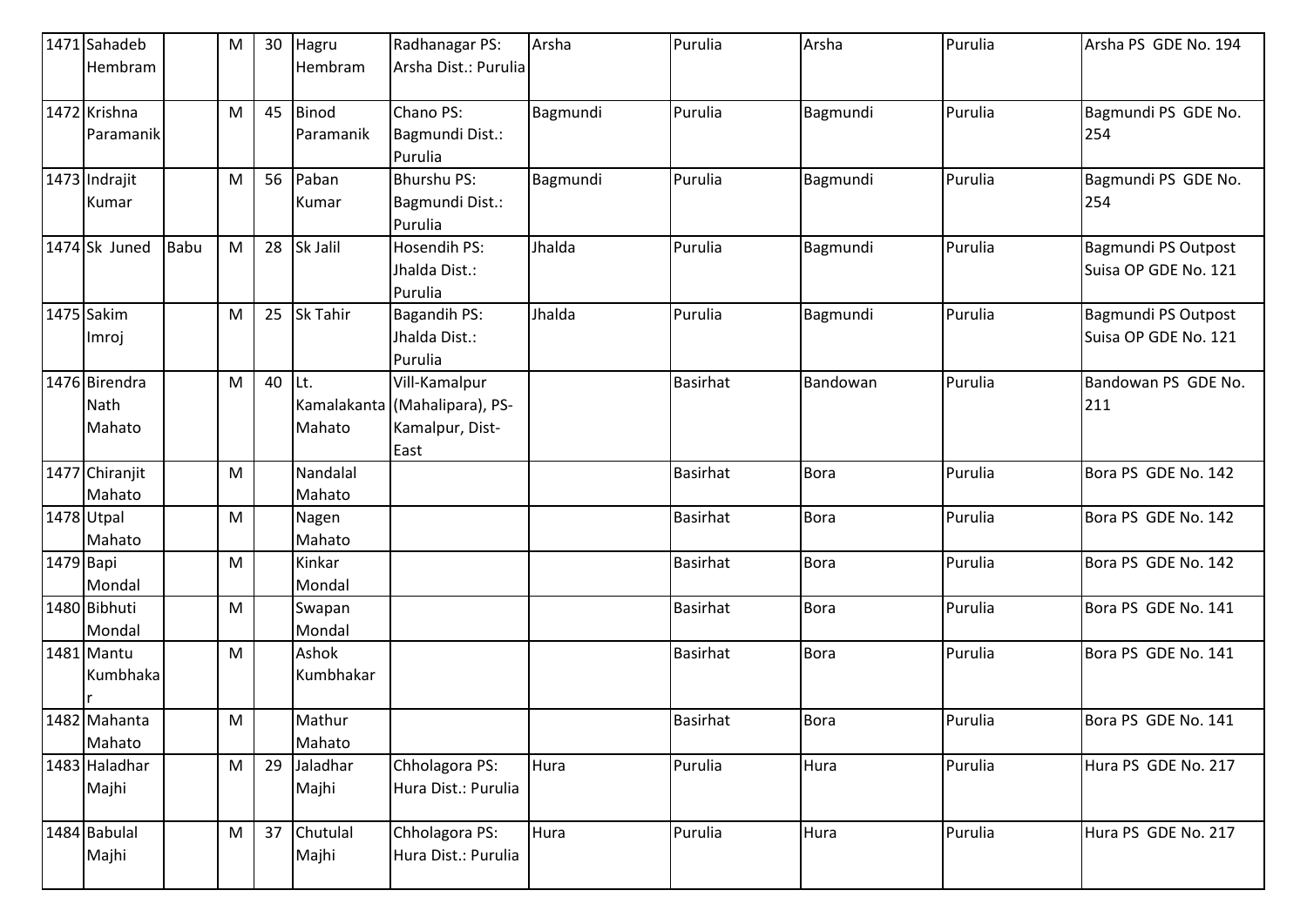|            | 1485 Dhiren<br><b>Bouri</b> | M | 31 | <b>Biren Bouri</b>    | Bouridih PS: Hura<br>Dist.: Purulia                                         | Hura   | Purulia         | Hura   | Purulia | Hura PS GDE No. 219   |
|------------|-----------------------------|---|----|-----------------------|-----------------------------------------------------------------------------|--------|-----------------|--------|---------|-----------------------|
|            | 1486 Fatik<br><b>Bouri</b>  | M | 33 | Latik Bouri           | Bouridih PS: Hura<br>Dist.: Purulia                                         | Hura   | Purulia         | Hura   | Purulia | Hura PS GDE No. 219   |
| 1487 Jiten | Kuiry                       | M |    | Gobardhan<br>Kuiry    | Jhalda Namopara<br>PS: Jhalda Dist.:<br>Purulia                             | Jhalda | Purulia         | Jhalda | Purulia | Jhalda PS GDE No. 225 |
|            | 1488 Babu<br>Machhuar       | M |    | Pralad<br>Machhuar    | Pokabandh Para,<br>Ward No-06 PS:<br>Jhalda Dist.:<br>Purulia               | Jhalda | Purulia         | Jhalda | Purulia | Jhalda PS GDE No. 225 |
|            | 1489 Akash<br>Kalindi       | M |    | Raghu<br>Kalindi      | Pokabandh Para,<br>Ward no-06 PS:<br>Jhalda Dist.:<br>Purulia               | Jhalda | Purulia         | Jhalda | Purulia | Jhalda PS GDE No. 225 |
|            | 1490 Bhola<br>Kalindi       | M |    |                       | Sukra Kalindi Pokabandh Para,<br>Ward no-06 PS:<br>Jhalda Dist.:<br>Purulia | Jhalda | Purulia         | Jhalda | Purulia | Jhalda PS GDE No. 225 |
|            | 1491 Paban<br>Machhuar      | M |    | Nimai<br>Machhuar     | Pokabandh Para,<br>Ward no-06 PS:<br>Jhalda Dist.:<br>Purulia               | Jhalda | Purulia         | Jhalda | Purulia | Jhalda PS GDE No. 225 |
|            | 1492 Chita<br>Mahato        | M |    | <b>Budu</b><br>Mahato | Maru PS: Jhalda<br>Dist.: Purulia                                           | Jhalda | Purulia         | Jhalda | Purulia | Jhalda PS GDE No. 229 |
|            | 1493 Jamini<br>Goswami      | M |    | Dhaneswar<br>Goswami  | Dewendra PS:<br>Jhalda Dist.:<br>Purulia                                    | Jhalda | Purulia         | Jhalda | Purulia | Jhalda PS GDE No. 229 |
|            | 1494 Basudeb<br>Saw         | M |    | Saw                   | Lt. Nilkanata Khuiti, Chowra,<br>Dist-Saraikela                             |        | <b>Basirhat</b> | Jhalda | Purulia | Jhalda PS GDE No. 229 |
|            | 1495 Prasanta<br>Kalindi    | M |    | Lt. Fagu<br>Kalindi   | Jhalda Dompara<br>PS: Jhalda Dist.:<br>Purulia                              | Jhalda | Purulia         | Jhalda | Purulia | Jhalda PS GDE No. 229 |
|            | 1496 Chutu<br>Mahato        | M |    | Lt. Khagen<br>Mahato  | Ichag PS: Jhalda<br>Dist.: Purulia                                          | Jhalda | Purulia         | Jhalda | Purulia | Jhalda PS GDE No. 229 |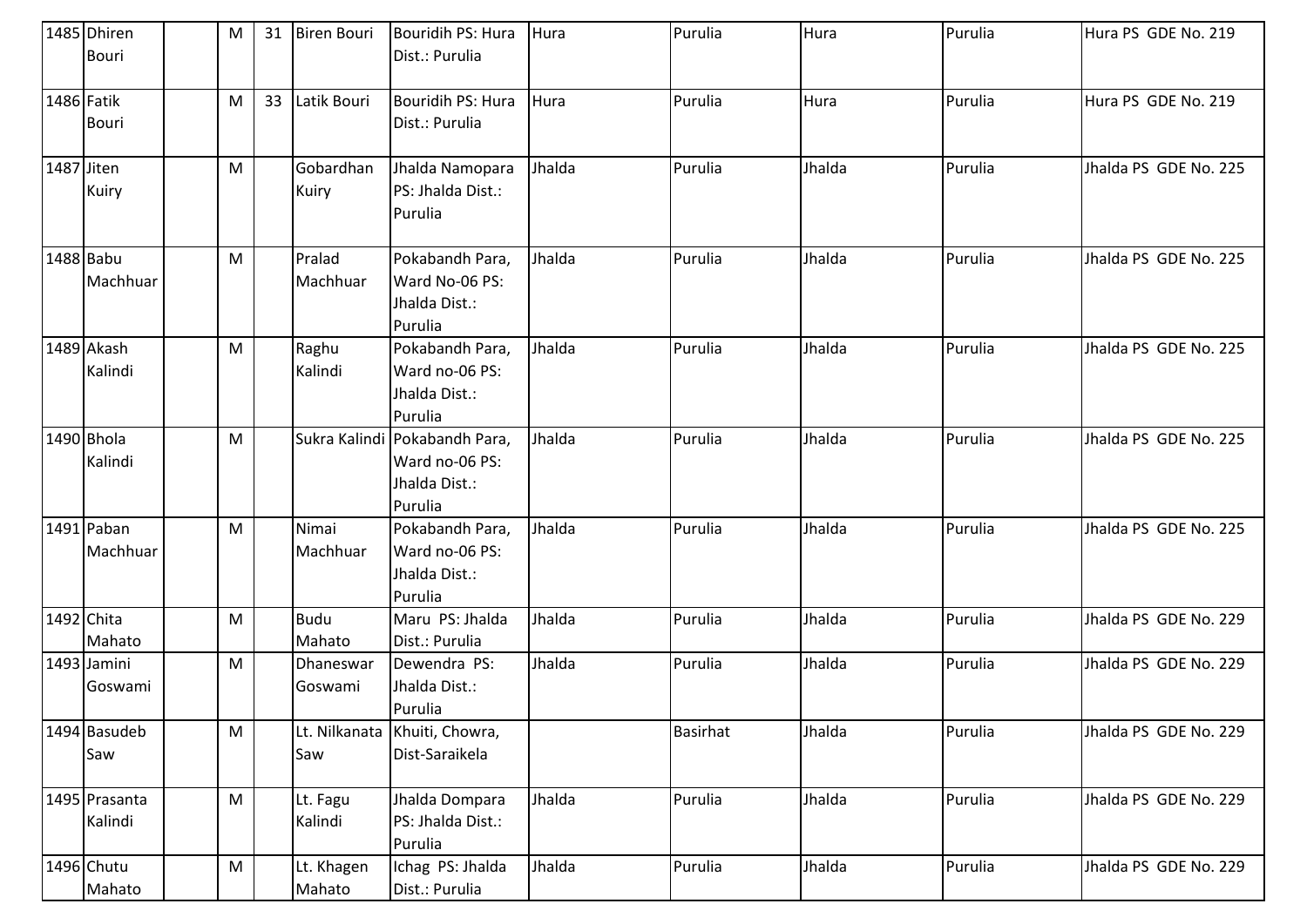|            | 1497 Sanjay    | M                                                                                                          |    | Jhagru      | Chamardag PS:        | Jhalda   | Purulia | Jhalda   | Purulia | Jhalda PS Outpost Tulin |
|------------|----------------|------------------------------------------------------------------------------------------------------------|----|-------------|----------------------|----------|---------|----------|---------|-------------------------|
|            | Kumar          |                                                                                                            |    | Kumar       | Jhalda Dist.:        |          |         |          |         | OP GDE No. 149          |
|            |                |                                                                                                            |    |             | Purulia              |          |         |          |         |                         |
|            | 1498 Kartik    | M                                                                                                          |    | Prabhat     | Chamardag PS:        | Jhalda   | Purulia | Jhalda   | Purulia | Jhalda PS Outpost Tulin |
|            | Rajak          |                                                                                                            |    | Rajak       | Jhalda Dist.:        |          |         |          |         | OP GDE No. 149          |
|            |                |                                                                                                            |    |             | Purulia              |          |         |          |         |                         |
|            | 1499 Samir     | M                                                                                                          | 20 | Nepal       | <b>Baragram More</b> | Joypur   | Purulia | Joypur   | Purulia | Joypur PS GDE No. 228   |
|            | Kaibartya      |                                                                                                            |    | Kaibartya   | PS: Joypur Dist.:    |          |         |          |         |                         |
|            |                |                                                                                                            |    |             | Purulia              |          |         |          |         |                         |
| 1500 Fakir |                | M                                                                                                          | 50 | Lt. Kuila   | <b>Baragram More</b> | Joypur   | Purulia | Joypur   | Purulia | Joypur PS GDE No. 228   |
|            | Mahato         |                                                                                                            |    | Mahato      | PS: Joypur Dist.:    |          |         |          |         |                         |
|            |                |                                                                                                            |    |             | Purulia              |          |         |          |         |                         |
|            | 1501 Pradip    | M                                                                                                          | 19 | Satrughana  | <b>Baragram More</b> | Joypur   | Purulia | Joypur   | Purulia | Joypur PS GDE No. 240   |
|            | Kalindi        |                                                                                                            |    | Kalindi     | PS: Joypur Dist.:    |          |         |          |         |                         |
|            |                |                                                                                                            |    |             | Purulia              |          |         |          |         |                         |
|            | 1502 Upen      | M                                                                                                          | 28 | Suchand     | <b>Baragram More</b> | Joypur   | Purulia | Joypur   | Purulia | Joypur PS GDE No. 240   |
|            | Kalindi        |                                                                                                            |    | Kalindi     | PS: Joypur Dist.:    |          |         |          |         |                         |
|            |                |                                                                                                            |    |             | Purulia              |          |         |          |         |                         |
| 1503 Rajib |                | M                                                                                                          | 25 | Bideshi     | Dumurdih More        | Joypur   | Purulia | Joypur   | Purulia | Joypur PS GDE No. 221   |
|            | Nayek          |                                                                                                            |    | Nayek       | PS: Joypur Dist.:    |          |         |          |         |                         |
|            |                |                                                                                                            |    |             | Purulia              |          |         |          |         |                         |
|            | 1504 Durgachar | M                                                                                                          | 28 | Lt. Sripati | Dumurdih More        | Joypur   | Purulia | Joypur   | Purulia | Joypur PS GDE No. 221   |
|            | an             |                                                                                                            |    | Mahato      | PS: Joypur Dist.:    |          |         |          |         |                         |
|            | Mahato         |                                                                                                            |    |             | Purulia              |          |         |          |         |                         |
|            | 1505 Bhaskar   | M                                                                                                          | 19 | Kinkar      | Joypur Bazar PS:     | Joypur   | Purulia | Joypur   | Purulia | Joypur PS GDE No. 235   |
|            | Mahato         |                                                                                                            |    | Mahato      | Joypur Dist.:        |          |         |          |         |                         |
|            |                |                                                                                                            |    |             | Purulia              |          |         |          |         |                         |
|            | 1506 Biram     | M                                                                                                          | 34 | Lt. Kiriti  | Joypur Bazar PS:     | Joypur   | Purulia | Joypur   | Purulia | Joypur PS GDE No. 235   |
|            | Pandey         |                                                                                                            |    | Pandey      | Joypur Dist.:        |          |         |          |         |                         |
|            |                |                                                                                                            |    |             | Purulia              |          |         |          |         |                         |
|            | 1507 Gobinda   | M                                                                                                          |    | Madhu       | Sumaidih PS:         | Kashipur | Purulia | Kashipur | Purulia | Kashipur PS GDE No.     |
|            | Paramanik      |                                                                                                            |    | Paramanik   | Kashipur Dist.:      |          |         |          |         | 202                     |
|            |                |                                                                                                            |    |             | Purulia              |          |         |          |         |                         |
| 1508 Jiten |                | $\mathsf{M}% _{T}=\mathsf{M}_{T}\!\left( a,b\right) ,\ \mathsf{M}_{T}=\mathsf{M}_{T}\!\left( a,b\right) ,$ |    | Sagen       | Simla PS: Kashipur   | Kashipur | Purulia | Kashipur | Purulia | Kashipur PS GDE No.     |
|            | Murmu          |                                                                                                            |    | Murmu       | Dist.: Purulia       |          |         |          |         | 202                     |
|            |                |                                                                                                            |    |             |                      |          |         |          |         |                         |
|            | 1509 Narahari  | ${\sf M}$                                                                                                  |    | Lt          | Majura PS:           | Kashipur | Purulia | Kashipur | Purulia | Kashipur PS GDE No.     |
|            | Mahato         |                                                                                                            |    | Sadananda   | Kashipur Dist.:      |          |         |          |         | 202                     |
|            |                |                                                                                                            |    | Mahato      | Purulia              |          |         |          |         |                         |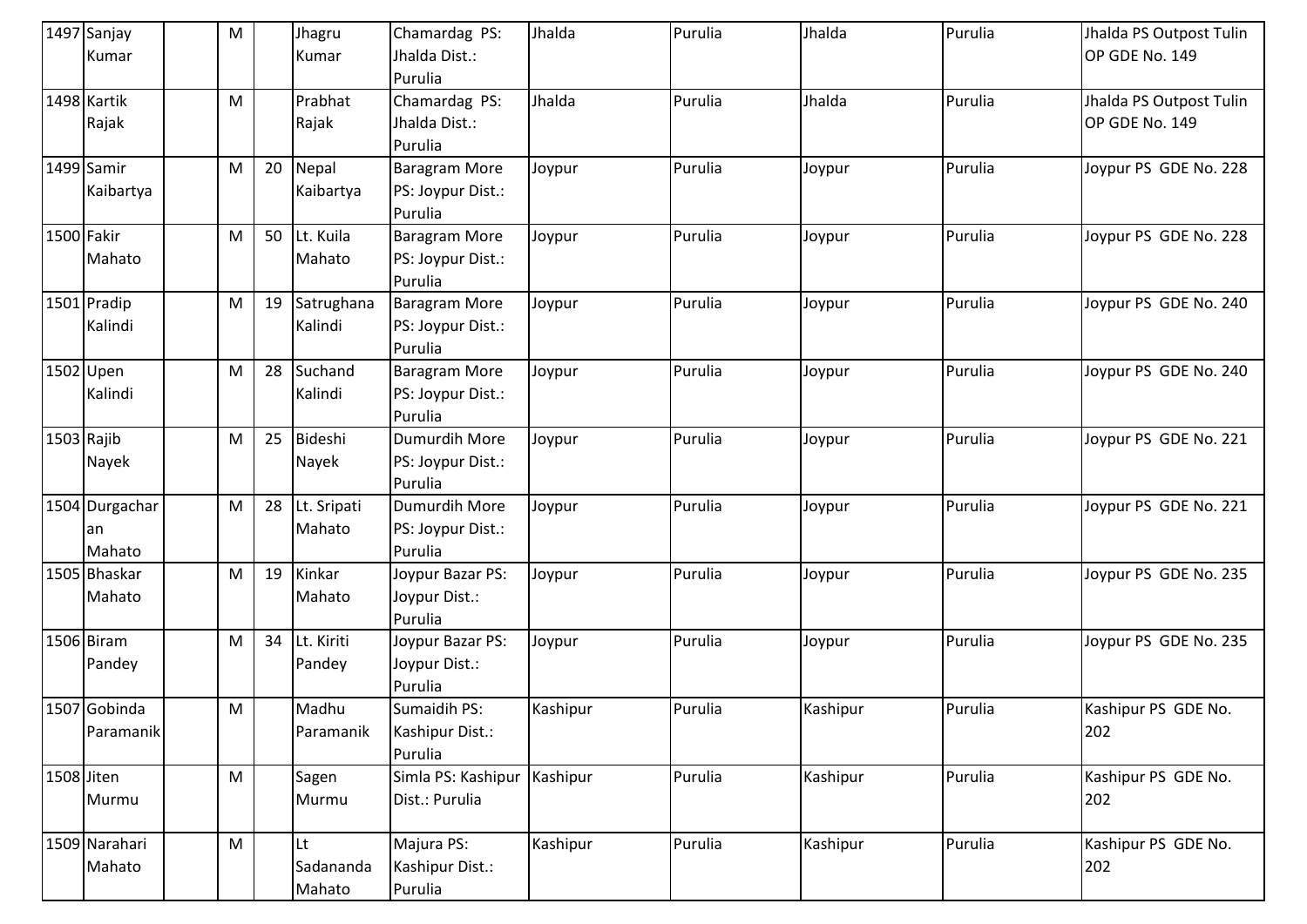| 1510 Kishore    | M |    | Sailandra           | Para PS: Para Dist.: Para      |          | Purulia         | Kashipur | Purulia | Kashipur PS GDE No.     |
|-----------------|---|----|---------------------|--------------------------------|----------|-----------------|----------|---------|-------------------------|
| Kumar           |   |    | Kuiry               | Purulia                        |          |                 |          |         | 209                     |
| Kuiry           |   |    |                     |                                |          |                 |          |         |                         |
| 1511 Manoj      | M |    | <b>Manik Das</b>    | Dhatla PS:                     | Kashipur | Purulia         | Kashipur | Purulia | Kashipur PS GDE No.     |
| Das             |   |    |                     | Kashipur Dist.:                |          |                 |          |         | 209                     |
|                 |   |    |                     | Purulia                        |          |                 |          |         |                         |
| 1512 Bhaktipad  |   |    | Lt. Haripada        | Rahan PS: Kotshila Kotshila    |          | Purulia         | Kotshila | Purulia | Kotshila PS GDE No. 206 |
| a Mahato        |   |    | Mahato              | Dist.: Purulia                 |          |                 |          |         |                         |
| 1513 Raj Kishor |   |    | Aghnu               | Mahultard PS:                  | Kotshila | Purulia         | Kotshila | Purulia | Kotshila PS GDE No. 206 |
| Kalindi         |   |    | Kalindi             | Kotshila Dist.:                |          |                 |          |         |                         |
|                 |   |    |                     | Purulia                        |          |                 |          |         |                         |
| 1514 Haru       |   |    | Sufal               | Dangal PS:                     | Kotshila | Purulia         | Kotshila | Purulia | Kotshila PS GDE No. 206 |
| Chitrakar       |   |    | Chatrakar           | Kotshila Dist.:                |          |                 |          |         |                         |
|                 |   |    |                     | Purulia                        |          |                 |          |         |                         |
| 1515 Tapan      |   |    | <b>Basudeb</b>      | Bararola PS:                   | Kotshila | Purulia         | Kotshila | Purulia | Kotshila PS GDE No. 18  |
| Kumar           |   |    | Kumar               | Kotshila Dist.:                |          |                 |          |         |                         |
|                 |   |    |                     | Purulia                        |          |                 |          |         |                         |
| 1516 Ramjiban   |   |    | Lt. Hariram         | Chitorpur PS:                  | Kotshila | Purulia         | Kotshila | Purulia | Kotshila PS GDE No. 218 |
| Mahato          |   |    | Mahato              | Kotshila Dist.:                |          |                 |          |         |                         |
|                 |   |    |                     | Purulia                        |          |                 |          |         |                         |
| 1517 Sadab      | M |    | <b>Nasir Ansary</b> | Vill-Pandri, PS-               |          | <b>Basirhat</b> | Kotshila | Purulia | Kotshila PS GDE No. 218 |
| Ansary          |   |    |                     | Chanwo, Dist-                  |          |                 |          |         |                         |
|                 |   |    |                     | Ranchi                         |          |                 |          |         |                         |
| 1518 Kajal Maji |   | 38 | Swapan Maji         | Gopalpur PS:                   | Neturia  | Purulia         | Neturia  | Purulia | Neturia PS GDE No. 211  |
|                 |   |    |                     | Neturia Dist.:                 |          |                 |          |         |                         |
|                 |   |    |                     | Purulia                        |          |                 |          |         |                         |
| 1519 Bijoy Maji | M | 35 | Dilip Maji          | Gopalpur PS:                   | Neturia  | Purulia         | Neturia  | Purulia | Neturia PS GDE No. 211  |
|                 |   |    |                     | Neturia Dist.:                 |          |                 |          |         |                         |
|                 |   |    |                     | Purulia                        |          |                 |          |         |                         |
| 1520 Arun       | M | 33 | <b>Fatik Dhibar</b> | Bhamuria PS:                   | Neturia  | Purulia         | Neturia  | Purulia | Neturia PS GDE No. 222  |
| <b>Dhibar</b>   |   |    |                     | Neturia Dist.:                 |          |                 |          |         |                         |
|                 |   |    |                     | Purulia                        |          |                 |          |         |                         |
| 1521 Ramesh     | M | 37 | Sadhan              | <b>Bhamuria PS:</b>            | Neturia  | Purulia         | Neturia  | Purulia | Neturia PS GDE No. 222  |
| Mondal          |   |    | Mondal              | Neturia Dist.:                 |          |                 |          |         |                         |
| 1522 Chanchal   | M | 32 | Santosh             | Purulia<br><b>Bhamuria PS:</b> | Neturia  | Purulia         | Neturia  | Purulia | Neturia PS GDE No. 222  |
|                 |   |    | Gorai               | Neturia Dist.:                 |          |                 |          |         |                         |
| Gorai           |   |    |                     |                                |          |                 |          |         |                         |
|                 |   |    |                     | Purulia                        |          |                 |          |         |                         |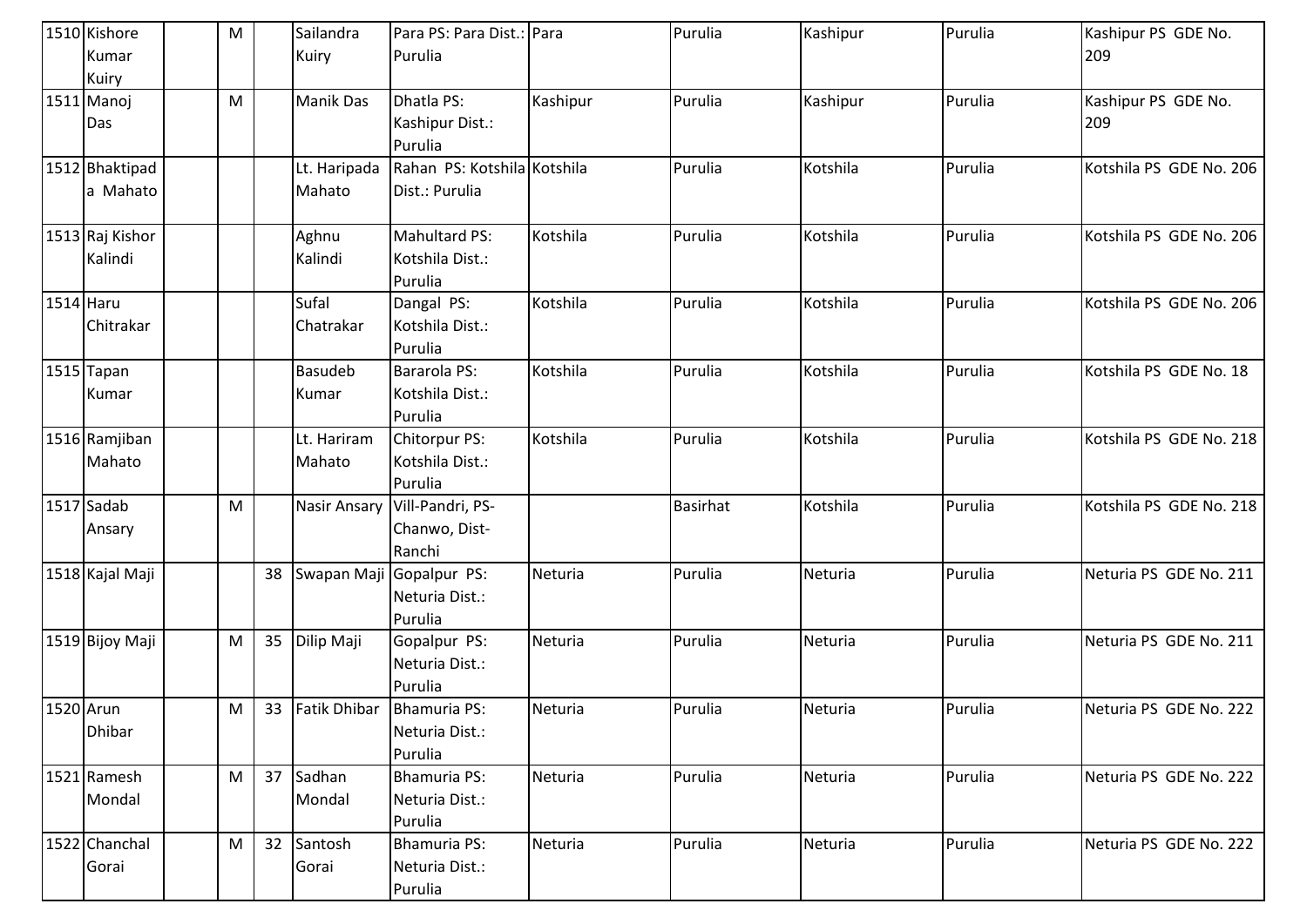|            | 1523 Pagal      |      | M | 31 | Parimal          | <b>Bhamuria PS:</b>                  | Neturia      | Purulia         | Neturia      | Purulia | Neturia PS GDE No. 222         |
|------------|-----------------|------|---|----|------------------|--------------------------------------|--------------|-----------------|--------------|---------|--------------------------------|
|            | <b>Bouri</b>    |      |   |    | Bouri            | Neturia Dist.:                       |              |                 |              |         |                                |
|            |                 |      |   |    |                  | Purulia                              |              |                 |              |         |                                |
| 1524 Asish |                 |      | M | 34 | Laxmikanta       | Bhamuria PS:                         | Neturia      | Purulia         | Neturia      | Purulia | Neturia PS GDE No. 222         |
|            | <b>Bouri</b>    |      |   |    | <b>Bouri</b>     | Neturia Dist.:                       |              |                 |              |         |                                |
|            |                 |      |   |    |                  | Purulia                              |              |                 |              |         |                                |
| 1525 Sekh  |                 |      | M | 22 | Mohammed         | Hariharpur PS:                       | Para         | Purulia         | Para         | Purulia | Para PS GDE No. 193            |
|            | <b>Hasim</b>    |      |   |    | Noor             | Para Dist.: Purulia                  |              |                 |              |         |                                |
|            | 1526 Abdul      |      | M | 27 | Abdul Bari       | Hariharpur PS:                       | Para         | Purulia         | Para         | Purulia | Para PS GDE No. 193            |
|            | Khalil          |      |   |    |                  | Para Dist.: Purulia                  |              |                 |              |         |                                |
|            | 1527 Ranjit     |      | M |    | 41 Lt Amulya     | Anara Bazar PS:                      | Para         | Purulia         | Para         | Purulia | Para PS GDE No. 63             |
|            | Dey             |      |   |    | Dey              | Para Dist.: Purulia                  |              |                 |              |         |                                |
|            | 1528 Pravash    |      | M | 35 | <b>Manik Dey</b> | Anara Bazar PS:                      | Para         | Purulia         | Para         | Purulia | Para PS GDE No. 63             |
|            | Dey             |      |   |    |                  | Para Dist.: Purulia                  |              |                 |              |         |                                |
|            | 1529 Mantu      |      |   |    | Madan Bauri      |                                      |              | <b>Basirhat</b> | Puncha       | Purulia | Puncha PS GDE No. 147          |
|            | Bauri           |      |   |    |                  |                                      |              |                 |              |         |                                |
|            | 1530 Dharani    |      |   |    | Dhananjoy        |                                      |              | <b>Basirhat</b> | Puncha       | Purulia | Puncha PS GDE No. 147          |
|            | Mahato          |      |   |    | Mahato           |                                      |              |                 |              |         |                                |
|            | 1531 Rampada    |      |   |    | Joydev Sing      |                                      |              | <b>Basirhat</b> | Puncha       | Purulia | Puncha PS GDE No. 147          |
|            | Sing            |      |   |    |                  |                                      |              |                 |              |         |                                |
| 1532 Md    |                 |      | M |    | 42 Lt. Latif     | Katin Para, W-22                     | Purulia town | Purulia         | Purulia town | Purulia | Purulia town PS GDE No.        |
|            | Sadam           |      |   |    | Salam            | PS: Purulia town                     |              |                 |              |         | 291                            |
|            | 1533 Sarif Khan |      |   |    |                  | Dist.: Purulia                       | Purulia town | Purulia         | Purulia town | Purulia |                                |
|            |                 |      | M | 52 | Lt Rafik Khan    | Chunavati Kasai<br>Mahalla, W-22 PS: |              |                 |              |         | Purulia town PS GDE No.<br>291 |
|            |                 |      |   |    |                  | Purulia town Dist.:                  |              |                 |              |         |                                |
|            |                 |      |   |    |                  | Purulia                              |              |                 |              |         |                                |
| 1534 Rabi  |                 | Koto | M | 36 | Lt. Santilal     | Bhatbandh, Near                      | Purulia town | Purulia         | Purulia town | Purulia | Purulia town PS GDE No.        |
|            | Tahkkar         |      |   |    | Thakar           | Halder Gerej, W-                     |              |                 |              |         | 291                            |
|            |                 |      |   |    |                  | 04 PS: Purulia                       |              |                 |              |         |                                |
|            |                 |      |   |    |                  | town Dist.: Purulia                  |              |                 |              |         |                                |
|            |                 |      |   |    |                  |                                      |              |                 |              |         |                                |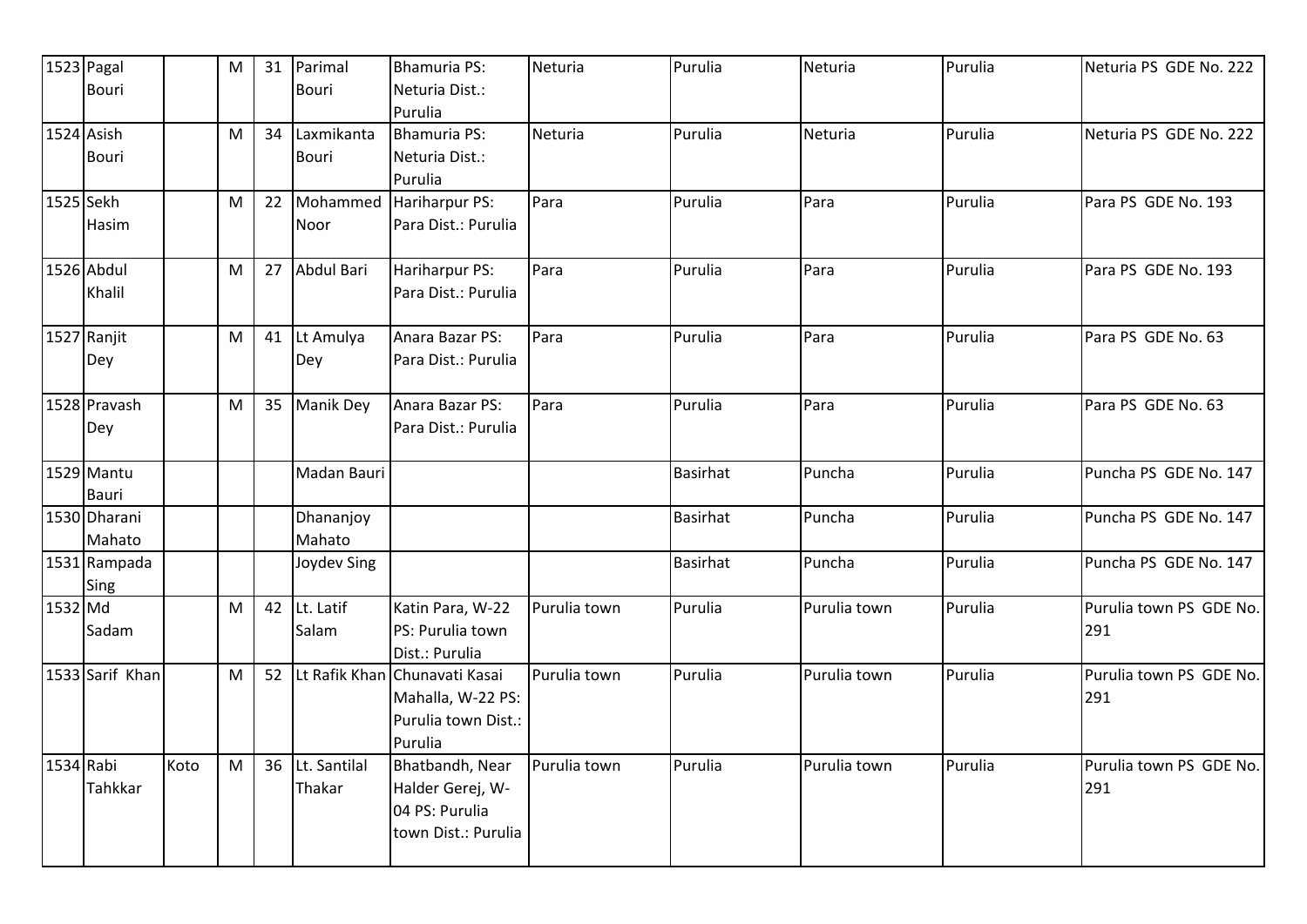|            | 1535 Achinta<br>Rajwar    | M | 53 | Lt. Jharu<br>Rajwar    | Napit para,<br>Dhormo Mela,                                                          | Purulia town | Purulia | Purulia town | Purulia | Purulia town PS GDE No.<br>291 |
|------------|---------------------------|---|----|------------------------|--------------------------------------------------------------------------------------|--------------|---------|--------------|---------|--------------------------------|
|            |                           |   |    |                        | Goli, W-17 PS:<br>Purulia town Dist.:<br>Purulia                                     |              |         |              |         |                                |
| 1536 Raju  | Kalindi                   | M | 32 | Lt. Ananda<br>Kalindi  | Dhabghata<br>Harijoan Colony,<br>W-16 PS: Purulia<br>town Dist.: Purulia             | Purulia town | Purulia | Purulia town | Purulia | Purulia town PS GDE No.<br>293 |
| 1537 Lulka | <b>Bauri</b>              | M | 50 | Lt. Supal<br>Bauri     | Munsefdanga,<br>Chitadanga, W-02<br>PS: Purulia town<br>Dist.: Purulia               | Purulia town | Purulia | Purulia town | Purulia | Purulia town PS GDE No.<br>293 |
|            | 1538 Mahadeb<br>Sardar    | M | 36 | Lt. Nandalal<br>Sardar | Perkabandh Near<br>Yubo Club, W-01<br>PS: Purulia town<br>Dist.: Purulia             | Purulia town | Purulia | Purulia town | Purulia | Purulia town PS GDE No.<br>293 |
|            | 1539 Laxmikant<br>a Saish | M | 34 | Sambhu<br>Sahis        | Nadiha Chirabari,<br>W-07 PS: Purulia<br>town Dist.: Purulia                         | Purulia town | Purulia | Purulia town | Purulia | Purulia town PS GDE No.<br>293 |
|            | 1540 Sk Aryan             | M | 18 | Sk. Intaz              | Doctordanga, Near Purulia town<br>Astana, W-15 PS:<br>Purulia town Dist.:<br>Purulia |              | Purulia | Purulia town | Purulia | Purulia town PS GDE No.<br>295 |
| 1541 Arbaj | Khan                      | M | 22 | Lt. Badri<br>Alam      | Doctordanga, Near Purulia town<br>Astana, W-15 PS:<br>Purulia town Dist.:<br>Purulia |              | Purulia | Purulia town | Purulia | Purulia town PS GDE No.<br>295 |
|            | 1542 Sk Soyeb             | M |    | 21 Sk.fakir            | Doctordanga, Near Purulia town<br>Astana, W-15 PS:<br>Purulia town Dist.:<br>Purulia |              | Purulia | Purulia town | Purulia | Purulia town PS GDE No.<br>295 |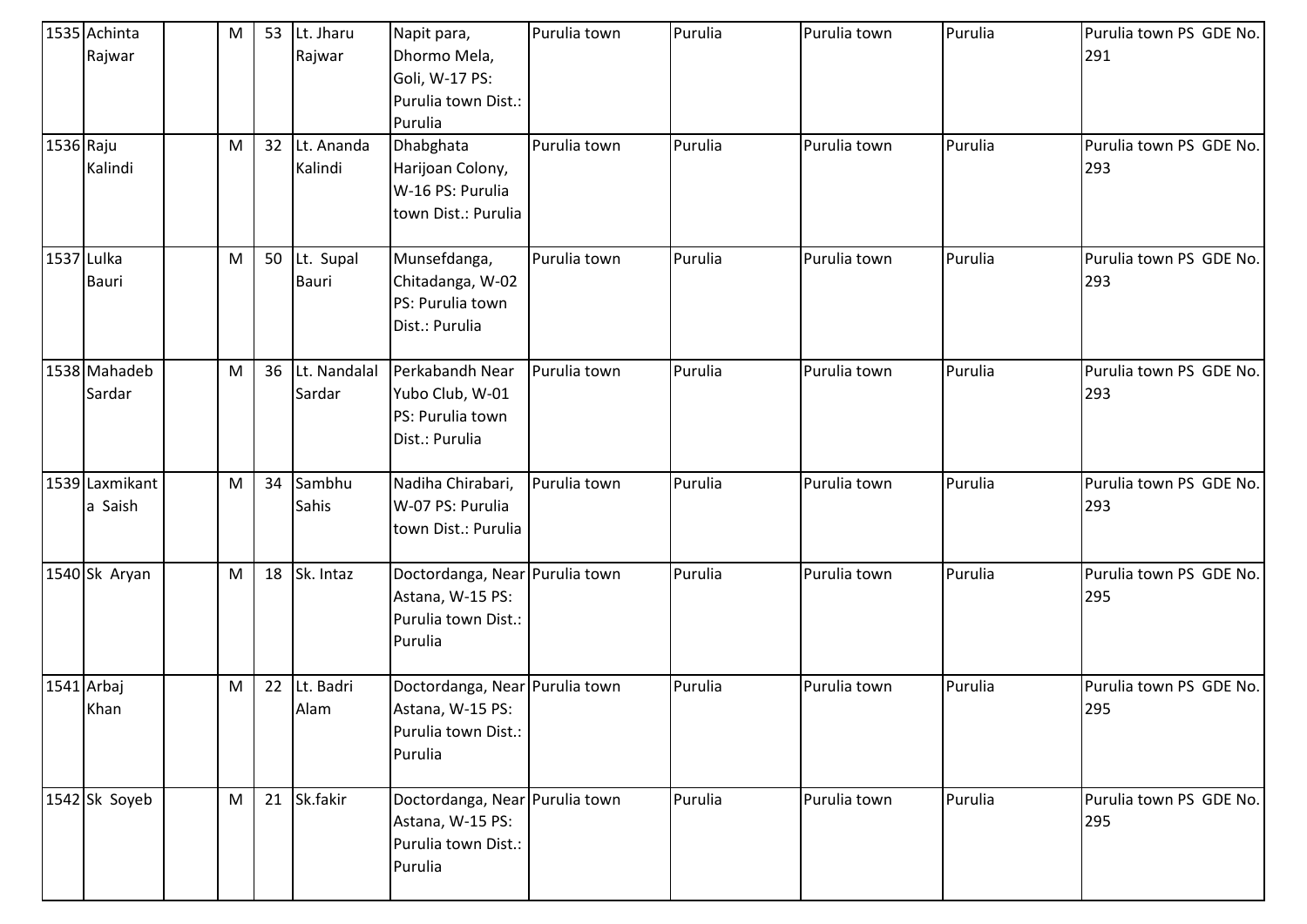| 1543 Raja |                | M         | 24 | Badruddin    | Chaigada                 | Purulia town | Purulia                 | Purulia town | Purulia | Purulia town PS GDE No. |
|-----------|----------------|-----------|----|--------------|--------------------------|--------------|-------------------------|--------------|---------|-------------------------|
|           | Ansary         |           |    | Ansary       | Telkalapra, W-16         |              |                         |              |         | 295                     |
|           |                |           |    |              | PS: Purulia town         |              |                         |              |         |                         |
|           |                |           |    |              | Dist.: Purulia           |              |                         |              |         |                         |
|           | 1544 Md Azim   | M         | 35 | Md Manwar    | Dharampur PS:            | Hirapur      | <b>Asansol Durgapur</b> | Raghunathpur | Purulia | Raghunathpur PS GDE     |
|           | Khan           |           |    | Khan         | Hirapur Dist.:           |              | Police                  |              |         | No. 277                 |
|           |                |           |    |              | Asansol Durgapur         |              | Commissionerate         |              |         |                         |
|           |                |           |    |              | Police                   |              |                         |              |         |                         |
|           |                |           |    |              | Commissionerate          |              |                         |              |         |                         |
|           |                |           |    |              |                          |              |                         |              |         |                         |
|           | 1545 Niranjan  | M         | 32 | Bishnudew    | Churamnbega,             |              | <b>Basirhat</b>         | Raghunathpur | Purulia | Raghunathpur PS GDE     |
|           | Kumar          |           |    | Yadav        | Dtawan, Jamui,           |              |                         |              |         | No. 277                 |
|           |                |           |    |              | <b>Bihar</b>             |              |                         |              |         |                         |
|           | 1546 Adari     | M         | 32 |              | Fanibhushan Agaibari PS: | Raghunathpur | Purulia                 | Raghunathpur | Purulia | Raghunathpur PS GDE     |
|           | Mandal         |           |    | Mandal       | Raghunathpur             |              |                         |              |         | No. 277                 |
|           |                |           |    |              | Dist.: Purulia           |              |                         |              |         |                         |
|           | 1547 Bimal     | M         | 24 | Sunil        | <b>Bhagabandh PS:</b>    | Para         | Purulia                 | Raghunathpur | Purulia | Raghunathpur PS GDE     |
|           | Tantubay       |           |    | Tantubay     | Para Dist.: Purulia      |              |                         |              |         | No. 277                 |
|           |                |           |    |              |                          |              |                         |              |         |                         |
|           | 1548 Goutam    | M         | 23 | Lt Gopal     | Nanduara PS:             | Raghunathpur | Purulia                 | Raghunathpur | Purulia | Raghunathpur PS GDE     |
|           | Karmakar       |           |    | Karmakar     | Raghunathpur             |              |                         |              |         | No. 277                 |
|           |                |           |    |              | Dist.: Purulia           |              |                         |              |         |                         |
|           | 1549 Ashok     | ${\sf M}$ | 29 | Jyotilal Das | Word no 06 PS:           | Raghunathpur | Purulia                 | Raghunathpur | Purulia | Raghunathpur PS GDE     |
|           | Das            |           |    |              | Raghunathpur             |              |                         |              |         | No. 258                 |
|           |                |           |    |              | Dist.: Purulia           |              |                         |              |         |                         |
|           | 1550 Rathin    | M         | 32 | Jiban Das    | Word no 06 PS:           | Raghunathpur | Purulia                 | Raghunathpur | Purulia | Raghunathpur PS GDE     |
|           | Das            |           |    |              | Raghunathpur             |              |                         |              |         | No. 258                 |
|           |                |           |    |              | Dist.: Purulia           |              |                         |              |         |                         |
|           | 1551 Kajal Das | M         | 28 | Arjun Das    | Word no 06 PS:           | Raghunathpur | Purulia                 | Raghunathpur | Purulia | Raghunathpur PS GDE     |
|           |                |           |    |              | Raghunathpur             |              |                         |              |         | No. 258                 |
|           |                |           |    |              | Dist.: Purulia           |              |                         |              |         |                         |
|           | 1552 Jogen     | M         | 28 | <b>Bimal</b> | Nutandih PS:             | Raghunathpur | Purulia                 | Raghunathpur | Purulia | Raghunathpur PS GDE     |
|           | Mahato         |           |    | Mahato       | Raghunathpur             |              |                         |              |         | No. 258                 |
|           |                |           |    |              | Dist.: Purulia           |              |                         |              |         |                         |
|           | 1553 Paresh    | M         | 25 | Hapen        | <b>Nutandih PS:</b>      | Raghunathpur | Purulia                 | Raghunathpur | Purulia | Raghunathpur PS GDE     |
|           | Mahato         |           |    | Mahato       | Raghunathpur             |              |                         |              |         | No. 258                 |
|           |                |           |    |              | Dist.: Purulia           |              |                         |              |         |                         |
|           | 1554 Shibu     |           | 62 | Lt. Suman    | Shyampur                 |              | <b>Basirhat</b>         | Santaldih    | Purulia | Santaldih PS GDE No.    |
|           | Mahato         |           |    | Mahato       |                          |              |                         |              |         | 210                     |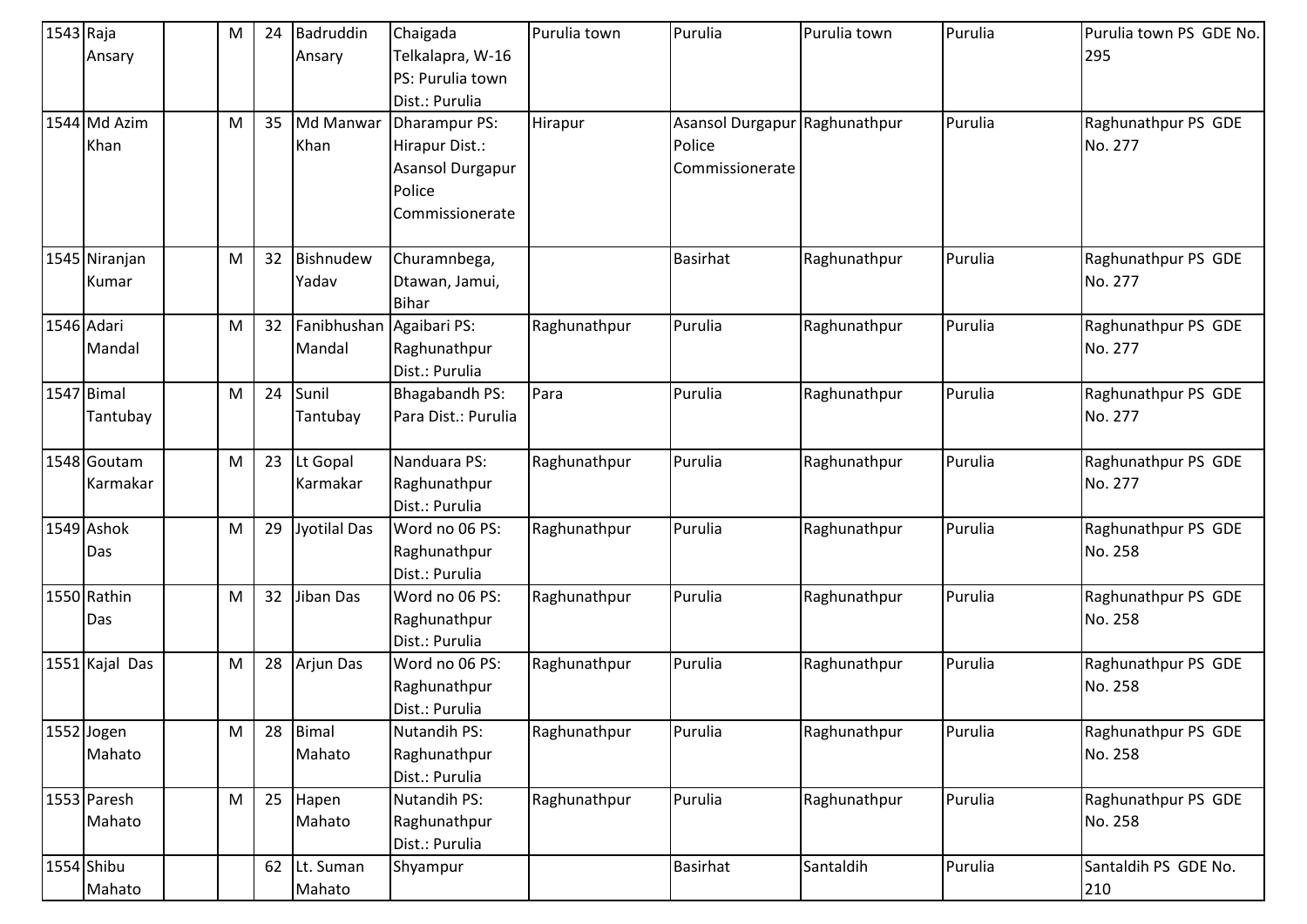|           | 1555 Dhumbal<br>Modak    |   |    | 52 Bhutnath<br>Modak     | Kankibazar                                        |         | <b>Basirhat</b> | Santaldih | Purulia | Santaldih PS GDE No.<br>210 |
|-----------|--------------------------|---|----|--------------------------|---------------------------------------------------|---------|-----------------|-----------|---------|-----------------------------|
|           | 1556 Shibdas<br>Murmu    | M | 30 | Kanu Murmu Poradiha PS:  | Santari Dist.:<br>Purulia                         | Santari | Purulia         | Santari   | Purulia | Santari PS GDE No. 179      |
| 1557 Junu | Tudu                     | M | 25 | Fagu Tudu                | Poradiha PS:<br>Santari Dist.:<br>Purulia         | Santari | Purulia         | Santari   | Purulia | Santari PS GDE No. 179      |
|           | 1558 Dinesh<br>Mondal    | M |    | Kinkar<br>Mondal         | Poradiha PS:<br>Santari Dist.:<br>Purulia         | Santari | Purulia         | Santari   | Purulia | Santari PS GDE No. 179      |
| 1559 Raja | Mondal                   | M | 33 | Abhisek<br>Mondal        | Poradiha PS:<br>Santari Dist.:<br>Purulia         | Santari | Purulia         | Santari   | Purulia | Santari PS GDE No. 179      |
|           | 1560 Sankar<br>Mal       | M | 32 | Balaram Mal Poradiha PS: | Santari Dist.:<br>Purulia                         | Santari | Purulia         | Santari   | Purulia | Santari PS GDE No. 179      |
|           | 1561 Sk. Kasim           | M |    | Sk. Khalik               | Murulia PS: Santari Santari<br>Dist.: Purulia     |         | Purulia         | Santari   | Purulia | Santari PS GDE No. 179      |
|           | 1562 Md. Kalim<br>Ansary | M | 32 | Md. Subai<br>Ansary      | Madhukunda PS:<br>Santari Dist.:<br>Purulia       | Santari | Purulia         | Santari   | Purulia | Santari PS GDE No. 179      |
|           | 1563 Biswarup<br>Layek   | M |    | 32 Ajit Layek            | <b>Bamontore PS:</b><br>Santari Dist.:<br>Purulia | Santari | Purulia         | Santari   | Purulia | Santari PS GDE No. 179      |
|           | 1564 Makhan<br>Gorain    | M | 28 | Lt. Sunil<br>Gorain      | Kolakuri PS:<br>Santari Dist.:<br>Purulia         | Santari | Purulia         | Santari   | Purulia | Santari PS GDE No. 179      |
|           | 1565 Krishna<br>Gorain   | M | 35 | Bhagirath<br>Gorain      | Ituri PS: Santari<br>Dist.: Purulia               | Santari | Purulia         | Santari   | Purulia | Santari PS GDE No. 179      |
|           | 1566 Jayanta<br>Mahato   | M | 32 | Ranjit<br>Mahato         | Mishirdih PS:<br>Tamna Dist.:<br>Purulia          | Tamna   | Purulia         | Tamna     | Purulia | Tamna PS GDE No. 218        |
|           | 1567 Nantu<br>Mahato     | M | 27 | Gour<br>Mahato           | Mishirdih PS:<br>Tamna Dist.:<br>Purulia          | Tamna   | Purulia         | Tamna     | Purulia | Tamna PS GDE No. 218        |
|           | 1568 Anil Sahis          | M | 36 | Bhaktipada<br>Sahis      | Mishirdih PS:<br>Tamna Dist.:<br>Purulia          | Tamna   | Purulia         | Tamna     | Purulia | Tamna PS GDE No. 218        |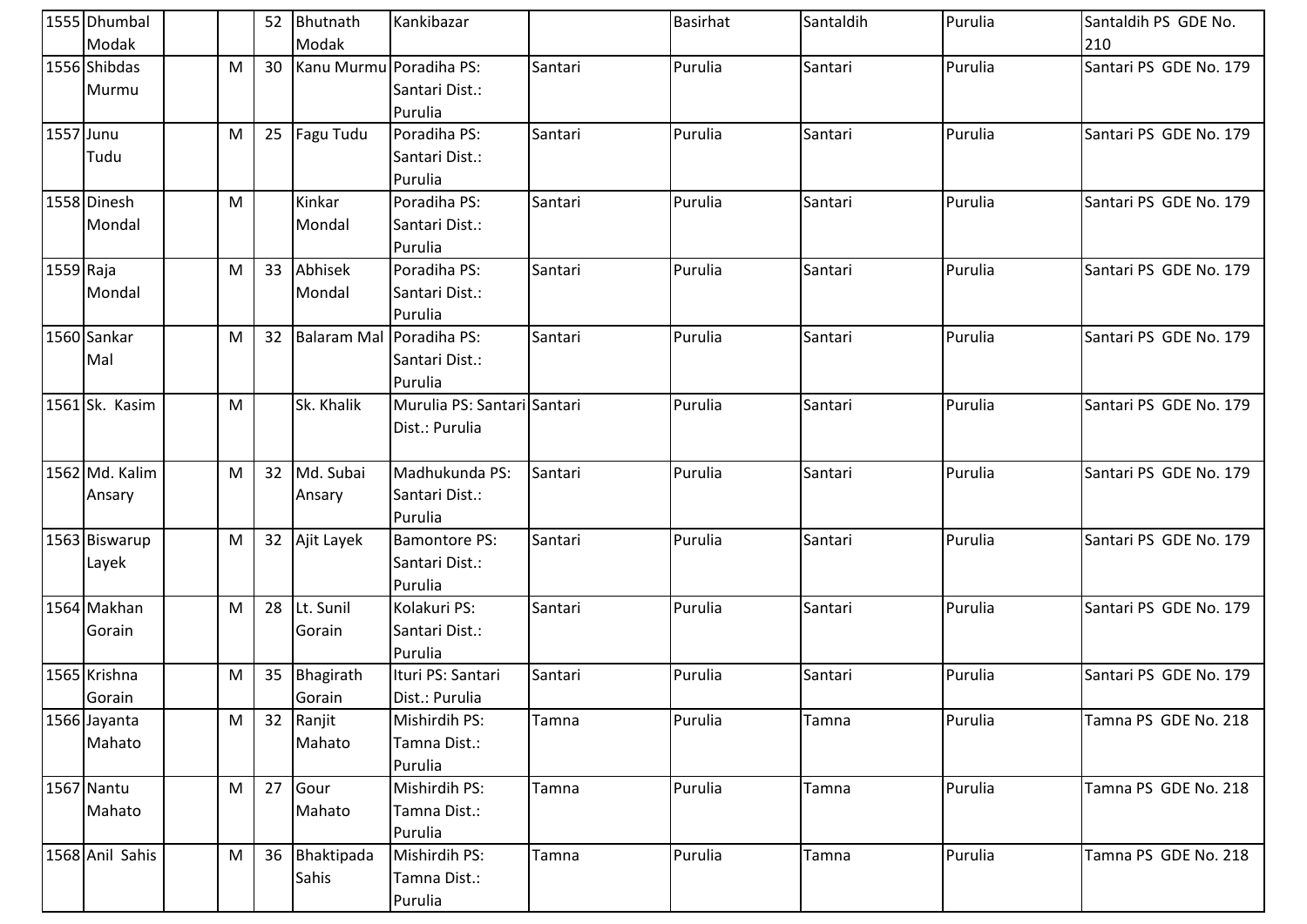| 1569 Santosh   | M | 24 | Mantu        | PS: Tamna Dist.:                                 | Tamna        | Purulia         | Tamna         | Purulia         | Tamna PS GDE No. 218 |
|----------------|---|----|--------------|--------------------------------------------------|--------------|-----------------|---------------|-----------------|----------------------|
| Mukherje       |   |    | Mukherjee    | Purulia                                          |              |                 |               |                 |                      |
|                |   |    |              |                                                  |              |                 |               |                 |                      |
| 1570 Dactor    | M | 28 | Paresh       | Matkumdih PS:                                    | Tamna        | Purulia         | Tamna         | Purulia         | Tamna PS GDE No. 218 |
| Mahato         |   |    | Mahato       | Tamna Dist.:                                     |              |                 |               |                 |                      |
|                |   |    |              | Purulia                                          |              |                 |               |                 |                      |
| 1571 Fatik     | M | 30 | Uttam        | Matkumdih PS:                                    | Tamna        | Purulia         | Tamna         | Purulia         | Tamna PS GDE No. 218 |
| Mahato         |   |    | Mahato       | Tamna Dist.:                                     |              |                 |               |                 |                      |
|                |   |    |              | Purulia                                          |              |                 |               |                 |                      |
| 1572 Chiranjit | M | 28 | Kalipada     | Manguria PS:                                     | Tamna        | Purulia         | Tamna         | Purulia         | Tamna PS GDE No. 218 |
| Bauri          |   |    | <b>Bauri</b> | Tamna Dist.:                                     |              |                 |               |                 |                      |
|                |   |    |              | Purulia                                          |              |                 |               |                 |                      |
| 1573 Basudeb   | M | 36 | Lt. Kanai    | Manguria PS:                                     | <b>Tamna</b> | Purulia         | Tamna         | Purulia         | Tamna PS GDE No. 218 |
| Bauri          |   |    | <b>Bauri</b> | Tamna Dist.:                                     |              |                 |               |                 |                      |
|                |   |    |              | Purulia                                          |              |                 |               |                 |                      |
| 1574 Kailash   | M | 30 | Iswar        | Manguria PS:                                     | Tamna        | Purulia         | Tamna         | Purulia         | Tamna PS GDE No. 218 |
| Mahato         |   |    | Mahato       | Tamna Dist.:                                     |              |                 |               |                 |                      |
|                |   |    |              | Purulia                                          |              |                 |               |                 |                      |
| 1575 Chiranjit | M | 24 | Chittaranjan | PS: Kaliaganj Dist.:                             | Kaliaganj    | Raiganj Police  | Kaliaganj     | Raiganj Police  | Kaliaganj PS GDE No. |
| Roy            |   |    | Roy          | Raiganj Police                                   |              | <b>District</b> |               | <b>District</b> | 219                  |
|                |   |    |              | <b>District</b>                                  |              |                 |               |                 |                      |
| 1576 Ram Das   | M | 25 | Shyamal Das  | Majlishpur PS:                                   | Kaliaganj    | Raiganj Police  | Kaliaganj     | Raiganj Police  | Kaliaganj PS GDE No. |
|                |   |    |              | Kaliaganj Dist.:                                 |              | <b>District</b> |               | <b>District</b> | 219                  |
|                |   |    |              | Raiganj Police                                   |              |                 |               |                 |                      |
|                |   |    |              | <b>District</b>                                  |              |                 |               |                 |                      |
| 1577 Rohan     | M |    | Lt. Krishna  | PS: Raiganj women Raiganj women                  |              | Raiganj Police  | Raiganj women | Raiganj Police  | Raiganj women PS GDE |
| Paul           |   |    | Ratan Paul   | Dist.: Raiganj                                   |              | <b>District</b> |               | <b>District</b> | No. 104              |
|                |   |    |              | <b>Police District</b>                           |              |                 |               |                 |                      |
|                |   |    |              |                                                  |              |                 |               |                 |                      |
| 1578 Sourav    | M |    | Shibu        | PS: Raiganj women Raiganj women                  |              | Raiganj Police  | Raiganj women | Raiganj Police  | Raiganj women PS GDE |
| Guhaniogi      |   |    | Guhuniogi    | Dist.: Raiganj                                   |              | District        |               | <b>District</b> | No. 104              |
|                |   |    |              | <b>Police District</b>                           |              |                 |               |                 |                      |
|                |   |    |              |                                                  |              |                 |               |                 |                      |
| 1579 Pankaj    | M |    |              | Jayanta Saha   PS: Raiganj women   Raiganj women |              | Raiganj Police  | Raiganj women | Raiganj Police  | Raiganj women PS GDE |
| Saha           |   |    |              | Dist.: Raiganj                                   |              | <b>District</b> |               | <b>District</b> | No. 104              |
|                |   |    |              | <b>Police District</b>                           |              |                 |               |                 |                      |
|                |   |    |              |                                                  |              |                 |               |                 |                      |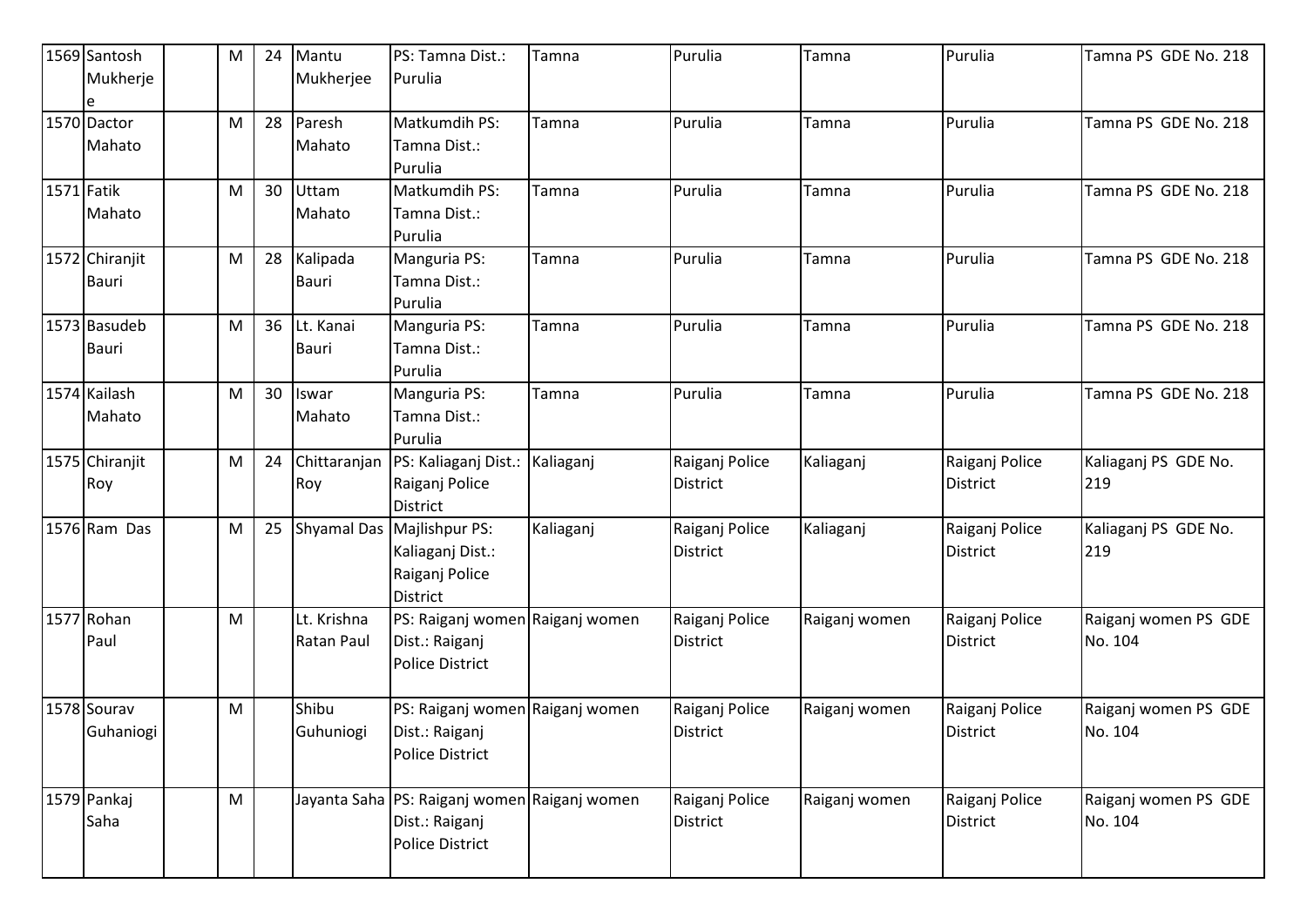| 1580 Nayan<br>Saha           | м | Bablu Saha                  | PS: Raiganj women Raiganj women<br>Dist.: Raiganj<br><b>Police District</b>                    |           | Raiganj Police<br><b>District</b>  | Raiganj women | Raiganj Police<br><b>District</b>  | Raiganj women PS GDE<br>No. 104 |
|------------------------------|---|-----------------------------|------------------------------------------------------------------------------------------------|-----------|------------------------------------|---------------|------------------------------------|---------------------------------|
| 1581 Bijoy<br>Dhali          | M | Lt. Bimal<br>Dhali          | PS: Gangnapur<br>Dist.: Ranaghat<br><b>Police District</b>                                     | Gangnapur | Ranaghat Police<br><b>District</b> | Gangnapur     | Ranaghat Police<br><b>District</b> | Gangnapur PS GDE No.<br>290     |
| 1582 Mintu<br><b>Biswas</b>  | M | Lt. Binoy<br><b>Biswas</b>  | Debogram Talpara<br>PS: Gangnapur<br>Dist.: Ranaghat<br><b>Police District</b>                 | Gangnapur | Ranaghat Police<br><b>District</b> | Gangnapur     | Ranaghat Police<br><b>District</b> | Gangnapur PS GDE No.<br>209     |
| 1583 Dipu<br>Mondl           | M | Satadhar<br>Mondal          | Mathkumra, PS<br>Ranaghat, Nadia<br>PS: Gangnapur<br>Dist.: Ranaghat<br><b>Police District</b> | Gangnapur | Ranaghat Police<br><b>District</b> | Gangnapur     | Ranaghat Police<br><b>District</b> | Gangnapur PS GDE No.<br>209     |
| 1584 Almomud<br>Mondal       | M | Jamat Ali<br>Mondal         | Sabaipur PS:<br>Gangnapur Dist.:<br>Ranaghat Police<br><b>District</b>                         | Gangnapur | Ranaghat Police<br><b>District</b> | Gangnapur     | Ranaghat Police<br><b>District</b> | Gangnapur PS GDE No.<br>210     |
| 1585 Tapas<br>Ghosh          | M | Ramkrishna<br>Ghosh         | Nokari Bazar, PS:<br>Gangnapur Dist.:<br>Ranaghat Police<br><b>District</b>                    | Gangnapur | Ranaghat Police<br><b>District</b> | Gangnapur     | Ranaghat Police<br><b>District</b> | Gangnapur PS GDE No.<br>210     |
| 1586 Subir<br>Dube           | M | Lt. Prasanta<br><b>Dube</b> | Nokari Bazar PS:<br>Gangnapur Dist.:<br>Ranaghat Police<br>District                            | Gangnapur | Ranaghat Police<br>District        | Gangnapur     | Ranaghat Police<br><b>District</b> | Gangnapur PS GDE No.<br>210     |
| 1587 Vaskar<br><b>Biswas</b> | M | <b>Bharat Biswa</b>         | Nokari Bazar, PS:<br><b>Gangnapur Dist.:</b><br>Ranaghat Police<br>District                    | Gangnapur | Ranaghat Police<br><b>District</b> | Gangnapur     | Ranaghat Police<br><b>District</b> | Gangnapur PS GDE No.<br>210     |
| 1588 Loknath<br>Sarkar       | M | Biswanath<br>Sarkar         | Duttaphulia, PS<br>Dhantala, PS:<br>Gangnapur Dist.:<br>Ranaghat Police<br>District            | Gangnapur | Ranaghat Police<br>District        | Gangnapur     | Ranaghat Police<br><b>District</b> | Gangnapur PS GDE No.<br>210     |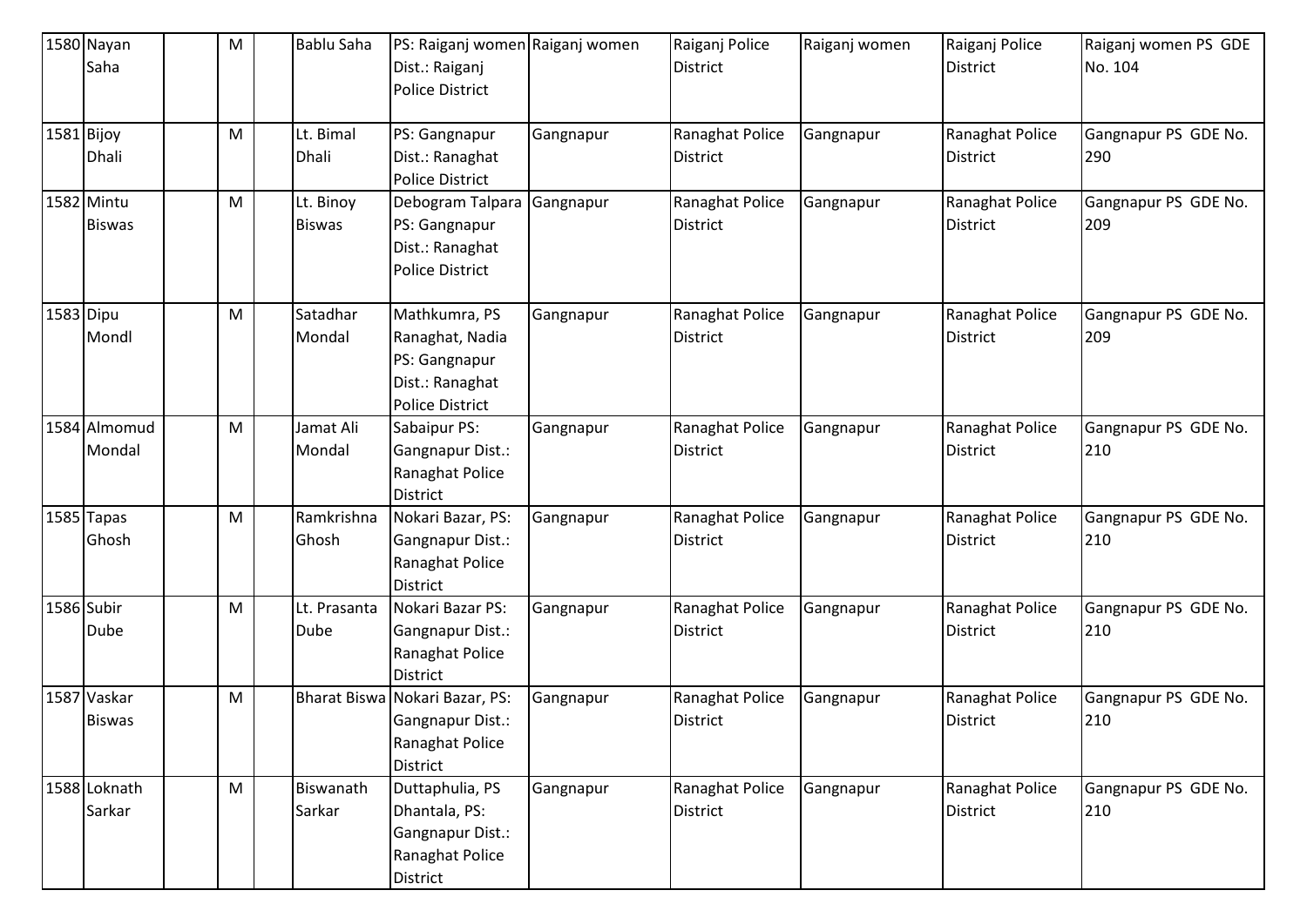|           | 1589 Santu       | M |    | Atihar            | Roynagar, PS:                | Gangnapur | Ranaghat Police                      | Gangnapur         | Ranaghat Police | Gangnapur PS GDE No.     |
|-----------|------------------|---|----|-------------------|------------------------------|-----------|--------------------------------------|-------------------|-----------------|--------------------------|
|           | Mondal           |   |    | Mondal            | Gangnapur Dist.:             |           | <b>District</b>                      |                   | <b>District</b> | 210                      |
|           |                  |   |    |                   | Ranaghat Police              |           |                                      |                   |                 |                          |
|           |                  |   |    |                   | <b>District</b>              |           |                                      |                   |                 |                          |
| 1590 Dipu |                  | M | 54 | Lt. Raju          | Ghoshpara Sitala             | Sonarpur  | <b>Baruipur Police</b>               | Barasat g.r.p.s.  | Sealdah G.R.P.  | Barasat g.r.p.s. PS GDE  |
|           | Singh            |   |    | Singh             | <b>Mandir PS:</b>            |           | <b>District</b>                      |                   |                 | No. 144                  |
|           |                  |   |    |                   | Sonarpur Dist.:              |           |                                      |                   |                 |                          |
|           |                  |   |    |                   | <b>Baruipur Police</b>       |           |                                      |                   |                 |                          |
|           |                  |   |    |                   | <b>District</b>              |           |                                      |                   |                 |                          |
|           | 1591 Jarina Bibi | F | 39 | <b>Bhola Sekh</b> | Doulatbad Gazipur Kulpi      |           | Sundarban Police   Baruipur g.r.p.s. |                   | Sealdah G.R.P.  | Baruipur g.r.p.s. PS GDE |
|           |                  |   |    |                   | PS: Kulpi Dist.:             |           | <b>District</b>                      |                   |                 | No. 183                  |
|           |                  |   |    |                   | Sundarban Police             |           |                                      |                   |                 |                          |
|           |                  |   |    |                   | <b>District</b>              |           |                                      |                   |                 |                          |
|           | 1592 Prasad      | M | 38 | Chand Ratan       | Chanpur Dhopahat Mandirbazar |           | Sundarban Police Baruipur g.r.p.s.   |                   | Sealdah G.R.P.  | Baruipur g.r.p.s. PS GDE |
|           | Koyal            |   |    | Koyal             | PS: Mandirbazar              |           | <b>District</b>                      |                   |                 | No. 183                  |
|           |                  |   |    |                   | Dist.: Sundarban             |           |                                      |                   |                 |                          |
|           |                  |   |    |                   | <b>Police District</b>       |           |                                      |                   |                 |                          |
|           |                  |   |    |                   |                              |           |                                      |                   |                 |                          |
|           | 1593 Sanjoy      | M | 22 | <b>Bhim Chtri</b> | Naskar para PS:              | Usthi     | Diamond                              | Baruipur g.r.p.s. | Sealdah G.R.P.  | Baruipur g.r.p.s. PS GDE |
|           | Chetri           |   |    |                   | Usthi Dist.:                 |           | <b>Harbour Police</b>                |                   |                 | No. 206                  |
|           |                  |   |    |                   | Diamond Harbour              |           | <b>District</b>                      |                   |                 |                          |
|           |                  |   |    |                   | <b>Police District</b>       |           |                                      |                   |                 |                          |
|           |                  |   |    |                   |                              |           |                                      |                   |                 |                          |
|           | 1594 Sahdur      | M | 49 | Qaiyum Ali        | Airmari PS: Lalgola Lalgola  |           | Murshidabad                          | Berhampore        | Sealdah G.R.P.  | Berhampore g.r.p.s. PS   |
|           | Rahaman          |   |    |                   | Dist.: Murshidabad           |           |                                      | g.r.p.s.          |                 | GDE No. 161              |
|           | 1595 Aditya      | M | 18 | Sonu              | Babupur, PO-                 |           | <b>Basirhat</b>                      | Berhampore        | Sealdah G.R.P.  | Berhampore g.r.p.s. PS   |
|           | Kumar            |   |    | Mahato            | Babupur                      |           |                                      | g.r.p.s.          |                 | <b>GDE No. 161</b>       |
|           | 1596 Kundan      | M | 27 | Suresh            | Patna Mathurapur             |           | <b>Basirhat</b>                      | Berhampore        | Sealdah G.R.P.  | Berhampore g.r.p.s. PS   |
|           | Kumar            |   |    | Prasad            |                              |           |                                      | g.r.p.s.          |                 | <b>GDE No. 165</b>       |
|           | 1597 Safikul Sk  | M | 37 | Tamojuddin        | Airmari PS: Lalgola Lalgola  |           | Murshidabad                          | Berhampore        | Sealdah G.R.P.  | Berhampore g.r.p.s. PS   |
|           |                  |   |    | <b>Sk</b>         | Dist.: Murshidabad           |           |                                      | g.r.p.s.          |                 | <b>GDE No. 165</b>       |
|           | 1598 Suvam       | M | 23 | Biswanath         | Puratan Bazar PS:            | Baruipur  | <b>Baruipur Police</b>               | Diamond harbour   | Sealdah G.R.P.  | Diamond harbour g.r.p.s. |
|           | Sardar           |   |    | Sardar            | <b>Baruipur Dist.:</b>       |           | <b>District</b>                      | g.r.p.s.          |                 | PS GDE No. 140           |
|           |                  |   |    |                   | <b>Baruipur Police</b>       |           |                                      |                   |                 |                          |
|           |                  |   |    |                   | District                     |           |                                      |                   |                 |                          |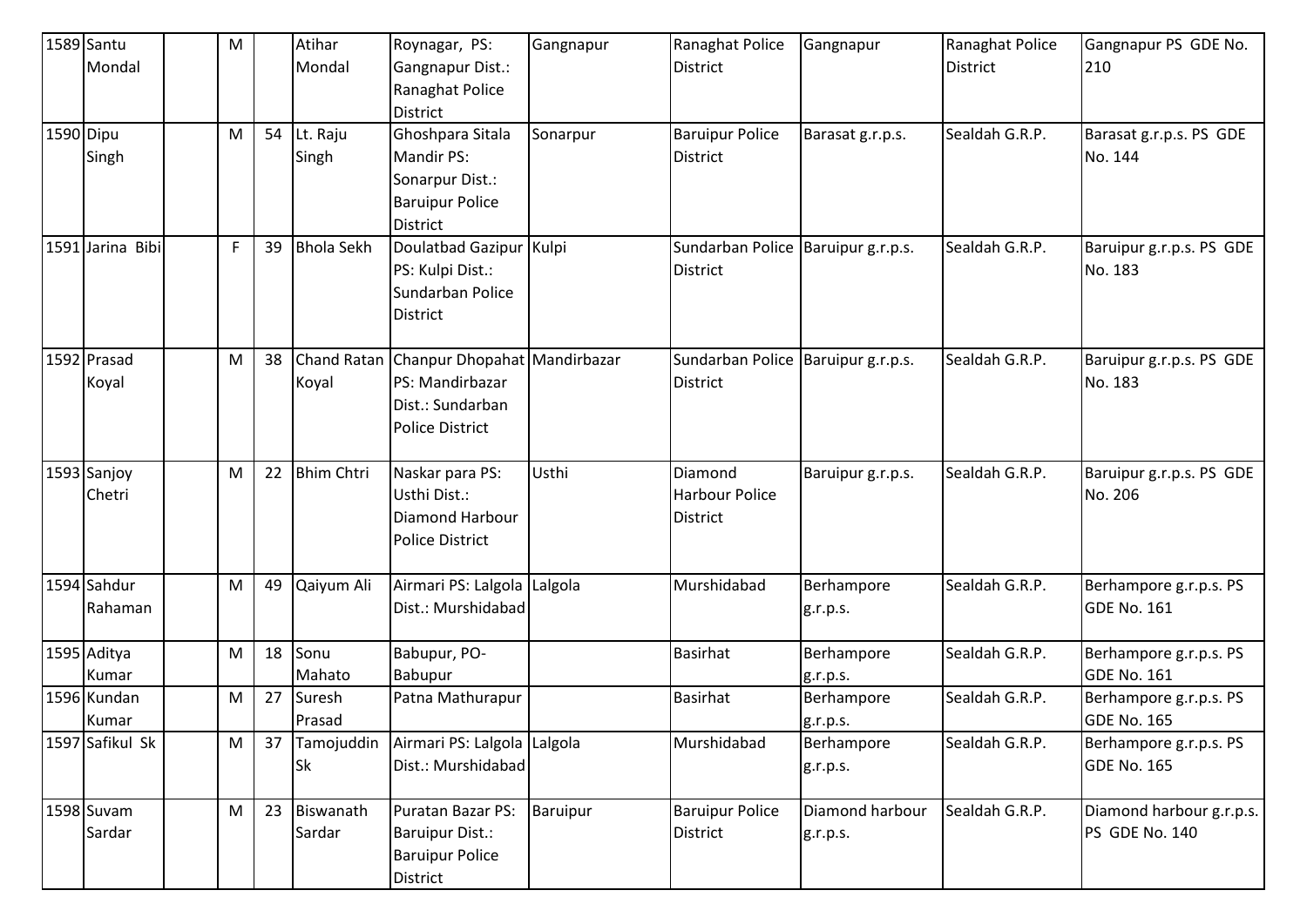| 1599 Subrata<br>Roy    | M | 25 |                             | Sanatan Roy Ghohat, Binay<br>Pally PS:<br>Krishnanagar Dist.:<br>Krishnanagar<br>Police District           | Krishnanagar | Krishnanagar<br>Police District          | Krishnanagar<br>g.r.p.s. | Sealdah G.R.P. | Krishnanagar g.r.p.s. PS<br><b>GDE No. 154</b> |
|------------------------|---|----|-----------------------------|------------------------------------------------------------------------------------------------------------|--------------|------------------------------------------|--------------------------|----------------|------------------------------------------------|
| 1600 Sandip<br>Mondal  | M | 52 | Samar<br>Mondal             | ShreeDurga<br>Colony PS:<br>Krishnanagar Dist.:<br>Krishnanagar<br><b>Police District</b>                  | Krishnanagar | Krishnanagar<br>Police District          | Krishnanagar<br>g.r.p.s. | Sealdah G.R.P. | Krishnanagar g.r.p.s. PS<br><b>GDE No. 154</b> |
| 1601 Jagrata<br>Halder | M | 40 | Kartik<br>Chandra<br>Halder | Malo Para PS:<br>Hariharpara Dist.:<br>Murshidabad                                                         | Hariharpara  | Murshidabad                              | Krishnanagar<br>g.r.p.s. | Sealdah G.R.P. | Krishnanagar g.r.p.s. PS<br><b>GDE No. 154</b> |
| 1602 Guddu<br>Jamal    | M | 20 | $S/O$ Lt<br>Mahamad<br>Ohid | Jagaddal Purbhasa Jagaddal<br>P.S Jagaddal PS:<br>Jagaddal Dist.:<br>Barrackpore Police<br>Commissionerate |              | Barrackpore<br>Police<br>Commissionerate | Naihati g.r.p.s.         | Sealdah G.R.P. | Naihati g.r.p.s. PS GDE<br>No. 228             |
| 1603 Samsir<br>Shaik   | M | 19 | S/o Gilgar<br>Shaik         | Jagaddal Purbhasa Jagaddal<br>P.S Jagaddal PS:<br>Jagaddal Dist.:<br>Barrackpore Police<br>Commissionerate |              | Barrackpore<br>Police<br>Commissionerate | Naihati g.r.p.s.         | Sealdah G.R.P. | Naihati g.r.p.s. PS GDE<br>No. 228             |
| 1604 Amirali<br>Gaji   | M | 52 | Lt Safad Ali<br>Gaji        | Baduria, Katia, PS<br>Baduria, 24Pgs(N)                                                                    |              | <b>Basirhat</b>                          | Ranaghat g.r.p.s.        | Sealdah G.R.P. | Ranaghat g.r.p.s. PS GDE<br>No. 198            |
| 1605 Ramen<br>Baidya   | M | 24 | Ramesh<br>Baidya            | Gaighata Gaighata Baduria<br>North 24 Pgs PS:<br>Baduria Dist.:<br>Alipurduar                              |              | Alipurduar                               | Sealdah g.r.p.s.         | Sealdah G.R.P. | Sealdah g.r.p.s. PS GDE<br>No. 88              |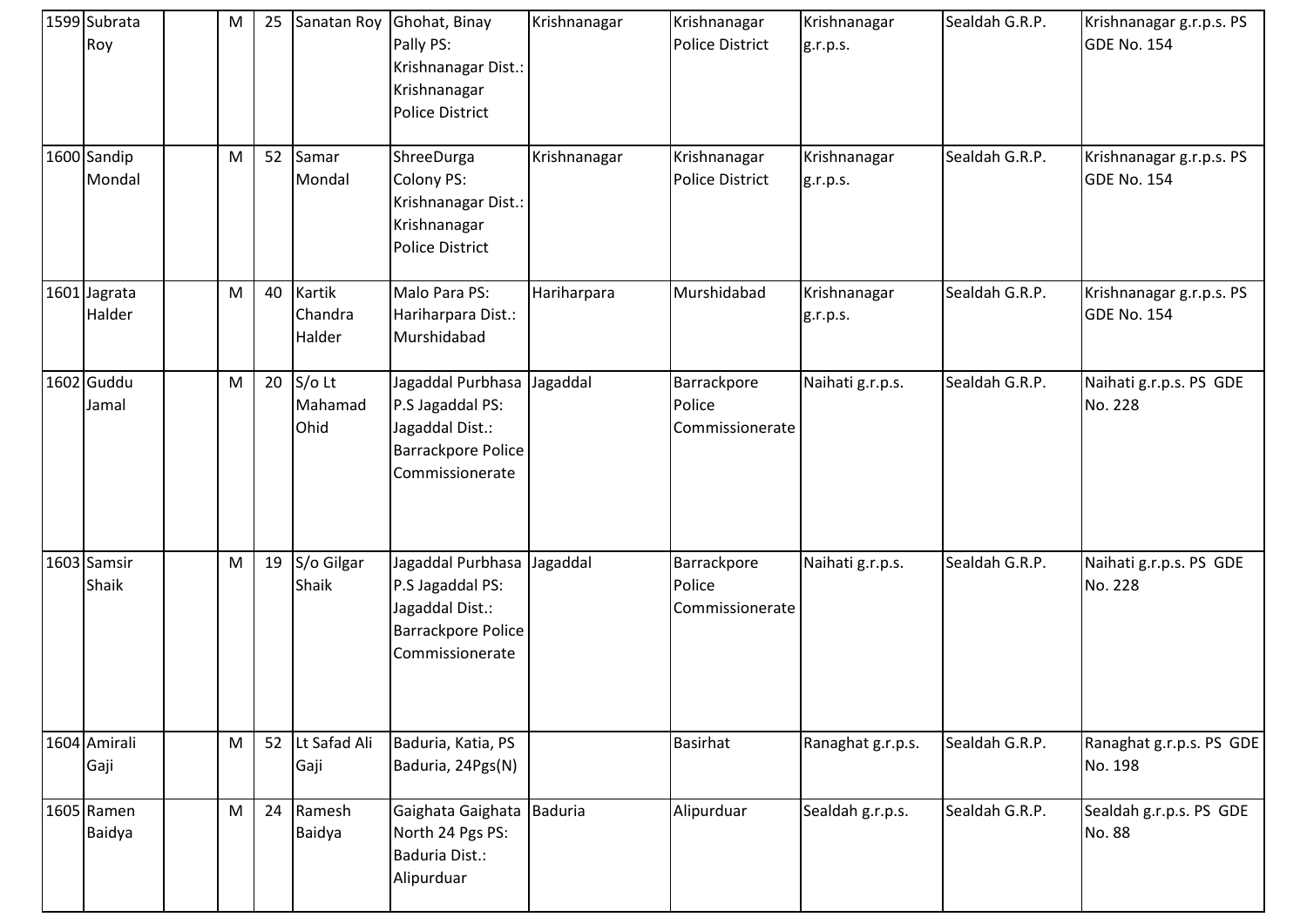|            | 1606 Biswajit<br>Sen   | M | 22 | Sourav Sen           | 57 Vidyasagar<br>Sarani Nischinda<br>Hooghly                                              |                | <b>Basirhat</b>                    | Sealdah g.r.p.s.  | Sealdah G.R.P.                     | Sealdah g.r.p.s. PS<br>Outpost Bidhannagar OP<br>GDE No. 88 |
|------------|------------------------|---|----|----------------------|-------------------------------------------------------------------------------------------|----------------|------------------------------------|-------------------|------------------------------------|-------------------------------------------------------------|
|            | 1607 Prasanta<br>Roy   | M | 32 | <b>Ashok Roy</b>     | <b>Uttar Subhas Pally</b><br>Dankuni Hooghly                                              |                | <b>Basirhat</b>                    | Sealdah g.r.p.s.  | Sealdah G.R.P.                     | Sealdah g.r.p.s. PS<br>Outpost Bidhannagar OP<br>GDE No. 88 |
|            | 1608 Uttam<br>Naskar   | M | 34 | Subrata<br>Naskar    | Garia Goragacha<br>PS: Narendrapur<br>Dist.: Baruipur<br><b>Police District</b>           | Narendrapur    | <b>Baruipur Police</b><br>District | Sonarpur g.r.p.s. | Sealdah G.R.P.                     | Sonarpur g.r.p.s. PS GDE<br>No. 199                         |
|            | 1609 Bhaskor<br>Barman | M | 25 | Bablu<br>Barman      | Chakahar PS:<br><b>Balurghat Dist.:</b><br>Dakshin Dinajpur                               | Balurghat      | Dakshin Dinajpur                   | Balurghat g.r.p.s | SILIGURI G.R.P.                    | Balurghat g.r.p.s PS GDE<br>No. 129                         |
| 1610 Sujit | Singha                 | M | 27 | Nirupama<br>Singha   | Near Dangha<br>Chakmani PS<br>Gopinalgar State<br>Tripura PS:<br><b>Baduria</b>           | <b>Baduria</b> | <b>Basirhat</b>                    | Balurghat g.r.p.s | SILIGURI G.R.P.                    | Balurghat g.r.p.s PS GDE<br>No. 129                         |
|            | 1611 Rafikul<br>Islam  | M | 22 | S/o-najimul<br>Haque | <b>Bhatol PS:</b><br>Raigunje Dist.:<br>Raiganj Police<br><b>District</b>                 | Raigunje       | Raiganj Police<br><b>District</b>  | Dalkhola g.r.p.s. | SILIGURI G.R.P.                    | Dalkhola g.r.p.s. PS GDE<br>No. 146                         |
|            | 1612 Sahirul<br>Islam  | M | 32 | S/o-nurul<br>Islam   | Allapur(Bhatol) PS: Raigunje<br>Raigunje Dist.:<br>Raiganj Police<br>District             |                | Raiganj Police<br>District         | Dalkhola g.r.p.s. | SILIGURI G.R.P.                    | Dalkhola g.r.p.s. PS GDE<br>No. 146                         |
|            | 1613 Sanjal<br>Mahadar | M | 22 | Selim<br>Mahaldar    | Goyeshpur PS:<br>English bazar Dist.:<br>Malda                                            | English bazar  | Malda                              | Malda g.r.p.s.    | SILIGURI G.R.P.                    | Malda g.r.p.s. PS GDE<br>No. 319                            |
| 1614 Avra  | Ghosh                  | M | 19 |                      | Ashim Ghosh Binay More PS:<br>New jalpaiguri<br>Dist.: Siliguri Police<br>Commissionerate | New jalpaiguri | Siliguri Police<br>Commissionerate | New jalpaiguri    | Siliguri Police<br>Commissionerate | New jalpaiguri PS GDE<br>No. 239                            |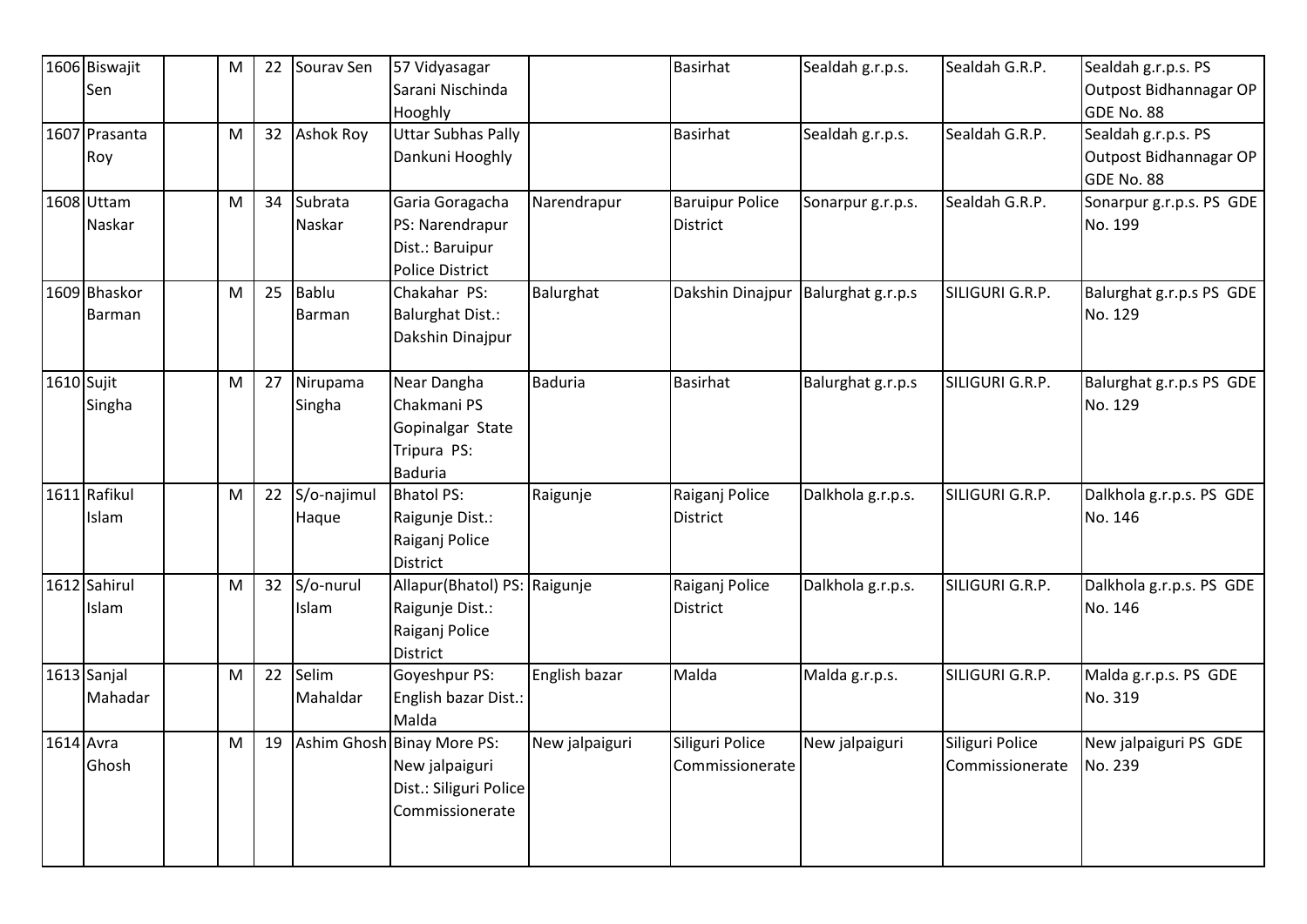|           | 1615 Mahadeb<br>Barman       | M         | 22 | Dipu Barman        | Takimari PS: New<br>jalpaiguri Dist.:<br>Siliguri Police<br>Commissionerate               | New jalpaiguri | Siliguri Police<br>Commissionerate | New jalpaiguri | Siliguri Police<br>Commissionerate | New jalpaiguri PS<br>Outpost Miranpalli OP<br><b>GDE No. 119</b> |
|-----------|------------------------------|-----------|----|--------------------|-------------------------------------------------------------------------------------------|----------------|------------------------------------|----------------|------------------------------------|------------------------------------------------------------------|
|           | 1616 Sumanta<br>Mandal       | M         | 24 | Gopal<br>Mandal    | Dudhiya PS: New<br>jalpaiguri Dist.:<br>Siliguri Police<br>Commissionerate                | New jalpaiguri | Siliguri Police<br>Commissionerate | New jalpaiguri | Siliguri Police<br>Commissionerate | New jalpaiguri PS<br>Outpost Miranpalli OP<br><b>GDE No. 119</b> |
| 1617 Bhim | Kirtoniya                    | M         | 26 | Madhu<br>Kirtoniya | Dudhiya PS: New<br>jalpaiguri Dist.:<br>Siliguri Police<br>Commissionerate                | New jalpaiguri | Siliguri Police<br>Commissionerate | New jalpaiguri | Siliguri Police<br>Commissionerate | New jalpaiguri PS<br>Outpost Miranpalli OP<br><b>GDE No. 119</b> |
|           | 1618 Jatin Roy               | M         |    | Prabir Roy         | Malivita PS:<br>Jalpaiguri Dist.:<br>Jalpaiguri                                           | Jalpaiguri     | Jalpaiguri                         | New jalpaiguri | Siliguri Police<br>Commissionerate | New jalpaiguri PS<br>Outpost Miranpalli OP<br><b>GDE No. 119</b> |
|           | 1619 Subhojit<br>Roy         | ${\sf M}$ | 23 | <b>Badal Roy</b>   | Bodhaganj PS:<br>Jalpaiguri Dist.:<br>Jalpaiguri                                          | Jalpaiguri     | Jalpaiguri                         | New jalpaiguri | Siliguri Police<br>Commissionerate | New jalpaiguri PS<br>Outpost Miranpalli OP<br><b>GDE No. 119</b> |
|           | 1620 Sudeb<br>Das            | M         | 22 | Haripada<br>Das    | Takimari<br>Milanpally PS:<br>New jalpaiguri<br>Dist.: Siliguri Police<br>Commissionerate | New jalpaiguri | Siliguri Police<br>Commissionerate | New jalpaiguri | Siliguri Police<br>Commissionerate | New jalpaiguri PS<br>Outpost Miranpalli OP<br><b>GDE No. 119</b> |
|           | 1621 Sanjib<br><b>Biswas</b> | M         | 25 |                    | Ratan Biswas Dudhiya PS: New<br>jalpaiguri Dist.:<br>Siliguri Police<br>Commissionerate   | New jalpaiguri | Siliguri Police<br>Commissionerate | New jalpaiguri | Siliguri Police<br>Commissionerate | New jalpaiguri PS<br>Outpost Miranpalli OP<br><b>GDE No. 119</b> |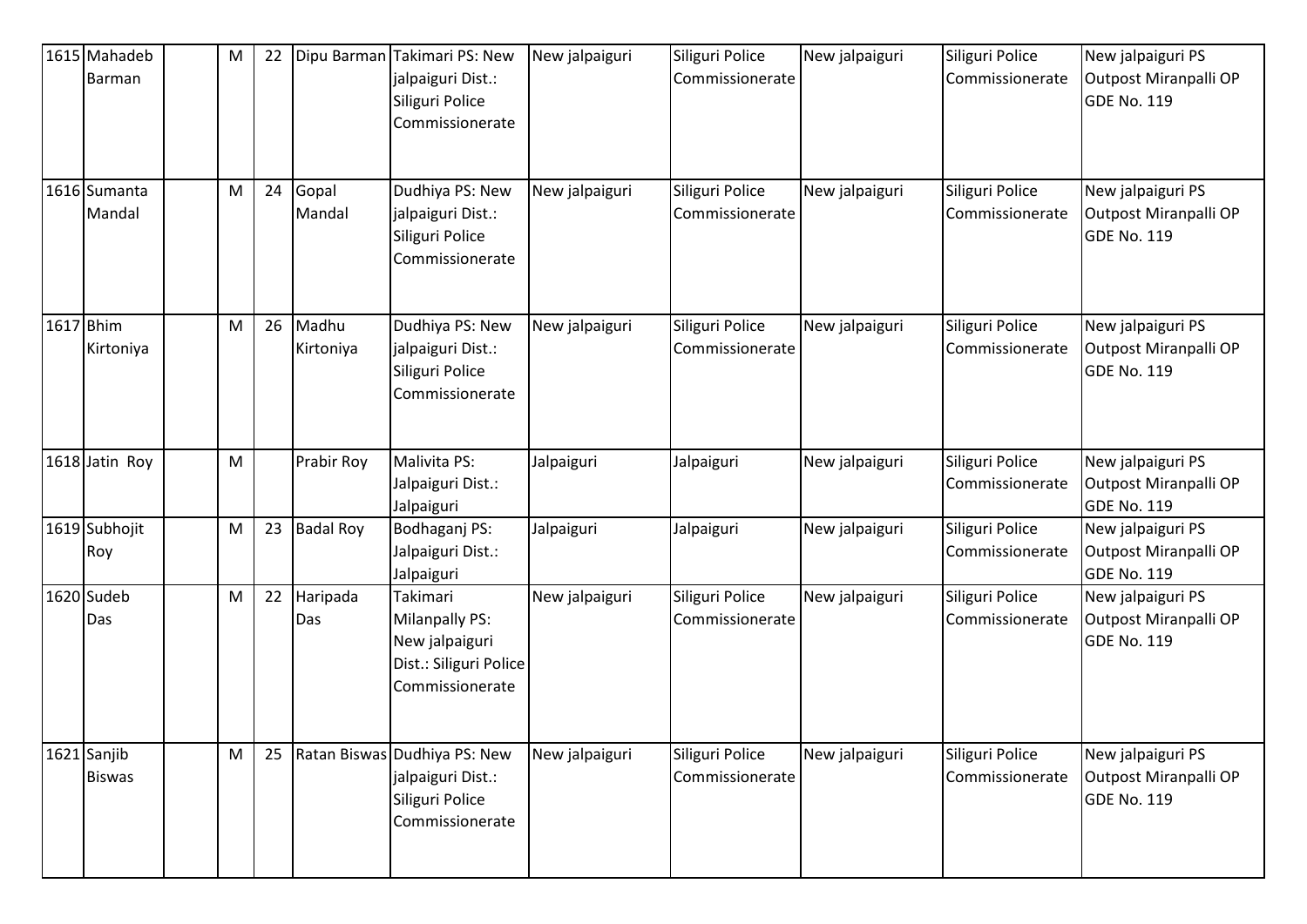| 1622 Pintu | Modak                   | M | 20 |                          | Bimal Modak Binay More PS:<br>New jalpaiguri<br>Dist.: Siliguri Police<br>Commissionerate | New jalpaiguri | Siliguri Police<br>Commissionerate | New jalpaiguri | Siliguri Police<br>Commissionerate | New jalpaiguri PS GDE<br>No. 239 |
|------------|-------------------------|---|----|--------------------------|-------------------------------------------------------------------------------------------|----------------|------------------------------------|----------------|------------------------------------|----------------------------------|
|            | 1623 Sanjoy<br>Roy      | M | 18 | Sunil Roy                | <b>Binoy More PS:</b><br>New jalpaiguri<br>Dist.: Siliguri Police<br>Commissionerate      | New jalpaiguri | Siliguri Police<br>Commissionerate | New jalpaiguri | Siliguri Police<br>Commissionerate | New jalpaiguri PS GDE<br>No. 239 |
|            | 1624 Chati<br>Sutradhar | M | 18 | Chhato Bhai<br>Sutradhar | <b>Binoy More PS:</b><br>New jalpaiguri<br>Dist.: Siliguri Police<br>Commissionerate      | New jalpaiguri | Siliguri Police<br>Commissionerate | New jalpaiguri | Siliguri Police<br>Commissionerate | New jalpaiguri PS GDE<br>No. 239 |
|            | 1625 Tinku Roy          | M | 27 | Krina Roy                | Jalpaimore PS:<br>Siliguri Dist.:<br>Siliguri Police<br>Commissionerate                   | Siliguri       | Siliguri Police<br>Commissionerate | New jalpaiguri | Siliguri Police<br>Commissionerate | New jalpaiguri PS GDE<br>No. 249 |
| 1626 Md    | Safikul                 | M | 30 | Debaru Md                | Shaktigarh PS:<br>New jalpaiguri<br>Dist.: Siliguri Police<br>Commissionerate             | New jalpaiguri | Siliguri Police<br>Commissionerate | New jalpaiguri | Siliguri Police<br>Commissionerate | New jalpaiguri PS GDE<br>No. 249 |
|            | 1627 Bablu<br>Mandal    | M | 25 | Gajdai<br>Mondal         | Jalpaimore PS:<br>Siliguri Dist.:<br>Siliguri Police<br>Commissionerate                   | Siliguri       | Siliguri Police<br>Commissionerate | New jalpaiguri | Siliguri Police<br>Commissionerate | New jalpaiguri PS GDE<br>No. 249 |
|            | 1628 Ujjal Saha         | M | 48 | Lt Manindra<br>Saha      | <b>PWD More PS:</b><br>New jalpaiguri<br>Dist.: Siliguri Police<br>Commissionerate        | New jalpaiguri | Siliguri Police<br>Commissionerate | New jalpaiguri | Siliguri Police<br>Commissionerate | New jalpaiguri PS GDE<br>No. 249 |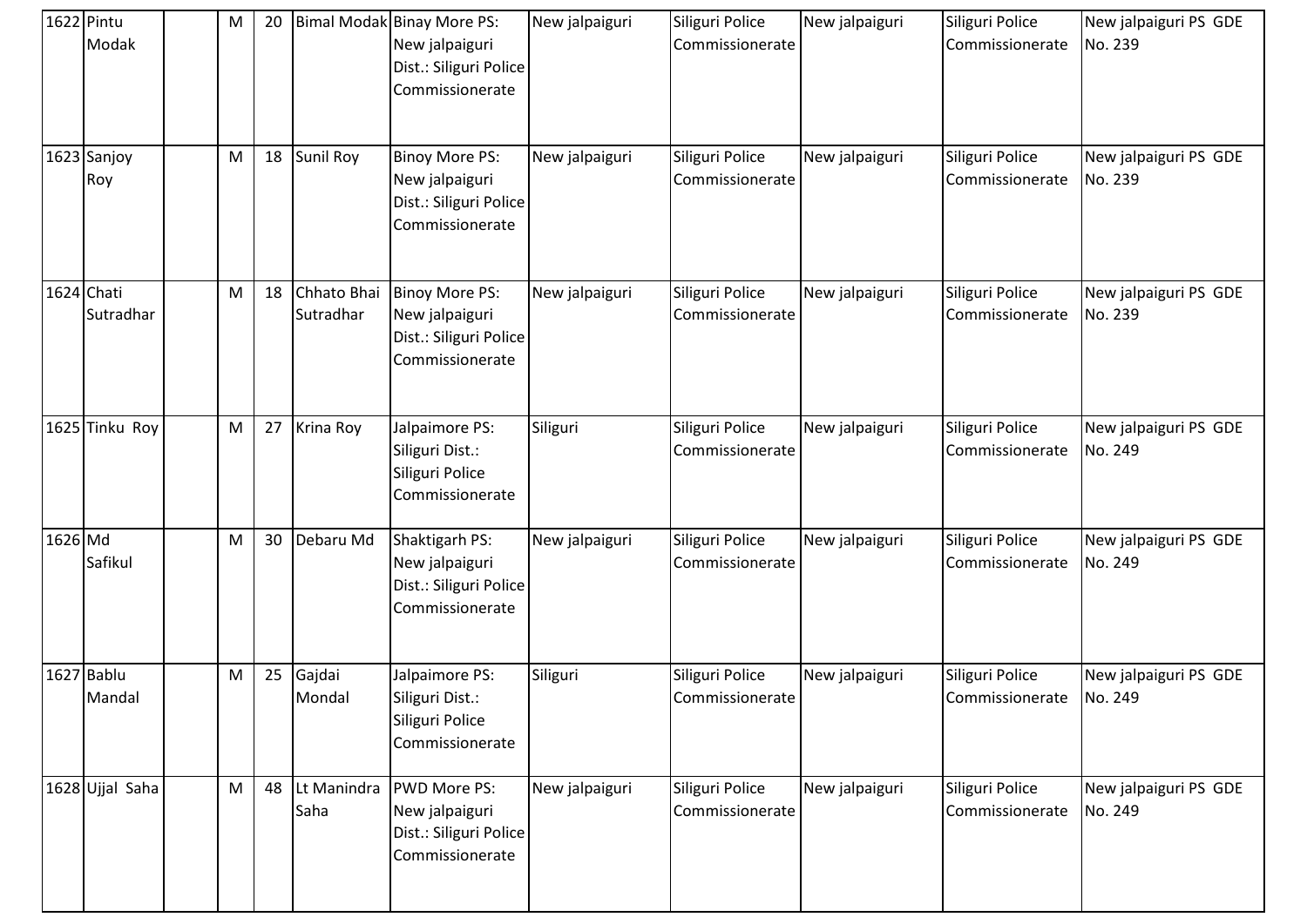| $1629$ Saju | Hussain                  | M |    | Lt Unis Md          | Jalpaimore PS:<br>Siliguri Dist.:<br>Siliguri Police<br>Commissionerate                    | Siliguri       | Siliguri Police<br>Commissionerate | New jalpaiguri | Siliguri Police<br>Commissionerate | New jalpaiguri PS GDE<br>No. 249                             |
|-------------|--------------------------|---|----|---------------------|--------------------------------------------------------------------------------------------|----------------|------------------------------------|----------------|------------------------------------|--------------------------------------------------------------|
|             | 1630 Sambhu<br>Roy       | M | 38 | Kalidas Roy         | Gadeyagach PS:<br>New jalpaiguri<br>Dist.: Siliguri Police<br>Commissionerate              | New jalpaiguri | Siliguri Police<br>Commissionerate | New jalpaiguri | Siliguri Police<br>Commissionerate | New jalpaiguri PS<br><b>Outpost Ambari OP GDE</b><br>No. 158 |
|             | 1631 Sunil Roy           | M | 45 | Khagen Roy          | <b>Gosainpur PS:</b><br>Bagdogra Dist.:<br>Siliguri Police<br>Commissionerate              | Bagdogra       | Siliguri Police<br>Commissionerate | New jalpaiguri | Siliguri Police<br>Commissionerate | New jalpaiguri PS<br>Outpost Ambari OP GDE<br>No. 158        |
|             | 1632 Biswajit<br>Barui   | M | 31 | <b>Badal Barui</b>  | Ambari Falakata<br>PS: New jalpaiguri<br>Dist.: Siliguri Police<br>Commissionerate         | New jalpaiguri | Siliguri Police<br>Commissionerate | New jalpaiguri | Siliguri Police<br>Commissionerate | New jalpaiguri PS<br><b>Outpost Ambari OP GDE</b><br>No. 158 |
|             | 1633 Biswanath<br>Sahani | M |    | Rameswar<br>Sahani  | <b>BAGRAKOTE,</b><br>W/NO. 20 PS:<br>Siliguri Dist.:<br>Siliguri Police<br>Commissionerate | Siliguri       | Siliguri Police<br>Commissionerate | Siliguri       | Siliguri Police<br>Commissionerate | Siliguri PS GDE No. 281                                      |
|             | 1634 Jitendar<br>Sahani  | M |    | Jagannath<br>Sahani | <b>BAGRAKOTE,</b><br>W/NO. 20 PS:<br>Siliguri Dist.:<br>Siliguri Police<br>Commissionerate | Siliguri       | Siliguri Police<br>Commissionerate | Siliguri       | Siliguri Police<br>Commissionerate | Siliguri PS GDE No. 281                                      |
|             | 1635 Samarjit<br>Roy     | M |    | Kamaljit Roy        | <b>BAGRAKOTE,</b><br>W/NO. 20 PS:<br>Siliguri Dist.:<br>Siliguri Police<br>Commissionerate | Siliguri       | Siliguri Police<br>Commissionerate | Siliguri       | Siliguri Police<br>Commissionerate | Siliguri PS GDE No. 281                                      |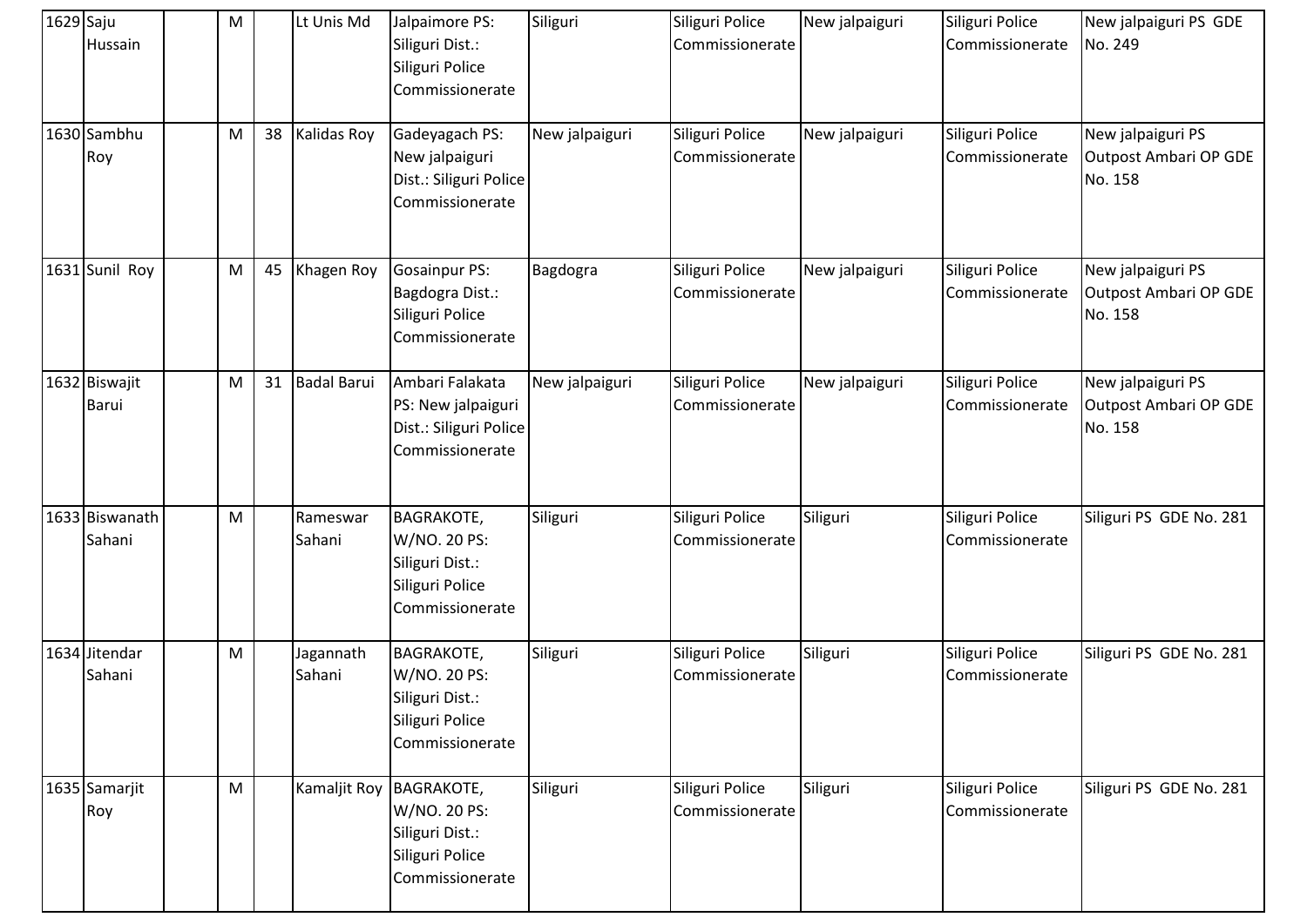| 1636 Abhishek<br>Chowdhur    | M | Lt. Nagen<br>Chowdhruy     | <b>NEAR MILAN</b><br>PALLY ROAD NO-<br>01, W/NO- 25 PS:<br>Siliguri Dist.:<br>Siliguri Police<br>Commissionerate | Siliguri       | Siliguri Police<br>Commissionerate | Siliguri | Siliguri Police<br>Commissionerate | Siliguri PS GDE No. 366 |
|------------------------------|---|----------------------------|------------------------------------------------------------------------------------------------------------------|----------------|------------------------------------|----------|------------------------------------|-------------------------|
| 1637 Pritam<br>Dey           | M | <b>Mrinal Kanti</b><br>Dey | <b>CB RAMANI</b><br>SARANI COLLEGE<br>PARA PS: Siliguri<br>Dist.: Siliguri Police<br>Commissionerate             | Siliguri       | Siliguri Police<br>Commissionerate | Siliguri | Siliguri Police<br>Commissionerate | Siliguri PS GDE No. 273 |
| 1638 Sanjit<br>Adhikary      | M | <b>Bishnu</b><br>Adhikary  | SITALAPARA PS:<br>New jalpaiguri<br>Dist.: Siliguri Police<br>Commissionerate                                    | New jalpaiguri | Siliguri Police<br>Commissionerate | Siliguri | Siliguri Police<br>Commissionerate | Siliguri PS GDE No. 284 |
| 1639 Ankit<br><b>Balmiki</b> | M | Suresh<br><b>Balmiki</b>   | SANTOSHINAGAR<br>MOR, W/NO-5 PS:<br>Siliguri Dist.:<br>Siliguri Police<br>Commissionerate                        | Siliguri       | Siliguri Police<br>Commissionerate | Siliguri | Siliguri Police<br>Commissionerate | Siliguri PS GDE No. 284 |
| 1640 Subal Das               | M | Lt. Brajobasi<br>Das       | ASHIGARH<br><b>MAJABARI PS:</b><br><b>Bhaktinagar Dist.:</b><br>Siliguri Police<br>Commissionerate               | Bhaktinagar    | Siliguri Police<br>Commissionerate | Siliguri | Siliguri Police<br>Commissionerate | Siliguri PS GDE No. 284 |
| 1641 Kanai<br><b>Bhadra</b>  | M | Lt. Pulin<br><b>Bhadra</b> | <b>SARBAHARA</b><br>COLONY W/NO-28<br>PS: Siliguri Dist.:<br>Siliguri Police<br>Commissionerate                  | Siliguri       | Siliguri Police<br>Commissionerate | Siliguri | Siliguri Police<br>Commissionerate | Siliguri PS GDE No. 284 |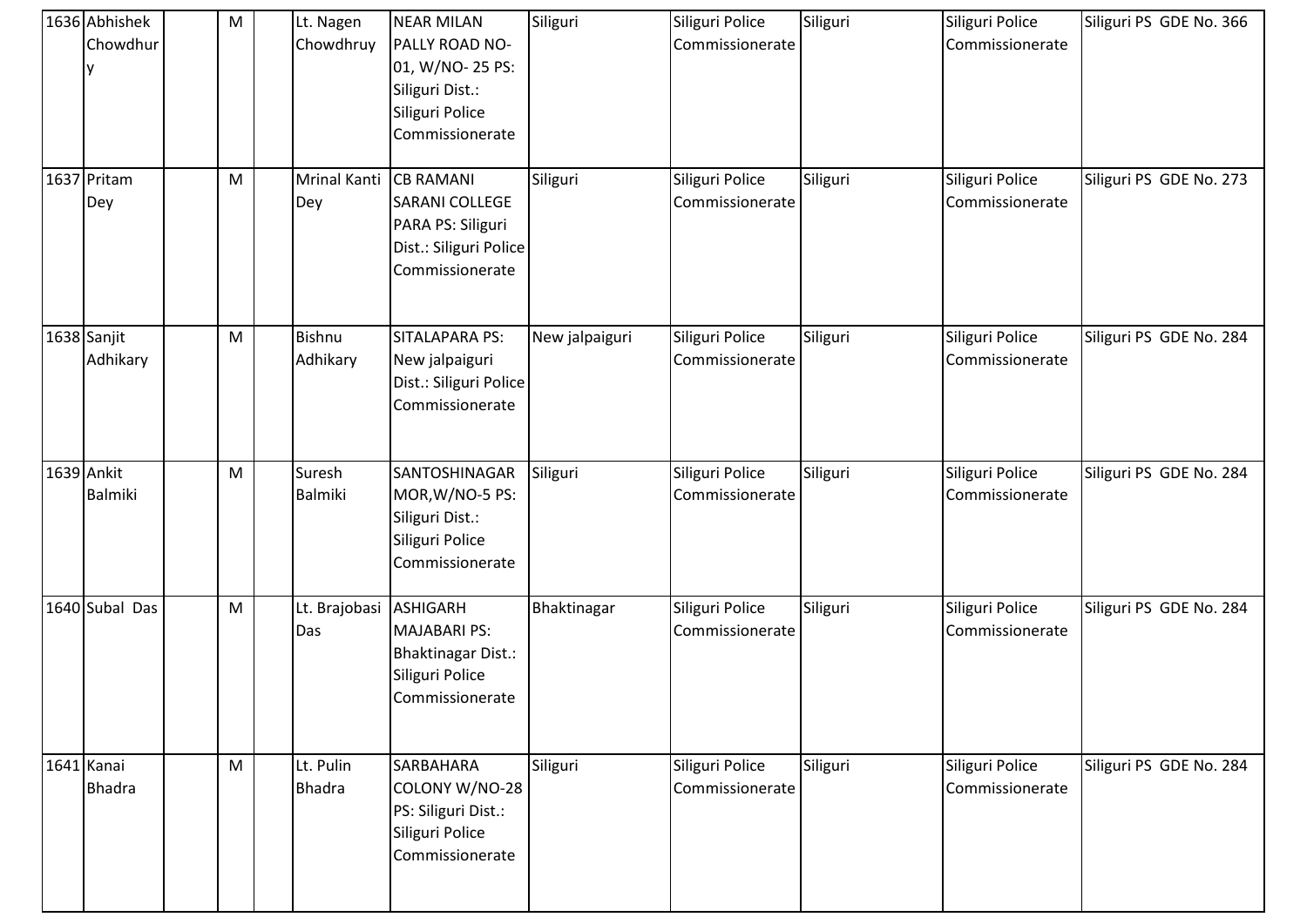|           | 1642 Deepak            | $\mathsf{M}% _{T}=\mathsf{M}_{T}\!\left( a,b\right) ,\ \mathsf{M}_{T}=\mathsf{M}_{T}\!\left( a,b\right) ,$ | Lt. Chattu        | <b>TIKIA PARA</b>                                                                                                                     | Siliguri     | Siliguri Police                    | Siliguri | Siliguri Police                    | Siliguri PS GDE No. 284 |
|-----------|------------------------|------------------------------------------------------------------------------------------------------------|-------------------|---------------------------------------------------------------------------------------------------------------------------------------|--------------|------------------------------------|----------|------------------------------------|-------------------------|
|           | Rauth                  |                                                                                                            | Rauth             | <b>MAZDOOR</b><br><b>COLONY PS:</b><br>Siliguri Dist.:<br>Siliguri Police<br>Commissionerate                                          |              | Commissionerate                    |          | Commissionerate                    |                         |
| 1643 Lalu | Rauth                  | ${\sf M}$                                                                                                  | Tabeswar<br>Rauth | <b>TIKIA PARA</b><br><b>MAZDOOR</b><br><b>COLONY PS:</b><br>Siliguri Dist.:<br>Siliguri Police<br>Commissionerate                     | Siliguri     | Siliguri Police<br>Commissionerate | Siliguri | Siliguri Police<br>Commissionerate | Siliguri PS GDE No. 284 |
|           | 1644 Rishu<br>Kundu    | M                                                                                                          | Ratan Kundu       | <b>LAKE TOWN</b><br><b>NABAGRAM PS:</b><br>Siliguri Dist.:<br>Siliguri Police<br>Commissionerate                                      | Siliguri     | Siliguri Police<br>Commissionerate | Siliguri | Siliguri Police<br>Commissionerate | Siliguri PS GDE No. 284 |
|           | $1645$ Arnab<br>Modak  | ${\sf M}$                                                                                                  | Amritlal<br>Modak | <b>SIBMANDIR NEAR</b><br>SILIGURI B. ED<br><b>COLLEGE PS:</b><br>Matigara Dist.:<br>Siliguri Police<br>Commissionerate                | Matigara     | Siliguri Police<br>Commissionerate | Siliguri | Siliguri Police<br>Commissionerate | Siliguri PS GDE No. 107 |
|           | 1646 Sandip<br>Rajbhar | M                                                                                                          | Suresh<br>Rahbhar | CHAMPASARI<br>ANCHAL, NEAR SRI<br><b>GURU BIDYA</b><br><b>MANDIR PS:</b><br>Pradhannagar<br>Dist.: Siliguri Police<br>Commissionerate | Pradhannagar | Siliguri Police<br>Commissionerate | Siliguri | Siliguri Police<br>Commissionerate | Siliguri PS GDE No. 107 |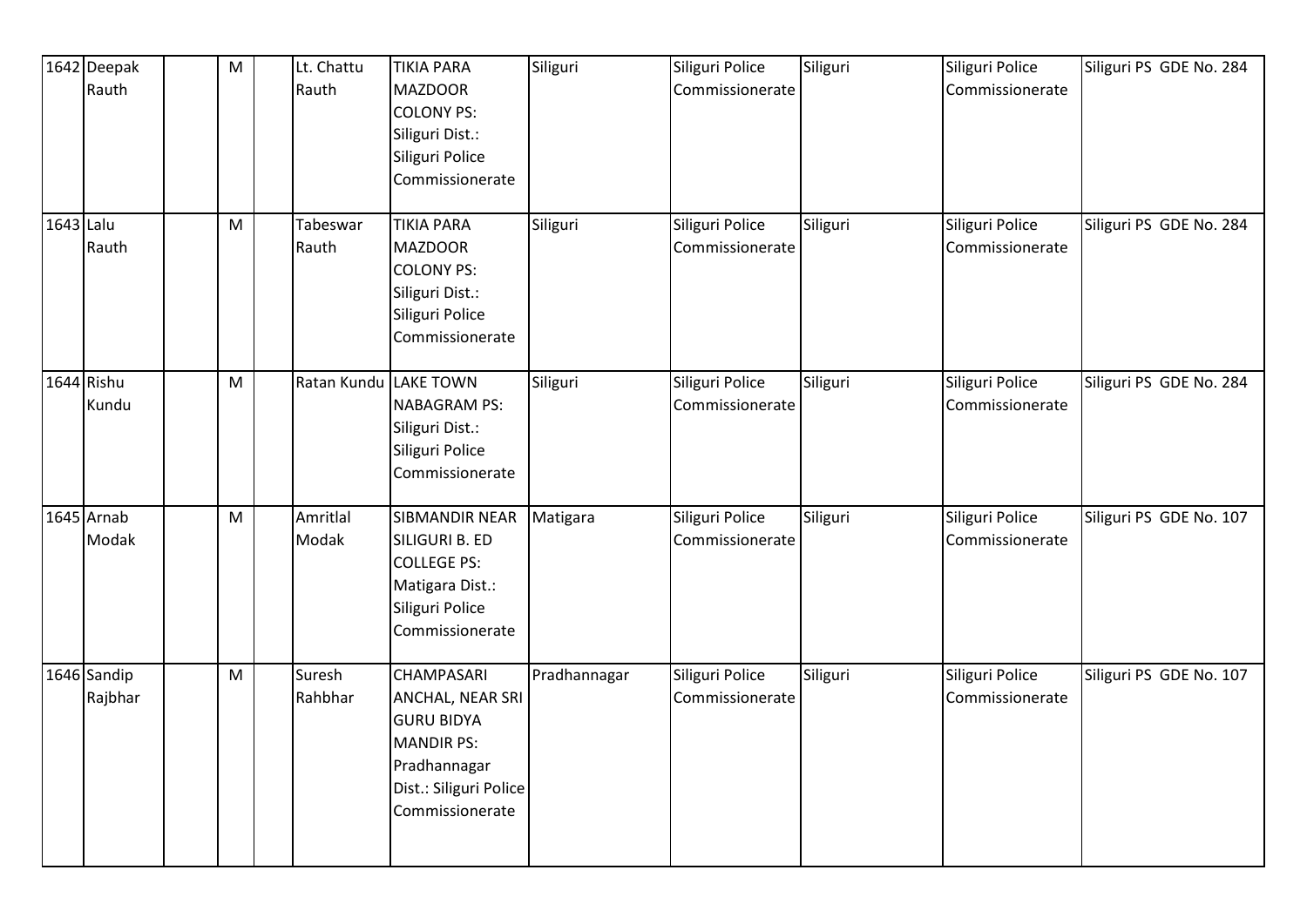| 1647 Amit  | Kumar <sub>5</sub><br>Panday | M | Subhash Ch.<br>Pandey              | <b>KANPUR PILAI PS:</b><br>Pradhannagar<br>Dist.: Siliguri Police<br>Commissionerate              | Pradhannagar | Siliguri Police<br>Commissionerate | Siliguri | Siliguri Police<br>Commissionerate | Siliguri PS GDE No. 107 |
|------------|------------------------------|---|------------------------------------|---------------------------------------------------------------------------------------------------|--------------|------------------------------------|----------|------------------------------------|-------------------------|
| 1648 Bijay | Subba                        | M | Harka<br><b>Badhur</b><br>Subba    | <b>DARADIM PS:</b><br>Siliguri Dist.:<br>Siliguri Police<br>Commissionerate                       | Siliguri     | Siliguri Police<br>Commissionerate | Siliguri | Siliguri Police<br>Commissionerate | Siliguri PS GDE No. 107 |
|            | 1649 Anand<br>Subba          | M | Lt. Dilbadhur<br>Subba             | <b>DARADIM PS:</b><br>Siliguri Dist.:<br>Siliguri Police<br>Commissionerate                       | Siliguri     | Siliguri Police<br>Commissionerate | Siliguri | Siliguri Police<br>Commissionerate | Siliguri PS GDE No. 107 |
|            | 1650 Aditya<br>Sharma        | M | Lt. Om<br>Prakash<br>Debkota       | <b>DARADIM PS:</b><br>Siliguri Dist.:<br>Siliguri Police<br>Commissionerate                       | Siliguri     | Siliguri Police<br>Commissionerate | Siliguri | Siliguri Police<br>Commissionerate | Siliguri PS GDE No. 107 |
|            | 1651 Adarsha<br>Subba        | M | Nallehang<br>Subba                 | <b>MAJHIGAON PS:</b><br>Siliguri Dist.:<br>Siliguri Police<br>Commissionerate                     | Siliguri     | Siliguri Police<br>Commissionerate | Siliguri | Siliguri Police<br>Commissionerate | Siliguri PS GDE No. 107 |
|            | 1652 Ashim<br>Bormudai       | M | Lt. Pueshwar BRAMHJAN,<br>Bprmudai | <b>KOTHAICHUK PS:</b><br>Siliguri Dist.:<br>Siliguri Police<br>Commissionerate                    | Siliguri     | Siliguri Police<br>Commissionerate | Siliguri | Siliguri Police<br>Commissionerate | Siliguri PS GDE No. 107 |
|            | 1653 Sahid<br>Zamal          | M | Mumtaz<br>Ahamed                   | <b>CHAPASARI NEAR</b><br>ICE FACTORY PS:<br>Siliguri Dist.:<br>Siliguri Police<br>Commissionerate | Siliguri     | Siliguri Police<br>Commissionerate | Siliguri | Siliguri Police<br>Commissionerate | Siliguri PS GDE No. 121 |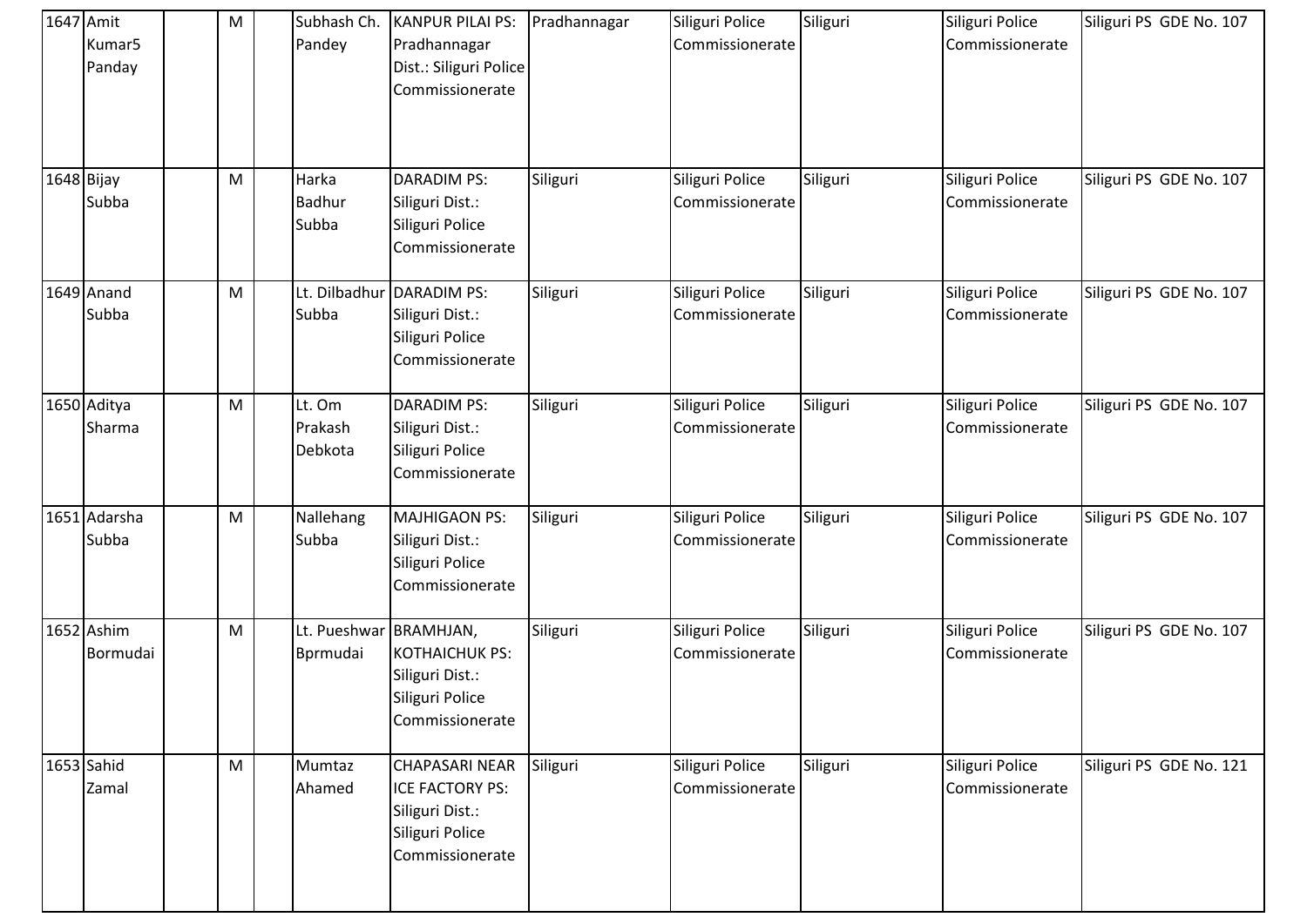| 1654 Ananad<br>Kumar        | M |    |                      | Sushil Kumar BASDI ROAD BALIA Siliguri<br>PS: Siliguri Dist.:<br>Siliguri Police<br>Commissionerate            |                          | Siliguri Police<br>Commissionerate                  | Siliguri                 | Siliguri Police<br>Commissionerate  | Siliguri PS GDE No. 121                 |
|-----------------------------|---|----|----------------------|----------------------------------------------------------------------------------------------------------------|--------------------------|-----------------------------------------------------|--------------------------|-------------------------------------|-----------------------------------------|
| 1655 Rajesh<br>Kumar<br>Das | M |    |                      | Rajendra Das KATHIAR, MIRCHA Siliguri<br><b>BARI PS: Siliguri</b><br>Dist.: Siliguri Police<br>Commissionerate |                          | Siliguri Police<br>Commissionerate                  | Siliguri                 | Siliguri Police<br>Commissionerate  | Siliguri PS GDE No. 121                 |
| 1656 Sudhir Das             | M | 50 | Lt. Kamini<br>Das    | <b>Vill. 08 No.</b><br>Kalinagay PS:<br>Harwood point<br>coastal Dist.:<br>Sundarban Police<br><b>District</b> | Harwood point<br>coastal | Sundarban Police<br><b>District</b>                 | Harwood point<br>coastal | Sundarban Police<br><b>District</b> | Harwood point coastal<br>PS GDE No. 250 |
| 1657 Imadul<br>Sk.          | M |    | Safi Sk.             | Vill- Kamarhat PS:<br>Harwood point<br>coastal Dist.:<br>Sundarban Police<br><b>District</b>                   | Harwood point<br>coastal | Sundarban Police Kakdwip<br><b>District</b>         |                          | Sundarban Police<br><b>District</b> | Kakdwip PS GDE No. 208                  |
| 1658 Israfil Sk.            | M |    | Mansur Sk            | Vill- Namkhana PS: Namkhana<br>Namkhana Dist.:<br>Sundarban Police<br><b>District</b>                          |                          | Sundarban Police Kakdwip<br><b>District</b>         |                          | Sundarban Police<br><b>District</b> | Kakdwip PS GDE No. 208                  |
| 1659 Dipankar<br>Ghosh      | M | 25 | Sankar<br>Ghosh      | Bolsiddhi PS:<br>Diamond harbour<br>Dist.: Diamond<br><b>Harbour Police</b><br><b>District</b>                 | Diamond harbour          | Diamond<br><b>Harbour Police</b><br><b>District</b> | Kulpi                    | Sundarban Police<br><b>District</b> | Kulpi PS GDE No. 242                    |
| 1660 Debdyoti<br>Purkait    | M | 23 | Lt. Uttam<br>Purkait | Kanpur PS:<br>Diamond harbour<br>Dist.: Diamond<br><b>Harbour Police</b><br>District                           | Diamond harbour          | Diamond<br><b>Harbour Police</b><br><b>District</b> | Kulpi                    | Sundarban Police<br><b>District</b> | Kulpi PS GDE No. 242                    |